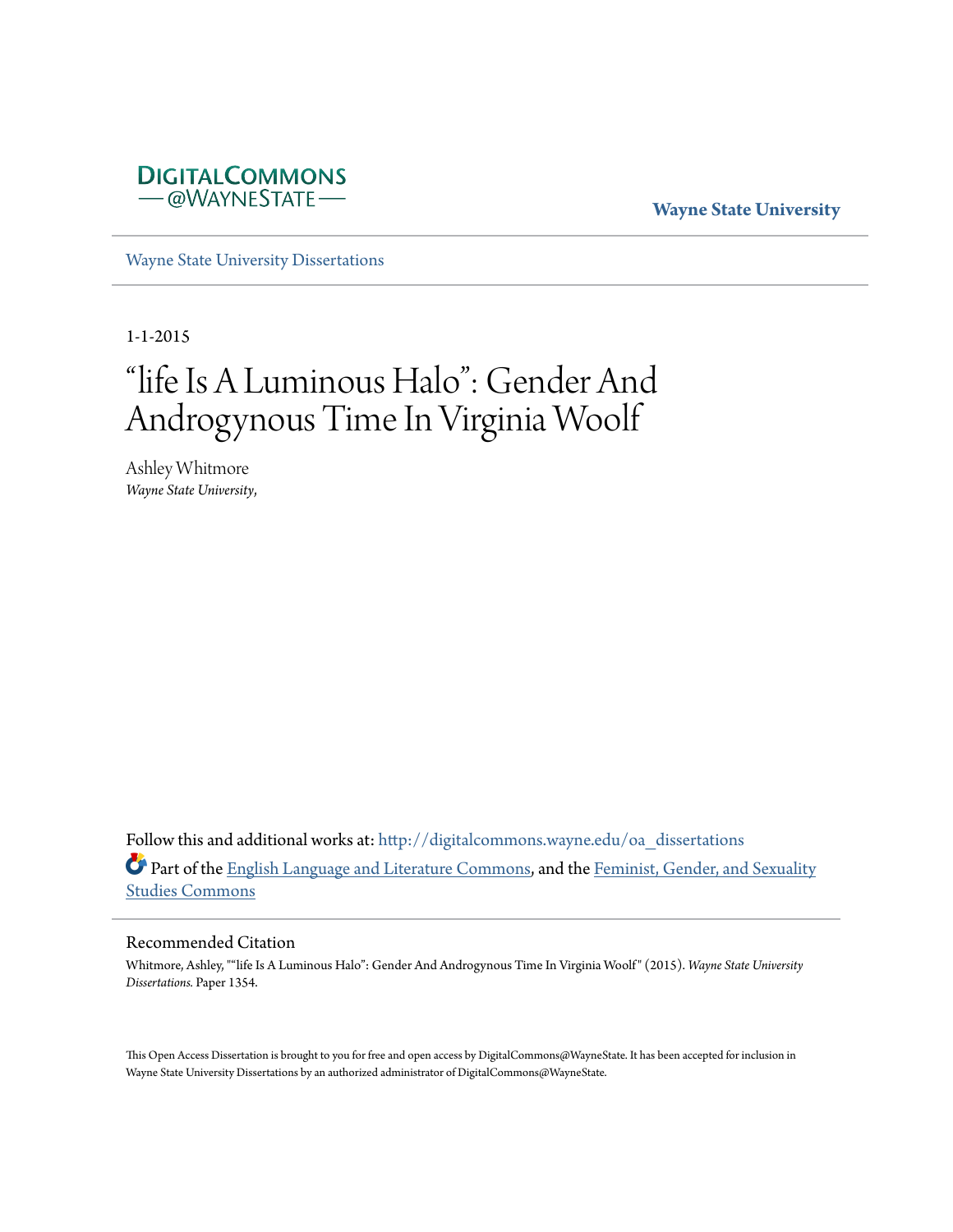## **"LIFE IS A LUMINOUS HALO": GENDER AND ANDROGYNOUS TIME IN VIRGINIA WOOLF**

by

## **ASHLEY WHITMORE**

## **DISSERTATION**

Submitted to the Graduate School

of Wayne State University,

Detroit, Michigan

in partial fulfillment of the requirements

for the degree of

## **DOCTOR OF PHILOSOPHY**

2015

MAJOR: ENGLISH

Approved By:

Advisor Date

\_\_\_\_\_\_\_\_\_\_\_\_\_\_\_\_\_\_\_\_\_\_\_\_\_\_\_\_\_\_\_\_\_\_\_\_\_\_\_\_

\_\_\_\_\_\_\_\_\_\_\_\_\_\_\_\_\_\_\_\_\_\_\_\_\_\_\_\_\_\_\_\_\_\_\_\_\_\_\_\_

\_\_\_\_\_\_\_\_\_\_\_\_\_\_\_\_\_\_\_\_\_\_\_\_\_\_\_\_\_\_\_\_\_\_\_\_\_\_\_\_

\_\_\_\_\_\_\_\_\_\_\_\_\_\_\_\_\_\_\_\_\_\_\_\_\_\_\_\_\_\_\_\_\_\_\_\_\_\_\_\_

\_\_\_\_\_\_\_\_\_\_\_\_\_\_\_\_\_\_\_\_\_\_\_\_\_\_\_\_\_\_\_\_\_\_\_\_\_\_\_\_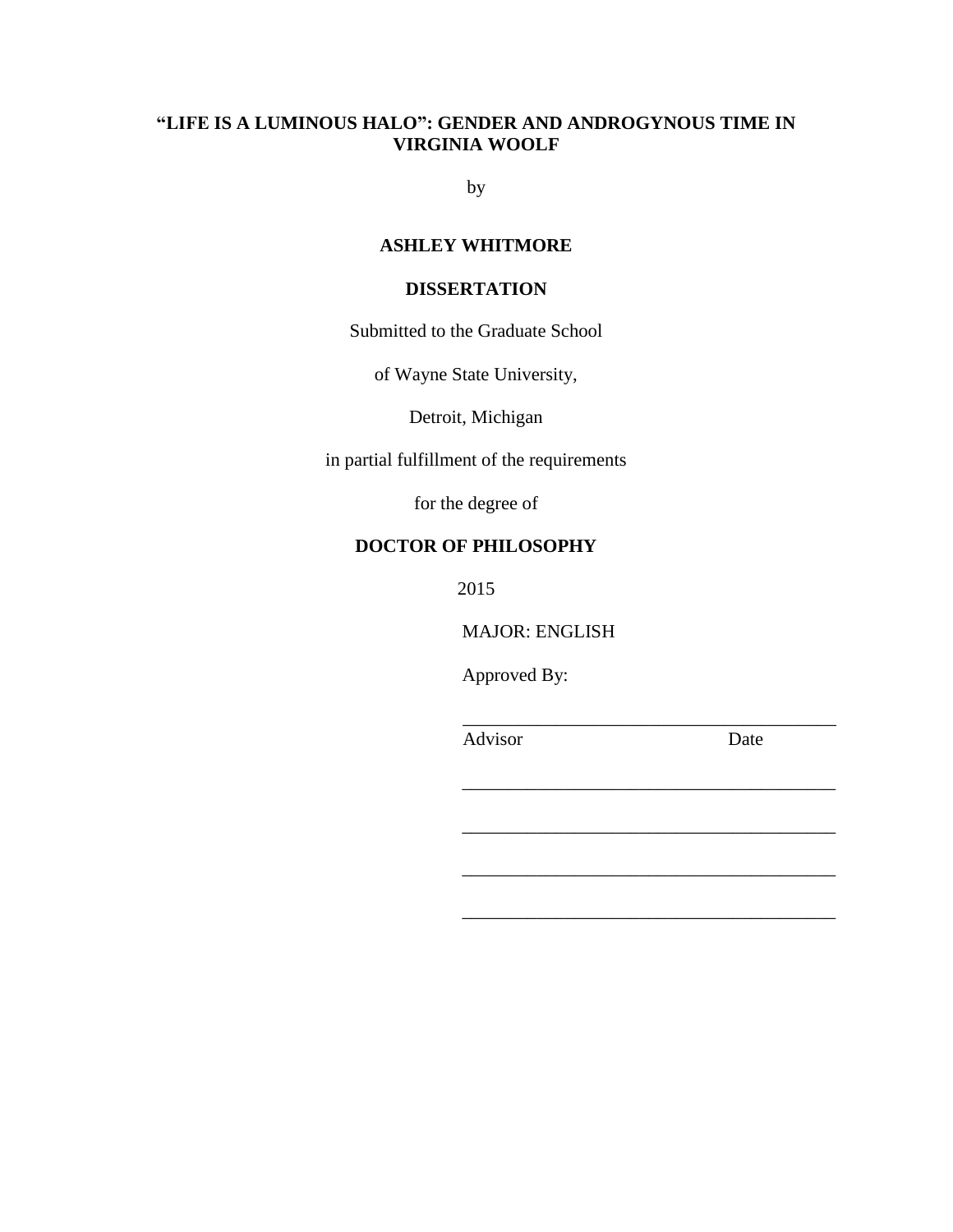# **DEDICATION**

*For John and Isla, unconditionally.*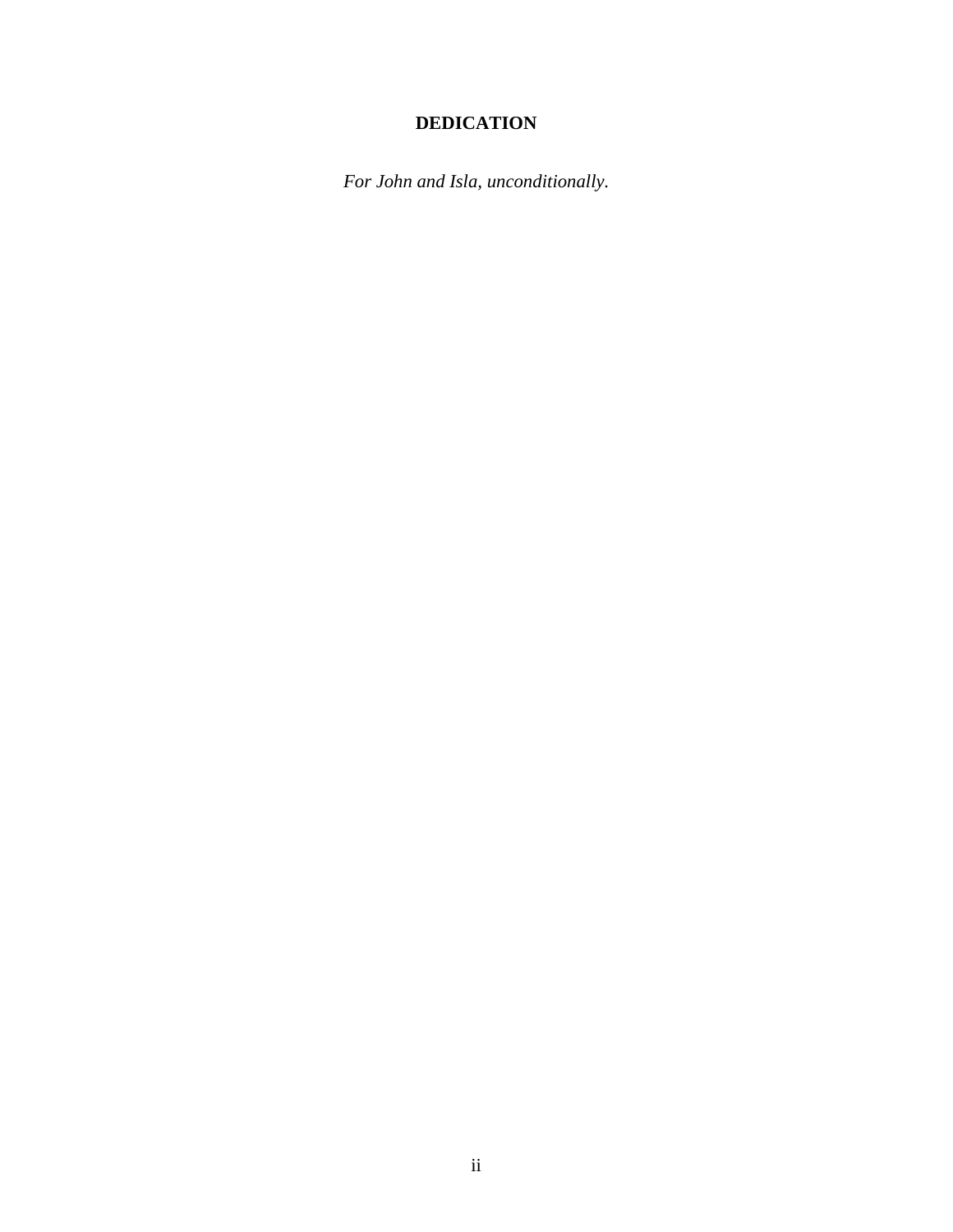#### **ACKNOWLEDGEMENTS**

This dissertation would never have been completed without the patience, edits, and assistance of Drs. Anca Vlasopolos, renee hoogland, Jonathan Flatley, and Suzanne Raitt. I especially appreciate Dr. Vlasopolos's guidance and willingness to stay with me after her retirement and move. Thanks for persevering with me, Anca.

My experience in graduate school would not have been nearly as enjoyable without the friendship of Erin Bell and Judith Lakämper. How lucky I was to meet two incredibly smart and passionate individuals. I can't imagine this journey without the support we've provided one another.

Outside of school, thank you to my friends and family who kept me grounded and took me out of my head. All of those soccer games, trips up north, game nights, yoga classes, and phone calls have kept me sane this entire time. Also, thanks for not asking a lot of questions about what I was doing.

A huge thank you to my mother, Karen, who is proud of me even when I'm not sure of what I'm doing.

Thank you, Isla. Your arrival slowed me down and sped this up.

Finally, thank you is not enough for John, who has been through it all. These pages are blank without you.

iii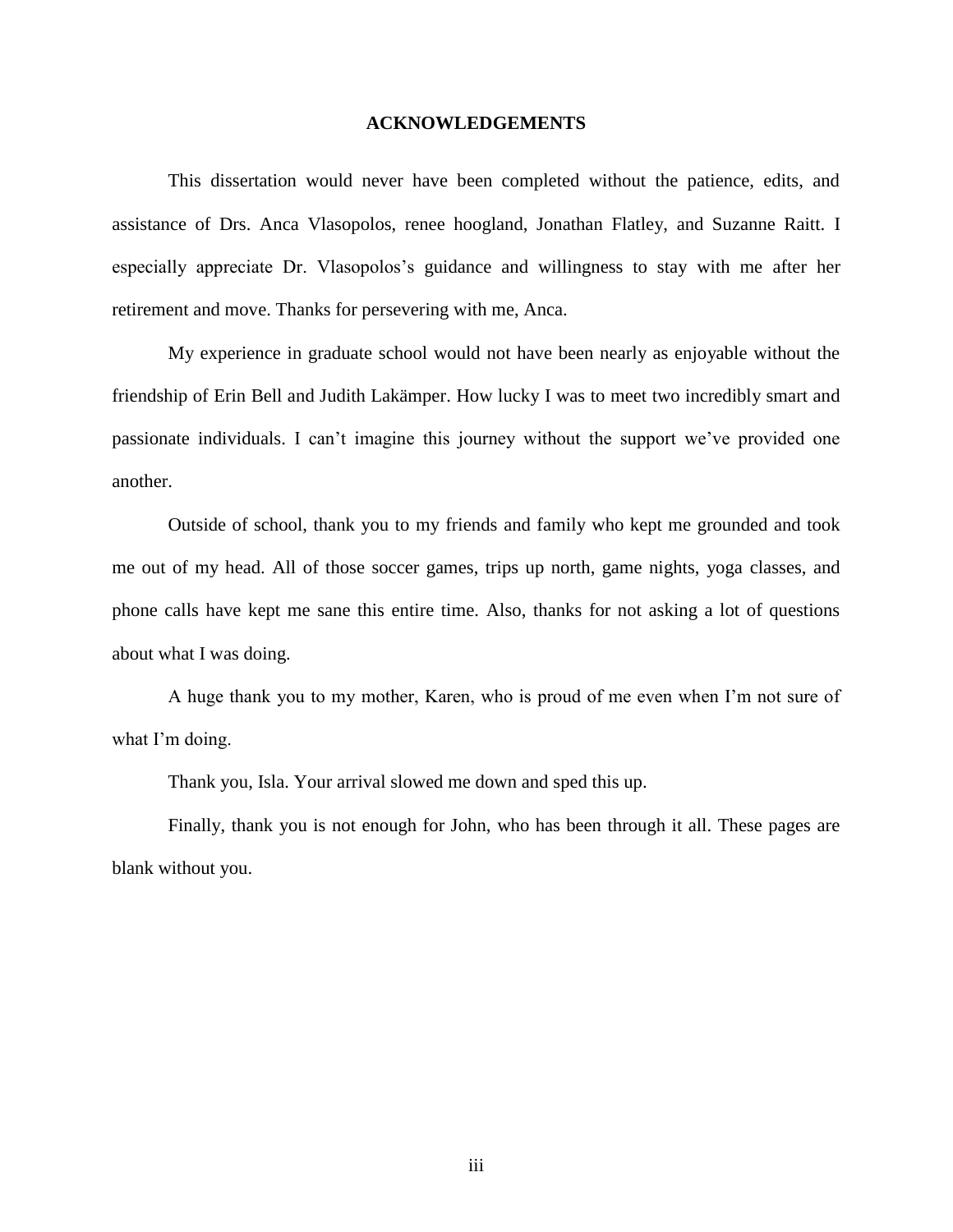# **TABLE OF CONTENTS**

| $\overline{\mathbf{ii}}$                                                                 |        |
|------------------------------------------------------------------------------------------|--------|
|                                                                                          |        |
|                                                                                          |        |
| Chapter 1: "Yet over him we hang vibrating": Narrating Absence in a Time of War          |        |
| Chapter 2: "Nothing is Any Longer One Thing": Expanding Time and Subverting Biography in |        |
|                                                                                          | 74     |
| Chapter 3: "Indistinguishable, except" – Difference Out of Sameness: Androgynous         |        |
|                                                                                          |        |
| Conclusion 141                                                                           |        |
|                                                                                          |        |
|                                                                                          | $-162$ |
|                                                                                          | 164    |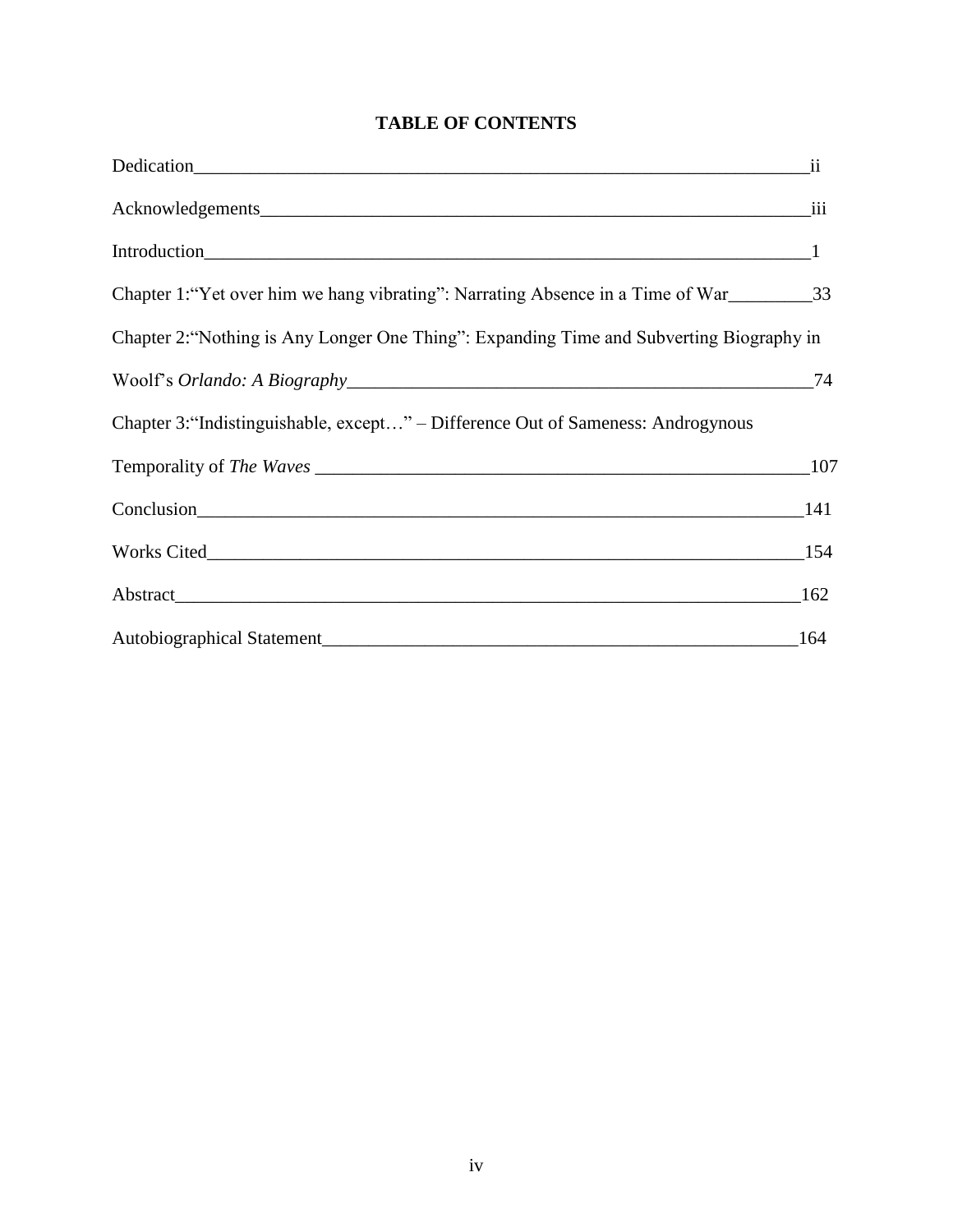#### **INTRODUCTION**

Though there might be no consensus for an exact definition of modernism, many would agree that formal experimentation characterizes many works of modernist fiction. Experimentation with time is just as an important and common characteristic of modernist literature as is stream-of-consciousness narrative, fragmentary writings with multiple perspectives, challenges to social norms, and aspects of ambiguity. Yet studies of representations of time in modernist texts either look at solely male-authored texts, such as Joyce's *Ulysses*, Proust's *À la recherche du temps perdu*, and Ford's *The Good Soldier*, or only use a very small sampling of female-authored works. Virginia Woolf's *Mrs. Dalloway* and *To the Lighthouse* are two works that are occasionally featured, but rarely are representations of time connected to representations of gender in such analyses. However, when the narrative representation of a linear framework of time, a representation that often works to divide and measure in texts, is abandoned, other boundaries that were once viewed as sturdy and impermeable, such as the division between genders and even individuals, become flexible and may even collapse. There is a strong connection between Woolf's gender politics and her experiments with time. In particular, the temporalities<sup>1</sup> of the novel that are created through the ways the author, narrator, and characters structure and organize time, as well as how characters experience time. Representations of "material" time (in the figure of clocks, watches, and calendars, for example) in Woolf's literature become an important construction to grant alternative modes of expression as well as break down restrictive barriers that once repressed feminine experience. In addition, analyses of Woolf's novels *Jacob's Room*, *Orlando: A Biography*, and *The Waves* reveal that

 $\overline{a}$ 

 $<sup>1</sup>$  In this dissertation, the word "time" is used to denote the passing of time from to present, and the relationship</sup> between future, present, and past. "Temporality" will be used in discussions of characters' relationships to time, as well as the process and result of the organization of time.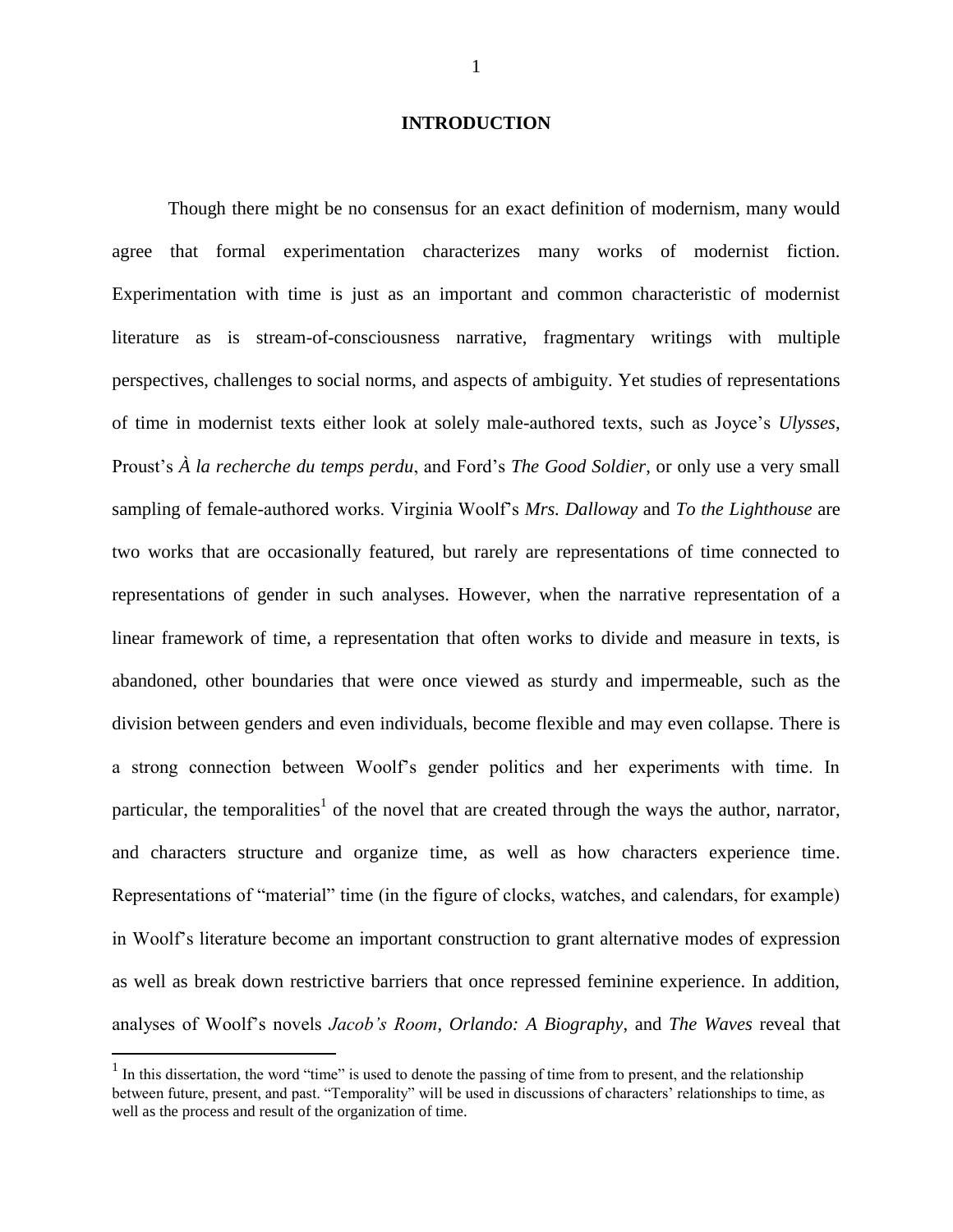these texts, which span from 1922 through 1931, showcase Woolf's evolving thoughts on time and gender and their important relationship. Analysis of these texts showcase Woolf's desire to explore beyond the boundaries of traditional cyclical feminine time and restrictive masculine societal time, and may serve to highlight the same struggles that occur in her other novels. While Woolf's portrayal of time in her novels does challenge the linear controlling models of constructed time that has been characterized as "masculine,"<sup>2</sup> she does not completely eliminate men in the development of a new un-masculinzed, but not purely feminine, time. Rather, men's experiences are an integral part in her narratives, and the breaking down of societal temporal norms opens up those experiences to women and vice-versa. In breaking down the barriers of this constructed masculine societal time, other socially constructed boundaries begin to break down as well, with perhaps none as noticeable as the boundaries between male and female. Thus, in searching for a feminine time, Woolf's novels create an androgynous time, a time that flows without prejudice between genders and acts to connect rather than divide. This is a time that is not controlled by external figures nor is a reaction against that control. It is rather a time that relishes in the breakdown of binaries, a time that exists when one is operating in multiple temporalities of external and internal life. In Woolf's novels, it becomes the time where real connection can be made between individuals as it is a time that acknowledges and incorporates others into one's own personal time.

The androgynous temporality that develops over the course of these three novels is reminiscent of French philosopher Henri Bergson's concepts of time. Bergson was highly influential in the first half of the twentieth-century, wining the Nobel Prize in literature in 1927. He lectured in England, and his works were translated into a number of languages, including

 2 In *Time is of the Essence: Temporality, Gender and the New Woman*, Patricia Murphy argues that time becomes masculinized in the late nineteenth century as a linear progression that can be measured.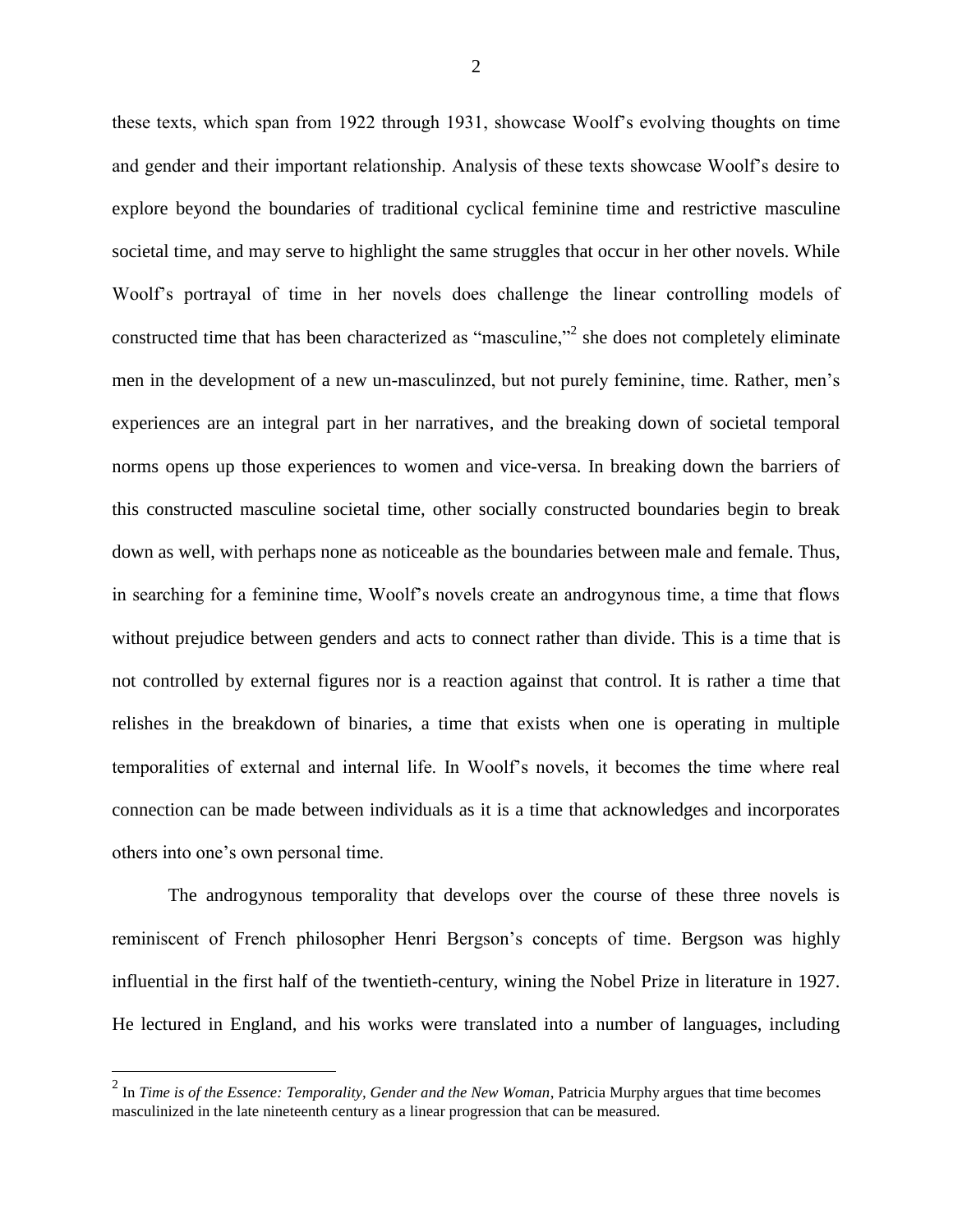English. Thus, his ideas enjoyed widespread popularity during the time of Woolf's writings and his intricate concepts of time align with modernist authors' preoccupation with the subject. In *Time and Free Will: An Essay on the Immediate Data of Consciousness*, his doctoral thesis, Bergson argues that time is erroneously spatialized despite not being a unit of space. In opposition to what Bergson calls "real duration" – that is, the time that one lives and experiences – time is too often presented as a mechanistic concept with linear, fixed, and measurable qualities. The attempt to measure time, to even represent time, ignores the flux and movement that is duration. Mary Ann Gillies notes this problem, writing, "the act of writing necessarily spatializes experience" because "[l]anguage cannot capture the flux of life because it relies on analyzing, organizing, and spatializing experiences [i.e. organize them on the page] so that they might be communicated to others" (103). Despite the difficulty, Bergson believed that writers could use language to showcase the lived experience of time, writing in *Time and Free Will* that successful writers could convey "under this appearance of logic [in language] a fundamental absurdity, under the juxtaposition of simple states an infinite permeation of a thousand impressions which have already ceased to exist the instant they are named" (133). Such a project finds a fertile home in the narrative formal innovations of the modernist era as the conventional linear storylines cannot properly represent a subjective temporality.

This is not to say, however, that Woolf immediately succeeds in representing a life void of gendered and temporal boundaries. There is first the attempt to give voice to women in a male-controlled society in *Jacob's Room*. Woolf creates a female narrator for Jacob's story and gives many central scenes of the novel to women, a move that juxtaposes feminine and masculine lives and time. The female presence in the novel conveys the attempt to dissolve gender boundaries and results in a push past singular temporalities into the developing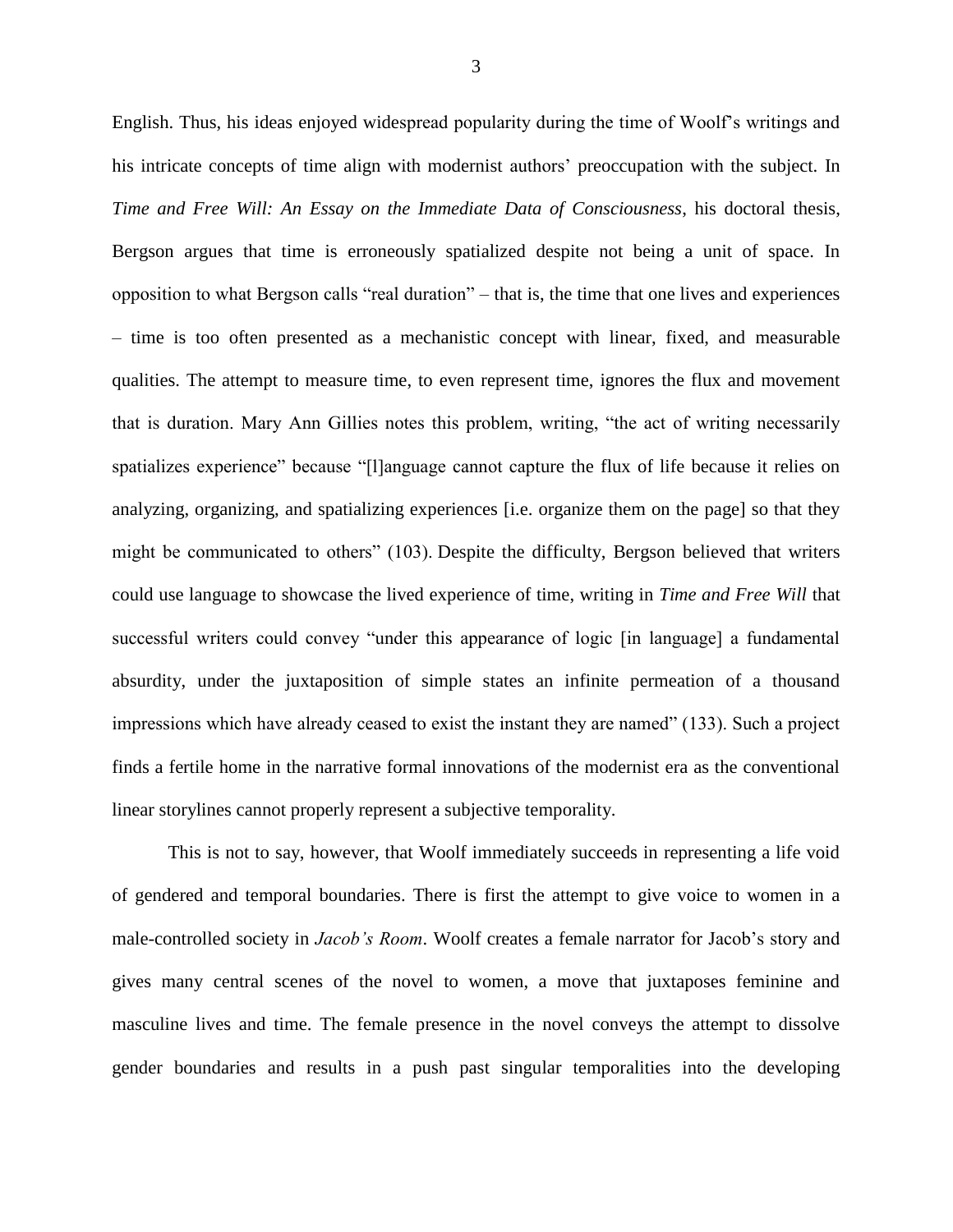androgynous conception of time. This androgynous time is able to move beyond the male political power of socially constructed time and instead privileges Bergons's concept of *durée* or duration, granting importance to the individual's unique sense of and experience with time that is in constant flow. The use of spatial language to describe time influences our understanding of time: Bergson conceptualizes time operating as a flux, but argues that in language we are actually setting up time as separate static moments placed next to one another with no actual flow occurring between moments. In contrast, Bergson argues that the continuous flow by which we acquire experiences is immeasurable. Duration is always in motion and one cannot measure time with static measurements. This is a time that can move quickly and then slowly, that can project an individual forward while still granting the person access to a past that is involved in the present.

Bergson argues that duration is in contrast to external time, the time that one must take part in to participate within society. This external world of spatialized time is not entirely forced upon people but is a reconstructed spatialization of *durée*, an external reality of an inner world because the spatialization is needed to understand life and to interact with others. Gillies expands on this trait of Bergsonian time:

> In other words, though real living goes on in the indivisible realm of *durée*, this world is broken into segments so we can explain, analyse, and even understand the nature of experiences. Although the conscious reconstruction of our experiences distorts them, this distortion is inevitable, because of the impossibility of ever halting the flow of *durée* and because of the equally inevitable human need to violate this flow in order to assert our will over the natural environment. (12)

As we live in communities, we must make sense of our lives in the external world even if it removes ourselves from *durée*, just as writers must continue to make sense of time even if language is unable to fully represent the concept. Gillies goes on to argue that Bergson, though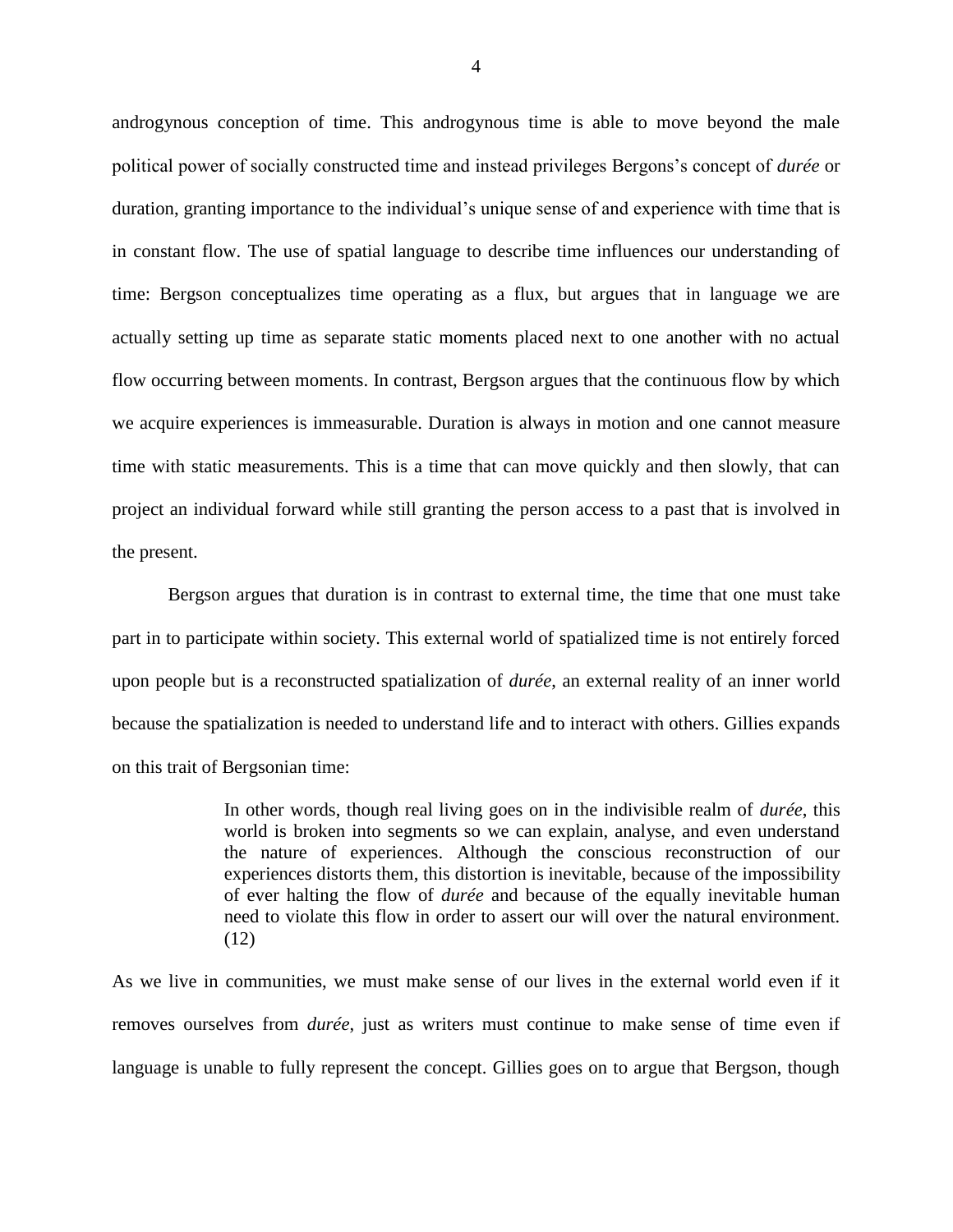obviously favoring the experience of *durée*, "establishes a middle ground in which the two theories can live in a somewhat hostile, uncomfortable truce" (13). My argument focuses not on this Bergsonian middle ground, how or even if he establishes it, but rather on the crossing point of the internal and external. That point of contact, when one is still open to *durée* but also open to others around him/her, is where Woolf develops an androgynous time that experiences the subjective temporality of the individual while also connecting to the individual temporality of others. When androgynous time is fully developed in *The Waves*, it asserts both individuality and connectivity through an assertion of ego. The contradictions of internal and external, male and female, others and self need to connect while still maintaining unique identities, to access both history and present without benefiting one over the other.

Woolf is not the only modernist female author who is interested in representations of time. Many female modernist writers, such as Jean Rhys, Dorothy Richardson, and Elizabeth Bowen, experimented with different forms of temporality and memory to develop alternative representations of time that work against a culturally constructed conception of time that upholds masculine and ruling-class power. However, while these women's novels share modernist characteristics of fragmentary writings with multiple perspectives, stream-of-consciousness narratives, and, of course, a-linear temporality, Woolf is not often analyzed in relation to her fellow female modernist writers and their discussions of temporality in both plot and/or narrative technique.

Dorothy Richardson published *Pointed Roofs*, the first volume in the thirteen piece *Pilgrimage*, in 1915. With this publication, Richardson is credited as writing the first complete stream-of-consciousness novel. To represent the life and interiority of a young modern woman, Richardson's narrative technique must adapt to representing the variety and flux of influences

5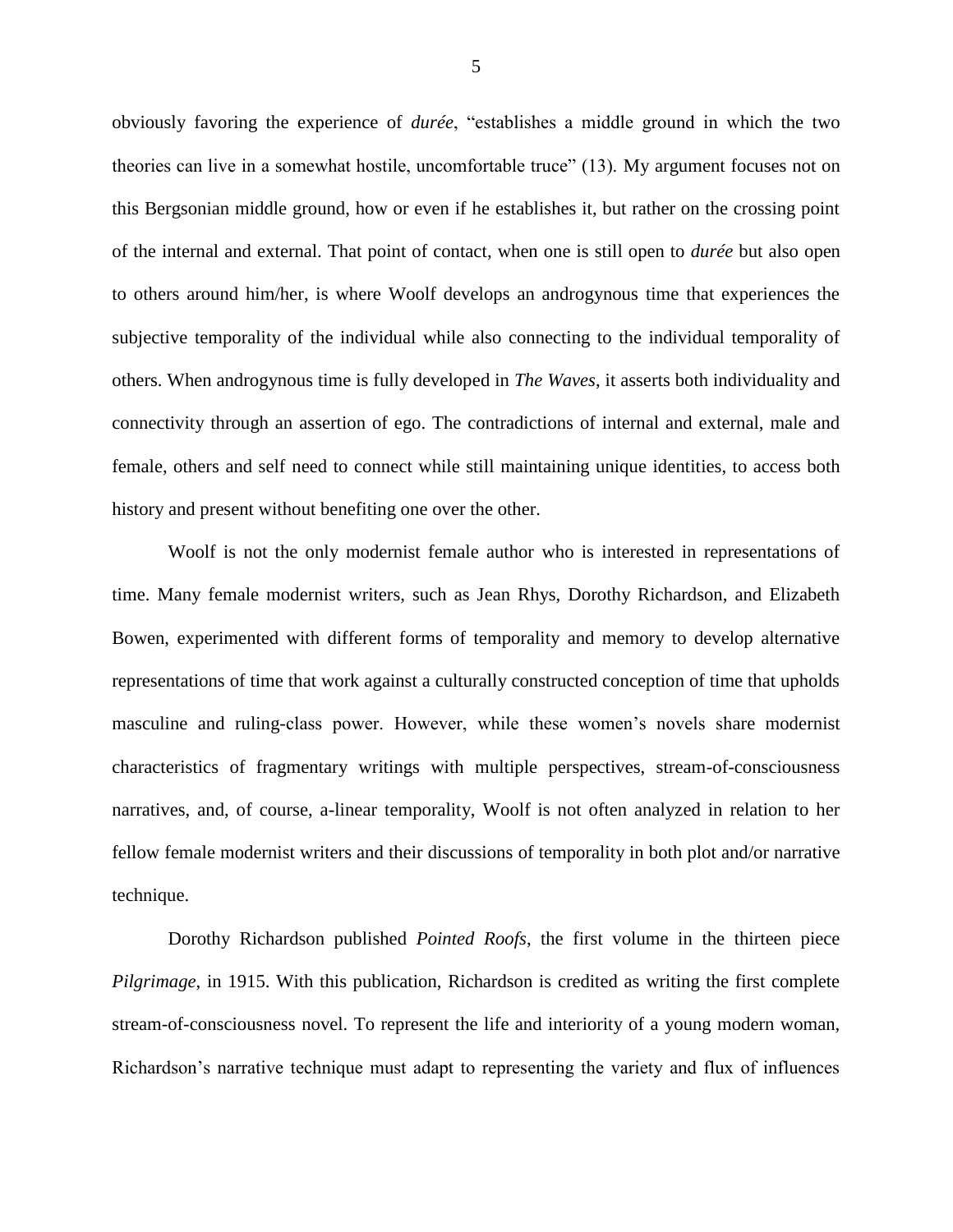that occur in the interior of a subject. Miriam Henderson experiences events in an immediate time rather than retrospectively as a figure in the present reflecting on the past. However, the timeline of the novel is not as simple to follow as a linear *Bildungsroman* would suggest. Scenes follow one another with no smooth transition and no temporal marker. Days, months, and years disappear, unaccounted for in the text. Miriam's reality is constructed through her mind and, as such, obeys a different set of temporal rules.

Like Richardson, Jean Rhys uses stream of consciousness to present feminine experiences. Rhys's novels of the 1920's and 1930's showcase power relations through temporality. Men are those who control and are distributors of time, while women are both monetarily and temporally poor, fighting a constant battle with time that will mark them as sexually undesirable and thus unable to make money off a youthful sexuality. Rhys then moves from presenting time as a means of control for the oppressive class to a nonlinear temporality in *Voyage in the Dark* and *Good Morning, Midnight*; thus, time becomes a device that women writers use to subvert masculine repression while asserting through narrative experiments their unique subjectivities and experiences. Rhys's narration also delves into fragmentary recollections from her heroines as they struggle to assert their identities into societies marked by ordered time.

The plots, actions, and development of female protagonists are largely influenced by representations of time in many of Elizabeth Bowen's novels, including *The Last September*  (1929), *The House in Paris* (1935), *The Death of the Heart* (1938), and *The Heat of the Day*  (1949). War creates a suspended time in *The Last September,* while constant references to time and time-keeping devices in *The Heat of the Day* represent the desire to control time in an environment where the destruction of war has created a violent tear between the past and future.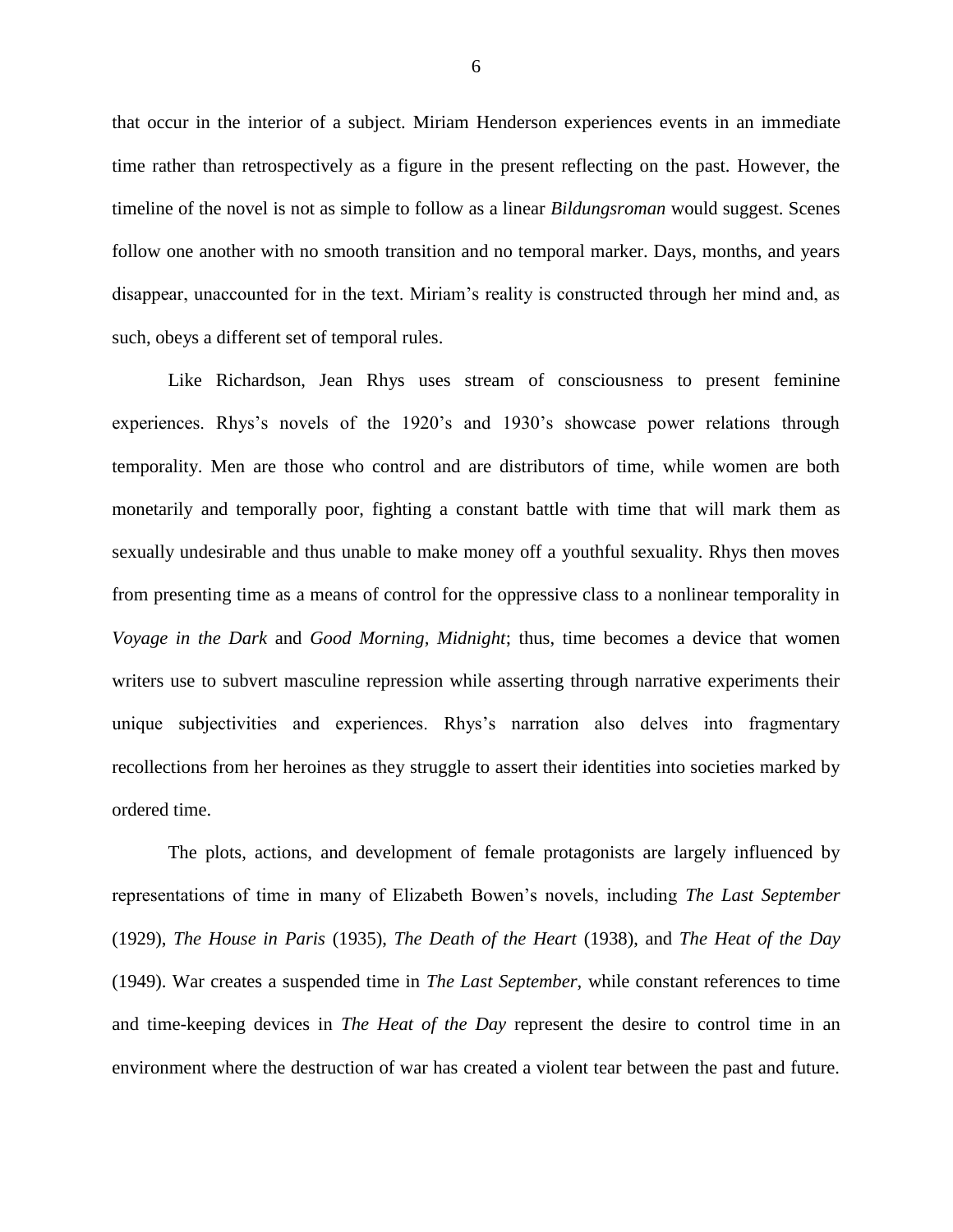In addition, Bowen's central characters are women who are often troubled by the passing of time in relation to their own lives. While Rhys's female characters are often aging outside of an accepted sexually desirable age, Lois in *The Last September* and Portia of *The Death of the Heart* are stumbling into an age where they are considered sexual beings and are unsure of how to handle this new identity.

While experimental representations of time are occurring in Richardson, Rhys, and Bowen's works, Woolf is unique in attempting to override the power of socially constructed time. Bowen and Rhys's novels often present isolated female protagonists whose tragic fates might be a result of temporal breakdowns, while Richardson creates a community that is allfemale. However, Woolf is interested in breaking down the binaries that separate a masculine time of control and order and a feminine time of nature that places women outside of history and culture. In her attempts to disrupt these binaries, as well as the binaries of gender, Woolf's androgynous time operates in the hazy middle ground of an individual's subjective internal sense of time and the socially constructed measured time that controls an entire society.

In *A Room of One's Own*, Woolf brings up androgyny in the androgynous mind, a mind that is not purely one sex or the other. To keep the two sexes divided is disruptive and "interferes with the unity of the mind" (97). In fact, keeping the two sexes separate is hard work and can have alarming consequences, perhaps most especially for women. Woolf writes,

> Again if one is a woman one is often surprised by a sudden splitting off of consciousness, say in walking down Whitehall, when from being the natural inheritor of that civilisation, she becomes, on the contrary, outside of it, alien and critical. Clearly the mind is always altering its focus, and bringing the world into different perspectives. But some of these states of mind seem, even if adopted spontaneously, to be less comfortable than others. In order to keep oneself continuing in them one is unconsciously holding something back, and gradually the repression becomes an effort. But there may be some state of mind in which one could continue without effort because nothing is required to be held back. (97)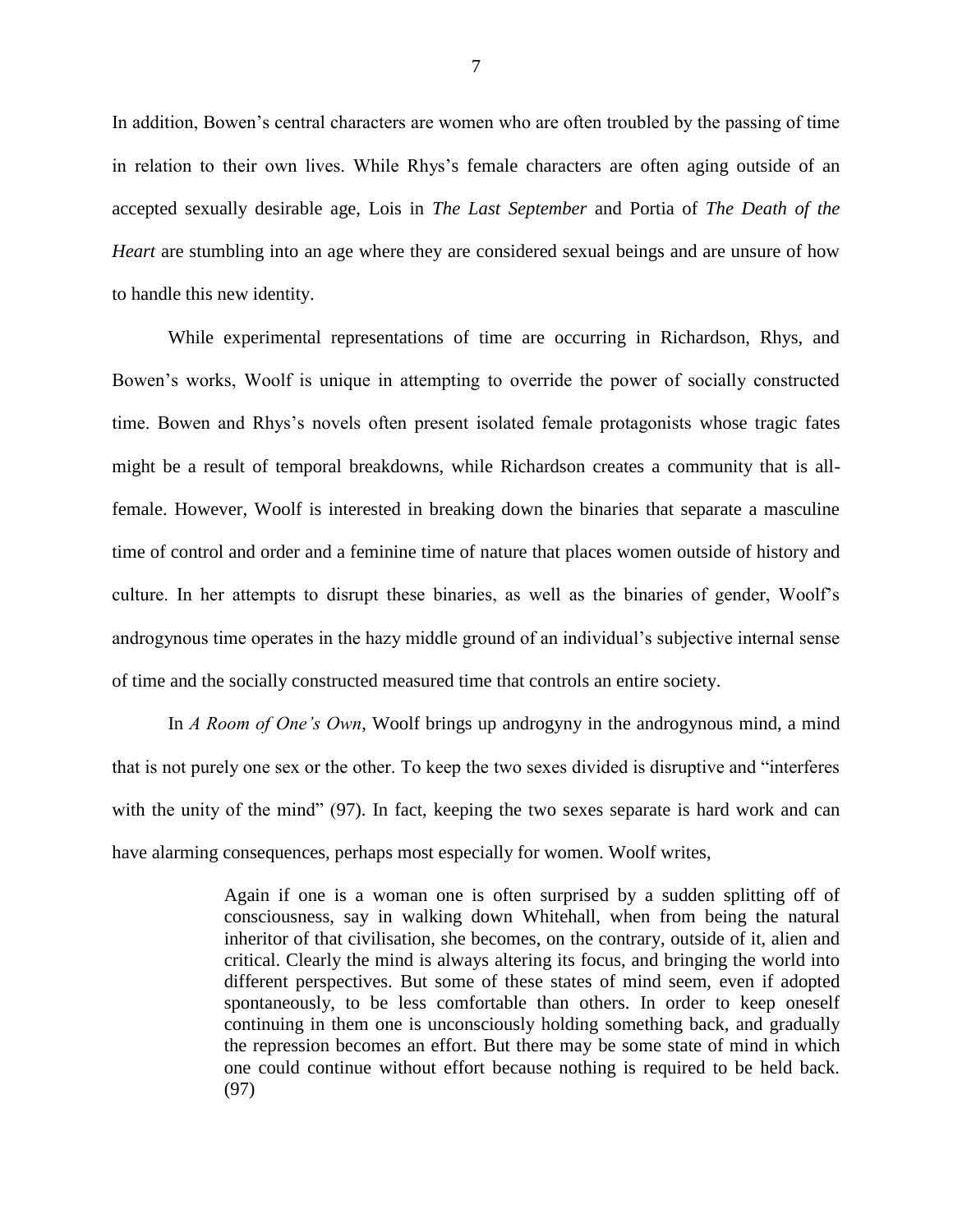This state of being in a single-gendered mind is strenuous work as the separation does not occur naturally but rather is shaped by societal influences. This separation of the male and female aspects of the mind mirrors the separations between women and history, women and a time outside of their socially defined position. Instead, a truly creative mind would have access to both sexes. Likewise, androgynous time operates without any barriers, or rather through barriers to break down divisions of the different temporalities of self. There is a fusion of self, as well as the possibility of fusion with others, in androgynous time that is not possible in purely internal or external temporalities. In regard to the androgynous mind, Woolf writes, "It is when this fusion takes place that the mind is fully fertilised and uses all its faculties. Perhaps a mind that is purely masculine cannot create, any more than a mind that is purely feminine, I thought" (290). In order to truly create, one's mind must access all capabilities of the mind, regardless of the boundaries that might be imposed. Aspects of both genders are needed for a true creation. Woolf uses Samuel Taylor Coleridge as an example of such a mind. His androgynous mind is instrumental in creativity, as Woolf writes that it is "resonant and porous; that it transmits emotion without impediment; that it is naturally creative, incandescent and undivided" (292). The forcible distinction and separation between the feminine and the masculine is unnatural and harmful to true creativity and experience, but, at the same time, this separation is normalized through societal expectations. Yet there are glimpses into androgynous minds and what they can produce, as Woolf writes that a sentence of Coleridge's "explodes and gives birth to all kinds of other ideas, and that is the only sort of writing of which one can say that is has the secret of perpetual life" (293).

This well-known passage from *A Room of One's Own* has garnered some critical debate. Elaine Showalter writes in "Killing the Angel in the House: The Autonomy of Women Writers"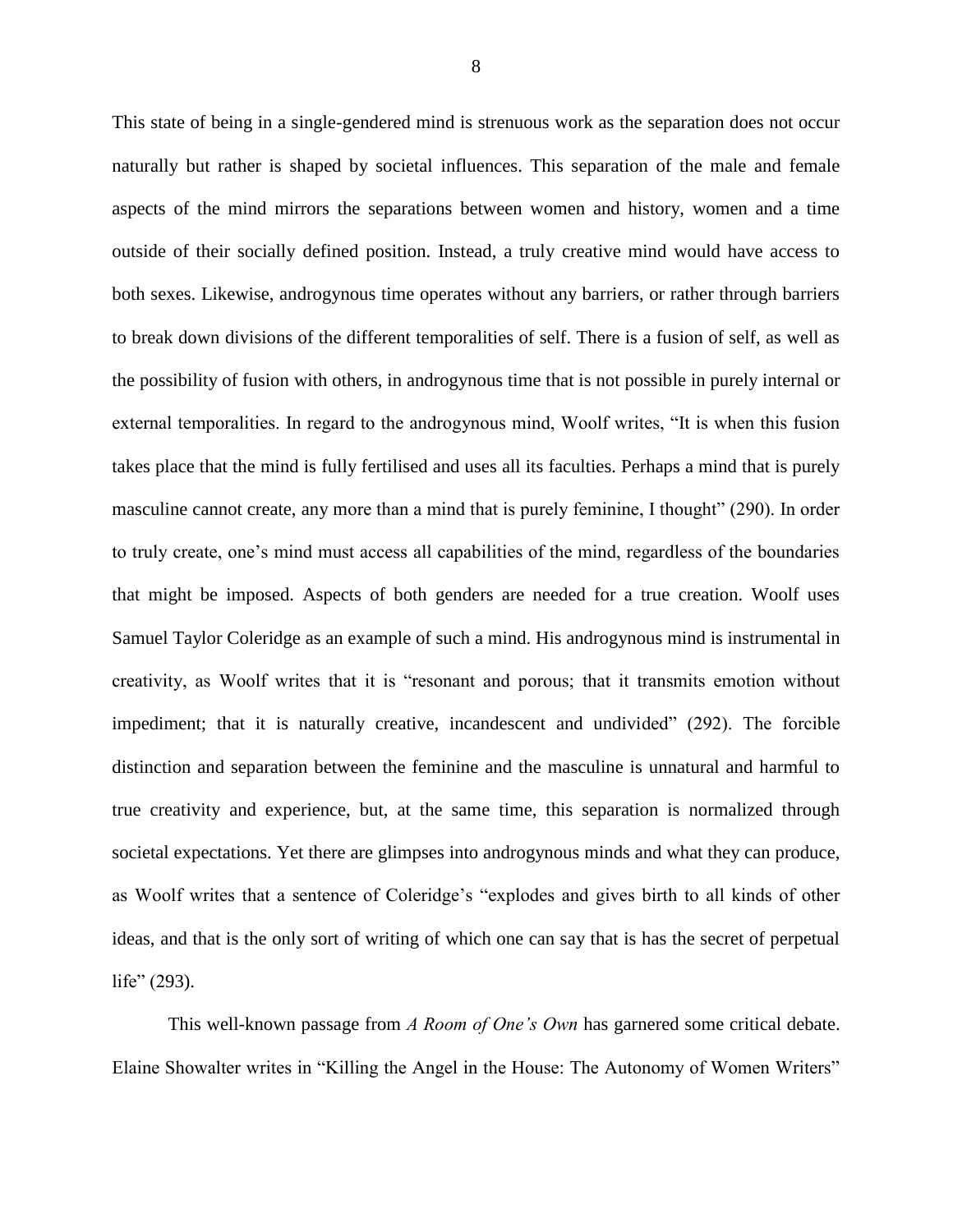that Woolf's idea of the androgynous mind is an attempt to avoid femininity. Showalter argues that

> Virginia Woolf developed a literary theory which had the effect of neutralizing her own conflict between the desire to present a woman's whole experience, and the fear of such revelation. It is a theory of the androgynous mind and spirit; a fusion of masculine and feminine elements, calm, stable, subtle, unimpeded by consciousness of sex or individuality. She meant it to be a luminous and fulfilling symbol, but like most highly principled utopian projections, her vision of the serene androgynous imagination lacks zest and vigor. Whatever else one may say of androgyny, it represents an escape from the confrontation with femininity. (341)

Showalter argues that this androgynous mind stamps out the creativity of the female mind and de-privileges feminine experience. Women writing with the aim of androgyny do not showcase the anger that experience would surely produce, or so Showalter claims. Showalter's criticisms attempt to give voice to the female experience but, at the same time, work to claim that there is only one female experience of anger and hostility and only one appropriate way to express it in writing. When Woolf fails to express these feelings in a way that Showalter recognizes, Woolf is accused of avoiding her sex. This essentialist view is particularly the type of narrowing viewpoint that Woolf herself warns against. Such an argument essentializes sex and does not allow for the coming together of different aspects of self, an important factor of androgynous time.

Toril Moi argues that Showalter's reading of Woolf is still operating under a patriarchal mindset and does not appreciate the deconstructive nature of Woolf's writing. Moi writes in *Sexual/Textual Politics* that Woolf "radically undermine[s] the notion of the unitary self, the central concept of Western male humanism and one crucial to Showalter's feminism" (7). Moi argues throughout her introduction to *Sexual/Textual Politics* that Showalter's feminism is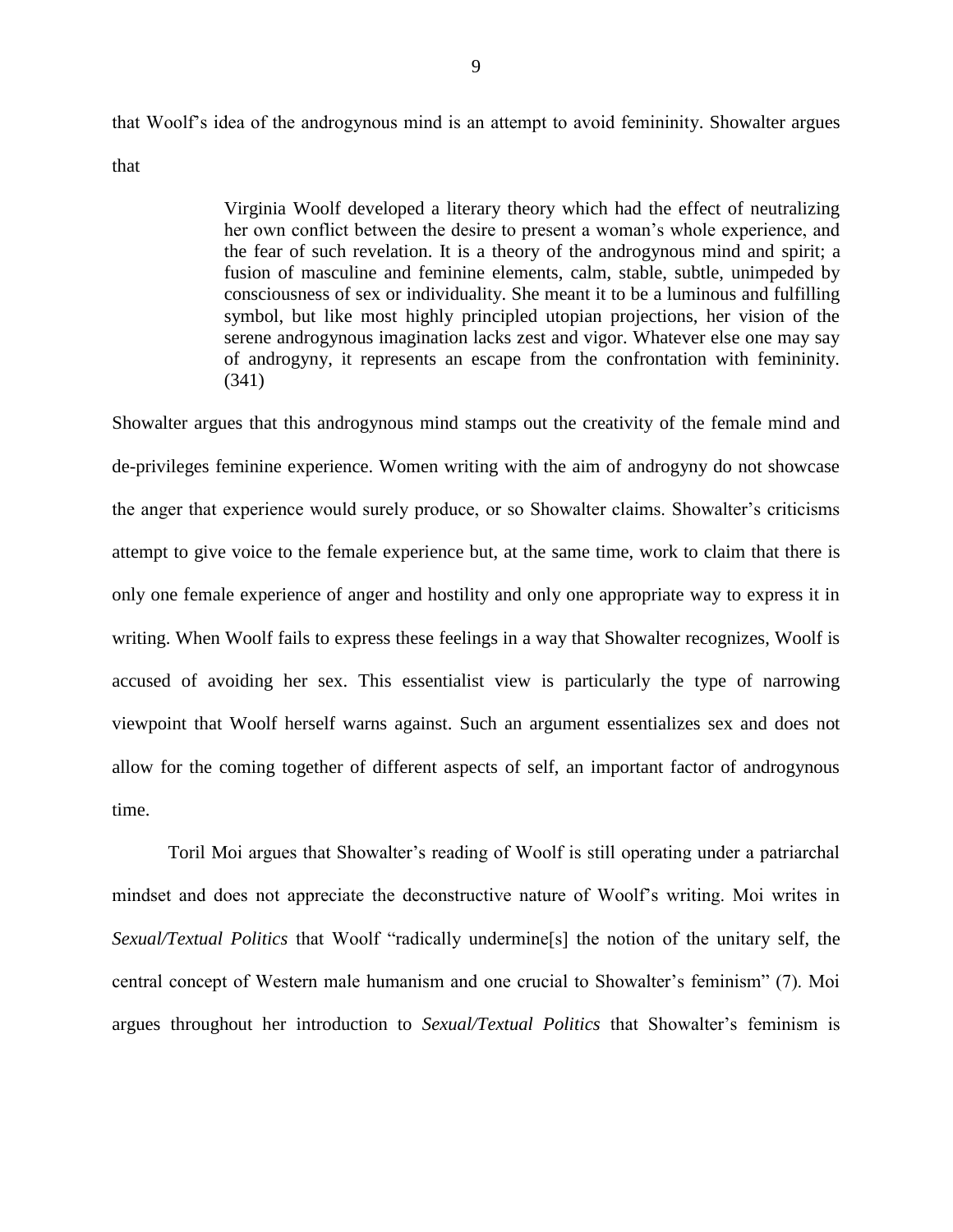influenced in a large part by Western patriarchal ideology and, as such, cannot understand the deconstructive nature of Woolf's writings. Moi writes,

> What feminists such as Showalter and [Marcia] Holly fail to grasp is that the traditional humanism they represent is in effect part of patriarchal ideology. At its centre is the seamlessly unified self – either individual or collective – which is commonly called 'Man'. As Luce Irigaray or Helene Cixous would argue, this integrated self is in fact a phallic self, constructed on the model of the selfcontained, powerful phallus. (8)

Showalter's reading does not recognize intentional ambiguity, Moi argues, and instead insists on solid and unified identities: "Showalter wants the literary text to yield the reader a certain security, a firm perspective from which to judge the world. Woolf, on the other hand, seems to practice what we might now call a 'deconstructive' form of writing, one that engages with and thereby exposes the duplicitous nature of discourse" (9). Woolf's idea of androgyny certainly does not allow for a completely unambiguous or solid identity; for the concept to be realized one must allow for an un-centered self that is not static. Woolf does not present one authentic human experience, as Moi argues that Showalter desires from feminist writers, but rather allows for a multitude of experiences that do nothing to take away from the "authenticity" of the character. If Woolf is interested in opening up human experience, then solely focusing on one half of the gendered population, of one half of that experience, and of one half of the gendered mind would only provide the limited illustrations of life that she is attempting to move beyond. Showalter's reading of Woolf's androgyny limits its potential by seeing it as separating one gender from another and privileging a non-feminine experience, when, in fact, it embraces all the multitudes and contradictions that make up the human mind and experience. Woolf's objective is not to portray a purely feminine life experience but instead to dissolve the boundaries that mark a life as purely feminine or purely masculine, as well as a life lived completely within one's own concept of time or within another's time.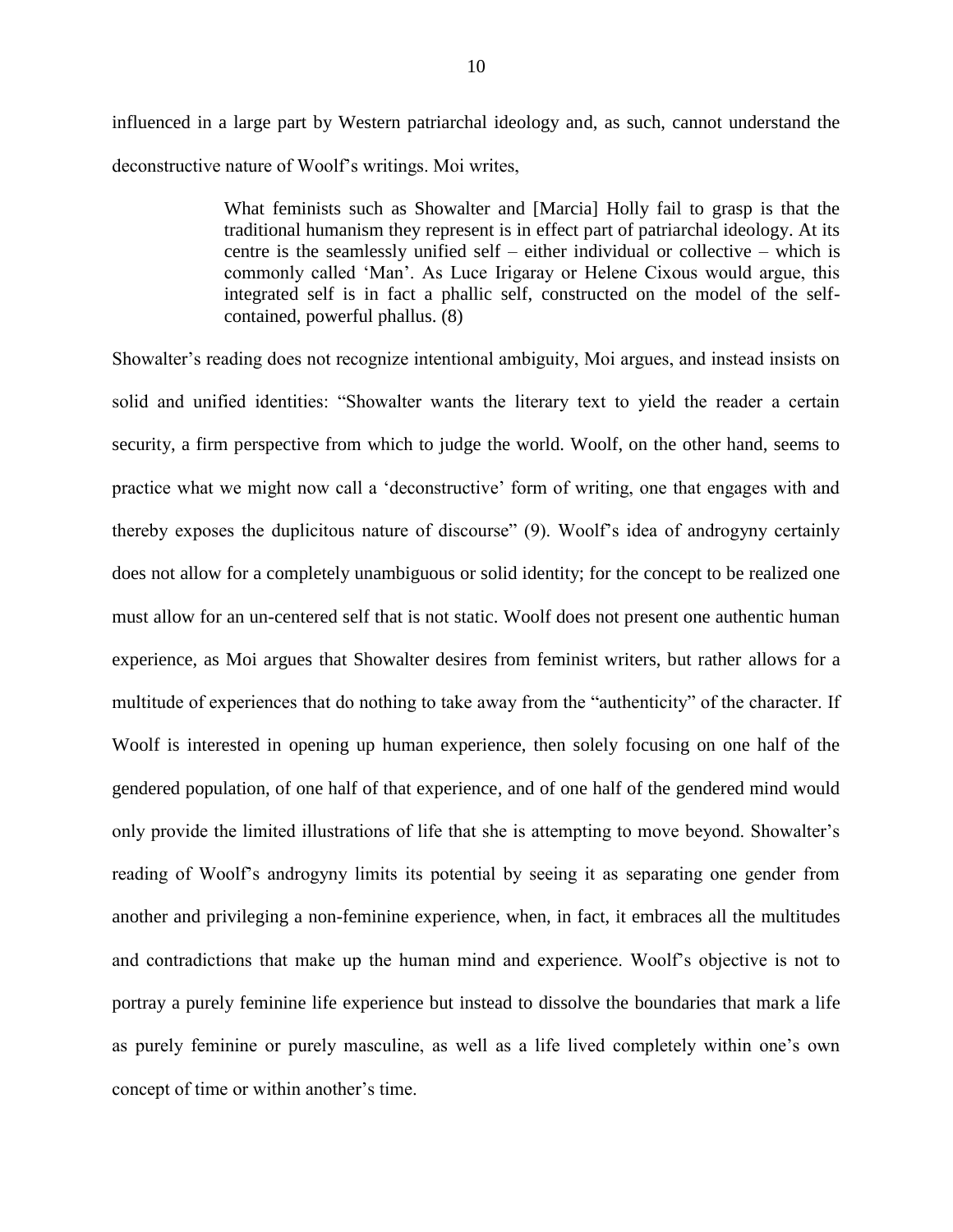The successful fusion of others is apparent in *The Waves*, but before the intermingled relationships in that novel, Woolf writes of the individual stories of Jacob Flanders and Orlando. The individual is particularly important in Bergson's theory of time as one's body is a meeting point of past and present. In *Thinking in Time: An Introduction to Henri Bergson*, Suzanne Guerlac comments on the importance of the body to Bergson's philosophy, writing that "Our bodies, as centers of action, come into contact with matter (or images) in the present" (120). Time acts on the body in the present but also contains the past in memory, both physical and mental. Through repetition, a body can remember an often performed physical gesture, thus having the past reappear in the present. In addition to the body's physical memory, Guerlac argues that in Bergson's thought the body conceptualizes time through consciousness, developing a mental memory. She explains, "Consciousness serves the body as center of action by synthesizing the heterogeneous rhythms of duration into temporal horizons of past, present, and future" (122). Thus, the individual is the center for conceptualizing the passing and experiencing of time; if one's unique body and mind conceptualize time for that individual, then time is a subjective experience.

This concept of individual time becomes important in memory. Past, present, and future are always connected, but each experience of individual moments is always different. As one lives, one's past becomes larger as it conserves past experiences. Yet, when one has a memory or re-experiences the past, one does not simply relive the memory exactly as it was the first time it was lived because that past memory has changed due to the living that has occurred from the time of that memory to the present time of remembering. Duration connects past and present, providing access to past memories while contrasting the continual difference in their experience. As Guerlac explains, "Memory does not proceed from the present back into the past. It proceeds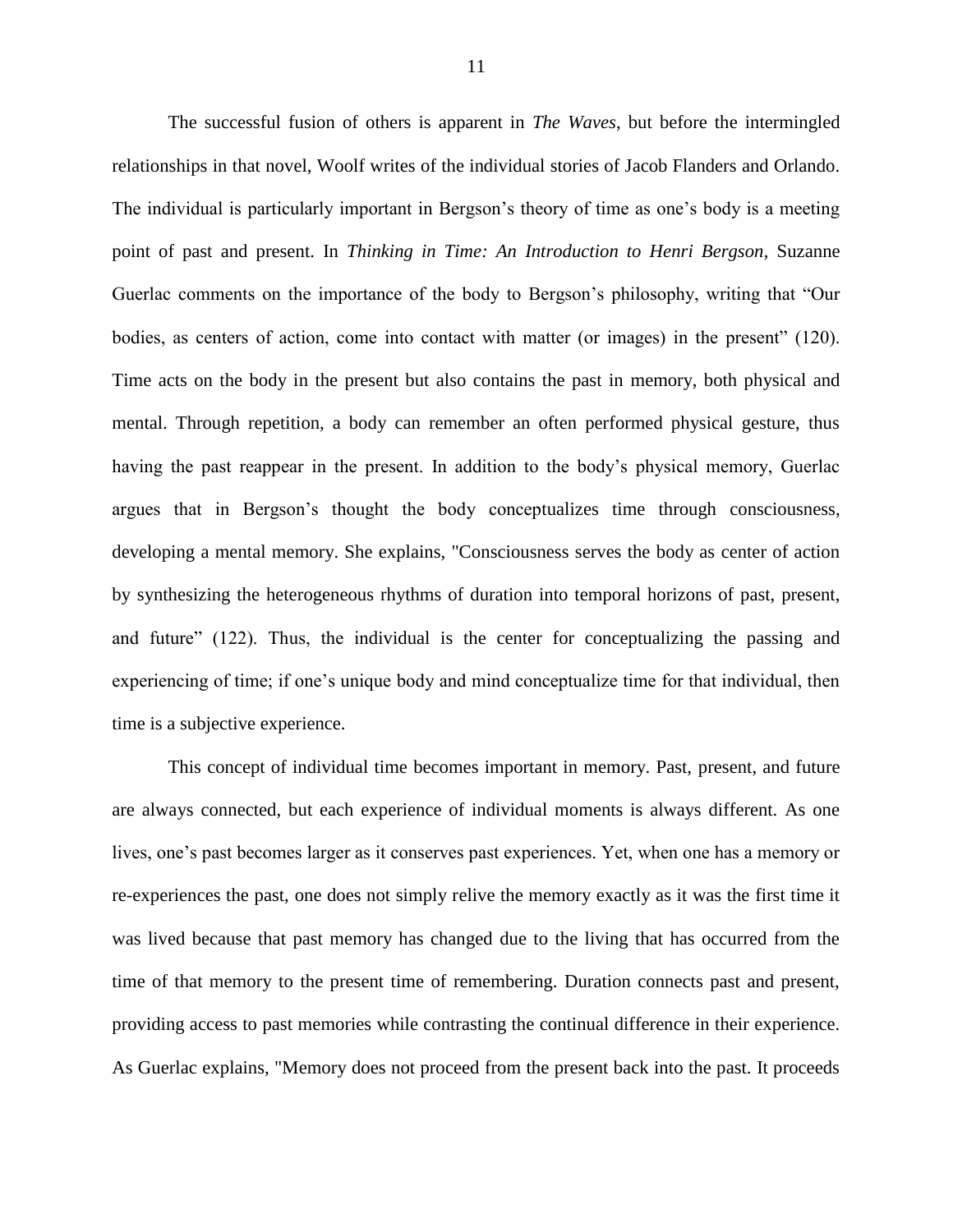from the past into the present, by actualizing itself" (140). The past is then never completely separated from the present – it continues to assert its importance and occurrence in one's life even after the event has transpired. Memory, therefore, is an important event in the interior of an individual and one that comes into play often in Woolf's novels.

Bergson's influence on Woolf, and modernist writers in general, has been noted in criticism, but the freedom that such a philosophy grants Woolf in connecting her characters, expanding time, and creating an androgynous time has not been explored. Mary Ann Gillies explores Bergson's importance to British modernist writers, including Woolf, in *Henri Bergson and British Modernism*. Gillies clearly conveys how Woolf incorporates Bergson's philosophies of time, intuition, and memory in her literary works. In relation to time, Gillies argues that Woolf's "moments of being" are intense and rare moments where time swells into a brief moment of time, and real living occurs. Gillies writes that "These brief moments appear to arrest the flow of time, but they also bring about a conflation of times as each individual moment is related to previous moments that are resurrected almost instantaneously" (109). Gillies states that these moments are moments of pure duration, instances where past and present coexist and the individual can feel and experience that coexistence. However, Gillies insists on the *moments* in Woolf, ignoring the flow that continually moves throughout these moments. While arguing that Woolf's representations of these moments are intended to depict the temporal and not the spatial, Gillies maintains the importance of individual moments in time in Woolf's literature and argues that Woolf's interests lie in representations of time's importance on individuals and that this occurs in single, separate instances. Gillies writes, "Each is a brief, sharp representation of a clear, extraordinary experience. Adding such moments together creates a sustained moment of being that, for example, may encompass a lifetime in one day of a character's existence (*Mrs*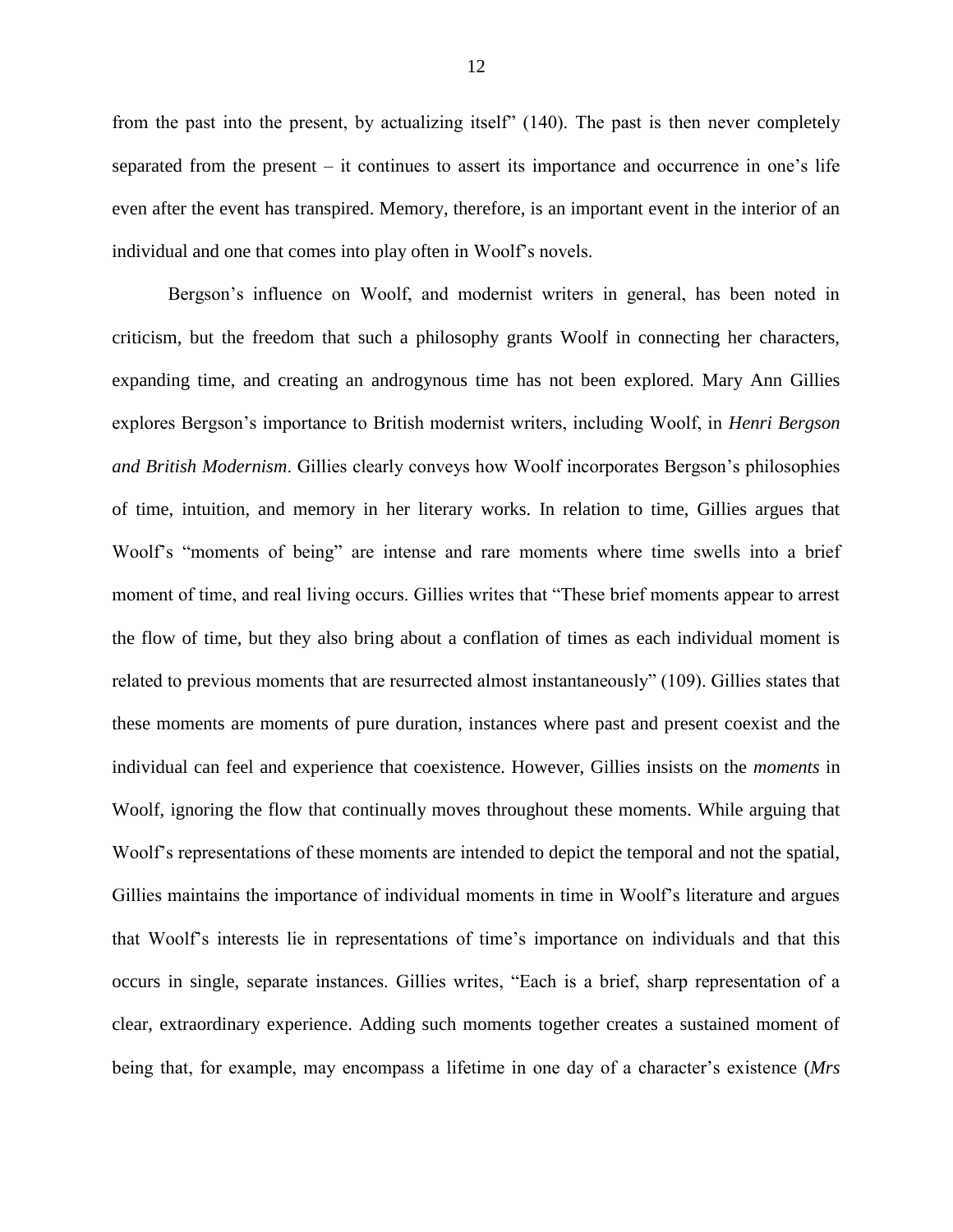*Dalloway*), or the combined lifetimes of several characters as revealed by the intersection of selected moments in their individual lives (*The Waves*)" (109-110). While Bergson's influence on Woolf can be seen in her use of subjective temporalities and the mixture of past and present, this dissertation will argue that it is erroneous to believe Woolf's concept of time is a string of individual and separated moments following one another. While there are certain instances in an individual's life that are of great importance, Woolf represents the flux of time by representing the connections among individuals in *Jacob's Room*, *Orlando*, and *The Waves*.

The androgynous time that is developed and explored in *Jacob's Room*, *Orlando*, and *The Waves* is able to flourish outside of traditional heterosexual romance plots. These three novels, like all of Woolf's novels after *The Voyage Out* and *Night and Day*, do not contain plots that revolve around heterosexual romantic relationships. Moving beyond the romance plot, Woolf has more freedom to experiment with breaking down the barriers between genders and exploring such relationships beyond marriage and courtship. In *Writing Beyond the Ending*, Rachel Blau DuPlessis argues that the heterosexual romance plot restricts and frames gender, shortening the important timeline of female experience to that of being courted and married. DuPlessis writes, "The romance plot separates love and quest, values sexual asymmetry, including the division of labor by gender, is based on extremes of sexual difference, and evokes an aura around the couple itself" (5). DuPlessis argues that certain writers, like Woolf, grant female characters alternatives to ending their story at marriage and present a "'bisexual oscillation' in the psychic makeup of characters, in the resolutions of texts, in the relationships portrayed" (37). This "bisexual oscillation" of characters can be seen in novels that contain groups or strong relationships between characters where gender boundaries break down. DuPlessis claims that Woolf's later novels move from a single character into a "common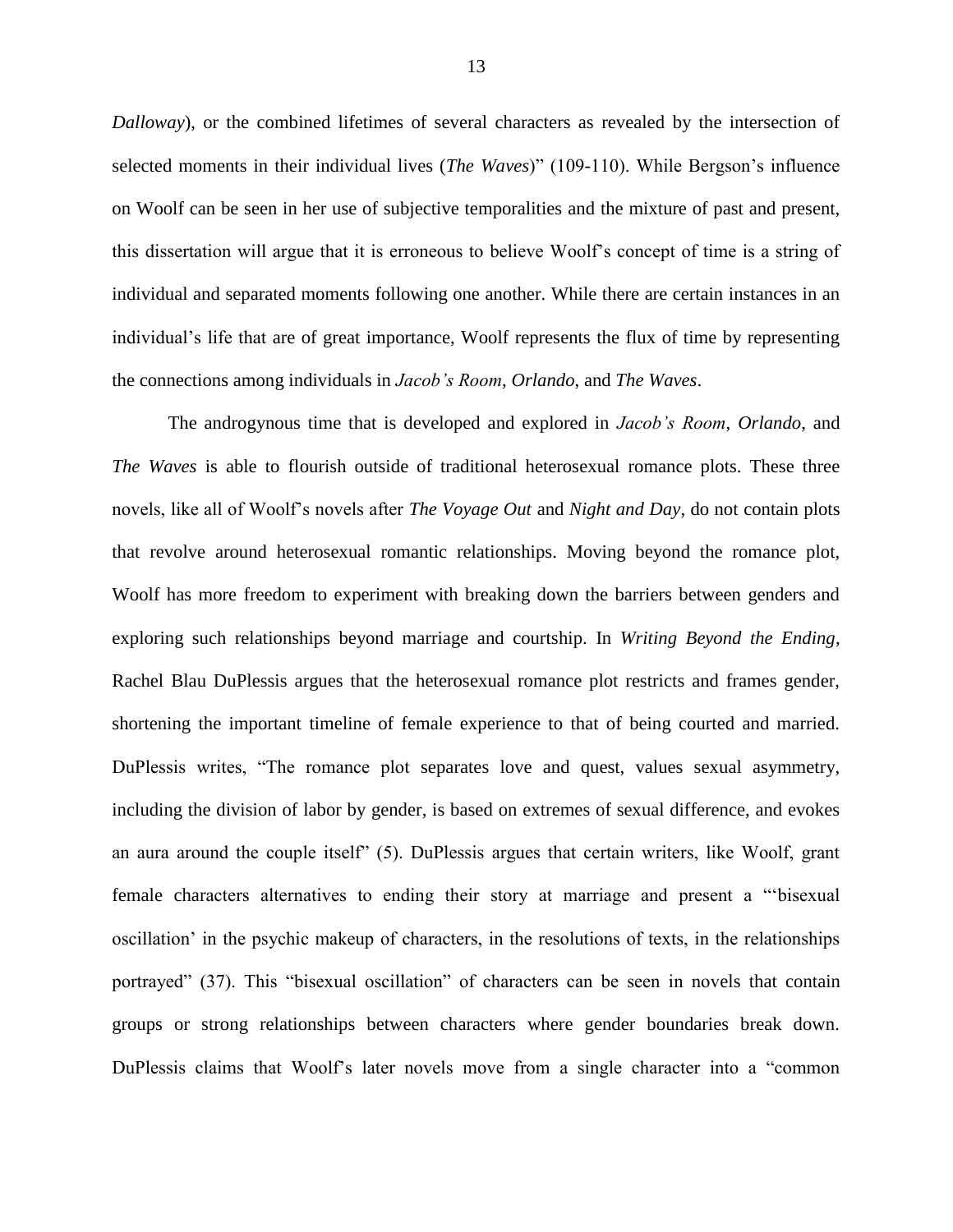protagonist." DuPlessis writes that a common protagonist, consisting of a group of people of various ages, genders, and sexualities, "creates a structure in which couples, individuals, walls between public and private, polarized sexes, and closures in family houses are subject to strong oppositional formations" (48). DuPlessis cites *The Years*, *Between the Acts*, and *The Waves* as novels that have this communal protagonist. Thus, DuPlessis here hints at the importance of both community and time that moves beyond a small linear representation of life in Woolf's novels and the ability to break down gender constraints as well as move beyond the heterosexual love plots for female writers and characters. While it is easy to see the groups that make the communal protagonist in *The Years*, *Between the Acts*, and *The Waves*, *Jacob's Room* and *Orlando: A Biography* also feature a narrative that is developed because of a group and, as such, presents a "bisexual oscillation" of characters that together present a complicated point of view. This dissertation will focus on the similarities and developments in Woolf's representations of time and its connection to gender in *Jacob's Room*, *Orlando*, and *The Waves*.

*Jacob's Room*, published in 1922 after *The Voyage Out* (1915) and *Night and Day* (1919), signifies the beginning of Woolf's experimental novels and, as such, presents an ideal spot to first mark her interest in temporal representation as well as the importance of the nonromantic relationship between genders. This is not to say that there are no heterosexual relationships in *Jacob's Room* (or the two other novels to be analyzed in this dissertation), but rather that the development and progression of the plot are not moved along by a stereotypical male/female romance and are instead interested in the communal impressions of women in telling the story of a man. These impressions appear to illuminate the figure of Jacob, often connecting years through recollections and flashbacks. After *Jacob's Room*, Woolf wrote *Mrs. Dalloway*, the novel the solidified her position as an important British novelist, and *To the*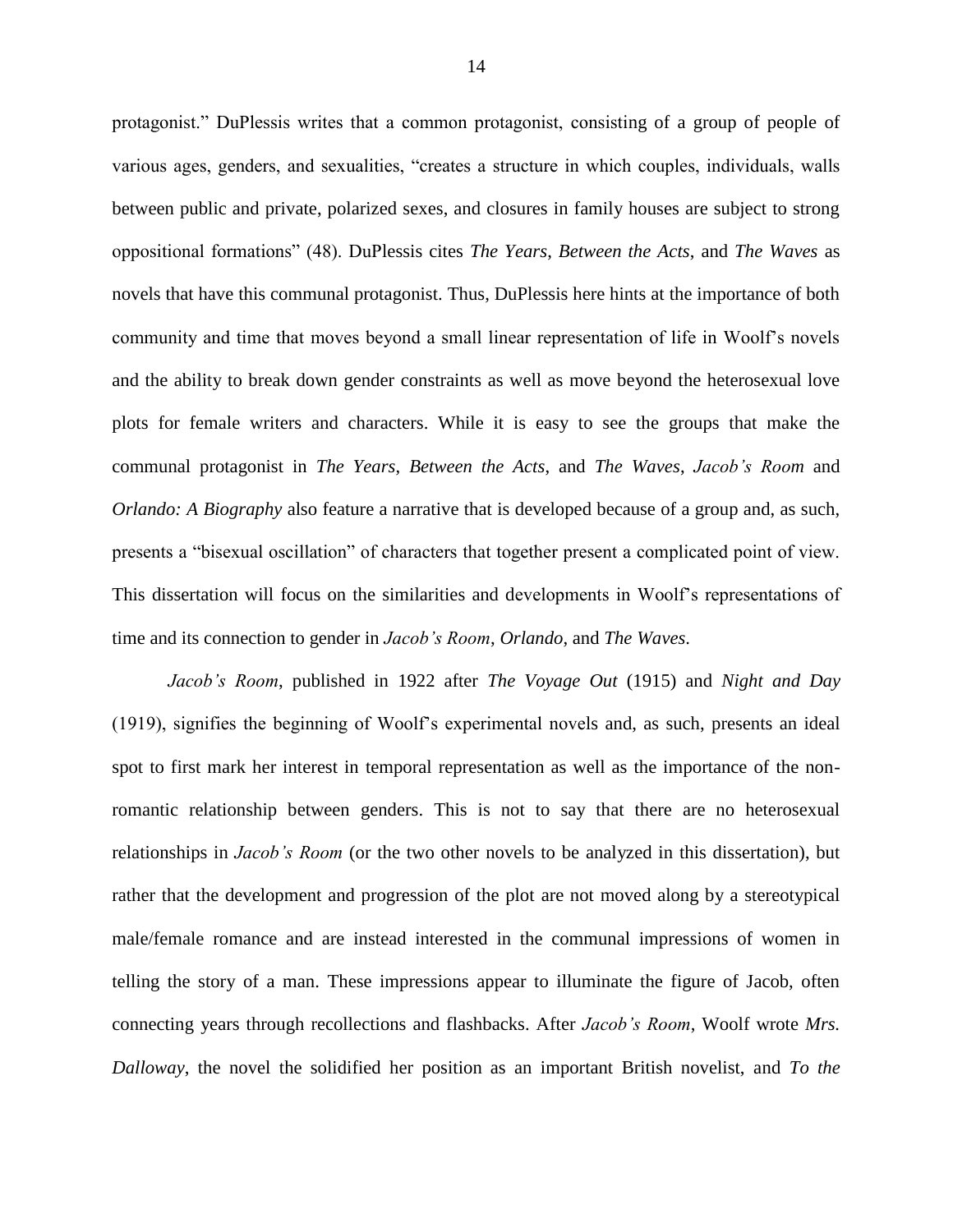*Lighthouse*, her bestselling novel. Both novels are often included in critical analyses, but *Orlando*, which Woolf called a "joke" in her diary, has not shared the same critical attention despite the interesting representations of a-linear time and unstable gender. Though *Orlando* focuses on one protagonist, the switches in gender as well as the suspended time suggest that, more than a joke, Woolf used the novel as a vehicle to further her experiments with time and gender in ways that perhaps a "serious" novel was not ready for. Following *Orlando*, Woolf published *The Waves* and developed her interest in time to show how the movement of time, though subjective, can be felt by a group of people made up of men and women. Though the group contains individuals of different sexes and sexualities, time connects their experiences throughout years and space.

While it is important to note that Woolf's interest in temporality has not gone unnoticed by critics, often these critiques resort to explaining Woolf's temporal representations as either cyclical in nature or episodic with "moments of being" falling in a progressive line with other essential moments. Jill Morris, like Gillies, argues in *Time and Timelessness in Virginia Woolf* that Woolf's concept of time is deeply influenced by Bergson's duration. Again, Bergson's concept of duration as the inner temporality of a being, a non-quantitative essence that does not act in accordance with constructed temporal measurements, is very helpful in bringing to light Woolf's own experiments with time. However, Morris uses cyclical metaphors, such as the change of seasons or the movement of day to night, that oversimplify Woolf's concept of time found in her novels.

In addition, Morris's readings of the novels tend to simplify the complicated construction of narration that is present in Woolf's novels. For example, she argues that *Jacob's Room* is the weakest of Woolf's experimental novels because of its lack of unity in creating a full character in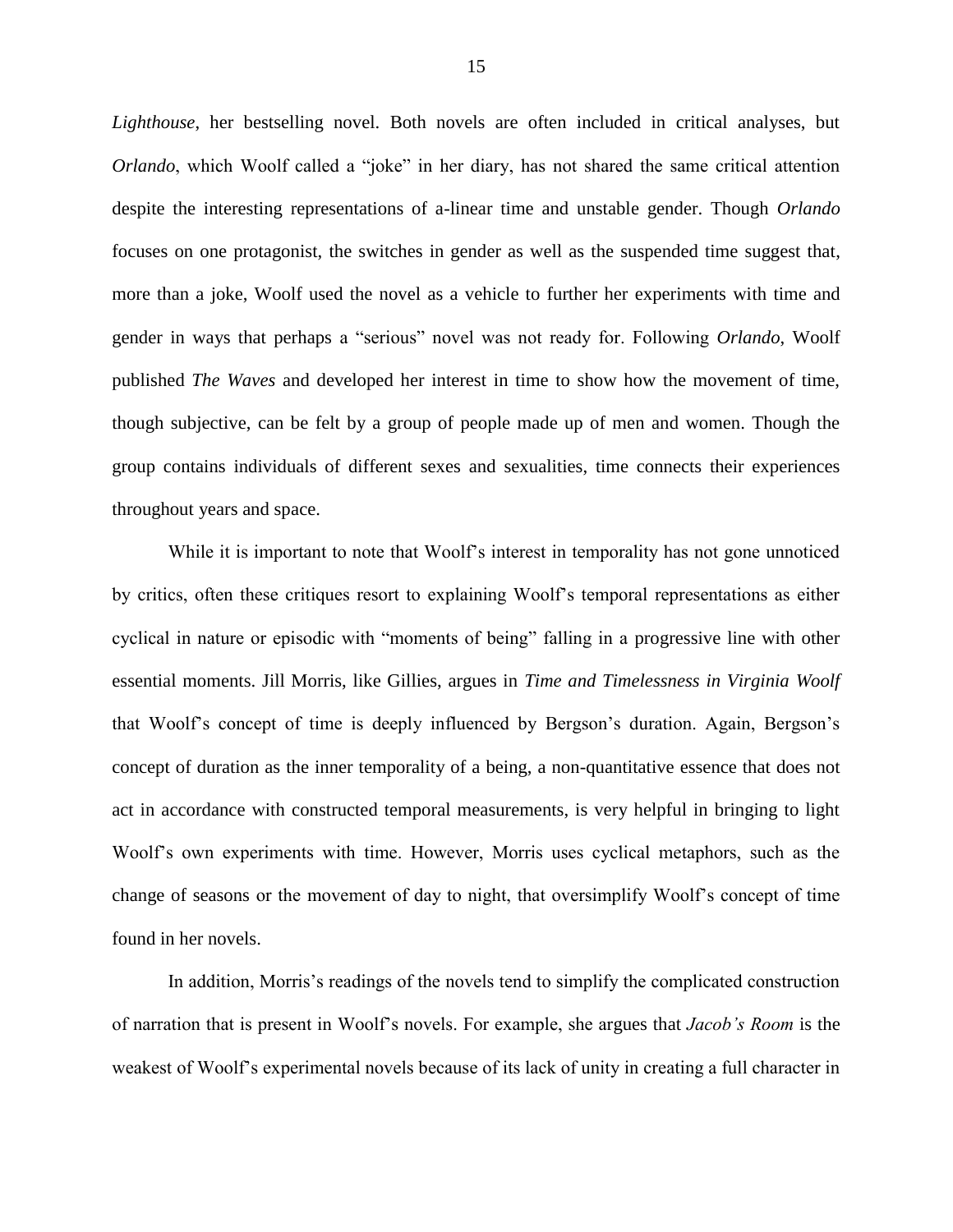Jacob Flanders and in the inclusion of a narrator who Morris claims is the mouthpiece of the author. Morris ends her argument on *Jacob's Room* by contending that the past is more important than the present in the novel. While *Jacob's Room* is Woolf's first entry into the narrative experiments that she will continue to develop and arguably perfect through the rest of her career, Morris's criticism is misplaced. The absence of a fully developed central character is not an error on Woolf's part but rather showcases the common Woolfian theme of the inability to truly know a person. What's more, time plays a major factor in communicating this inability as well as aligning the other voices of the novel, voices made up of women who encountered Jacob throughout his life. It is striking that these voices that make up Jacob as a figure are predominantly female. Instead of being entirely episodic, as Morris argues, time in *Jacob's Room* radiates from the center of inquiry (in this case, Jacob) to those outside of him who all have their own observations that combine to present an illuminative picture of this man throughout his life. Morris quotes Woolf from the latter's essay "Modern Fiction": "Life is not a series of gig lamps symmetrically arranged; life is a luminous halo, a semi-transparent envelope surrounding us from the beginning of consciousness to the end" (qtd in Morris 14). This quotation does not imagine life and time as a linear progression, but neither does it suggest a cyclical nature. Instead, the image of a "luminous halo" suggests a center point composed of an individual that still keeps with the individual's time of Bergson's duration. From this individual, time and life radiate out to engulf all around it, including people, events, past, and future. This halo does not move forward or backwards, or even in a circle. It instead radiates and grows, encompassing a past, future, and present, multiple temporalities, and multiple subjectivities. However, the importance of this quotation is not explored in Morris.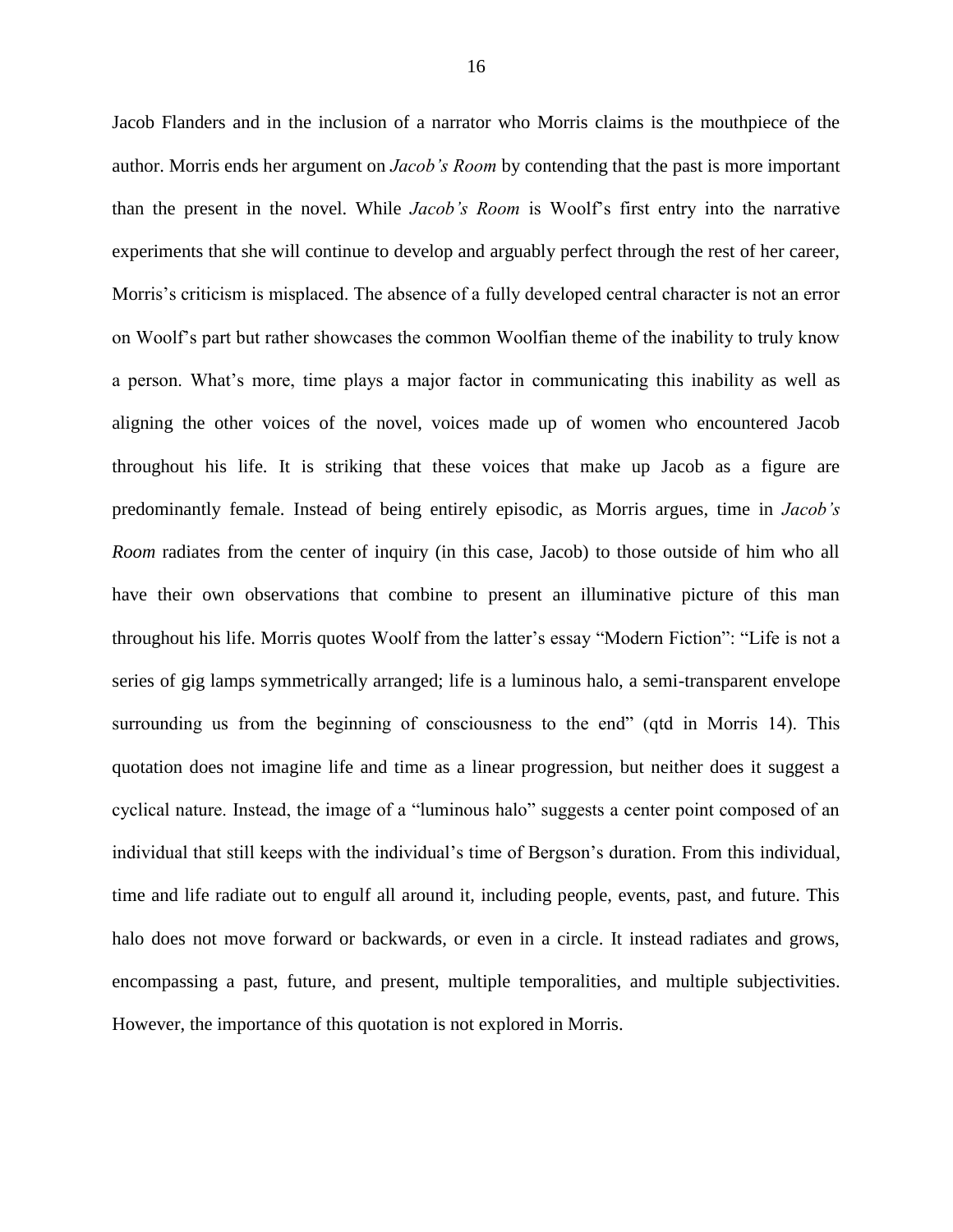In *A Specially Tender Piece of Eternity: Virginia Woolf and the Experience of Time,* Teresa Prudente furthers the discussion of Woolf's representations of time by investigating time as both a theme and as a narrative technique in Woolf's novels. Prudente uses Paul Ricoeur's concept of a-linear time to explore the different constructions of time in Woolf's novels that work to create "moments of ecstasy." This a-linear time is an expansion of the temporal moment that works to include the past and present into one singular moment. Prudente writes, "The instantaneous quality of the act of remembering in the ecstatic moment leads to the overlapping of the two dimensions of time, past and present, and to the expansion of that instant" (25). This expansion of time can be connected to the halo of time, but this halo is ever moving, ever fluid. The present expands, but to suggest its crystallization, as Prudente does, is to ground the present moment to a fixed point. Prudente is interested in the way time's ineffability comes to light at ecstatic moments in the text, and her insight into these moments of ecstasy is enlightening in their relationship with a-linear time. Yet, like Morris, Prudente's project is not to expose the relationship between Woolf's narrative temporality and gender as her examinations of Woolf's narrative techniques does not show an interest in the tensions between masculinity and femininity.

Since time is an important and noted factor in Woolf's writings, comparisons to Proust are numerous in criticism. While these writings normally focus on memory rather than specifically on representations of time, Michel Dion looks at the connection between time and memory in "Between the Dialectics of Time-Memory and the Dialectics of Duration-Moment: Marcel Proust and Virginia Woolf in Dialogue." Looking at *Mrs. Dalloway* and *To the Lighthouse*, Dion writes that "The basic characteristic of Woolf's time is that time is projected" (155). The future cannot be controlled, and it is this unpredictability that influences how that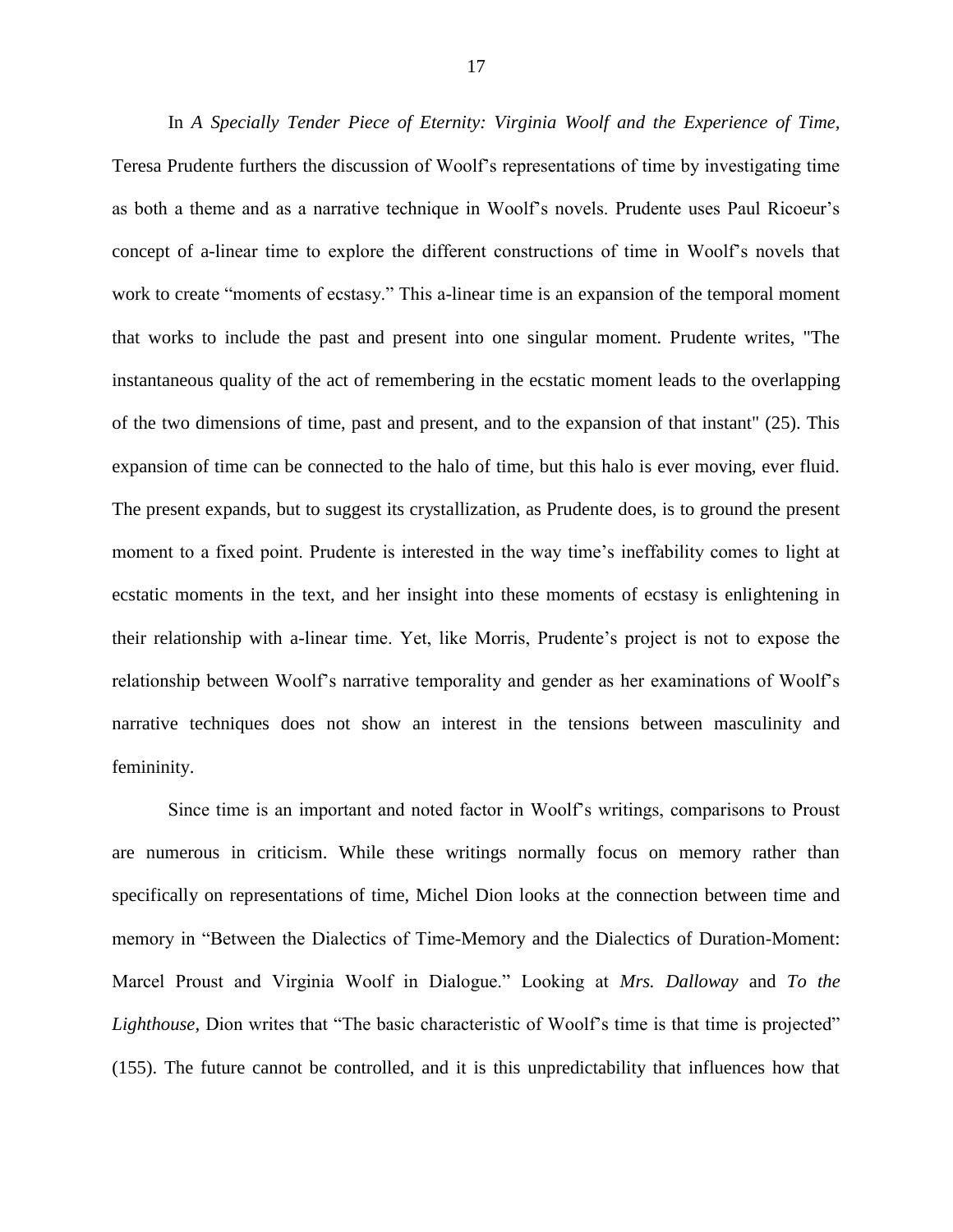future existence will be experienced. However, this argument assumes a linear timeline that Woolf's narratives do not follow. The future of Woolf's narratives is not completely divorced from the past or the present moment. Dion later argues, "Nothing relevant can be said about moments of human life if we do not adopt the domination of the moment over the three traditional ways to look at duration (present, past, and future)" (156). Still, like Prudente, Dion does not go far enough in moving that moment beyond an episodic relation of time as large moments that, while swollen with the past, follow other large moments in a linear progression.

In addition to not exploring the connection between gender and time, Dion's essay is characteristic of much of the shorter criticisms on Woolf and time: these pieces routinely fail to move beyond *To the Lighthouse* and *Mrs. Dalloway* in their analysis. In particular, careful analysis of *Jacob's Room*, *Orlando: A Biography,* and *The Waves* has not been produced in the numbers that *To the Lighthouse* and *Mrs. Dalloway* have enjoyed. For example, Judy R. Rosen's brief paper "Deviation and Acceleration: Time in the Story and Narrative of *Orlando*" offers interesting insights on the role of time in *Orlando,* but the brevity of the article does not allow for the rich reading the text deserves. In addition, Rosen is unable to place *Orlando* outside of a linear temporal reality. Instead, Rosen's criticism relies on a conventional linear timeline which is exactly what the narrative and the character of the biographer in *Orlando* are working to subvert.

In her essay, "Time Passes: Virginia Woolf, Post-Impressionism, and Cambridge Time," Ann Banfield opens up her argument with a quotation from *Orlando*, though the process of time that she describes in the essay does not match up effectively with the time concept that is presented in the book. Banfield argues that Woolf's conception of time is one that passes as "a series of still moments" which evolve from short stories to the novel via the form of an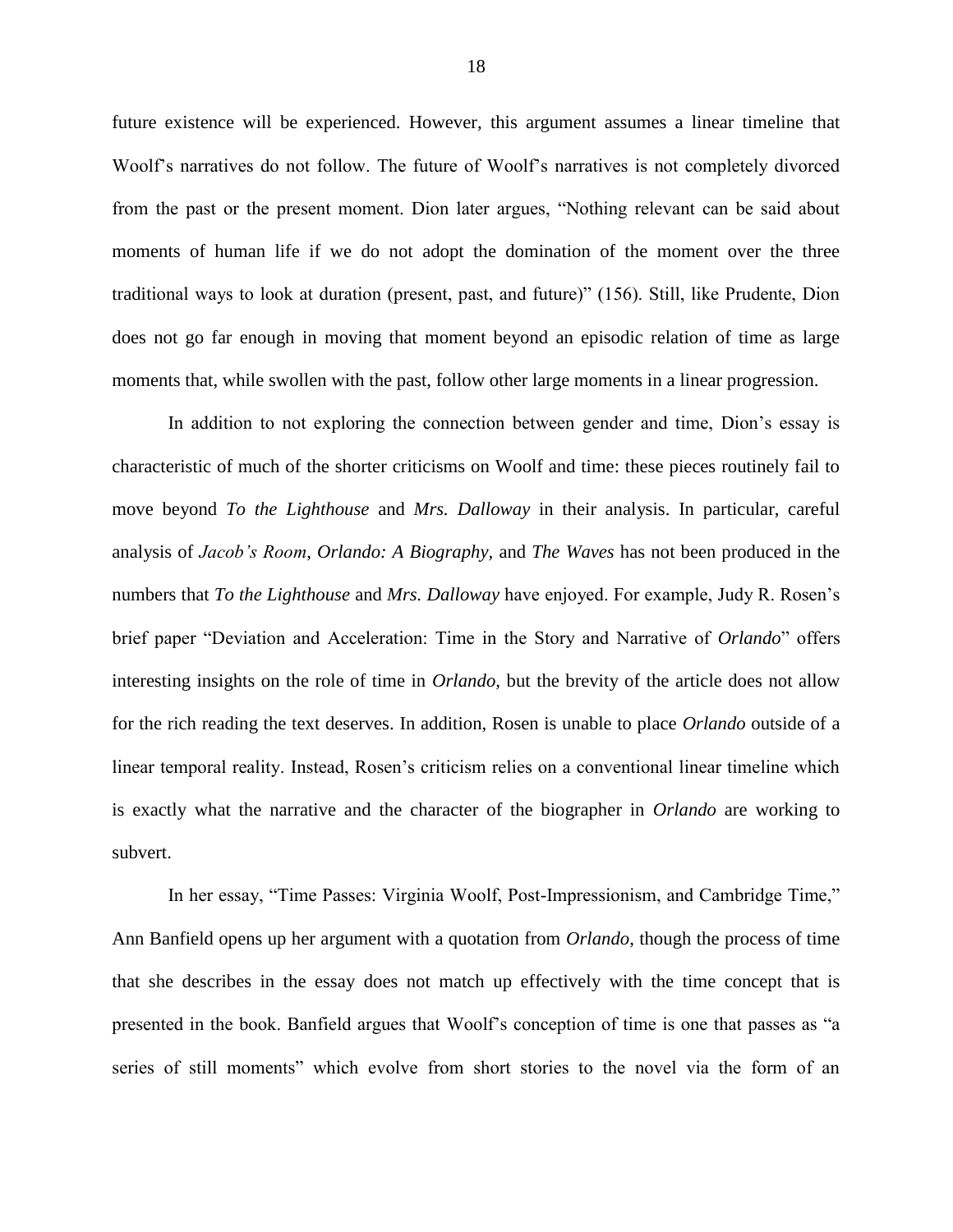"interlude" (471). Time in Banfield's argument remains stifled, measurable, linear. She writes, "Each of the succeeding novels adopts a formal structure which is based on some version of clock time and in which the sequence is represented by successive representative moments: the leaps of centuries of English history and literary history that structure *Orlando*" (504). However, this concept of time does not readily apply to *Orlando*. Literary history and the progression of centuries do occur in conventional order in *Orlando*, but it is an oversimplification to characterize the novel's movement as a set of still moments placed in linear succession. Time in *Orlando* is neither linear nor easily measurable; it is fluid, slippery, elusive, and is definitely not made up of still images that come to life like a flip book. Rather, time accumulates and flows continuously throughout the narrative. Time's fluidity is represented in Orlando's "The Oak Tree," the poem that he/she continually works on for centuries. The single manuscript contains edits, stains, and even blood, marking evidence of Orlando's past life that still continues to exist in the present. Time does not act as a fence, separating one event from another, and thus the passing of years in *Orlando* represents a true life that forever is marked with past experiences and memories, like the badly stained manuscript. Despite the fluidity of time in *Orlando*, time in Banfield's argument is similar to Gillies and Morris: episodic, with still moment following still moment.

Of course, Woolf and her fellow modernists were not the first to address issues with time in their writings. Time and literature have always had a complicated relationship. In general, authors and readers must make some basic assumptions about the nature of time. When reading a novel, one can usually assume that events progress as time passes. The reader must enter into a new and author-created mode of time to understand the temporality of the book and be able to place events in relation to the "timescape" of the narrative. There is the intrinsic logic that the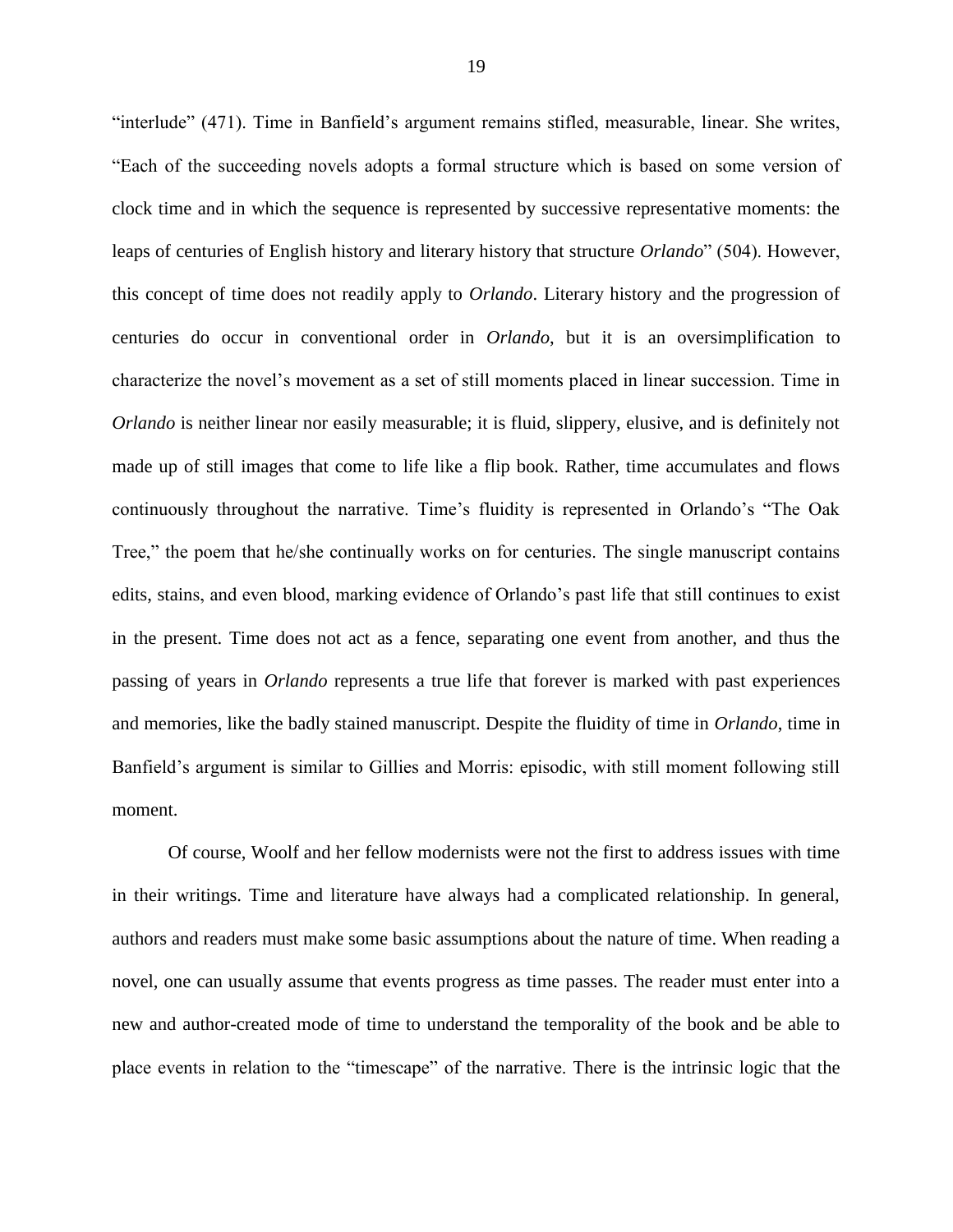reader will read the beginning of the book first and, as time passes, will reach the end in a somewhat linear fashion. Time passes in the narrative as well as in the environment of the reader. In addition, the author is charged with the task of representing time in language  $-$  a difficult, if not impossible, task. J. Hillis Miller contends that representing time in a language that is not spatial is nearly impossible. Miller cites Heidegger's argument in *Sein und Zeit* (*Time and Being*, 1927) that words used to represent time in Western languages ultimately "transform time into space" (87). As a result, time "escapes direct representation" regardless of our attempts to put it into language (87).

This problem with representing time is a reason why literature is preoccupied with temporal depiction – how can time be put into language? However, while some, perhaps the majority, of writers present an uncomplicated representation of time in their writing, others choose to make obvious the difficulty of representing such an abstraction in language. Miller notes that fifth-century theologian and philosopher St. Augustine produces one of the earliest reflections on time in *The Confessions*. Like many that will follow, St. Augustine is able to detail many characteristics of time but admits that he, in the end, cannot explain it. Nevertheless, Miller argues that this inability grants great creativity to literature. Miller asserts that while scientists and philosophers disagree about time, their aim is a universal definition. On the contrary, literary works present a plethora of temporal representations without the anxiety of finding that universal definition.

While time will continue to be a factor for writers, it was not perhaps until Laurence Sterne's *Tristram Shandy,* published in volumes from December 1759 through January 1767, that the conventional representation of time was notably subverted. Sterne manipulates time as a structural device of the novel and subverts many of the assumptions of time that one has when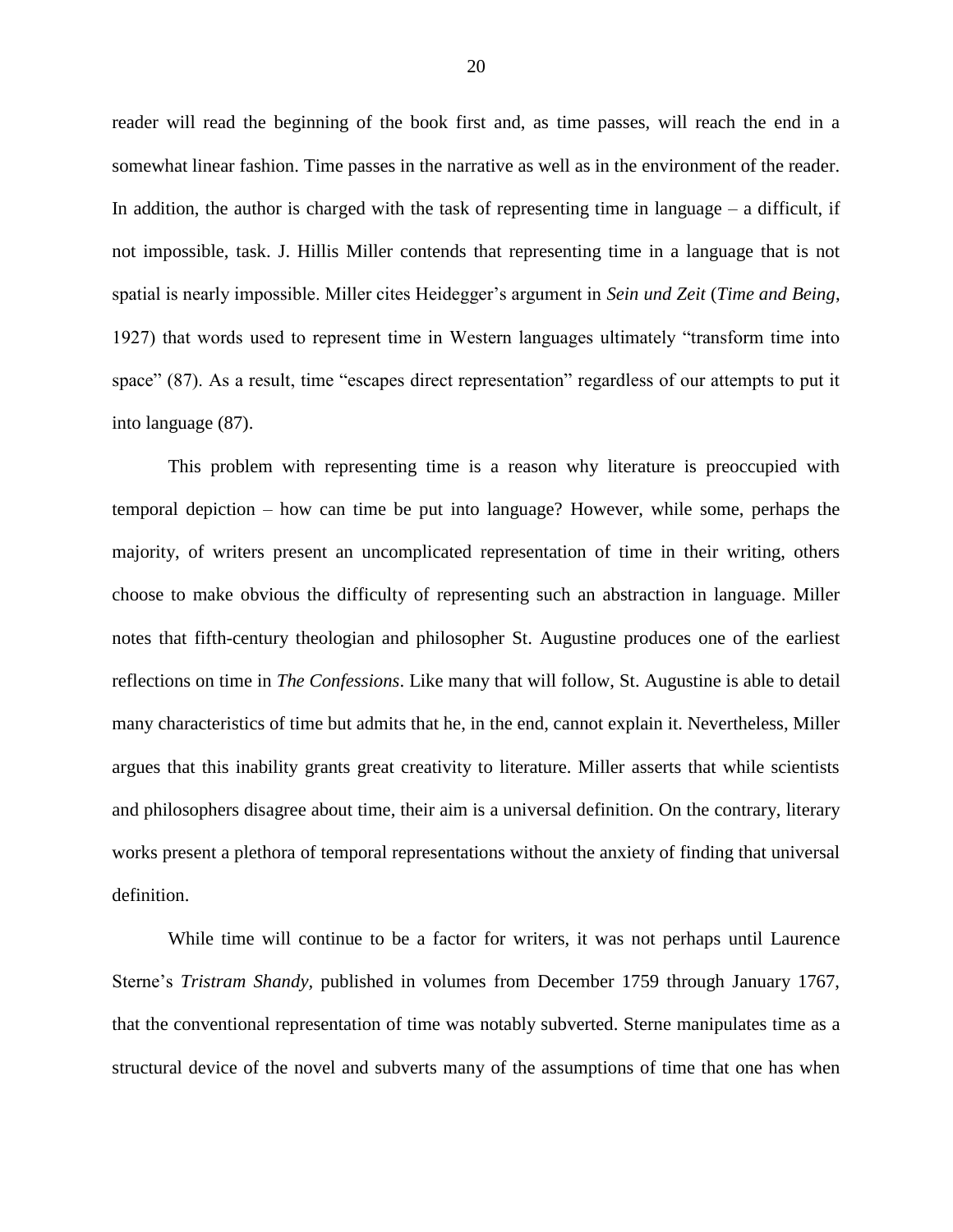entering into a novel. Sterne plays on the notion that the reader has two different temporalities to keep in mind: his/her own and the temporality of the novel itself. Though *Tristram Shandy* is attempting to tell the linear tale of the title character's birth, the events of the novel unfold in a nonlinear fashion. Characters' times are suspended as Shandy inserts his own digressions and tangents, and the narrator calls attention to his own writing of the novel. In addition to various unusual reproductions of time, Sterne gives a nod to the difficulty of representing time in language by experimenting with a graphic depiction of the concept. In an attempt to illustrate the first five volumes of the novel, *Tristram Shandy* illustrates time in five unique wavy lines that suggest the nonlinear plot of the novel. Sterne's experimental novel is continually calling attention to itself as a constructed text in these depictions of time, as well as its other subversions of traditional novel traits, such as the narrator's three separate and important roles of narrator, character, and author of the text. These subversions of time in both plot and narrative overthrow narrative assumptions and direct attention to the artificiality of the novel and plot, a concept that Woolf will later address in *Jacob's Room* and *Orlando*. In fact, in her time-bending biographical parody *Orlando*, which plays with many of these same subversions, Sterne is listed as an influence.

Sterne's *Tristram Shandy* is a unique piece of work that subverts a number of traits characteristic of the novel, subversions that will become popular again during the beginning of the twentieth century. Entering the twentieth century, modernist literature showcases specific anxieties of a new time, including incorporating into its literary form representations of the urban existence and crowds, a result of the Industrial Revolution. The opening of the twentieth century occurs in the wake of the quickening pace and transformed experience of time that came as a result of inventions like the steam engine, railroad, electric light, telegraph, telephone,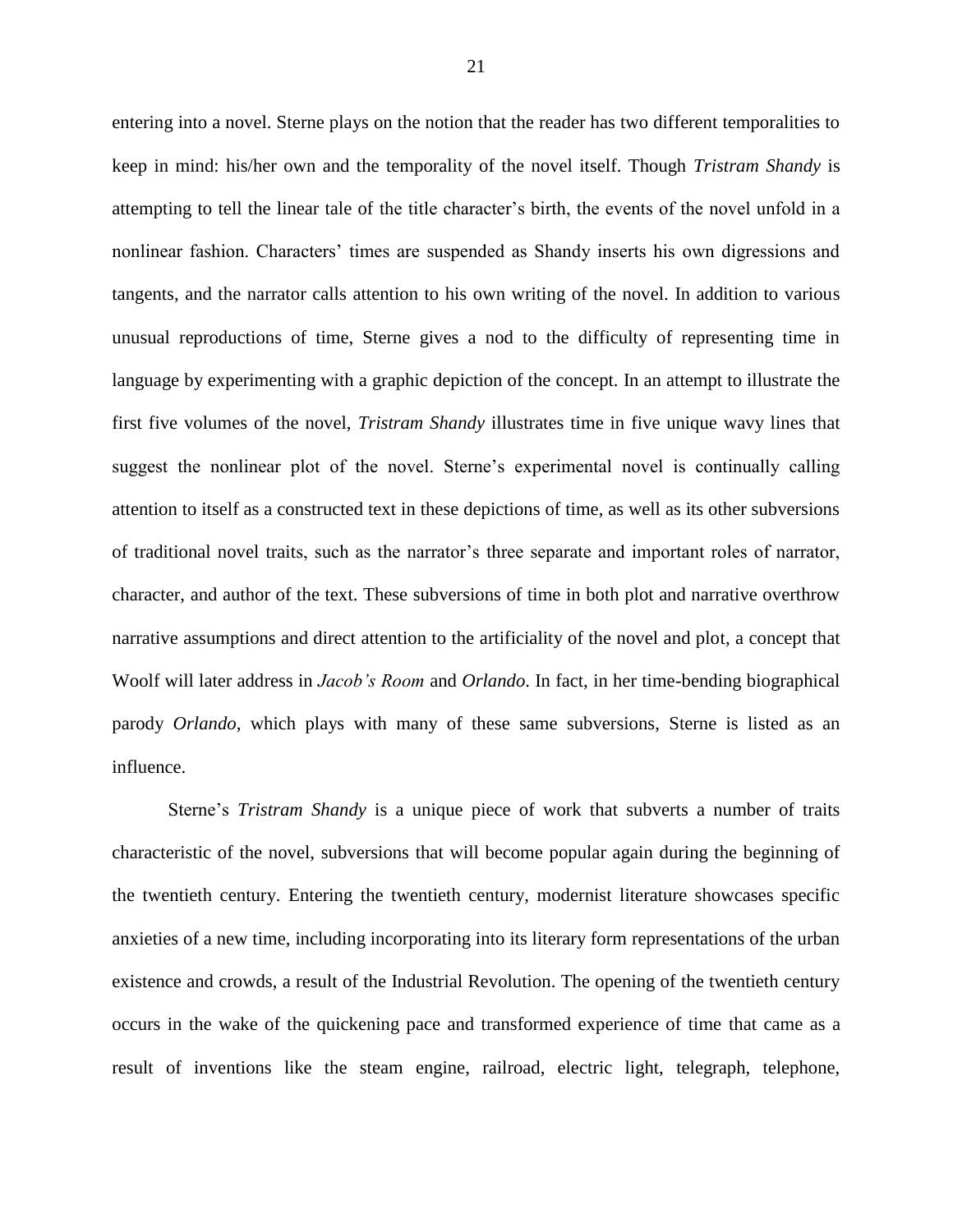automobile, airplane, and machine gun. In *The Culture of Time and Space 1880 – 1918*, Stephen Kern argues that the boom in technological innovations during the end of the nineteenth century and the beginning of the twentieth century created changes in thinking about time. Such changes, he argues, were accompanied by "independent cultural developments such as the stream-ofconsciousness novel, psychoanalysis, Cubism, and the theory of relativity," which also inspired change in thinking about time and space (1). In *The Cambridge Introduction to Modernism*, Pericles Lewis argues that modern innovations enabled people to bridge great distances while representing the visible and audible world in new forms, as well as create a quicker lifestyle (11). As a result of urbanization, there is a move from rural time to a time system revolving around large, urban factories, which results in the break-up of the day as workers have to clock-in and clock-out. The creation of time and motion studies, which combined the scientific management work of Frederick Winslow Taylor with that of Frank and Lillian Gilbreth, solidified the image of the stopwatch as the symbol of modern work. By monitoring movements with the tick of the clock, factory workers became dehumanized and as standardized as the products being made. In *Modernism and the Culture of Efficiency*: *Ideology and Fiction*, Evelyn Cobley argues that the desired efficiency produced by timing the worker's output instead resulted in workers losing "not only their autonomy but also their human dignity…Instead of being encouraged to use their own judgment as skilled craftsmen, the workers felt reduced to mere automatons asked to carry out repetitive actions in a standardized workplace" (51). Thus, the conception of time that certain modernist writers will work against becomes a means of control and even oppression. Patricia Murphy writes,

> Class- and race-specific as well as masculinist, the Victorian construction of temporality represented the time that governed the social order, the time that tracked the men who dominated the system, the time that influenced standards in the political, religious, scientific, and literary arenas. Those individuals who were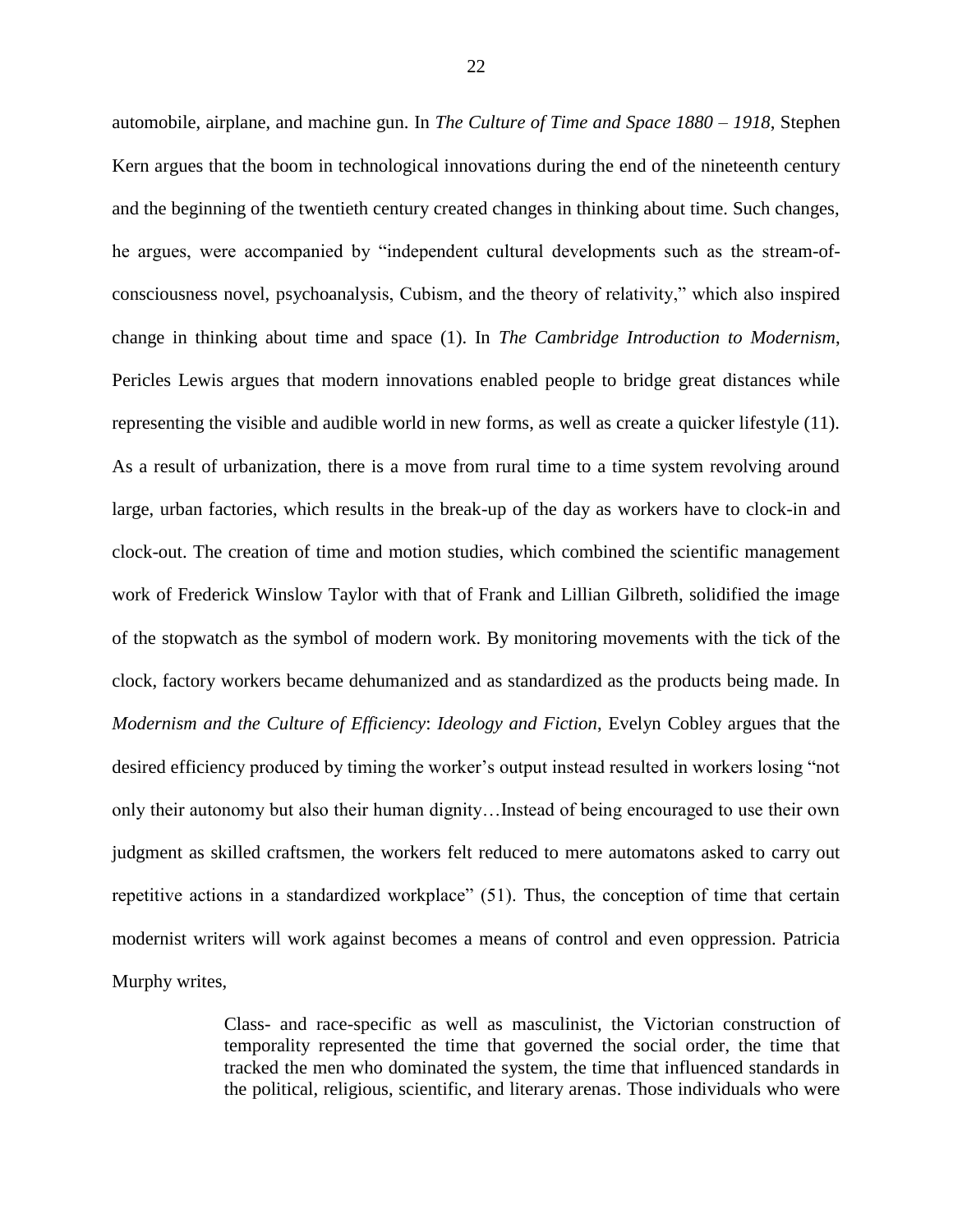not members of the British power base were, in effect, disassociated from its time. (23)

Constructed time becomes even more aligned with "the British power base" when in 1884 the World Standard Time, located in Greenwich, England, was established, further solidifying time as something that is measured, ordered, and is a British unit of control. In his article "'The Shortcomings of Timetables': Greenwich, Modernism, and the Limits of Modernity," Adam Barrows suggests that by the twentieth century Greenwich Mean Time became a symbol of authoritative control and a way to manage populations from a distance. Reading Joseph Conrad's *The Secret Agent*, James Joyce's *Ulysses*, and Virginia Woolf's *Mrs. Dalloway*, Barrows argues that these modernist writers, all representative of a strain of modern feeling about time, cast time as problematic in these novels as it fails to become completely synchronized. Greenwich Time is seen in these three texts as having political, commercial, and imperial control. Barrows contends that these texts present and try to negotiate among various temporal demands, and these negotiations show that time cannot fit into one standardized measurement. This is because, as Barrows shows, an individual's conception of time cannot fit into a measurement that has been created to accomplish specific goals, such as the maintenance of global commerce. Conrad, Joyce, and Woolf attempt to move their treatment of time from the "standard" system to a process that, Barrows writes, is "within more meaningful, contextually determined, and variable social patterns" (263). Thus, standardized time becomes harmful to those outside of the realm of power because of racial, gender, and/or class differences. While standardized time meant to unify peoples for political and commercial gains, it actually worked to keep many out who did not fit with the male-dominated political agenda.

However, as the growth of cities and the urban lifestyle continued to expand in the twentieth century, creating faster, busier, and more populous cities than their Victorian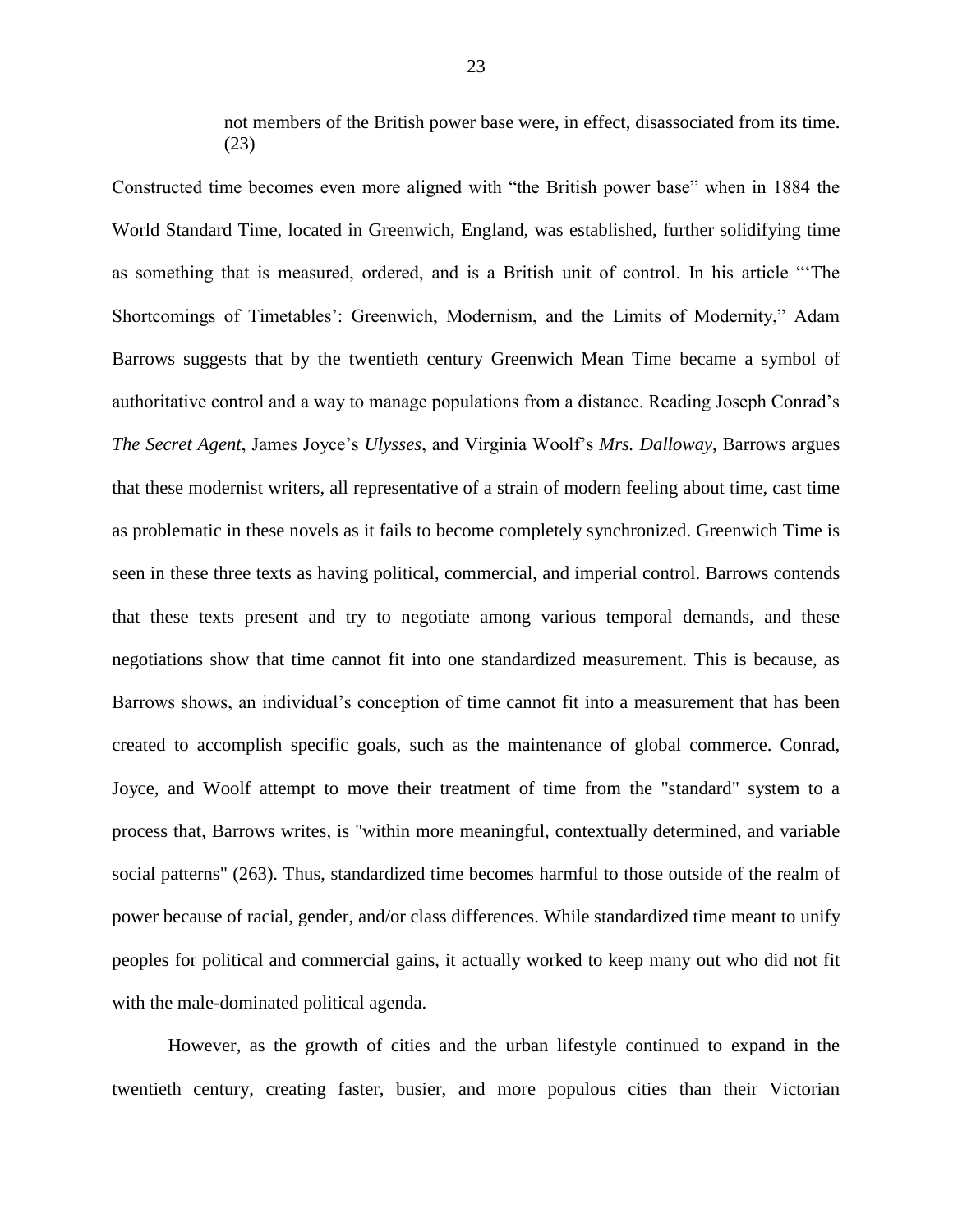counterparts, writers began to deviate from traditional narrative techniques in order to discover and experiment with literary methods that were seen as better suited to represent life in such an industrial and urban age. In particular, the spread of urban life affected the written representation of the metropolitan landscape, created new narrative techniques to represent the quickness and fragmentation of city life, and saw experiments with the exploitation of the non-naturalness of time.

Thus, many of the formal innovations that occur throughout modernist literature experiment with narrative time. In *Modernism: A Guide to European Literature 1890-1930,* Malcolm Bradbury and James McFarlane posit that modernists are concerned with the disjunction that occurs between internal and external time, writing that modernist texts are routinely "intersecting historical time with time according with the movement and rhythm of the subjective mind" (50). In contrast to the literary movements of realism and naturalism, Bradbury and McFarlane argue that modernist literature works "spatially or through layers of consciousness, working towards a logic of metaphor or form" rather than proceeding with a sequential order of events (50). Representing time as linear, therefore, had to be abandoned for many writers in their attempts to replicate the interior logic of literary characters. These experiments with internal and external temporality are characteristic of the modernist literary form that often experimented with nontraditional writing to find modes that would better represent the interior of characters as opposed to just their actions.

Both the public conception of temporality and of personal interiority underwent an extensive change in the late nineteenth to early twentieth century. The rise of sciences like psychology and anthropology brought suggestions that human nature is not a given at birth and does not remain stagnant during an individual's life. Rather, these disciplines advocated that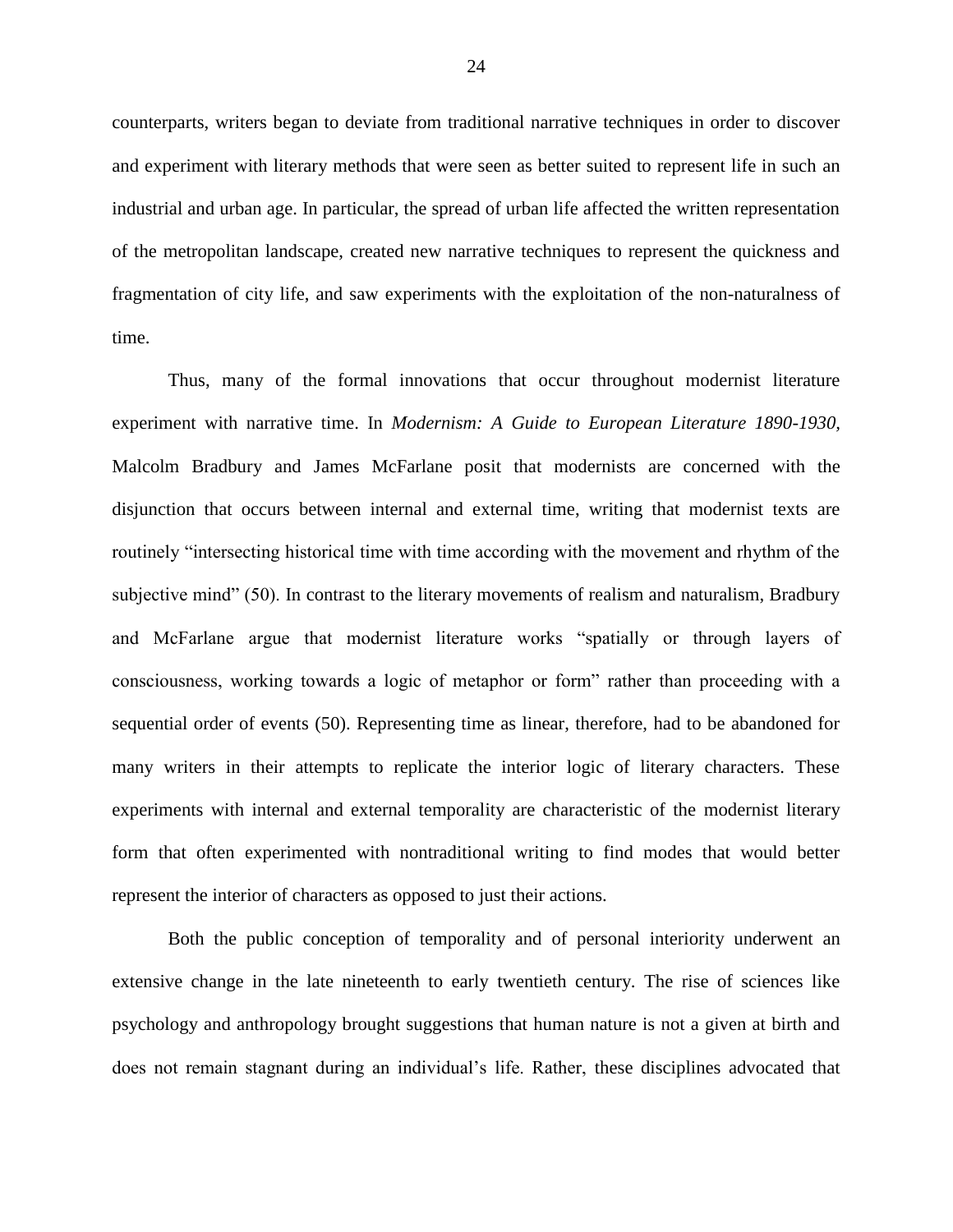human nature is not controlled by clear rational thought but is instead directly influenced by a variety of factors, including early childhood experiences, cultural norms, and environment. The emergence of psychology, specifically Freudian psychoanalysis, largely influenced the way the interior mind of an individual was to be understood. The dissemination of the theories postulated by thinkers like Freud and Jung suggested that the human psyche undergoes a rich and complicated struggle that is always in progress. In particular, Freud's theories on the unconscious, as well as a psyche made up of the Id, ego, and superego, called into question the power of rationality over an individual's thoughts and motivations, as well as suggesting a continual development of self that begins at birth. Indeed, the constant flux of Bergsonian temporality, the flow of time and, in particular, the assortment of egos in Woolf's *Orlando* and *The Waves*, mirror the constant development of the Freudian self. These new ideas changed the way the interior psychology of individuals was imagined and hence its depiction in literature. Individuals were now understood to be made up of a multitude of drives, desires, and impulses and hence were complicated beyond categorization. While novels of the Realist movement focused on complicated characters and their internal struggles, modernism intensified the attention to the interior life of characters and experimented with new narrative techniques to illustrate these characters and mirror the movements in their inner consciousnesses.

Modernism also moved on from the Realist portrayal of interiority by focusing on the effects of sensory impressions on the individual subjectivity. In exploring the importance of external factors to the individual's subjectivity, modernism recognized the importance of sensory impressions on the development of subjectivity. This occurred not only in literature, but also in photography, painting, and music. Classical music of this period, such as the musical compositions of French composer Claude Debussy, strove to suggest an atmosphere and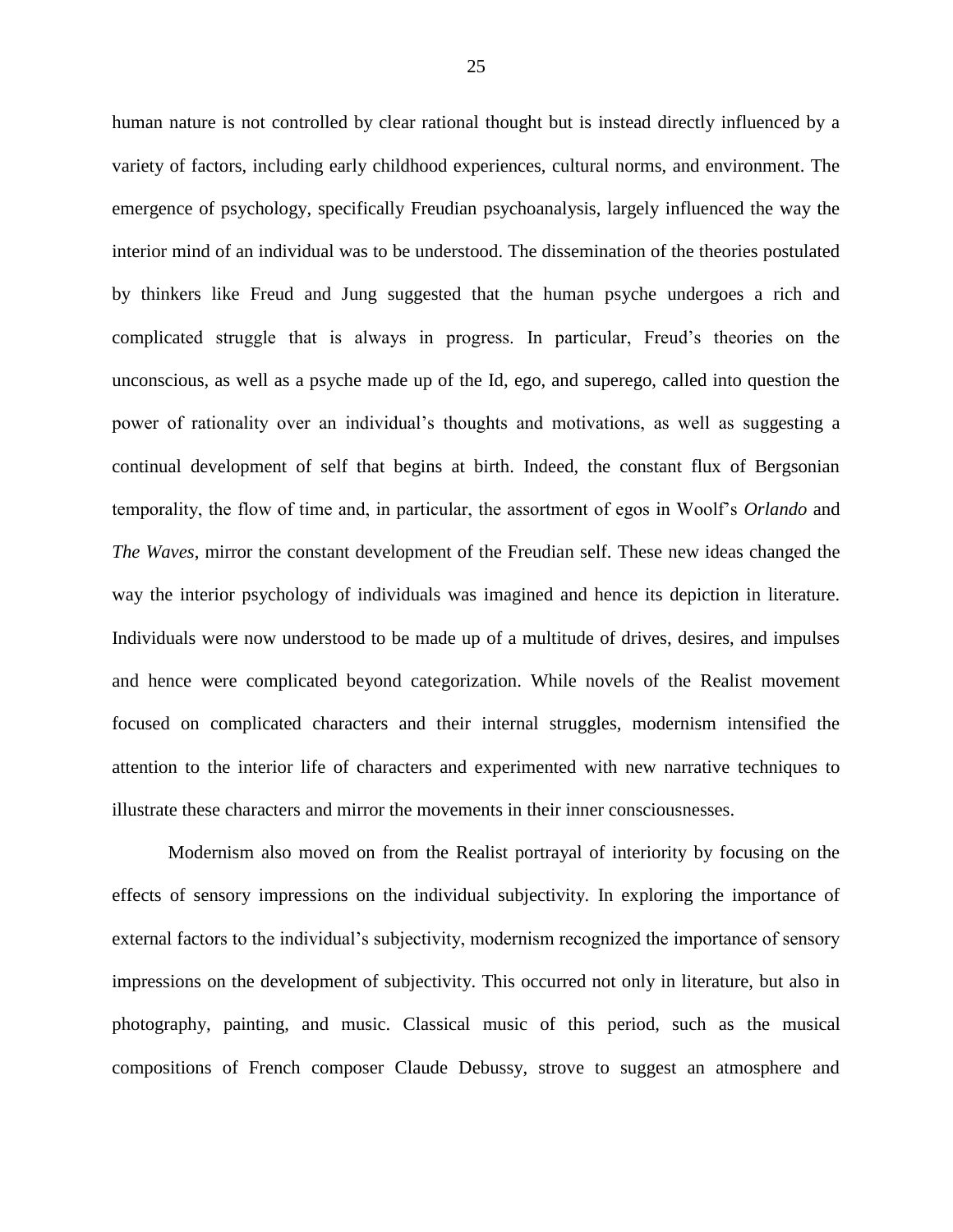sensations rather than detail epic stories through dramatic scores. The visual arts also became concerned with the notion of suggestion rather than objective depiction. At the end of the nineteenth century, subject matter for art changed as cameras became more affordable and portable, producing candid photographs that captured otherwise unremarkable moments in dayto-day life. However, photography as an art in the late nineteenth century experimented with sensory impressions in the composition of photographs. Photographers would manipulate a photograph with the aim of creating an impression rather than recording an image as reality. Impressionist painting, while often taking the candid subject matter of photography, attempted to produce the sensation of a moment rather than record an objective reality of a subject. Impressionist painters, such as Pierre-Auguste Renoir, Claude Monet, and Camille Pissarro, experimented with brush strokes, saturation of color, and shadows that convey time's movement in their works. Instead of presenting an objective picture of reality, impressionist techniques suggest numerous impressions and feelings evoked by an image. Monet showed such an interest in time and the immediate impression in his paintings of the Rheims Cathedral, painted at various times of day which highlighted the differences that time causes to the same object. Despite being a medium that produces still images, Impressionist painting was concerned with recreating the subjective impressions and sensations of mood that occur in fleeting moments.

Continuing this experiment that was not thoroughly explored in realism, Modernist literature recorded impressions in vivid detail without analyzing the scene for the reader. Thus, readers can experience the external stimuli in full detail and witness its effect on the character. Rather than deciphering symbols for readers, Modernist literature strove to convey the impression of life at specific moments using sensory impressions rather than giving detailed reports that strove to present an objective reality of specific situations. These impressions are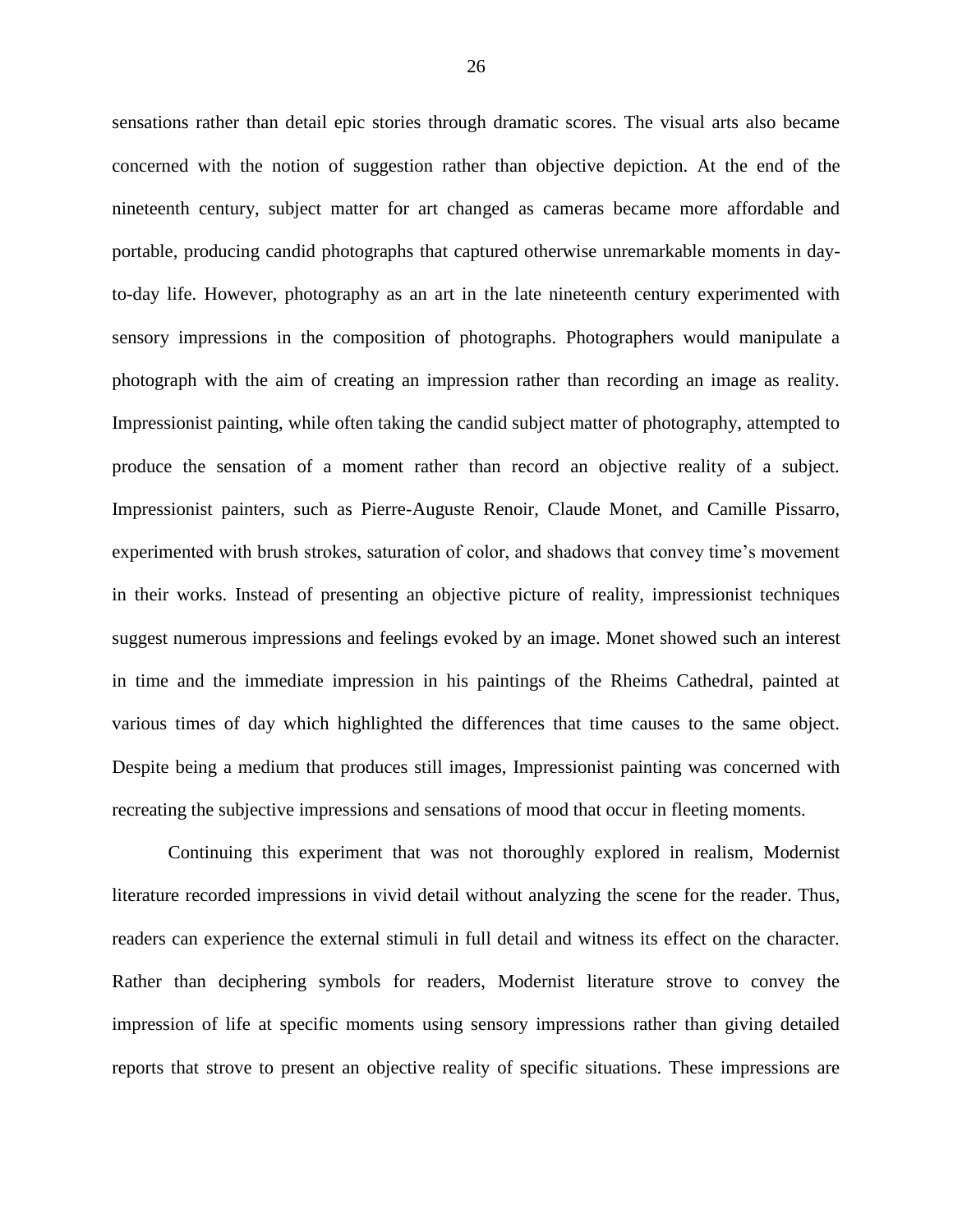personal, unique to individuals, and true to the idea that each might have a different impression of that moment because of one's unique subjectivity.

Hence, the complexities of representing time was not unique to Woolf, but rather was very much part of the intellectual and artistic spheres she inhabited. Like her fellow modernist writers' texts, a number of Virginia Woolf's writings deal in some way with time. Woolf's preoccupation with time sustains her entire writing career and comes to light in different forms, including exploring the effects of passing time on individuals and a community (*Jacob's Room, Mrs. Dalloway, To the Lighthouse, The Waves, The Years, Between the Acts*), condensing entire lives into one day (*Mrs. Dalloway*), and expanding lives over the course of three hundred years (*Orlando*), just to name a few. However, often her writing is described as cyclical in nature, which is too simplistic a term to truly describe the importance of her representations of temporality as well as their effect on characters. The influence of Bergson can be detected in Woolf's depictions of time that often illustrate the juxtaposition between a character's internal sense of time with the movement of external time. Depicting the interiority of characters, Woolf finds space to illustrate the feminine/masculine and the connection between individuals that could be achieved by abandoning static, impermeable subjectivities. This concentration on the relationships between internal and external, and feminine and masculine results in an androgynous time. This is a representation of time that focuses primarily on the space between the internal and external temporal worlds, the point where one leaves his/her *durée* to enter the shared time of the external world and encounters others while occupying dual temporalities.

Chapter One will look at Woolf's first experimental novel, *Jacob's Room. Jacob's Room*, Woolf's first entry into the experimental fiction that she will continue developing throughout her career, contains narrative characteristics that will appear again in her later works. For one, the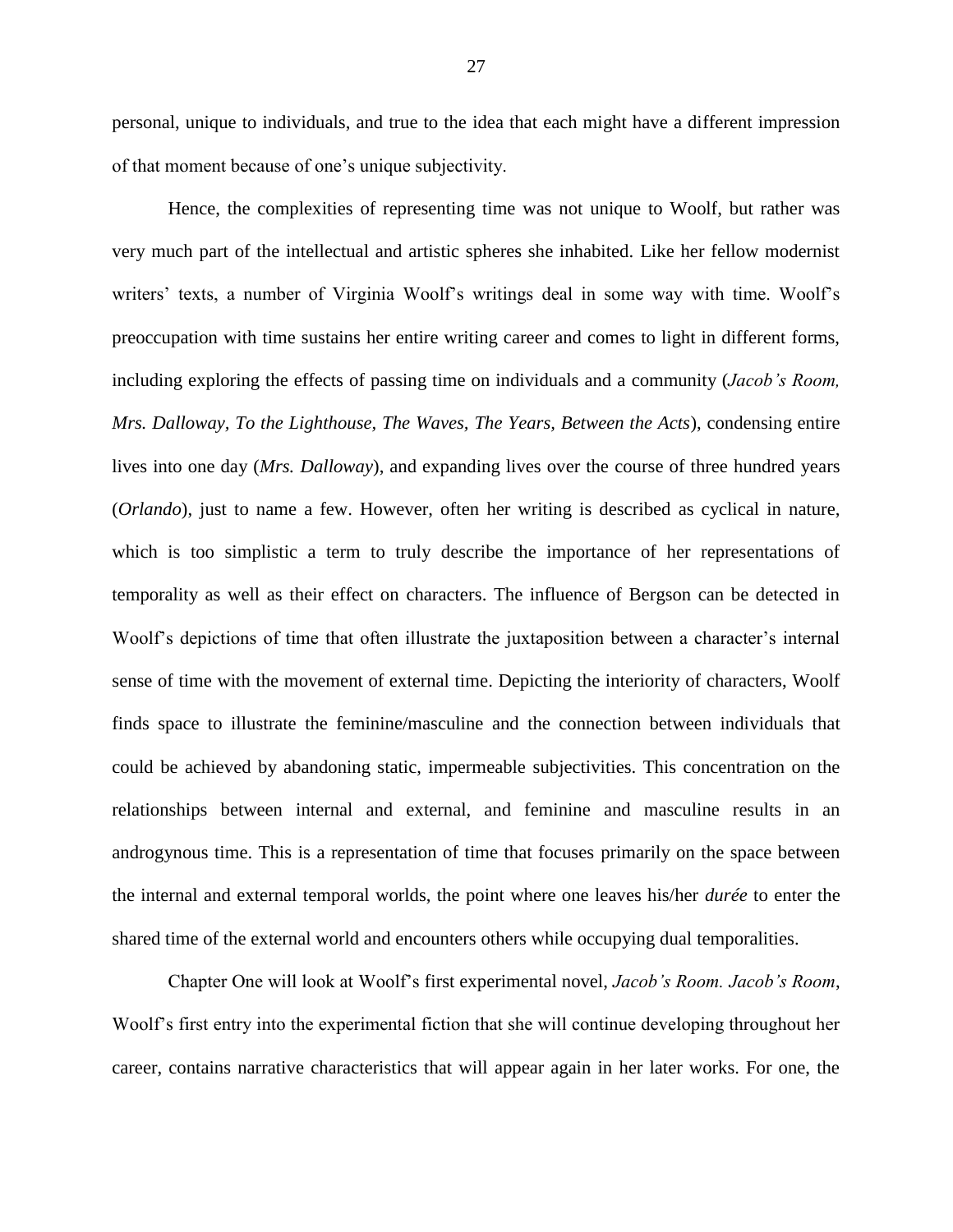narrator of *Jacob's Room* is, like the fictional biographer of *Orlando*, not a completely removed omnipresent bodiless voice. Though the narrator has access to the interior thoughts of numerous characters across wide-ranging time and space, she is occupying her own temporality. Like Orlando's biographer, at times the narrator of *Jacob's Room* recounts events as if they are occurring in her real time. These intrusions of the narrator work to expose the construction of the novel, as well as the importance of the mixture of gender to convey the story of Jacob. The narration of *Jacob's Room* does have access to a wide variety of characters, often female. In fact, it is the minds of women that construct the narration of the novel. Women are instrumental in this narrative, but it is through the interplay of the impressions from both men and women that the portrait of Jacob is created. The untraditional sense of narrative time that speeds up and slows down narration as the story sees fit also allows the narrator to move from character to character, male to female, to present such an androgynous construction. Through this feminine and masculine portrayal of Jacob, the reader can put together an androgynous construction of the character and point of view. However, the narrator is unable to forge a connection with Jacob. While the mix of gendered views suggests the importance of both sexes, it also highlights the absence of androgynous time.

Clocks, both personal and public, are placed throughout the narrative of *Jacob's Room*, forcing awareness of a culturally constructed time through their mechanical sound and their simple presence. In *Orlando*, clocks act as a solid root, tying down a specific and negative experience to a certain time. However, clocks in *Jacob's Room* represent the intrusion of the outside world, a culturally constructed world with certain expectations that are often genderruled. Time controls and restricts social situations. Though exact time is being told throughout the narrative (the year is routinely given and often the exact time is reported), it is juxtaposed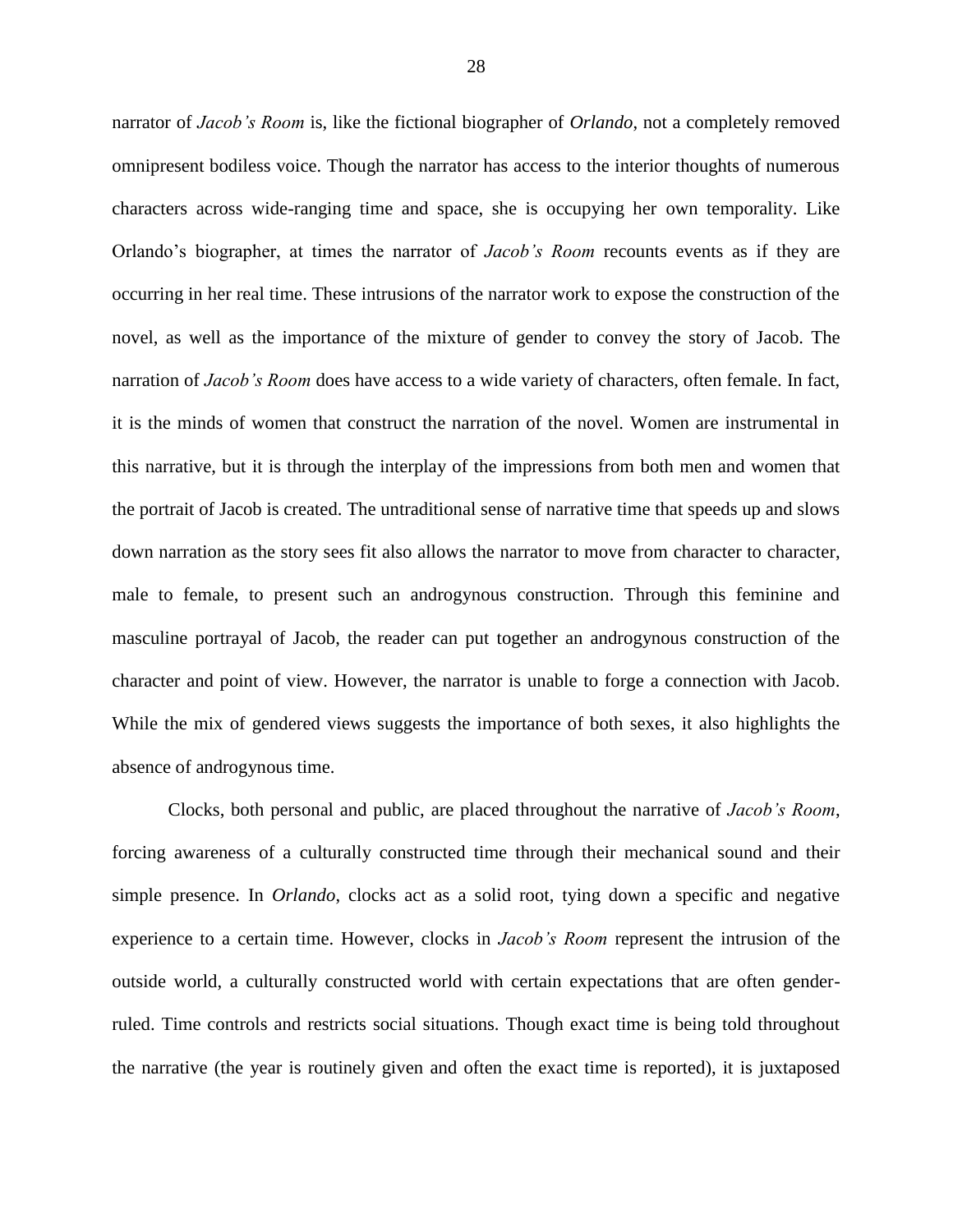with sudden flashbacks that make this certain time quite unstable. This move into a timelessness is often accompanied by a nature metaphor or natural scenes, such as waves. Thus, as my analysis reveals, there are two realms of time that are juxtaposed in *Jacob's Room*: first, the Bergson duration of individual characters and, second, the culturally constructed and often restrictive time of man-made devices, such as watches and clocks. The narrator weaves through these times, but Jacob lives his life solely in external time so that she is unable to connect to him and bridge the gap in androgynous time.

After completing *To the Lighthouse*, a novel that is featured in many analyses of representations of time, Woolf wrote *Orlando: A Biography*. Chapter Two will argue that Woolf's *Orlando* is a narrative as affected by time as it is by gender, and it is the concept of time that Woolf uses as a device to undermine the conventions of the traditional Victorian biography. This recreation of biography is done through the development of a nonlinear timeline that combines fact and fiction, past and present, subject, writer, and even reader. Through this subversion of time, *Orlando* becomes a living fictional biography.

*Orlando* presents an experience of time that cannot be condensed into simple, quantifiable measurement. When time is unmeasured, it is internalized by individuals, and it links past, present, and future. Freeing time from conventional clutches allows for the development of the genre of biography to expand past its factual obligations and present a complicated, multi-dimensional character and lived experience. The denial of temporal boundaries transcends into the individual to create Orlando, a figure who is able to live through many ages and who possesses many selves in one body. The biographer, Orlando, and other transgender, trans-time characters of the text present a subjectivity that is wrought with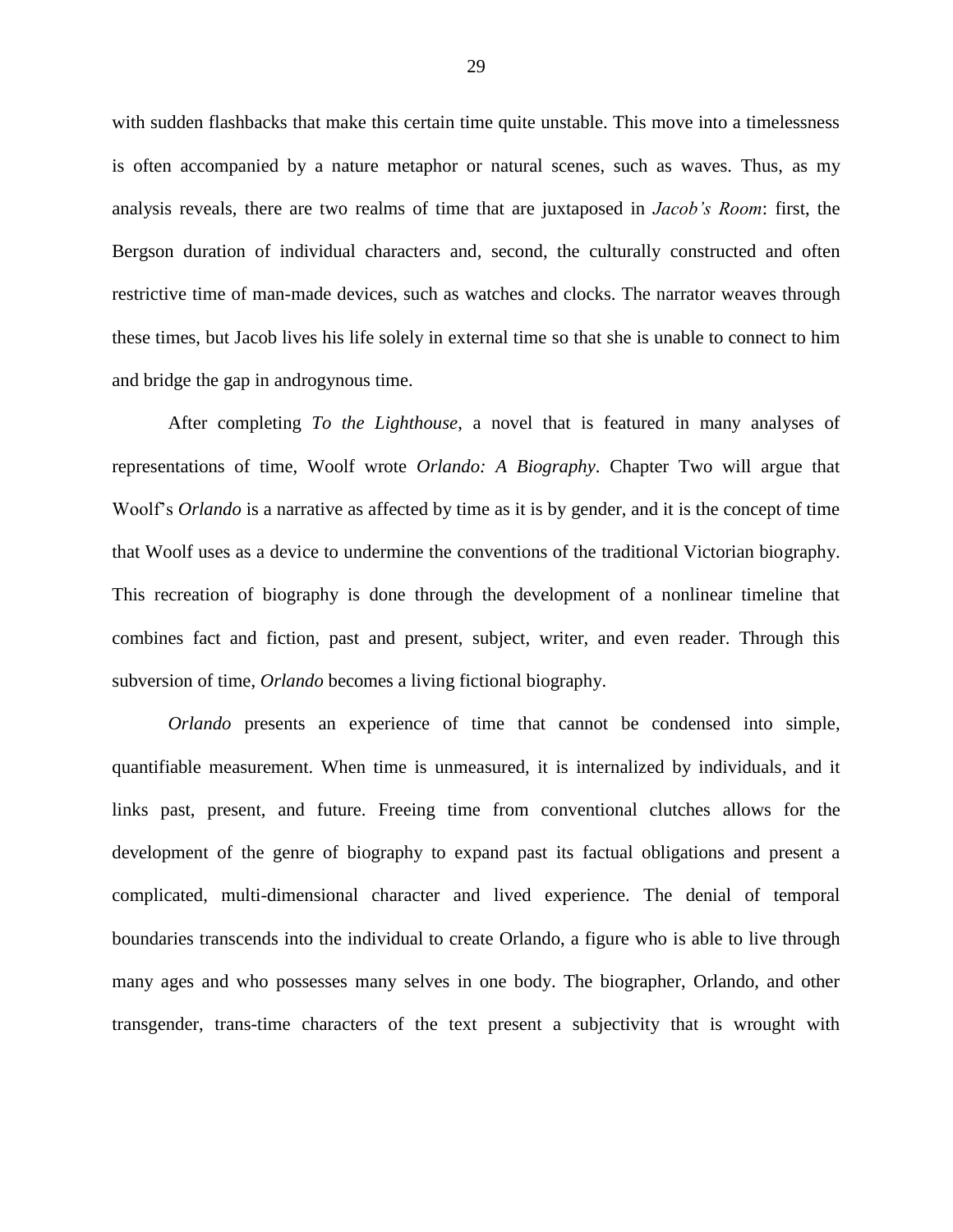contradictions and complications rather than the one-dimensional illustrations of figures that literal representations often present.

*Orlando* also expands on Bergson's duration and the difference between interior and exterior time. While this concept of time comes into play, time is felt differently between the countryside and city, as well as when Orlando is alone and when he/she is in the company of others. The speed of time changes in accordance with location and company, showcasing that it is a device that is as affected by external cues as it is by internal moods. Orlando's gender is one such external cue that notably changes the effect of time on Orlando, shifting the once male ambassador back to the confines of her British countryside home. However, despite these changes, Orlando's male self and female self are not completely separated from one another: in fact, Orlando is the same person he/she ever was, with access to the same, though accruing, memories, past and present. In *Orlando*, there is the possibility of an androgynous portrayal of life in the trans-time and transgender storyline.

Chapter Three will argue that temporality plays an integral role in the 1931 experimental novel *The Waves*. Like *Jacob's Room* and *Orlando*, *The Waves* tackles the relationship between the individual and others. With six individual voices, characters are defined both by oppositions as well as by incorporating others into their own identities. Similar to *Jacob's Room*, another character is created solely through the impressions of these six individuals. Despite their common childhood, what brings these characters' narratives together, what acts as a center of a luminous halo is Percival, a friend the others idealize and admire as the masculine hero of the British Empire who dies an ironically un-heroic death after a fall from his horse in colonial India. This mixture of individuality and merging with a group is represented in the continuing figure of the waves in the nine interludes that break up the narrative. These interludes create markers of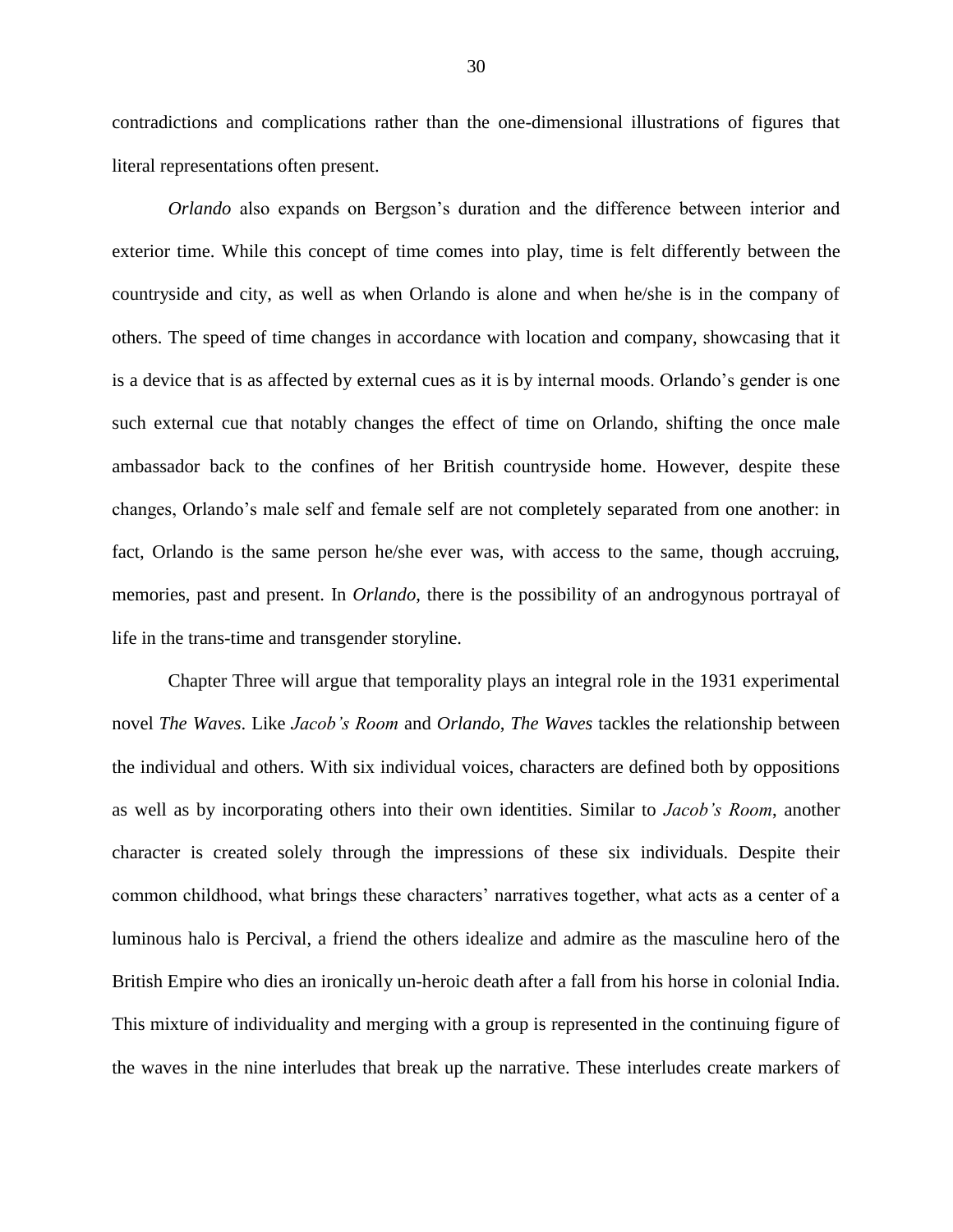time that are external to the plot. In addition, like *Jacob's Room* and *Orlando*, *The Waves*'s plot moves in a linear fashion as it follows the characters from childhood to adulthood. Eric Warner identifies that the narration of the six characters is told in a "sustained present tense" (92). This "sustained present tense" also bridges any gap among the six characters and voices of *The Waves*. These are individual characters with different life experiences that are often affected by their gender. Societal time marks each gender differently. For example, Susan's aging is accompanied by motherhood while Jinny's sexual desirability is accompanied by an anxiety about time as it will mark the end of her sexual identity. In contrast, Rhoda, who does not take on the feminine roles of mother or sexual object, struggles to exist in this life and cuts her own time short by committing suicide.

Though these are individuals with different experiences, there is an absence of impermeable boundaries among the characters. While *Jacob's Room* tackled the issue of the inability to make one's self known to others, *The Waves* poses the question of whether it is possible to be an autonomous self without others. This question is only possible because of the experimental temporal representation of a continuous present that does not separate the narratives of all six characters. Because of the breakdown in temporality that leads to the breakdown in boundaries, the narrative is able to flow among these characters, among the masculine and feminine minds. Like *Jacob's Room*, the narration occurs predominantly in the minds of these characters, is constructed by the interplay between masculine and feminine and internal and external time. Here, *The Waves* has provided a glimpse into androgynous time. While the sum of the characters is intrinsic in *The Waves*, Woolf also gives readers a glimpse of what androgyny could look like outside of the fantastical world of *Orlando*. In Bernard, the artist figure of the group, Woolf creates the most successful androgynous form of identity. More than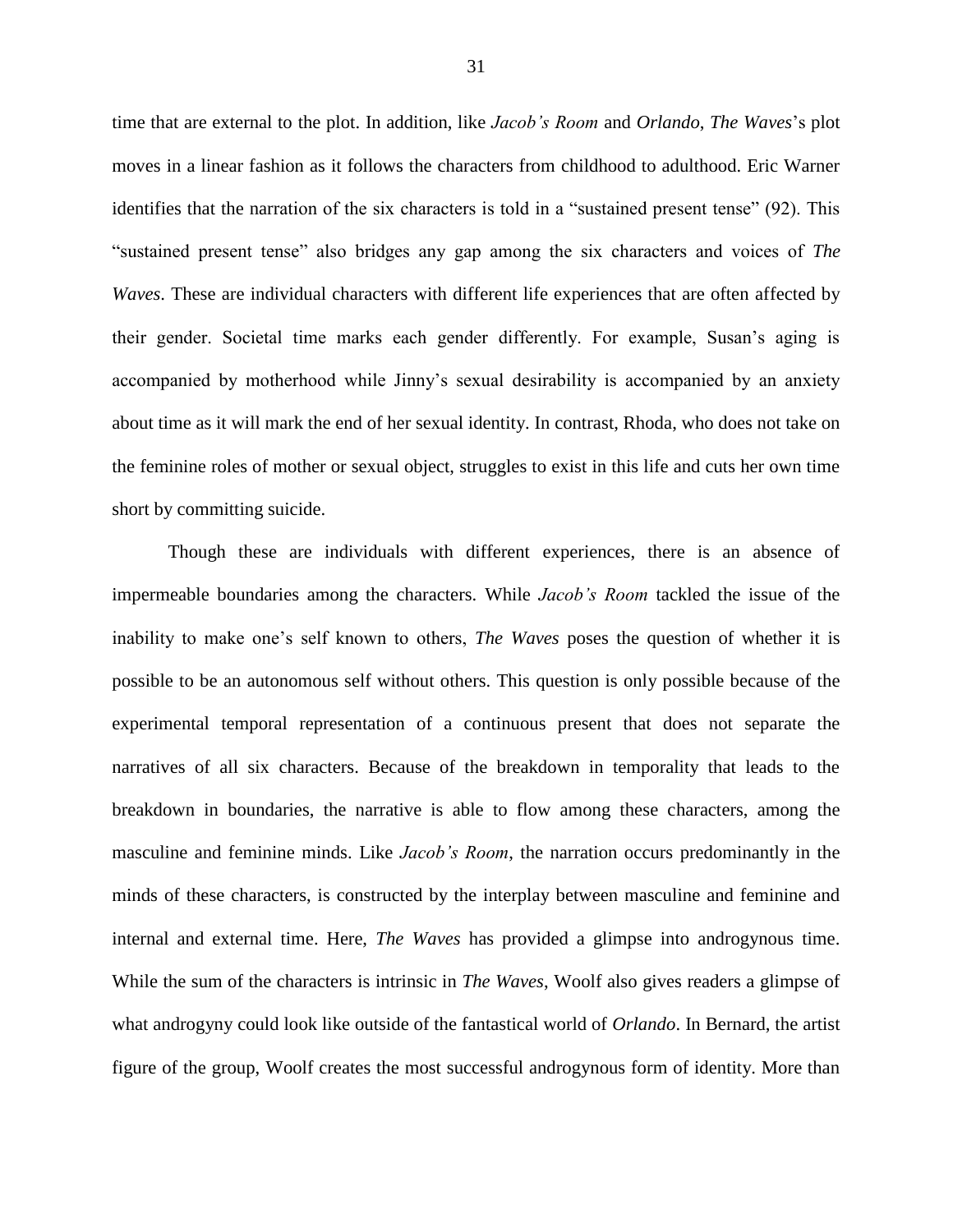the others, Bernard believes that it is impossible to define the self without considering its relationship with others. Such relationships are established because of the permeable nature of mind, self, and others, between the outer and inner worlds. Bernard feels both the masculine and feminine qualities of his subjectivity, suggesting that such devotion to art and aesthetics is needed to break down societally imposed divisions.

In analyzing these three novels, this dissertation will argue that the development of Woolf's experiments with temporal representation becomes evident. Though each plot follows a linear progressive timeline, time within that plot is often subjective, sometimes swelling with intensity and other times moving at a blazing speed. Yet, it is not just these individual moments that are important, but also the flux of time that connects such moments; it is not just in the moments that one lives in, but also the threads that connect. This flow of time, while subjective, connects individuals regardless of gender. Thus, time permeates through subjectivities that, like time, are always in flux. Such a representation of time also affects the binary of male/female and internal/external, breaking the boundary that divides and, instead, creating the connection so as to establish an androgynous time.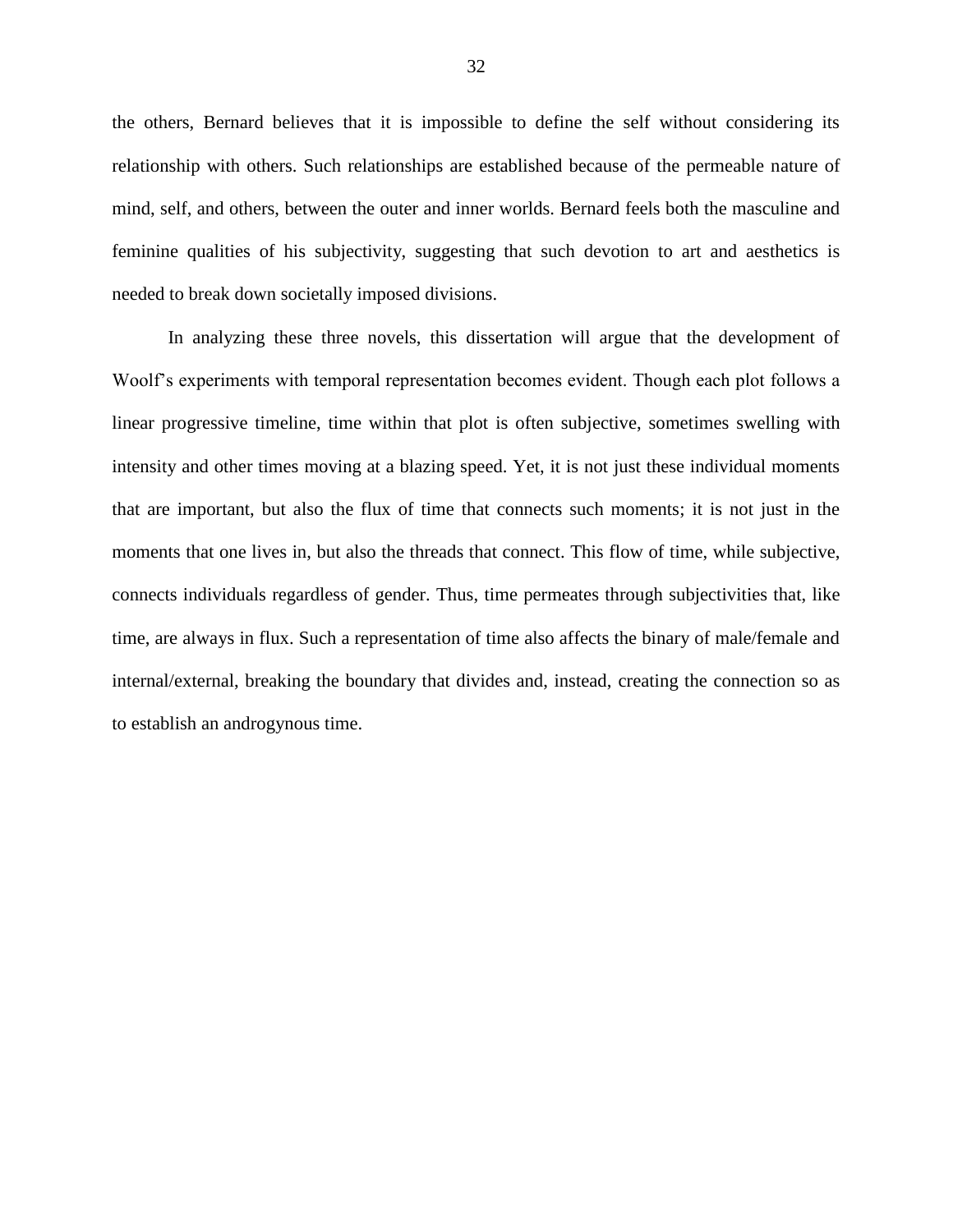## **CHAPTER ONE**:

## **"YET OVER HIM WE HANG VIBRATING": NARRATING ABSENCE IN A TIME OF WAR**

In 1920, Woolf writes in her diary of her desire to develop "a new form for a new novel ... no scaffolding; scarcely a brick to be seen; all crepuscular, but the heart, the passion, the humour, everything as bright as fire in the mist" (13-14). Woolf's desire to create a novel of a different form was to become *Jacob's Room*, often hailed as her first experimental novel. Her first two novels, *The Voyage Out* (1915) and *Night and Day* (1919), are, by most accounts, standard Victorian fare. Though these early novels do contain Woolfian subject matter and narrative styles that will reemerge in her later works (such as the inability to communicate, the destructive forces of heteronormativity, and Woolf's desire for *The Voyage Out* to be a novel about what people don't say)<sup>3</sup>, they do not feature the formal experiments of her later novels. After the longer tales of *The Voyage Out* and *Night and Day*, *Jacob's Room* is streamlined in length but cluttered in voice. Though the focalization changes in *The Voyage Out* and *Night and Day*, these changes are restricted to a handful of integral characters that are closely aligned to the plot. However, in *Jacob's Room* there is a constant shifting of point of view among a variety of characters that expand beyond the small nucleus of the assumed protagonist, Jacob Flanders. Despite the number of figures that occupy the novel, no character, including Jacob's, is a fully constructed character. Though the reader witnesses the normal developments of a young professional British man's life, including attending Cambridge, working in London, and traveling abroad, Jacob is ultimately as much a stranger at the conclusion of the novel as he is in the beginning. Indeed, Jacob is unknowable despite the narrator's attempt to recreate his life

 $\overline{a}$ 

<sup>3</sup> The young writer Terence Hewett desires to write a book about "…Silence…the things people don't say" in *The Voyage Out*; "But the difficulty is immense" (209).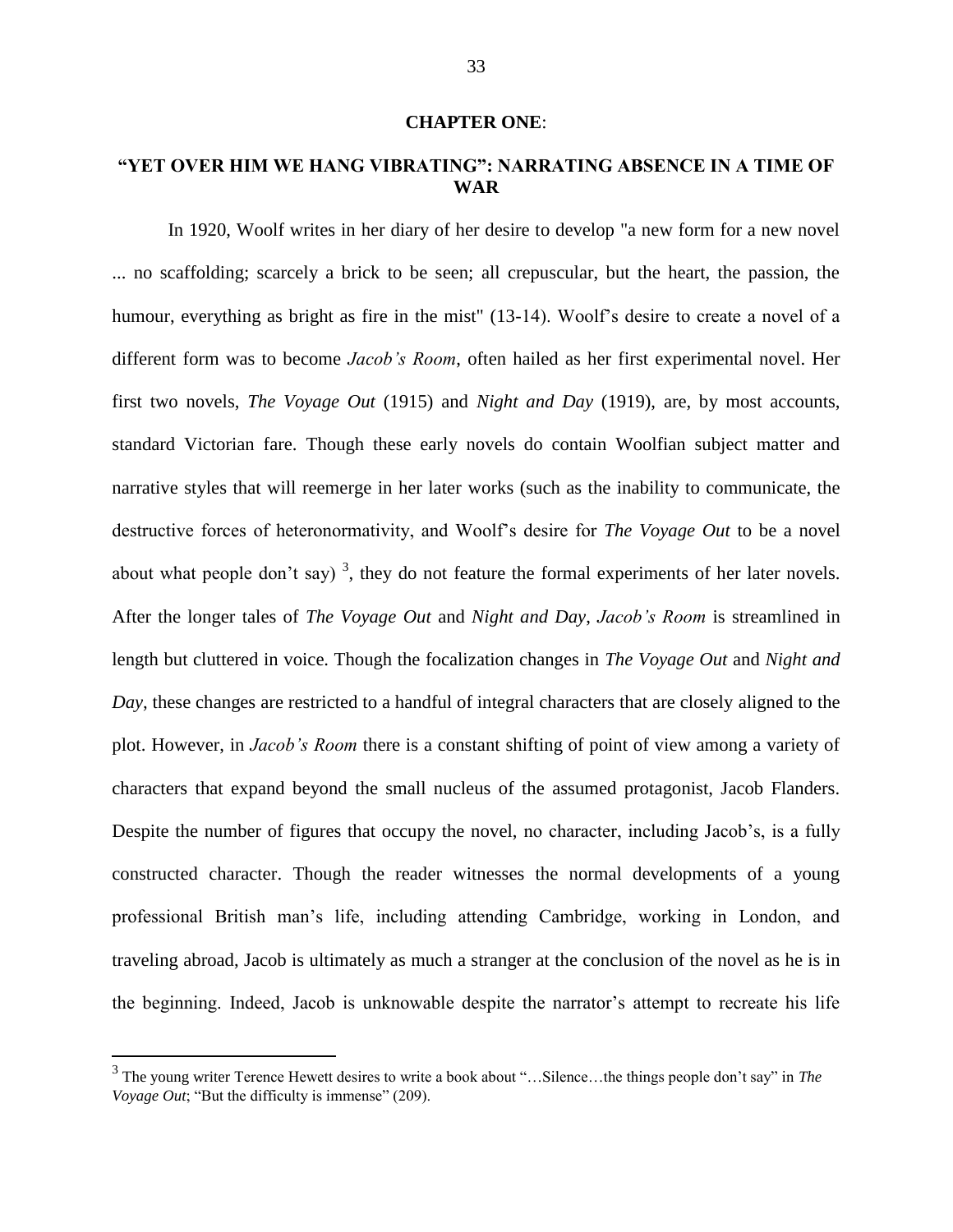from the viewpoints of those who have had contact with him. These viewpoints are collected from mostly the women who knew Jacob, but their shadowy reminiscences ultimately obscure him until he is vaporized into an absence. In addition to the chorus of female recollections that make up the retelling of Jacob's life, the presence of the female narrator works to contrast feminine a-linearity with the linear lifeline of Jacob, as well as to deconstruct the solidity of masculine culture. What's more, *Jacob's Room* is a novel filled with ghosts, empty shadows of characters who are intentionally void of thorough characterization. Existing haphazardly in a social temporality, they resemble Henri Bergson's concept of external representations of self, selves removed and cut off from their own *dureé*. While the collection of female voices highlight a feminine time that works against social masculine time, the narrator is unable to bring to light anything but these external selves, a collection of ghosts that are dehumanized because of the influence of masculine social time and the lack of androgynous time.

As an important figure of both modern literature and feminism, Woolf used formal innovations and representations of female characters that have been widely analyzed. However, criticism has not adequately analyzed the relationship between the representation of time and gender in Woolf's novels. Time and gender are tied together in many of Woolf's novels, a formal innovation that begins in *Jacob's Room* with the use of a female narrator chronicling a young man's life using both the past tense, which suggests she is narrating at a time when Jacob is already dead, and the present tense as she inserts herself in the same temporality with a living Jacob. In *Jacob's Room*, Woolf creates a rupture in time by telling a story of a prewar life from a postwar vantage point, a move that presents in stark contrast the different lives of men and women. While illustrating the different lives of men and women in the early twentieth century is not revolutionary in and of itself, both the masculine and feminine timelines of the story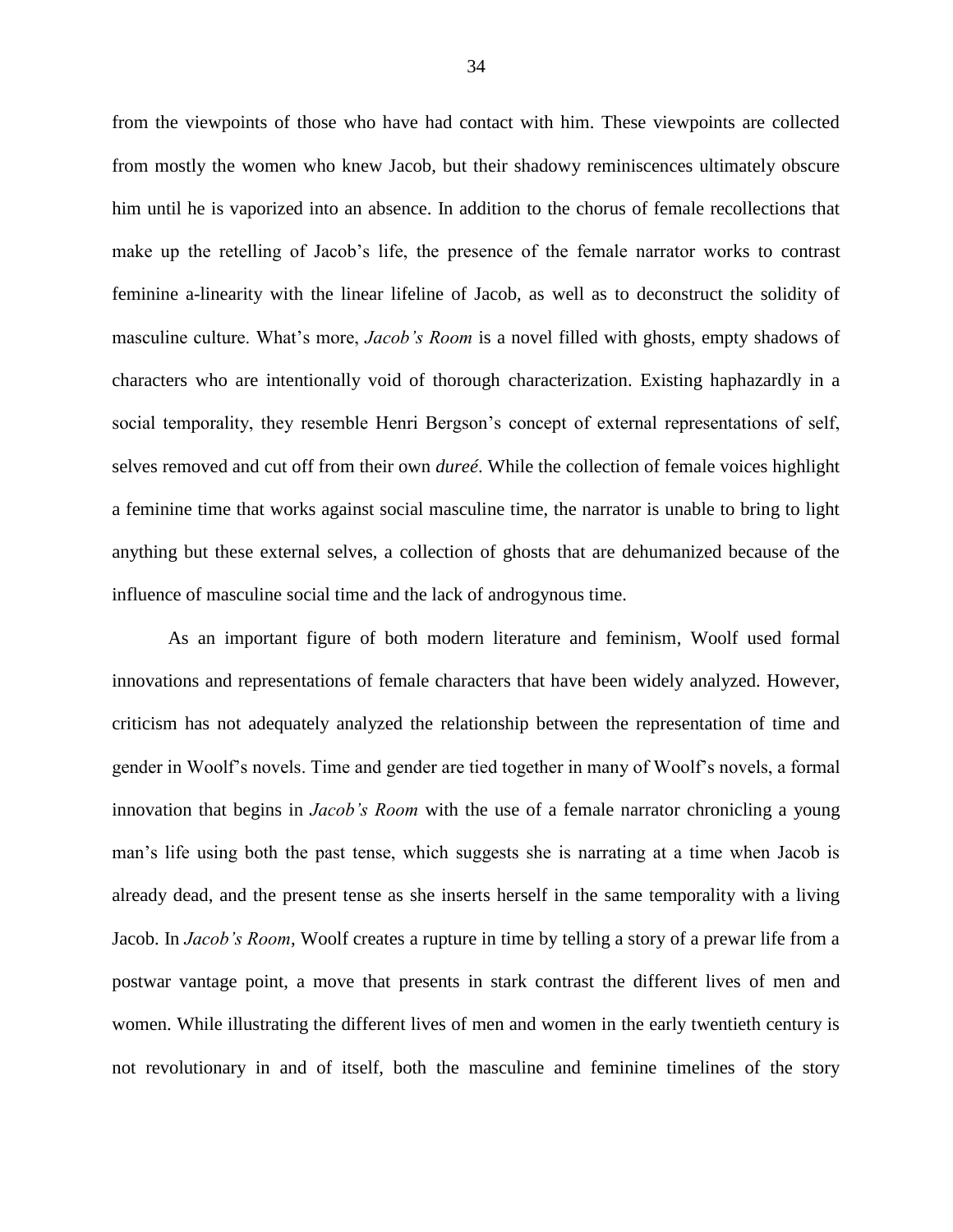highlight the destructive forces of the culture in power as they affect both men and women. Rather than analyzing how Woolf represents the passing of time as a formal innovation, this chapter will look at how the organization of time in modern society controls both men and women, which leaves them unable to fully operate in their own *dureé* and, as a result, cannot fully connect through androgynous time despite the narrator's continued attempts. As such, temporal and gender binaries persevere and, in turn, restrict identities and force competition rather than connection. Unable to move beyond the feminine natural time of Betty Flanders and the societal controlled masculine time of Jacob, these two temporalities are set side by side, with Betty ultimately left at the end and holding up Jacob's empty shoes, significant of the emptiness of masculine culture and Jacob's temporality. There is nothing left of him, just the external markers of a man.

Criticism of *Jacob's Room* has routinely focused on the formal narrative innovations of the novel, including the seemingly incomplete characterization of Jacob Flanders and the fragmentary nature of the plot. Jacob's death in the war has influenced multiple critics to view the novel as a modern elegy.<sup>4</sup> The female narrator of *Jacob's Room* has garnered critical attention for her role in highlighting the formal innovations of the novel, especially in her somewhat featureless depiction of Jacob.<sup>5</sup> While still concentrating on the narrator, Vara Neverow moves the focus off just *Jacob's Room* to include the narrators of *A Room of One's Own* and *Three Guineas*, claiming that the narrator of *Jacob's Room* is the "sister" to these latter

 $\overline{a}$ 

<sup>&</sup>lt;sup>4</sup> See Roger Moss's "*Jacob's Room* and the Eighteenth Century: From Elegy to Essay," Kathleen Wall's "Significant Form in *Jacob's Room*: Ekphrasis and the Elegy," and Alex Zwerdling's "*Jacob's Room*: Woolf's Satiric Elegy."

<sup>5</sup> Barry Morgenstern, Judy Little, Thomas C. Beattie, and Vara Neverow all read the narrator of *Jacob's Room* as a significant character that comes to the forefront of the novel at the expense of Jacob, the assumed title character. Moregenstern argues that the narrator showcases her autonomy outside of Jacob's narrator by her frequent *a priori*  asides that give the reader glimpses of her prejudices and perceptions. Little writes that the narrator's autonomy ultimately feminizes Jacob to the role of the muted Other, while Beattie argues that the narrator's separation from Jacob suggests that Woolf was attempting to instill a balanced and unemotional view in the novel.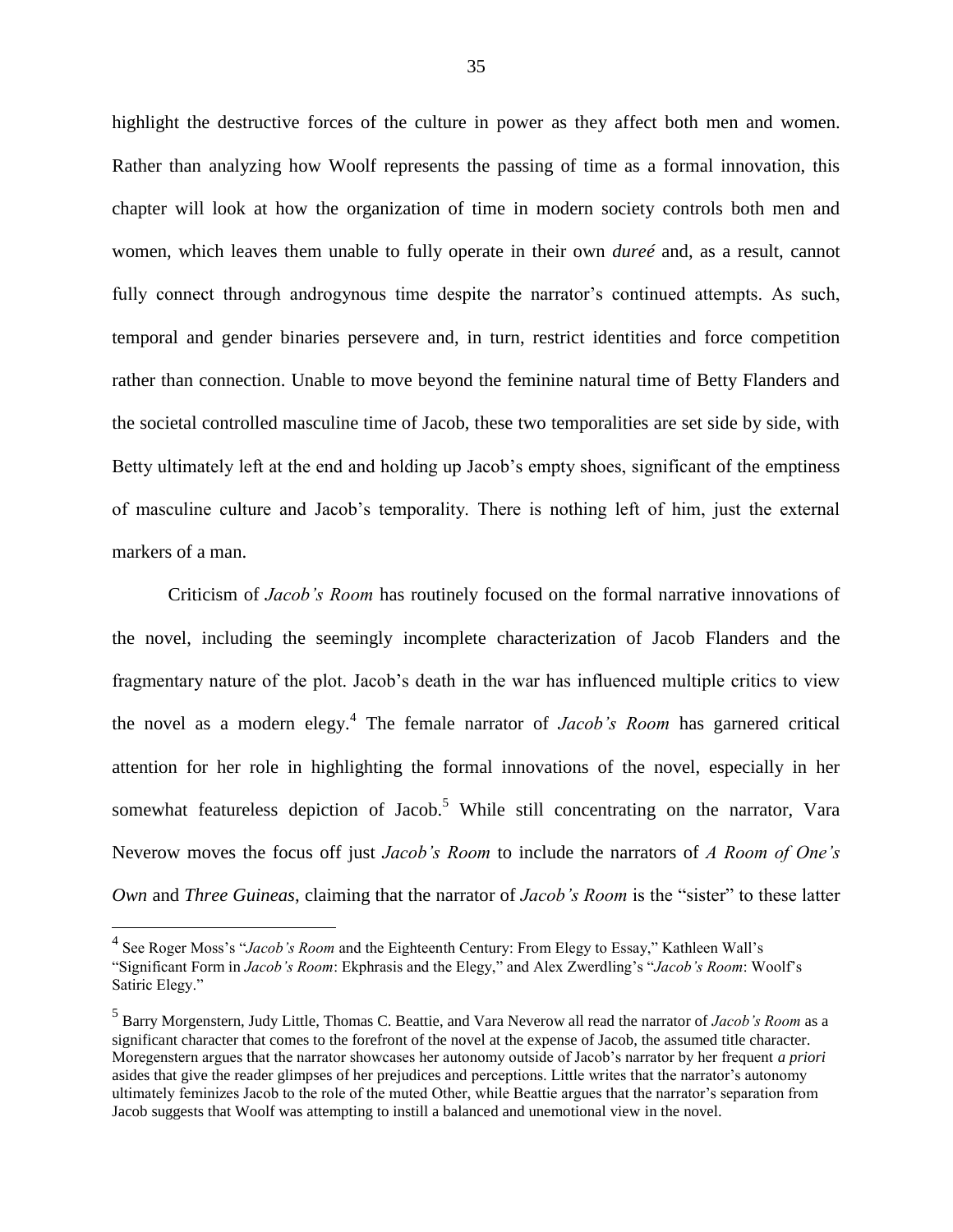narrators, all political voices that are especially critical of contemporary patriarchal culture. These women are daughters of educated men, have had the same education, and are a band of outsiders, alienated from the type of education and social advantages that middle- to upper-class men have access to because of their gender and class (71). These critics view the narrator as moving beyond the omniscient spectator into a female character who acts as a mouthpiece for Woolf's political and social views.

Though Neverow highlights a number of similarities between these narrators, the narrator of *Jacob's Room* is strikingly different from that of *A Room of One's Own* and *Three Guineas*. The narrators of the latter two situate themselves clearly within the texts, sketching out a solid position on which to stand. Though the narrator of *A Room of One's Own* asks the reader to call her "Mary Beton, Mary Seton, Mary Carmichael or by any name you please" (5), the text was based on two papers to be read aloud and the speech-like style of the text lends itself well to the vision of a female lecturer at a woman's college. It is most difficult in this text above all others, perhaps, to imagine that the narrator is not Woolf herself. The narrator of *Three Guineas* is easily imaginable at her desk, writing the letter while deciding what to do with her three guineas. The narrator of *Jacob's Room* is not so easily recognizable, her identity occupying both a fluidity and materiality that makes it difficult to imagine her as a specific figure. Her materiality, like that of the narrator in *Orlando*, is interesting in that her role as narrator does not immediately call for her actual physical presence. The narrators' presences call attention to the work of creating these biographies, as Orlando's biographer recounts pasting together strips of diaries and Jacob's narrator details the difficulty of recording others' impressions of the main character. In addition, the narrator of *Jacob's Room* has a material presence yet also narrates scenes throughout the novel with the certain omnipresence that grants her access to scenes and inner thoughts of Jacob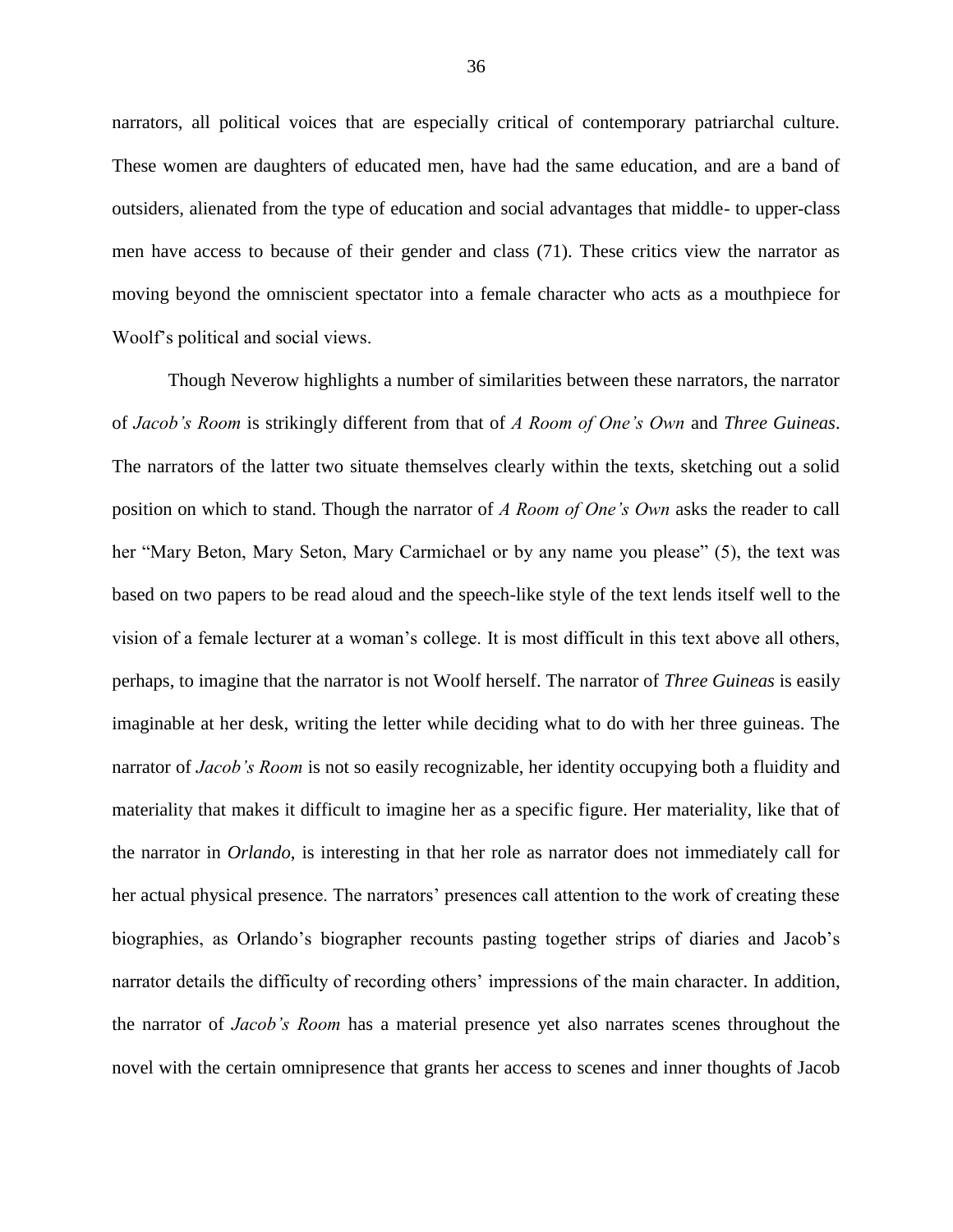that such a grounded material presence would not allow. In *The Feminist Aesthetics of Virginia Woolf*, Jane Goldman argues that though Woolf is often thought of as a mystical writer, she grounds her themes and arguments in the material world in her novels. Yet the materiality of the narrator complicates her position and her ability to provide a biography of Jacob Flanders as she is rooted to her own material position. Her knowledge of the War colors her impressions of Jacob's life, and she does not attempt to remove these impressions from the biography. This suggests that not only the narrator's gender, but also her temporal position in telling Jacob's story is important in analyzing her role in the text, the construction of the narrative, and her relationship with Jacob. However, current criticism has overlooked the relationship between the narrator's gender and temporal position.<sup>6</sup>

Ultimately, it is gender and time that are the great divides between the narrator and Jacob, and though these social constructs are strong and act as barriers between the two, the narrator attempts to dissolve the barriers that divide. She dutifully records Jacob's life, attempts to present him as a figure of interest, but she is unable to connect to him because of Jacob's full participation in societal external time. Unable to operate on the same temporal planes and connect, with no common knowledge, no sharing or blurring of boundaries, Jacob and the narrator remain divided. The narrator attempts to bridge the gap, but ultimately her temporal instability highlights the rigidness of masculine social culture which dehumanizes both men and women to become commodities.

The portrayal of time and gender needs to be further explored in *Jacob's Room*. Androgynous time in Woolf's novels begins with *Jacob's Room*. Androgynous time is able to

 $\overline{a}$ 

<sup>&</sup>lt;sup>6</sup> For instance, Morgenstern does not adequately discuss the life disparities between Jacob and the narrator that result because of the difference in gender, noting that the narrator's voice is tinged by a cynicism that is not evident in Jacob's life but colors her interpretation and conveyance of his story. Likewise, Beattie overlooks the narrator's negative, and perhaps jealous, feelings of patriarchal privilege in his reading of the last chapter of *Jacob's Room*.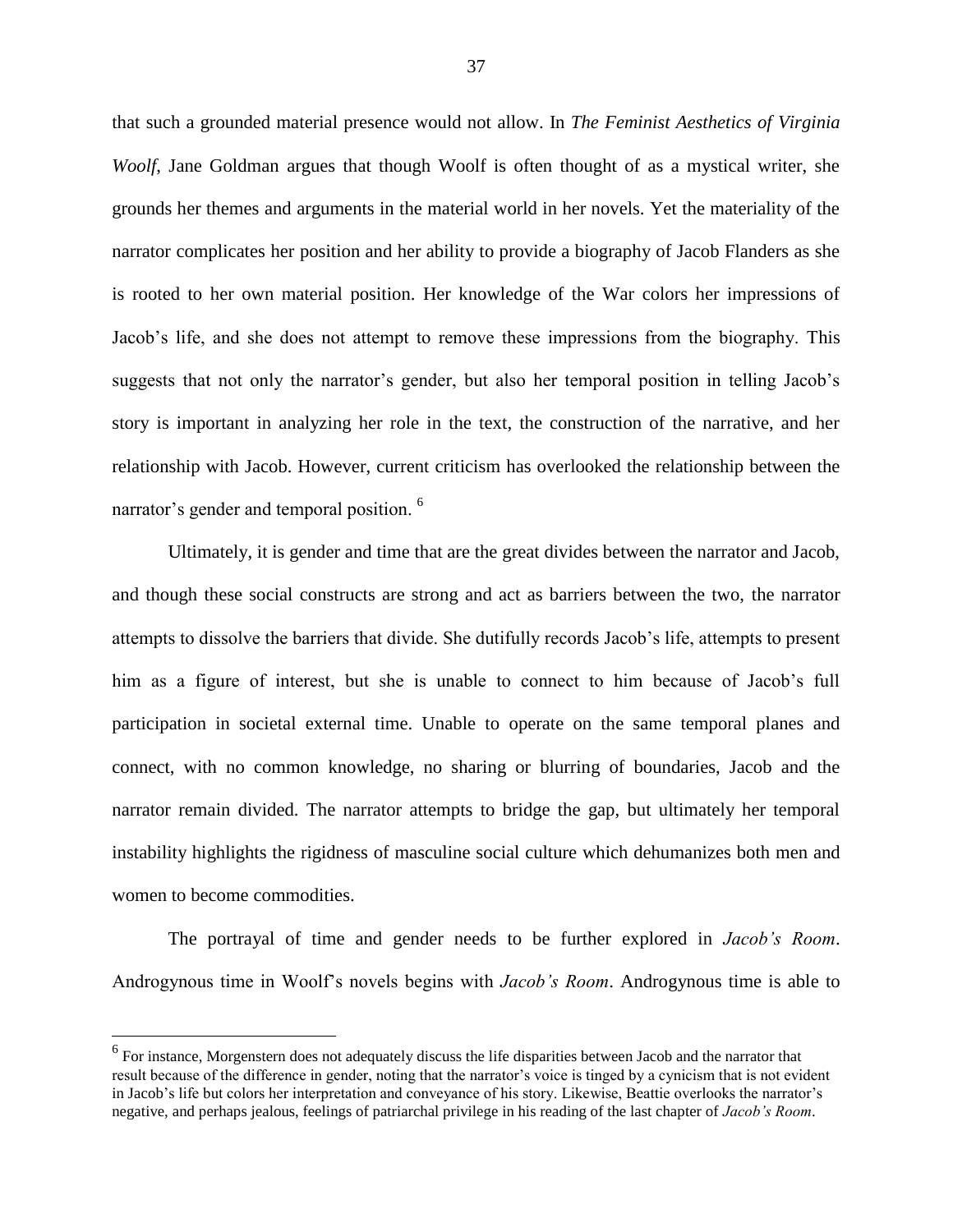move beyond socially constructed time and the cyclical time of nature to dissolve the boundaries and restrictions that such constructed time enforces on both men and women. However, androgynous time in Woolf does not solely privilege an individual's unique sense and experience of time, though that is intrinsic to the development of androgynous time. The development of androgynous time in Woolf mirrors Henri Bergson's conception of psychological internal and societal external time. Bergson argued that individuals operate in two different temporalities, the psychological time of *durée* and the external time of society. An individual's *durée* is unique to that individual, apprehending the passing of time according to the intensity and meaning of the moment, while external time is essentially the time of the masses, a measured linear time that is controlled and limited. For Bergson, one's true time is his/her *durée*, but since one cannot solely operate in one's interior, one must participate in society, in the common "objective" time. However, the self that is in that time is a representation of self, a "ghost" that exists and reacts in a measured temporality that is not one's own. Androgynous time consists of the mixture of these two times, operating at the point of contact of internal and external and, as such, combines one's time with the time of others. Therefore, androgynous time becomes a time of connection. In *Jacob's Room*, the development of androgynous time is attempted in the telling of Jacob's story through the female voice of the narrator. However, the narrator runs into difficulties in representing Jacob as he is fully invested in his external self in masculine societal time, a ghost floating through school, church, dinners, and Greece.

Woolf will continue to explore different temporal experiences in her next novels. In particular, *Orlando: A Biography* and *The Waves* will convey how gender and place affect how one experiences one's own *durée,* a project that *Jacob's Room* begins. *Orlando* and *The Waves* experiment more ambitiously than *Jacob's Room* with androgynous time, going further to blur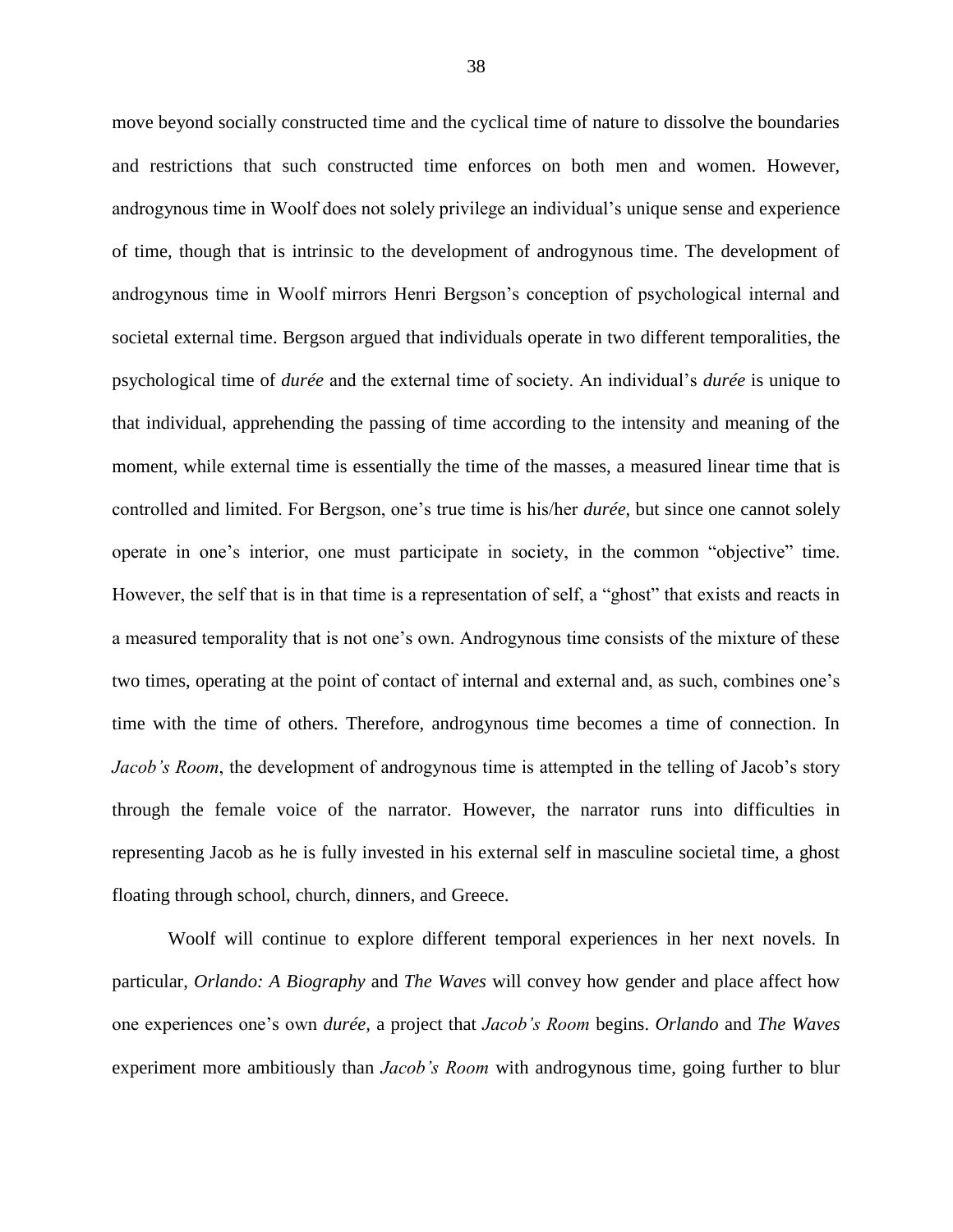the lines between gender and individuals to present a temporality that appears to exist regardless of sex and location. *Jacob's Room,* on the other hand, sets up the groundwork for what will come later, by illustrating what has been characterized as feminine time in contrast to masculine time of progress and order.<sup>7</sup> Feminine time is classified by its non-linearity, cyclical movement, association with nature, and disassociation with culture. Connecting non-linearity to femininity is prevalent in literature, literary theory, and feminist theory. The non-linearity of femininity does not replicate the modern landscape of the early twentieth-century urban living environment of set work schedules and train schedules, and the implementation of inventions that manipulate time, such as telegraphs, telephones, and electric light. This time of progress and civilization becomes characterized as masculine time, a time that can easily be measured and separated. Thus, masculine time can easily become the time of modernization as it keeps schedules, separates night and day, and work time from leisure time. This is the temporality of the public sphere at a time when women were still regulated to the private sphere of their own home. It is a time that has advanced with modern life and has disassociated itself from nature. Instead of simply presenting the two timelines as binaries and privileging one over the other, Woolf shows the dangerous patriarchal power of masculine time and the way in which both men and women are victims of a society that wishes to dehumanize and use its citizens for its own benefit.

Jacob's story is being told by a league of women, but it is still a uniquely masculine story. The narrating voice may belong to women's culture and discourse, but that voice is telling a story whose discourse comes from the symbolic structure of patriarchal imperialist culture (244). In her argument, Judy Little uses Mikhail Bakhtin's *The Dialogic Imagination* to look at the interplay of discourses in the text that come from the dialogic nature of language. In terms of

 $\overline{a}$ 

 $<sup>7</sup>$  See the Introduction of this dissertation on how feminine time has been defined as cyclical and stemmed in nature</sup> while masculine time has been characterized as orderly, progressive, and measured.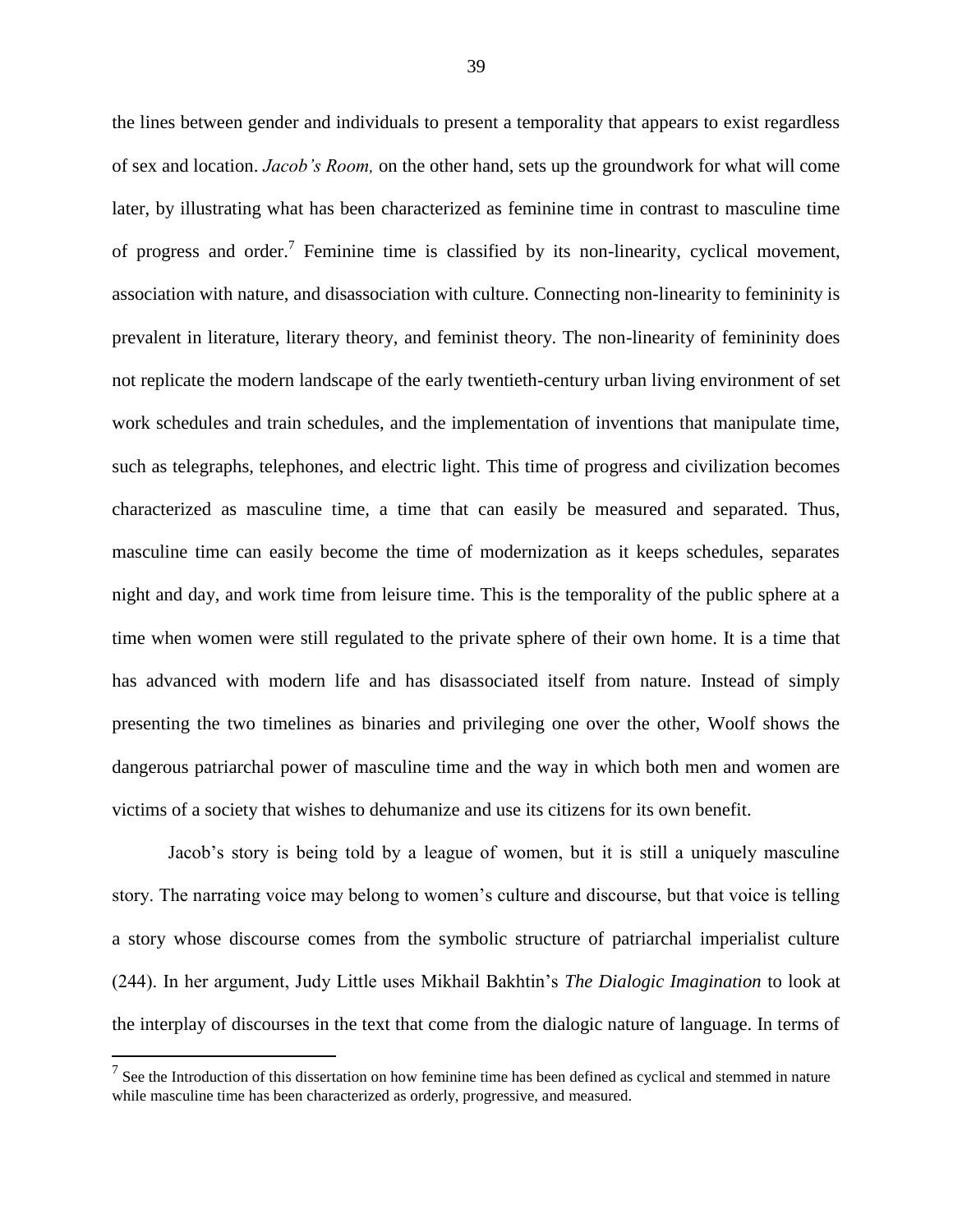gender, Little argues that "Jacob's language is inevitably 'half someone else's.' Though his gender and much of his culture are different from the narrator's, he must use her discourse occasionally, since he is 'only' a character, and the narrator is, after all, telling his story" (244). In actuality, Jacob uses an Other's discourse more than occasionally as all of his thoughts and dialogue are being filtered through a female narrator who often notes her inability to record Jacob's thoughts and words with complete accuracy. Jacob's story is only available to the reader through feminine discourse, a narrative move that begins a move towards androgynous time in the mixing of gendered voices and experiences. The mixture of feminine and masculine discourses makes it possible to bring to the forefront both male and female experiences of life before the war as well as convey the effects of a patriarchal militaristic society on both men and women.

The governing timeline of *Jacob's Room* superficially follows the blueprint of the traditionally masculine *Bildungsroman*, a timeline that is rather linear and traditional. It is a timeline to mark the progress of Jacob's life: his attending school, professional and romantic development, and his travels. However, his youth is a detriment to an interesting *Bildungsroman* in that his short life guarantees that he does not accomplish very much of interest; nor is the audience rewarded with a picture of a matured, wiser, experienced Jacob. While his life during his living appears to be orderly and guaranteed when compared to the women of the novel, their lives go on beyond his death. Though they do not suffer the same fate as Jacob, their destinies are not ones that are chaotic or a-historical; in fact, they are directly tied to history. Patricia Murphy writes, "Class- and race-specific as well as masculinist, the Victorian construction of temporality represented the time that governed the social order, the time that tracked the men who dominated the system, the time that influenced standards in the political, religious,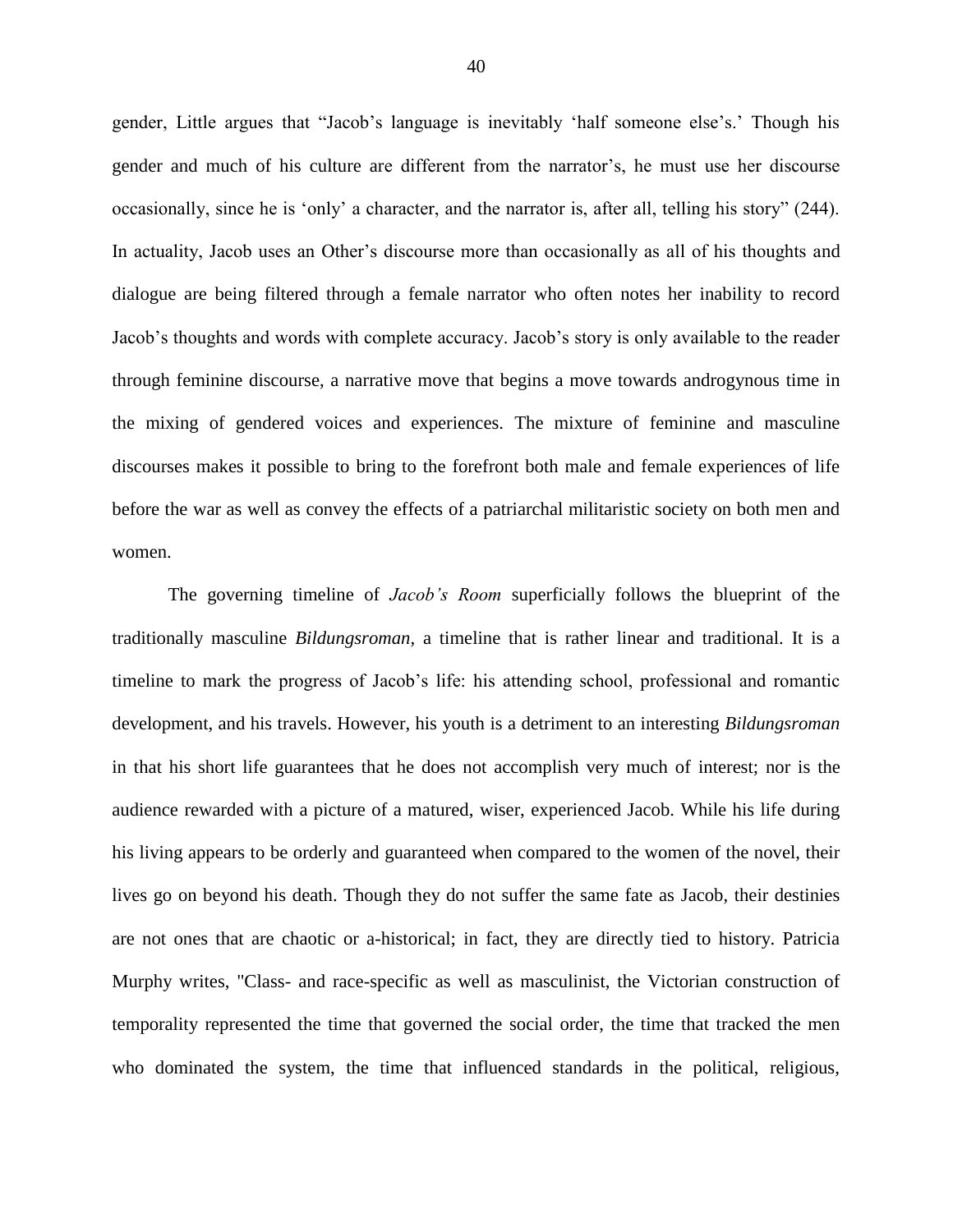scientific, and literary arenas. Those individuals who were not members of the British power base were, in effect, disassociated from its time" (23). The women of the novel are not members of this power base but live under its influence. However, Woolf and her narrator show how even a young man with the right class and gender can still be manipulated and disassociated from the power base. Jacob's linearity makes him an easy pawn for the British war machine, while at the same time alienating him from the women in his life. Separated from his own duration, Jacob lives solely as his ghostly representation of self in external time, a time that breeds alienation despite its role as public time. There is no mutual understanding between the sexes at the end of the novel but rather a number of unconnected strings and unfulfilled relationships that leaves a young man's mother and friend sorting through his belongings after his death.

In addition, the approach to both time and gender is directly affected in *Jacob's Room* by World War I. It is impossible to talk about *Jacob's Room* and time without talking about war.<sup>8</sup> Though at times the narrator recounts instances in Jacob's life in present tense as if she is there in real time, the devastation of World War I creates a wide gulf between the present and the past and directly affects the narrator's temporal position and thus her narrative position. As such, her telling of Jacob's story is directly affected by her own present time and knowledge. In the absence of the young man, the female narrator comes to the forefront of the text. In *Jacob's Room*, the timeline leads up to the war but is narrated from a post-war temporal position, so the future affects the narrator's past perception as well as her focus on what to highlight from the past. Woolf shows how the violence of the warfront seeps into everyday life, be it in the loss of characters such as in *To the Lighthouse*, the actual presence of a returning soldier, like Septimus Smith in *Mrs. Dalloway*, or the ominous sound of airplanes in *Between the Acts*. *Jacob's Room* is

 $\overline{a}$ 

<sup>8</sup> Mark Hussey's edited collection *Virginia Woolf and War: Fiction, Reality, and Myth*, and Karen L. Levenback's *Virginia Woolf and the Great War* are two studies that explore the woven influences of war in Woolf's texts and her reactions to and representations of violence and conflict.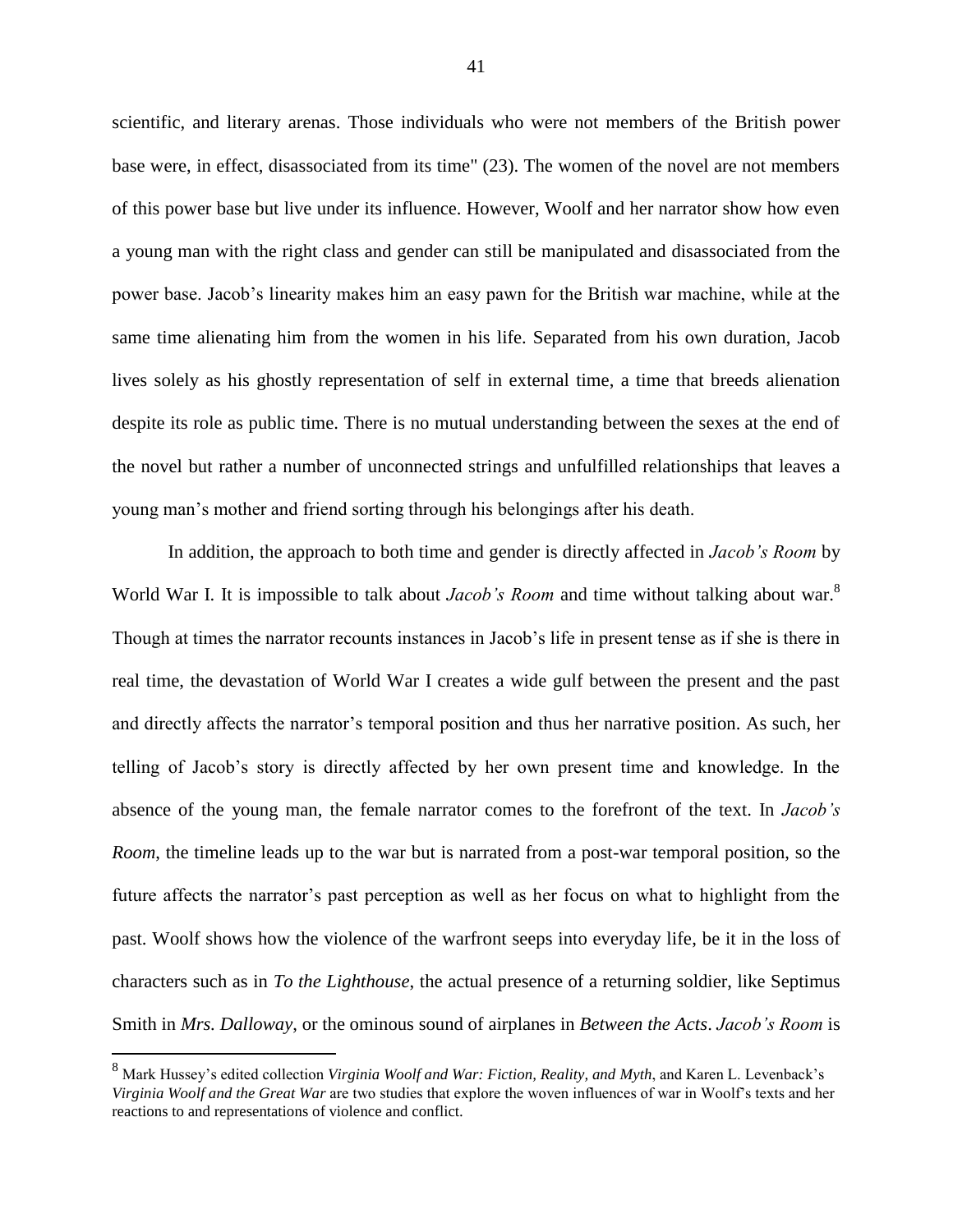different in that the majority of the novel takes place before World War I, so instead of witnessing the interplay between battle life and civilian life, Woolf pulls back the curtain and argues that British society creates a world that is both harmful and violent to both men and women, a world that ultimately uses men for political gain and profit and positions women as subordinates. Though men and women are both being manipulated, they are often placed in opposition to one another as enemies. By using a female narrator to tell a male's story and in the combination of masculine and feminine language, *Jacob's Room* showcases these harmful binary oppositions. Woolf also explores the differences between life and thus time experienced by men and women by showcasing the traditional binary of natural feminine time with historical masculine time, as well as how feminine life is stunted by arbitrary timelines enforced by societal expectations. In addition, the female narrator's temporal experience is directly affected by her sex, perhaps most notable in her life that extends beyond Jacob's.

The narrator of *Jacob's Room* persists in creating a narrative after a violent event that resulted in the death of almost a million British soldiers and deeply affected those left at home. As a result, the narrator is narrating an absence – an absence of Jacob, an absence of life, and most importantly for the aims of my reading, an absence of life because of a disruption of time. Does Jacob Flanders accomplish anything remarkable in his short life? No, nothing out of the ordinary; he is, in fact, quite like a number of young British middle-class men. Is his character one that inspires unusual curiosity or compassion from the reader? Again, the answer would have to be negative as his character is not imbued with any sort of depth or pathos. Yet his figure is at the center of the novel, occupying a space traditionally reserved for those important lives that biography deems worth immortalizing in print. But what makes Jacob Flanders worthy of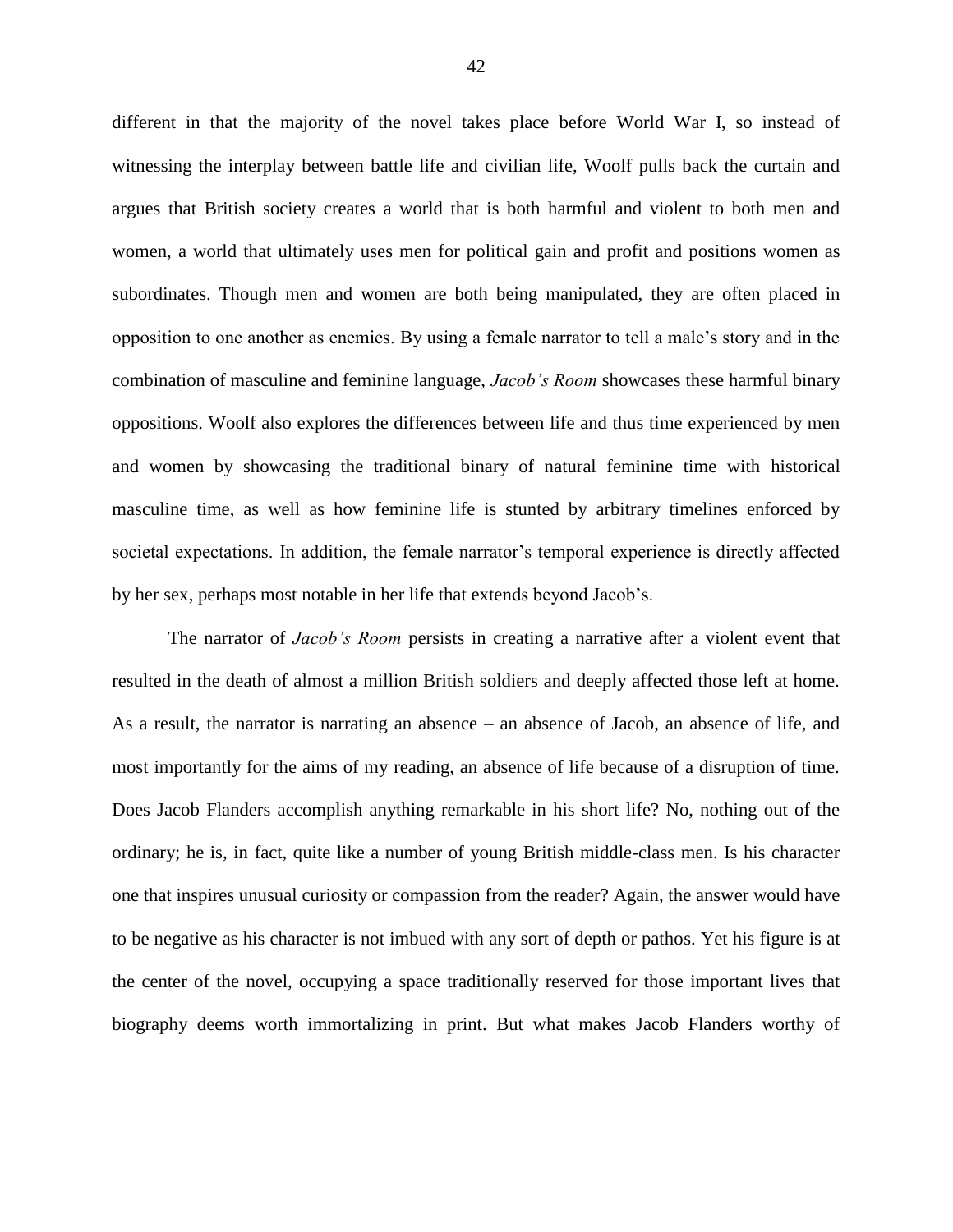occupying a novel? What in his life is notable, important, unique, exciting, worthwhile? Why do we hang over him vibrating, as the narrator asks (73)?

In short, the match is never lit. The reader's expectations quiver around Jacob, waiting for a revelation or important insight, but the narrator is narrating from a time and place that is already absent of Jacob, as well as absent of young men just like him because of the devastation of the First World War. Working her way to the past from the present, her a-linearity is a stepping stone to an androgynous time that does not quite work in *Jacob's Room* as there is not that final connection. Jacob's time never comes and is instead cut short, severing him from his expected future and from any strong ties to others. His assured future promised him by an inherited patriarchal past is denied by the same institutions that placed him in a position of privilege. Jacob will not enjoy the life that men in his position have enjoyed previously as suddenly the expected masculine timeline is disrupted. In her introduction to *Novel Gazing: Queer Readings in Fiction*, Eve Kosofsky Sedgwick writes of life expectancies that will be cut short because of, in her example, various illnesses. While the lives that Sedgwick writes of are queer, different lives have different life expectancies and trajectories. Though Jacob's life might have been promised to be long and enjoyable at another time in history, because of the time of his birth and the progression of political events, his life is cut short. The question of how to prevent war that is posed in *Three Guineas* cannot be answered here, and, as a result, Jacob and his fellow men suffer and die. It is not only young men's timelines that are disrupted in *Jacob's Room*, but women's as well. Betty Flanders outlives her son, and the streets and dining rooms are empty of eligible men for Clara Durrant and of customers for women like Florinda, denying them both a certain financial security as well as imposing a patriarchal timeline that de-privileges and restricts their life experiences.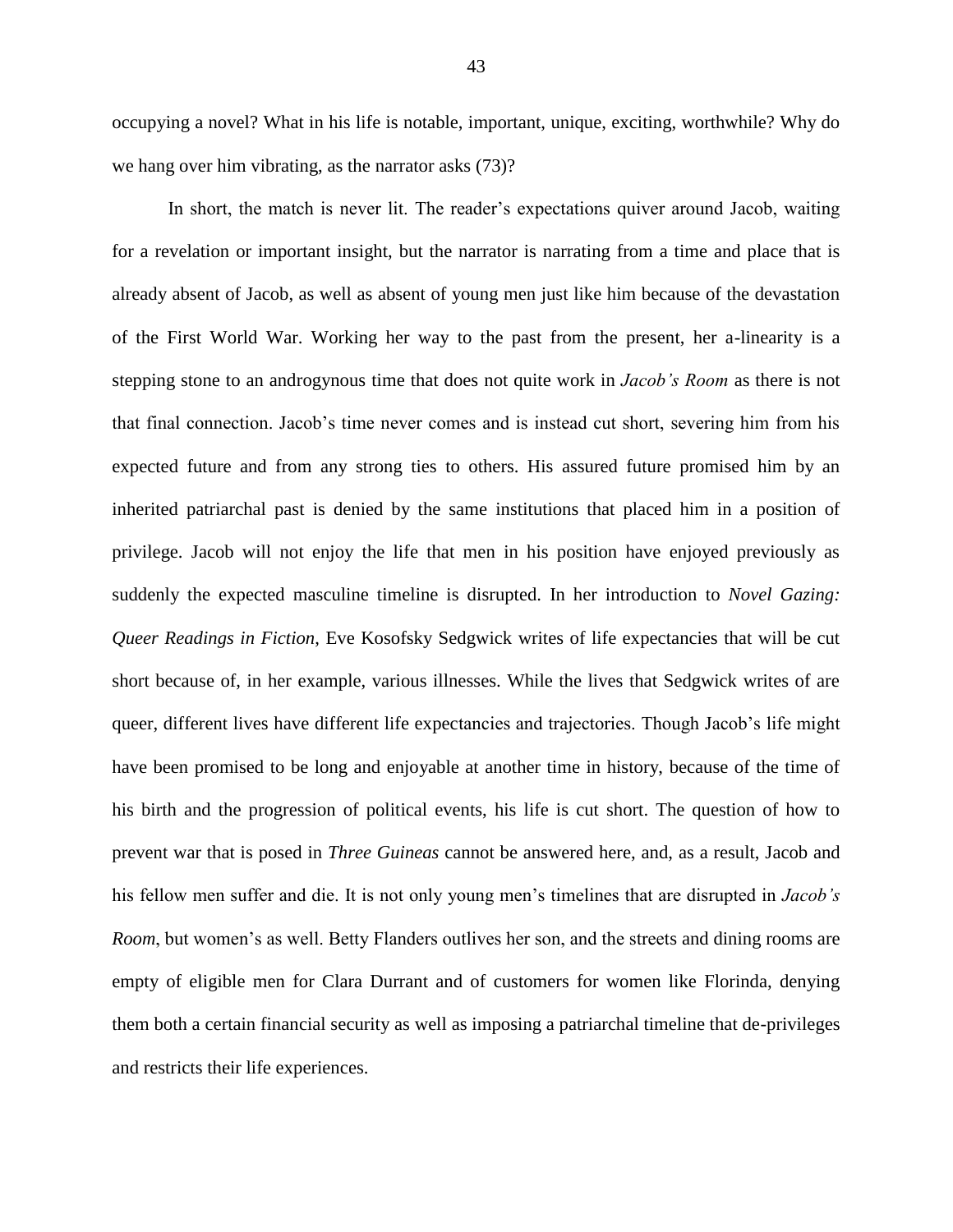Thus, while *Jacob's Room* compares scheduled societal time with a-linear time, the entire timeline of the book is shadowed by World War I. *Jacob's Room* is Woolf's first novel that she both wrote and completed post-World War I. While World War I does not feature prominently in scenes as it does in her next two novels, such as in *Mrs. Dalloway* in the character of Septimus Smith whose "madness" and fate are directly tied to his identity as a returning soldier, or *To the Lighthouse* and its "Time Passes" section that covers the war and Andrew Ramsay's death in battle, Jacob's eventual death in the war and the narrator's knowledge of it run throughout the entire novel. Because of the unique temporal position of the female narrator, *Jacob's Room*'s scaffolding is, while not absent, different, built not on the character of Jacob but rather on his absence, and it foreshadows the claims Woolf will make later in *Three Guineas,* in particular that traditional education has molded young men to engage in militaristic violence. This striking absence of the ostensible main character is made visual from the onset by Woolf's sister Vanessa Bell's illustration on the first edition's dust jacket. The image consists of half a chalice on the corner of a table surrounded by three simple flowers. The entire image, as well as the title and author's name, is surrounded by drapes. The colors are kept minimal, containing only the terracotta color of the drapes, chalice, table, and petals, black coloring in the lettering and middle of flowers, and the background color used as negative space to make up the images. Absent in this illustration is any image of Jacob or a young man. Elizabeth Willson Gordon notes that the dust jacket "was not well received" and quotes Leonard Woolf that the design "did not represent a desirable female or even Jacob or his room, and it was what in 1923 many people would have called reproachfully post-impressionist. It was almost universally condemned amongst the booksellers" (29). If readers were disappointed by the lack of Jacob on the cover, the lack of Jacob in the pages could have been completely mystifying.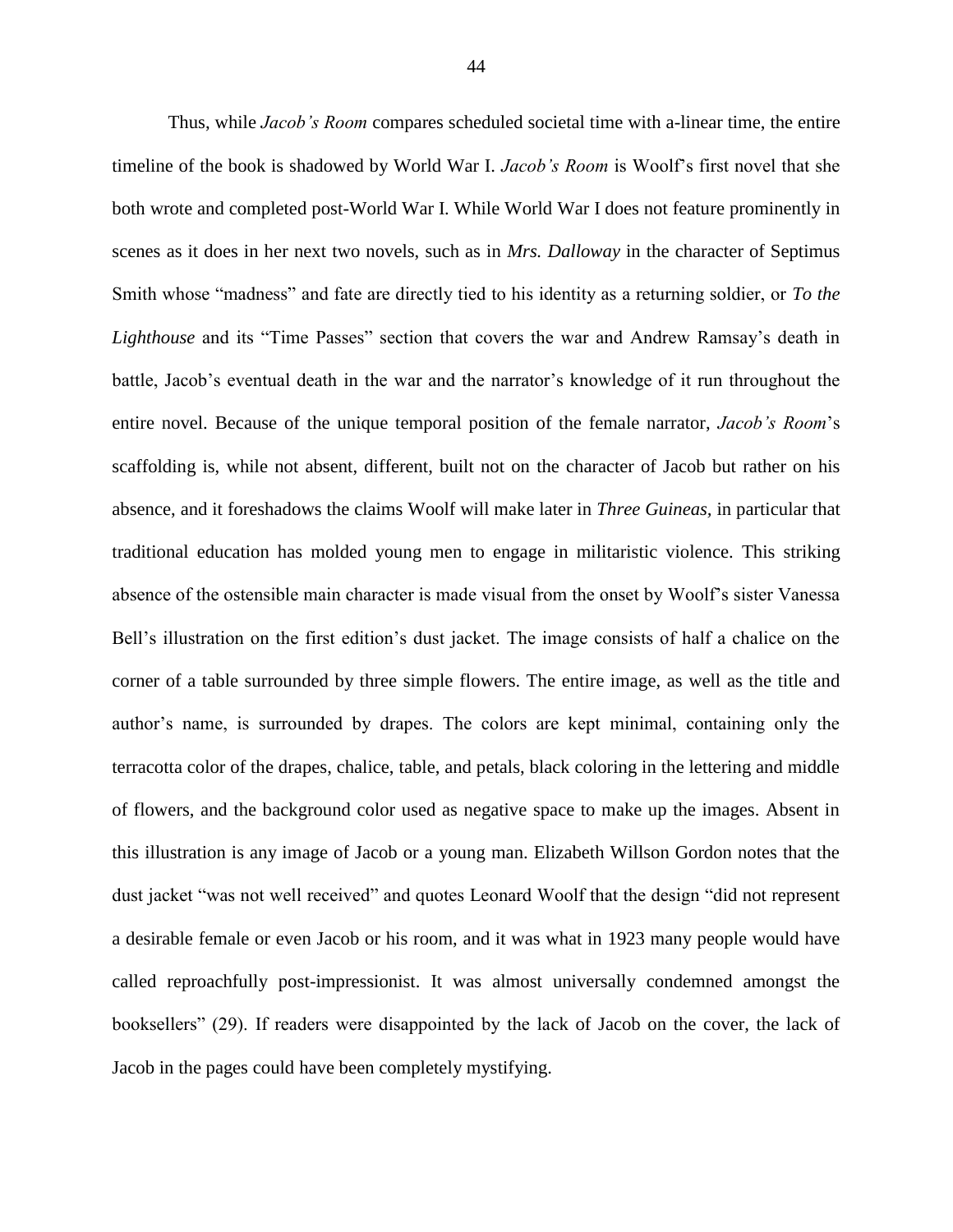The absence of Jacob continues from the cover to the first pages of the novel. When the narrator introduces Jacob, she introduces him as a void. He is refusing to play with his older brother Archer, a refusal, Little suggests, that already indicates his resistance to patriarchy (247). The narrator presents Archer's cries for his brother, "Ja—cob! Ja—cob!," cries that will persist throughout the rest of the novel. After Archer's third shout, the narrator describes the voice as having "extraordinary sadness. Pure from all body, pure from all passion, going out into the world, solitary, unanswered, breaking against rocks—so it sounded" (8-9). There are multiple reasons for this sadness. At the most basic level, the sadness is purely a young boy's inability to locate his little brother and playmate. However, Archer's sadness and his calling out of Jacob's name foreshadow the deep sorrow that will afflict Jacob's friends and family at the end of the novel when Jacob has died in war. The last page of the novel shows Jacob's friend Mr. Bonamy crying out, "Jacob! Jacob!" just as Archer called out some twenty years earlier. The actual vocalization of Jacob's name foreshadows this conclusion, as well as Archer's sadness at Jacob's inability to survive the game of patriarchy, as evidenced by Jacob's refusal to "play." Finally, Archer and Mr. Bonamy's cries for Jacob suggest the reader's frustration that is experienced throughout the text of searching for Jacob but always coming up empty-handed. The novel is suffused with sadness over Jacob's absence and the inability for the narrator to know Jacob.

This sadness is only possible because, despite the shallowness of Jacob's characterization, he is loved throughout the novel. The desire his brother feels for him on a beach in Cornwall is mirrored throughout by other characters who love and desire Jacob in one way or another. His company is sought by other young men at school, his love and respect desired by young women. Even the narrator, who often presents Jacob's and his culture's mistakes, expresses some admiration for her subject. Despite his ghost-like quality, Jacob is a figure that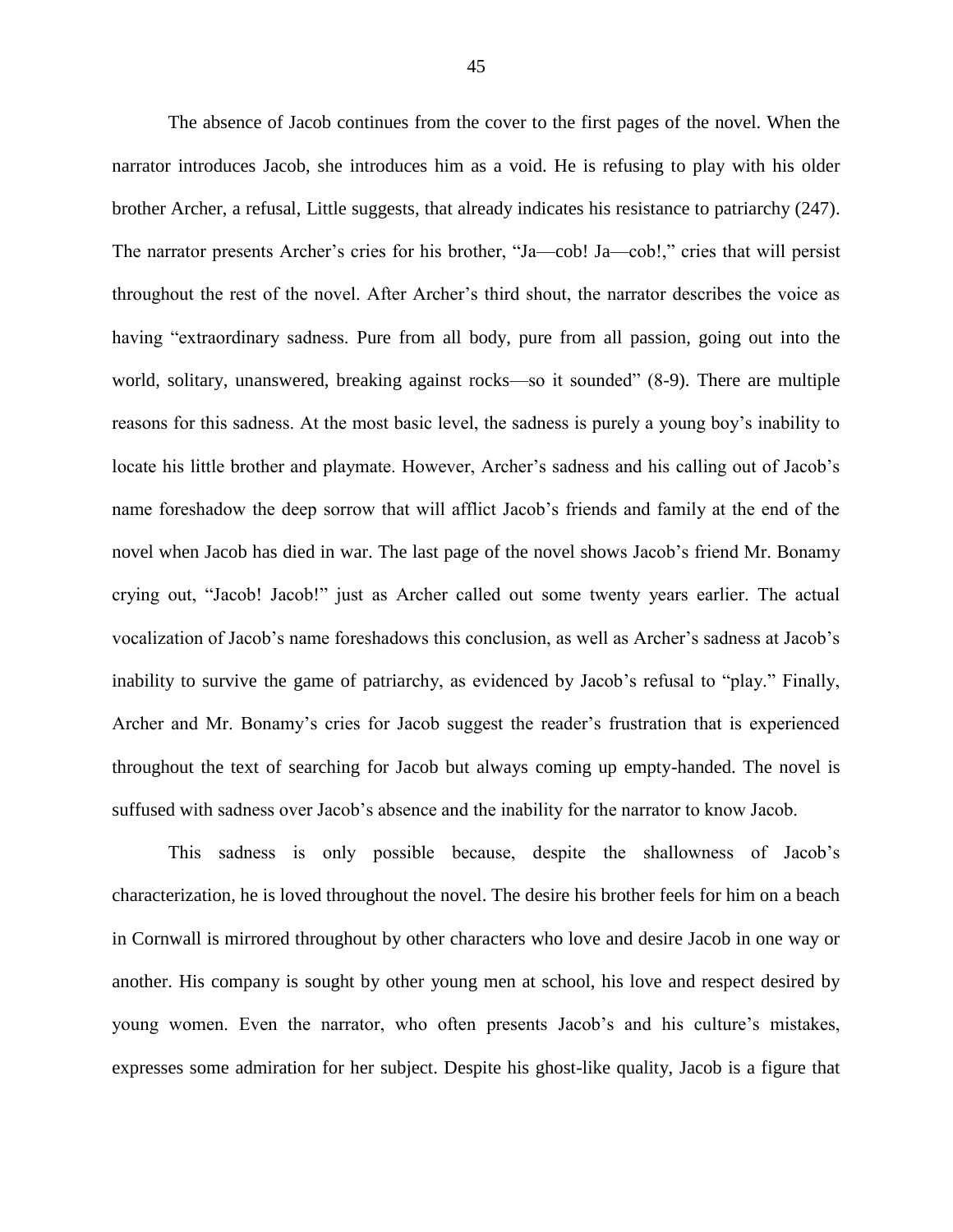looms large within the novel, his pull attracting a number of friends, women, and the narrator's attention. Again, there appears to be nothing especially unique about Jacob that would solicit the narrator's desire except for his maleness which grants access to cultural and intellectual institutions that the narrator's female gender denies her. The admiration of these masculine benefits, along with his masculine physicality, is evident in the narrator watching Jacob walk through the Cambridge grounds one night:

> But Jacob moved. He murmured good-night. He went out into the court. He buttoned his jacket across his chest. He went back to his rooms, and being the only man who walked at that moment back to his rooms, his footsteps rang out, his figure loomed large. Back from the Chapel, back from the Hall, back from the Library, came the sound of his footsteps, as if the old stone echoed with magisterial authority: "The young man—the young man—the young man—back to his rooms." (46)

This section highlights the simple yet desirous qualities that Jacob possesses. The narrator stresses Jacob's physicality – he moves, he walks, his male chest is covered, his steps make noise as they pound the ground. At this moment in time he is alive, his body existing in the present. His masculine figure looms large over the intellectual domain of Cambridge, a place the narrator only has access to through as an outsider documenting the life of a man. Jacob's physical presence at such an institution only reaffirms his right to be there and the narrator's lack of access, the wide gulf between masculine and feminine social rights, as evident in the authoritative voice of the stone echoing "the young man." This is a benefit awarded to men and, specifically, men with rooms. Not only does the narrator not have access to the intellectual world of Cambridge, she lacks a physical room, her existence dependent on narrating Jacob's life and her thoughts only in relation to his.

Despite Jacob's access to worlds outside of the narrator's realm, he is not despised by the narrator nor does she set him up to be a figure to be despised. There is a level of shock and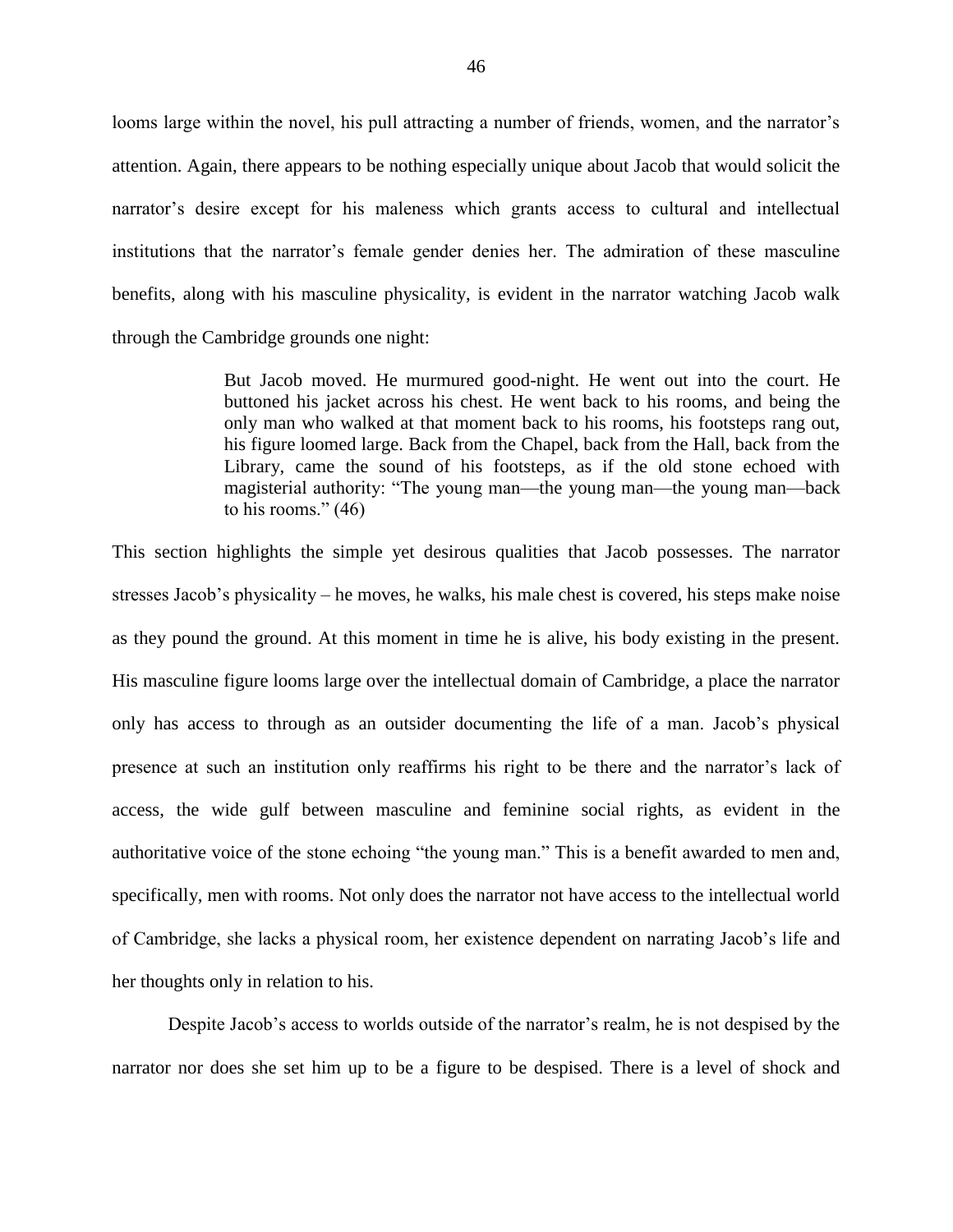sadness evident at the end of the novel when Jacob's death is revealed partly because there are qualities that he possessed that the narrator respects and covets. The intellectual history that Jacob inherits because of his gender and access to university education is admired and paid close attention to by the narrator. An almost hushed reverence is cast over descriptions of the discussions that occur in Cambridge rooms: "But intimacy—the room was full of it, still, deep, like a pool. Without need of movement or speech it rose softly and washed over everything, mollifying, kindling, and coating the mind with the luster of pearl, so that if you talk of a light, of Cambridge burning, it's not languages only. It's Julian the Apostate" (46). There is a beauty that ignites this room, a beauty that is born of the intellectual conversations that these young privileged men can enjoy at University and the narrator can only observe from not just outside its walls, but outside the time of these men, outside of documented history. In her book *Modernism, Male Friendship, and the First World War,* Sarah Cole writes that the intimacy found here is one based in an institution that has "powerful defining traditions and an imposing history of its own, a tradition and history whose exclusivity Woolf condemns in *A Room of One's Own*" (36). Cole suggests that Woolf's ability to both respect and criticize the intellectual collegiate life of young men "represents a characteristically Woolfian ability to grasp a contemporary phenomenon with both compassion and irony" (36). Though male institutions do come under criticism in *Jacob's Room*, there is not a universal distaste for everything connected to masculinity.

As well as the male intellectual life, the masculine body is also admired. Aesthetically, Jacob's masculine body is often appreciated by women: in his article "War and the Politics of Narration in *Jacob's Room*," William Handley notes that Fanny Elmer imagines Jacob as "statuesque, noble, and eyeless," while Florinda likens Jacob to a statue in the British Museum (116). The women here note Jacob's physical beauty while acknowledging a certain lack of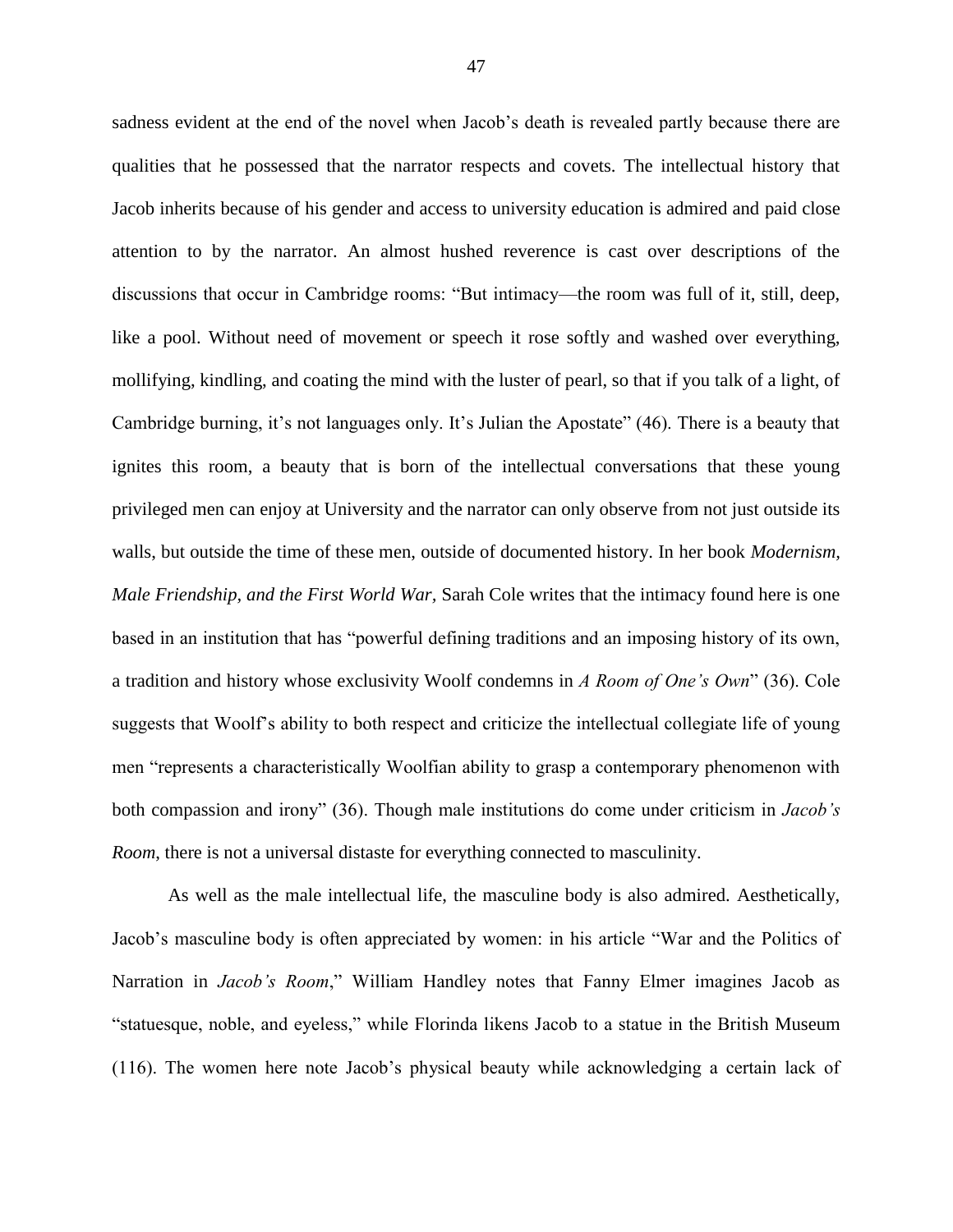depth in the figure – while he is beautiful and noble, he also is static and lifeless, like a statue. This is both a foreshadowing of Jacob's fate as well as commentary on the masculinity he represents: beautiful and stately on the outside, but lifeless on the inside. Jacob needs women to breathe life into his statuesque figure, a task the narrator attempts in blending this male life with a feminine view and narration. Jacob's statuesque masculinity is also evidence in the complete investment in external self in contrast to the narrator's subjective internal self. This pull between the advantages of masculinity with its downfalls is conveyed through the narrator's mixture of respect and condemnation. Ultimately, it is women who construct Jacob and thus the representation of masculinity in *Jacob's Room*. There is a respect and perhaps jealousy of both the mental and physical life of men, but the advantages of men are ruined when they are controlled by the ruling power's interests. The control of their minds and bodies prohibits men from enjoying and understanding beyond a narrow representation of how they should think. Jacob's mind often misses the beauty and poetry in the world; he does not see the beauty in his boat ride with Timmy Durrant, nor does he experience any emotional connections to the beautiful historical places he visits during his Continental tour. For example, when Jacob arrives at Versailles, his reaction is simply, "And then, here is Versailles" (128). The narrator sees the beauty in these instances, and it is through her enjoyment of Jacob's experiences that the reader has access to both a male's mind molded by masculine education and a female's mind that is not. Jacob is beautiful to look at, and he possesses an education the narrator cannot have, but his supposed masculine solidity is hollow inside. It is, as is the masculine culture he represents, shallow, a ruse to keep control over both men and women.

The calling of Jacob's name on the beaches of Cornwall and his inability to present himself in that moment foreshadows the emptiness that will continue to be connected to Jacob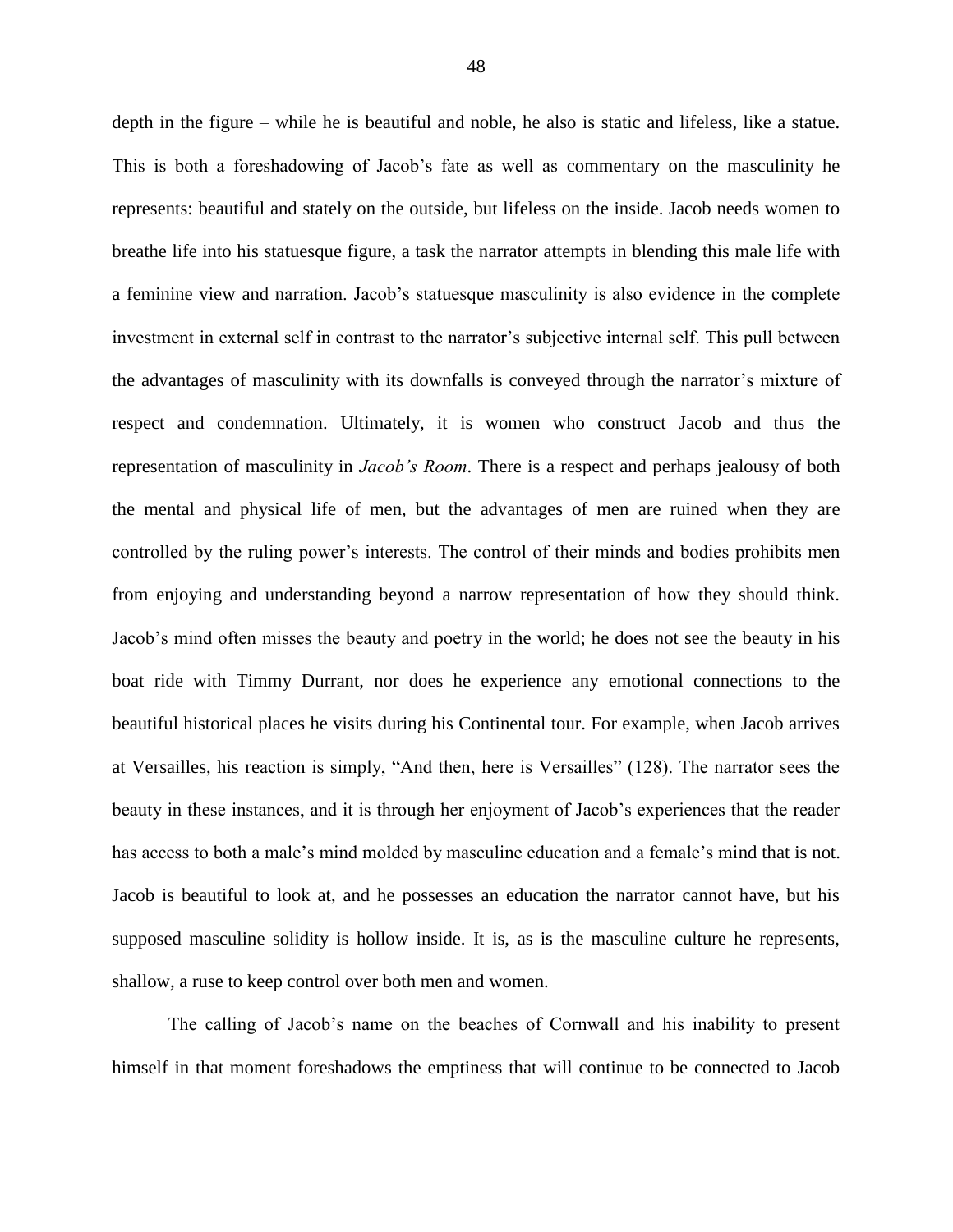throughout the novel, which restricts him from ever being truly present or existing in a present time. This characteristic further distinguishes him from the narrator as well as, to use Little's argument, feminizes him as a character. In her analysis of Henri Bergson's philosophy, *Thinking in Time*, Suzanne Guerlac argues that the difference between Bergsonian past and present is that action is only possible in the present. She writes, ""Bergson defines the present as that which acts *[l'agissant*] and the past as 'that which no longer acts [*ce qui n'agit plus*]' (MM 71 [68]). Our bodies, as centers of action, come into contact with matter (or images) in the present. They have an impact on the world in the present. Action in the past is impossible...The past is merely representation" (120). With the foreshadowing of Jacob's death in the first few pages of the novel, there is no present Jacob at the present of the narrator's writing. He is a past figure, a memory that the narrator recreates in her present. The narrator brings the reader to specific points of the novel in present tense, as if she and the reader are there, as if they are physical bodies with the capability to act, but this is a farce. Jacob's body is already absent from this story, and there is a sadness in the narrator telling a tale of death that she cannot change. The violence of his removal, the specific foreshadowing symbols of calling for an absent Jacob, as well as the animal skull that Jacob finds on the beach and the one that is eventually placed above his doorway, recalls the violence of war, erasing young men to leave their corpses or nothing at all.

However, his absence grants women the power to fill in what little details the narrator has of Jacob, as well as allows the narrator to present him as an absent character. Jacob's absence from the narrator's present time leads her to sketch his character to be almost ghost-like. His absence complicates the narrator's job, a complication that she acknowledges in her inability to present a crisp clean image of a knowable character. Jacob's character is like an image that always remains slightly out of view, always a little distorted. Here is Jacob a little clearer, but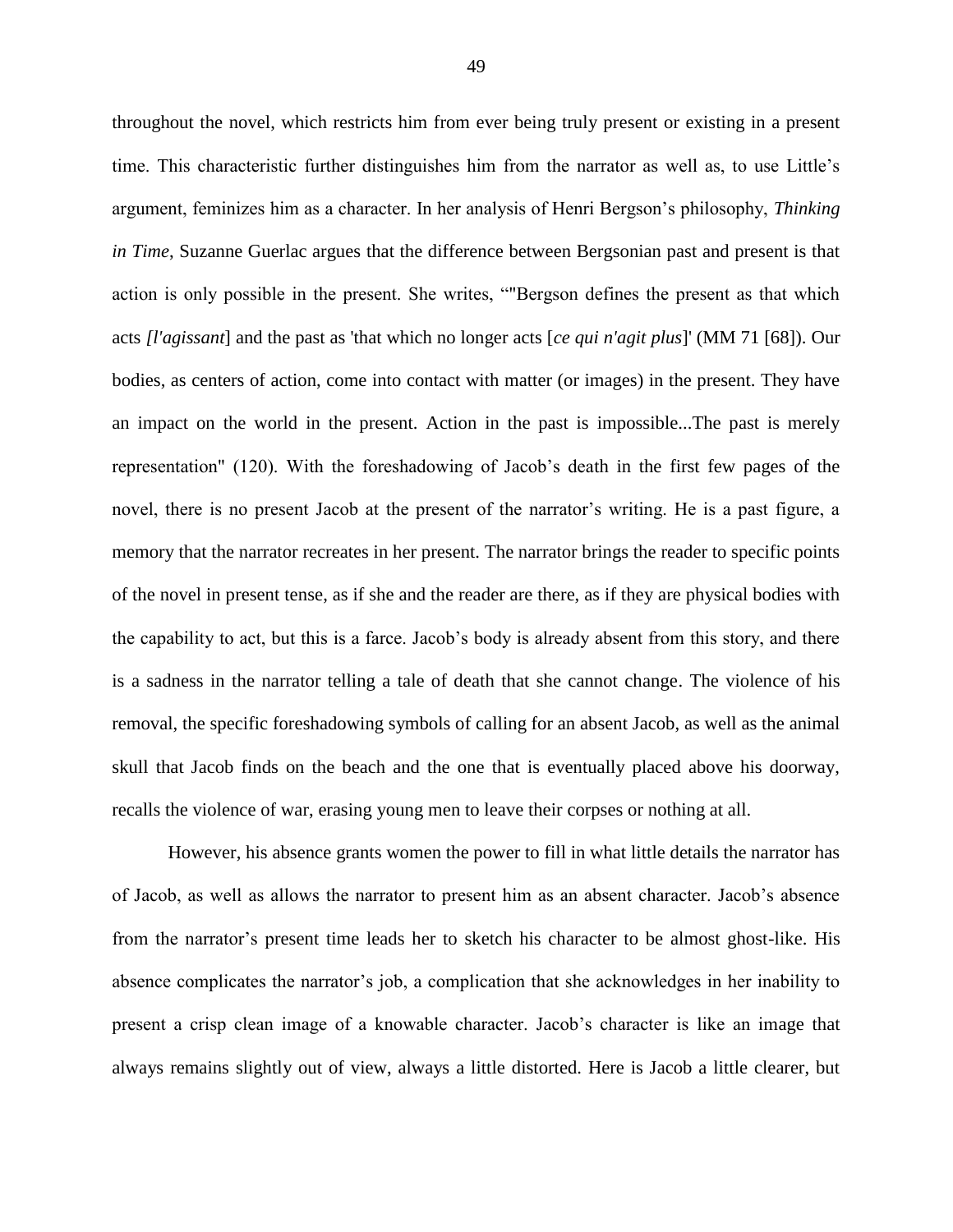still the edges are soft and grainy, for, as the narrator notes, "Nobody sees any one as he is, let alone an elderly lady sitting opposite a strange young man in a railway carriage. They see a whole—they see all sorts of things—they see themselves" (31). The narrator recognizes the inability to truly see another individual, a recognition that could prove troubling to one whose job it is to record another individual, but "One must do the best one can with her report" (31). Here, then, is evidence of a real, corporeal individual who is doing the tedious and material work of compiling notes, the work of a biographer that is so rarely hinted at in texts. Three chapters into the novel, when the narrator describes this work, Jacob at nineteen is still an absent protagonist despite the narrator's close attention. She will not fill in the gaps of Jacob's character, but will leave him absent despite her close presence to him throughout the narrative. The middle-aged, female narrator of *Jacob's Room* is not a completely removed omnipresent bodiless voice – she is a real physical being with a gender, an age, life experiences, and opinions that she lets slip through her narration of Jacob. Compared to the objective omnipresent narrators of traditional Victorian literature, she may even be called an imperfect narrator, a narrator who is unable to grant complete access to the title protagonist, a narrator who exposes the work of telling a story, a narrator who is unable to always catch every word and thought of the characters whose experiences are making up the narrative of Jacob. Yet it is through her that Woolf has chosen to tell the story of a young middle-class British male. The female narrator then crafts an a-linear timeline in telling the linear tale of Jacob, a life that is neither unique nor special, but rather one that is shared with the community of British male youth. Occupying her own unique temporality, the female narrator of *Jacob's Room* blurs feminine and masculine viewpoints to create the life of Jacob, while exposing the harms of keeping such lives separate from one another. By giving voice to this female outsider, who in turn gives voice to other women in the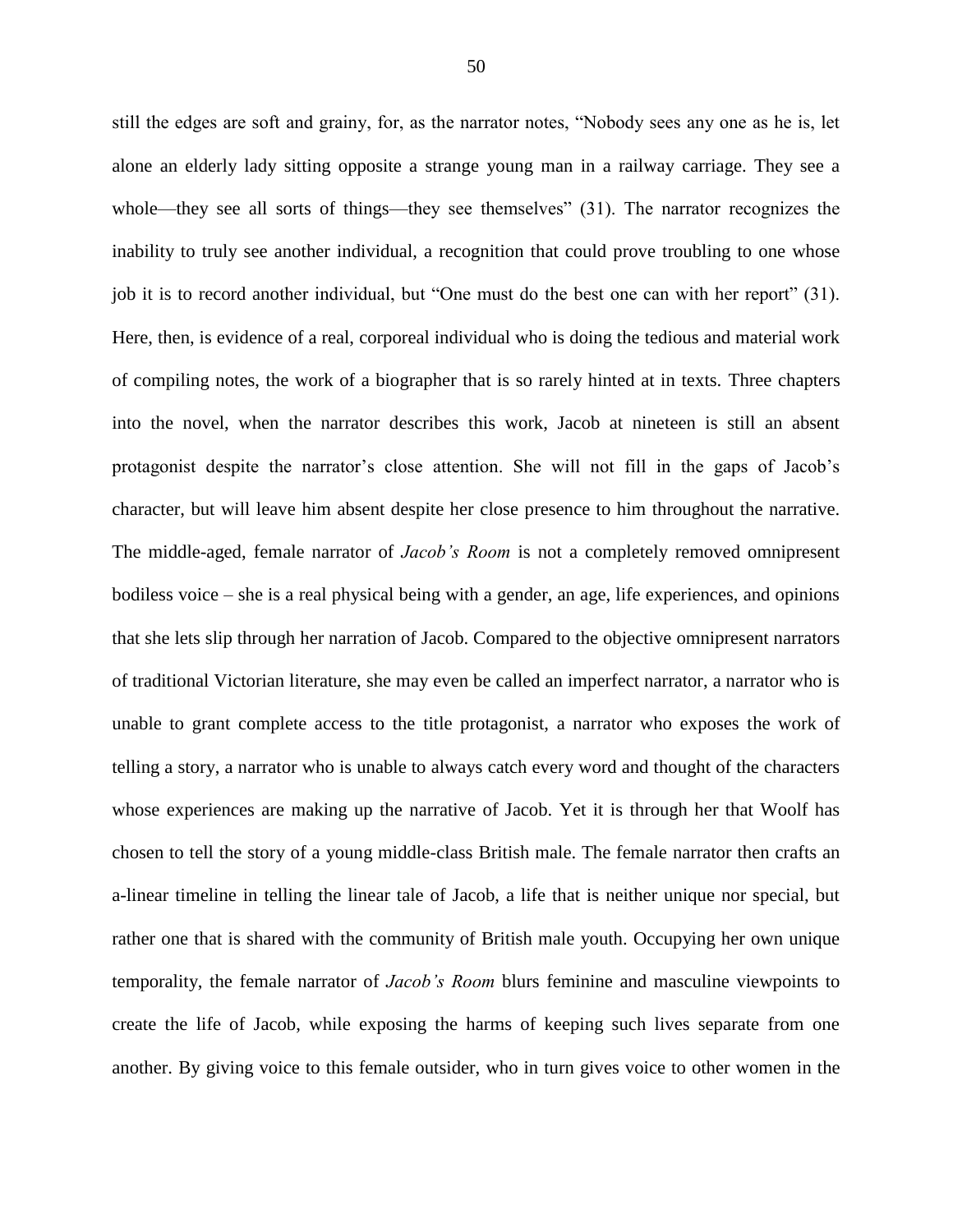novel, Woolf is able to lift the curtains on a society run unquestionably by patriarchal power, a society that turns out citizens to be machine pieces in its grand, elaborate clock. Murphy argues that modernist writers "feared that time was ominously becoming a way to commodify existence, with an individual's value being assessed in terms of production and consumption in an increasingly mechanized society" (228). To counteract this, Murphy argues, writers focused on the "subjective assessment, rather than the public measurement" of time (228). The commodification of man occurs in *Jacob's Room*, but the subjective assessment of time appears as a struggle between the sexes.

*Jacob's Room* does not open with Jacob, the title character, but instead the first words of the novel are Betty Flanders', Jacob's mother's, placing her at the center of the narrative. The narrator chooses to expose first Betty's *durée*, not Jacob's, as well as focus on Betty and her unique sense of time that provides the temporal landscape for Jacob's childhood. Betty's temporality will closely resemble both the traditional feminine time of nature and nostalgia that Rita Felski identifies in *The Gender of Modernity*, as well as the cyclical and monumental feminine time that resists being included in the linear and constructed masculine time that Julia Kristeva writes of in "Women's Time." The reader is introduced to Jacob through his mother, a woman who is usually featured in nature and whose mind is often represented as being scattered, suggesting an unfixed subjectivity. The novel opens with a seaside landscape described through Betty's tear-filled eyes, tears that obscure her vision so that the "entire bay quivered; the lighthouse wobbled; and she had the illusion that the mast of Mr. Connor's little yacht was bending like a wax candle in the sun" (7). At this moment in time when Betty Flanders is introduced, her vision of the bay recalls Impressionist-style paintings, her tears causing a landscape where colors and lines are not readily marked from one another. While this opening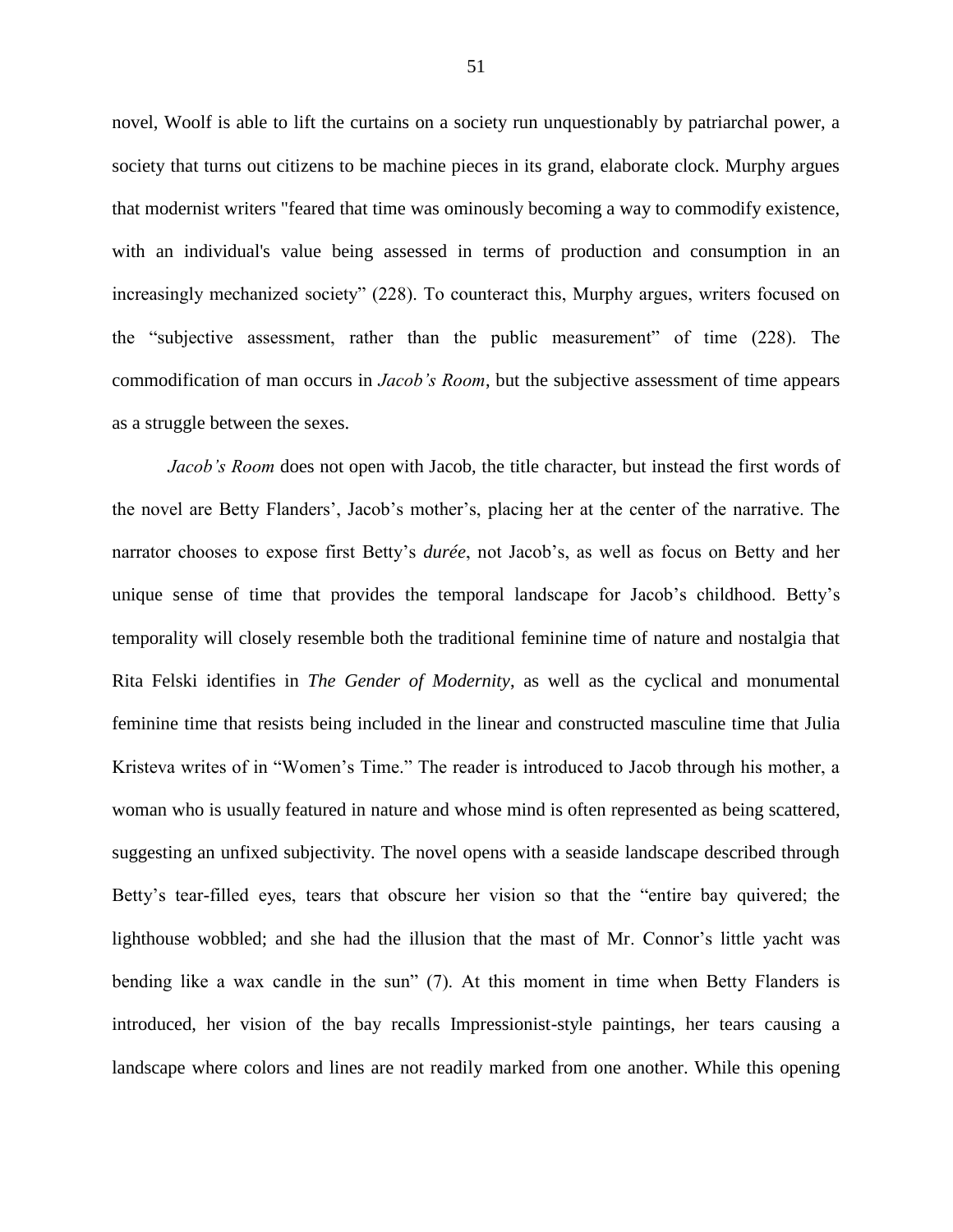that begins with Betty's sadness foreshadows the sadness at the conclusion, it also gives the reader a glimpse of her subjective viewpoint. The bending of the lines of the bay, the lighthouse, and the mast also work to highlight the chaotic, multiple, and a-linear temporality of Betty Flanders. This multiple "timeness" of Betty is again reminiscent of the monumental feminine time that Kristeva identifies in "Women's Time." Kristeva connects both cyclical time, a time of repetition and cycles, and monumental time, a time of eternity and myth, to feminine time while linearity and progress characterize a masculine experience of time. Kristeva writes that "female subjectivity as it gives itself up to intuition becomes a problem with respect to a certain conception of time: time as project, teleology, linear and prospective unfolding; time as departure, progression, and arrival—in other words, the time of history" (17). As will soon become evident in the novel, Betty's subjectivity and time do not align well with men who attempt to force her into their own experience of time as she is larger than a single pinpoint in a linear timeline. Women and men do not operate in homogenous terms, and, as such, Betty is able to operate on different temporal planes. She lives in an Impressionist middle ground between the domain of nature and the linear timeline of birth, aging, and death. Betty occupies this space of multiple temporalities throughout the text, including the opening scene on the beach as she is active in the present by talking to her son Archer, while simultaneously active in another time while writing a letter to Captain Barfoot. Later, the narrator gives the reader a glimpse of the family's living room where "Mrs. Flanders had left the lamp burning in the front room. There were her spectacles, her sewing; and a letter with the Scarborough postmark. She had not drawn the curtains either" (13). This scene, as well as her emptying the contents of her purse on the beach to look for a stamp, conveys the flexibility in Betty's life, the fact that nothing is ever completed and no loose ends are ever tied up.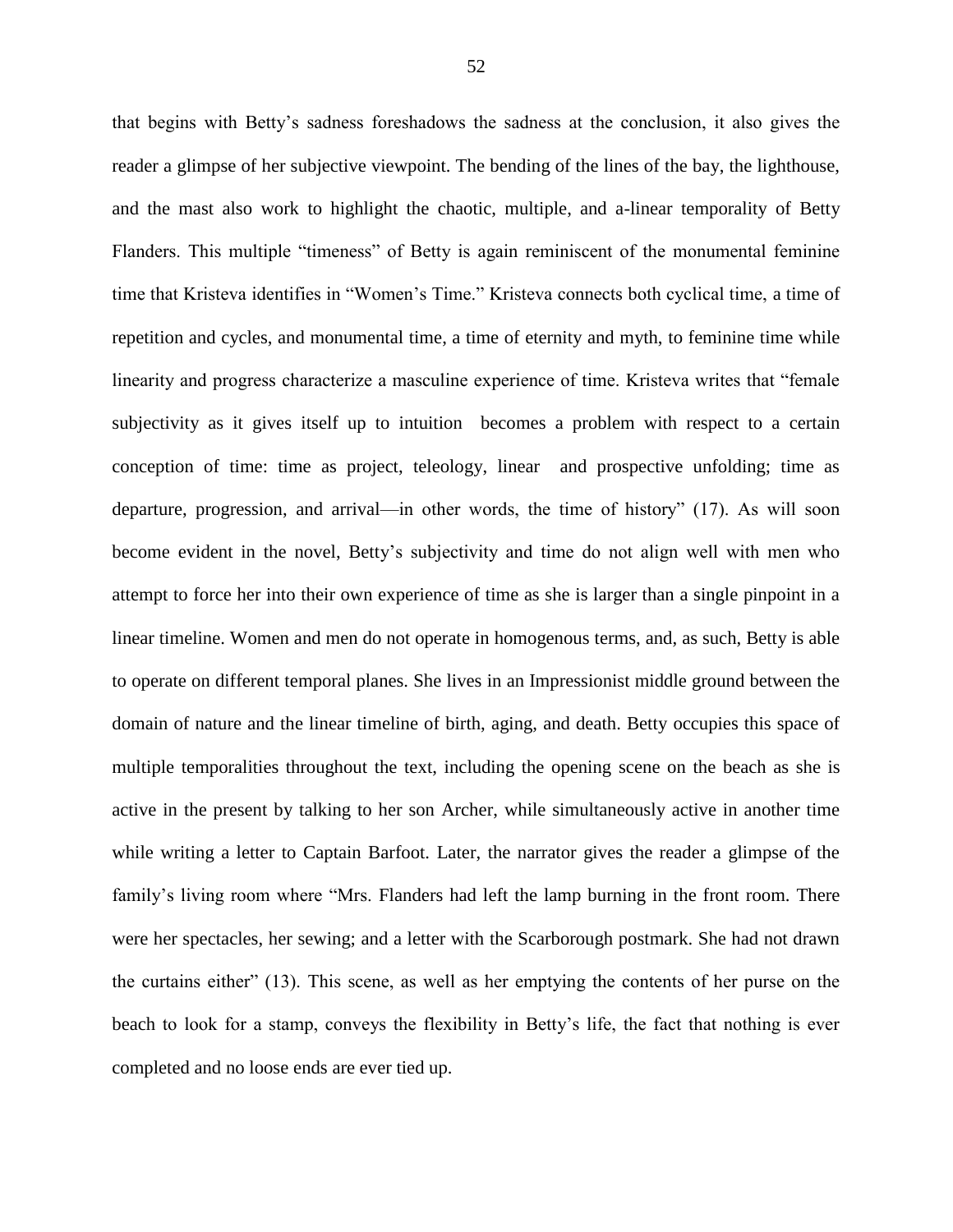Though Betty's identity is constantly evolving, it continues to have a strong connection to nature. As Jacob grows, he becomes an inheritor of a cultural and literary history, but what is his mother the inheritor of? The narrator suggests Betty's inheritance is natural history:

> The entire gamut of the view's changes should have been known to her; its winter aspect, spring, summer and autumn; how storms came up from the sea; how the moors shuddered and brightened as the clouds went over; she should have noted the red spot where the villas were building; and the criss-cross of lines where the allotments were cut; and the diamond flash of little glass houses in the sun. (17)

The narrator locates Betty in this monumental time and, at the same time, as part of a landscape that will recycle year after year. When the narrator makes this observation, Betty is taking her sons to a Roman fortress, a representation of historical patriarchal time encroaching on Betty's feminine time, at the top of Dods Hill, a place that "dominated the village. No words can exaggerate the importance of Dods Hill. It was the earth; the world against the sky" (17). This piece of landscape dominates the village visually, and Betty sits herself directly on top in the center of the Roman camp. She becomes Dods Hill, engulfed in the landscape that surrounds her and has been there for generations, as evidenced by the Roman camp. The narrator goes through the landscape that surrounds Dods Hill before coming back to Betty, writing, "Mrs. Flanders sat on the raised circle of the Roman camp, patching Jacob's breeches; only looking up as she sucked the end of her cotton or when some insect dashed at her, boomed in her ear, and was gone….the church clock was ten or thirteen minutes fast" (19). Again, Betty is entrenched in her natural surroundings as the narrator notes the inaccuracy of the village's church clock. Unlike in later scenes of the novel, Betty's natural world is not as affected by the intrusion of constructed time. The church clock does not boom or ring; in fact, not a sound is described. Despite it being a representation of masculine time, in both being a piece of constructed order from masculine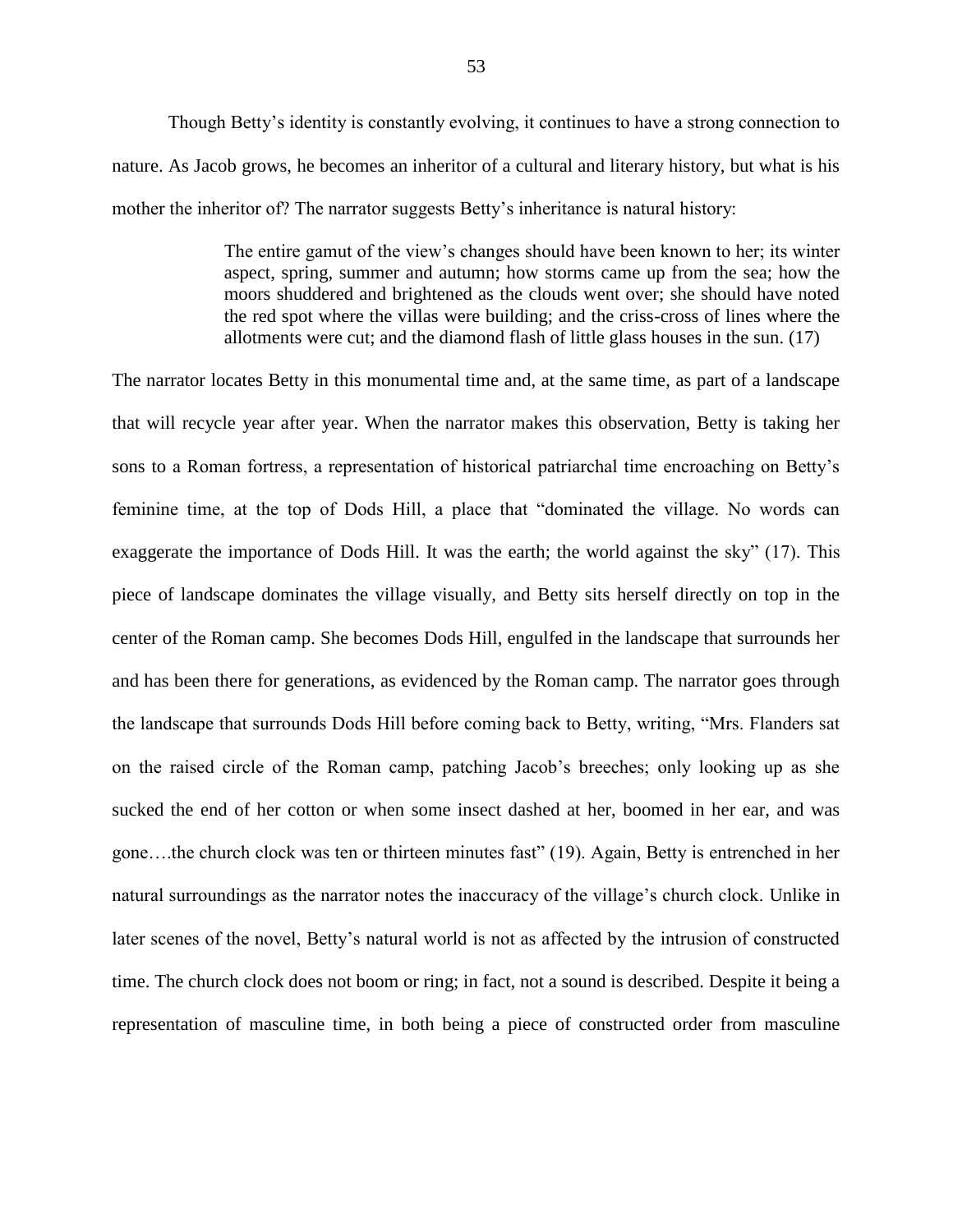society and male-dominated religion, it does not interfere or dominate Betty's thoughts as she sits and thinks of a variety of things that filter through her mind.

However, the inability of this time to completely reign over Betty is not for a lack of trying. The narrator will visit Betty on top of Dods Hill again after Jacob is grown and about to visit Paris funded with money inherited from his mother's female cousin. During her walk on Dods Hill, "the random church bells swung a hymn tune about her head, the clock striking four straight through the circling notes" (125). The loud strikes of the clock are exact and cutting, slicing through the "random" sounds of the bells but, while they might register in Betty's consciousness, they do not overwhelm it. The strikes mix in with the color of the grass under the clouds, the image of the houses in the village, and the letter to Jacob in her hand. The chimes of the clock do not create a feeling of anxiety, as they do for other female characters in the novel, such as Sandra Wentworth Williams or Mrs. Pascoe, but are noted and discarded.

Soon after this scene, Betty is back out on Dods Hill again, this time at night and with a female companion, Mrs. Jarvis. The narrator paints a rather gothic picture of a hazy night in the moors with portents of death cutting through the easy calm that accompanies Betty and Mrs. Jarvis on their stroll. Yet Dods Hill is a place of performed masculinity with remnants of past wars hidden under the dirt: "Did the bones stir, or the rusty swords? Was Mrs. Flander's twopenny-halfpenny brooch for ever part of the rich accumulation? and if all the ghosts flocked thick and rubbed shoulders with Mrs. Flanders in the circle, would she not have seemed perfectly in her place, a live English matron, growing stout?" (132). The swords indicate that this area was once a battleground, perhaps foreshadowing the war that will end Jacob's life, but also signifying the mixture of masculine weaponry with the feminine brooch, both buried together. As such, the image of an English woman with the ghosts of the past would not shock but would, instead, seem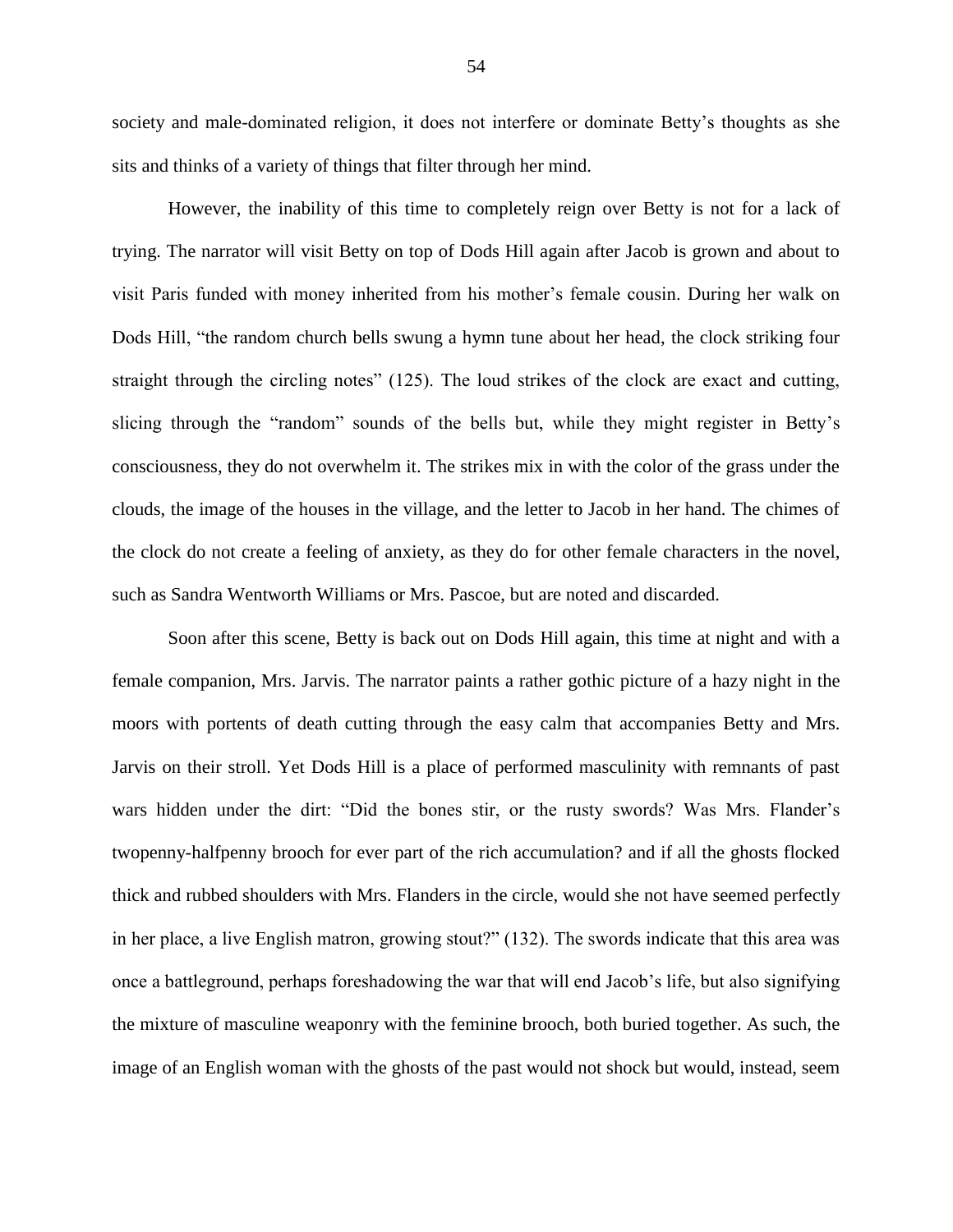"perfectly" in place. Nevertheless this is a mixture that is only possible long after the battlefield is gone and the warriors here become ghosts. This space that multiple generations and multiple genders occupy together is only accessible to women such as Betty and Mrs. Jarvis after a long period of separation between masculine dominance and feminine domesticity. However, untouched by civilization on the moors, nature and female presence dominate what was once a conquering masculine space. Time continues to strike and measure the women's walk, but the exactness of London time is absent. Instead, the narrator writes, "The clock struck the quarter," but does not specify the exact time. This intrusion stands alone as its own paragraph in the text, followed by weak insistences of time paired with haunting images of nature:

> The frail waves of sound broke among the stiff gorse and the hawthorn twigs as the church clock divided time into quarters. Motionless and broad-backed the moors received the statement 'It is fifteen minutes past the hour,' but made no answer, unless a bramble stirred. (133)

Each break in the line is the stroke of the clock attempting to break into the two women's consciousness, but each line also fails to make a grand impact. The measuring of time into fifteen-minute increments is insignificant when voices from the dead emerge from tombstones on the moor, carrying both feminine and masculine identities that reverberate despite being long gone. The narrator continues to describe the images on the moor, including the tombstones, the ancient church that has stood for hundreds of years, and a brooch dropping into the grass. These events have taken place over a large span of time but are being connected by a narrator bringing together events from different times into one grand timeline that expands beyond one's gender and singular lifetime. Yet all these times, the skeletons, the church, the broach, Betty's lost needles, other bits of odds and ends exist and "The moor accepted everything" (134). The moor stays constant in landscape but continues to change as little treasures are dropped and added to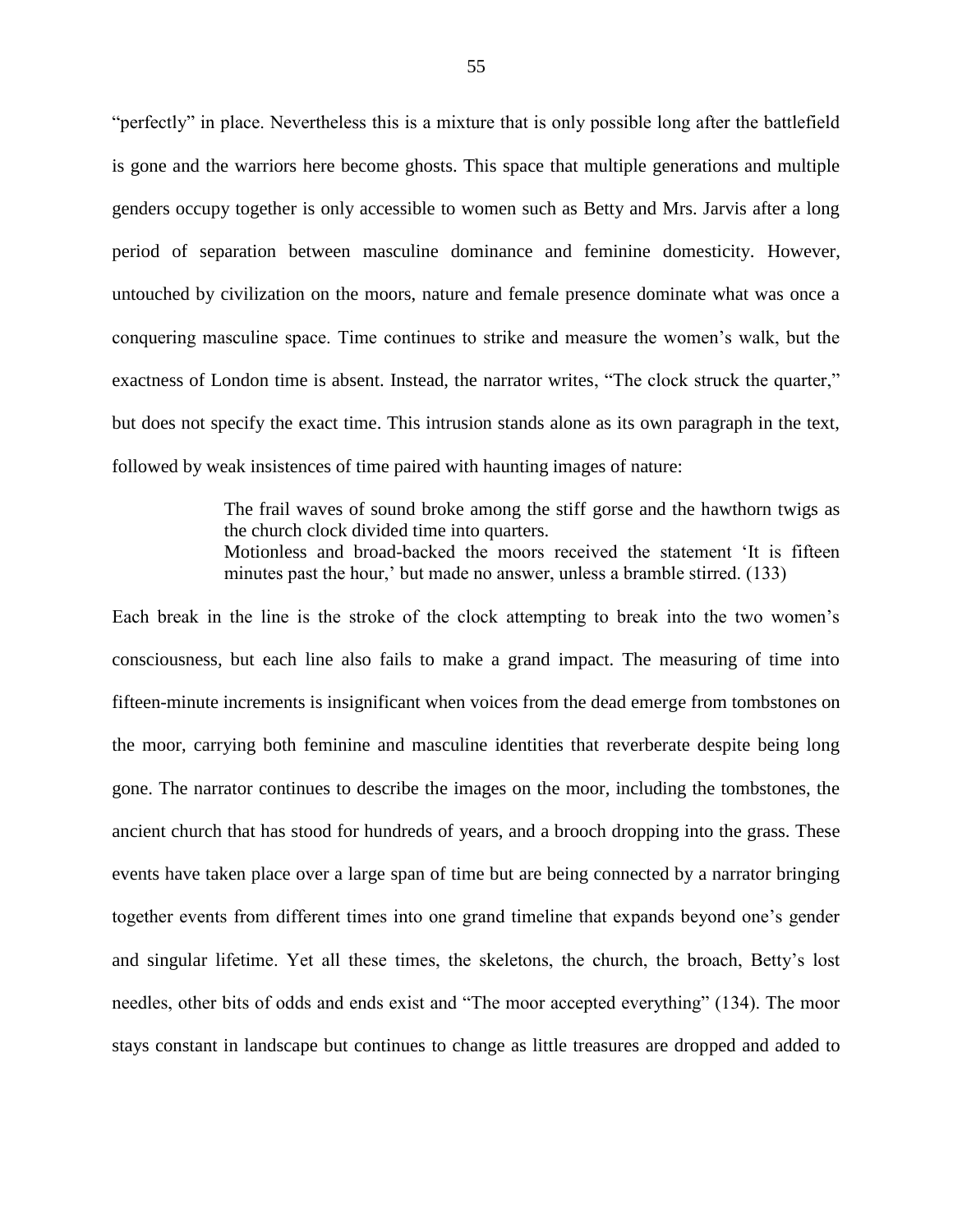the layers for countless years. At peace from the intrusions of the city, this natural scene does not witness the same anxious questions that clocks in the city hear from Sandra or Mrs. Pascoe:

> But at midnight when no one speaks or gallops, and the thorn tree is perfectly still, it would be foolish to vex the moor with questions—what? and why? The church clock, however, strikes twelve. (134)

The narrator indirectly predicts the anxious questions from women that time elicits; the moor, on the other hand, does no such thing. Rather, the women are comfortable to let their minds wander naturally. This, however, does not completely block the intrusions of the chimes of constructed time. Betty just simply is not affected by it.

The time where Betty Flanders operates is the antithesis to the timeline that Jacob will occupy as he ages. As evidenced by her surroundings, time is not entirely connected to societal constraints for Betty, but rather has a strong connection to the natural world as she is often depicted in scenes of nature that portray her life as that of a preindustrial Edenic past. When her oldest son Archer cannot fall asleep, Betty advises him to "think of the fairies, fast asleep, under the flowers" (12). Her soothing reassurance to her son is steeped in folklore that is absent throughout Jacob's young adult life. Societal time-keeping devices also do not have the same power in Betty's landscape as they do later in Jacob's life in London. When time accelerates from the moment of Betty receiving a proposal from Mr. Floyd, a clergyman and her sons' Latin teacher, to his having left the village, the number of years that have passed are not disclosed. Rather, time is marked by the aging of Topaz, an old cat who was a kitten before Mr. Floyd's departure. After reading of Mr. Floyd's new appointment, Betty pets the cat and muses, "'Poor old Topaz,' as he stretched himself out in the sun, and she smiled, thinking how she had had him gelded, and how she did not like red hair in men" (23). Time is told on an animal, not a manmade piece of technology. The cat has been amended by Betty, castrated, and this alteration is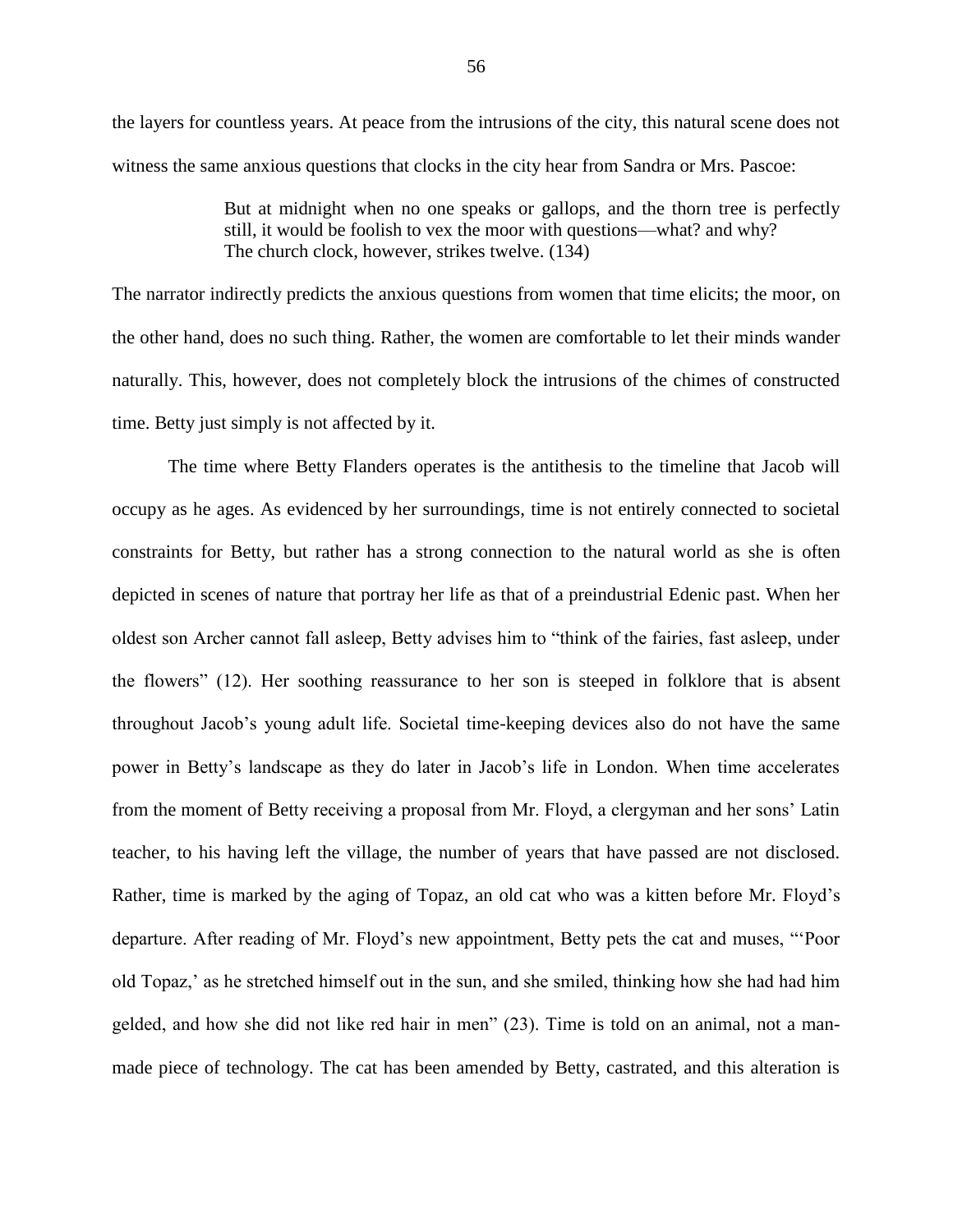thought of in the same sentence as her dislike of red-haired men, a thought that occurred to her when she first received Mr. Floyd's proposal (this connection does not speak well for Mr. Floyd). Betty's agency is demonstrated through this unusual time-keeping device as she emasculates Mr. Floyd through the now-sterile cat. Betty's *durée* protects her subjectivity while ultimately stripping Mr. Floyd of the power of patriarchal reproduction. Though the narrator informs the reader that Mr. Floyd did marry later, there is no evidence of children or of great knowledge or cultural production.

At first glance, this representation of the feminine and Betty's experience of time replicate what by the early twentieth century had become standard literary fare of situating women outside of culture and with nature, which thus essentializes and simplifies women.<sup>9</sup> Felski notes the social beliefs and literary representations that lead women to be thought of as symbolic of a preindustrial past and simplified figures of nature. She writes that during the fin de siècle cultural representations of women become a "point of origin, a mythic referent untouched by the strictures of social and symbolic mediation; . . . a recurring symbol of the atemporal and asocial at the very heart of the modern itself" (38). In addition, the Industrial Revolution influenced a change in the way of life and beliefs in many areas, including time. Work that was once done by people was now being performed more efficiently by machines. Factory work also changed the time of day and year for workers. Felski writes:

> Changing experiences of and attitudes toward time resulting from the industrialization of much of nineteenth-century Europe engendered a growing nostalgia for a continuity and tradition perceived to be under threat by the accelerated nature of social change. Woman, in other words, came to stand for a more natural past and to be identified with the lost cyclical rhythms of a preindustrial organic society. (39)

 $\overline{a}$ 

<sup>9</sup> For example, Thomas Hardy's pagan depiction of Tess Durbeyfield in *Tess of the d'Urbervilles* and the importance between nature, sex , and femininity in D.H. Lawrence's *Lady Chatterley's Lover* show how this depiction of women continues into realism and modernist literature.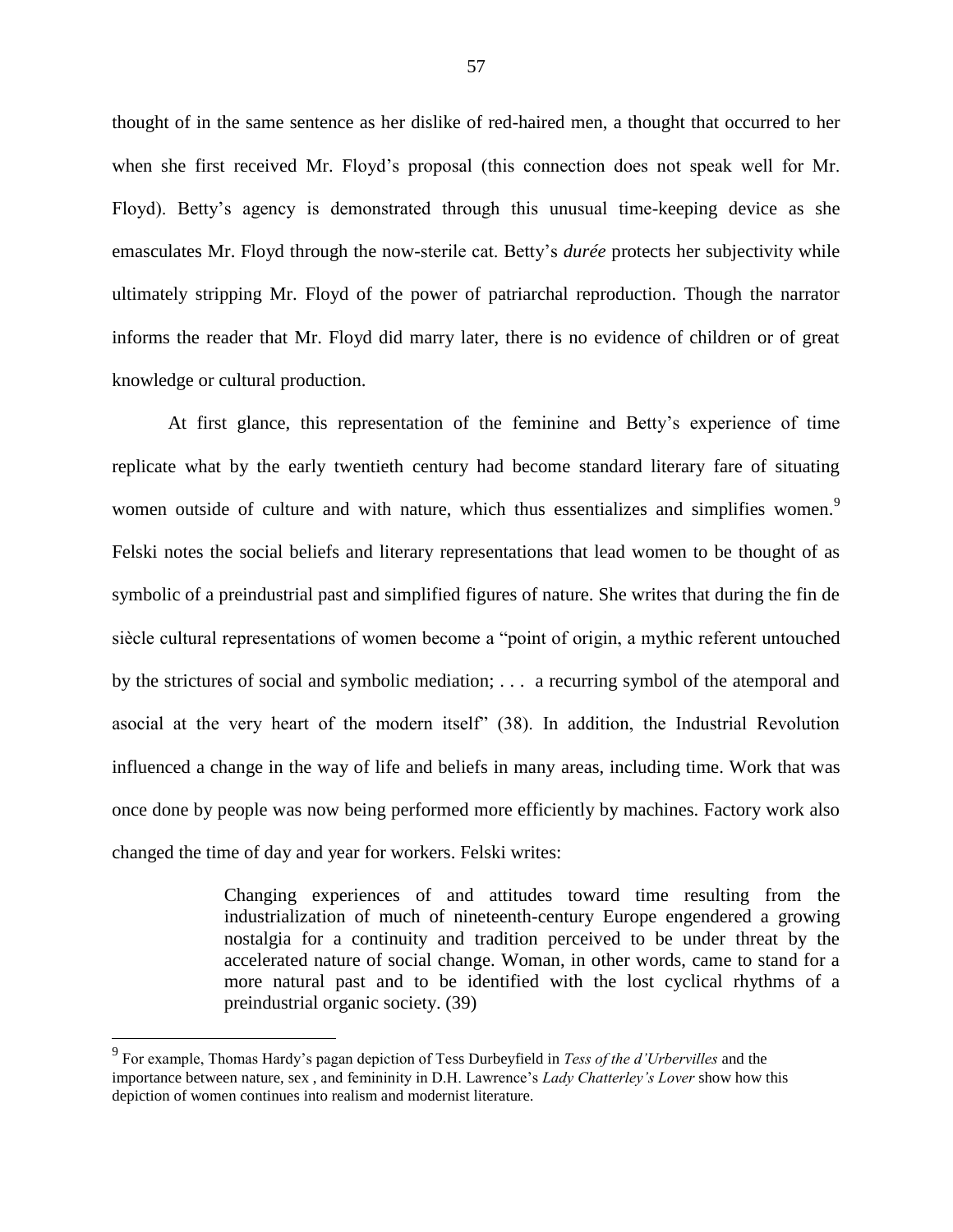Certainly, Betty Flanders possesses certain characteristics of Felski's characterization. She is connected to the natural world in her surroundings and experiences walking the beaches and Dods Hill. She also figures as a form of nostalgia as she is Jacob's past for much of the novel. She is heavily involved in his childhood and arranging his education, but she is not as influential in his adult life. Until the novel's last pages, Betty remains physically outside of London and outside Jacob's daily life. In addition, Betty's life in seaside villages is in direct opposition to those women who do feature heavily in the London scenes, namely prostitutes. These are women of commerce, pieces of a money-making machine that work to ultimately benefit men. Betty is outside of all this, figured as a natural, nonlinear nostalgic figure who operates outside of patriarchal urban time.

Felski's reading of women representing a pre-modern, a-temporal world suggests that:

nostalgia and the feminine come together in the representation of a mythic plenitude, against which is etched an overarching narrative of masculine development as self-division and existential loss. Rather than epitomizing an anachronistic or marginal condition, in other words, nostalgia emerges as a recurring and guiding theme in the self-constitution of the modern; the redemptive maternal body constitutes the ahistorical other and the other of history against which modern identity is defined. (38)

Hence women are positioned in such a way as to become the much-needed backdrop for modern masculinity to be etched upon. As the eternal past, women become a benchmark for men to mark progression and development, as well as a constant by which to mark individuality and successes. Woolf argues something quite similar in *A Room of One's Own* when she writes, "Women have served all these centuries as looking-glasses possessing the magic and delicious power of reflecting the figure of man at twice its natural size" (43). Women's constant reassurance, made possible by their continued subjection, has allowed men to believe in their superiority and advanced intelligence, as well as has convinced men of their right to a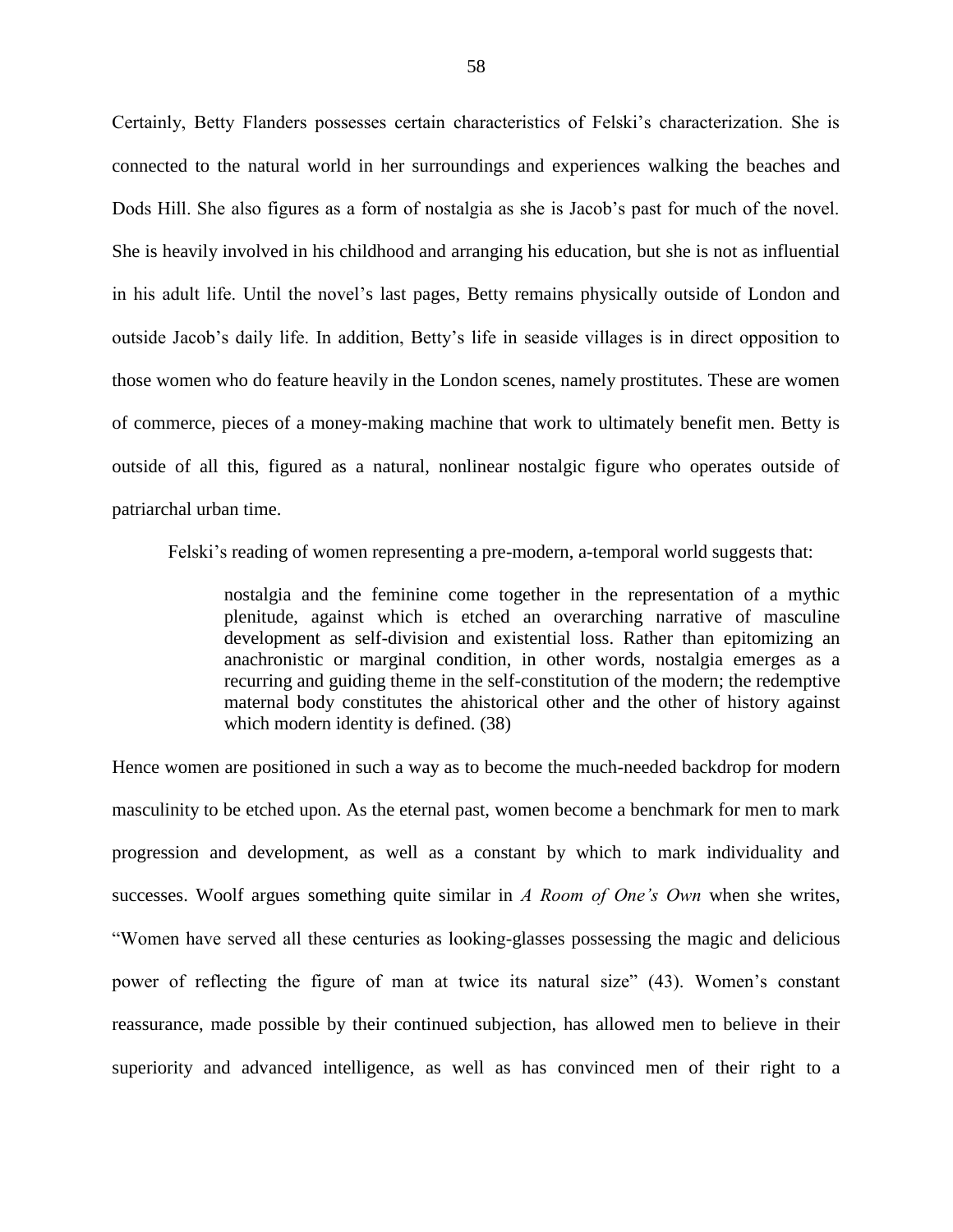domineering nature. In some capacity, women in *Jacob's Room* do operate in this traditional feminine role. While there is little interaction shown between a grown Jacob and his mother, the narrator tells readers that Betty exaggerated the success of her late husband by inscribing on his tombstone, "Merchant of this city" (16). In reality, he was nothing of the sort and had "run a little wild," but Betty wanted to provide an admirable figure to her sons (16). Betty continues to inflate her husband after his death, building him up to be something grander and more respectable than he ever was. While Betty builds up the image of her husband after his death, Jacob inflates his own ego by using prostitutes. As a grown man, Jacob uses prostitutes as his looking-glass to build himself up as a cultured intellectual, scoffing at their ideas and lack of literary taste. However, it is the narrator who acts as Jacob's ultimate mirror, though she does so without his knowledge, and what she presents shatters the myth of the man rather than builds him up to something powerful – a misogynistic man who sleeps with prostitutes, falls in love with a married woman, and does not appear especially gifted. While men may still be using women as their ideal looking-glasses, as a background for modern masculinity, they ultimately disrupt these expectations as the narrator exposes the faults of Jacob and the type of masculinity for which he has been groomed.

This masculinity ultimately leads Jacob to his death. The inability to represent a true and full person is a common Woolfian theme, and in *Jacob's Room* it is expounded by World War I. As the narrator is writing from a post-war temporal position, Jacob is absent from the world as are a large number of young British men. This is an absence that is notable from the beginning as his mother bemoans, "Where is that tiresome boy?" to the final scene of his mother holding up Jacob's shoes, his body absent. Handley writes that while Jacob's empty shoes symbolize his death to readers, "they also suggest what the narrator has had to combat throughout the novel: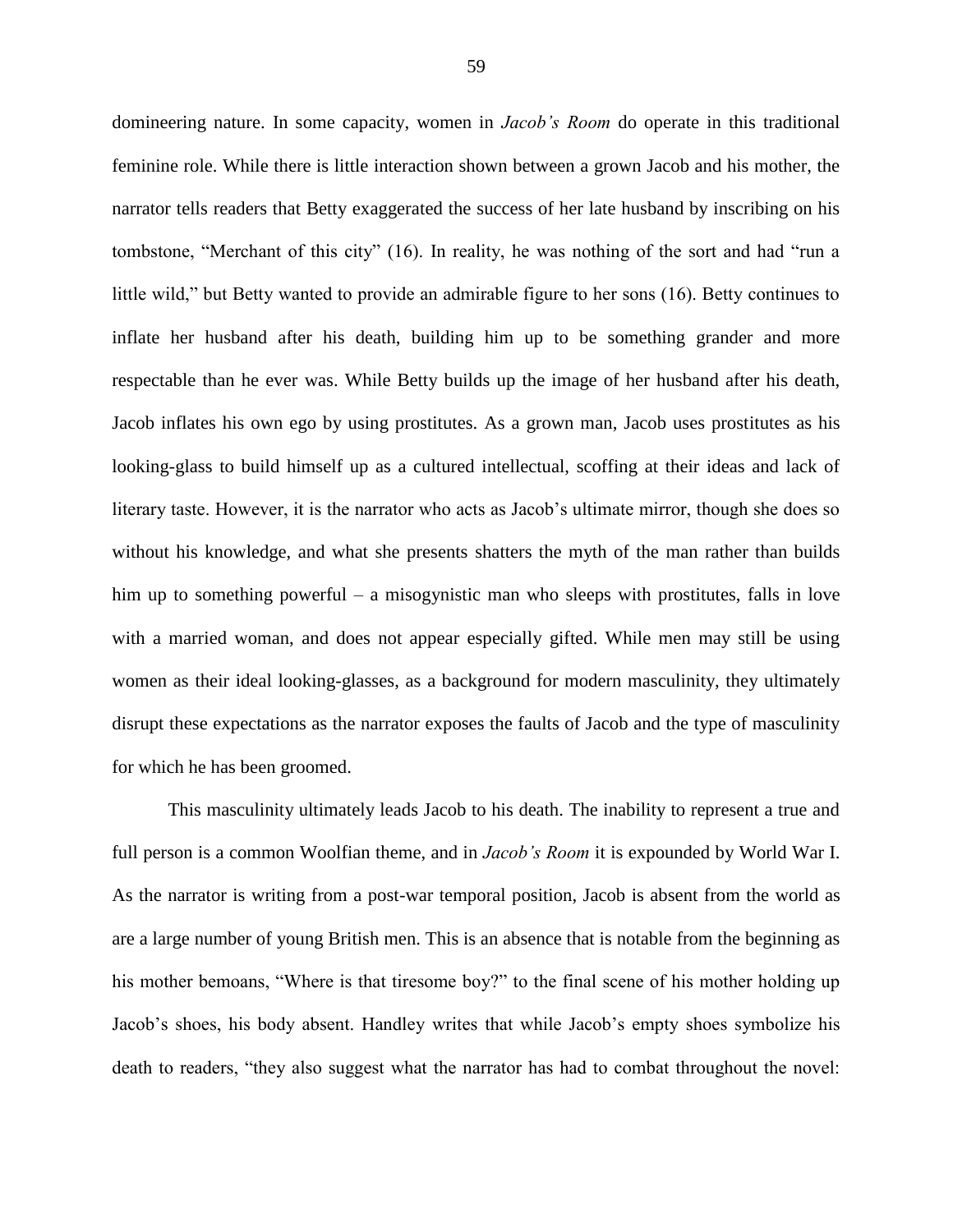the ways in which a militarized society robs human beings of bodies and voices for its own violent ends" (110). Handley argues that a main tension of the novel is the struggle to represent Jacob as an object made for military purposes while "Woolf is also suspicious in *Jacob's Room* of the very possibility of representing the other's status as a subject without treating him or her as an object" (110). Because of the struggle to know and erase Jacob, the narrator moves to the forefront of the novel and "heightens the consciousness of her own status as a subject" (111). Certainly, as the narrator follows Jacob from his childhood through his education at Cambridge, his travels throughout Europe, and his life in London, her opinion and presence are felt as much as Jacob's are absent. The female narrator conveys how the upbringing of this young British male is of use to the monarchy, an anonymous body going through the ranks.

The narrator's presence is felt in the text because of her presence in the time of its creation. Like the biographer in *Orlando*, the narrator of *Jacob's Room* occasionally recounts events as if occurring in her real time. These intrusions of the narrator work to expose the construction of the novel, exposing her presence as a creator of the text, one who is choosing what to stress to her intended readers. At these instances when the narrator wants to call attention to anonymous bodies that fill the societal landscape, she will break her temporal plane and comment in present tense. At Cambridge, the narrator is sure to point out how Jacob's life has changed considerably from his female-centric childhood. Observing a church service at Cambridge, the narrator asks readers to

> Look, as they pass into service, how airily the gowns blow out, as through nothing dense and corporeal were within. What sculptured faces, what certainty, authority controlled by piety, although great boots march under the gowns. In what orderly procession they advance. Thick wax candles stand upright; young men rise in white gowns; while the subservient eagle bears up for inspection the great white book. (32)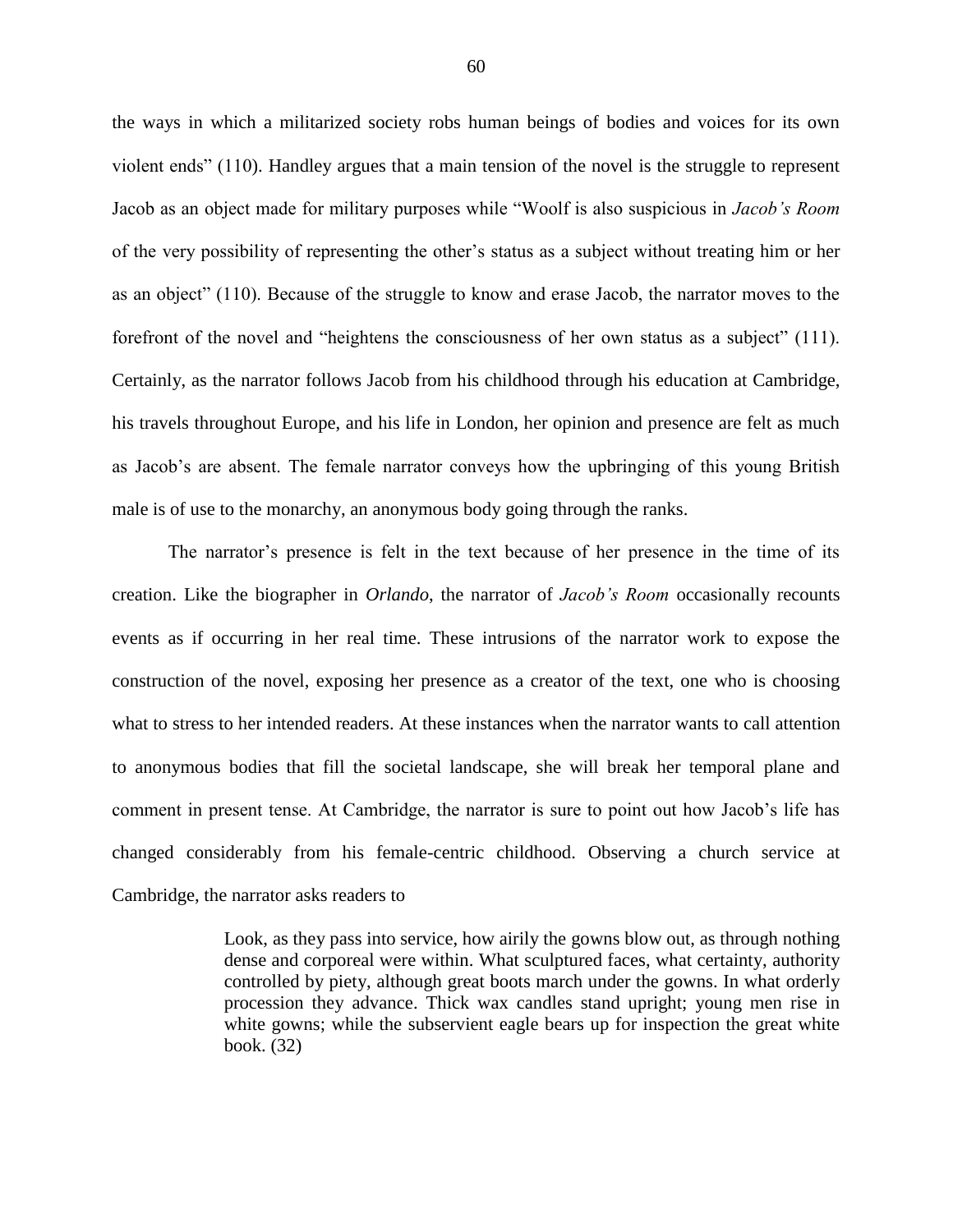This scene in the church signals a move to present tense, a switch that is given significant immediacy with the narrator's invitation to "look." The narrator positions herself in the scene as an immediate observer to the proceedings, and, though she is inviting her readers to see what she sees, she filters the images through her own subjectivity and chooses evocative language to describe the scene. She describes what cannot be seen by one who just "looks," like "authority controlled by piety" and the "great boots" that are under the gowns. In spite of the invitation to see the image as it is, she is actively filtering that image to one that is filled with militaristic overtones. Despite the airiness of the gowns, the figures are grounded by boots that march down in an "orderly procession." The language used by the narrator is decidedly militaristic and suggests the connection between this tradition of British education and a predisposition for violence. Its connection to airy gowns suggests the lack of solidity in masculine culture, a concept that is deconstructed here in both the gowns and the narrator's use of a-linearity in storytelling. Though this formal education and religious services in the chapel are gifts bestowed on men of a certain class, they are unable to be of any real use to the young men. Education and religion are most certainly unable to save these men from being used as uniform pieces of the war machine as it is their violent usage that keeps them grounded to reality.

The lack of corporeality and airiness of the gowns also foreshadows the absence of these young men in the narrator's present. These young men are already ghosts at the time of the narrator's writing, made absent by their country putting them to military use. Though denying these young men's corporeality might seem counterintuitive for a society that wishes to use numerous bodies and their physicality, the absence of body suggests that these men, like Jacob, are already thought of in the abstract rather than as individual and unique figures. They are abstract ghosts, devoid of any concrete uniqueness that would ground them to the real world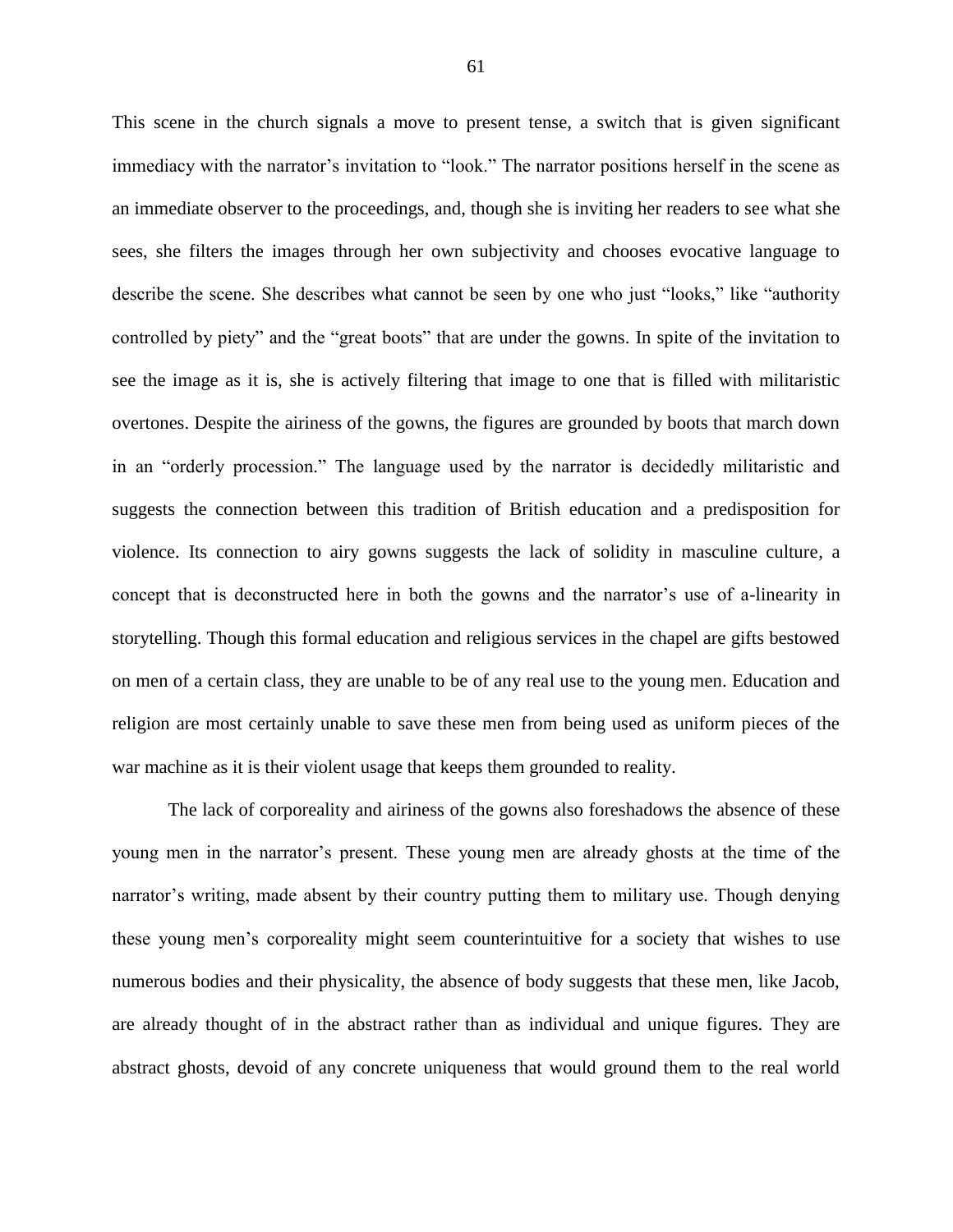outside of their intended usage of patriarchal conquering for their country. The airiness of the gowns emphasizes the lack of definition that these young men possess and their likeness to Jacob, the ineffable protagonist that is unable to come to light in the novel. Like patriarchal culture, the men too are dangerous, creatures of both power and destruction.

The narrator follows this description with one of light filtering into the chapel before delving into this transgression:

> If you stand a lantern under a tree every insect in the forest creeps up to it—a curious assembly, since though they scramble and swing and knock their heads against the glass, they seem to have no purpose—something senseless inspires them. One gets tired of watching them, as they amble round the lantern and blindly tap as if for admittance, one large toad being the most besotted of any and shouldering his way through the rest. Ah, but what's that? A terrifying volley of pistol-shots rings out—cracks sharply; ripples spread—silence laps smooth over sound. A tree—a tree has fallen, a sort of death in the forest. After that, the wind in the trees sounds melancholy. (34)

The militaristic insinuations, once again, are extensive throughout this section: an "assembly" of insects, like a platoon of soldiers, "creeping" until the gunshots crack the silence and give way to death. The narrator also uses language that highlights her criticism of war. The insects are inspired by something "senseless" and their randomness suggests there is "no purpose" to their attack. Violence breaks up their blind marching and taints the scene with sadness. This seemingly random digression by the narrator, occurring during a church service where women are a source of scorn for Jacob, comes from her knowledge of Jacob's fate, an advantage that she has from her current temporal location. This scene foreshadows the sadness and emptiness that will be fully realized at the end of the novel and thus allows the narrator to voice her critical view of war despite an inability to change the outcome.

This scene, like the mixture of war and nature on Dods Hill, combines men's war and feminine nature in a shared space. The language the narrator uses suggests layered meanings.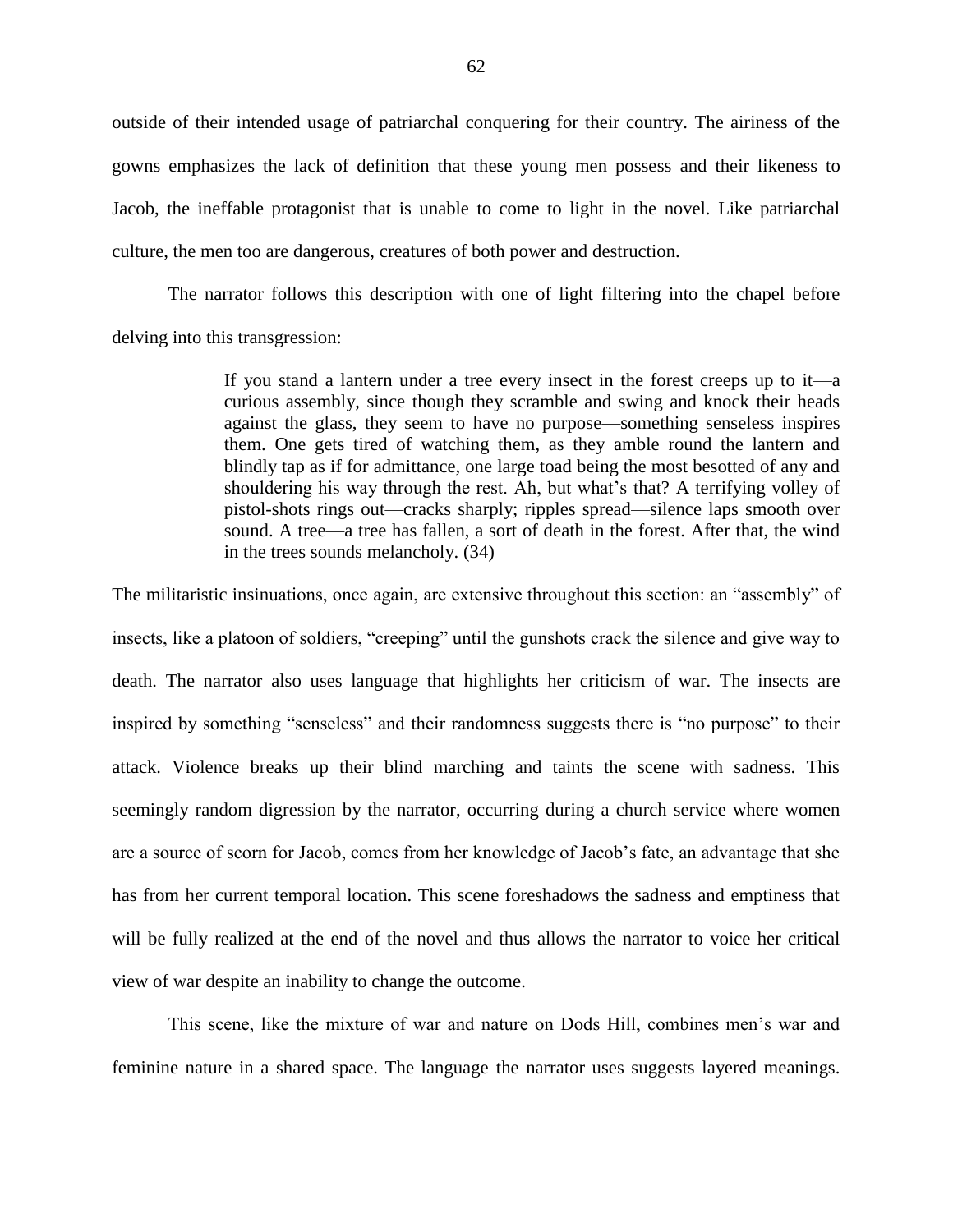The narrator uses a nature scene to describe war, combining her feminine language and *durée* to describe the masculine pursuit of war, an endeavor of which she is clearly critical. By using her feminine language to describe a masculine act, the narrator is blurring the lines between feminine and masculine experience and conveying how one can clearly affect the other. The mixing of language and the imagery of war suggests the inability for a solid boundary to keep feminine and masculine experiences separate from one another. However, the language of the scene also suggests the tension between culture and nature. While the feminine and nature were able to overtake patriarchal dominance on Dods Hill, here masculine culture impedes on nature and brings destruction rather than peace. The object of cultural integration is a lantern, a manmade device that manipulates time by bringing artificial daylight to darkness at nighttime. Once that piece of culture is placed in nature, its bright blaze attracts those around it who hope for admittance. However, do these insects gain admittance? Do any benefit from the lantern's sudden appearance, perhaps for use as shelter, protection, or heat? No, and instead they are subjected to the violence and domination that comes from a patriarchal culture without the added benefits of protection. Masculine culture, represented by the lantern's presence in the forest, is perhaps attractive to these young men at Cambridge and even young women who attend services in the chapel, but it will not offer protection to most and will, instead, leave them out of the light and vulnerable.

Some years pass in Jacob's life when the narrator once again, after noting that Jacob will begin reading at "nine-thirty precisely," calls the reader's attention to "look closer" at the variety of people on the street below Jacob's room (66). These are not the privileged people of Jacob's class, but street peddlers. However, the narrator insists that the "posters are theirs too; and the news on them. A town destroyed, a race won. A homeless people, circling beneath the sky whose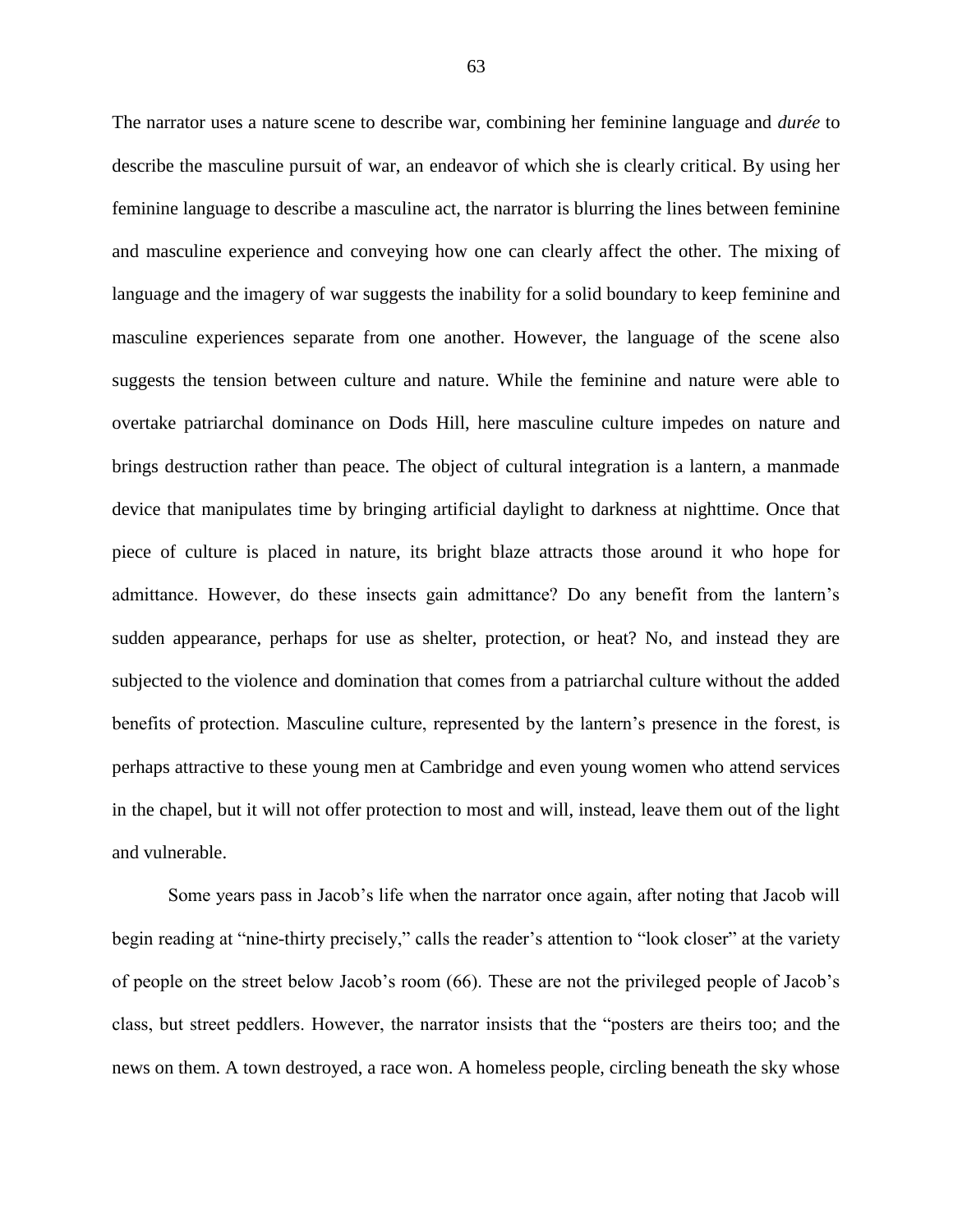blue or white is held off by a ceiling cloth of steel filings and horse dung shredded to dust" (66). Despite their relegation to background figures in Jacob's life, these people are not unaffected by events that happen both locally and abroad, events that will eventually take Jacob's life. "A town destroyed" – this is their news too despite the sky being cut off by the realities of a hard urban existence. The narrator's switch to present tense again asserts an urgency to witness these people as well as call attention to a piece of news – the destruction of a town. The town is not identified, but the narrator is again foreshadowing the war that is looming over the entire novel, the war that will result in the destruction of the title character.

In addition to the grooming of young soldiers, university life has also appeared to sour Jacob towards women. His attention far from the service, Jacob glances among the bodies and wonders "why allow women to take part in it?" (32). His wondering eye and mind continue to look over the women in the chapel and compares them to dogs before concluding, "they're as ugly as sin" (33). Nancy Toppings Bazin and Jane Hamovit Lauter write that such thinking is evident of Jacob's misogynistic outlook and his strong loyalty to "the patriarchy and its patriotism," a loyalty that ultimately has Jacob heading off to war "quite naïvely" (28). As such, Jacob becomes "a victim of the patriarchal ideology he supported" (29). The imagery of this passage also suggests that the culture promised by the airy gowns in a cathedral at Cambridge gives way to the reality of the heavy marching uniform boots.

This militaristic language continues throughout the novel and is often attached to male figures. Jacob's childhood, as well as the first two chapters of the novel, is dominated by the feminine, specifically his mother Betty Flanders and her a-linear temporality that is unmeasured and unrestricted. However, a few male figures filter in through this early landscape that challenge this feminine time, the most notable being Captain Barfoot. Betty's time is not aligned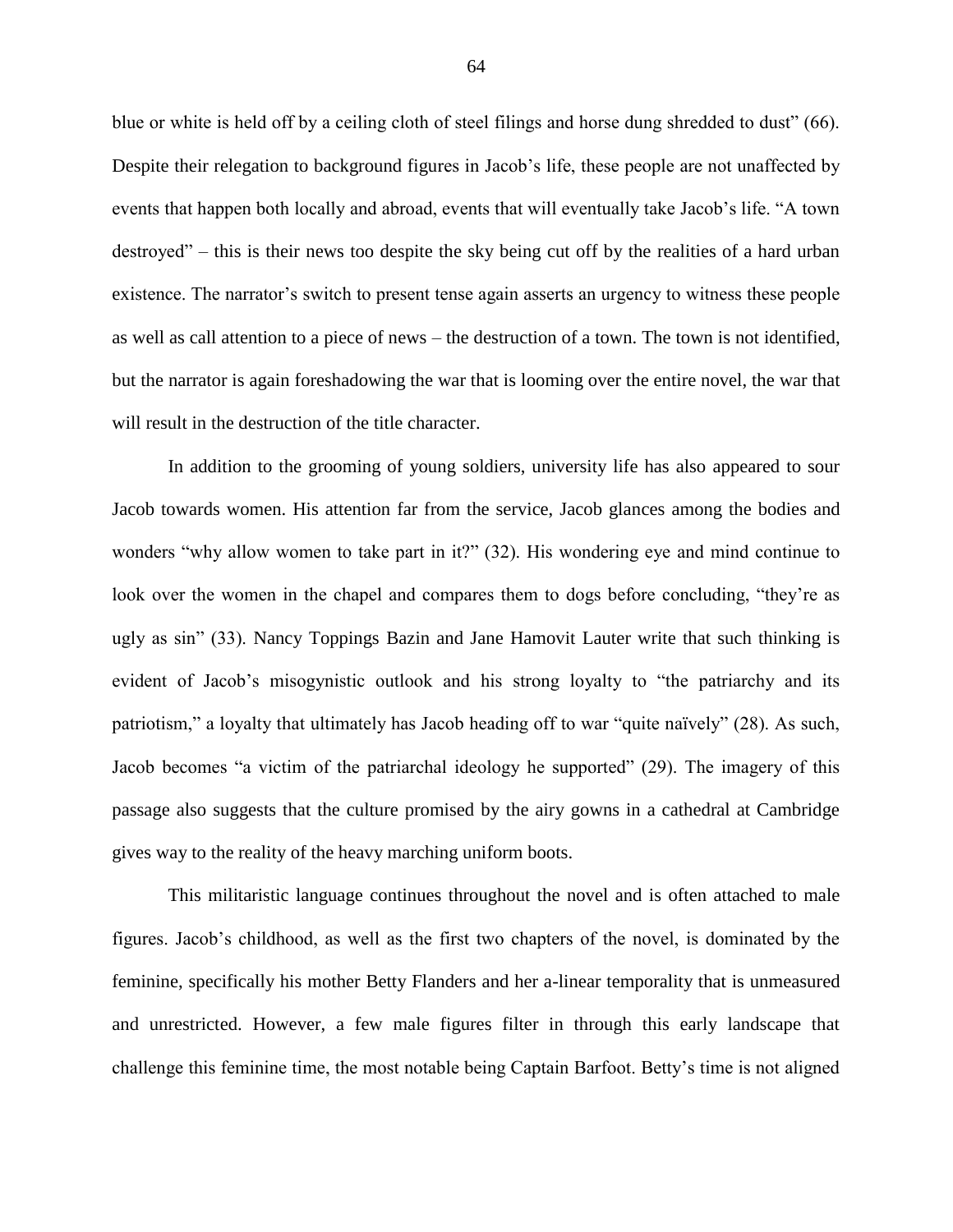with that of Captain Barfoot's, a family friend who calls on her routinely at the same hour every Wednesday. His punctuality is repeatedly stressed by the narrator, who records the village women gossiping, "There's Captain Barfoot to be sure—calls every Wednesday as regular as clockwork" (15). Later, Betty scans the road for Captain Barfoot and sees him, "punctual as ever" (15). His punctuality suggests a man who is rigid and inflexible, living a tailored life by a set schedule. The narrator asserts that "he dressed himself very neatly in blue serge, took his rubber-shod stick—for he was lame and wanted two fingers on the left hand, having served his country—and set out from the house with the flagstaff precisely at four o'clock in the afternoon" (25). Here is a man marked by war, physically in his maimed hand, in his actions, and in his dress. However, his masculinity does not hold any particular power over Betty, nor does it control her own temporality. Despite his years of punctual visits, she leaves her house five minutes before his arrival. When she arrives back home, she is "not at all upset" at the sight of Captain Barfoot sitting silently in her living room (28). Betty's *durée* is unaffected by Captain Barfoot's presence as it is also unaffected by another man at the opening of the novel. While emptying the contents of her purse to find a stamp, unbeknownst to her, she is being painted by a Mr. Steele but disrupts his intended composition when she sits up: "Here was that woman moving—actually going to get up—confound her!" (8). Her a-linearity does not fit into Mr. Steele's desire to control her movement or his static representation of her. Betty disrupts her representation in Mr. Steele's painting as well as disturbs expectations of the militaristic Captain Barfoot as her time is not one that will align with surrounding men but is one that is singular to her own feminine experience and influenced by her position as a widow. She is the ruler of her family and of her own self, a freedom that is not granted to other female characters such as Mrs.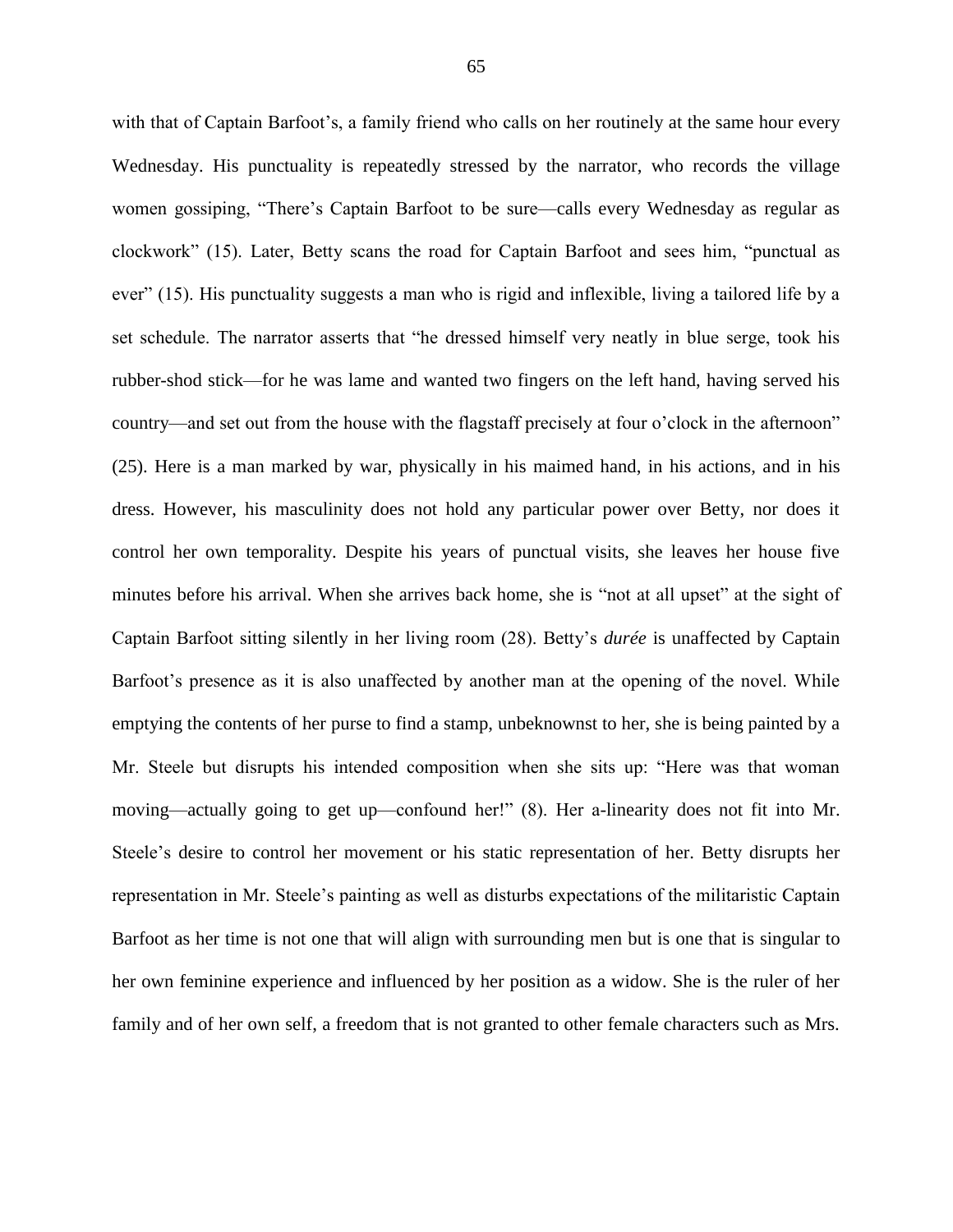Barfoot--her solitude not allowed by her husband--or Clara Durrant, a young single woman whose youth still restricts her selfhood.

Meanwhile, as Mrs. Barfoot suffers the company of the time-holder and Betty is unaffected by Captain Barfoot's visits, Jacob feels the power of Barfoot's visits. While Betty does not ensure she is there when Captain Barfoot arrives, she instructs her son not to go far from the house because of Captain Barfoot's expected arrival. This control of Jacob, the restriction of his time and space, indicates his needed indoctrination to the patriarchal world that will place Jacob in a role of authority while also controlling his life. Indeed, it is Captain Barfoot who sets Jacob up at Cambridge where, as Handley notes, he will be "steeped in the canon, repeating socially determined inscriptions" (125). The exact date and year are given when Jacob leaves for school, indicating Jacob's departure from Betty's feminine space to the controlled and regulated life of masculinity and London. Once Jacob leaves his mother's home and enters his adult life, his life follows a rigidity similar to the rigidity of Barfoot's Wednesday visits. He may not have specific weekly visits, but his adulthood is ordered by expectations: his intellectual life is controlled by the University curriculum, his love life is split between the physicality of prostitutes and the respectability of upper-class ladies, and his travel is inspired by the traditional itinerary of generations of professional British men.

Betty's temporality is ordered and experienced much differently than Jacob's adult temporality. While Jacob's landscape will become one of London and dinner parties, Betty's is predominantly featured in rural and seaside villages and her a-linearity accounts for the temporal movements of the opening chapters. It is Betty's connections between memories, people, and places that facilitate the jump in years that age the protagonist. Her involvement in the movement of the narrative is instrumental in a scene where she receives the proposal from Mr. Floyd.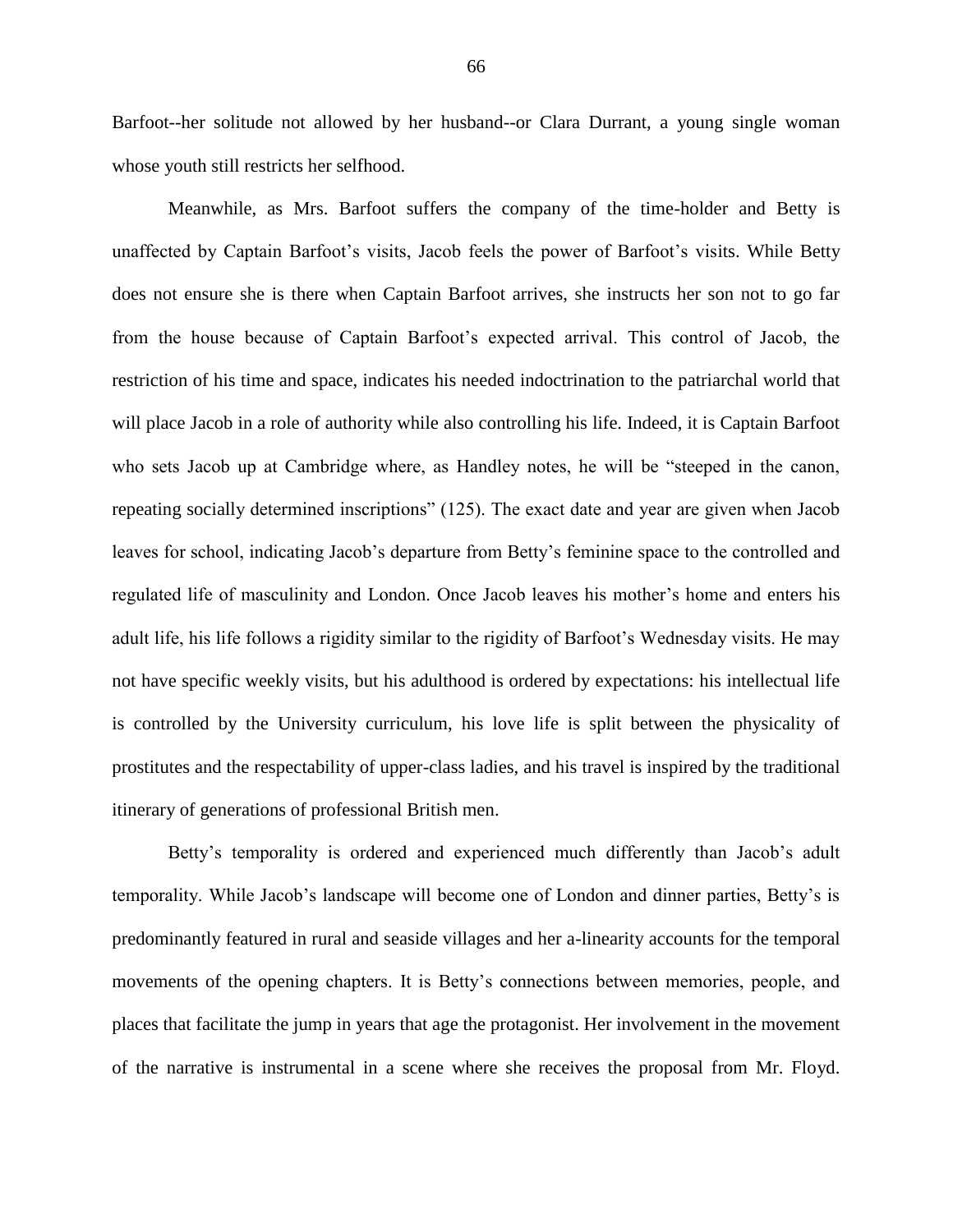Reading the letter of intention from Mr. Floyd, the image of her husband reappears: "Seabrook came so vividly before her" (20). She does not remember back to her husband, but rather the memory of Seabrook projects itself violently forward to affect the present, in a Bergsonian conception of memory that actualizes itself in the present. In *Thinking in Time*, a study of Henri Bergson's philosophy, Suzanne Guerlac writes, "Memory does not proceed from the present back into the past. It proceeds from the past into the present, by actualizing itself" (140). Here time is active, propelling a memory from the past to the present. The image of her late husband influences Betty to refuse the proposal, because her late husband's image, perhaps, reminds her of the life she led when he was still alive. This is a lifestyle that she has no desire to return to.

Woolf is presenting a narrative time that is not entirely linear, but one that is in constant communication with the past, present, and future in Seabrook's continued influence, in his ability to project himself from the past to the present and to affect that present. Writing her response to Mr. Floyd, Betty's attention is not entirely in the moment of the letter, but rather floats from the letter to immediate issues in dealing with the household and running her family. When the narrator shows Mr. Floyd receiving the letter, narrative time jumps multiple years through his marriage and then departure from the village. The narrator speeds through these events of Mr. Floyd's life and lands on a particular time period, one where Jacob is still alive but grown, a time that is in the future of the one that is currently being narrated in this section but one that is in the past of the conclusion of the novel. This acceleration of time moves the plot along, allowing the narrator to go not entirely to the future of Mr. Floyd's eventual seeing Jacob in Piccadilly, but still fast forward to a time after Mr. Floyd's departure and before Jacob's leaving for Cambridge. While the plot of the novel does follow Jacob's life and, as such, moves in a relatively linear fashion, the pacing, flashbacks, and flash-forwards are evidence of a narrative timeline where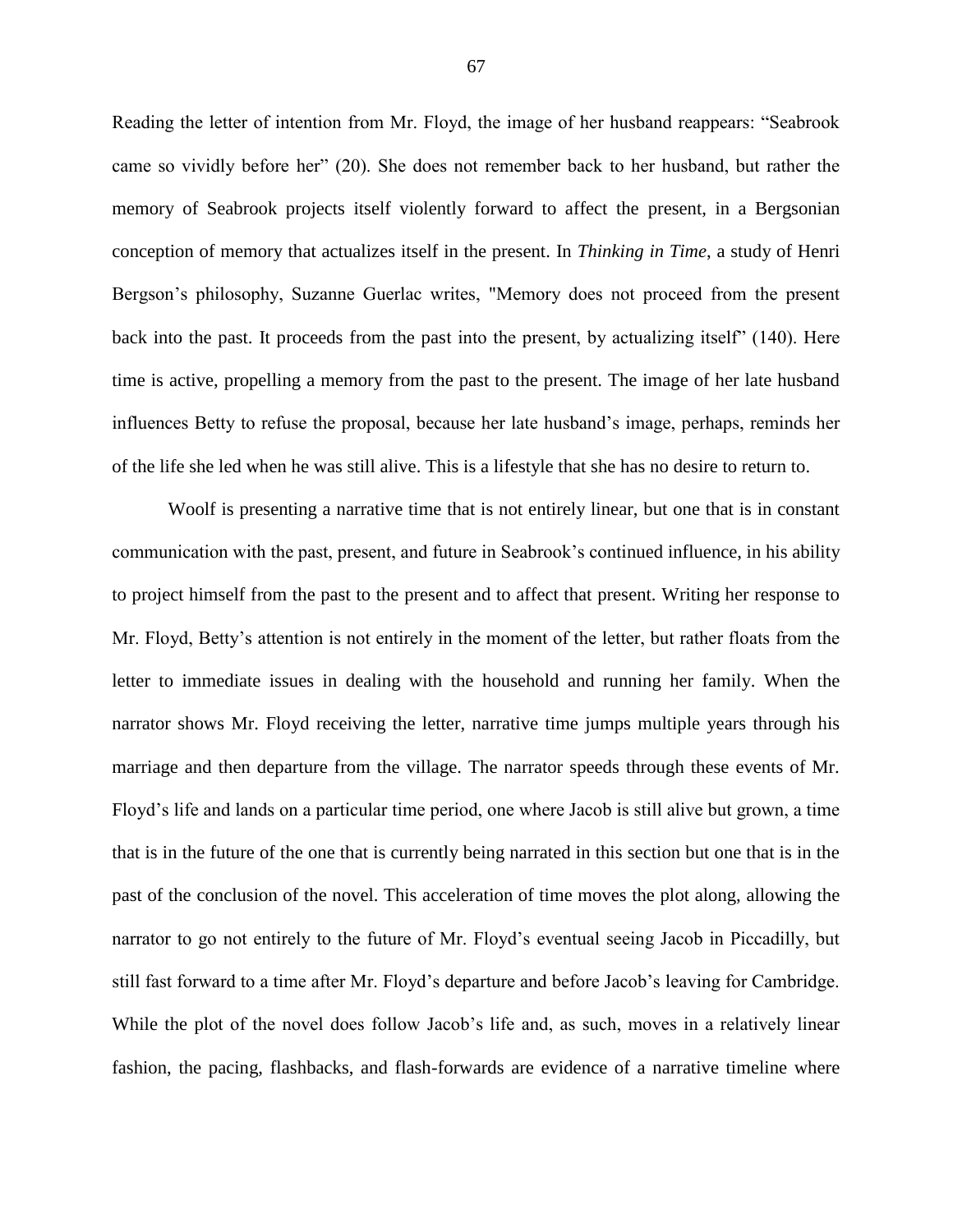simple linearity is not adequate to tell this story from a postwar vantage. Instead this is a tale told by a woman from the recollections of many other women that are presented in flashbacks and flash-forwards that work to resist the controlling linearity that limits women's experiences.

The narrator is sure to convey the fact that the women of the novel living in London do not share the same flexibility as Betty Flanders and are victims of patriarchal society and time. Handley argues that women's voices are silenced in *Jacob's Room* and the narrator then is unable to rewrite a society that would allow their voices to be heard as well as to prolong Jacob's life. However, the narrator emphasizes these silences and absences of life in the novel so as to showcase the differences between the prewar female life with that of the male life. While Jacob is ultimately a figure of the young British men used and sent to their death by the monarchy, his life is one that appears to be under his own control, if even only as an illusion. The same does not hold true for many of the women of the novel. Clara Durrant is a young single woman whose youth restricts her selfhood and whose virginity is only attractive for a limited amount of time – and, of course, this attractiveness is one that is controlled by a patriarchal society. As Jacob becomes an object to be used by British power, Clara and other young women of the novel, mostly prostitutes, are objects to be used by men. Jacob thinks of Clara as a "virgin chained to a rock…eternally pouring out tea for old men in white waistcoats," essentially freezing her in time and incapacitating her ability to act independently (123). Her shackles both immobilize her in time while also placing her outside of time, of history, and of linearity. She is not engaged in masculine progressive linear time, but neither is she operating on the same timeline as Betty, free to move as she wishes. Clara is chained to this outside world, unable to move until she grows old and becomes irrelevant in the sexual game played by men in which she is a pawn. Josephine O'Brien Schaefer writes that Clara's life is the "other side of the undervalued and unprotected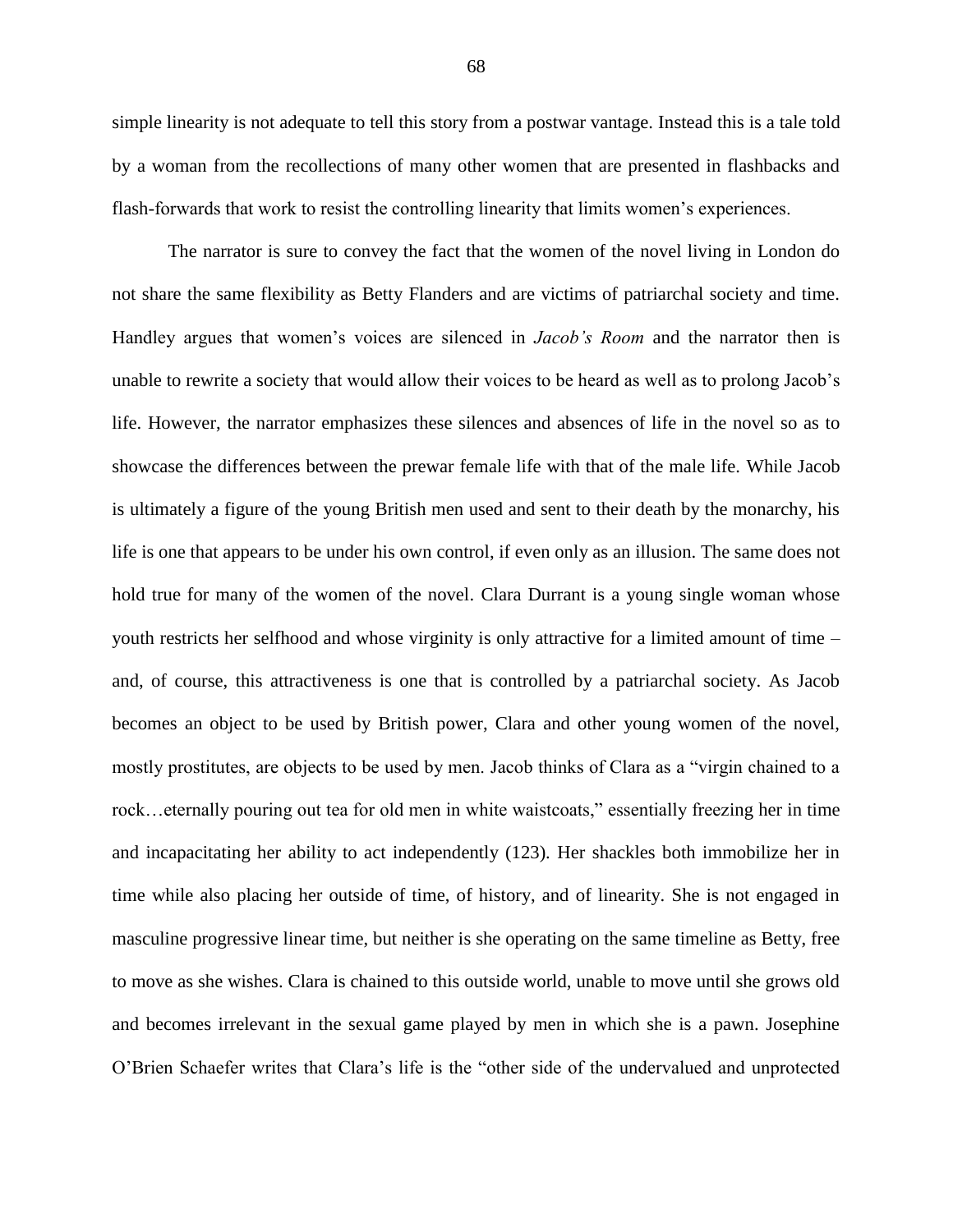lives of Fanny, Florinda, and Laurette; the shy virginity and bold looseness form a necessary dependency on each other in the economy of marriage and sex that benefits such young men as Jacob" (142). This economy is not just one of money, but also one of time. Though Clara is a respectable young woman who is, at the moment, protected and cared for by her family, she is still in the same dangers shared by prostitutes – she is an object to be used for the benefit of men and only desirable for a limited amount of time. She is of only a singular use, unable to be seen as a full physical and mental being. Jacob cannot see her physicality just as he cannot appreciate a prostitute beyond the physical pleasure she provides.

While women suffer, the benefits granted to men also lead them to become certain of their right to inherit a culture of university education, Greek literature, and Shakespeare. Captain Barfoot and Mr. Dickens are just two men who are assured with themselves as seen by their uniform punctuality and desire to enforce their power on women and their offspring. Jacob, too, develops that self-assurance of his masculine hereditary power. At Cambridge, Jacob hears the loud strikes of the clock, "the sound of the clock conveying to him (it may be) a sense of old buildings and time; and himself the inheritor; and then to-morrow; and friends; at the thought of whom, in sheer confidence and pleasure, it seemed, he yawned and stretched himself" (45). The strikes of the clock signal Jacob's place in masculine heredity, a place he has been groomed to occupy. By the masterful and steady hands of the clock, Jacob has acquired the assurance of his superiority and place in society. Handley argues that this "steady marking of time is, then, a sanctifying bond between young men like Jacob and the past's patriarchal authorities…This male-defined temporal design reinforces what Bakhtin calls the hierarchy of times. The clock strikes not to mark the present but to remind the living of the patriarchal past and to insist on the present's inevitable, indebted, and unchanging relation to it" (123). Here time is viewed through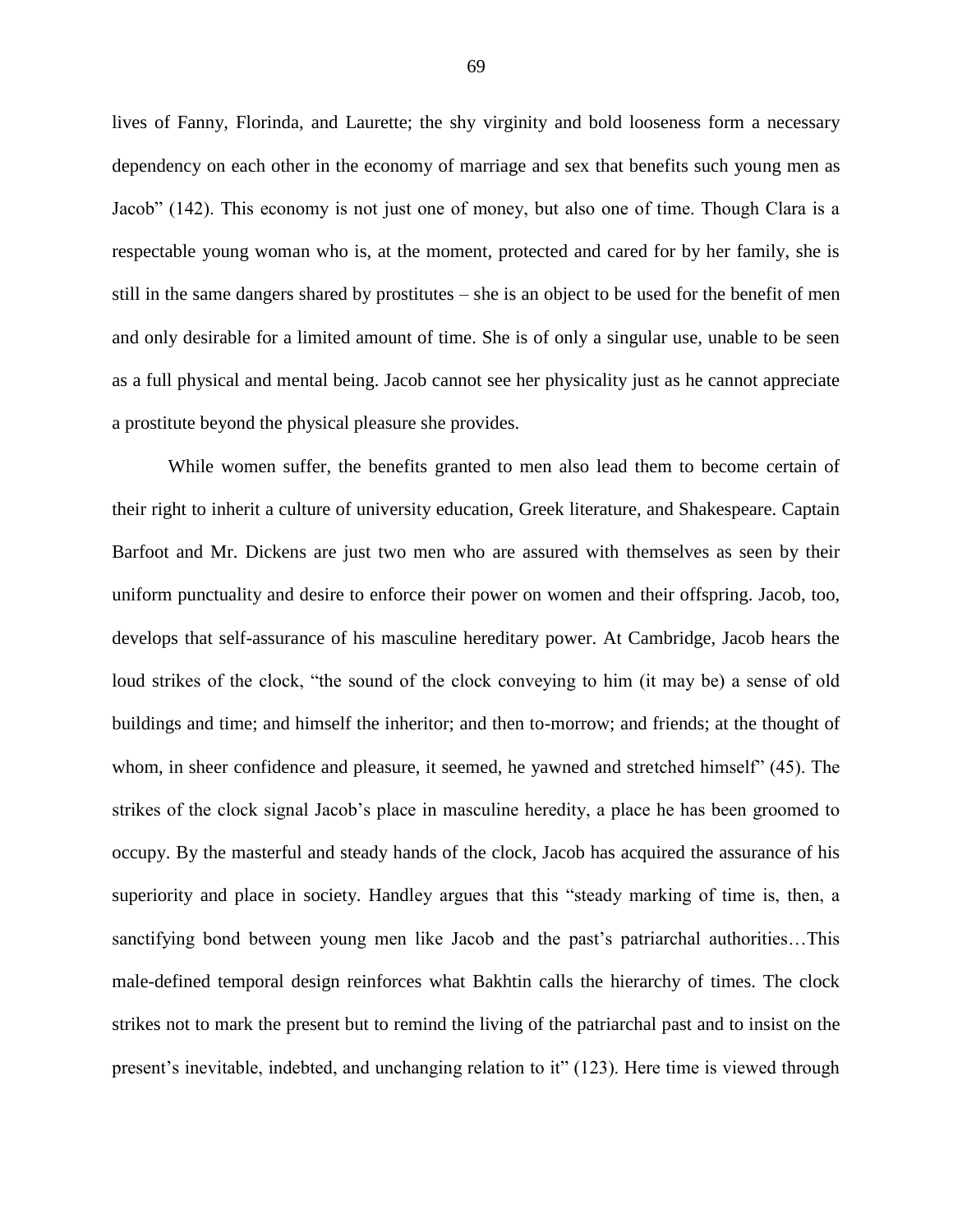male (Jacob's) eyes as progressive, linear, and beneficial to young men. He takes it as a gift, as an inheritor. Meanwhile, women, apart from Betty, hear the chimes of the clock with anxiety, the "tick, tick, tick" refrain running throughout the text when women are placed by clocks. Sandra Wentworth Williams, a young married woman whom Jacob falls in love while in Greece, grows restless hearing the clicks of the clock "accumulating" and asking "What for? What for?" (161). The narrator makes sure to note in the same section that Jacob never asked himself "such questions," for he was "a man" (161). The argument that Jacob is set up as an inheritor of a patriarchal past is especially convincing when the narrator views Jacob at Cambridge, but what is missing from this argument is the knowledge that this is the same patriarchal power that has groomed Jacob to be a nameless and featureless piece in a war machine that will eventually send him to his death. Though Jacob has an inheritance that women are not privy to, this inheritance does nothing to save his life. Similar to the soldier in Wilfred Owen's World War I poem "Dulce et Decorum Est," Jacob is a victim of an education system that sends him off to die in honor of "the old lie," a culture that is defended by modern warfare and young lives.

Some forms of the anxiety come from women being unable to align their own temporality with that of a controlled time and thus losing in the patriarchal game, as when the prostitute Fanny is late for a date and is no longer wanted by her client (121). After Fanny is dismissed, she has a free afternoon in London and spends her time in a different world of commerce than the one where she sells her body. Here, the narrator notes the exact time of four o'clock of Fanny's shopping. The clothing shop that Fanny spots dehumanizes women in much the same way as prostitution, by presenting women as objects for consumption. The narrator writes that "the parts of a woman were shown separate" and details the disconnected pieces of women's clothing, separated like a dismembered body (121). Rather than seeing woman as a whole being, the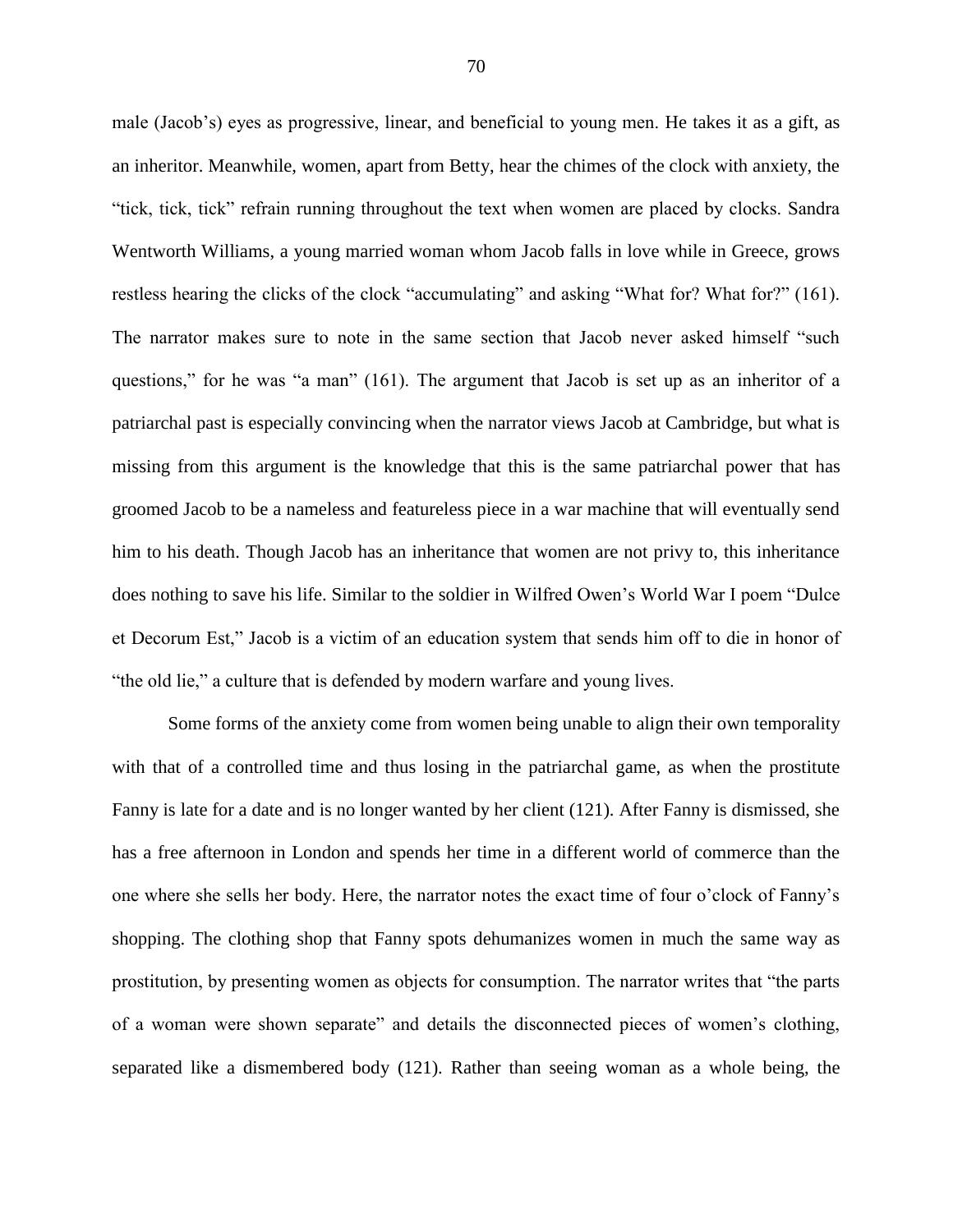decorative parts of societal accepted femininity is disassociated from the female figure and up for sale. Jacob treats women the same way in the novel: Clara is too pure and virginal to engage with, while he later laughs off Fanny's attempts to hold a conversation about literature. As Fanny is an aesthetic and physical object to be consumed by men, these clothes are displayed for purely visual pleasure: "Feasted upon by the eyes of women, the clothes by four o'clock were flyblown like sugar cakes in a baker's window. Fanny eyed them too" (121). This commercial time does harm to femininity, handling the clothes, as well as women, with little care. Abandoning the clothes, Fanny buys *Tom Jones*, hoping to impress Jacob. Her desire to conform to Jacob's wishes has her day separated and marked by time, similar to the clothes in the window and her profession. She reads it at ten o'clock in the morning, meets with Jacob at five-thirty that evening, and tells him that she likes the novel. "Alas, women lie!"Jacob thinks (123). Even when Fanny attempts to follow the rules of patriarchy, she still fails, not trusted by Jacob nor seen as a complete and complex subject. These assertions of a masculine time signify the inability for these individuals to be understood beyond the limited characterizations. Fanny is a prostitute and thus only good for her body. Jacob is a figure of young modern masculinity, and even the narrator cannot show the reader his depth, though perhaps her failure is because of the actual lack of depth in Jacob.

Yet, in the end, Jacob's masculinity, his right to inherit power, and his comfort within society, do nothing to spare his life. His identity is diminished by the ticks of the clock. Before we know of Jacob's fate, the narrator writes of battleships on the North Sea and guns that are controlled by the master gunner who "counts the seconds, watch in hand—at the sixth he looks up." Then, "with equal nonchalance a dozen young men in the prime of life descend with composed faces into the depths of the sea; and there impassively (though with perfect mastery of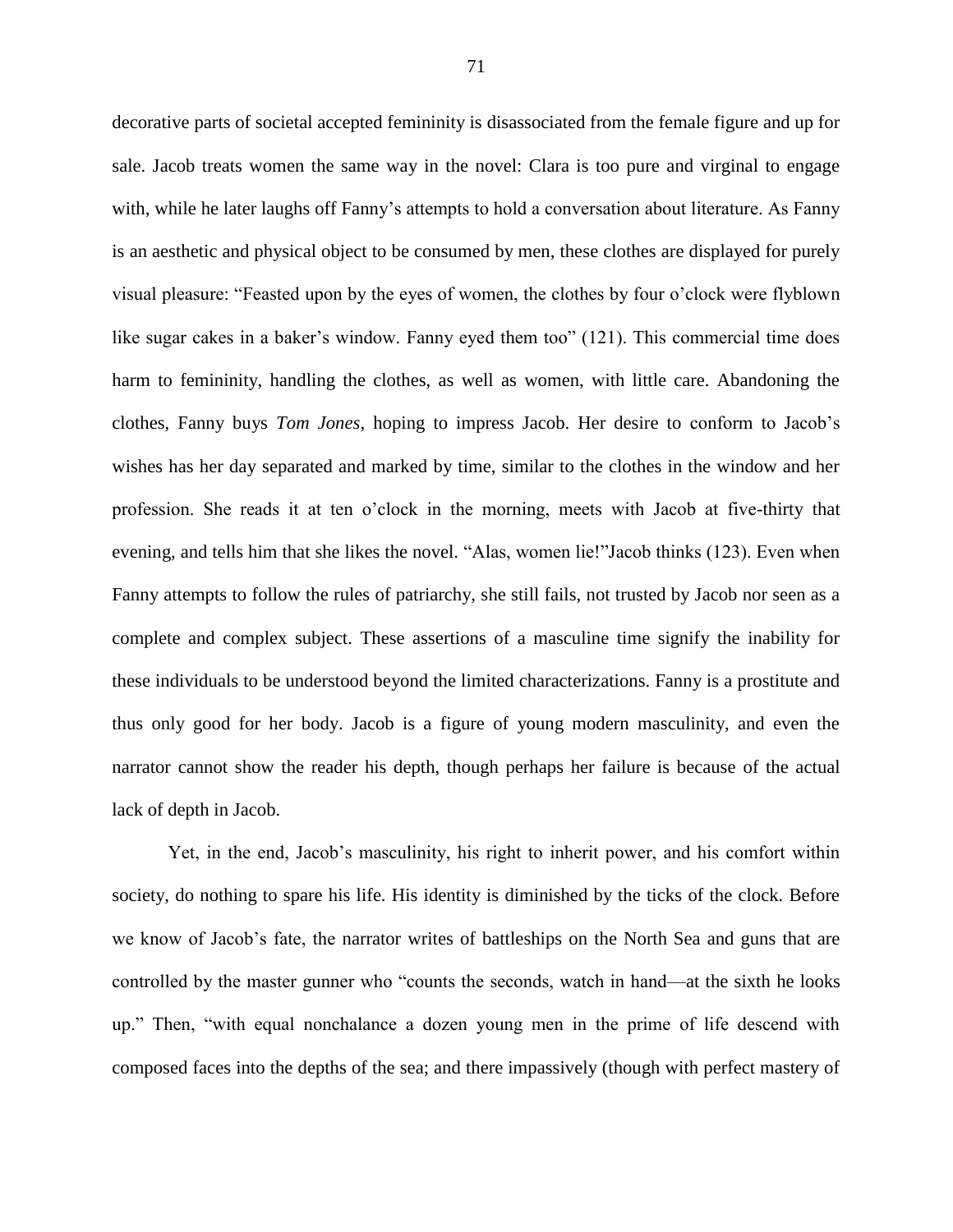machinery) suffocate uncomplainingly together" (155). These anonymous faceless men have become dehumanized by each stroke of the clock, objectified into mere collateral losses, trifles in warfare. Handley writes, "In war, the monotonously recurring product of patriarchal order, human beings become, like technology, war material. Marching into church, the young Cambridge men will soon march as unquestionably, composedly and passively to their deaths, fulfilling their functions in a larger plot they must accept" (121). Again, characters are reduced to machine-like apparatuses that are put to use for a larger picture. Evelyn Cobley writes in *Modernism and the Culture of Efficiency* of the role of the stopwatch in the time and motion studies of the late nineteenth century, a role that eventually solidifies the stopwatch as a symbol for the modern workplace (51). Such labor dehumanizes workers and standardizes not only their shared time but their uniqueness into machine-like qualities that work to serve the ruling class's gain. However, this dehumanization is not a fate only handed down to men, as many of the women in the novel suffer as well. While Jacob becomes part of a war machine, the women who are forced to share the same societal-controlled temporality suffer as their humanity is stripped to either a purely physical existence or one that is void of physicality.

After this description of the young anonymous men dying at sea, the narrator claims, "These actions, together with the incessant commerce of banks, laboratories, chancelleries, and houses of business, are the strokes which oar the world forward, they say" (156). Each tick, from the commerce of patriarchal imperial society, to the violence of warfare, lead us a bit further down the linear timeline…or so they say. The narrator, from her viewpoint of post-destruction but possibly still reeling from grief, sees this destructive chain of control and violence and comments. Her feminine viewpoint of a masculine life shows the interactions between gender and its effect on the other as well as on the public and private spheres of life. Her presence as a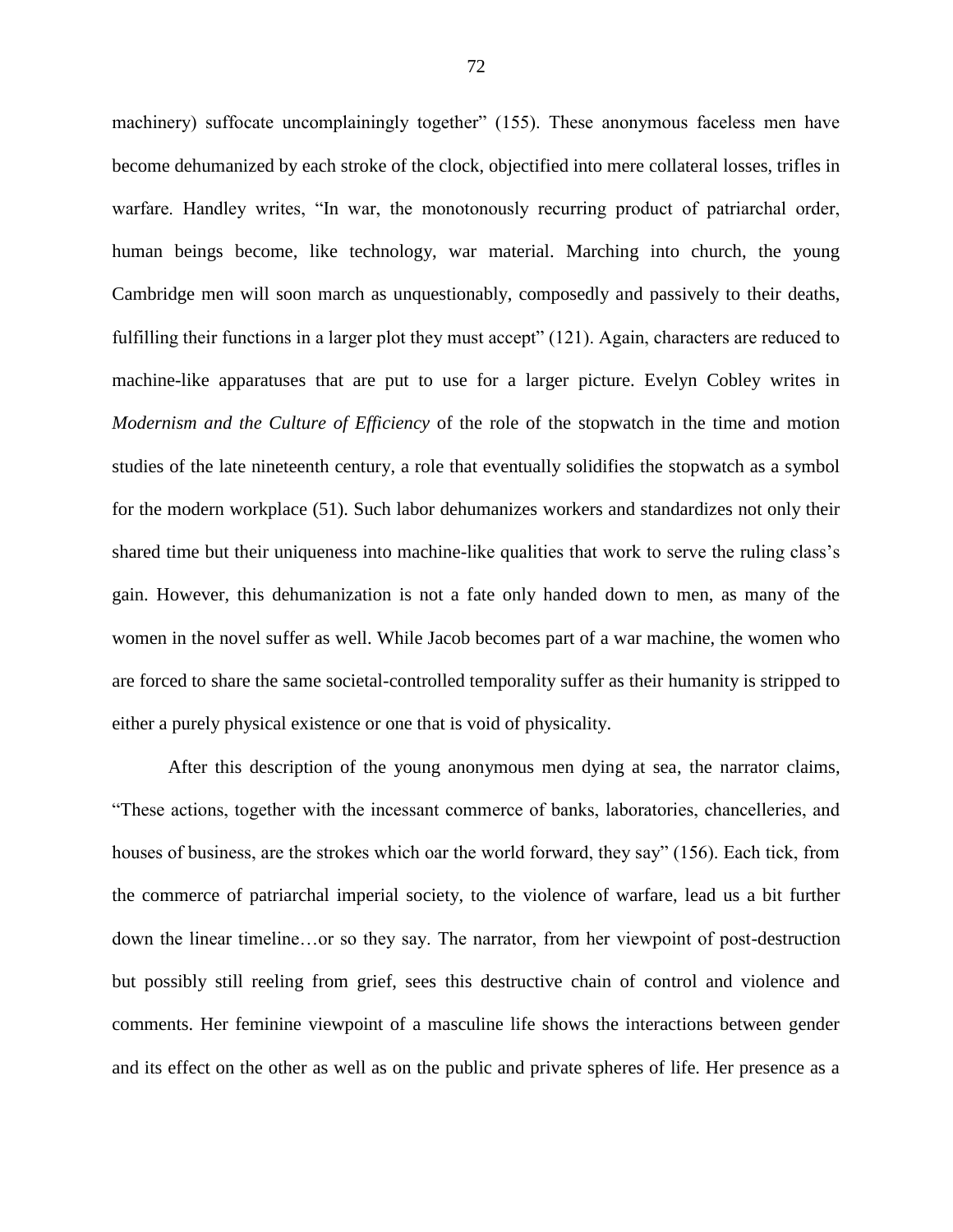narrator does not completely blur the lines between genders but rather brings into focus the destructive forces of masculine culture on both men and women. As a narrator, she cannot get close enough to Jacob to truly know him despite her ability to transcend time to view him, but he is as unknowable as the other young British men who slipped soundlessly into sea. He is an absence that suggests the futility of masculine culture. He is simply a pair of shoes devoid of body.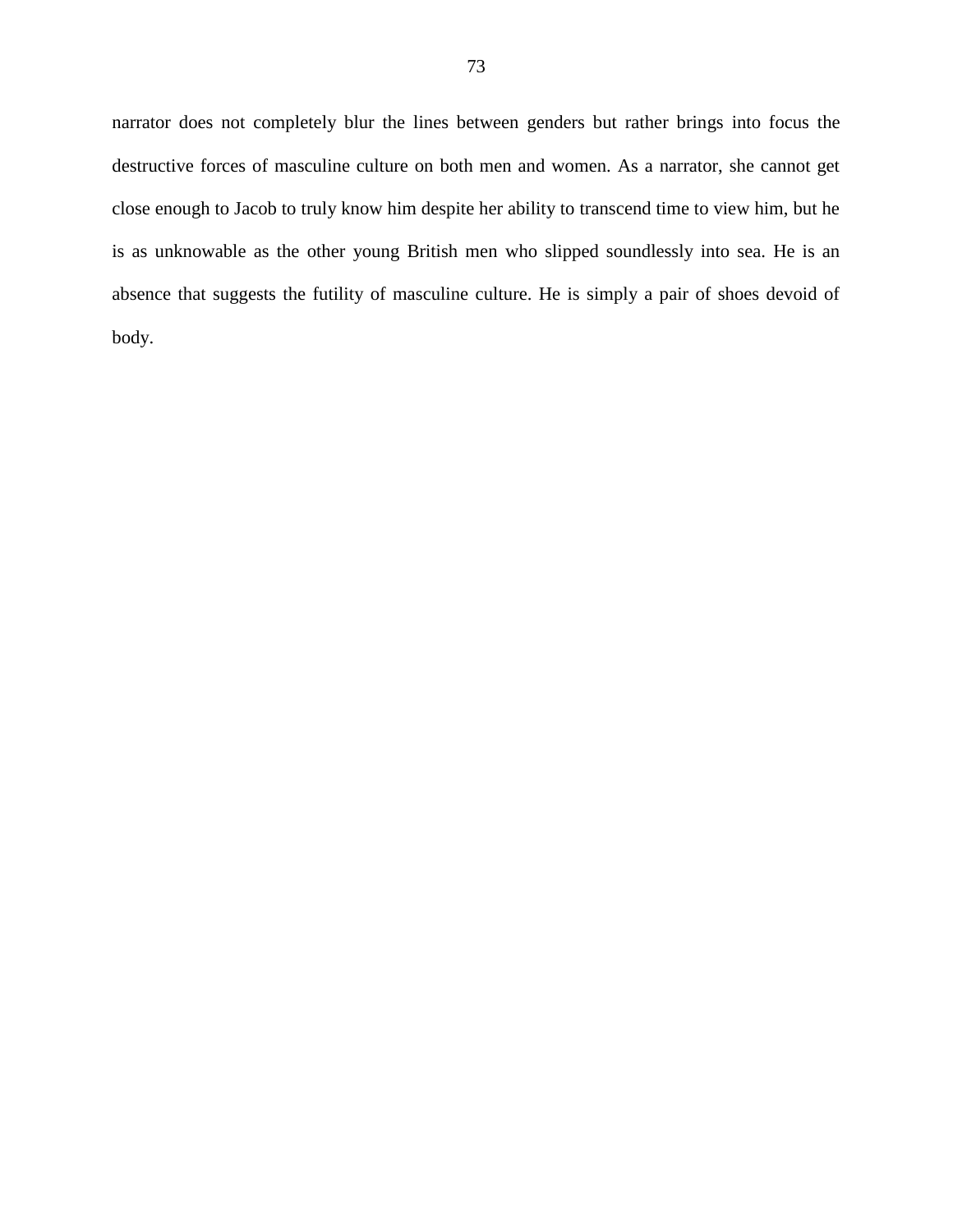## **CHAPTER TWO**:

## **"NOTHING IS ANY LONGER ONE THING": EXPANDING TIME AND SUBVERTING BIOGRAPHY IN WOOLF'S** *ORLANDO: A BIOGRAPHY*

In October, 1928, six years after *Jacob's Room*, Woolf published *Orlando: A Biography*, a work of fiction based loosely on the life of friend and former lover Vita Sackville-West. After the emotional toil of bringing her parents to life in print in *To The Lighthouse*, Woolf wrote in her diary that she would indulge herself in the "treat" of writing *Orlando* (161). However frivolous Woolf claimed *Orlando* to be, the themes of time, gender, and identity central to Woolf's previous novels, including *Jacob's Room*, are further explored in this combination of fantasy and biography. As a work of fiction with "biography" in its title, *Orlando* uses the genre of biography to meld the life events of Sackville-West with fiction, creating a narrative that becomes a conceptual tale in its trans-genre, transgender, and trans-time storyline. Indeed, *Orlando* is a story as affected by time as it is by gender, and it is the concept of time that Woolf uses as a device to undermine the conventions of the traditional Victorian biography, as well as Victorian notions of gender and identity. In addition, androgyny, a concept that Woolf was writing about concurrently in *A Room of One's Own*, is given fictional life in *Orlando* in characters who defy traditional standards of gender norms. In her 1973 book *Toward a Recognition of Androgyny*, Carolyn G. Heilbrun defines androgyny as "a condition under which the characteristics of the sexes, and the human impulses expressed by men and women, are not rigidly assigned. Androgyny seeks to liberate the individual from the confines of the appropriate" (x). Though Orlando's body goes through a physical change that determines how others define him/her, his/her characteristics do not change simply because of the bodily change. Any changes are the pressures of society bearing down on him/her. As such, Orlando is able to experience life through a multitude of selves as s/he lives through societal changes in time, enjoying the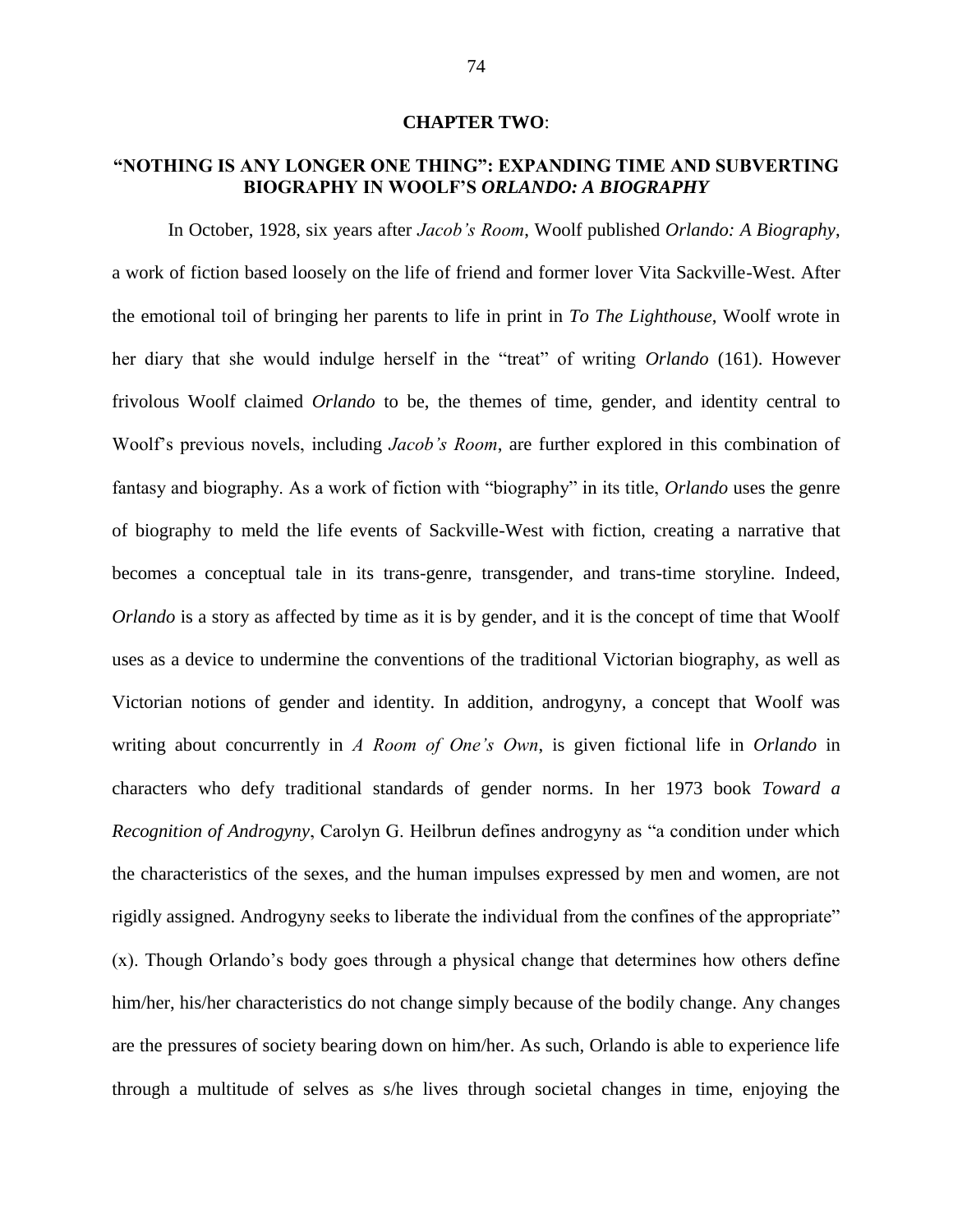privileges and disadvantages of both man and woman in one continuous lifetime. In addition, the notable presence of Orlando's biographer often highlights the novel's unconventional portrayal of time, a time that does not separate Orlando's male self from his/her female self, through the subversion of biographical narrative traditions.

The themes of gender and time are complicated by the form of biography and an unnamed biographer as narrator as the disruptions to measured, linear time highlight the disruptions to stable gender. This recreation of biography is accomplished through the development of an a-linear timeline that works to differentiate Woolf's transformation of biography from that of her literary and literal forefathers. In *Orlando*, time constraints are broken down when the biographer enters Orlando's temporal landscape, a feat would be impossible in a conventional work of nonfiction. The biographer's repeated entrances into Orlando's temporality, portraying him/herself as inhabiting Orlando's time as a silent observer, expose the reader to disruptions in the narrative time that parallel the disruptions that take the form of gender changes and historical shifts in Orlando's life. By commenting on episodes of the text in real time, even when the action is occurring hundreds of years prior to the publication of *Orlando*, the biographer blurs the lines between the subject and the writer, fact and fiction, and the past and present. When the experience of time is divorced from a finite measurement of years, hours, and minutes, Orlando's *durée* is then free to encompass past, present, and even future while allowing for the biographer to represent a multi-faceted subjectivity. Such blurring thus presents an androgynous timeline in that the temporality of the novel highlights external changes and performances of identity, while combining both sexes and experiences in singular bodies of various characters, including that of the biographer whose body is the written text, and,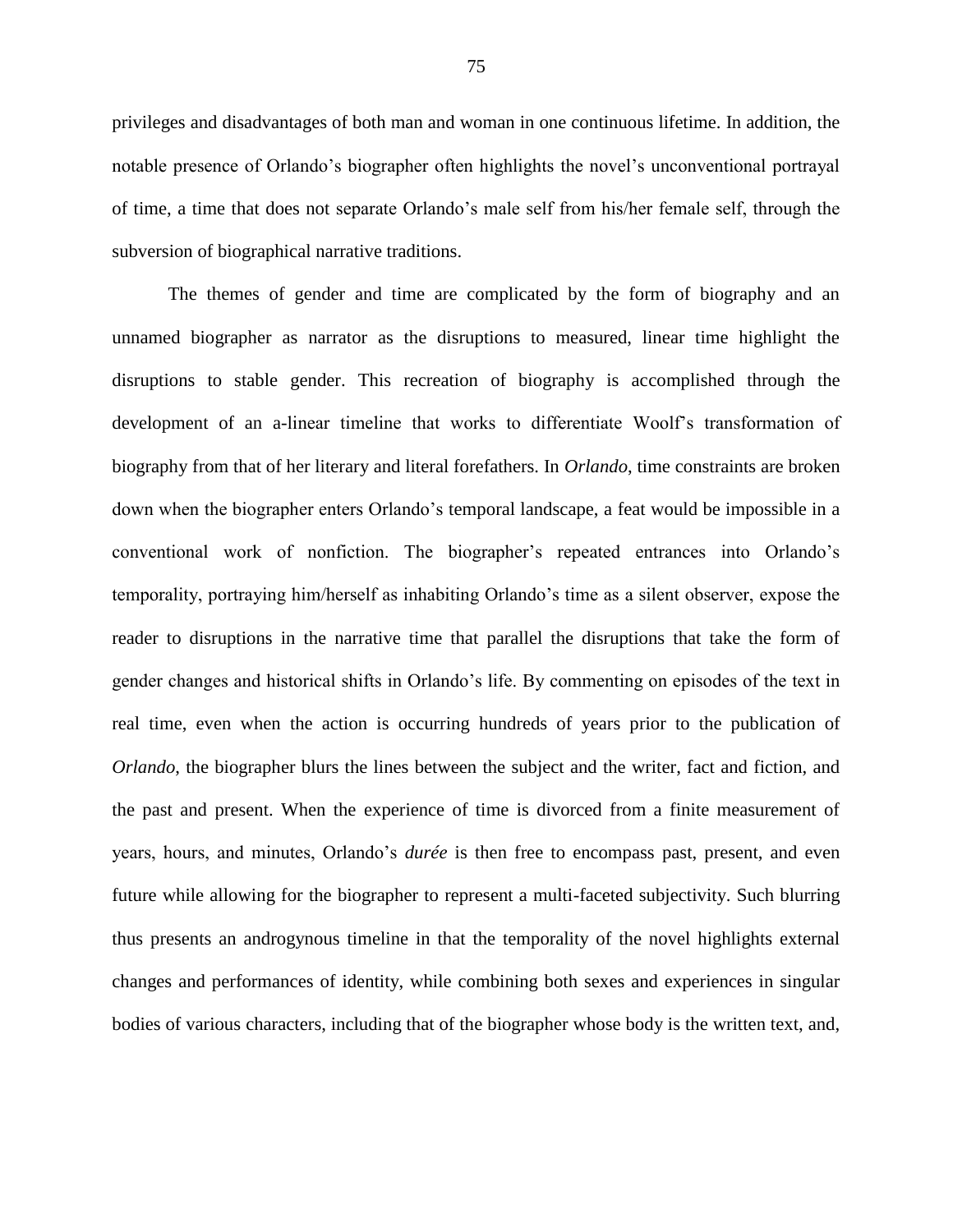of course, Orlando, whose personhood does not change despite his/her abnormally long life and sex changes.

Woolf's satirical treatment of the genre of biography highlights the connections between the internal and external in relation to time, sex and gender, and identity by expanding the life of the main subject. This allows the reader to witness how different epochs affect the importance of portrayal of gender in Orlando's life, as well as the vast difference between Orlando's concept of personal time and societal time. Specifically, Orlando's long life illustrates a temporal theory closely resembling Bergson's of inner personal *dureé* and external representation of self, a theory that will be integrated and expanded on in *The Waves*. In *Time and Free Will*, Bergson concludes that each person possesses two selves consisting of a "fundamental" internal self of pure duration and an external representation of that self that exists as a "social representation" (231). Suzanne Guerlac writes that this external self is "the superficial self, which is programmed by language and social constraint. We could say it is ideologically produced" (82). Orlando's long life allows the reader to witness his/her evolving inner self in contrast with his/her external self that is constantly being refigured by societal constraints. Most noticeably, the norms of gender are an external factor that influences Orlando's sense of self and the way others treat her.<sup>10</sup> The constraints of gender affect Orlando's most obvious external factors, such as appearance and dress, but also affect his/her expectations of life, as evidenced by a sudden and almost illogical desire to marry. Yet Orlando's *dureé* is not affected by these external influences. Despite the sex change and the hundred years of elapsed time, Orlando has access to the same memories, the same future, the same family history (though legal access to it will change because of sex), the

 $10$  Orlando first takes note of this when the British Captain offers her a slice of meat fat. The Captain's offer floods Orlando with emotions she had not felt since his/her relationship with Princess Sasha: "Then she had pursued, now she fled" (155). In addition to her new role in heterosexual pursueals of romance, Orlando also learns of the effects of her female body when the sight of her calf distracts a sailor so deeply he nearly falls to his death.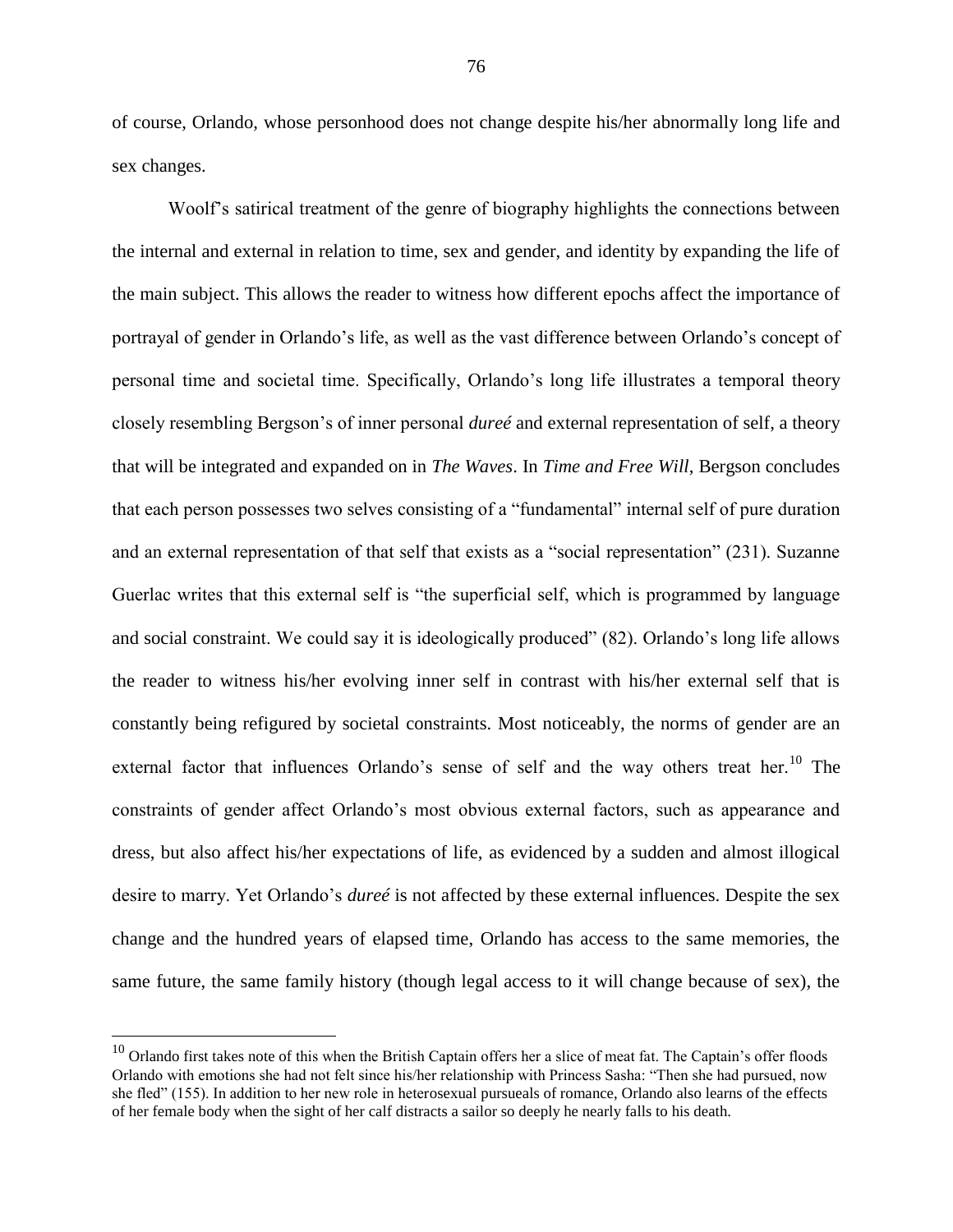same artistic ambitions. The long lifeline of Orlando detailed in this satirical and affectionate biography juxtaposes the inner and outer lives of Orlando while also detailing how different external factors, like gender and time, affect Orlando's portrayal of self.

The juxtaposition of the external with the internal is also at work in the fusion of Sackville-West with the novel. Woolf's closeness with Sackville-West, her subject of inspiration, works to blur the lines between subjectivities as Woolf incorporates subject/observer and poet/biographer, by the act of writing herself into Orlando and authoring his/her poetry. Orlando not only possesses masculine and feminine characteristics despite a gender change, but also both the known characteristics of Sackville-West and personal anecdotes that only close friends would recognize (such as her cross-dressing), as well as Woolf's own identity as a writer in Orlando; this furthers the theme of multiplicity of selves in one body.

Much of the criticism on Woolf and her concepts of time has failed to include an in-depth analysis of *Orlando*. Instead, much more space has been given to *To the Lighthouse*, and, in particular, the "Time Passes" section. <sup>11</sup> By failing to give *Orlando* the same attention, critics have overlooked an important work of literature that develops and explores Woolf's ideas of subjectivity and time in the most extended and intense way. While not as overtly philosophical as the dense *To the Lighthouse*, *Orlando* explores concepts of a-linear and boundary-less time that could enrich critical texts on Woolf's usage of time. What's more, critics such as Ann Banfield in "Time Passes: Virginia Woolf, Post-Impressionism, and Cambridge Time," and Teresa Prudente in *A Specially Tender Piece of Eternity: Virginia Woolf and the Experience of Time,*  while providing excellent critiques of the importance of time in her novels, have looked at Woolf's use of time through the lens of the author's "moments of being," suggesting that

<sup>11</sup> See Paul Brown's "Relativity, Quantum Physics, and Consciousness in Virginia Woolf's *To the Lighthouse,*" Ann Banfield's "Time Passes: Virginia Woolf, Post-Impressionism, and Cambridge Time," and Elizabeth Andrews McArthur's "Following 'Swann's Way: To The Lighthouse.'"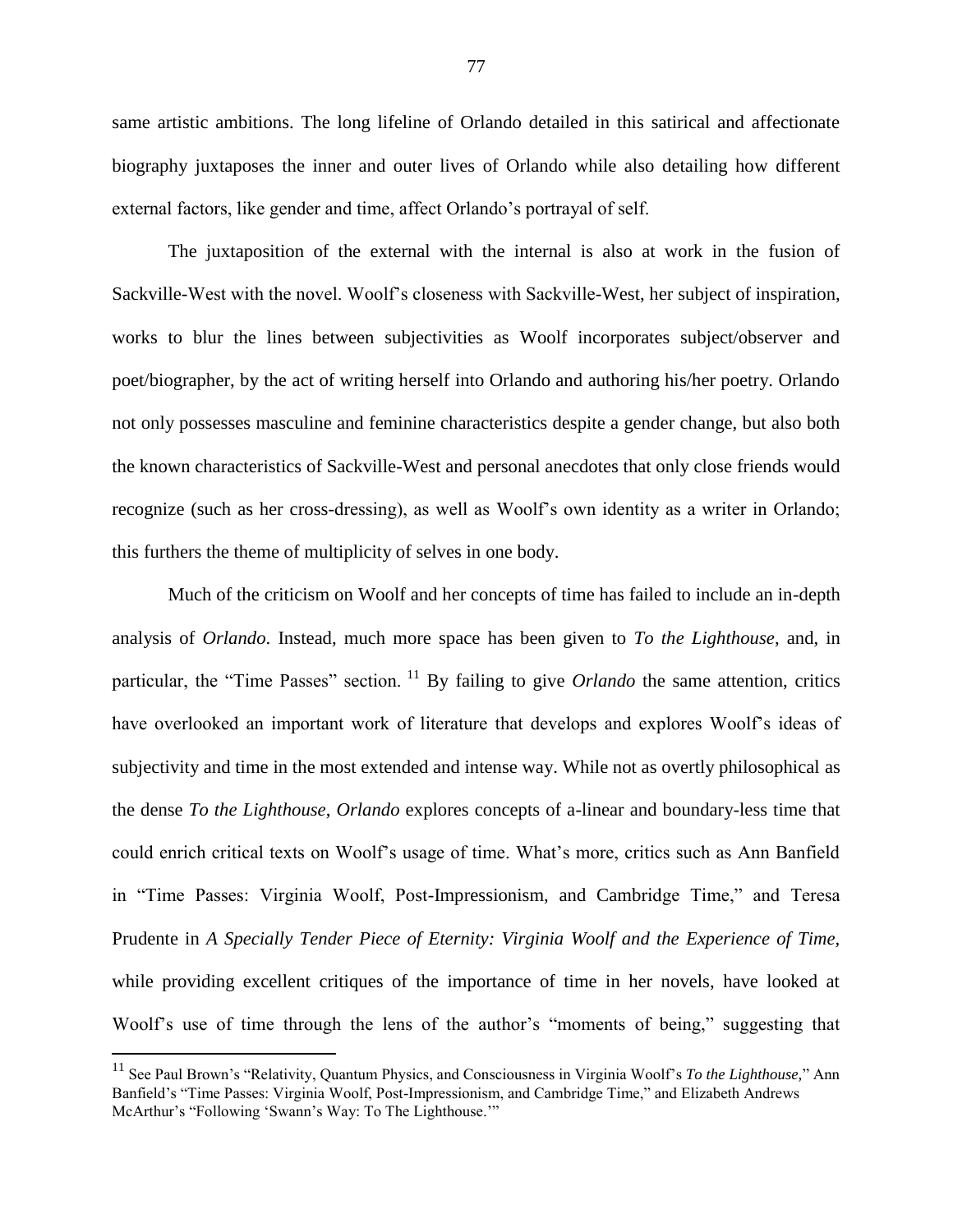crystallized singular moments emerge in her texts as individual times of importance and life. However, this concept of time does not readily apply to *Orlando* and ignores the importance of the past in the present. Literary history and the progression of centuries occur in conventional order in *Orlando*, but it is oversimplifying Woolf's concept of time to characterize time's movement as a set of still moments placed in linear succession. Time in *Orlando* is neither linear nor easily measurable; it is fluid, slippery, elusive, and is definitely not made up of still images that come to life like a flip book.

Biography was not an unfamiliar genre to Woolf but rather a constant presence in her life since childhood. Her father Leslie Stephen was the editor of *The Dictionary of National Biography* for nine years, beginning in 1882, the year of Woolf's birth. In adulthood, Woolf cultivated a continued interest in the genre. She participated in the Bloomsbury Group's "Memoir Club," which met to read passages from members' working autobiographies. She wrote two essays specifically on the genre, "The New Biography" and "The Art of Biography." In 1933, she published *Flush: A Biography*, a fictional biography whose central figure was Elizabeth Barrett Browning's dog. In 1940, she published *Roger Fry*, a conventional biography of the art critic and painter who had been a close friend. However, though Woolf engaged biography in her writing, she also struggled with and worked to undermine its conventions, a project she undertakes both in *Flush* and *Orlando: A Biography*. As such, much of what has been written about *Orlando* focuses on the role of biography and the juxtaposition of fact and fiction that occur in the text.  $12$  In addition, critics interested in Woolf and biography have noted the influence of her father in Woolf's interest in the genre. Both Christopher Wiley and Katherine C.

<sup>&</sup>lt;sup>12</sup> See Alison Winch's"'in plain English, stark naked': 'Orlando', Lady Mary Wortley Montagu and Reclaiming Sapphic Connections;" Christy L. Burns' "Re-dressing Feminist Identities: Tensions between Essential and Constructed Selves in Virginia Woolf's *Orlando*;" and Jane De Gay's "Virginia Woolf's Feminist Historiography in *Orlando*."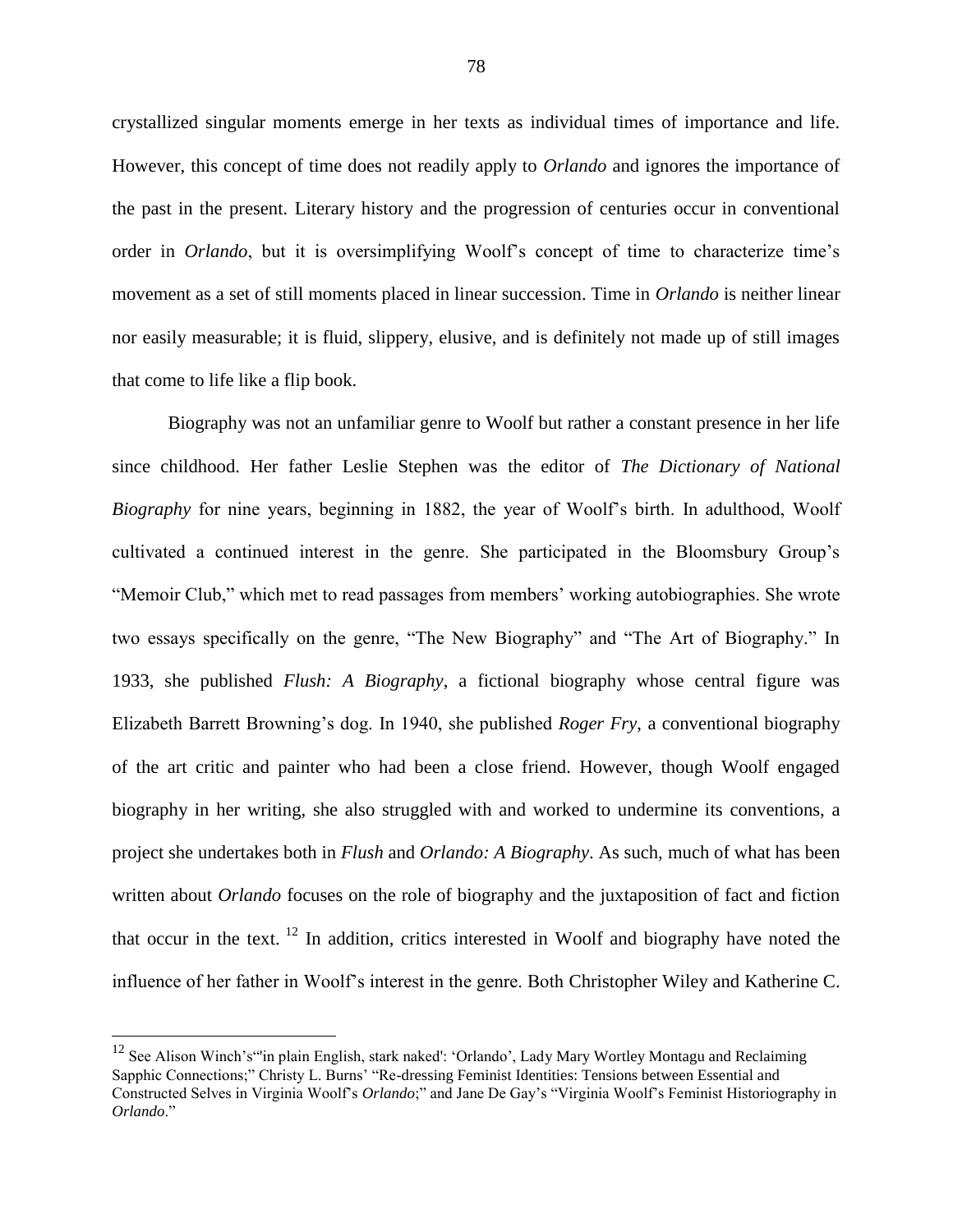Hill each note the influence of Stephen's literary taste on Woolf's interest in biography and literature in general. Wiley claims that Stephen's employment as the editor of *The Dictionary of National Biography* created in Woolf a distaste for biography, while Hill contends that though Stephen could be a tyrant in the household, his relationship with his daughter held many more dimensions than just that of dictator and that he actively groomed Woolf to become his "literary and intellectual heir," a project that engendered in her an interest in biographies and histories (351). Hill claims that, similar to Woolf, Stephen possessed progressive ideas about literary history that argued for the creation of new genres that would work to represent effectively the vision of an age, and that these beliefs "certainly did not conflict with her [Woolf's] experimental bent, and they may have in some small way stimulated it. Stephen's entire conception of the progress of literary history is predicated on experimentation" (359). Thus, by satirizing the genre of biography her father and his contemporaries wrote, Woolf is able to find room to experiment. To realize Sackville-West as a character or for any real-life figure to be represented in a literary representation, a new language is needed that is neither pure fact nor pure fiction. Here was the optimal space for fact and fiction to touch and to create a figure, life, and experience that are more real in fantasies than traditional biography often aims to present in its actualities.

In addition to connecting her complicated relationship with her father to the genre, critics also argue that Woolf recognized the gender limitations found in those books in her father's library. Similar to the strict and oppressive Victorian household of her father that she depicted in "A Sketch of the Past," Victorian biographies served to uphold the image of the powerful and accomplished male through a timeline that would follow him from birth, education, accomplishments and accolades, and, if fitting, death. Such a life trajectory did not represent a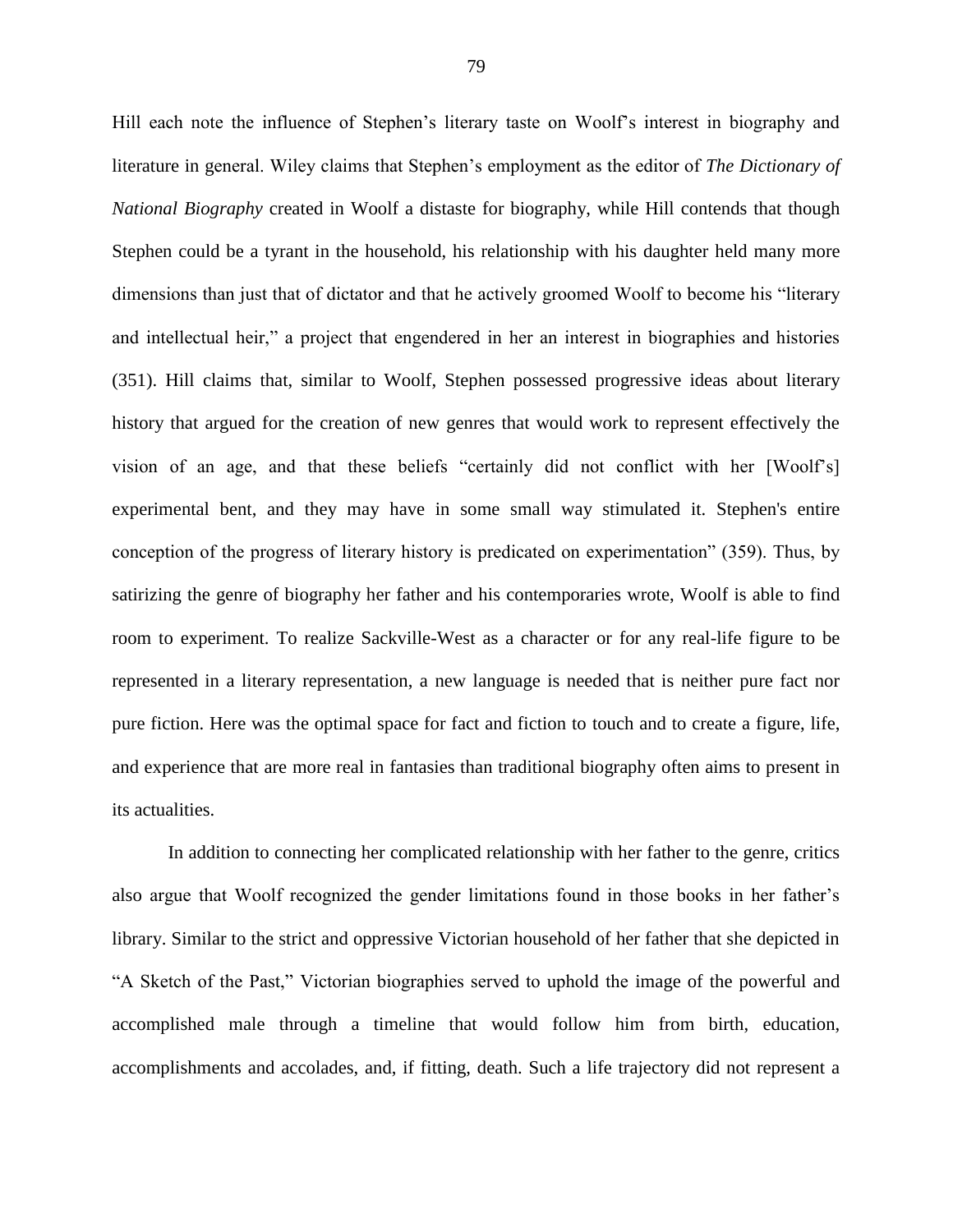Victorian woman's life timeline. By leaving women out of a genre that works to celebrate lives, these books further subjugated women as their lives were deemed not worthy of print and, thus, immortality. Beth A. Boehm writes in "Fact, Fiction, and Metafiction: Blurred Gen(d)res in *Orlando* and *A Room of One's Own*," "If biography is only to tell the stories of exploits then it is reflecting gender conventions and limiting the subject matter to only men" (194-195). Woolf's treatment of biography in *Orlando* disrupts these expectations by creating a figure whose life does not adhere to this standard timeline: monumental life events are given very little space in the narrative; Orlando changes genders during the height of his career and then continues living for centuries more as a woman.

The question then becomes, why does Woolf choose the form of a biography, which in its conventional use is a timeline of a life, to subvert notions of the temporal experience? Woolf's satirical biography exposes the connection between the internal self and external influences on that self, and is also able to explore what a biography would look like if the main figure was lost more in thought than in exploits, denying the need for action while also exploring time's influence on both public time and the duration of an individual. The simple nature of any biography is an exercise in external and internal relationships as the biographer, usually an outsider, attempts to recreate the life of one s/he has no relation to. However, in this exercise Woolf is not an outsider, but an intimate friend to the novel's inspiration Sackville-West. It is not just Sackville-West's aristocratic lineage and failed inheritance that grant fodder for *Orlando*, but intimate details such as her cross-gender dressing and same-sex desires provide both plot points and possibilities to satirize literary conventions. Writing unapologetically of same-sex desires in 1928 could lead one to be prosecuted, as it did with Radclyffe Hall and her 1928 novel *The Well of Loneliness*, or suffer censorship. Leslie Kathleen Hankins writes, "In a brilliant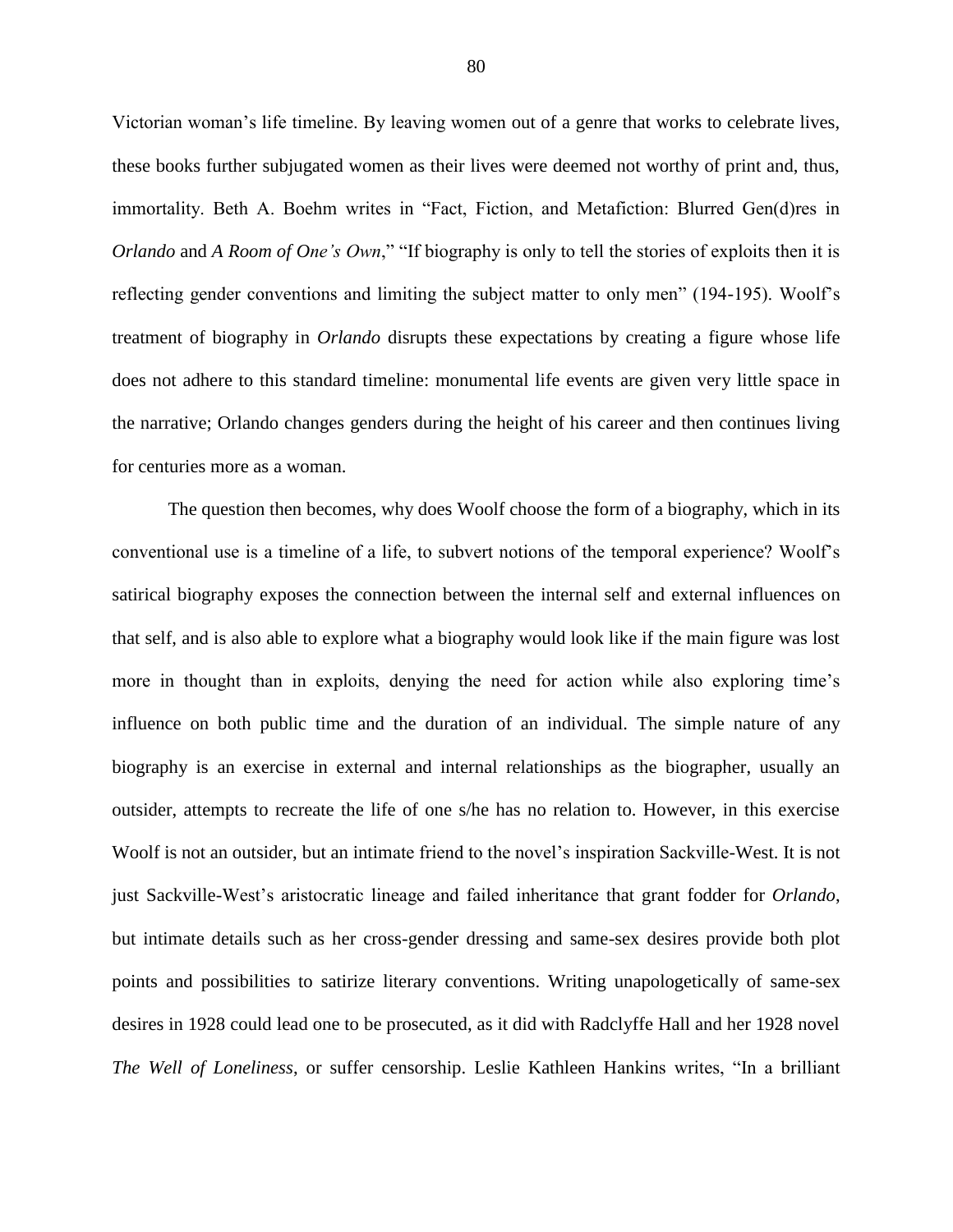rhetorical coup, Woolf chose to spotlight the various strategies for avoiding censor, making these options and strategies the topic and focal point of her book" (183). Woolf is able to write of the "scandalous" desires of Sackville-West by instilling them in a fantastical narrative that thrives on instability.

Crafting *Orlando* as a satirical biography makes it the optimal outlet for Woolf's theories and experiments with the fluidity of subjectivity that she continued to explore in her other works. As stifling as the genre of biography might be when viewed in its conventional Victorian form, it becomes a remarkably open and useful genre for Woolf to test the limitations and abilities of language in representing life. Critics have not adequately explored the role of the biographer in *Orlando,* who is instrumental in conveying the fluidity and abstractions of fact and fiction, subject and object, and time. Though Orlando goes through remarkable changes, including transforming from male to female and aging twenty years during the course of three centuries, it is the biographer's presence that truly makes possible Woolf's theories of time through the subversion of generic traditions. The biographer's patient presence in witnessing Orlando through the hundreds of years exposes the a-linearity of time that does not differentiate between Orlando's masculine and feminine lives in creating an androgynous temporality.

The first challenge of the biographer is to weave together these particular four hundred years of Orlando's life, which s/he does in a temporality that is similar to Bergson' theories of qualitative and quantitative multiplicities that allow Woolf to tell a linear story while allowing for a-linear time. While time does not unfold in a conventional way in *Orlando*, it is not completely unrecognizable. Time still unfolds in a linear fashion, centuries following one another in an orderly progression, and Orlando does, in fact, get older, aging from sixteen to thirty-eight. Yes, time still marches forward, but not uniformly. Orlando's age does not match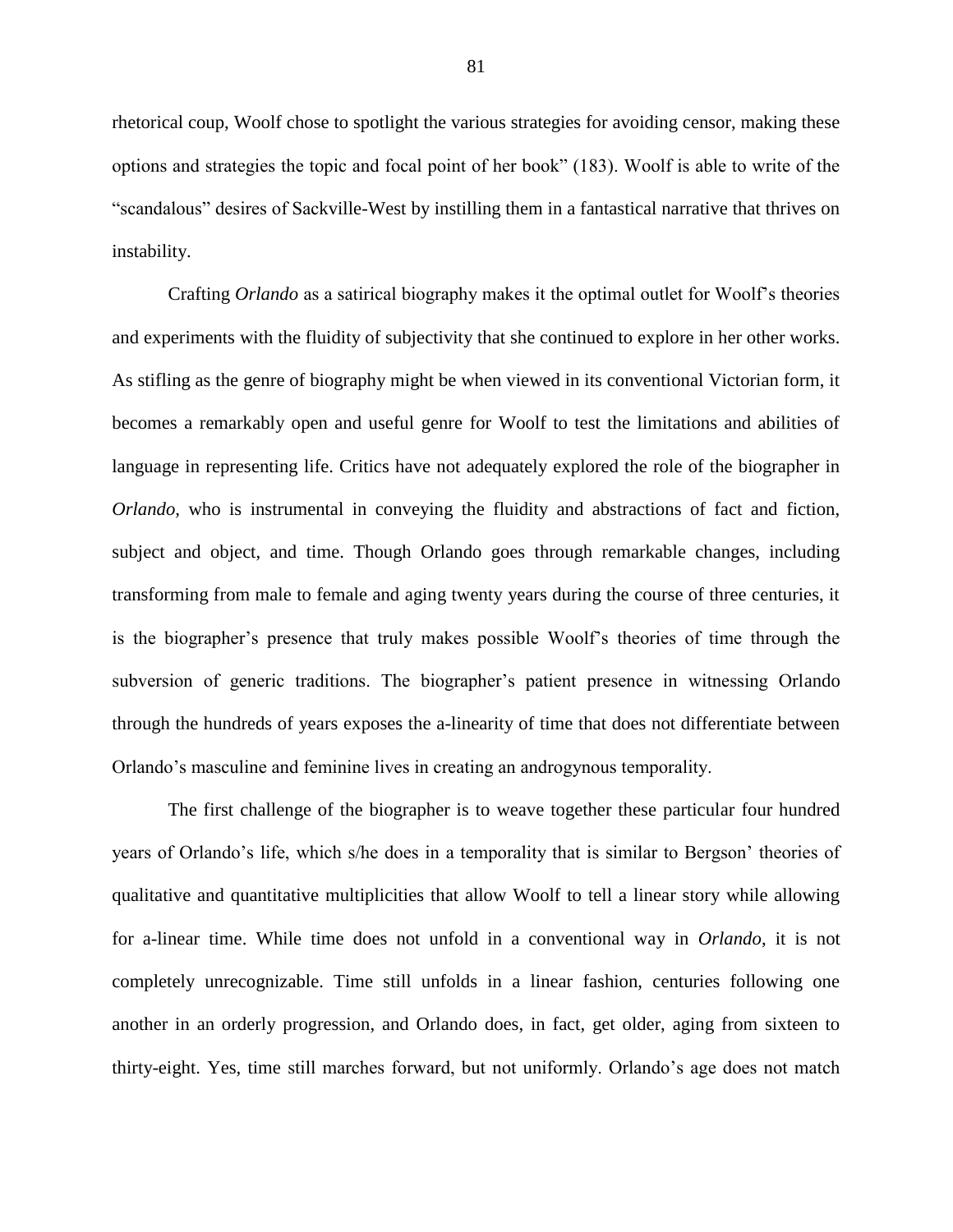the passing years, nor does the development of Orlando's character fall in line with the amount of time that has passed. The years go by and bring changes in fashion, literature, landscape, society, politics and leaders, and while Orlando feels the influence of the times, his/her character does not completely change. This juxtaposition of measured yearly time with Orlando's own aging showcases a Bergsonian temporality. Bergson argued that time is too often thought of as a quantitative multiplicity, characterized by being both spatial and homogeneous. In *Time and Free Will*, Bergson uses an example of a flock of sheep to illustrate the differences between quantitative and qualitative multiplicities. The sheep that make up the flock are homogeneous in that all the sheep look alike, but they are also individual sheep separated from one another, demonstrating a spatial distinction. These separate, but homogeneous, sheep can also be represented by a symbol, a sum amount of them totaling the number fifty, for example. In contrast, qualitative multiplicities are heterogeneous and temporal. Bergson argues that rather than changing in degree of intensity, qualitative multiplicity evolves through a succession of different intensities, stressing that no one intensity or emotion either negates or juxtaposes another. A qualitative multiplicity, thus, is heterogeneous and continuous. Furthermore, a qualitative multiplicity is inexpressible and therefore cannot be represented by a sum or symbol. Bergson writes, "Our final conclusion, therefore, is that there are two kinds of multiplicity: that of material objects, to which the conception of number is immediately applicable; and the multiplicity of states of consciousness, which cannot be regarded as numerical without the help of some symbolic representation, in which a necessary element is *space*" (88).

In *Orlando*, these two kinds of multiplicities play out in the competing timelines of years in the narrative temporality and Orlando's unique aging of her personal temporality, as quantitative temporality is shown to be a societal invention that creates power imbalances. The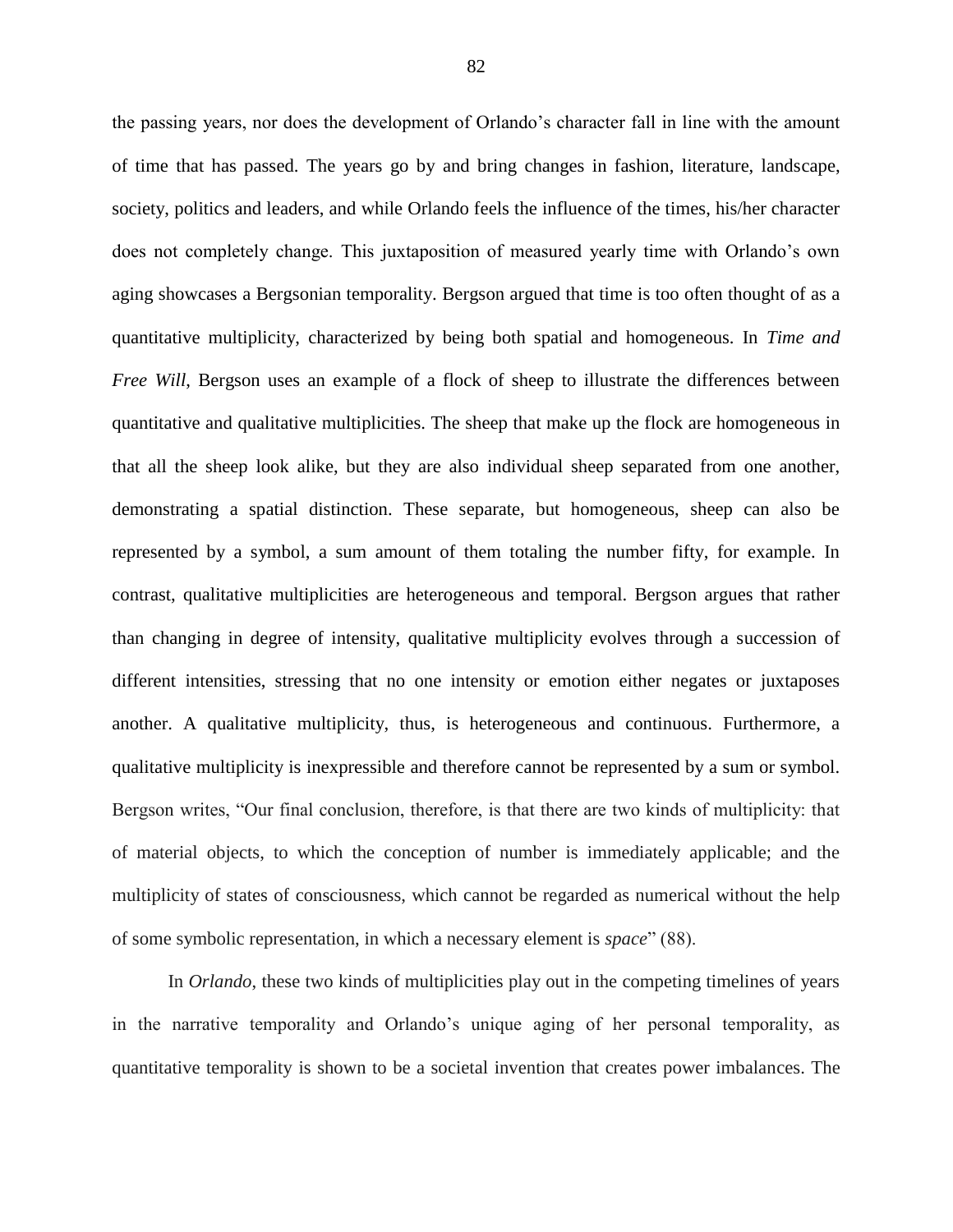narrative temporality of the novel, the passing of months, years, centuries, is the orderly time of history and biography, measured and controlled by established laws and measurements. It is a time that has entered into the social and economic commerce, a time that has been spatialized and numbered to be collected and counted. This is the time that individual lives reside in and the biographer has no choice but to record it. Interestingly, this system turns time into an object to count, and Orlando is rich in countable objects. Orlando is affluent not only because of his/her wealth (partially as evidenced by her family estate's calendar house), but because of time. Orlando attributes his/her family's affluence to his/her long and prosperous family tree, a factor that she is quite proud of as a woman living among gypsies. The biographer records, "One night when they were questioning her about England she could not help with some pride describing the house where she was born, how it had 365 bedrooms and had been in the possession of her family for four or five hundred years" (147). She feels herself affluent because of the countable qualities of her life: money, the size of her house, and her family lineage. However, the gypsies are not impressed; material possessions mean nothing to them, and their own families go back thousands of years. In the gypsy community there is nothing inherently noble in the ability to trace a family tree through the centuries or a vast amount of bedrooms in a house. Orlando is a product of a society that produces an economy of time that privileges a selected few in power over many. Despite Orlando's sex change, she is still a product of her boyhood, a young noble who was a favorite of a Queen and who has a large beloved estate in the countryside. Though Orlando appears as a woman for more than half the novel, she is not a woman of natural temporality, as is Betty Flanders in *Jacob's Room*. Orlando returns to England and fights to keep her house and possessions, and it is here that Sackville-West serves as an appealing inspiration in that her gender prevented her from living on her family's estate, Knole House. Because of her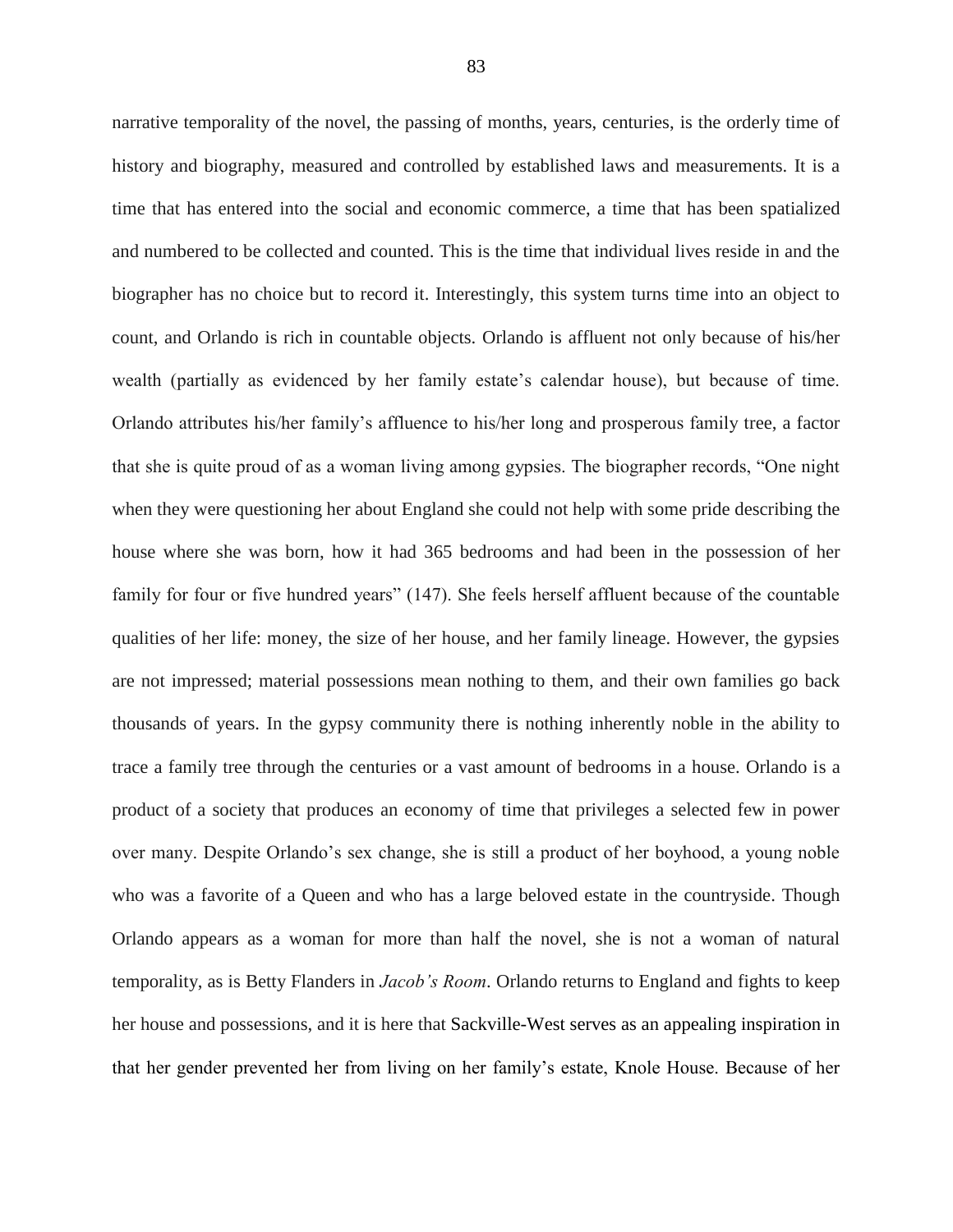gender, Sackville-West was unable to inherit the estate that had been in her family since the sixteenth century, which instead went to a male cousin. This sex-centered inheritance makes up the landscape of Woolf's *Orlando* in both Orlando's noble lineage and the lawsuit challenging her right to inherit after her sex change (which, unlike Vita, she wins). Thomas W. Lewis argues that Woolf's infatuation with Vita was arguably because of her long aristocratic history; her selfidentified snobbery was not an obsession with status and titles, but rather an interest in the long history that such names carry, a "stamp of the past in his or her breeding" (193). However, Woolf re-imagines that lineage in Orlando's ability, like the physical home, to continue his/her life – to transcend centuries and scarcely age, to keep possession of the impressive family home, and to find immortality and fame in his/her writing. In his/her expanded life timeline, Orlando finds an immortality that is usually reserved for men of action and prestige.

Here, Orlando's duration may appear to be heteronormative in its endorsement of power and inheritance. Judith Halberstam notes multiple heteronormative temporalities, including inheritance time: "The time of inheritance refers to an overview of generation time within which values, wealth, goods, and morals are passed through family ties from one generation to the next. It also connects the family to the historical past of the nation, and glances ahead to connect the family to the future of both familial and national stability" (5). These heteronormative temporalities operate within patriarchal societies, solidifying any connection between family and history through the male side of the family. While women are producing the children that continue this chain, they are ultimately erased from history as they are swallowed up by their husband's families once married. As such, women have no history or, as Woolf writes in *Three Guineas*, "as a woman, I have no country. As a woman I want no country. As a woman my country is the whole world" (129). Women, who had been denied the basic rights of citizens such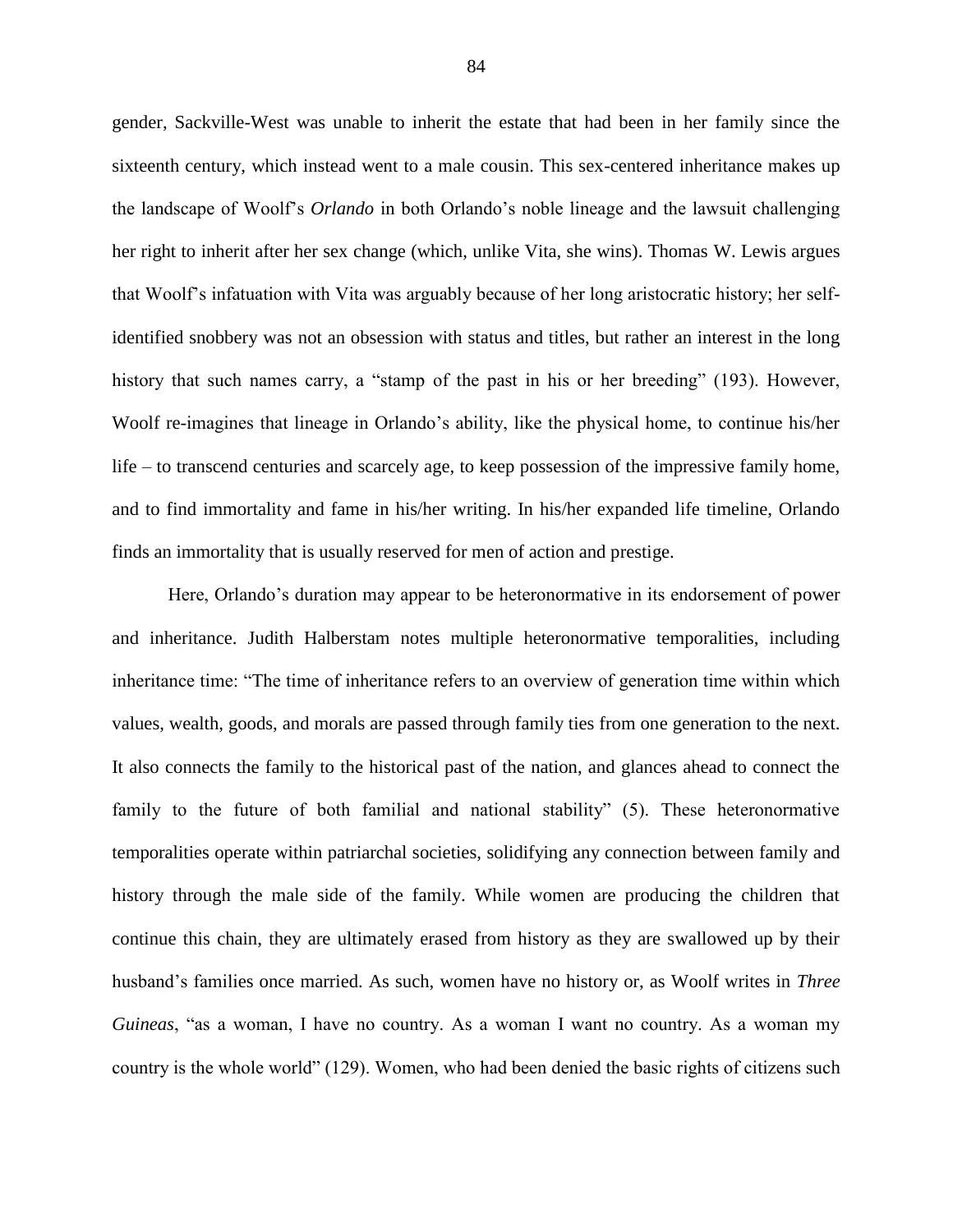as education, inheritance, and suffrage, hold no stake in their society, have no footnote in their nation's history, and no promise to benefits in the future. Thus, in a response to a masculinecentered hereditary-bound time and a time that would be completely divorced from the past and history, Orlando abounds in an androgynous time that grants her access to both gendered lives that allow him/her to live outside of a strict societal time while still connecting to the past and history. Orlando subverts the heteronormativity of inheritance by living later life as a woman while having the advantages of a man's history, highlighting the gender privilege of men in relation to society and law. Orlando's own duration is a qualitative multiplicity, a temporality that is heterogeneous, progressive, and continuous. She becomes her own ancestor, creating her own personal lineage that goes back hundreds of years. Pamela L. Caughie argues that, "When used in such words as transvestite, transsexual, and transgender, 'trans' connotes movement…'Trans' signifies the dynamics of identity and identification" (508). Time, while not spatial in *Orlando*, is movement, as is Orlando's self. Like her estate, the years pass all in one body and though that body changes (as the house does), she is one figure. Her duration is progressive, always moving through her body and adding to her past and future, but not classifying her as different from that past. As the body changes, Orlando's relationship with others changes as they are now reacting to her as a woman and not a man, but she is still constantly merging her masculine past with her feminine present and future. In becoming her own ancestor, Orlando is able to operate outside of a patriarchal system that denied Sackville-West a property that would have easily been hers if she had been born a man. The androgynous time of Orlando is represented in the mixture of genders and lives within Orlando, as well as the mixture of inner duration and external time in the novel.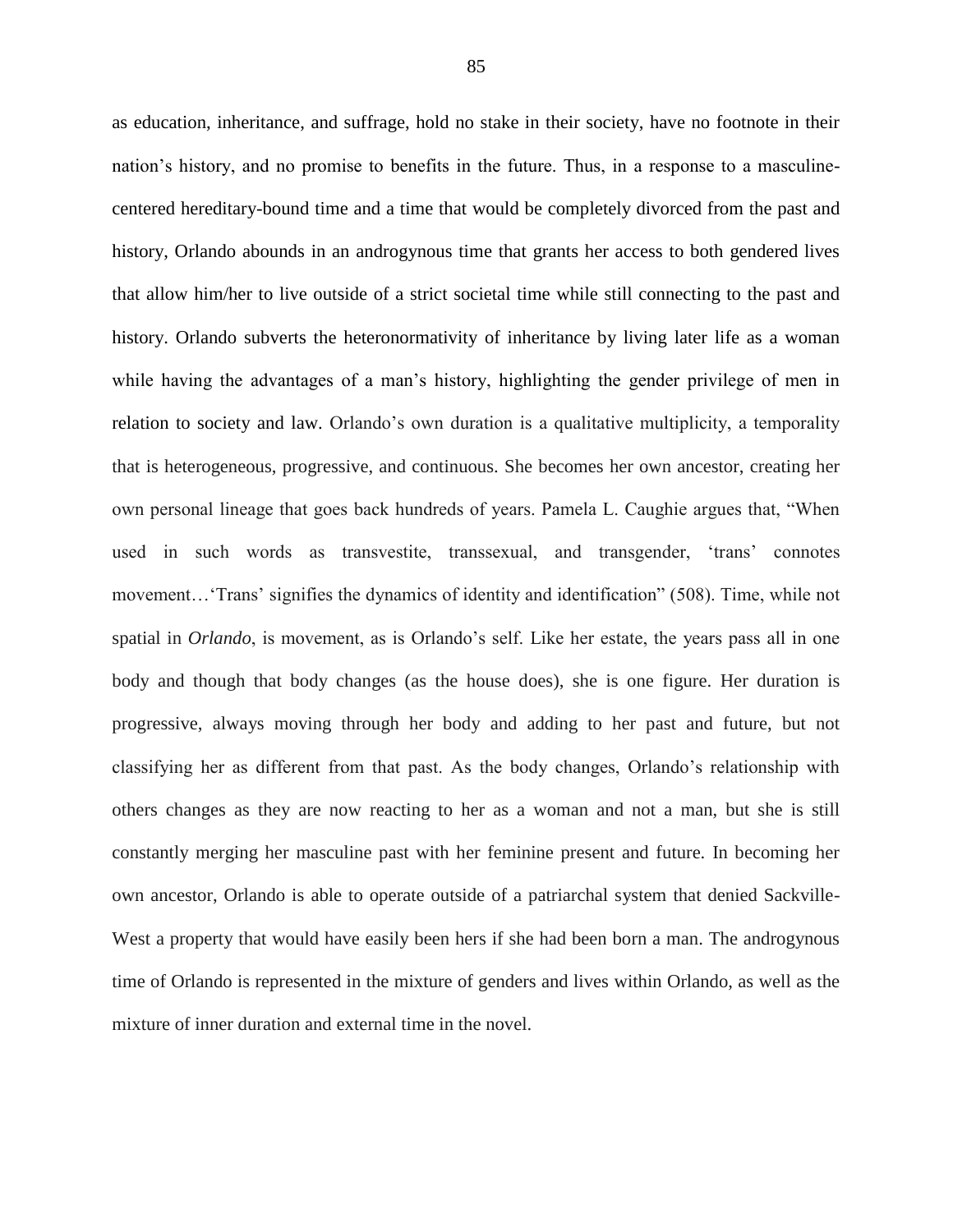The strange timeline experienced by Orlando is reminiscent of various arguments about queer temporality and its relationship with biography, providing room for the instability of gender and time that occurs in the a-linear movement of time. Halberstam writes that queer time develops in "opposition to the institutions of family, heterosexuality, and reproduction" (1). Outside of the birth, reproduction, and death timeline, queer time "has the potential to open up new life narratives and alternative relations to time and space" (2). Interestingly, Woolf's *Orlando*, while satirizing the genre of biography by not cataloging these "accomplishments" of family, heterosexuality, and reproduction in a linear fashion, does tackle some of these life highlights in Orlando's tale. Melanie Micir writes that "the major problem with biography is its inviolable progression of the body through time: a biography details its subject's birth, education, inheritance, marriage, children and death" (12). These standard chapters of the biography mark only certain individuals as worthy of being immortalized in text, and, though Orlando has claims to all of these markers except death, they are either briefly glossed over or left out of the narrative entirely. Instead, Orlando's temporal progression is shown not through the growth and decay of the body, but through its *change*. Orlando's years from sixteen to thirty are filled with romantic dalliances, heartbreak, literary attempts, and career advancement at court. During these years time does not work through his body to age it, but rather through the life experiences that mature him and make him ready to experience life as a woman. Orlando's gender change challenges the linear progression of biography and narrates the development of a life. *Orlando* is not an exploration of a singular consciousness, but an attempt at following the life of a set of selves in one body. Therefore, time must expand and swell to provide the narrative space for these multiple subjectivities.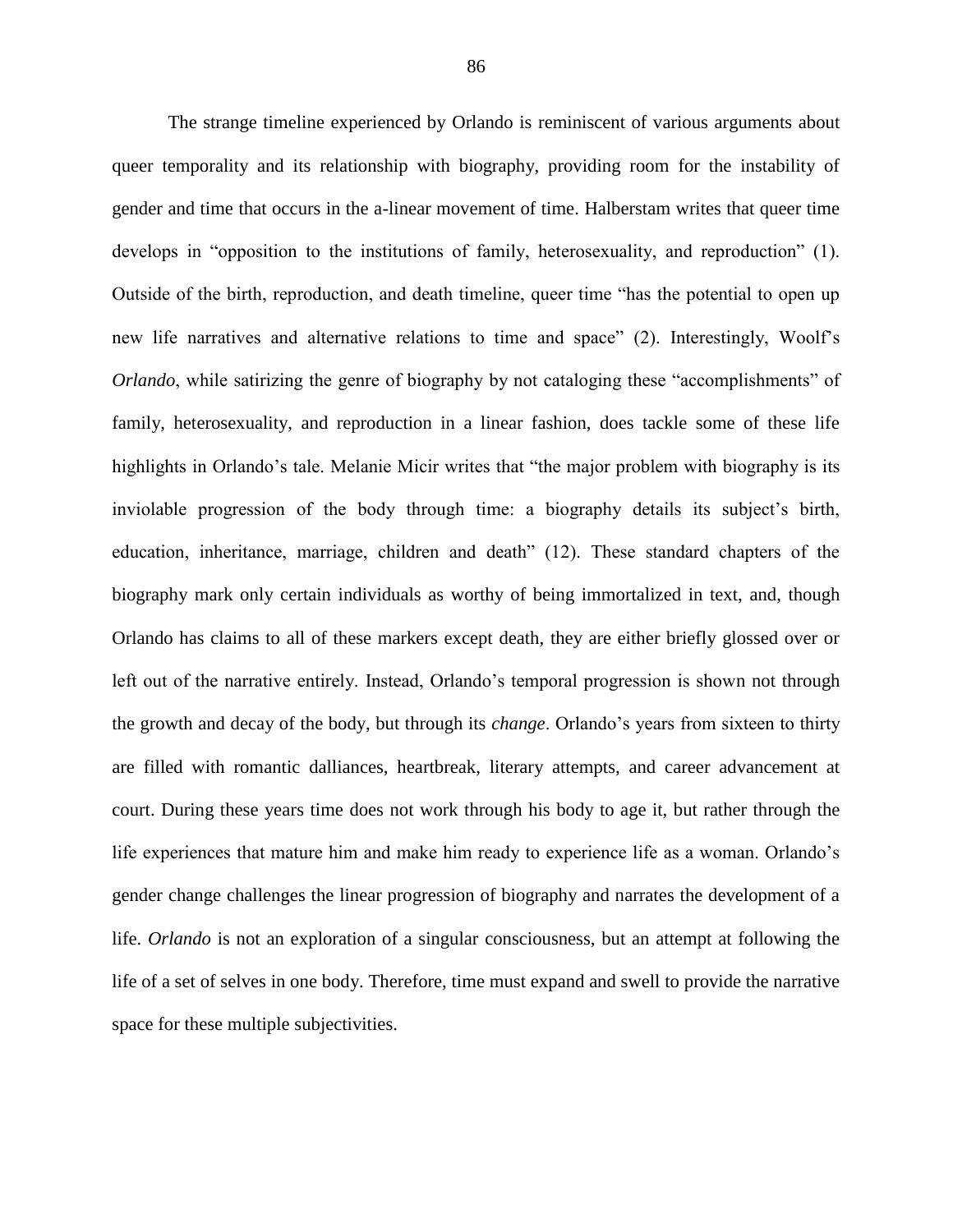Two important biographical factors are missing from the novel that contribute to its focus on the present: birth and death. Orlando is introduced to readers *in medias res* at the age of sixteen, and the book ends in October, 1928, the same month and year it was published. With no true beginning or end to this life, the narrative focuses on the present. Halberstam argues that the AIDS epidemic of the late-twentieth century affected queer time by no longer promising a future, which places an emphasis on the here and now. There is no illness in *Orlando* that threatens its protagonist, and, in fact, his/her future appears to be wide open with possibility, but it is still the present moment that demands attention from both biographer and reader, a present where masculinity and femininity intermix. What's more, Orlando's time does not appear to be stifled by gendered life expectations. As a man, Orlando experiences love affairs and a position that takes him to Turkey, but his achievements for the court stop there as the transition to a woman occurs at the height of his career. While Orlando feels gendered expectations as a woman, external pressures that are only targeted towards women, she is able to work around them. As a woman, Orlando feels the pressure of marriage so much so that the quality of her writing suffers and she has to succumb to the demand before moving on with her life. The biographer in *Orlando* notes, "Though the seat of her trouble seemed to be the left finger, she could feel herself poisoned through and through, and was forced at length to consider the most desperate of remedies, which was to yield completely and submissively to the spirit of the age, and take a husband" (243). However, move on she does, subverting the notion that marriage and children marks the end of a woman's life. Rachel Blau DuPlessis argues that the heterosexual romance plot, which makes up the majority of female experience in novels, shortens the timeline of women to that of being courted and married. Yet Orlando lives beyond her marriage and undoubtedly because her marriage is so unconventional. Micir writes, "Queer temporality studies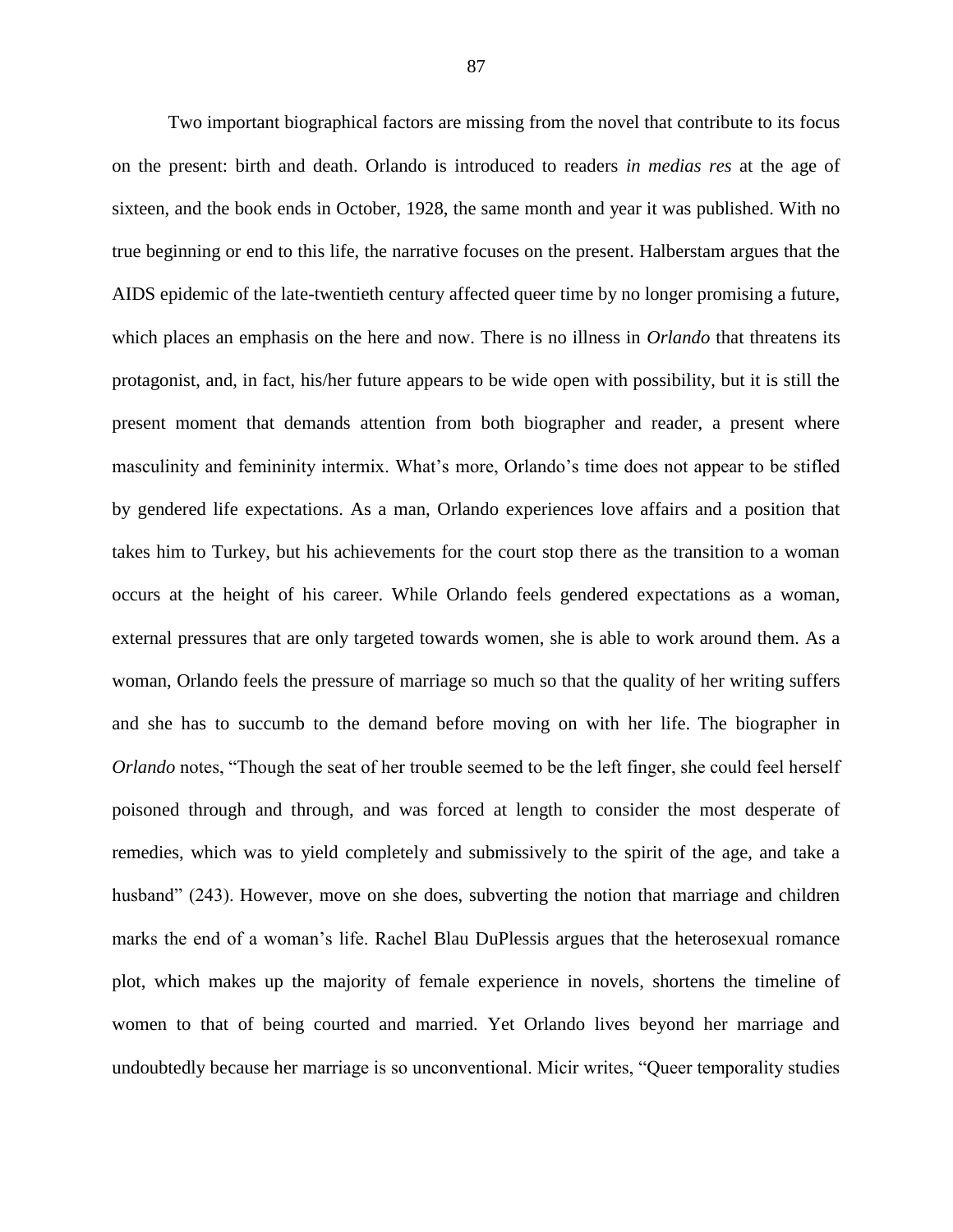critique understandings of time as a naturalized, internalized, bodily performance of the too easily accepted social scripts that govern our lives, asking us instead to recognize and resist—in our scholarly practices as in our lives—the standard, heteronormative, biologically-driven temporal organization of our world" (11). Orlando's gender performativity conveys such an attempted challenge to a "heteronormative, biologically-driven" temporal world. Orlando's gender, like Bergson's external societal time, is a social construct with societal expectations and norms affecting the way s/he feels and presents herself/himself. In Bergson's concept of dual temporalities, societal time is where one's external representation of self lives. Likewise, Orlando's gender is not representative of his/her internal self, but is rather a representational self that is created by external forces, projected outside of Orlando. Orlando's gender is not a singular reflection of a static consistent identity but is instead performative in that it is a process; Orlando's gender is not natural and is created through a combination of external forces and her actions within gendered norms. Judith Butler writes that "gender cannot be understood as a role which either expresses or disguises an interior 'self,' whether that 'self' is conceived as sexed or not. As performance which is performative, gender is an 'act,' broadly construed, which constructs the social fiction of its own psychological interiority" (279). Similar to Bergson's external self, Butler's concept of gender is not one that expresses any "true" inner self but one that is made up of social influences. Orlando becomes a woman in a theatrical scene, but her new sex is made certain by the external force of the narrator and his/her words. "We may take advantage of this pause in the narrative to make certain statements. Orlando had become a woman—there is no denying it" (138). Though the narrator's words suggest s/he is simply stating what s/he sees, his/her words are one of the first external factors that create Orlando's gender, conveying the power of language in its role in gendering.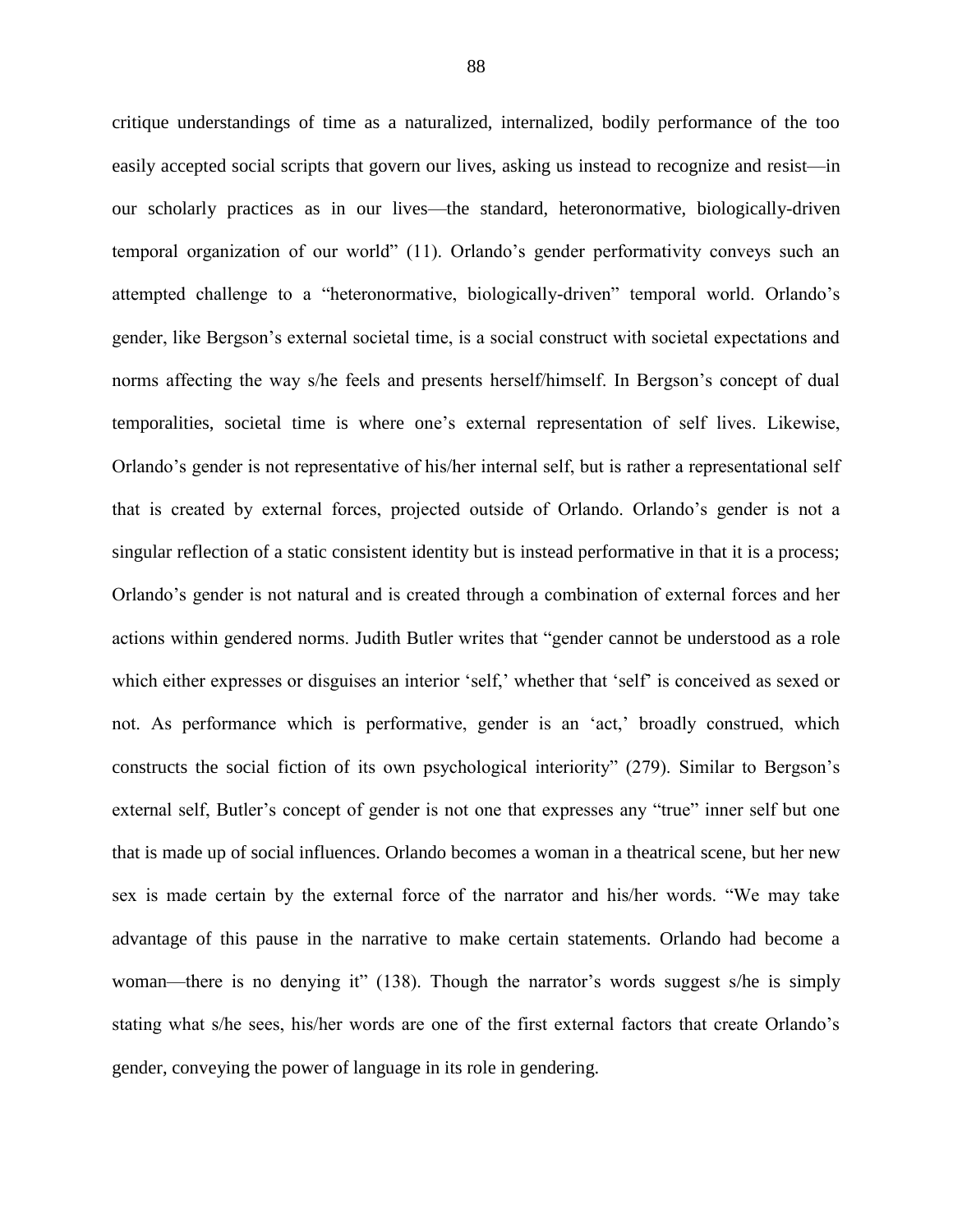Though Orlando is recognized as a woman after this theatrical gender change, the biographer suggests that Orlando's femininity is simply just an act. Interacting with another transgender and trans-time character, the Archduchess Harriet/Archduke Harry, the biographer writes that "In short, they acted the parts of man and woman for ten minutes with great vigour and then fell into natural discourse" (179). With her husband, Orlando is also able to fall into a natural discourse relatively easily. Her husband Shelmerdine, though gendered male as Orlando is gendered female at the time of their marriage, does not completely adhere to the strict tenants of his sex. After professing their love for each other, Orlando and Shel simultaneously suspect that the other is the sex they are each not representing at that moment, a suspicion that comes to Orlando perhaps because of her eventual naturalness and comfort with Harriet/Harry that comes from recognizing another figure that possesses a continuous and progressive multiplicity. Hankins argues that these instances of often mistaken genders are heterosexuality acting as a "cover letter" for homosexual desires, writing, "Once Orlando is a woman, heterosexuality loses ground; the odd courtship between the Archduke and Orlando, using dead flies on sugar cubes for foreplay and clammy toads to say 'no,' is singularly repulsive. With this version of female heterosexuality, Orlando has reason to be grateful for androgynous camaraderie rather than physical passion when she marries Shelmerdine" (188). Certainly Orlando's marriage works because in addition to a sex in flux, Shel is often physically absent, his work as a sailor taking him far from home and leaving Orlando to continue her life uninterrupted and undisturbed. After her lucky marriage, "she could write, and write she did. She wrote. She wrote. She wrote" (266). Orlando is thus able to live beyond her marriage and even avoid death, an outcome that has been the destiny of many subversive fictional female characters.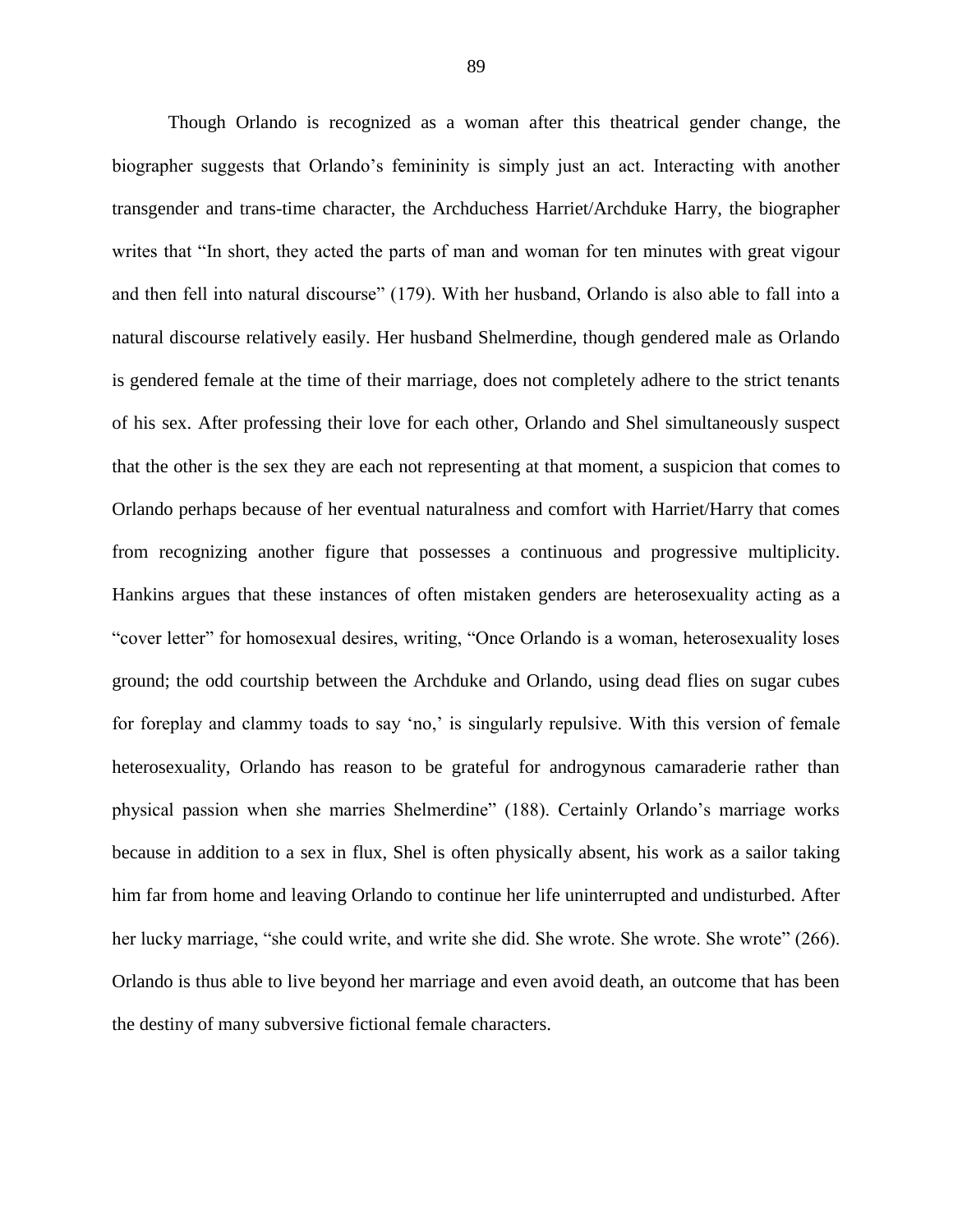The life of Orlando is certainly presented differently from the traditional biography not just in her duration, but also in her life as a woman. The Orlando introduced by the biographer at the beginning of the novel is the stereotypical figure for a biography: he is a young male aristocrat of an important family, a member of Court, and soon-to-be ambassador to Turkey. His early life is in the foreground of Queen Elizabeth, a Great Frost and Thames winter fair, and the Great Flood. However, once Orlando's sex changes from male to female, which occurs approximately one-third through the novel, the exciting backgrounds fade away and time appears to slow down. After Orlando's change and during her alliance with the band of gypsies, the biographer assures readers that Orlando "met with a variety of adventures, some at the hands of men, some at the hands of nature, in all of which Orlando acquitted herself with courage" (140). However, these adventures are never told, leaving the reader unable to properly judge Orlando's supposed courage. Tales that would make a biography exciting are left out of the narrative, and, as Orlando spends more time as a woman, such exciting "adventures" appear to become absent from her life. The timing of a woman's life is vastly different from the man's life in biography: once Orlando becomes a woman, her aging also slows down. During the course of her time as a man, Orlando ages from sixteen to thirty years of age in the course of about two hundred years. As a woman, she ages only six years in roughly the same amount of time. Though Orlando herself is still the same person s/he ever was, her change of sex marks her as a woman with different obligations and expectations of a man. During Orlando's life as a man, he had lovers, a failed romance, heroes and disappointments in those heroes, aspirations and professional accomplishments; in short, he matured from a boy to a young man through his life pursuits. As a woman, Orlando's expected timeline has changed significantly as she is now expected to entertain, take part in society, take a husband, and have children. While she does do these things,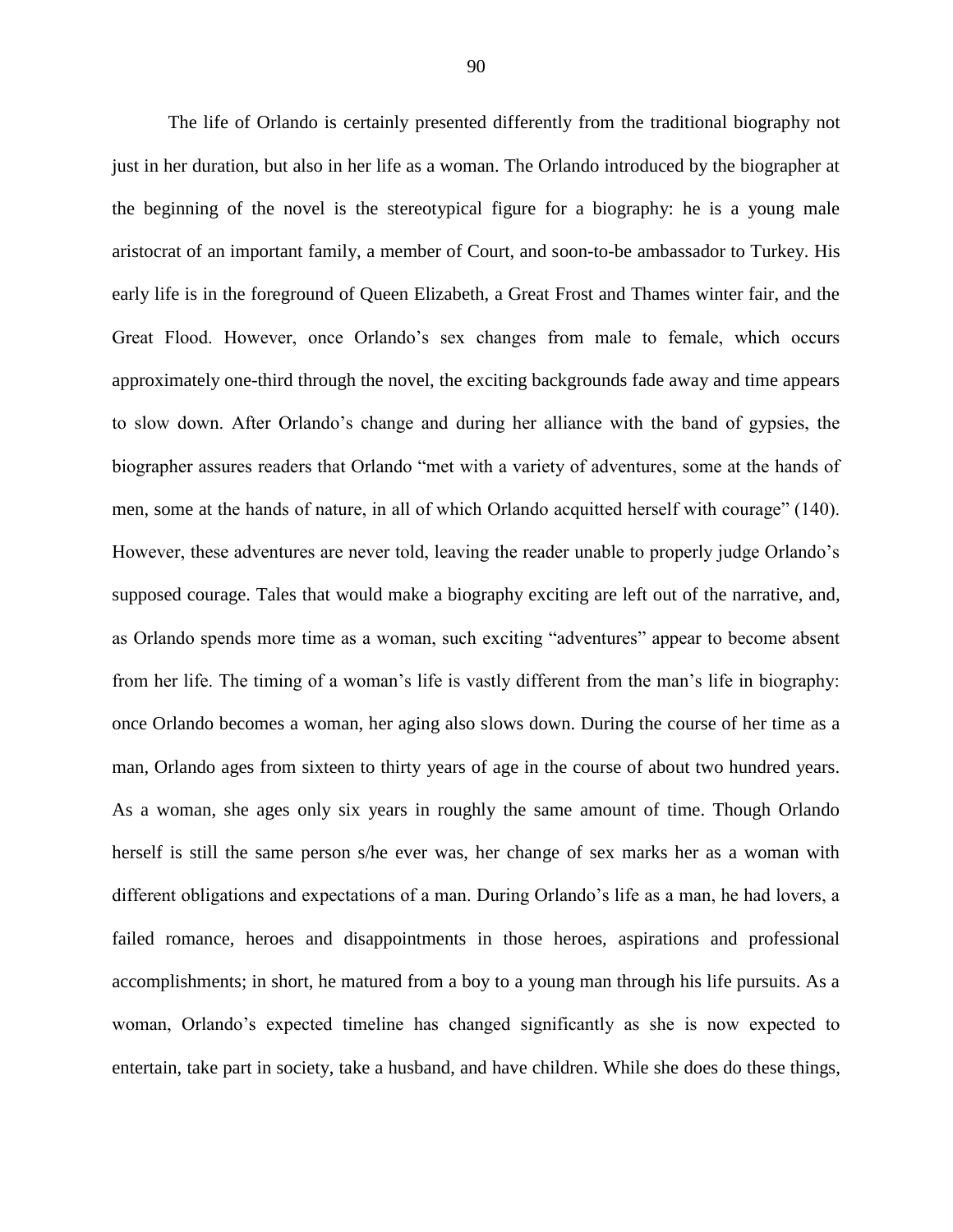she does so reluctantly and slowly, not taking a husband out of desire but necessity. Her reasoning for taking a husband aligns her *durée* and the forces of external time, as it marries her desire to write and external pressures to marry. Orlando's duration as a woman becomes less aligned with societal time than when she was a man as her choices and intended lifestyle do not mesh as well with the role she is expected to play as a female.

Gender is not the only factor that calls attention to the use of time in the novel. The blurring of subject and writer, as well as fact and fiction, is closely related through the use of real time in *Orlando*. Though the title of the book presents *Orlando* as a biography, the biographer goes against conventions of the genre that both Stephen and the editors of *The Dictionary of National Biography* upheld. As Elizabeth Cooley contends, Stephen saw the biographer's duty as presenting "the greatest possible amount of information in a thoroughly business-like form" (72). This "business-like form" was to eliminate any rumination on the subject's thoughts so the facts and events could be presented in a concise manner. The biographer in *Orlando* claims to uphold these conventional ideals, as s/he reflects on her/his duty to relate Orlando's life faithfully, writing that the "first duty of a biographer" is to "plod, without looking to right or left, in the indelible footprints of truth… Our simple duty is to state the facts as far as they are known" (65). Indeed, after this announcement and in an attempt to fulfill the biographer's job, the biographer calls attention to his/her physical work of leafing through the actual documents used to supplement Orlando's history. Describing the state of papers which survived the night Orlando's gender change occurred, the biographer writes of "picking our way among burnt pages and little bits of tape as best we may" and then reproduces the text of a manuscript "full of burns and holes, some sentences being quite illegible" (126-127). By describing the process of research, the biographer brings attention to her/himself and the physical work s/he must do to make the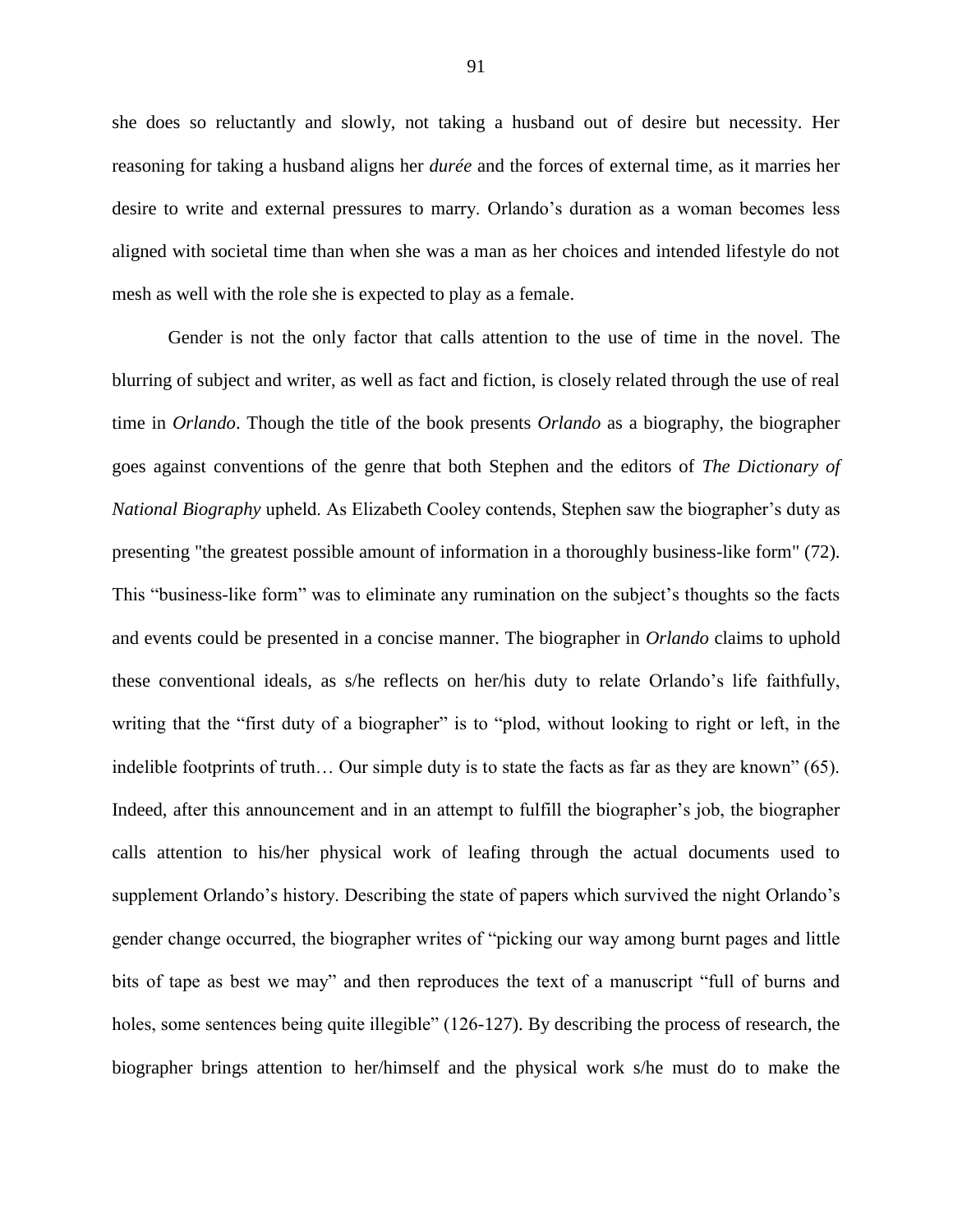writing of this biography possible. Not only does s/he call attention to this work, s/he does so *in the moment* of his/her actual research, a move which complicates traditional temporal landscapes of writer and reader.

The focus on the biographer's work grants him/her a temporality that fuses with Orlando and creates a space of various subjectivities and times. The present tense use of the verb "to pick" equates a current action with the biographer, an action that conventional time would tell us must have been completed by the time of the book's publication. This use of the present tense not only signifies the time of the biographer's action, but connects a physicality to that time. Though a narrative can never be truly in the present as it is always a record of things that have happened, there is a constant stress on the present for the biographer. By emphasizing the real physical work in recreating Orlando's past, the biographer sketches out her/his own material (but not gendered) body and tangible presence. In turn, the biographer's digressions act to remind the reader that this is very much a story being created and told by someone who is *not* Orlando. The course of Orlando's life is being set down by an outsider, a person who did not live these events except through Orlando and the research of the physical evidence that makes up the book. As such, Orlando's tale is a conglomeration of various temporalities, as the biographer combines his/her own time, Orlando's time, and the time of "the spirit of the age," or societal time, which sometimes is exciting and quick in the reign of Queen Elizabeth, slow and pregnant with pause during the Victorian Period, or rapid and frantic in the early twentieth century. Thus, Orlando's personal history cannot be disentangled from the biographer's – their time has overlapped and touched, affecting their histories and portrayal of said histories. The biographer's various appearances in the text are not, then, self-important, but rather suggest both the difficulty in telling another person's story and the inability for a story to be solely of one person. *Orlando*,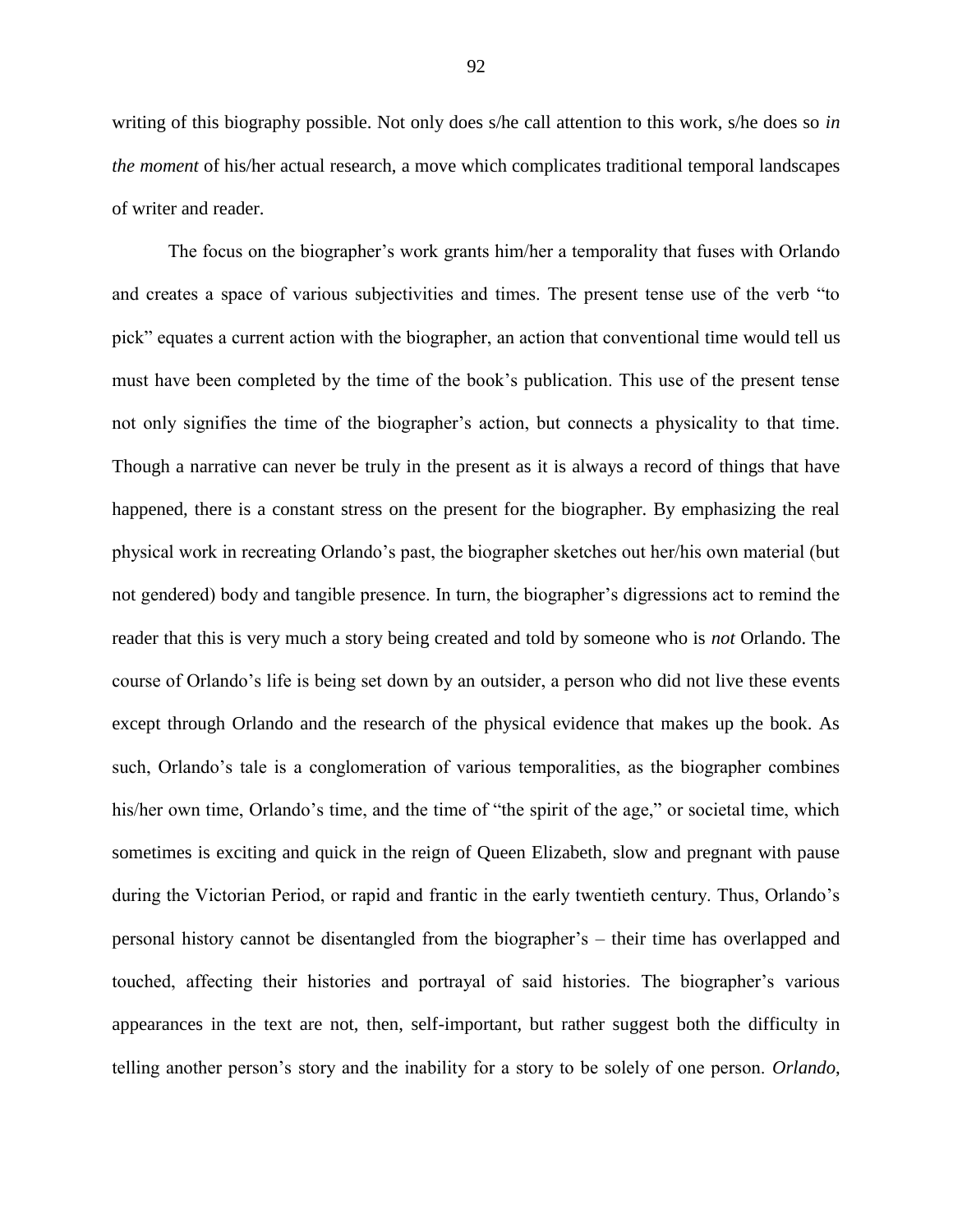though strictly focused on the figure of Orlando throughout, is filled with the temporalities of Orlando as a man, Orlando as a woman, the biographer, others who make up the background of societal time, and the readers. Orlando's faithful biographer dutifully recreates these temporalities as best he/she can to represent the singular yet complicated figure of Orlando and in the process blurs the gendered timelines of men and women to create an androgynous time that touches and combines a multiplicity of lives, genders, and times.

In addition to suggesting the impossibility of presenting a completely true and factual depiction of a person, the passage cited above depicting Orlando's biographer picking through scraps of paper also satirizes biographies that claim to do just that. After calling attention to his/her existence in Orlando's text, the biographer provides the reader with the representation of the documents that detail the night of the beginning of Orlando's second sleep, complete with the flaws and gaps. Even though the biographer here laments the loss of documents which could provide factual information deemed suitable enough for a biography, it is in this section that Woolf shows the reader what a literal dependence on such information would look like. To describe the most peculiar incident of the novel – Orlando's long sleep and subsequent gender change, the biographer relies solely on pieces of letters and journals from those who were at the party that Orlando attended that night, even though these documents were badly burned and beyond legible. The result is a few pages of scribble that do not illuminate the events of that night and would make for quite a boring read if the whole biography contained nothing but these first-hand accounts.

Yet despite the biographer's intention to stay true to the facts of the subject's life story, the majority of the novel is made up of deviations from facts into Orlando's mind, a narrative technique that brings the biographer to the forefront of the novel. For example, directly following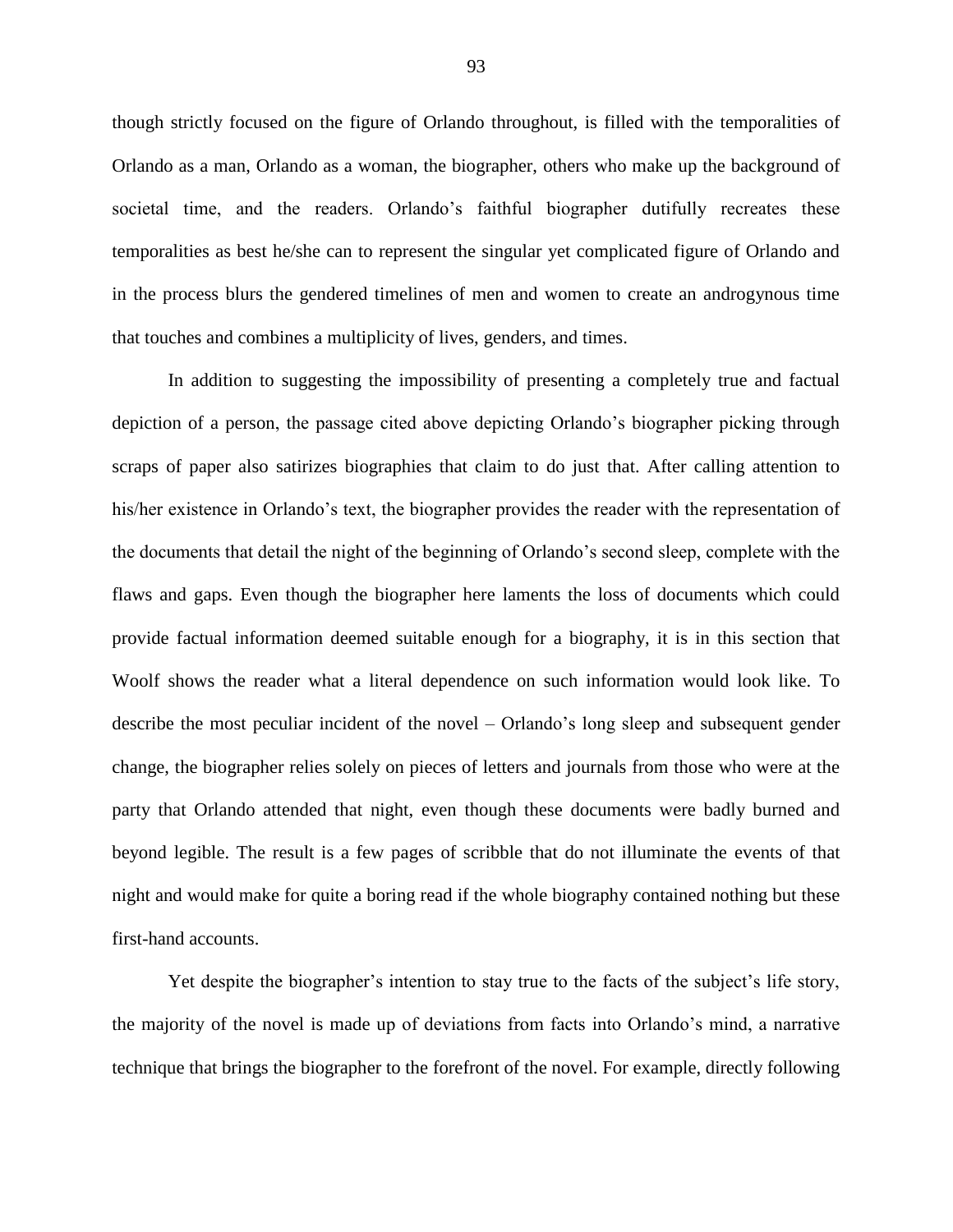this passage of factual information, the biographer weaves philosophical questions into the retelling of Orlando's second great sleep. Here, Woolf satirizes the Victorian notion of the objective-factual biography present in her father's work. Once Woolf's biographer plunges into the mind of Orlando, begins to ask questions and theorizes Orlando's thoughts, s/he is violating the Victorian conventions of biography and the claim that true biography only presents objective facts. Cooley writes, "Again contradicting himself, the biographer breaks the traditional rules. Rather than recording 'life,' 'the only fit subject for the novelist or biographer,' he records 'thought' –and not simply rational thought but the subtle machinations of the psychological 'self'" (78). Not only does the biographer subvert traditional rules of biography, but s/he also entangles her/his own subjectivity with that of Orlando. The biographer's duty is to present to the reader a faithful reproduction of Orlando, yet s/he routinely presents the subjective workings of the mind. However, it is not surprising that such a cerebral writer as Woolf would want to penetrate the mind of a character to attempt to fully represent the essence of a person's subjectivity. Action alone could not present the reader with a clear view of Orlando (especially as a woman) or of any figure. The biographer is thus able to pierce through not only the temporal landscape to gain access to Orlando, but is also able to flow into Orlando's being to bring to life the inner workings of her/his mind. As the temporal boundary between Orlando and the biographer vanishes, so too does the boundary that separates Orlando from his/her biographer occasionally falter, creating a temporality that connects, despite gender, class, and even physical distance, rather than divides. In this connection, androgynous time facilitates the gender instabilities that continue throughout the novel. Androgynous time here connects the biographer and Orlando through the text, the body of writing that the biographer is creating as a meeting place of his/her time and Orlando's time.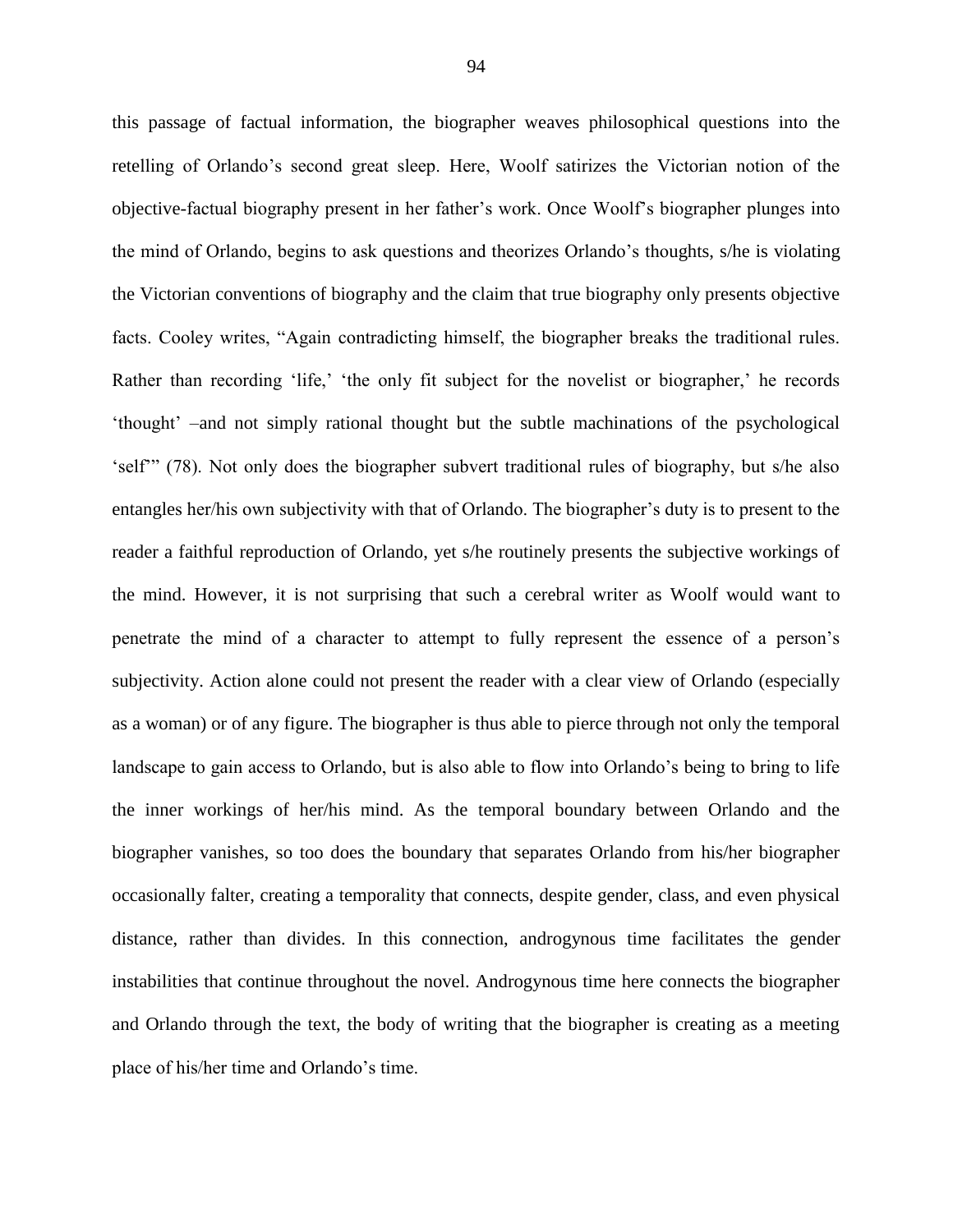In addition to the obvious disregard for the "first duty of biographer," this philosophical wandering ends with a call of attention to real time: "Having waited well over half an hour for an answer to these questions, and none coming, let us get on with the story" (68). The biographer has once again inserted his/her presence into the text, intertwining him/herself with Orlando while mingling facts with speculation, thus continuing to blur the lines between Orlando's story and the biographer's story by revealing the dates of writing. While observing Orlando working on "The Oak Tree," the current date for the biographer is noted: November 1927 (78). After this date is established, the biographer continues to call attention to his/her presence and his/her observing of Orlando as if the two are taking place concurrently. Describing a scene between Orlando and her newfound prostitute friends, the biographer inserts her/himself directly into the storyline: "All they desire is—but hist again—is that not a man's step on the stair? All they desire, we were about to say when the gentleman took the very words out of our mouths" (219). The approach of a man signifies the destructive effects of male-dominated societal time, effectively silencing the women and the biographer. His presence places the women back on a linear model of time, a model where time is interrelated with commerce, as he buys a woman's time, effectively owning her societal representational self for a certain time span. In addition, the effect on the biographer raises the question of how is the biographer, who is writing in the late 1920s, able to comment on this scene from the eighteenth century as if the two events, the writing and the action, are occurring simultaneously? It appears that the traditional rules of linear time again do not apply in not only Orlando's life but, as a result, a faithful reproduction of Orlando's life. For example, when the biographer makes note of his/her real, physical, and concrete presence ("One moment, where is *Gulliver's Travels*? Here it is!"), he/she is not removing himself from the tale which s/he is recounting, as stated above, but suggesting the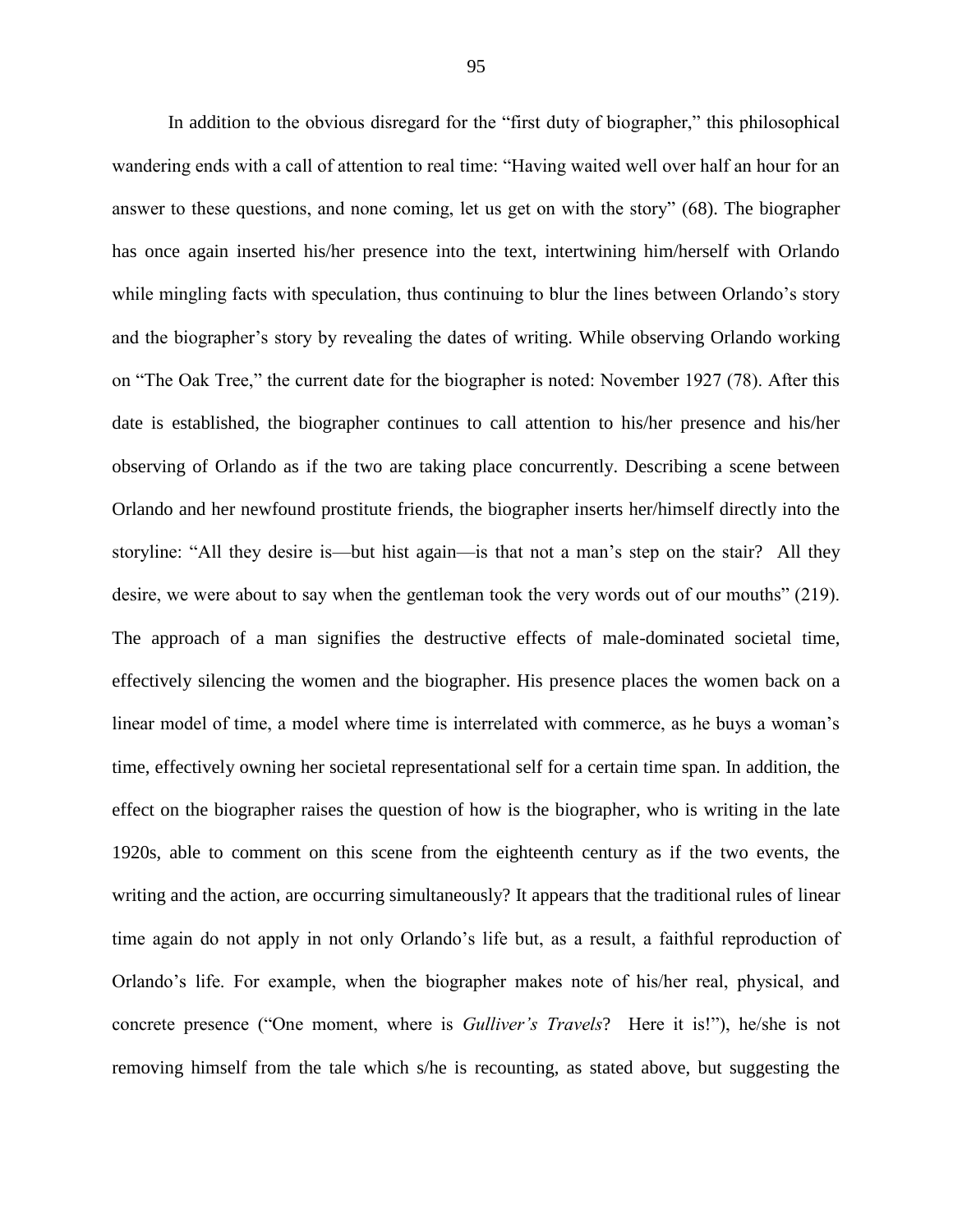interconnectivity of various temporalities (210). In addition, this active language is mirroring the fluidity of time that Orlando experiences by subverting linear time and instead highlighting the connections and relationships between past and present. Cooley argues that the narrator in *Jacob's Room* presents the frustrations of language's inability to faithfully represent personality, writing that the narrator's frustrations are a representation of Woolf's "general doubt that language can ever capture the reality of characters" (75). Cooley asserts that Orlando's biographer also sees this limitation but argues that the biographer illustrates the restrictions of biography by stating his/her refusal to dive into the unknown (75). However, Cooley does not explore how the language used in *Orlando* works to represent a denial of time restraints that Orlando's prolonged life has embodied. By sharing actions and occupying the same temporal landscape with Orlando, the biographer is not attempting to completely remove him/herself from his/her subject as other biographers claim to do and is therefore able to present a much more complicated representation of character than a typical biographer would be able to accomplish. Allowing the reader to see the temporal and narrative disruptions in the text mirrors the disruptions that take the form of gender changes and temporal shifts in Orlando's life. In addition, the narrator's body of work, the novel, is an embodiment of androgynous time in the fusing together of Orlando's time with the narrator's own time.

The passage of years occurs seamlessly in *Orlando*, so smoothly that one hundred years can go by with Orlando and, for that matter, the reader barely seeming to notice. The time between Orlando's abandonment by Princess Sasha and the gender change is not accounted for by the biographer, but it is later revealed that "hundreds of years" have elapsed (155). This quiet passing of time occurs so readily in *Orlando* because, as the reader is told, the biographer's duty is to document actions, not thoughts. In one episode, the biographer lists out the months,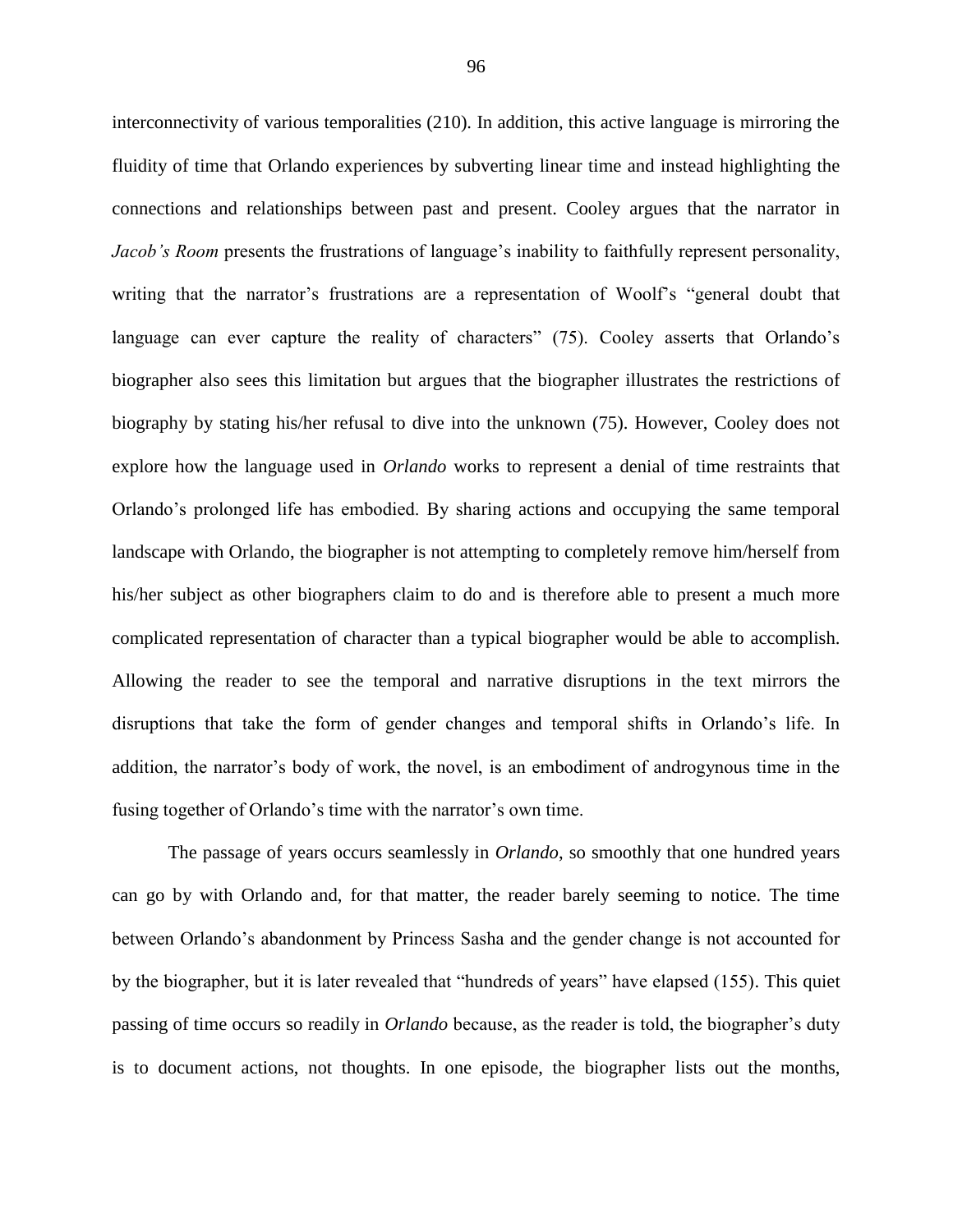acknowledging the boredom of such writing but arguing that the duty of the biographer is to record life, not thought, and "since sitting in a chair and thinking is precisely what Orlando is doing now—there is nothing for it but to recite the calendar…until she has done" (267). Time is thus neither a dictator of action nor a tool to be used to measure life experiences against. Nonaction is satirically represented through the meticulous recitation of the calendar as days pass slowly as opposed to what would normally be monumental events in a biography. Once Orlando changes from a man to a woman, the opportunity for the events that usually take the center of biography disappears, though the biographer subverts expectations by not including exciting or traditionally monumental events during Orlando's male life. The traditionally important "womanly" events of her life are brief: Orlando becomes engaged in "a few minutes" (250), and the birth of her child merits but a few lines after a lengthy poetic passage on the scene outside of a window (295). These events are perhaps insignificant in the larger scope of Orlando's being, and here the biographer subverts traditional notions of biography, while also mocking Victorian modesty and restraint in regards to childbirth, of only detailing lives filled with action rather than speculation and thought. These strange temporal experiences also work to show how time is experienced differently through the individual. Time expands and condenses for Orlando; she is unable to differentiate between hours and years when meditating under a tree and an engagement that seems to have happened in an extremely short amount of time.

The passing of time does not work to separate Orlando from any of his/her lived experiences as one would imagine that conventional time, let alone centuries, would do. Even as Orlando turns from man to woman, even as centuries separate his/her birth from his/her suspended adulthood, Orlando holds on to the same vivid memories of his early life, including the rose bowl, the poet, and his/her family home. Most importantly, Orlando's poem, "The Oak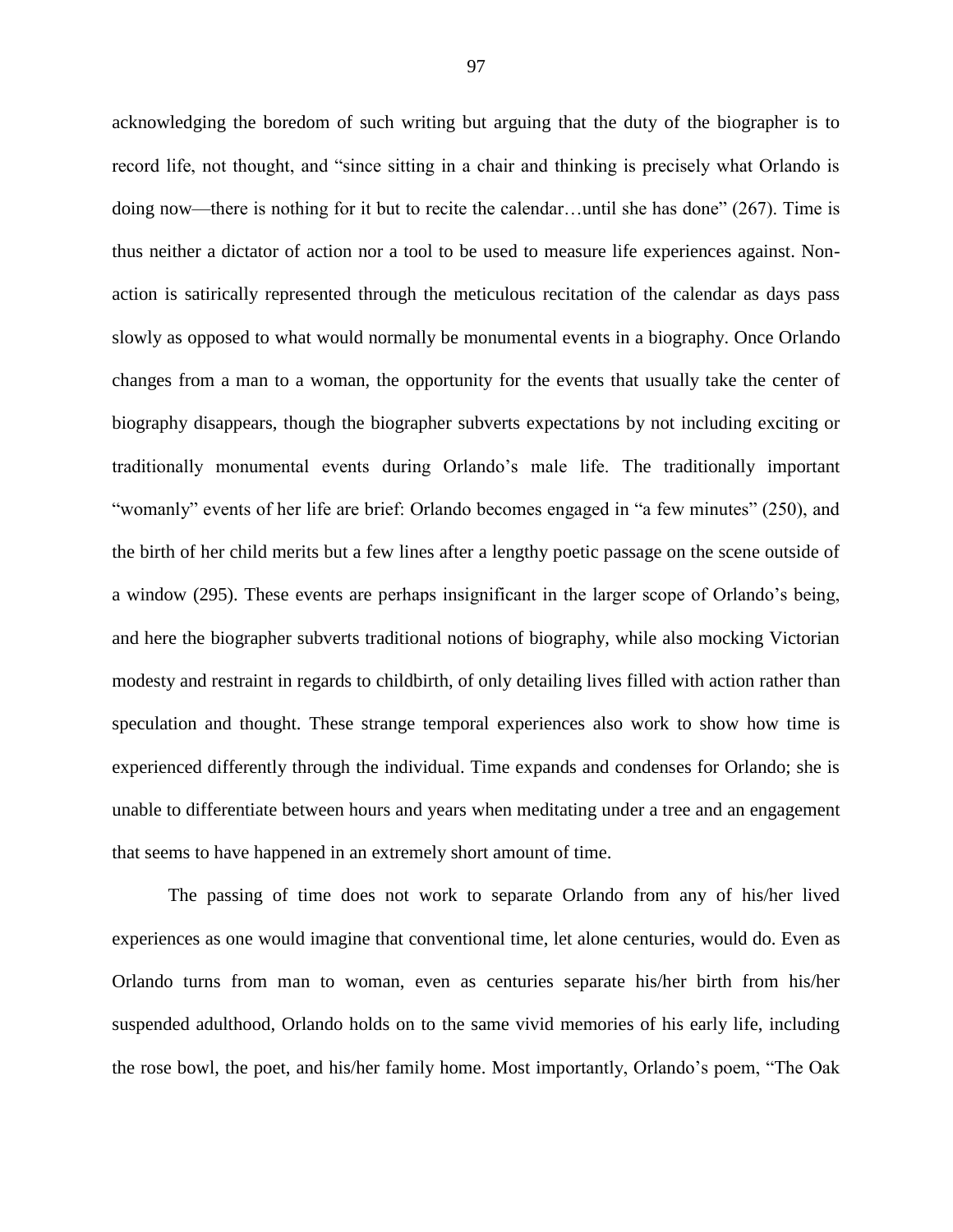Tree," continues to be worked upon, the manuscript containing all the abuses and evidence of the accumulating years. The blood and stains together represent the communal nature of time not kept separated by a linear timeline. The blood stains act as physical embodiments of Orlando's past life now existing in the present and which will continue to exist in the future. What's more, this is a physicality that does not differentiate between Orlando's male body and female body, representing the sameness of Orlando despite the body's changes. Time does not act as a fence, separating one event from another, and thus the passing of years in *Orlando* becomes a true life that forever is marked with past experiences and memories, like the badly stained manuscript. The smell of a candle in a department store brings back vivid memories of Sasha, which, in turn, leads to reminiscing about other figures from the past and their connection to items in the present; as Orlando muses, "Nothing is any longer one thing" (305). The biographer notes this connection between past and present in the figure of Orlando, remarking that people who are "the most successful practitioners of the art of life" can "somehow contrive to synchronise the sixty or seventy different times which beat simultaneously in every normal human system so that when eleven strikes, all the rest chime in unison, and the present is neither a violent disruption nor completely forgotten in the past" (305). While this passage describes those who present one solid identity through a stable life and die at an age of "sixty-eight or seventy-two," it simultaneously details the a-linearity of time. Thus, lived events should not be viewed as onetime occurrences that do not continue to haunt one as time progresses, nor is the present completely separated from the past. These events are not placed in orderly succession, but rather they weave in and out of lived experience, like the scent of a candle floating on the air in a store.<sup>13</sup> Time does not hold events hostage, as Princess Sasha continues to haunt Orlando

 $13$  Woolf writes of the continued presence of the past in the present in "A Sketch of the Past," writing, "In certain favorable moods, memories—what one has forgotten—come to the top. Now if this is so, is it not possible—I often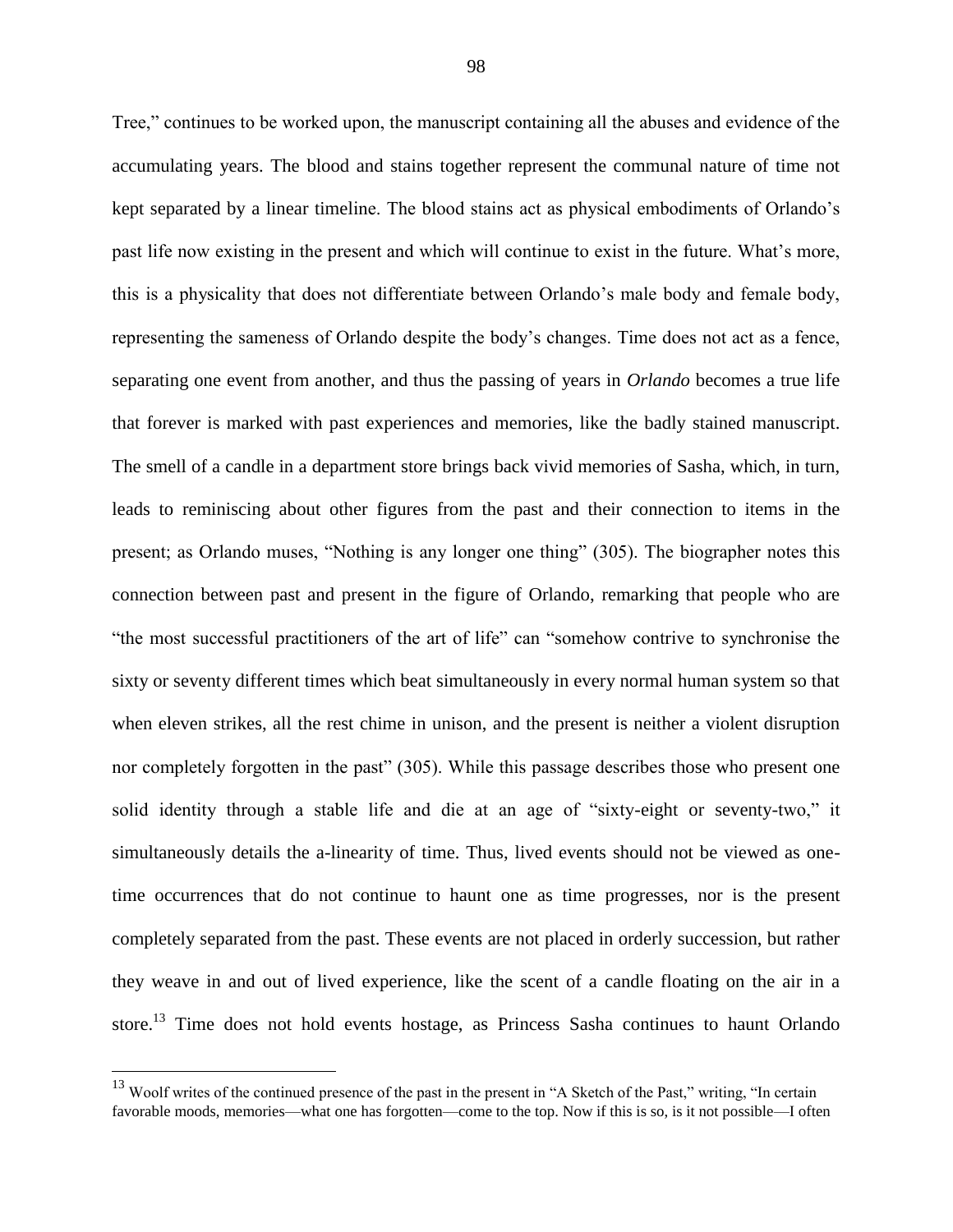centuries after their last meeting. Likewise, all of the past and the unknown present live in a single person, and the linear timeline of a conventional biography could not fully unveil the truth of an individual by only emphasizing certain actions in such a limited fashion of one's life.

Thus, while conventional time has progressed and has changed the landscape of fashion and London, Orlando, who has gone through a seemingly incredible change of genders and basic aging, is practically the same person s/he ever was. The biographer argues, "Yet through all these changes she had remained, she reflected, fundamentally the same" (237). This denial of change contradicts one of the draws of biography, for do biographies not present the development of a figure, from childhood to adulthood, and thus show the reader the changes in such figures? Time passes in *Orlando*, but, like gender, time does not work to change Orlando's deep inner self. While his/her external representation of self that exists in the social world may change and, as such, even his/her understanding of his/her self may change, these varying subjectivities all constitute the same Orlando at the beginning of the novel as it does at the end. Again, Orlando has always been Orlando. As a woman, she has her boyhood memories, and as a young man he has his future as a woman.

This multitude of selves in one person conveys Woolf's notion of subjectivity, one which is not fixed, rooted, and one-dimensional but is one that is progressive, like Bergson's qualitative multiplicity. In the introduction to the third volume of *The Letters of Virginia Woolf*, Nigel Nicolson writes that in creating *Orlando*, "Virginia had begun her game of 'making Vita up', attributing to her at different times every quality except that of genius, sometimes to her credit, more often with simulate reproach, until she flung them all together in Orlando to produce a man-woman who strode masterfully through life but remained vulnerable and aloof" (xxi).

wonder—that things we have felt with great intensity have an existence independent of our minds; are in fact still in existence?" (67).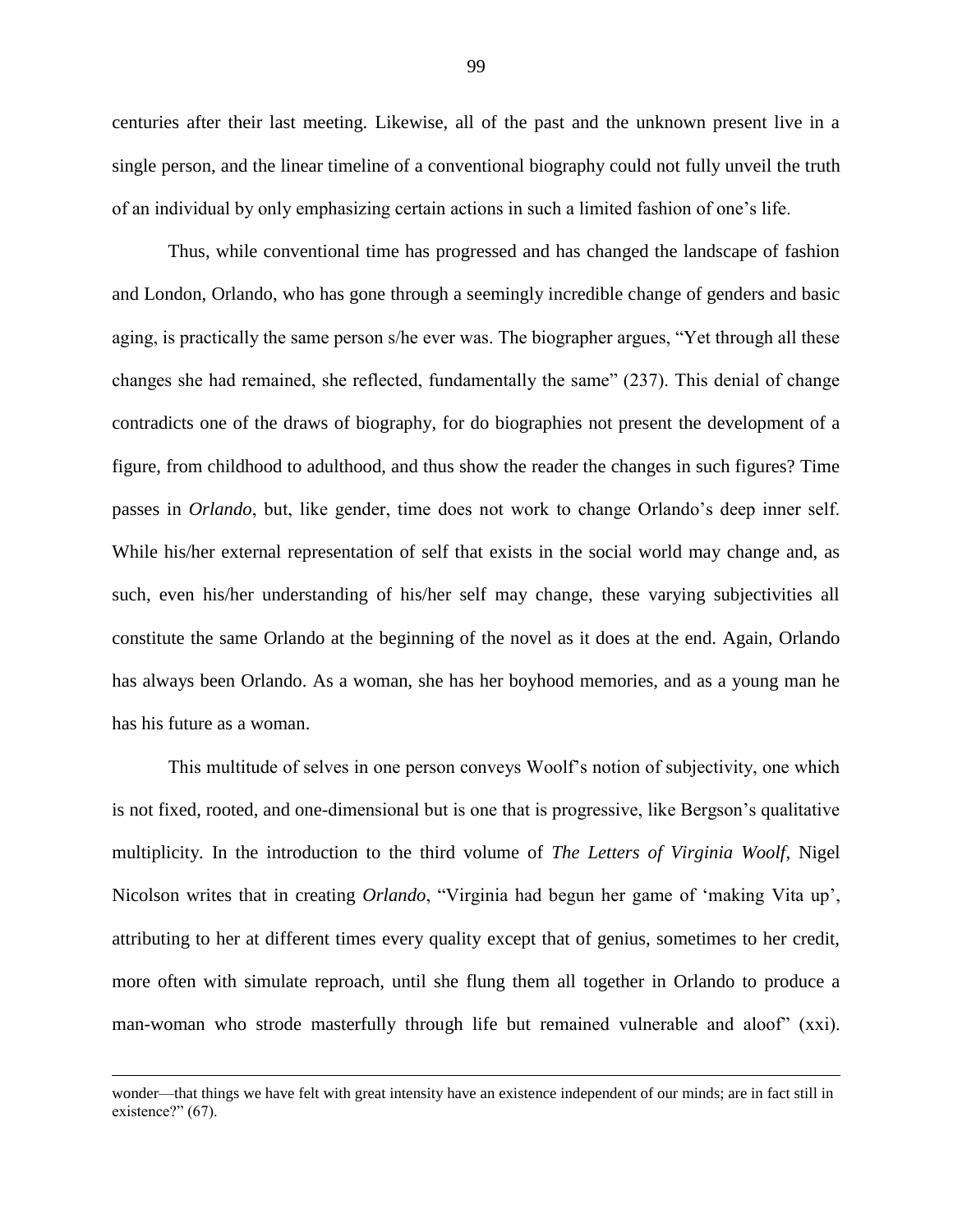Orlando is not just a "man-woman," which suggests a mannish woman or a feminine man, but a figure of immense complications and traits, both feminine and masculine in one body. Orlando's subjectivity is composed of a multitude of ever-evolving selves that interchange depending on circumstances. The biographer writes that Orlando "had a great variety of selves to call upon, far more than we have been able to find room for, since a biography is considered complete if it merely accounts for six or seven selves, whereas a person may well have as many thousand" (309). Here the biographer articulates Woolf's own frustration with the genre's inability to fully realize an individual's being faithfully. The biographer again transgresses in Orlando's internal world by observing Orlando calling various selves and those selves that entered. As Orlando reflects on who she is, the biographer observes and records, chastising the reader for "listening to a lady talking to herself" (310). Yet, despite the biographer's apparent moral decency, he/she is again adamant about the recording of fact to present a true biographer, writing, "we only copy her words as she spoke them, adding in brackets which self in our opinion is speaking, but in this we may well be wrong" (310). This admittance that the biographer may err in the retelling of this internal episode of Orlando's life conveys the biographer's unconventional aims as well as methods in the recording of this life. The biographer is giving way to mere speculation but, in doing so, grants readers access to the very real, intriguing, and philosophical process of Orlando's myriad selves that other biographies would have left out, creating a biography of the inner life. The biographer records the entrance of selves in the temporal present of Orlando, noting that after Orlando laughs off her fame and prizes won for her writing "we must here snatch time to remark how discomposing it is for her biographer that this culmination and peroration should be dashed from us on a laugh casually like this" (312). Again, the biographer represents the experience of Orlando's self-shifting through the use of language documenting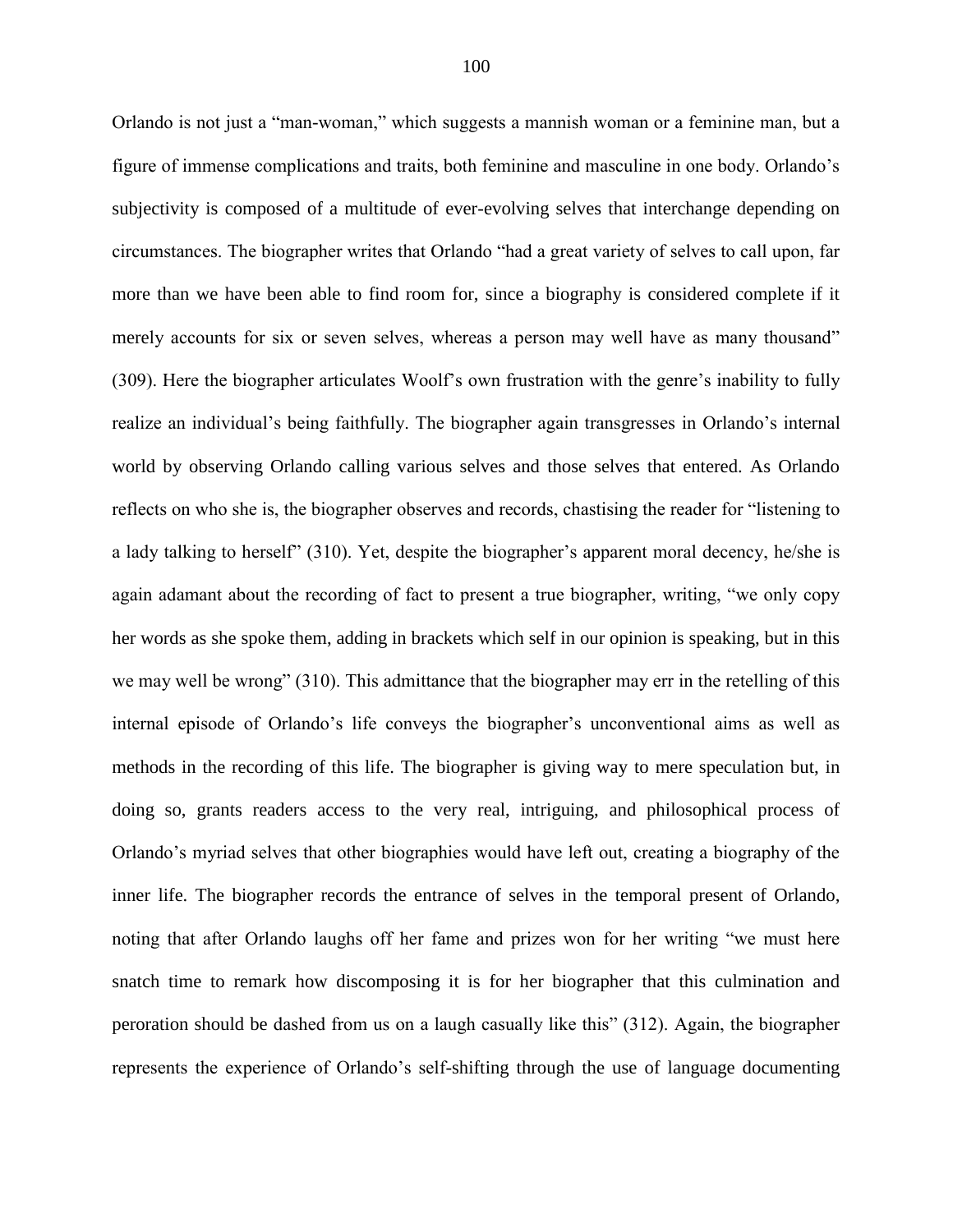time. The calling and switching of selves are occurring as quickly as the parenthetical insertions, and the biographer must "snatch time" to make his/her remark so as not to interrupt Orlando's actions. In his discussion of *To the Lighthouse,* Paul Brown argues,

> For Woolf, reality is not contained within a single perceptual consciousness, nor does it exist as a collection of multiple but rigidly divided perceptual consciousnesses. It is not an entirely boundless collective, nor does it exist as some form of transcendent actuality. The reality depicted in *To the Lighthouse* seems to be composed of multiple interpenetrating consciousnesses interconnected with one another and loosely housed within fluid subjectivities and objectivities that interactively create, as well as observe, their environment. (54)

While the biographer is able to flow in and out of Orlando, Woolf moves beyond her experiment of multiple interconnecting consciousnesses and instead explores the connection of various interlocking selves to create a whole complicated being. In her essay "Heidegger in Woolf's Clothes," Heidi Storl argues that "For Woolf, it is not a matter of moving consistently and coherently from one abstract thought to the next; it is a matter of openly observing the myriad of possibilities that emerge in the acts of consciousness that envelope an experience, yet all the while continuing the work of being human" (303). This myriad of possibilities is presented in *Orlando* through both the subject and style of the novel. Through the opening up of time and subjectivity, Woolf is able to create a text that is open to the possibilities of lived experience and through a reworking of fact and fiction, presents a genre that is capable of illustrating the richness and complications of life.

Though the biographer writes as if s/he is with Orlando, there is no interaction between the two, which is certainly for the best as Orlando is a figure who is presented as being most comfortable in solitude. Orlando's own duration is best felt alone, and, though s/he does not live a life of isolation, there is no doubt that there are moments of seclusion in Orlando's presented lifetime. The biographer first introduces the reader to the young sixteen-year-old Orlando when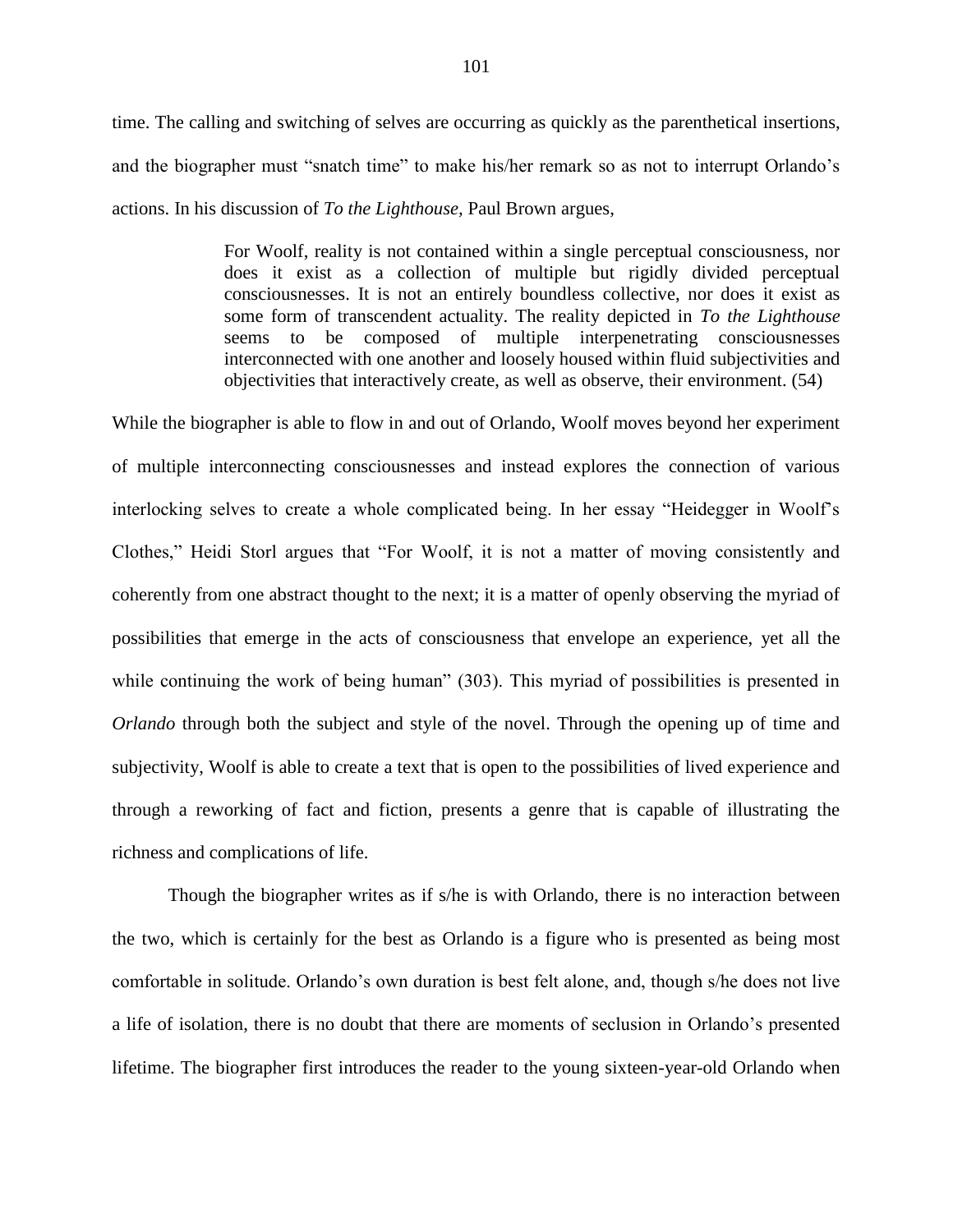he is enjoying his solitude at his parents' English estate. This isolation is not one of sadness, but, rather, the biographer writes, "Orlando naturally loved solitary places, vast views, and to feel himself for ever and ever and ever alone" (18). Orlando's isolation is self-imposed in this early stage of his life, and it is this isolation that acts as an assertion of ego. Woolf writes, "So, after a long silence, 'I am alone,' he breathed at last, opening his lips for the first time in this record" (18). This proclamation from Orlando is, as the biographer observes, the first utterance of any kind, his first active declaration of his subjectivity in this text. This statement not only asserts preference, it establishes *presentness*. Time is implicit in this statement, and it is the temporal relationship to the subject that creates that subject's subjectivity. Orlando breathes "I am alone," and becomes a true character, a true figure for a biography as he marks his identity in the pages of the text. Orlando is not literally alone, but is noticeably removed from the characters s/he comes into contact with very few exceptions. Again, even Orlando's husband Shelmerdine is absent from the text after their marriage. The world of Orlando intermingles with other worlds, but ultimately it is a lone Orlando at both the opening and the close of the narrative. Time ebbs and flows when Orlando is alone and not entangled with others, but it is when Orlando's subjectivity becomes ensnared with others that time booms loudly through the atmosphere, rooting the character to an objective temporal position. Intermingling with others forces Orlando to live within his/her Bergsonian external representation of self and, as such, interact with others in a common yet forced societal time.

Interacting with others forces Orlando to live under societal time, and his/her duration does not bend so willingly. While the conventional passage of years does not play a disrupting role in *Orlando* despite the unconventional amount of time that passes, readable time as represented by a clock can be a harsh, even violent antagonist. The clock brings Orlando his first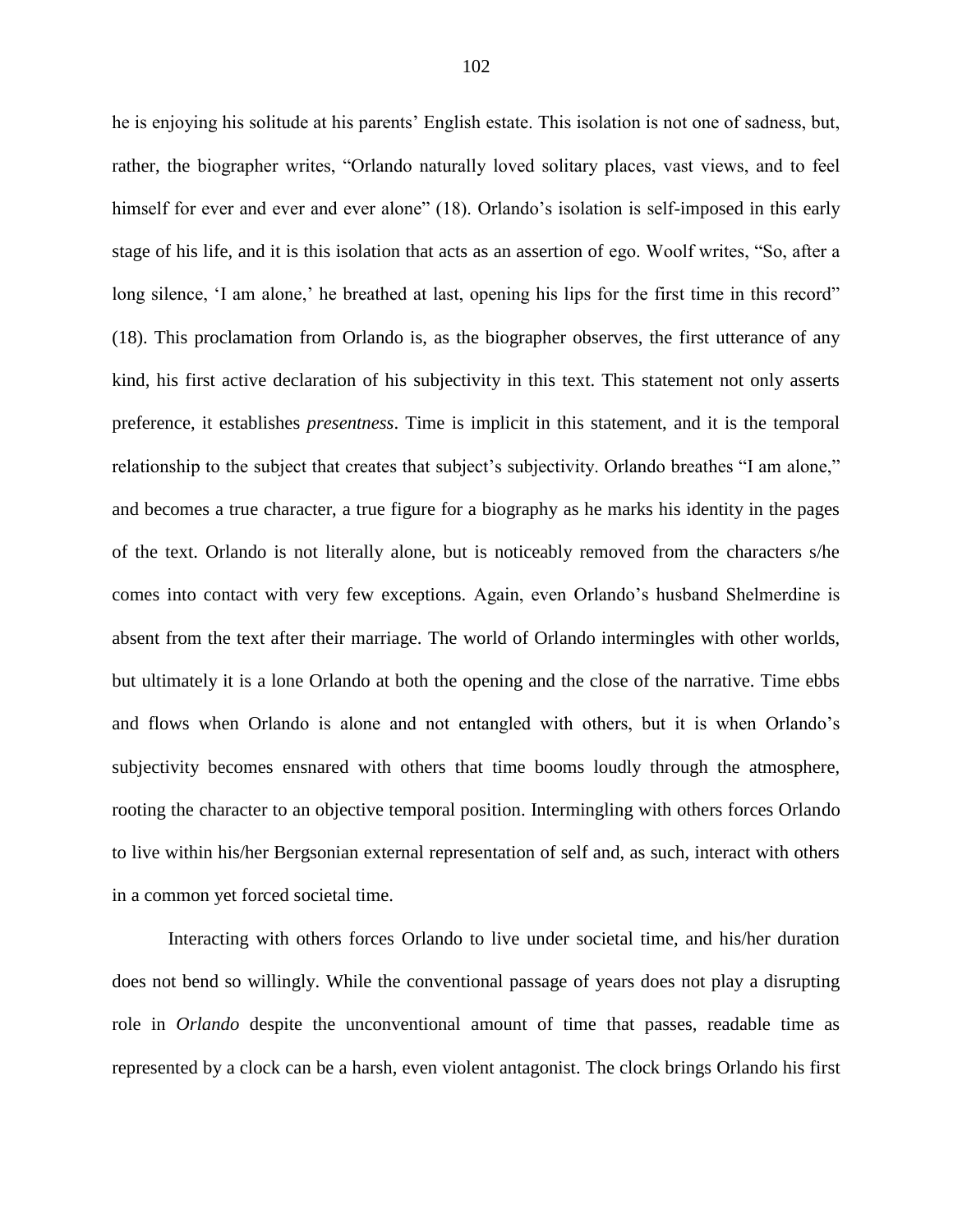heartbreak when it seals the fate of Princess Sasha's abandonment: "Suddenly, with an awful and ominous voice, a voice full of horror and alarm which raised every hair of anguish in Orlando's soul, St. Paul's struck the first stroke of midnight. Four times more it struck remorselessly" (60). Each of the chimes is another strike to Orlando, "proclaiming death and disaster. When the twelfth struck he knew that his doom was sealed" (60). These minutes, unlike the vast amount of years that pass in the novel, are distinctly felt by Orlando, the biographer, and the reader. These are minutes that are directly connected to another, to Princess Sasha, and are measured by her absence. The scene is filled with a heightened sense of anxiety as the reader waits with Orlando for the arrival that both know will never come. Perhaps it is crucial here to note that the minutes that waste away are not subjective, but are actually being measured by a seemingly objective piece of technology: a clock. A clock as a device used to control and reduce moments into something measurable, as well as visual, is a form of technology attempting to transform the natural fluidity of life into something strangely one-dimensional and quantitative. Large amounts of time are able to escape this objective measuring, for Orlando's thirty-six years do not match up with the 400 years of narrative time. Yet here, at Princess Sasha's abandonment, the clock succeeds in restricting time and violating Orlando at the same time. These loud and jarring clocks are representations of the external time outside of one's self, a time that disrupts the subjective experience of time in one's own *durée*. The sudden pull into this external time can be violent and disrupting; as Rhoda will experience in *The Waves*, and as Orlando feels the forceful strikes of the clock, such external time does not allow for the room of one's own experiences in time.

After Orlando's change from man to woman, time as measured by clocks continues to be a violent aggressor. Measured conventional time has the ability to root one's subjectivity to a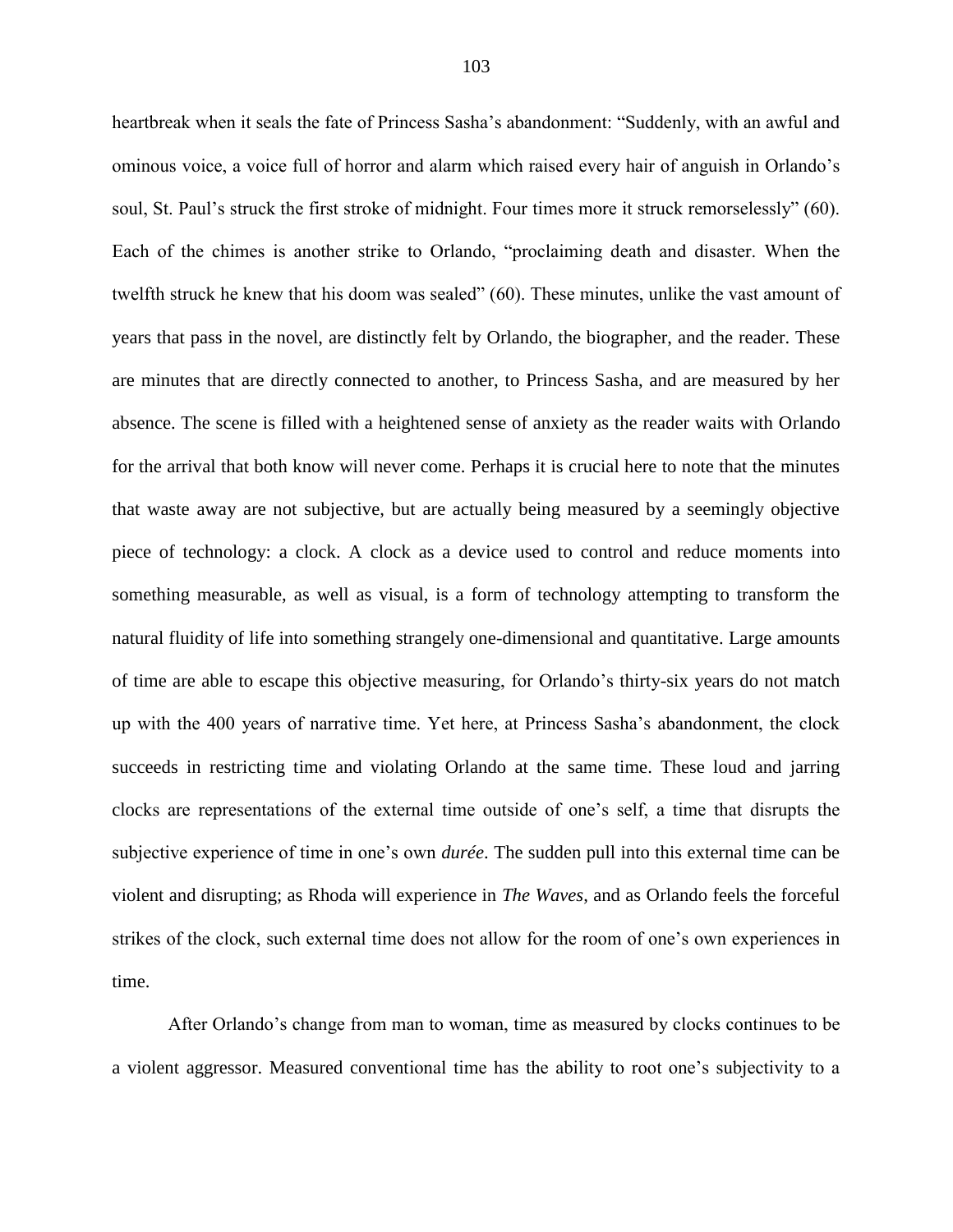certain moment, denying a fluid connection to past or future. The violence of the clock assaults Orlando both physically and internally: "Now as she stood with her hand on the door of her motor car, the present again struck her on the head. Eleven times she was violently assaulted…it is a great shock to the nervous system, hearing a clock strike" (306). In this last section of the book, time works as a controlling agent, rooting Orlando to the present day and her physical surroundings. While the clock continues to strike aggressively, "like thunder," narrative time slows down to provide a very detailed recounting of this last hour on the last day the biography covers (320). Rosen writes,

> Although it might seem odd to conclude the narrative of a life such as Orlando's with such a pace that is so much slower and detailed than elsewhere in the novel…the present moment is one in which Orlando reflects on her life, on her fame from the publication of her prized collection of poems, "The Oak Tree," on her experiences, and on her many, many selves. The biographer, in keeping up with Orlando in the present moment, must give over the narrative's pacing to Orlando, and thus regulate his [*sic*] narrative acceleration—or, rather, decelerate—to so as not to deviate from Orlando's schedule. (30)

While the language of the biographer is routinely used to represent Orlando's lived experience, it is time measured by clocks that is controlling this last section of the narrative. There have been other occurrences of deep reflection on Orlando's behalf, but nowhere does the narrative slow down to record such an exact description. Instead, this regulated time, controlled and stifled by man-made measurements, forces Orlando to live in its measured time, and the biographer dutifully reflects this experience in writing.

Throughout *Orlando*, there is an emphasis on time's subjective manner. The biographer writes, "An hour, once it lodges in the queer element of the human spirit, may be stretched to fifty or a hundred times its clock length; on the other hand, an hour may be accurately represented on the timepiece of the mind by one second." (98). Time passes; there is no arguing that. However, it is the experience of time that cannot be condensed into simple, quantifiable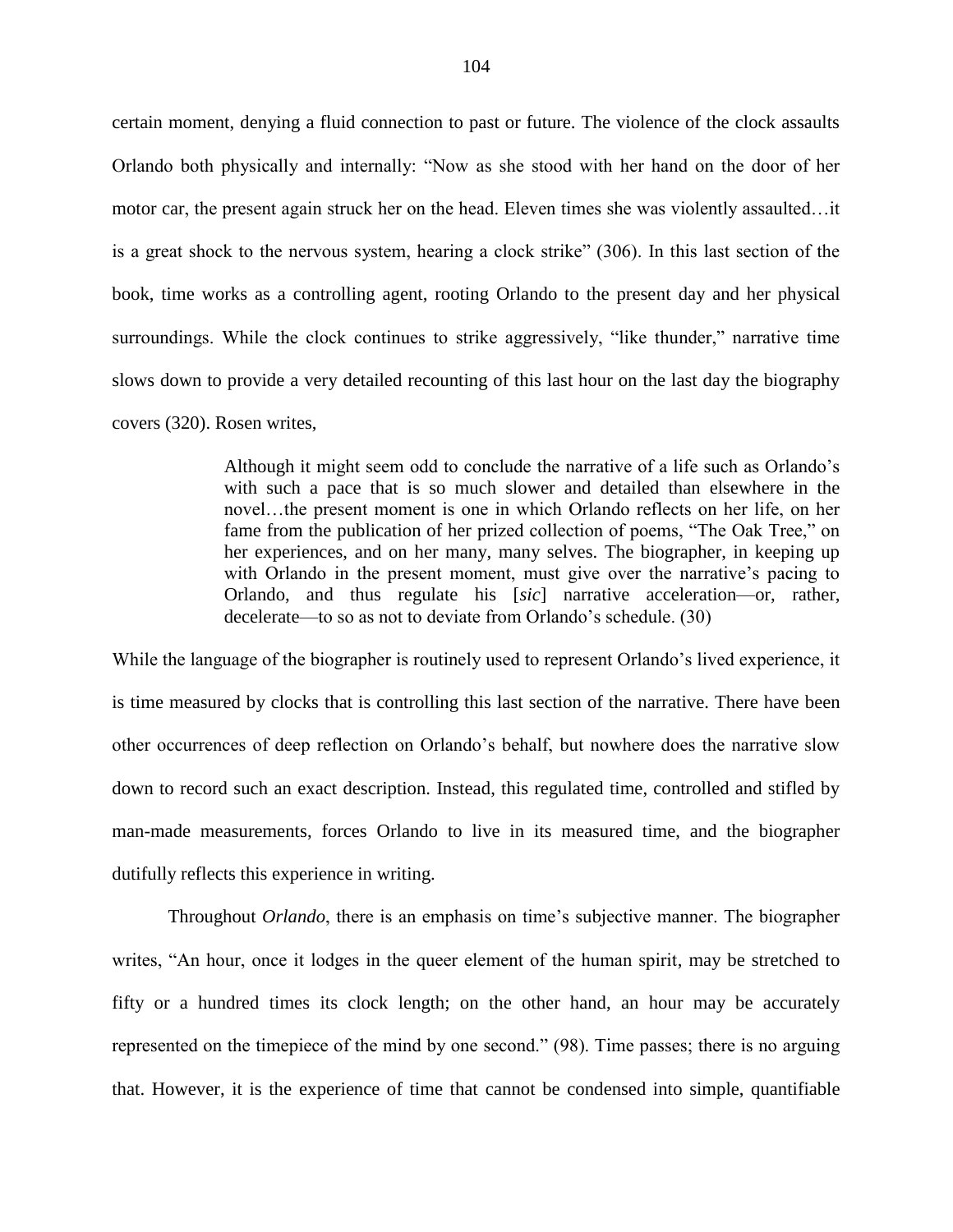measurement through a manmade conception of time via a clock. The a-linear time of Orlando can be personally experienced through something as simple as the drifting smells of department stores. To be measured is to be isolated, stopped, set aside, and stored. To measure time is to remove a segment of time from the larger scope of experience. When time is unmeasured, when it is allowed to ebb and flow, then it is internalized by individuals and links past, present, and future. The unconventional use of unmeasured time works to break up the linear narrative and frees Orlando to fully experience human life and to experience a change in gender. The freeing of time from conventional clutches also allows for the development of the genre of biography to expand past its factual obligations and present a complicated, multi-dimensional character and lived experience. Because of the denial of temporal boundaries, there is a constant over-layering of past and present, entangling day-to-day experiences. These permeable boundaries of time transcend into the individual to present Orlando, a figure who is able to live through many ages, who possesses many selves in one body. Woolf has created a character that through his/her impossibilities represents the complications of daily life. The biographer, through her/his use of real time, is also able to transcend temporal restrictions to comment on Orlando. The biographer, Orlando, and other transgender, trans-time characters of the text present a subjectivity that is wrought with contradictions and complications rather than the failed one-dimensional illustrations of figures that literal representations often present.

In "The Art of Biography," Woolf writes,

And again, since so much is known that used to be unknown, the question now inevitably asks itself, whether the lives of great men only should be recorded. Is not anyone who has lived a life, and left a record of life, worthy of biography the failures as well as the successes, the humble as well as the illustrious? And what is greatness? And what smallness? We must revise our standards of merit and set up new heroes for our admiration.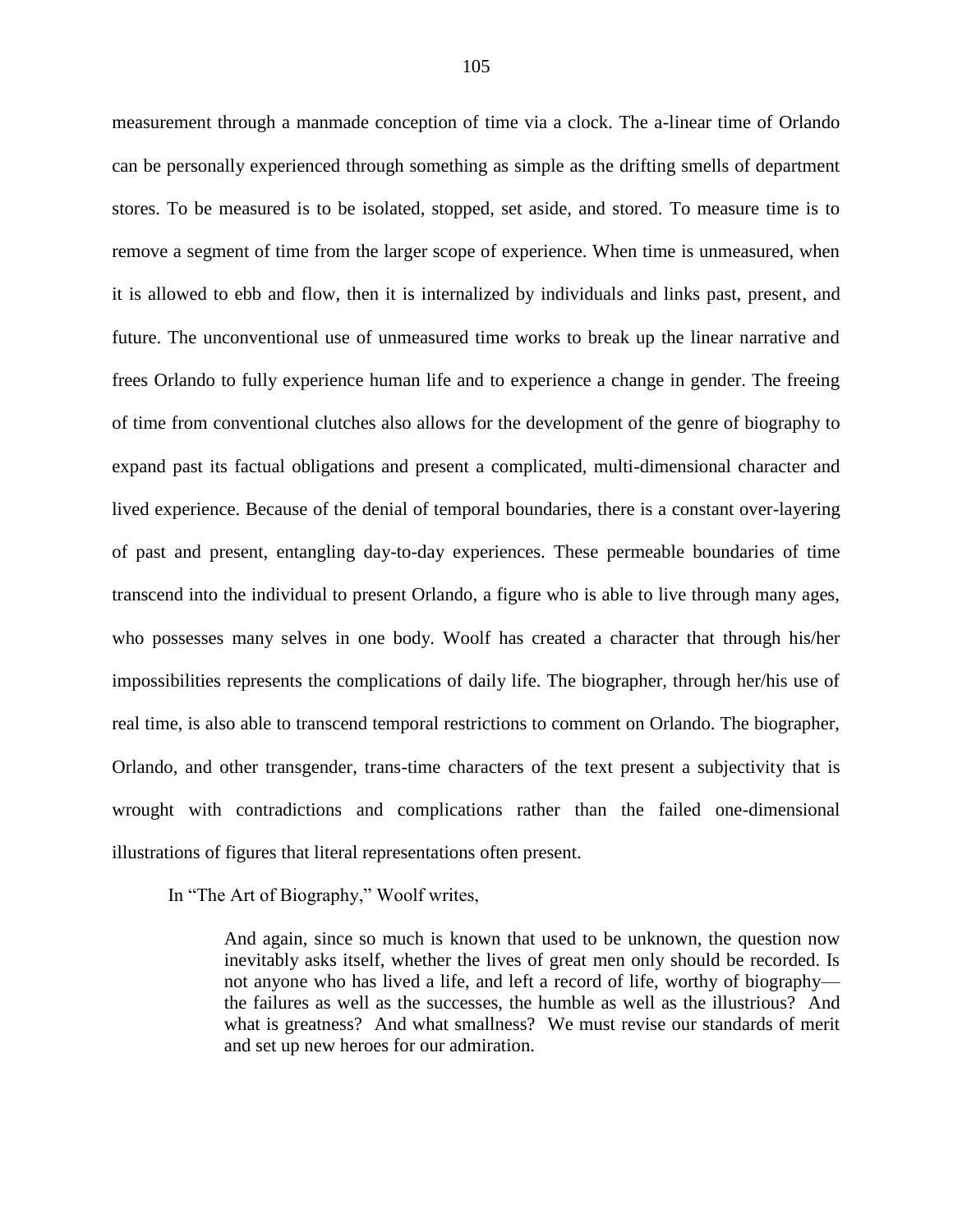Not only are standards revised in *Orlando* to present the story of a woman whose later life is not filled with exploits and action, but the style as to how to present a subject is also revised and subverted in the text. Woolf's *Orlando* separates itself from the idea of objective, action-based biography through this subversion of time. Orlando's biographer is not reflecting on a life that once was, but on a life that *is*, and this sense of being is instilled in the active and reflective language. Woolf argues in "The Art of Biography" that biographies will not live as long as fiction, and that fictional characters will achieve an immortality that figures in biographies could never grasp. However, she ends the essay on a much more optimistic note for the genre: "For how often, when a biography is read and tossed aside, some scene remains bright, some figure lives on in the depths of the mind, and causes us, when we read a poem or a novel, to feel a start of recognition, as if we remembered something that we had known before." The connections between time, events, and memories are explored in *Orlando,* and perhaps it is here that Woolf's Orlando achieves immortality. By combining Woolf's original inspiration with fantasy, past and present, subject, writer, and even reader, through the subversion of time, Orlando becomes a living fictional biography. Describing the project to Sackville-West, Woolf writes, "it sprung upon me how I could revolutionise biography in a night: and so if agreeable to you I would like to toss this up in the air and see what happens" (429). Despite what Woolf later wrote to friends about the novel being a "joke," her initial letter to Sackville-West crackles with excitement for this new project and high hopes for the form of biography that Woolf was able to create through a manipulation of time and a denial of the boundaries that keep past, present, and future separate from one another.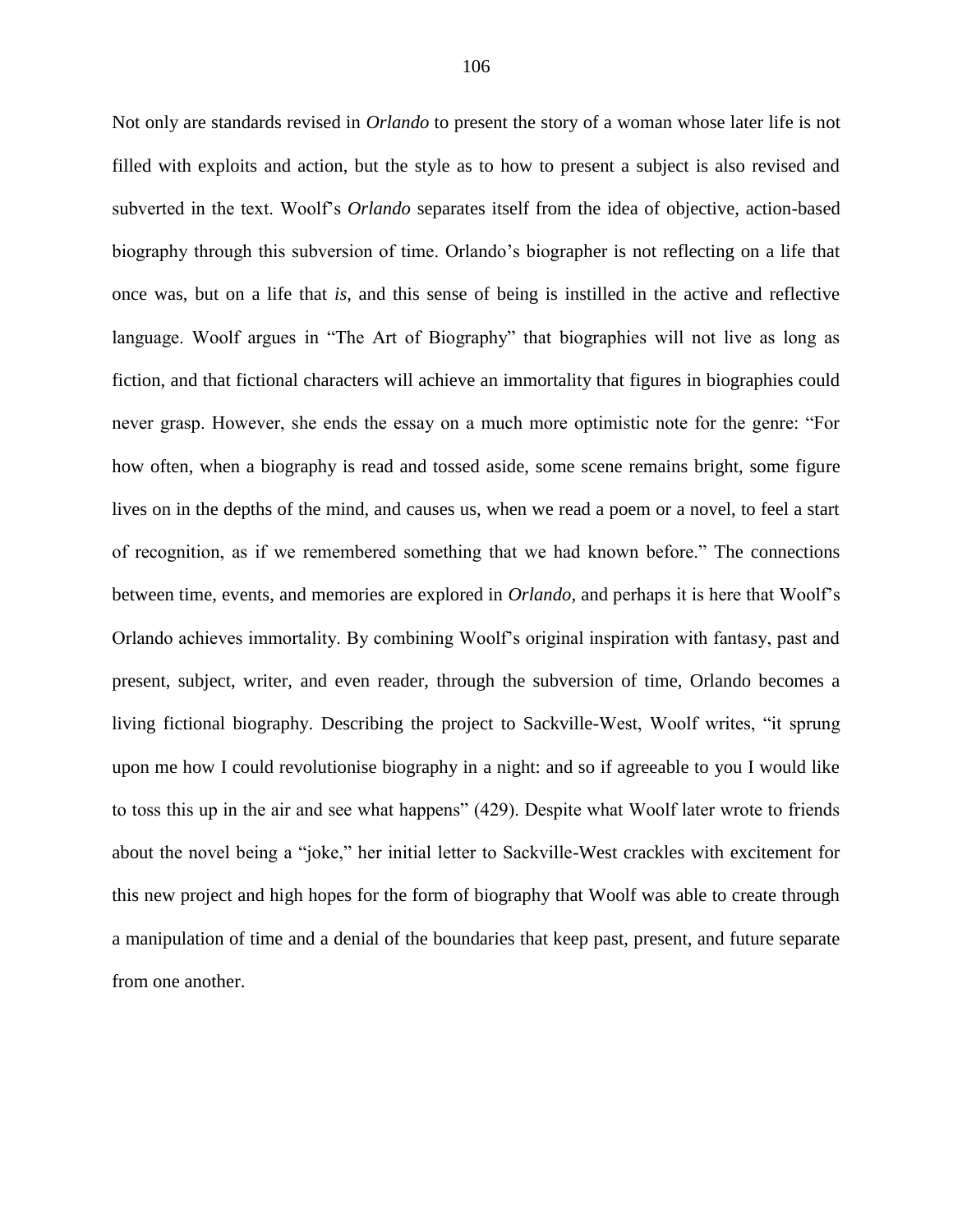## **CHAPTER THREE:**

## **"INDISTINGUISHABLE, EXCEPT…" – DIFFERENCE OUT OF SAMENESS: ANDROGYNOUS TEMPORALITY OF** *THE WAVES*

In October 1931, Virginia Woolf published what is often considered her most experimental novel, *The Waves*. Despite the novel's unconventional narrative style, *The Waves* sold surprisingly well: five thousand copies in its first week.<sup>14</sup> The initial sales of *The Waves* surprised Woolf, who admitted the difficult nature of the novel in her diary: "Really, this unintelligible book is being better 'received' than any of them…And it sells—how unexpected, how odd that people can read that difficult grinding stuff!" (47). Indeed, the novel is marked by its difficulty; Eric Warner calls it "Virginia Woolf's most formidable and challenging work of art" (xiv). Freely experimenting with the norms of fiction, Woolf created a text that is void of the usual novel conventions, including a narrator, dialogue, and a plot-driven narrative. The absence of such standards was, of course, intentional, as Woolf desired for *The Waves* to move away from recognizable novel prose and towards poetic language. Throughout her diaries, she calls *The Waves* a "playpoem" and a "mystical eyeless book" (139 and 203). The 1931 *The New York Times'* review agreed with Woolf's classifications and called *The Waves*, "not a poetic novel but a poem, a kind of symphonic poem with themes and thematic development, in prose." The poetic language of the novel moves the focus of androgynous time off the plot and onto the language and metaphysical interactions amongst the characters. The androgynous temporality that was hinted at in the relationship of the narrator to Jacob in *Jacob's Room* and resided in the genderbending time-expanding narrative of *Orlando* flourishes in *The Waves*, becoming a time that dissolves boundaries between individuals and breaks down gender binaries by denying linearity

<sup>&</sup>lt;sup>14</sup> Before its publication, Woolf wrote in her diary that *The Waves* "wont sell more than 2000 copies" (285).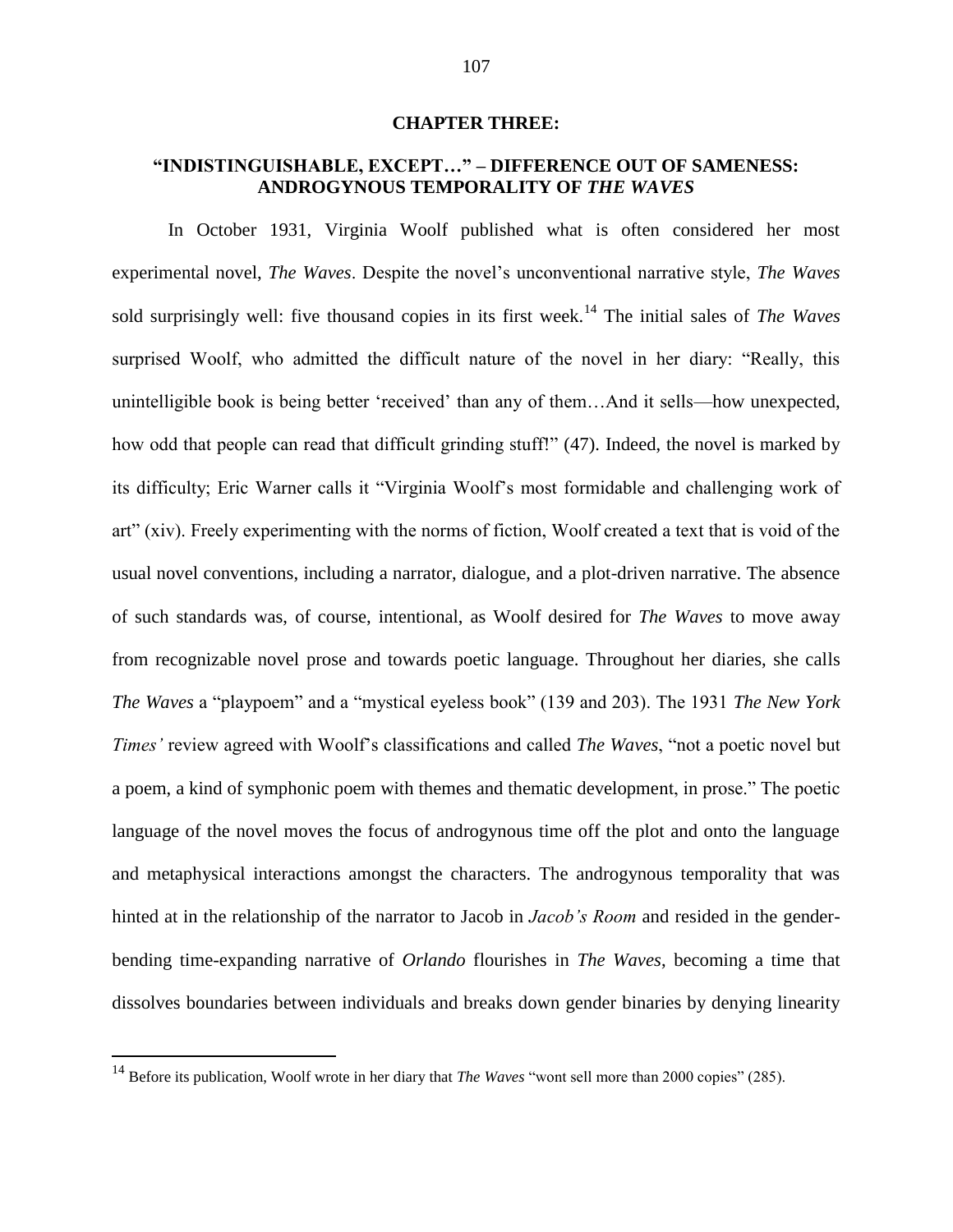and restrictive measurements of time and identity. It equally flourishes in the six characters' interior monologues that occupy the time between external societal time and interior Bergsonian *durée*.

Using Bergson's concepts of internal and external time<sup>15</sup> as a starting point to conceptualize the time of *The Waves*, an androgynous temporality of the novel, a time that blurs the distinctions between the *durée* and societal time, can be located between the internal and external times of individuals, and becomes a site of connection for the six characters. More poetic than novelistic, the characters of *The Waves* can be viewed as symbolic parts of a multifaceted identity, thus stressing their connections to one another regardless of gender. *The New York Times* review somewhat negatively notes this quality of the six characters: "Their thoughts, their words, their preliminary differences from one another become stylized and they themselves fit, at length, into a verbal pattern, half ornamentally. They are not six people but six imagist poets, six facets of the imagist poet that Mrs. Woolf is herself." Shiv K. Kumar, while not sharing this negative view, notes what will become a common reading of *The Waves*, writing, "All the six characters often seem to fade into one another (as they 'flow and change') forming, as it were, a larger self into which its components are always merging in a process of qualitative transformation" (84).

Whether or not the figures in *The Waves* represent different facets of Woolf, various readings have noted the close connection among the characters and have asserted that they are not six individuals but six parts of the same figure. In a letter to G.L. Dickinson, Woolf applauds his analysis of *The Waves*:

<sup>15</sup> As has been noted earlier in this dissertation, in Bergsoninan theory *durée* is the subjective time of an individual, a time that feels the intensity of the moment rather than the length. External time is, in contrast, objective measured time of society where one's representation of self resides in the world.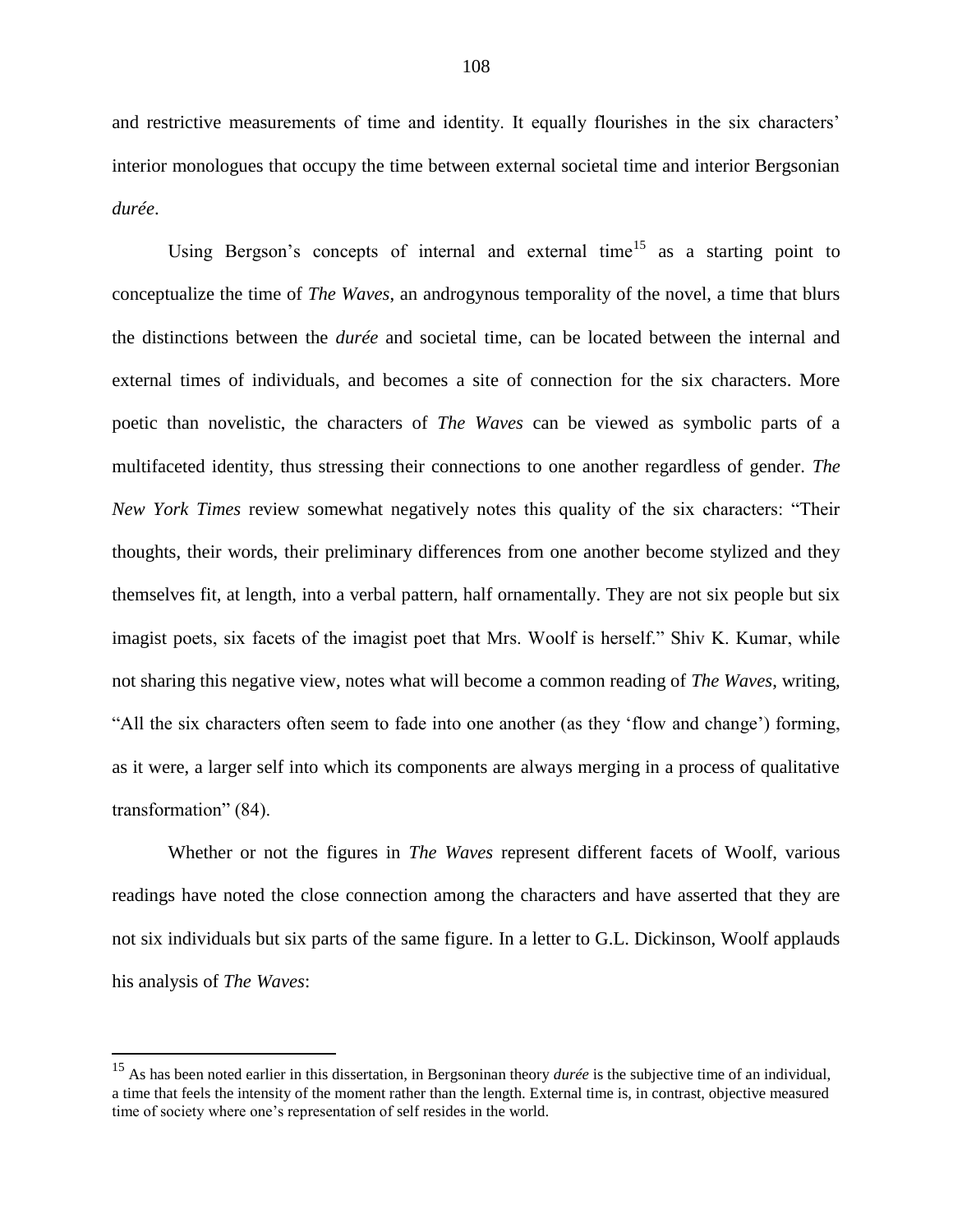But I did mean that in some vague way we are the same person, and not separate people. The six characters were supposed to be one. I'm getting old myself—I shall be fifty next year; and I come to feel more and more how difficult it is to collect oneself into one Virginia; even though the special Virginia in whose body I live for the moment is violently susceptible to all sorts of separate feelings. (397)

How remarkably similar this statement is to the narrator's comment in *Orlando* about the struggle to synthesize multiples selves in one body.<sup>16</sup> However, whereas in *Orlando* Woolf places all those selves in one, albeit incredible, body, in *The Waves* each variation of a self has its own unique body. Though Woolf writes that "the six characters were supposed to be one," Bernard, Neville, Louis, Rhoda, Jinny, and Susan are six individual voices with very different lives whose individualities are marked and created by their differences to one another. Just as Orlando, despite being the same person from man to woman, changes behavior in relation to the reaction of society to his/her gender, these characters are also marked by external influences that differentiate their lives greatly from one another. Thus, the relationships among the individuals are crucial in developing both identity and each *durée* regardless of the emphasis on solitude and individuality that is accomplished by the use of soliloquy, a narrative device that stresses the singularity of the voice and thoughts, and absence of dialogue. The shared and individual use of language by the characters, the nature vignettes, the collective memories and individual pasts, the almost concurrent internal presents, and the lack of a traditional narrator showcase the relationship between individual and community while conveying nonlinear temporality. While the plot content of the novel exists within the external societal world and, as such, gender, class, and nationality dictate many of the life events of the characters, narrative and textual practices create a sometimes illogical language filled with contradictions and subversions in characters

<sup>&</sup>lt;sup>16</sup> The biographer notes that Orlando "had a great variety of selves to call upon, far more than we have been able to find room for, since a biography is considered complete if it merely accounts for six or seven selves, whereas a person may well have as many thousand" (309).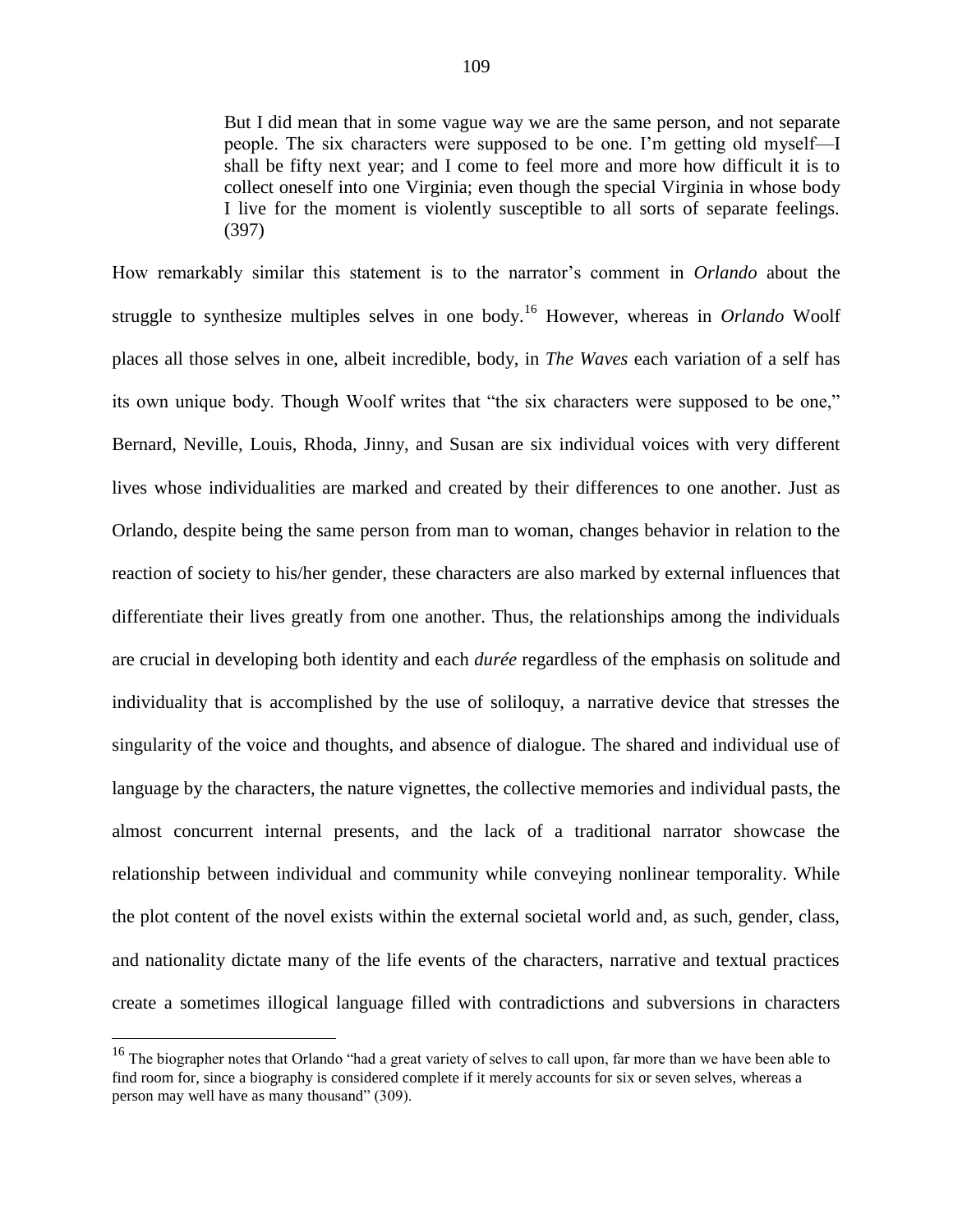that grow, love and hate, crave connection and seek solitude. The language is also fluid, flowing from subjectivity to subjectivity, and becomes a site where such binaries of gender are destroyed. This chapter argues that using Bergson's ideas of internal and external time highlights the metaphysical connection among these six physically separate characters and shows the androgynous temporality that exists as a combination of the external societal time the characters cannot escape and the inner duration, which is completely unique to each individual.

The interplay of the six characters in *The Waves* and their bond through language have inspired critics to look at the development of community in the novel. Michael Tratner argues that the later novels of Woolf, including *The Waves*, are focused on moments when individual voices fade away and are replaced with the experience of the masses. Likewise, Patricia Smith writes that as fascism spread throughout Europe, Woolf "grew less concerned with development of individual character as a focus for her novels and more concerned with the concept of community in which individual functions as part of the greater whole" (70). Gabrielle McIntire also looks at the connection between fascism and community, contending that the heteroglossic nature of the novel is ultimately undermined by Bernard's attempt to conclude and summarize what the reader has just read as well as the lives of his friends.

In particular, gender strongly affects their lives and the way each character experiences the inevitable march of the years. The movement of external societal time affects the women in noticeably more prohibiting ways than it does the men: Jinny and Susan are limited in their life options and fall into socially acceptable feminine roles of sex object and mother. Rhoda, unable to find her place in time, chooses to remove herself completely by committing suicide. However, as Woolf herself notes, the roles of the characters are "vague" and, as such, the simple dualities of female subordination at the hands of male power and entitlement would be fulfilling the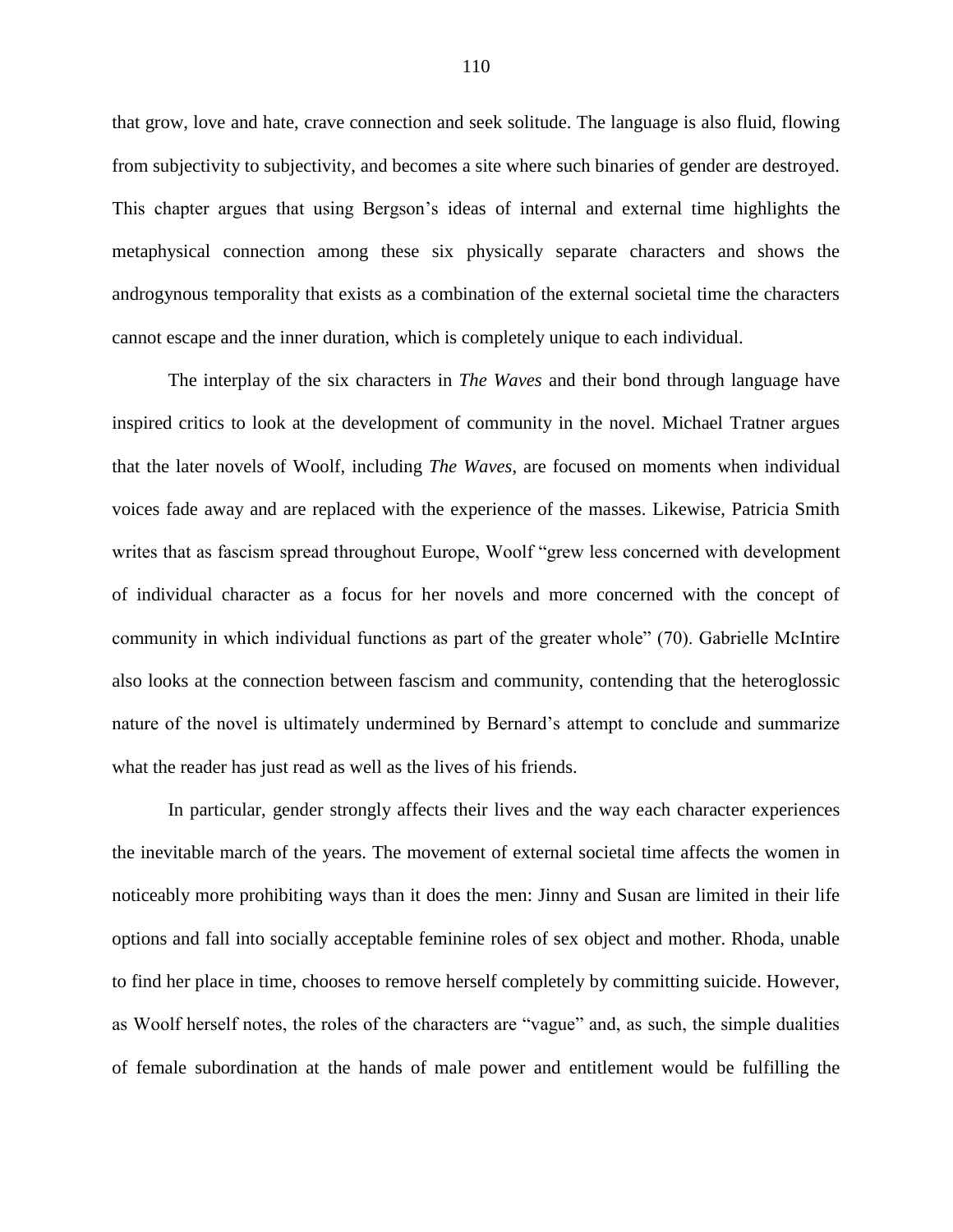standard binary system that Woolf's *The Waves* attempts to disrupt. Rather, Woolf assays an androgyny in the novel through the ebb and flow between characters she creates throughout the text and instills in the narrative practices and the location of the crossover time between times that resemble Bergson's descriptions of *dureé* and external societal time.

With plot being sparse in *The Waves*, various critics have focused on the relationship of language to gender and identity in the novel. Allison Hild contends that in *The Waves* language is instrumental in developing unique and individual identities for the six characters while also working as a link that connects experiences and pushes their shared narrative forward. Replications of phrases and scenes throughout the novel emerge in each character's monologue, bridging the gap between individual experiences. The lines between characters are blurred even linguistically as characters borrow language from one another, repeating phrases and sometimes changing the context of the repeated words. While Hild's reading describes language's replication as a mode of permeability between subjectivities in *The Waves*, she does not account for the fluidity of language through time. Not only does the replication of phrases and words move the novel forward, it also gestures back to the characters' collective past, fully replicating the movement of the waves, rushing to the shore and retreating back into the ocean, as a give and take between past and present. Thus, language binds the characters through time as it provides words from both their childhood and adulthood despite each character's present age. When Louis hears the stomping of the chained beast, or Susan loves and hates, or Jinny quivers, they are not simply referencing themselves in the past or future, but rather convey both a developing subjectivity and one that is able to access the inner layers of their *dureé*.

Martin Hägglund writes in *Dying for Time: Proust, Woolf, Nabokov* that language replication is used to preserve a moment for later use, but his argument denies time's movement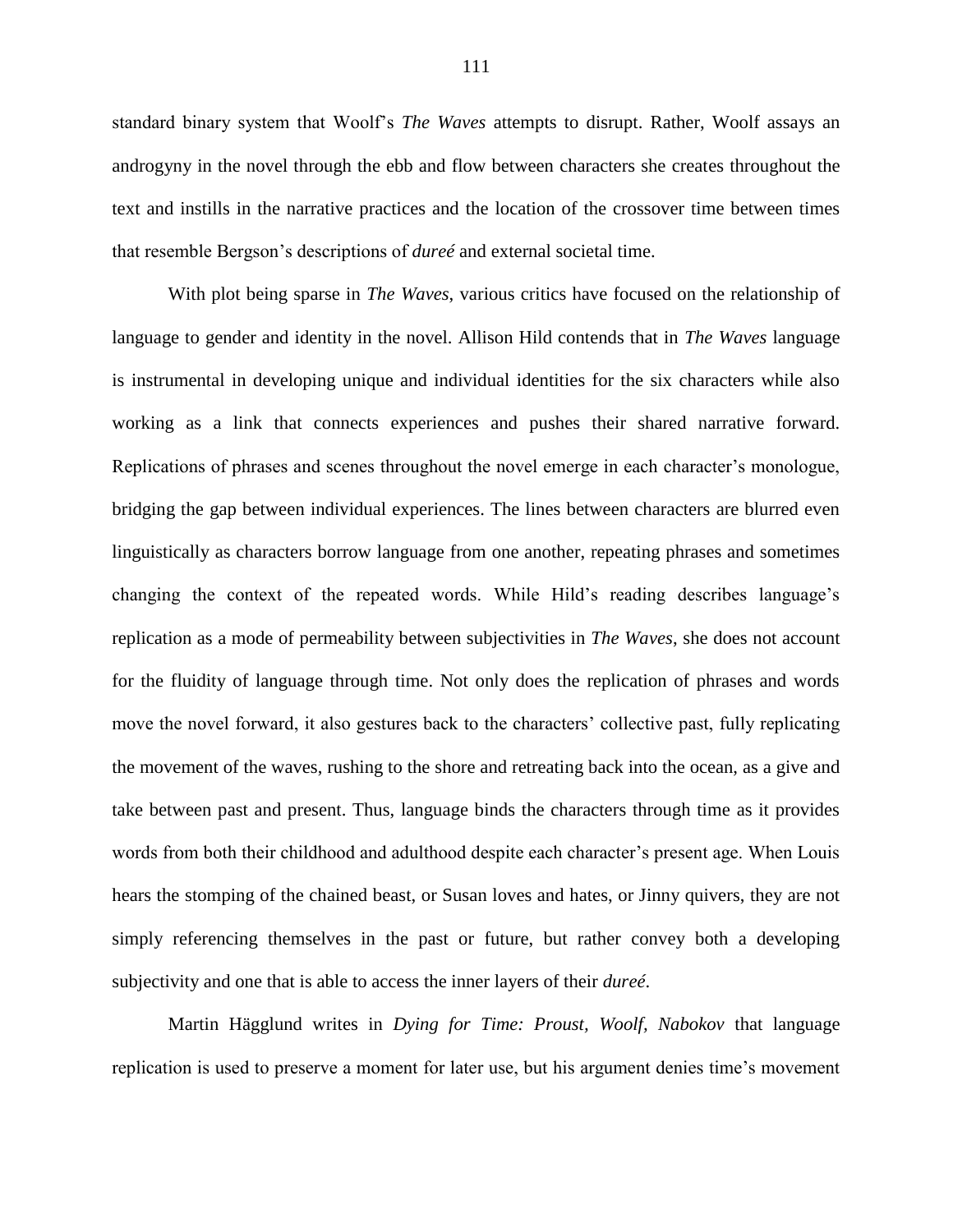in Woolf's novels as well as the difference of past from present in Bergson, who Hägglund acknowledges is useful in reading Woolf. About *Mrs. Dalloway*, Hägglund writes, "The present moment can only be apprehended through the repetition of memory, which is marked by the haunting phrase through which Clarissa expresses what she loves: 'life; London; this moment of June'" (63). This repetition of language in Clarissa's phrase, however, is intended not to connect but to savor and preserve a moment for later use. Hägglund goes on to argue, "In repeating to herself what she loves...Clarissa imprints it as a memory for the future" (63). Hägglund's argument denies the ability of the past to exist concurrently with the present and overlooks the importance of time's constant movement in Woolf's novels. Not only does Hägglund deny movement in Woolf, he argues that the Bergsonian past repudiates the passage of time. He takes Bergson's argument of the past's continual involvement with the present to be evidence of a past that "has not ceased to be" and is therefore "not past but present, and by the same token there is no passage of time" (36). As such, he argues that there is nothing in Bergsonian time to distinguish the past from the present. Here, Hägglund argues for the spatialization of time but, by doing so, can only think of time in a linear model that Bergson rejects. He also overlooks an essential part of Bergson's argument: the past is that in which we can no longer act. In *The Waves*, the past plays an important role in the present by connecting the individuals through shared collective memories which, though able to affect the present mood, are not changeable because characters cannot reenact the past.

While Hägglund locates trauma in Woolf in the inability to suspend time, Chloë Taylor traces the sadness of *The Waves* through the characters' relationship to language but, in doing so, overlooks the similar restrictiveness of societal time that deepens Rhoda's depression. Taylor argues that Rhoda's death is a result of her inability to assimilate in language. Identifying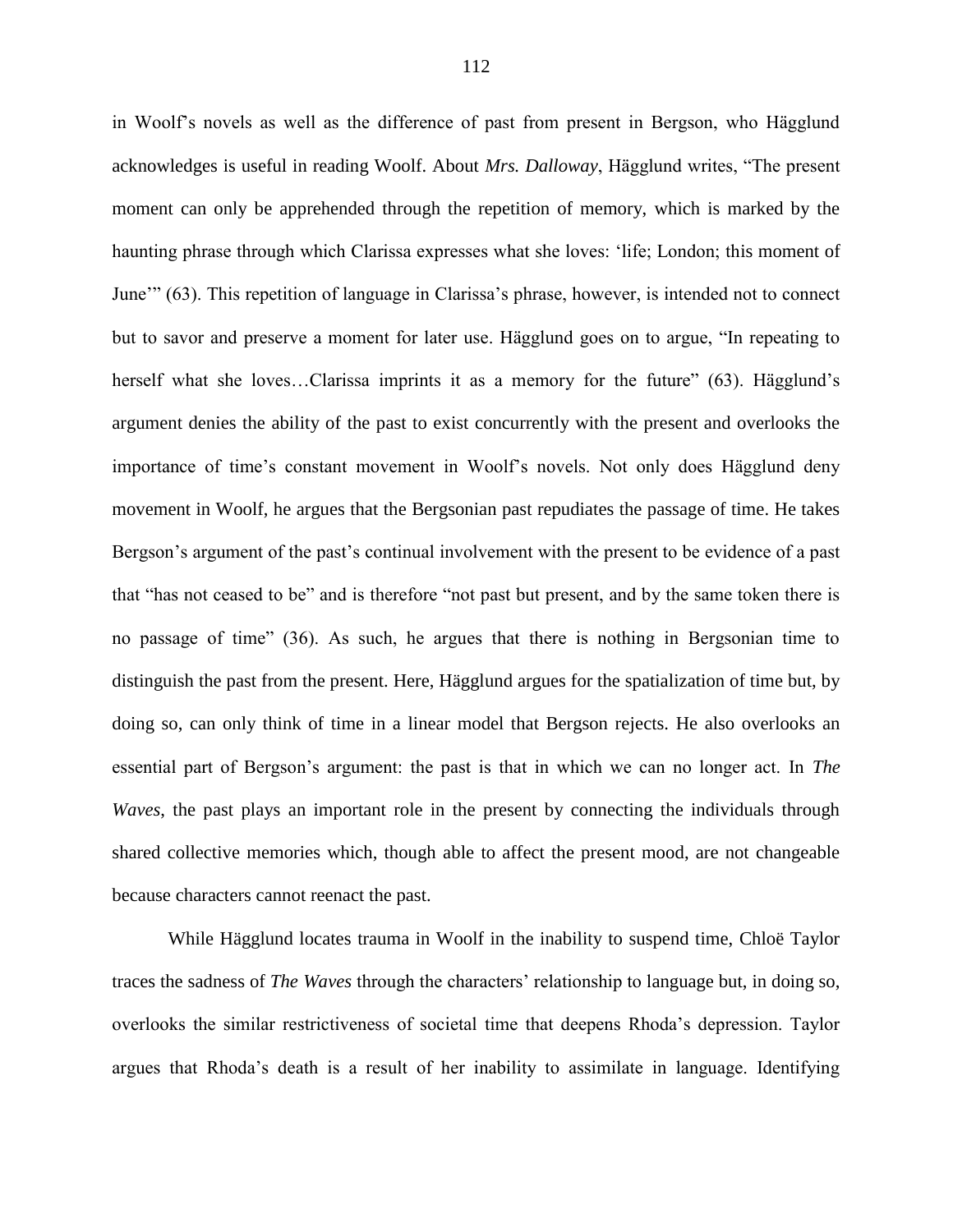Kristevan themes throughout the novel in relation to the different uses of language between the men and women, Taylor contends that the three women represent different roles taken by women in Kristeva's reading of the semiotic, symbolic, and gendered. Taylor writes that men are free to play within language while women must either fully reject the paternal symbolic, like Susan, or assimilate fully within the symbolic social order, like Jinny. Rhoda teeters between these two and, unable to assimilate into language and culture, she teeters over to the Mother figure and into madness. However, Taylor does not detail Rhoda's final move towards the Mother figure and descent into madness. While Taylor argues that language ultimately fails Rhoda, this chapter argues that time, too, plays a major part in Rhoda's downfall, specifically the inability to find a stable external representation of her inner duration. Bergson's discussion of the contrast between the time of inner duration and the societal time that accompanies one's external representation highlights Rhoda's difficulty in finding a representative self in societal time. She literally cannot find her footing in external time, and, when the expectation of living in societal time becomes too much to bear, Rhoda chooses to take herself out of time and dies.

What is strikingly missing from these critical positions, however, is the role of the individual and, as a result, the importance of what lies between the individual and community. These main issues of language, community, and time are then highlighted within a community of individuals. The interactions between characters create a language that can identify and discern, as well as juxtapose the community's shared time with each individual's duration. This juxtaposition that straddles the line between shared and individual time is Woolf's attempt to create an androgynous time that connects different identities, regardless of differences, while still honoring each unique variation of the parts of the whole. In addition, this androgynous temporality straddles the two Bergsonian selves of internal being and external representation.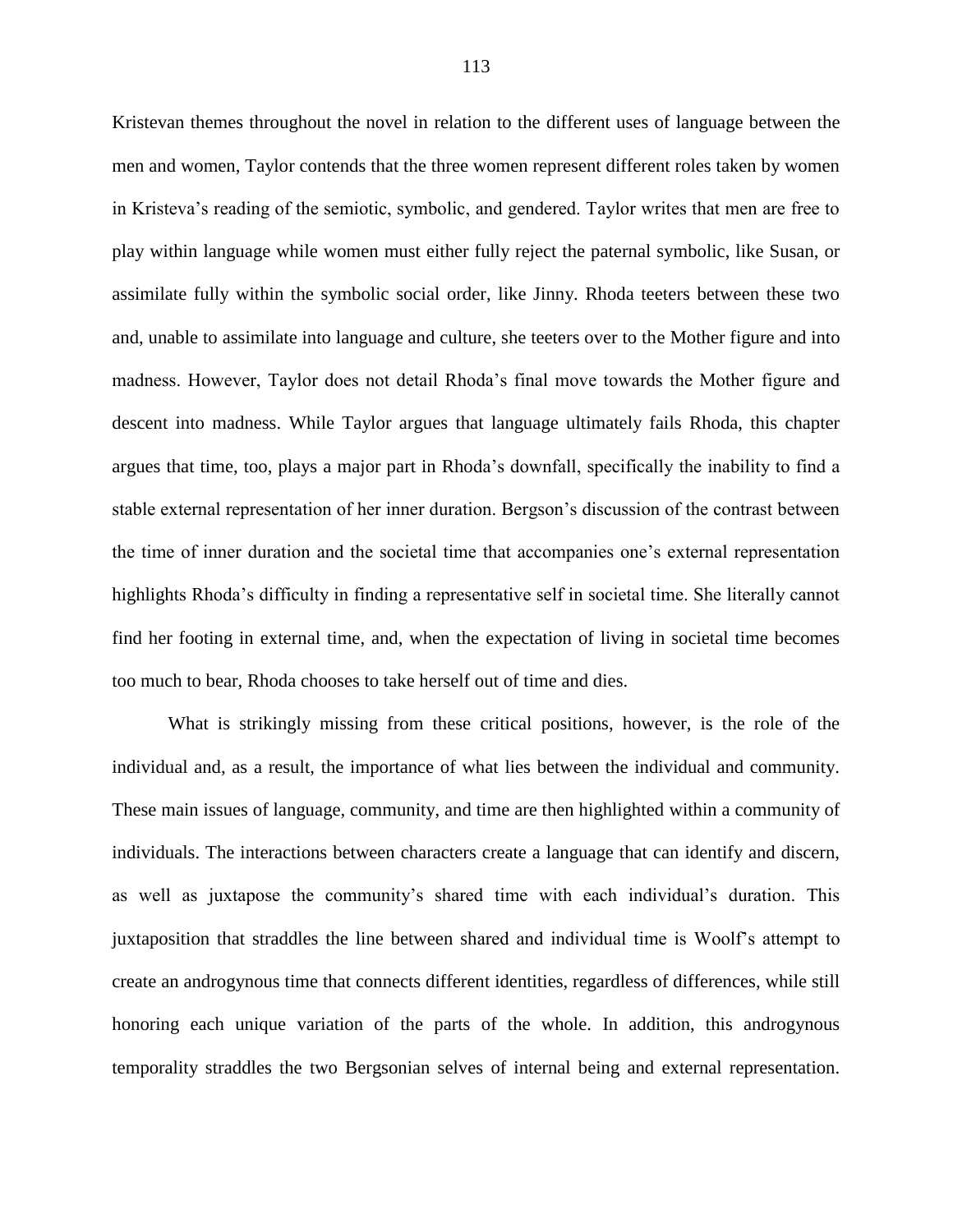According to Bergson in *Time and Free Will*, the fundamental internal self is a self in duration, a self of movement and creation, a site where "our inner states as living things, constantly *becoming*, as states not amenable to measure, which permeate one another and of which the succession in duration has nothing in common with juxtaposition in homogenous space" (231). This is a self that this dissertation argues is analogous to the Woolfian subjectivity that is constantly creating and evolving, especially in the motion-centric *The Waves.* It is also a self of the present, a self that is aware, becoming, and active. The spatial and external representation of duration is what Bergson calls a "ghost, a colourless shadow which pure duration projects into homogenous space" (231). If one can assume that this "ghost" is removed from the fundamental self, then it follows that the external self cannot be free to act and live in the present. In *The Waves* this external representation, unable to act freely in the present and living in an external spatial concept of time, is forever operating in the past tense. If this spatial external self is a representation of a fundamental inner self, then it is at least one step removed from the true acting self and, as such, is a step away from the present. Bergson stresses in *Time and Free Will* that the internal self is difficult to achieve and is only reached "by deep introspection" (231). However, the six characters in *The Waves* present their internal selves throughout the narrative with relative ease. Rather than show the journey to the internal self, *The Waves* showcases both Bergsonian *dureé* within a community as well as the life and temporality that straddles *dureé* and the spatial temporality that resides in society. Here, in this intermix of people and times, *The Waves* attempts an androgynous time that can be understood by way of Bergson's concept of internal and external temporalities. This androgynous time dissolves differences between masculine and feminine in the intermixing of *dureé* and societal time, which leads to blurring of dualities.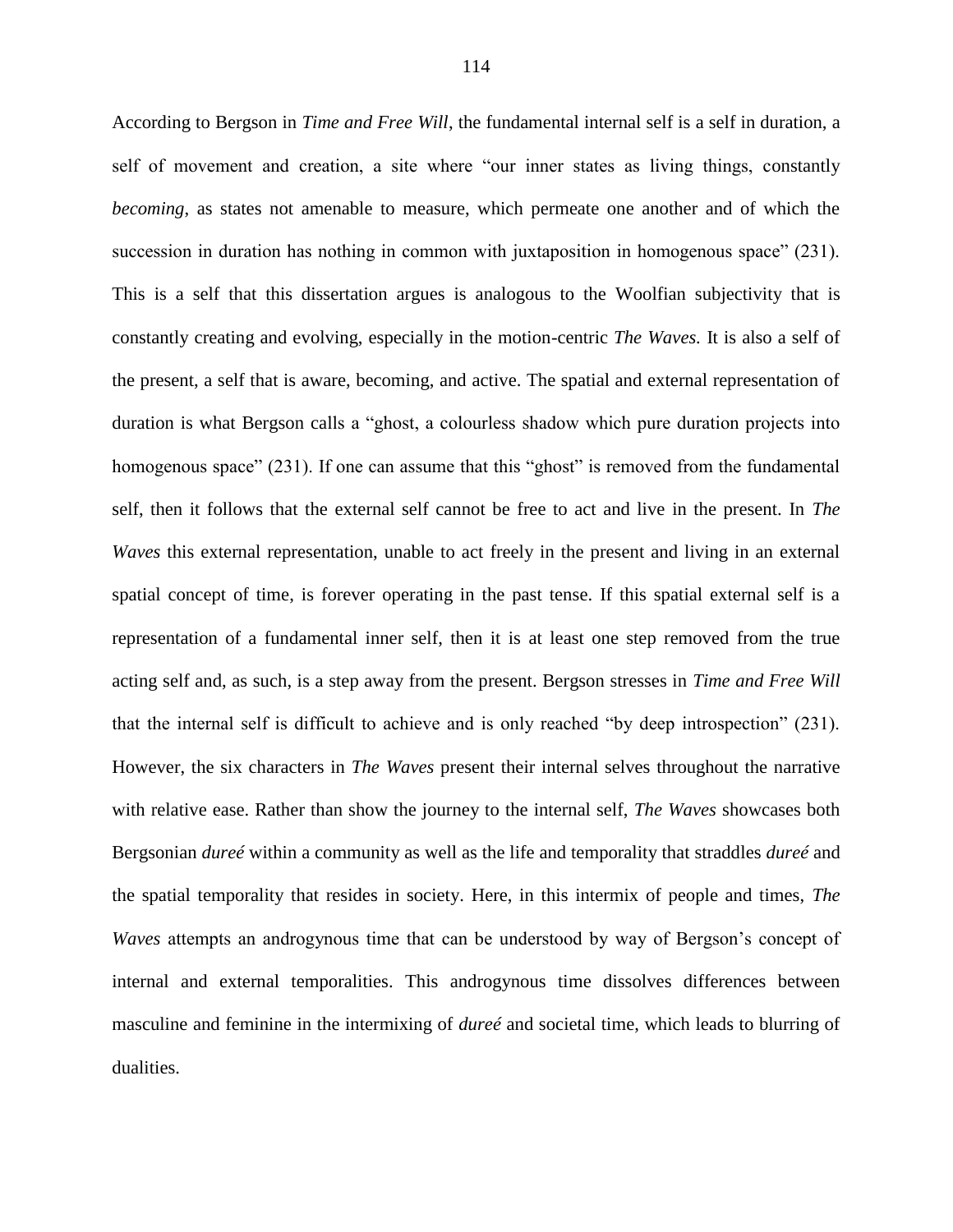The first of the nature vignettes, which occur throughout the novel to mirror the development of the characters to their present age, suggests the importance of individuality to community through the imagery of a beach just before dawn. All the vignettes feature some representations of community, though later vignettes showcase a violent struggle between individuality and community. However, the first vignette, mirroring the characters as children, is especially strong in its portrayal of community. The scene is brief, less than a page and a half, and is filled with imagery that denotes the sleepy, slow-burning early dawn. Under the light of the first promise of sunrise, differences slowly emerge, but they are light and gradual. The narrator remarks, "The sea was indistinguishable from the sky, except that the sea was slightly creased as if a cloth had wrinkles in it" (7). In other words, the two were indistinguishable except they were not. From the start of the novel there is contradiction that suggests the ever-evolving duration and the complexity of time, subjectivity, and life. Even in the darkness of early dawn, the muddled images show light distinctions. The difference becomes noticeable because of "thick strokes moving, one after another, beneath the surface, following each other, pursuing each other, perpetually" (7). These "bars" are the waves, incessantly rolling in on the shore. What is striking in this difference is that it is a difference created by movement and, thus, time. Movement, of course, occurs over a span of time. Bergson especially emphasizes the importance of movement in time, noting in *The Creative Mind* that "movement is reality itself" and "If movement is not everything, it is nothing," but also stresses that time is not the measurement of that movement (169,171). While not an actual tool of measurement, the waves embody their movement, becoming both movement and the moving object, while also acting as a metaphor for duration.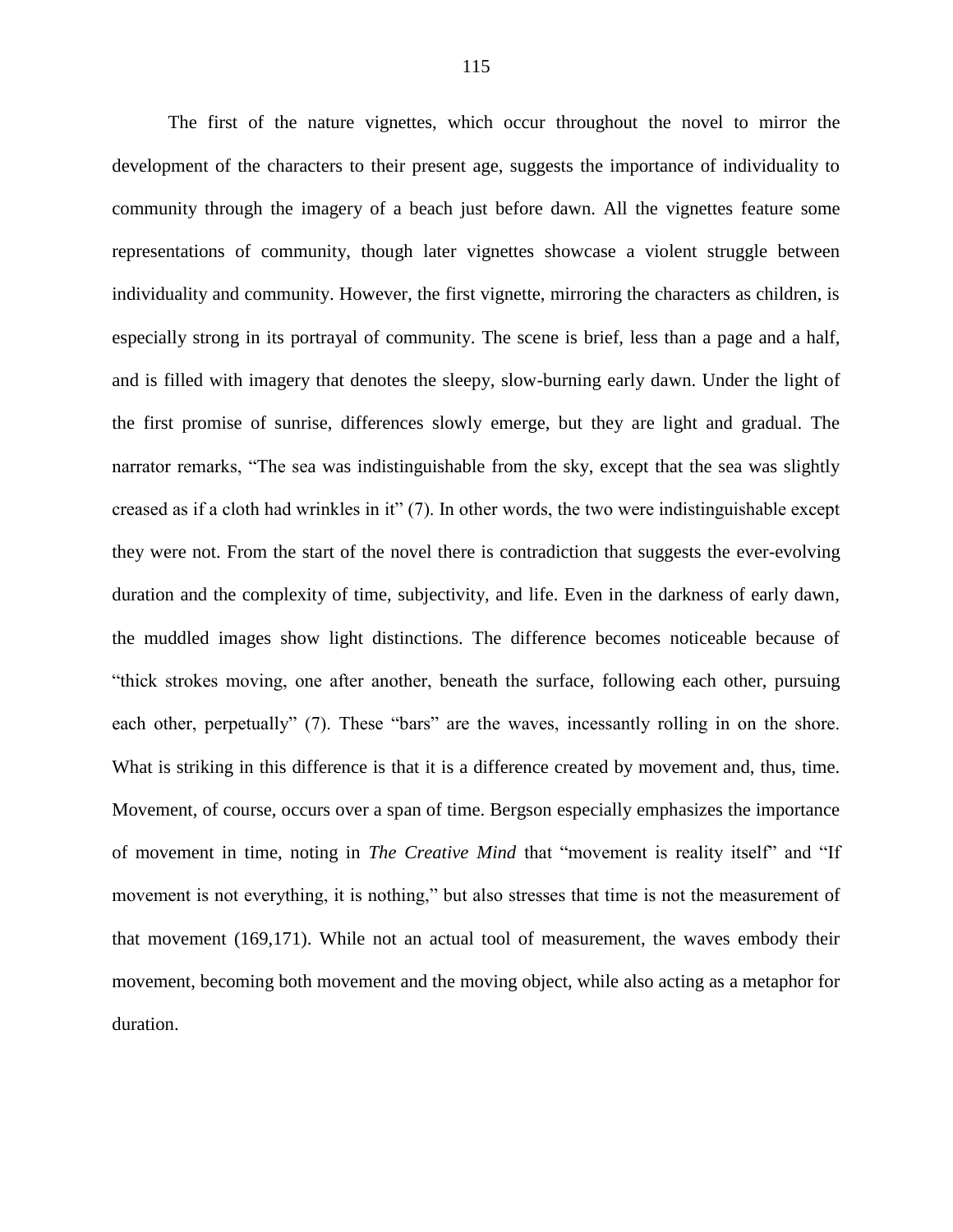This subjective nonspatial Bergsonian temporality emerges again in *The Waves* in the flux and fluidity that bind its characters and their monologues together in a text with no outside narrator or action to separate their voices. This opening nature scene illustrates the importance of time in developing distinctions and community out of individuality. The actual movement of time, the progression of past through present, creates difference in the world. While the movement of the waves denotes the flux of duration, the communication between the individual waves and the larger body of water indicates the need for duration in a larger span of life. Though waves in a body of water operate under a sense of anonymity, they strike out on their own once they hit the shores and become individual waves, separate from the others rolling in after their assault on land. As such, though the voices of the six characters ebb and flow, give and take throughout the narrative, as they break upon one another, individuality slowly separates each voice. It is in this separation, the small space between individuality and community, where difference occurs. The movement of the waves, the visual representation of duration, ripples across the static background of sameness to produce difference. The placement of movement against stillness produces a layering, and it is in between that nearly insignificant space where difference occurs where one operates between inner and external representation.

In *Orlando*, Woolf played with textual layers, filling the novel with various forms of text from different viewpoints. In *The Waves*, however, such textual layering is minimized to provide the optimal illustration of internal, external, and the hazy area in between. The novel illustrates the result of that hazy area between complete internal introspection and external representation of self. Though these nature vignettes are devoid of people, the attempt to place them completely outside of society does not work, as a house is featured on the beach. The promise of people, of society, creeps in on the nature scenes, which appear to be entirely removed from the characters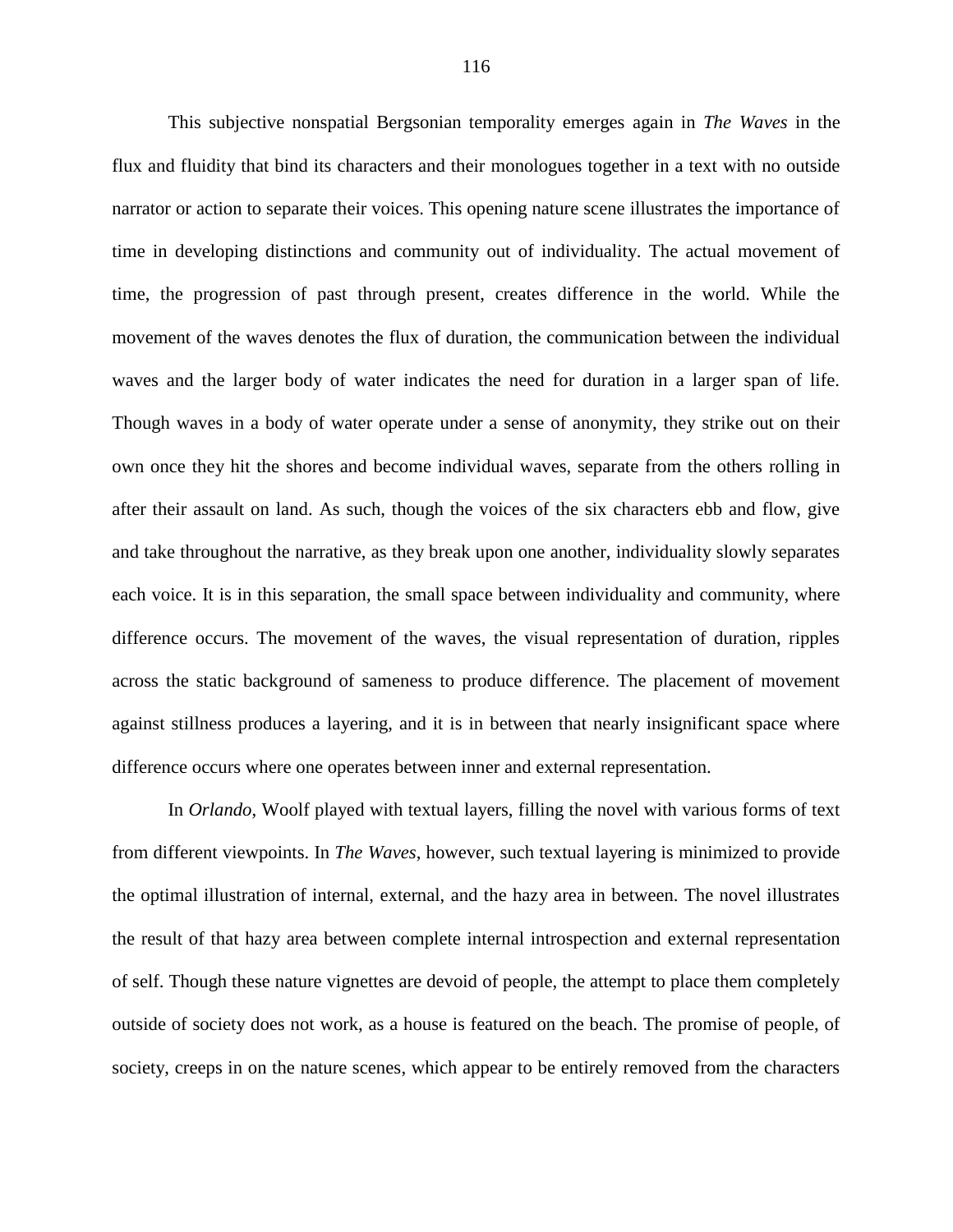of the novel. The gray hazy areas between internal and external are caused not just by the disturbance of internal and external, but by difference of *other's* temporality. Hence *The Waves* features a large cast of characters that function in relation to one another.

The corresponding part to this pre-dawn vignette is Bernard, Louis, Neville, Jinny, Susan, and Rhoda's early childhood and the emerging individuals that make up their one large community. As children, each establishes her/his own ego immediately, each first word an introduction to his/her own being and senses: "I see" and "I hear."<sup>17</sup> Their childhood language is short, simple, almost monosyllabic, and completely in the present tense. The language of their simple observations suggests the fluidity of their burgeoning identities: Bernard's ring "quivers," and Rhoda hears sounds "going up and down"  $(9)$ .<sup>18</sup> These quick sentences blur into one another without completely eradicating the individual behind each observation. Together, like the waves and sky in the opening vignette, these six children join voices to present a chorus of their sensory morning. However, this entire living in the present only lasts a few pages. With the introduction of societal time, a stronger sense of Otherness is introduced. Louis launches into the first long soliloquy and begins, "Now they have all gone...I am alone. They have gone into the house for breakfast, and I am left standing by the wall among the flowers. It is very early, before lessons" (11). For the first time, the relation of one amongst the others is verbalized, put into language, and made real. The strokes of the clock bring with them the expectations of the day and of the self – namely, of being a student at school. Here, Louis is ripped from his *dureé* to the common ground where others stand or, in other words, his Bergsonian social and spatial representation of

 $17$  Orlando, another character of fluid subjectivity, also has first words of an ego assertion, declaring "I am alone."

<sup>18</sup> Shiv K.Kumar notes the use of language that denotes movement in *The Waves,* writing, "By immersing herself in her characters' streams of consciousness, Virginia Woolf experiences under the frozen surface of their conventional ego, a state of perpetual flux of which her novels are the most faithful representations. Like Bergson, she conceives thinking as a 'continual and continuous change of inward direction'" (98).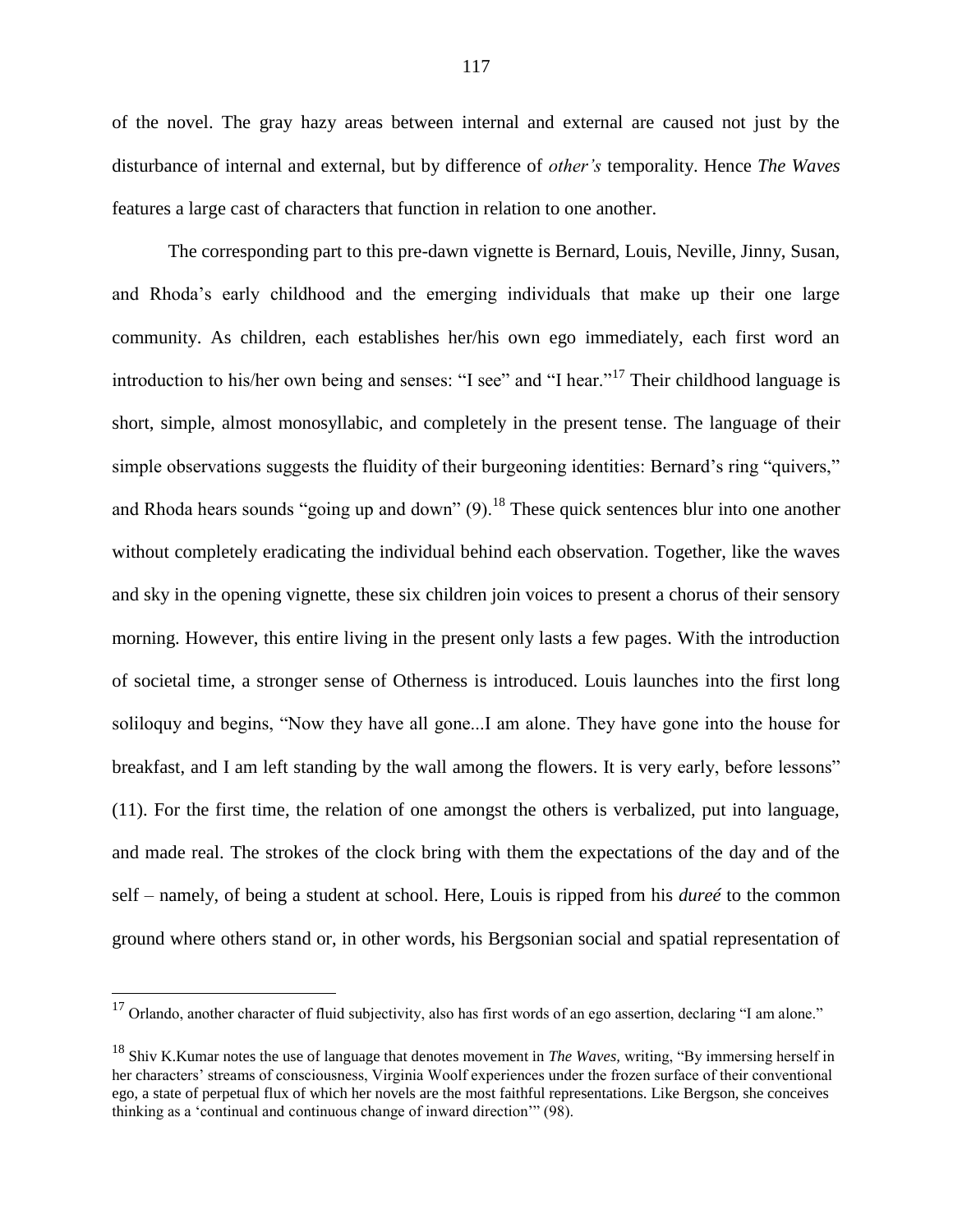self. Before entering the building with the others and forming his external representation of his inner self, Louis is left alone and echoes the refrain that will become his anthem ("My roots go down to the depths of the world"), occupying the middle ground of the fundamental self and social self. He occupies two temporalities, one centered in Egypt: "Down there my eyes are the lidless eyes of a stone figure in a desert by the Nile. I see women passing with red pitchers to the river; I see camels swaying and men in turbans. I hear tramplings, tremblings, stirrings around me" (12). He is both "down there" amongst the women of the Nile and "up here" with "Bernard, Neville, Jinny and Susan (but not Rhoda)" (12). This middle ground is a result of his interactions with the others and his external role as a student. He is unable to fully immerse himself in his Egyptian otherness because of the grounding presence of his classmates and his concurrent position with the Nile of the British schoolyard.

However, Louis cannot remain alone forever, and soon the presence of the others that creates difference will completely disregard his wish to remain unseen and will bring him forth into his external self while also creating a collective past for this community. The others call out "Louis! Louis! Louis!", echoing the call of Jacob's name by his brother in *Jacob's Room*, and the same desire to call someone forth, to make him/her exist before one's self. Bergson writes that the life of the social, spatial self, "unfolds in space rather than in time; we live for the external world rather than for ourselves; we speak rather than think; we 'are acted' rather than act ourselves" (231). Louis is thus acted on by another, and his attempt to live at this moment in his *dureé* is lost. It is a kiss, a literal meeting with another body, that turns the current use of present tense to a reflective past tense. After Jinny kisses Louis, her speech is the first to change to past tense. Though each child separated her/himself at the beginning with the use of "I," the use of present tense keeps them all operating in the same temporal plane. Yet the violence of the kiss,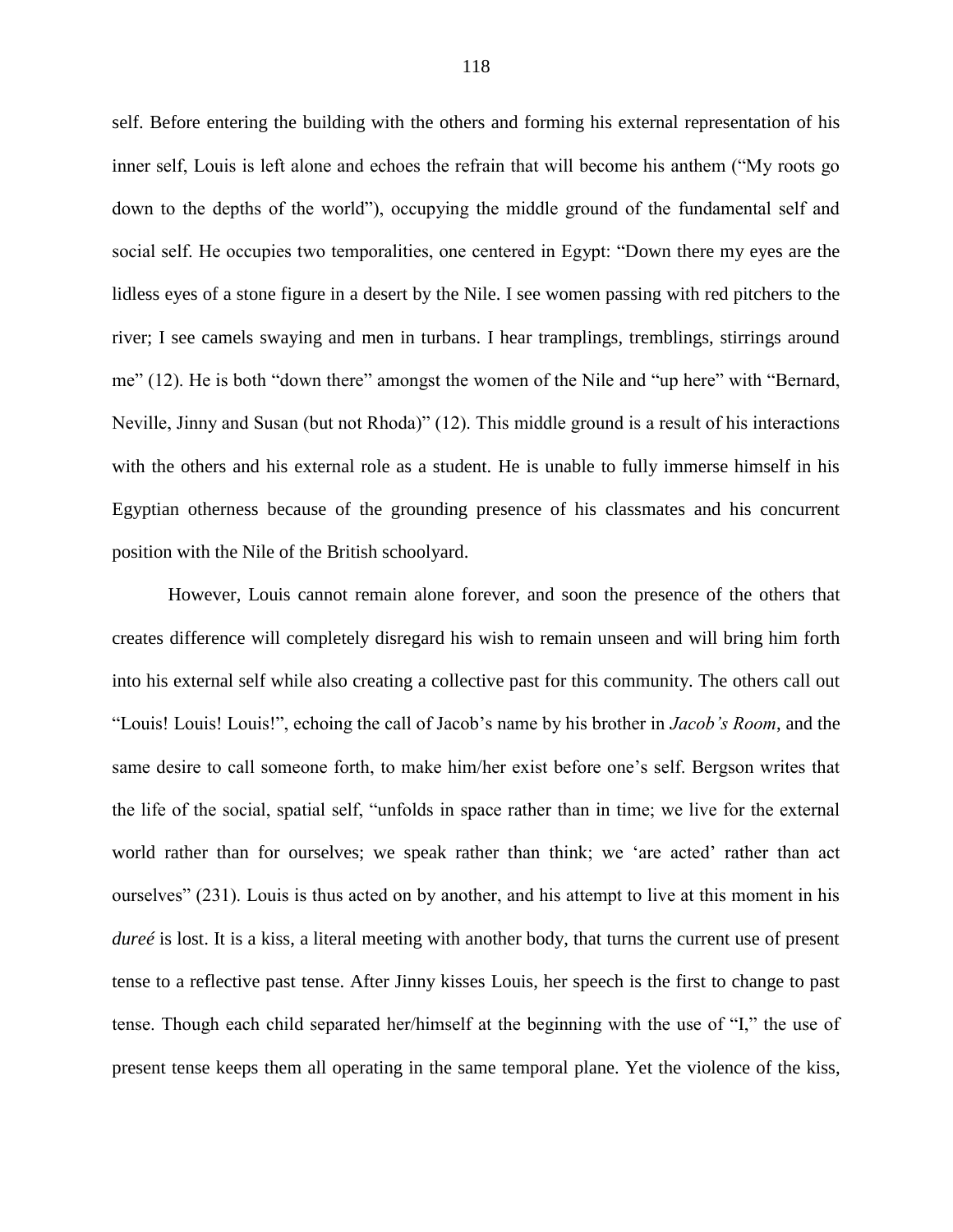the sudden shock of two present bodies touching, produces a moment that can now become a past. The reader first learns of the kiss from Louis, who uses language of violence to describe the encounter: "I am struck on the nape of the neck. She has kissed me. All is shattered" (13). The kiss from a little girl is depicted as a tragedy for Louis, in language that mimics the fatal fall of the guillotine. He is acted on, a sudden shock to his being as Jinny kisses him to bring him into the social spatial world as a figure in front of her, to wake him up from his attempt to remain hidden.

It cannot be ignored that this moment of time differentiation is a gendered event. It is a kiss that is central to the changes in character, as is the kiss between Clarissa Dalloway and Sally Seton in *Mrs. Dalloway*. However, unlike the same-sex kiss in *Mrs. Dalloway* that functions as a moment of pure ecstasy, this is a moment that Louis views as violent and distressing. It therefore recalls another kiss from the Dalloways in Woolf's first novel, *The Voyage Out*. When Mr. Dalloway kisses young Rachel, she has a nightmare of a "little deformed man" that terrifies her (81). She vacillates between excitement and utter disgust, telling her aunt Helen "I was a good deal excited…But I didn't mind till afterwards; when—I became terrified" (85). The mix of emotions of an emerging sexuality that is out of her control and agency leads Rachel to later announce, "I hate men!" (87). Similarly, Louis's first kiss is sprung upon him unexpectedly and without his consent. Though his loss of innocence is first detailed in negative terms, a later remembrance conveys the complexity of emotion at the time when he details the event as "a hot kiss, Jinny's" (96). The difference in description is noted in the term "hot," which denotes a pleasingly sexual experience. The difference in reaction illustrates the contradictions that fill androgyny, the presence of inconsistencies that do not cancel one another out but exist concurrently. Whether the kiss was terrifying or pleasurable, Louis, like Rachel, was an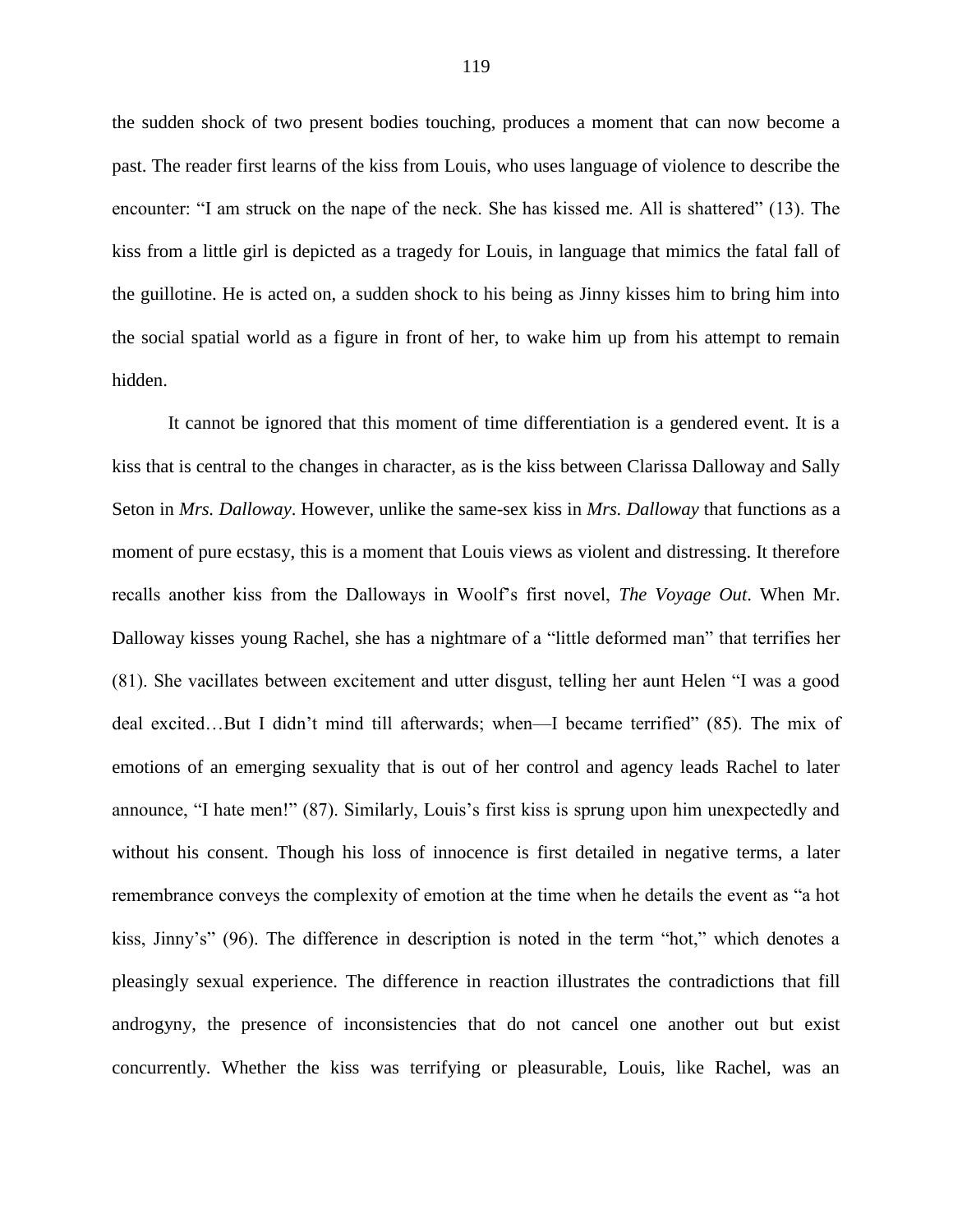unsuspecting victim whose sexual self was called forth and forced into representation. It is, however, interesting that the perpetrator of the stolen kiss in *The Waves* is a young girl rather than a man. Such a gender reversal recalls the scene of Orlando's abandonment at the hands of Princess Sasha. Gendered male at the time, Orlando is jilted by a female lover, placing him in a position of victimage and vulnerability. However, the sexes of both Orlando and Sasha were already presented as questionable and fluid, a move that later prevents Orlando's marriage from being presented as a conventional heterosexual coupling. The sexes of both Jinny and Louis, on the other hand, appear to be much more identifiable and, perhaps, this kiss is similar to Rachel's in suggesting the danger of heteronormativity. While such a view is possible, it overlooks the metaphysical connection between the six characters as well as the contradictions that Woolf does not shy away from. These characters' subjectivities are open to one another, as they flow in and out of each other's temporality. At times, their actions are not entirely their own; hence the reason why years after this kiss Bernard will describe it as if it happened to his own neck (289). Louis and Jinny's kiss also illustrates the differences of characters despite such connections. Jinny is not a passive participant in this scene as she is one who actively pursues others while Louis wishes to remain alone. In the androgynous space between the duality of these two traits is where the kiss operates and fuses together two differences to create the community of others.

The temporal closeness of the characters is emphasized when immediately after Louis's telling of the kiss in the narrative is Jinny's reflection on the event, which has now already transpired in the past. It is important to note that Louis's monologue ends immediately after the kiss with Jinny's voice coming in to quickly retell her version of the event. The lack of narrator here emphasizes the simultaneity of Louis and Jinny's experience, even though Jinny's retelling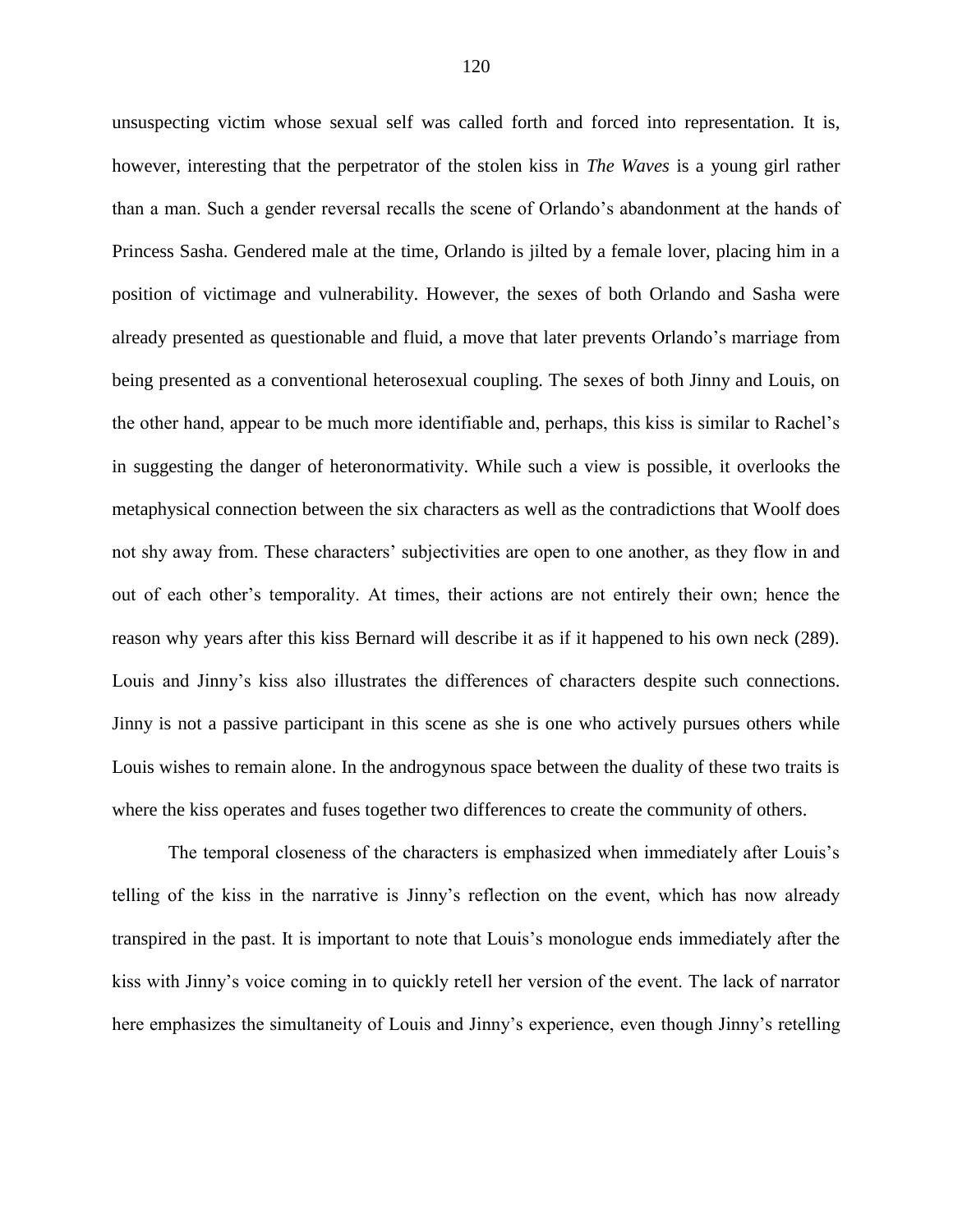is in the past tense. This sudden switch from present to past tense suggests the simultaneity of past and present in Bergson's temporality. Elizabeth Grosz writes that, in Bergson, time,

The past is contemporaneous with the present it has been…The past and present are created simultaneously. Every present splits into a dual-sided actual and virtual, one of which has effects, the other of which joins and adds to the past. The present thus directs itself to two series, two orientations at once: to action, in space; and to memory, in duration. The past could never exist if it did not coexist with the present of which it is the past. (103)

The lack of narration allows for both the *presentness* of the kiss as well as its instantaneous past to coexist as much as possible in the written form of the novel. In addition, the co-presence of past and present creates a temporality of space and duration. It is here, in this area where the present directs itself in space and memory, in inner and externality, that androgynous temporality resides as a mixing of permeable selves.

Jinny's switch to past tense marks this kiss as the first monumental moment in the six characters' joined lives by giving them a collective memory while also creating autonomous selves. Before the stroke of the clock and the kiss, the children were not entirely unique individuals, but rather were simple representations of the present moment. The flux of their durations was conveyed through language that denoted movement and a sharing of phrases, such as the repeated refrain of "up and down" from Rhoda to Susan, or the presence of the word "burn" from Louis to Jinny. After the kiss, there is difference among the characters that is first represented in the use of past tense. After Jinny's recounting of the kiss, Susan's monologue begins, "Through the chink in the hedge…I saw her kiss him" (13). Though two adults had been mentioned before in the children's simple present sentences, Susan's statement, like Louis's after the clock's chimes, marks spatial difference in relation to herself. After the kiss, Susan only accentuates the differences of bodies: "*I* saw *her* kiss *him*. *I* raised *my* head from *my* flower-pot and looked through a chink in the hedge. *I* saw *her* kiss *him*. *I* saw them, Jinny and Louis, kissing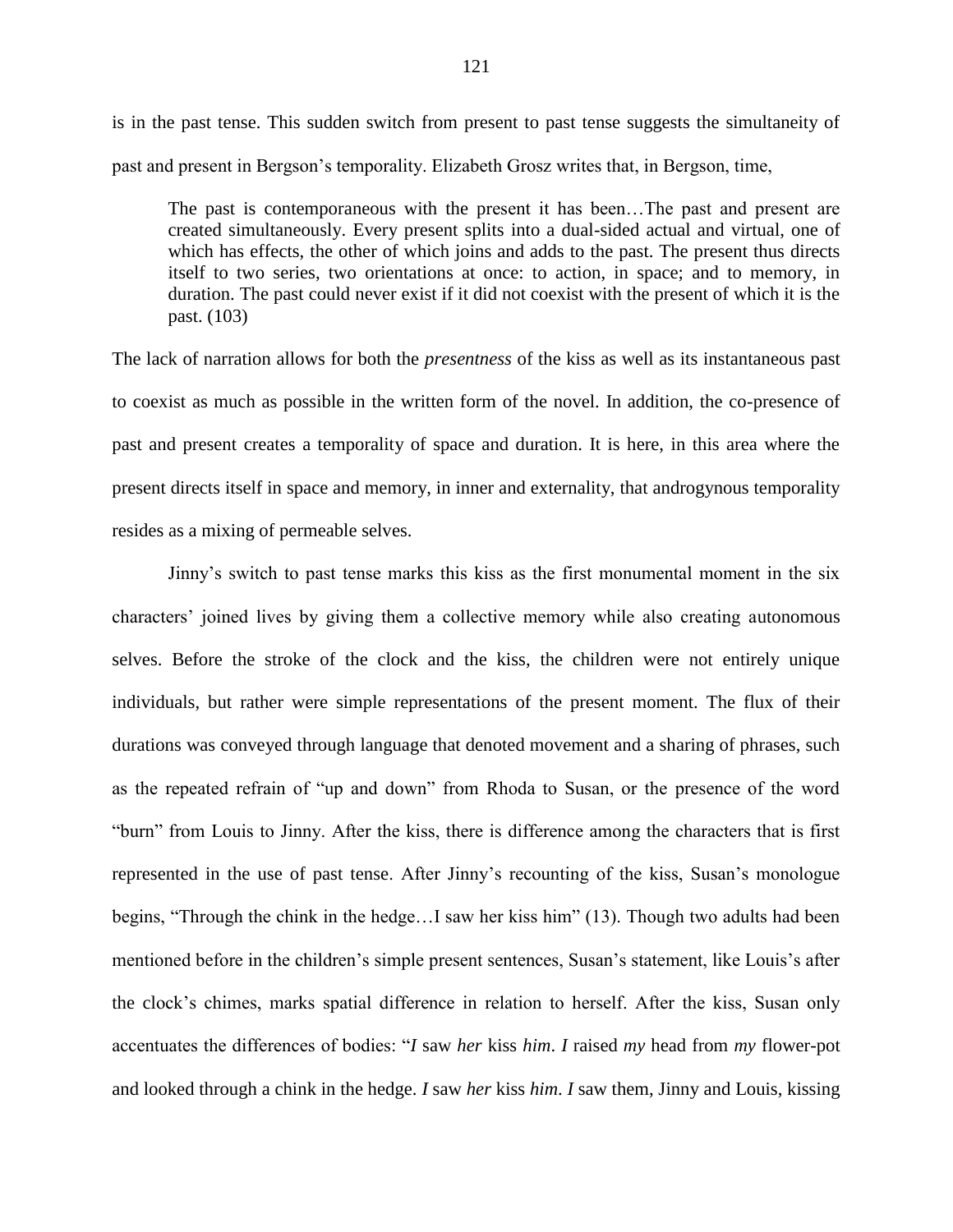[emphasis added]" (13). Susan's speech is teeming with personal pronouns, the possessive *my*, and an insistence on sight. The language accentuates the different bodies at work here, bodies different from and outside of Susan's own. This kiss is not something that happened to her; its physicality is completely unknown to her. After witnessing the kiss, Susan speaks of the differences in their physical attributes: "My eyes are hard. Jinny's eyes break into a thousand lights. Rhoda's are like those pale flowers to which moths come in the evening. Yours [Bernard's] grow full and brim and never break" (15-16). Despite her body not being involved directly, the kiss affects her deeply, makes her aware of her singularity and sexual difference, and prompts her to foresee a future just for herself: "I shall eat grass and die in a ditch in the brown water where dead leaves have rotted" (15). In her devastation she has an ally in Bernard, whose first sentence after the kiss also stresses spatial and physical Otherness: "Susan has passed us…She has passed the tool-house door with her handkerchief screwed into a ball" (14). Later in life, Bernard will remember this moment as the time of the creation of his unique individuality, noting, "It was Susan who cried, that day when I was in the tool-house with Neville; and I felt my indifference melt. Neville did not melt. 'Therefore,' I said, 'I am myself, not Neville,' a wonderful discovery" (240). His "not Neville" identity is also beneficial to Susan. He follows and plays with Susan, becoming a figure who reinforces difference by simply being an Other she can address ("And I am squat, Bernard, I am short") and who addresses her ("As you passed the door of the tool-house I heard you cry 'I am unhappy'") (15).

The kiss changes the temporality of the characters and the way the characters now relate to time and their present as each character now articulates his/her own bodily difference from another. The interaction of two physical bodies creates autonomous temporalities, or durations, for each individual character. Their moments now diverge, and their unique subjectivities emerge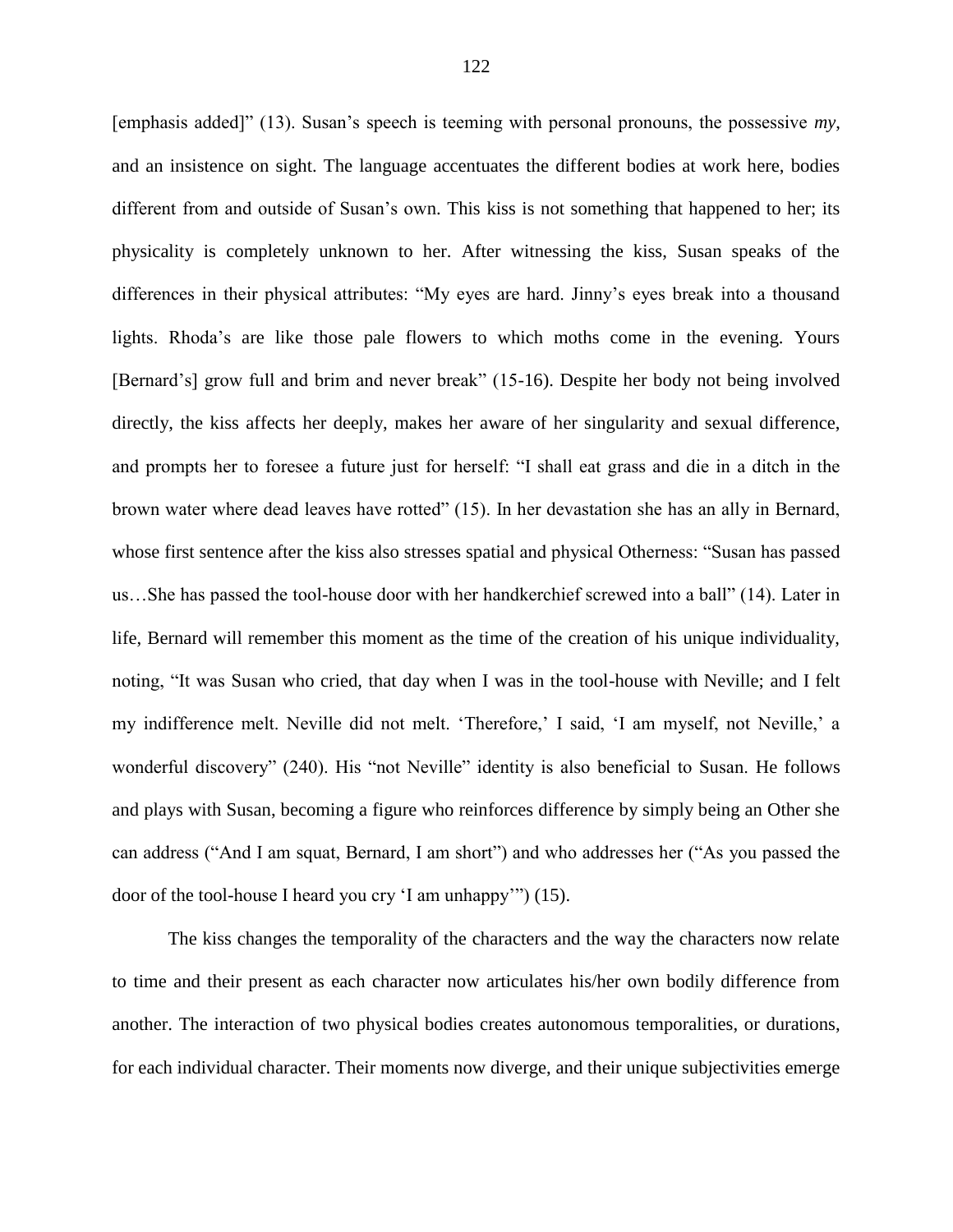from this kiss, revealing individual traits that will continue to mark them throughout the novel. Louis has been kissed by Jinny; Susan runs away with Bernard in pursuit; Neville waits for Bernard's return so he can retrieve his knife. Rhoda, indicative of her character throughout the novel, is outside of this scene and unaware of what has transpired. Yet her autonomy is evident in this time alone where she can enjoy "a short space of freedom" commanding her "white petal ships in her basin" (18). Despite Rhoda's tendency to exclude herself, the six characters' monologues, though still intensely reflective, begin to incorporate one another. Indeed, their identities become autonomous as the boundaries that separate become permeable. It becomes an important incident in their collective past, the moment when their individualities brake away from one another and mark their difference. Years after the kiss, the memory will continue to actualize itself to stress differences. At Percival's farewell dinner, the tension resurfaces between Jinny and Susan: "'It is love,' said Jinny, 'it is hate, such as Susan feels for me because I kissed Louis once in the garden; because equipped as I am, I make her think when I come in, 'My hands are red,' and hide them. But our hatred is almost indistinguishable from our love'" (137-138). Again, the presence of Jinny inspires a look at physical differences between the two. This difference in their hands is a difference only noticed when an Other is around, a difference because of community. The language Jinny uses to communicate this is the language of Susan's anthem, the phrase "it is love, it is hate" melting into Jinny's linguistic identity. She is using the language of another to stress difference, linguistically occupying the middle ground of otherness and sameness.

In contrast to the differences that Jinny and Susan feel, Bernard seeks out feelings of community and plurality of identity. After the kiss, Bernard is by Susan's side to distract her from her distress, but their reactions to one another are quite different. While her monologues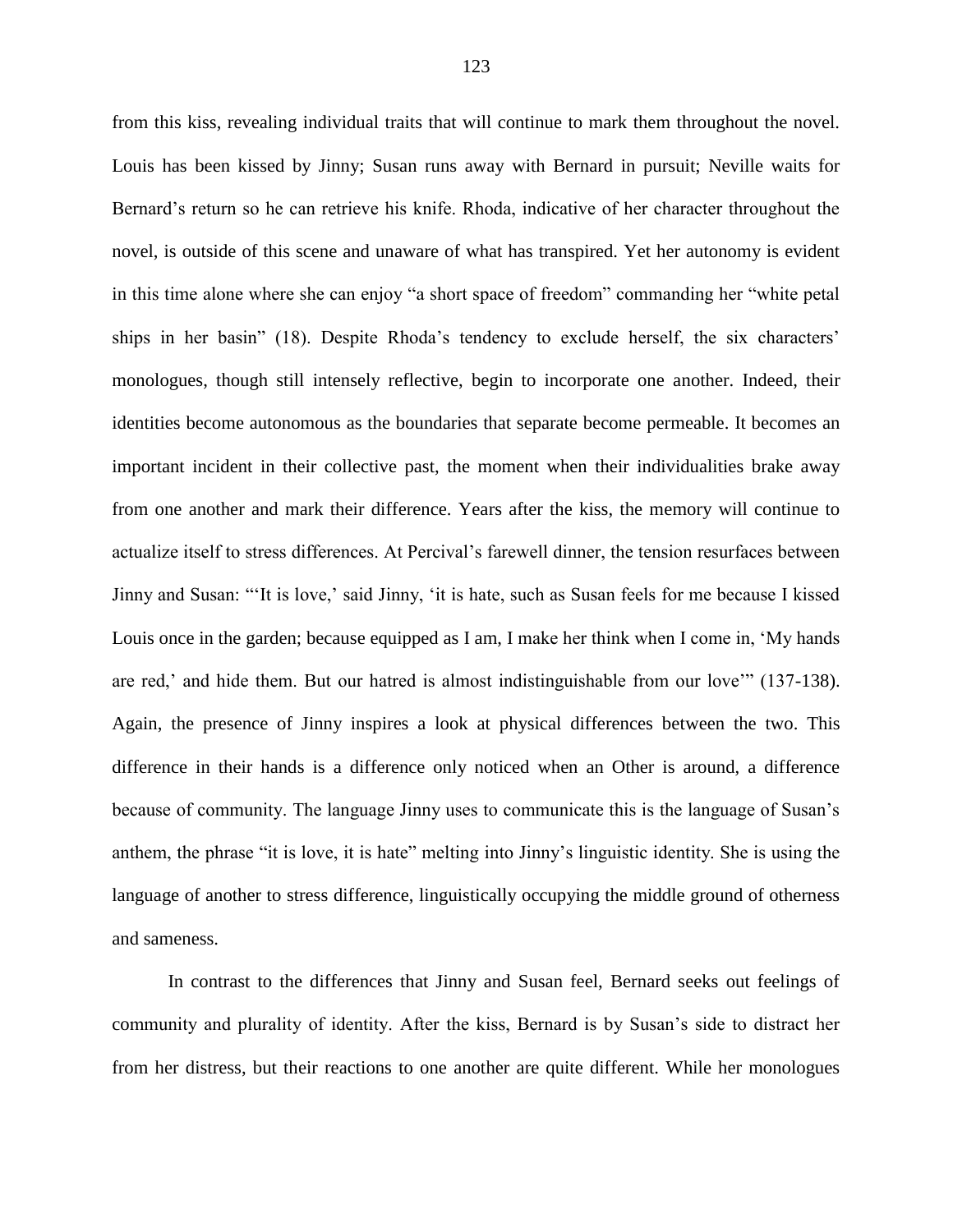immediately following the kiss are punctuated with *I'*s, Bernard's are filled with *we'*s, in effect ignoring Susan's resistance to his attempt to connect. In opposition to Louis's and Rhoda's everpresent desire to be alone, Bernard is one who constantly is seeking the company of others to assert both a connection and his own autonomous self. Above all, it is Bernard who echoes Woolf's idea of the interconnectivity of characters in her letter to Dickinson. Throughout his monologues, he routinely claims that he feels all six are one collective consciousness, their subjectivities blurring into one another. His monologues articulate the androgynous temporality through his language of communal consciousness. Bernard's language is one of community, even as a child: "we melt into each other with phrases. We are edged with mist. We make an unsubstantial territory" (16). Like the early edge of the sky meeting the sea, the solid lines between individuals is blurry to Bernard, each subjectivity permeable. "I do not believe in separation," says Bernard, "We are not single" (67).

However, Bernard's desire for community and feelings of being united with his friends are strikingly naïve. While critics have argued convincingly that language is essential in *The Waves*, Bernard's language is a social hindrance to his desire to connect. Language comes easily to Bernard, lifting him high up from the drudgery of daily life.<sup>19</sup> Taylor argues that in his desire to connect to Susan after the kiss he overlooks his masculine privileged position to language, as Susan remarks: "I am tied down with single words. But you wander off, you slip away; you rise up higher, with words and words in phrases" and again, "Now you trail away… making phrases. Now you mount like an air-ball's string, higher and higher and higher through the layers of the leaves, out of reach…You have escaped me" (16, 18). In addition to Susan's feelings of being left behind by Bernard's phrases, Neville asserts that Bernard "sees every one with blurred

<sup>19</sup> Taylor notes that language in *The Waves* is described as "belonging to the realm of the air" (62).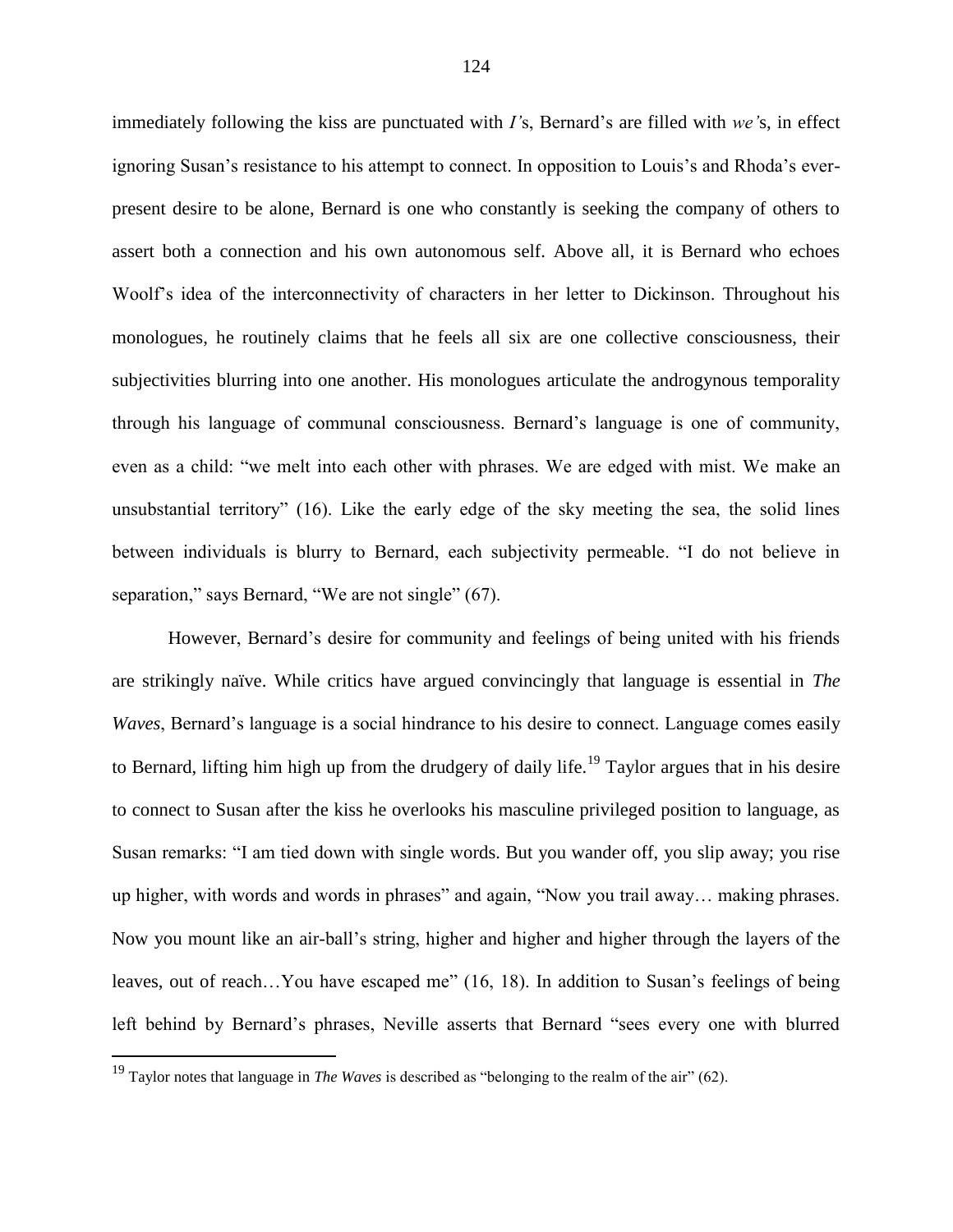edges" (51). While Bernard uses the image of blurred edges to suggest the permeable nature of individuals, Neville's usage suggests an inability to truly see a person, as he claims that anything he would tell Bernard "would make a 'story'" (51). Neville, also a writer, is distrustful of Bernard's connections with others, suspecting that any feigned connection is simply to add fodder to Bernard's notebook of phrases: "We are all phrases in Bernard's story, things he writes down in his notebook under A or under B. He tells our story with extraordinary understanding, except of what we most feel. For he does not need us" (70). In addition to the falsity of Bernard's phrases, Neville also criticizes him for being unable to finish any story, a problem that is never solved.

Bernard himself ultimately realizes his failings in trying to connect through language, a failure that conveys the difficulty of residing in androgynous temporality. While language conveys Bernard's privileged social standing, it simultaneously adds another layer of difference between him and others. Bernard's phrases take him out of the "here and now" of the present, out of the bodily action of the present. He uses it ultimately as a barrier, saying on his first day of school, "I must make phrases and phrases and so interpose something hard between myself and the stare of housemaids, the stare of clocks, staring faces, indifferent faces or I shall cry" (30). The "hardness" of language here contradicts the air imagery throughout the novel. However, both images of language indicate the difficulty of the spoken and written word to connect others on a metaphysical level. Bernard himself realizes the difficulty for language to represent life later in life, reflecting:

> What is the phrase for the moon? And the phrase for love? By what name are we to call death? I do not know. I need a little language such as lovers use, words of one syllable such as children speak when they come into the room and find their mother sewing and pick up some scrap of bright wool, a feather, or a shred of chintz. I need a howl; a cry. When the storm crosses the marsh and sweeps over me where I lie in the ditch unregarded I need no words. Nothing neat. Nothing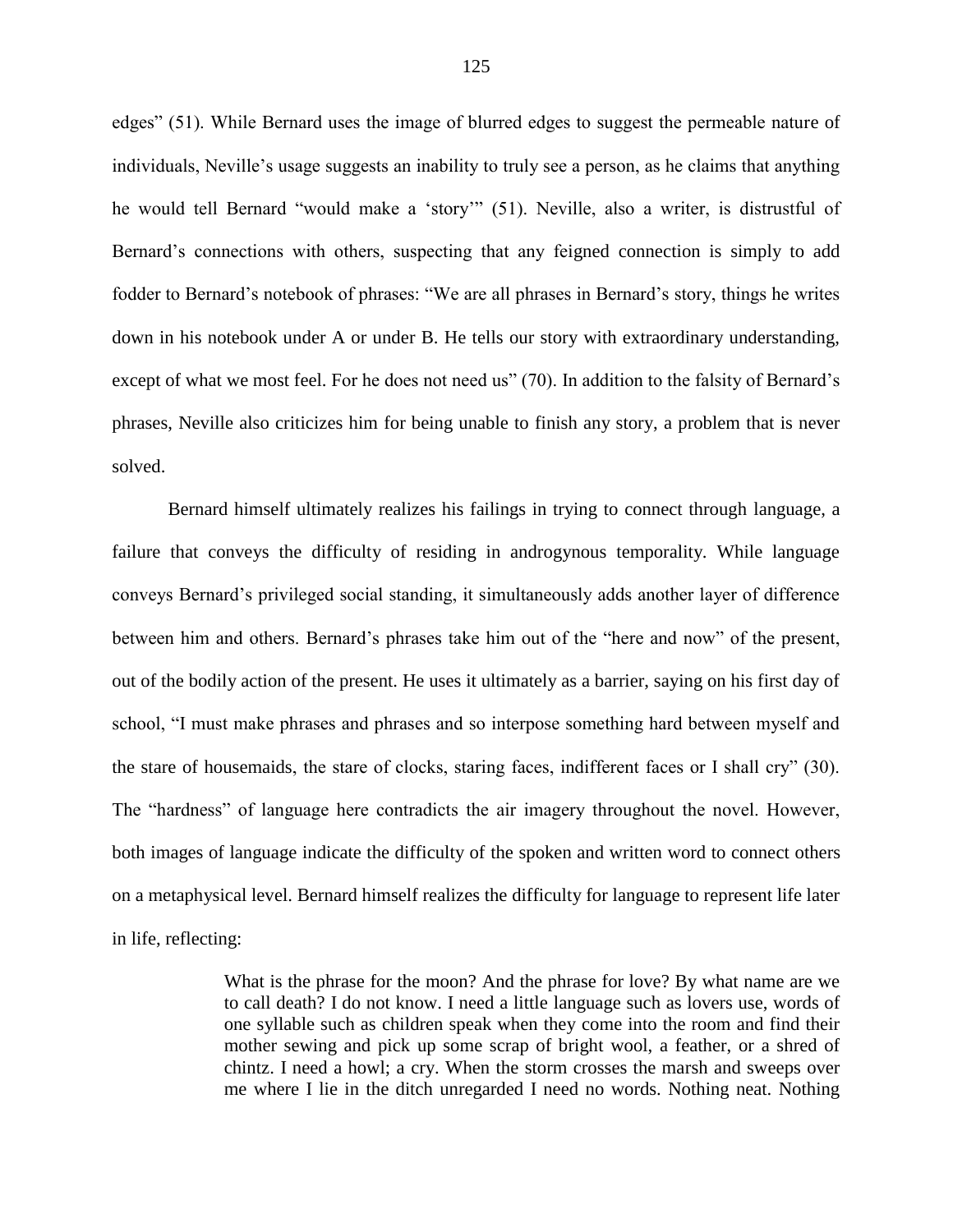that comes down with all its feet on the floor. None of those resonances and lovely echoes that break and chime from nerve to nerve in our breasts making wild music, false phrases. I have done with phrases. (295).

Despite a lifetime of documenting phrases and trying to find the exact language for particular moments, Bernard comes to realize his notes are too neat, too orderly, and are unable to convincingly represent ideas, feelings, and concepts. He ultimately echoes the Woolfian theme of being unable to truly express people. McIntire writes that "The past cannot be told *as it was*; the past shows us, as Bernard admits to himself, that language and narration are ultimately ruses for truth" (34). Bernard's desire to tell stories through perfect phrases ultimately is an injustice to the truth he seeks to convey. In seeking perfection, he removes words and experiences from their own temporality, creating another spatial existence for them. In so doing, his work is outside of duration, which cannot be expressed, and even outside of androgynous temporality because of his desire to categorize and classify language.

*The Waves*, then, becomes a story that showcases androgynous time outside of *Orlando*'s fantastical confines but, like *Jacob's Room* and *Orlando*, the novel's characters cannot fully succeed in living entirely androgynous time because of the obligations of living within society's parameters. *The Waves* is a novel that crackles with promise in its ability to convey the absence of the space between individuals through its narrative devices and in its ability to go beyond Bergsonian temporality in exploring the temporality that exists between inner and outer, individual and community. This new androgynous time is a time of connection without subjection, a time that exists without the restrictions that come with language that attempts to label and classify. Bernard ultimately comes to this conclusion at the end of the novel, somewhat rejecting the aestheticism he has represented throughout. Though he believes in the connection among others more than any of the other characters, he also essentially kills the promise of that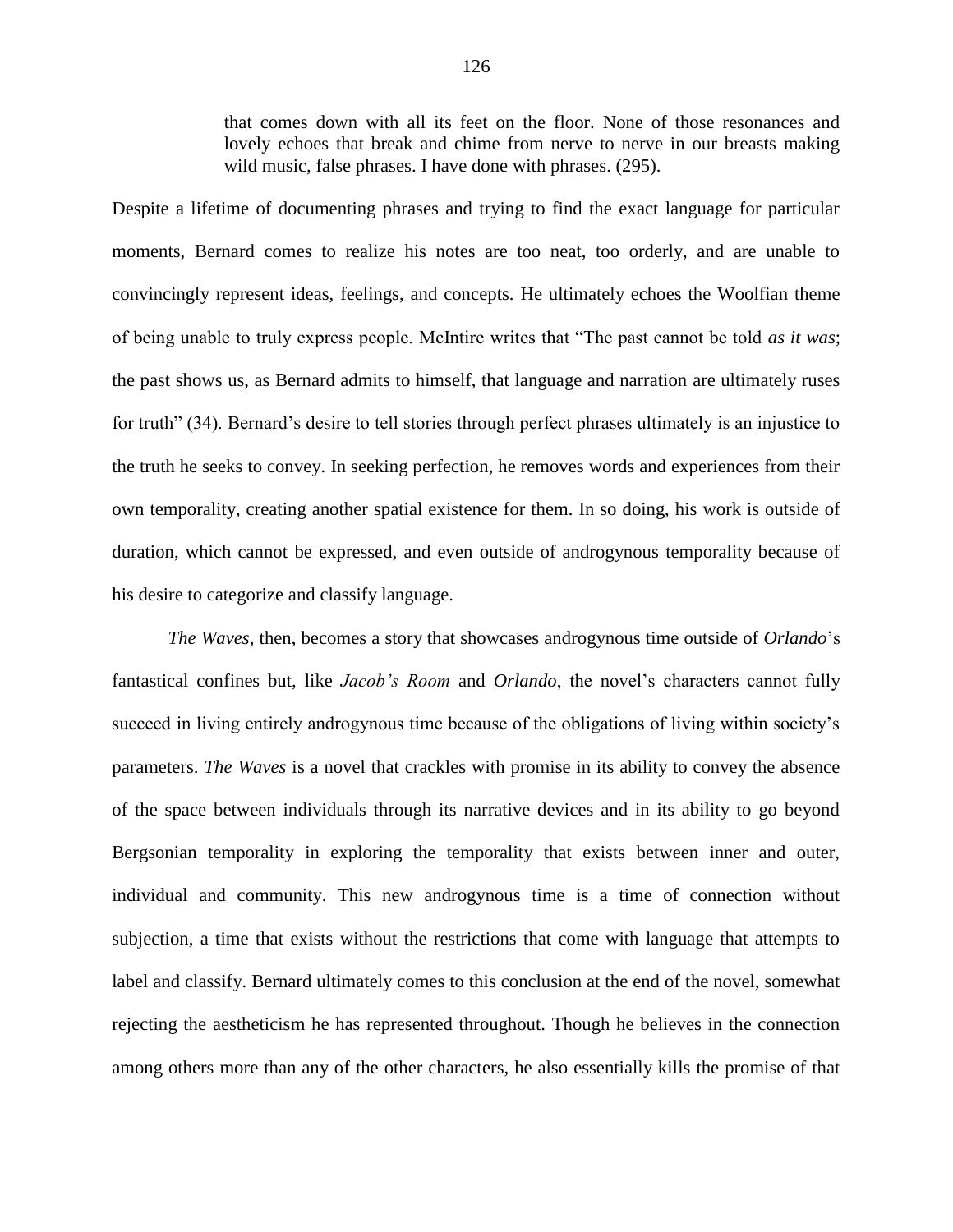connection through his need to make sense of their interconnecting lives. Ultimately, Bernard's classification system of writing removes his art from androgynous temporality, the time of creation. The language of his writing is unable to account for the multitudes of his friends and becomes a form of external representation of single traits of self. Garrett Stewart writes, "Toward the end of the novel, however, Bernard has actually come to despair over the power of words to convey experience. Despite its plasticity, the opacity of language always sabotages its referential intent. 'There are no words' sufficient to his task, no words transparent enough" (263). Bernard's notes do not allow for the openness that exists in androgynous time. Androgynous temporality that exists between duration and external societal temporality is a site of creation, but Bernard's insistence on tying people down to these words and ignoring the larger halo of temporality and context for which Neville criticizes him for, transforms his notebook not into a site of creation but a site of gendering and classifying. Bernard's notebook is a place for the external representations that societal temporality encourages. It is a site of projection, as Bernard saves these visions of life, images of perfect phrases, in a notebook for later use in some larger piece of text. These are also phrases that Bernard himself creates. Though his language in his monologues is sometimes borrowed from other characters, there is no indication that he allows for such permeability in his writing. This is language of his own, asserted language of an ego assertion. If these six characters are parts of a larger subjectivity, then Bernard's writing ultimately is not androgynous in that it only focuses on one part of being. Bernard notes, "We suffered terribly as we became separate bodies" (241). Bernard's ultimate attempts to be an artist are doomed because of his separation from the other parts of his subjectivity, i.e., the other characters of *The Waves*.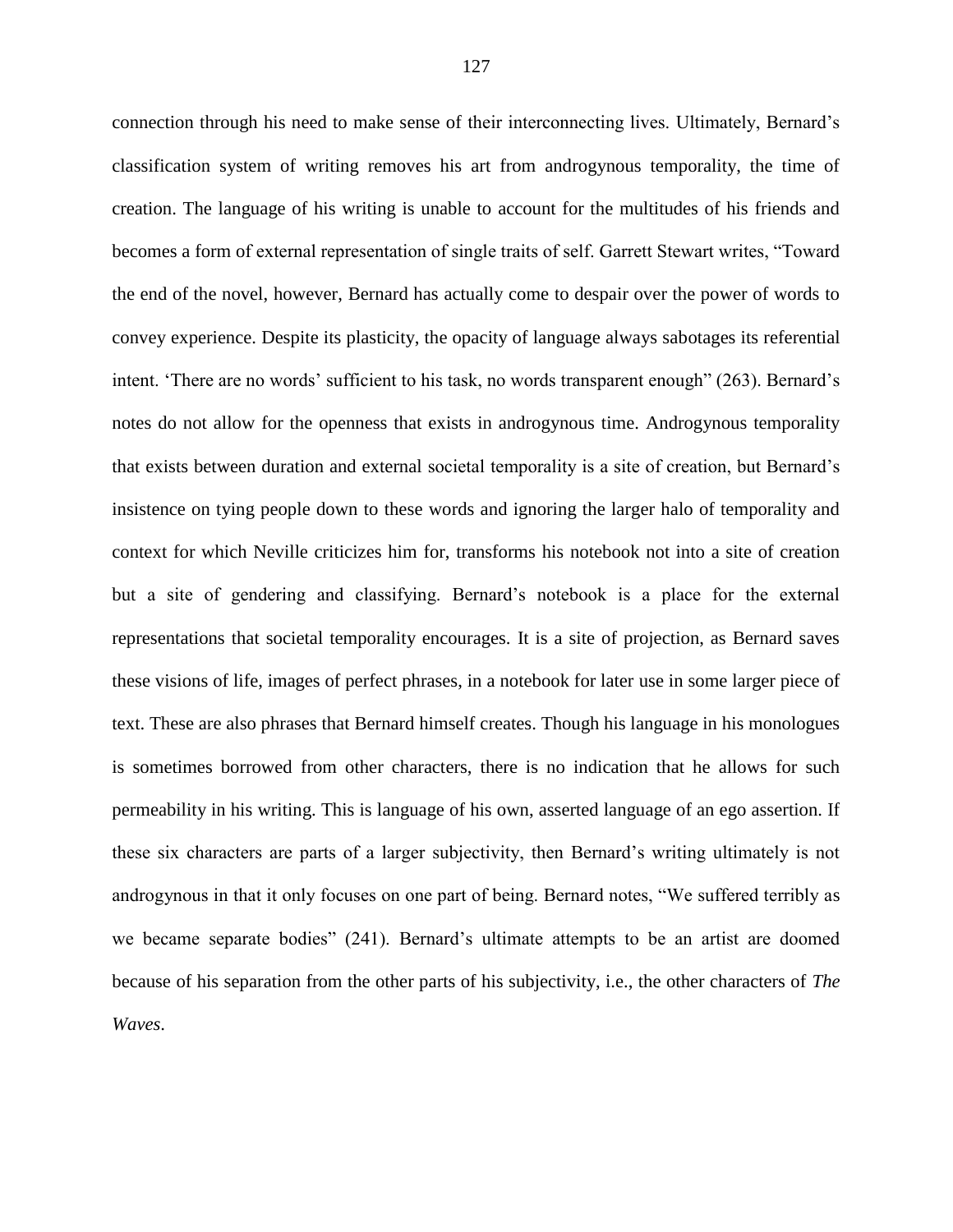The struggle between language and truth is paralleled by the struggle to find an external spatial representation of self, a fight that is socially gendered. Despite Bernard's struggle with his art, his professional and private life appears stable and even prosperous. In fact, Bernard, Louis, and Neville are all authors in their own right, indicating the ability for men to assimilate art with their external lives (though with varying degrees of success). Women, on the other hand, have a much harder time finding their external representations in the social world. Susan and Jinny ultimately find socially created roles for women on which to base their identity. Susan and Jinny's roles of mother and lover are socially acceptable feminine roles, but each finds something in that role that creates a discomfort and subverts the traditional passiveness of femininity. Susan is marked by her ferocity throughout, evident in her refrain "I love, I hate," and this does not soften in motherhood. Her hushing her baby to sleep is not portrayed as a tender moment, as Susan says, "Sleep, I say, and feel within me uprush some wilder, darker violence, so that I would fell down with one blow any intruder, any snatcher, who should break into this room and wake the sleeper" (171-172). Her fierceness reflects the violent imagery that occurs in the nature vignettes as birds scrounge the earth for food and the waves and movement of the sun take on violent, war-like imagery.

Likewise, Jinny's role as a sensual, female body upsets feminine norms and reflects the turbulent language of the accompanying nature vignettes. She is an active, not passive, pursuer in her conquests, lifting an arm to call bodies forth, her body constantly moving, "quivering," conveying pleasure in its corporality. Despite her love of socializing, she lives an independent life, reflecting, "I do not settle long anywhere; I do not attach myself to one person in particular" (174). Jinny has her own home, directs her own life, and manages her own schedule. She is a pursuer of pleasure without shame, and has no motives for her pursuits, upsetting the literary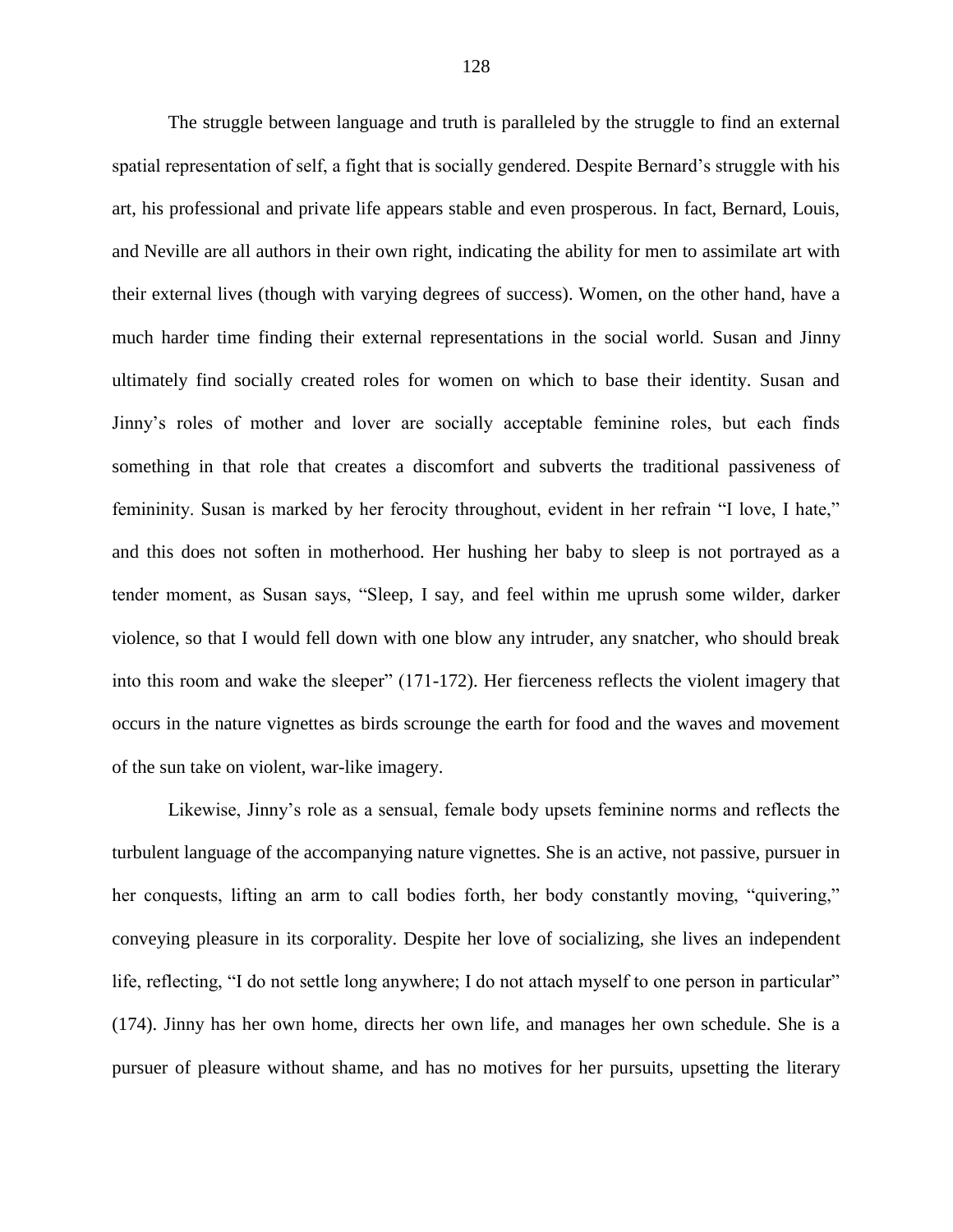feminine roles of a social climber or husband hunter. She is also not punished for her sensuality, unlike the ostracized Lady Chatterley or Hardy's tragic Tess. However, her monologues are also often punctuated with violent language. As Susan's motherhood is smothering and animalistic, Jinny becomes an animal throughout the text, which dehumanizes herself in her bodily representation. She describes herself as a "mountain goat" and a "little animal," aligning her desires with something inhuman (174, 193). Violent language is used to describe a sexual encounter as she is hunted by the man she pursues: "Now I hear crash and rending of boughs and the crack of antlers as if the beasts of the forest were all hunting, all rearing high and plunging down among the thorns. One has pierced me. One is driven deep within me" (177). The language used to describe this encounter echoes the violence of its accompanying nature vignette: "Then another cloud was caught in the light and another and another, so that the waves beneath were arrow-struck with fiery feathered darts that shot erratically across the quivering blue" (165). Like Susan's assault on the hypothetical intruder and Jinny's role as both huntress and the hunted, the interlude uses language of weapons and violence to illustrate the struggle of the individual against life and community. The last paragraph of the vignette depicts the violence of societal norms on individuals: "The waves massed themselves, curved their backs and crashed. Up spurted stones and shingle. They swept round the rocks, and the spray, leaping high, spattered the walls of a cave that had been dry before, and left pools inland, where some fish, stranded, lashed its tail as the wave drew back" (166). No longer are the waves washing up on the shore unimpeded. Now there are obstructions that break up the continuity of the waves, that violently push the water apart and into separate pools. Likewise, social expectations and norms have separated the characters into separate and defining roles, pushing Susan into the pool of motherhood, Jinny into the pool of lover. This separation is not peaceful or supportive, as is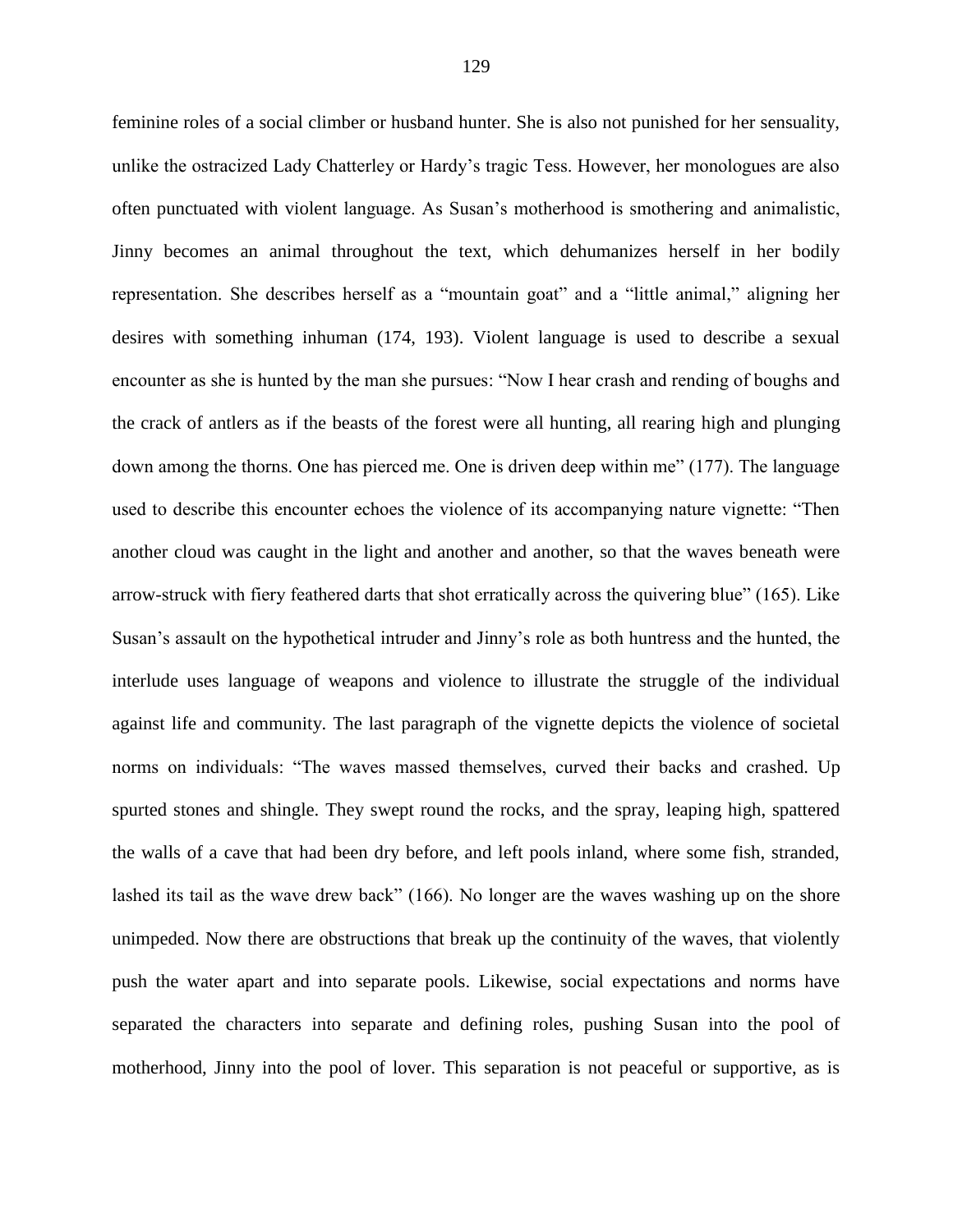evident in the dying fish stuck in a pool that is not deep enough to support its life. As such, Susan and Jinny's lives in these shallow feminine roles are violent, as each struggles to survive and thrive.

While Susan and Jinny persist in their social roles, the struggle to assimilate into community is painful and ultimately impossible for Rhoda, whose suicide surely inspired the "sadness" that Woolf notes many of her readers felt. Taylor writes that Rhoda is lost between the paternal symbolic and maternal figure, finally incorporating both but finding a space in neither and thus killing herself. However, it appears that Rhoda is also lost in time, unable to find herself a representation in the external societal temporality. Rhoda's external life is relatively absent from the text in comparison to those of her friends. Though information regarding their lives is not given in great detail, the reader is privy to some particulars. The existence (and absence) of spouses, children, jobs, and social affairs of Bernard, Neville, Louis, Susan, and Jinny is known. Of Rhoda, however, nothing is known. Her lack of external life is reinforced throughout the novel.

Away at school, Rhoda's identity is blotted out by uniformity: "But here I am nobody. I have no face. This great company, all dressed in brown serge, has robbed me of my identity" (33). Like *Jacob's Room*, formal schooling in *The Waves* is harmful to unique identities, blotting them out with anonymity.<sup>20</sup> This is an anonymity that is different from the community the six characters represent. The community of parts needs individuality and difference to be a thriving, evolving, moving community. The androgyny of the community does not blot out difference, but

 $^{20}$  This militaristic ideology is repeated in the boys' school experience, but not immediately with the same distaste. Louis states, "Now we march, two by two…orderly, processional, into chapel…I like the orderly progress…We put off our distinctions as we enter" (34).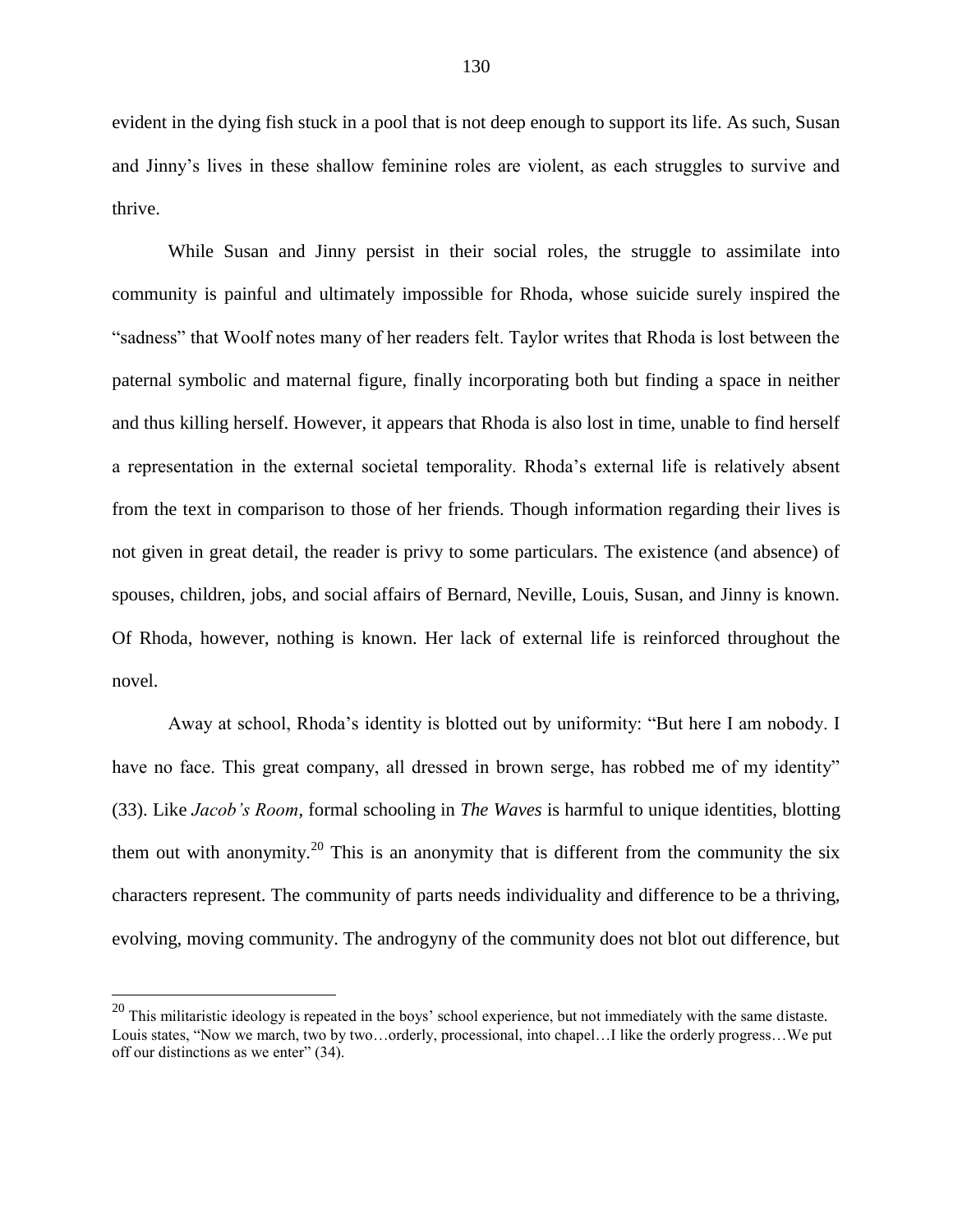rather highlights the disparity without privileging one aspect of community over another. The androgynous temporality of *The Waves* illustrates this concept by allowing each character to have a voice and allowing that voice and events to flow from character to character. However, here in school there is no celebration of difference while forming a community. Instead, school robs identity, striping difference and instilling uniformity.

Rhoda's discomfort continues throughout the novel in her inability to live in spatial temporality. While Susan and Jinny find acceptable social external selves, Rhoda has a very difficult time creating an external self and finds it incredibly jarring and even terrifying to live in that self. While the presence of others gives Bernard assurance of his reality, as well as fodder for his notebook, others only terrify Rhoda by their stability that makes Rhoda aware of her instability. Describing a party, Rhoda's anxiety is palpable:

The door opens; the tiger leaps. The door opens; terror rushes in; terror upon terror, pursuing me. Let me visit furtively the treasures I have laid apart. Pools lie on the other side of the world reflecting marble columns. The swallow dips her wing in the dark pools. But here the door opens and people come; they come towards me. Throwing faint smiles to mask their cruelty, their indifference, they seize me. The swallow dips her wings; the moon rides through blue seas alone. I must take his hand; I must answer. But what answer shall I give? I am thrust back to stand burning in this clumsy, this ill-fitting body, to receive the shafts of his indifference, and his scorn, I who long for marble columns and pools on the other side of the world where the swallow dips her wings  $(105)$ .

The terror of socialization is evident throughout the passage, Jinny's excitement at such an event replaced by Rhoda's fear of ridicule and, more importantly, of being present in a body and time that she feels are not hers. The rapid switches from her refrains of the swallow, blue seas, and marble columns, which occur throughout the novel, to her feelings at this party are violently jarring. She does not have a space where these two worlds meet and coexist, but is instead hurtled from one to another. Unable to find peace in between her internal and external life, Rhoda moans, "How you snatched from me the white spaces that lie between hour and hour and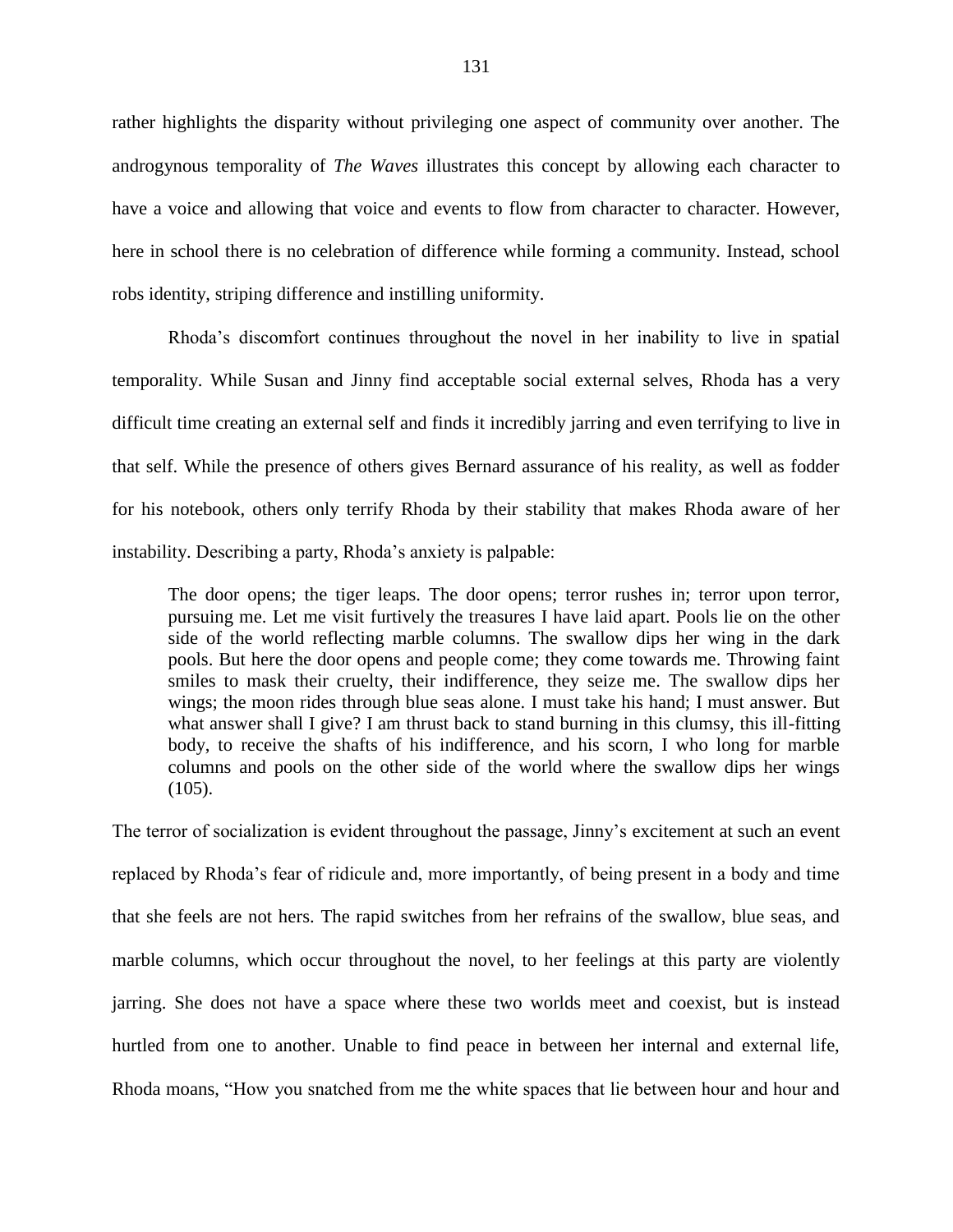rolled them into dirty pellets and tossed them into the wastepaper basket with your greasy paws. Yet those were my life" (204). In contrast, Louis, Rhoda's closest conspirator in feeling an outsider, conveys an ability to move much more smoothly between inner and external selves. In the previously quoted section before Jinny's kiss, Louis moves between inner and external selves, noting the Nile desert "down there" and the others playing in the flower-beds "up here" (12). The two temporalities, while mixing, do not violently oppose each other, causing fear and anxiety in the inability to flow from self to self. Moreover, there is a paragraph break between the "down there" of the Nile and the "up here" of the children, further indicating Louis's ability to safely transcend competing temporalities.

Unfortunately, Rhoda cannot synthesize her competing and contemporaneous temporalities into an androgynous temporality that allows her access to both internal and external selves. While Louis feels himself "rooted to the middle of the earth," Rhoda is without physicality (12). After seeing her face in a mirror, Rhoda refuses to believe its presence, remarking, "I have no face. Other people have faces; Susan and Jinny have faces; they are here. Their world is the real world. The things they lift are heavy" (43). Rhoda's existence in the external world is precarious in that she feels that she cannot adequately interact with material things. She is without existence in this linear temporality and does not find any societal performance comfortable in the temporary Bergsonian ghost of external representation. In *Time and Free Will*, Bergson writes that life is a constant negotiation between matter and mind, external and internal, and "if we give much to matter we probably receive something from it, and that thus when we try to grasp ourselves after an excursion into the external world, we no longer have our hands free" (223). The pull from differing temporal selves is finally too painful for Rhoda. Ultimately, she feels herself "broken into separate pieces; I am no longer one" (106). The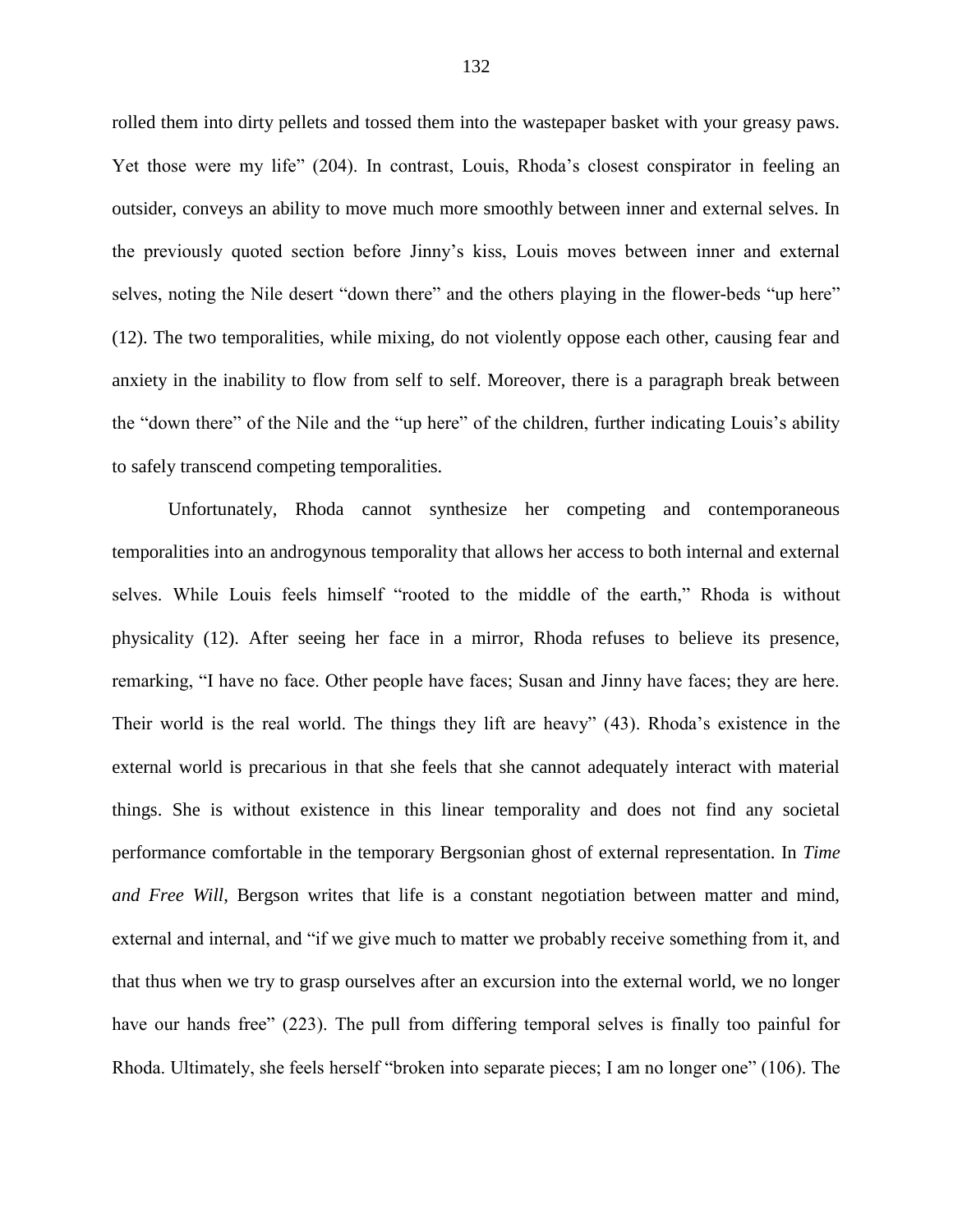external world is one of categorization and separation, and is not friendly to the unity of competing and sometimes contradictory forces. Unable to find a selfhood that is reasonably stable and material in society, Rhoda suffers and removes her body from external societal time by committing suicide.

As the orderly time of school strips Rhoda of identity, Susan also feels school time as an assault on her natural duration. Susan's distaste for this time is manifested by anger, as each night "I tear off the old day from the calendar, and screw it tight into a ball. I do this vindictively" (40). This school time she is living in echoes Bergson's external temporality, a time of society and linearity. The measured time is an assault on Susan's *dureé*, directly conflicting with her characterization as a figure of nature. The measured linear time of school restricts Susan's subjectivity, denies its growth and, as a result, diminishes her permeability. Looking forward to the end of school and her return home, Susan predicts, "Then my freedom will unfurl, and all these restrictions that wrinkle and shrivel—hours and order and discipline, and being here and there exactly at the right moment—will crack asunder" (53). At school, Susan's freedom is denied in her uniform of brown serge and life packed in her cramped dormitory. Each day is marked on the calendar, torn off and crumpled up, gone forever. Bergson writes, "In place of a heterogeneous duration whose moments permeate one another, we thus get a homogeneous time whose moments are strung on a spatial line. In place of an inner life whose successive phases, each unique of its kind, cannot be expressed in the fixed terms of language, we get a self which can be artificially reconstructed" (238). Though Bergson does not develop a temporality between *dureé* and societal temporality, it is clear that societal temporality is a site of artificiality and linearity. The events of the past are not ones that are revisited, but are torn up, screwed up in a ball, and discarded. Susan is also without freedom at school, as Bergson argues that freedom is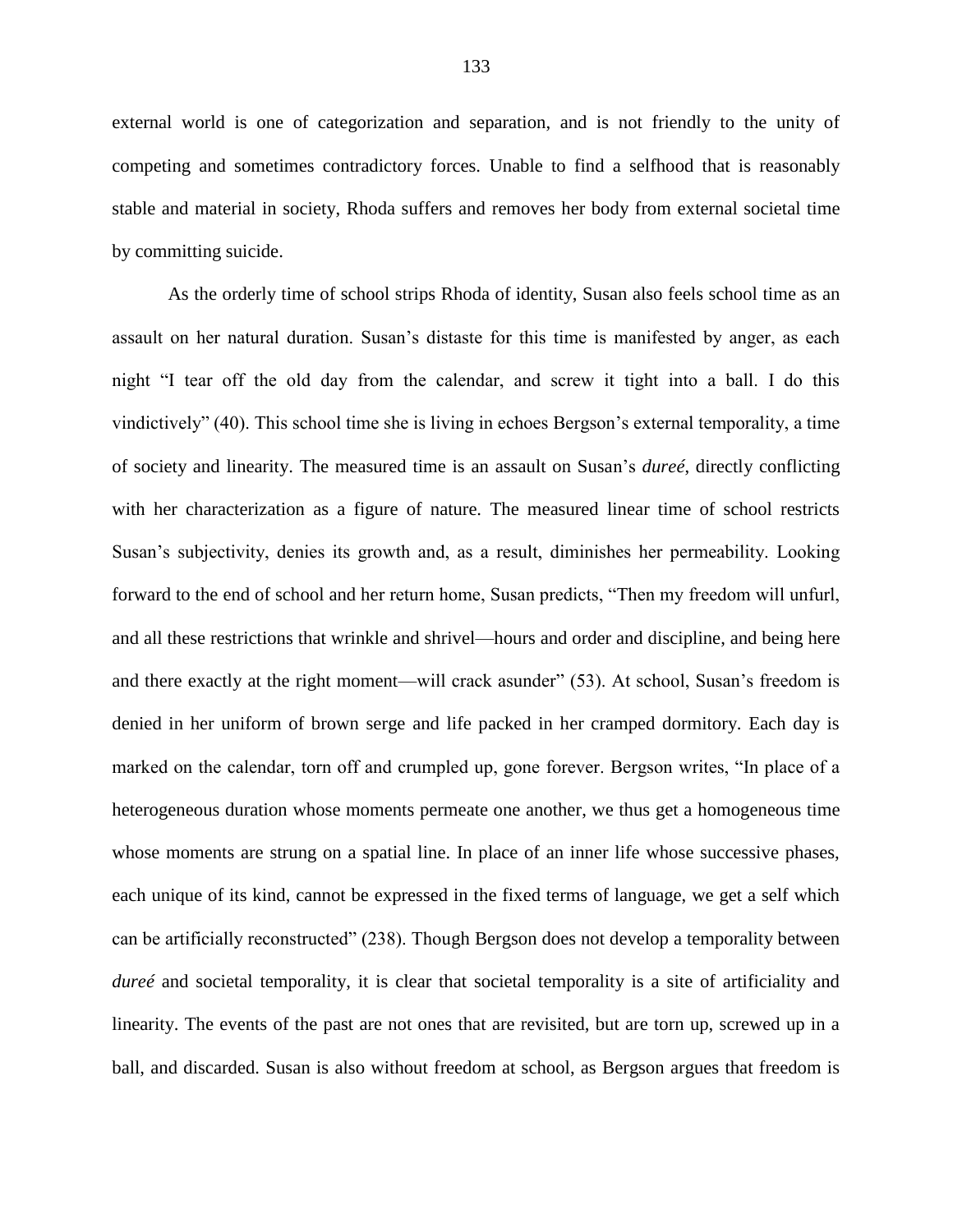directly tied to movement in duration. After the construction of the artificial self in the external spatial plane, Bergson posits that life in external reality becomes automatic in our bodily and conscious responses, writing, "little by little, as our consciousness thus imitates the process by which nervous matter procures reflex actions, automatism will cover over freedom" (238). The schedules that control the girls' days, shuffling them from tennis to galleries to class, cut in to the freedom of Susan's day and subjectivity. She connects this assault on her freedom to the time of London, and her escape to the countryside is the home of her *dureé*.

Such connections to nature as Susan's, throughout the novel connected to the farmland and then eventually motherhood, recall Betty Flanders, the mother of *Jacob's Room* even though Susan's mothering is fiercely animalistic as noted above. In contrast to cosmopolitan Jinny, Susan is of the Earth and countryside. Back at home, she muses, "I am the seasons, I think sometimes, January, May, November; the mud, the mist, the dawn" (98). Again, this is reminiscent of the monumental feminine Kristevan time of Betty Flanders. This is a feminine temporality that is not unusual in modern literature and is seen in some memorable female heroines such as Hardy's Tess and Lawrence's Lady Chatterley. Susan's distaste for the city and the linear, scheduled temporality it represents, removes her to a nonverbal farm life as a mother caring for her children outside of the public sphere, connected to the feminine cyclical movement of time. Her desire for this life is not at all revolutionary or rebellious, but rather a feminine choice that is available to her, a temporality that is gendered feminine. Furthermore, the characters operate as parts of a larger whole, petals of a six-sided flower that accompanies their dinner get-togethers. Again, this is not to overlook differences; the petals of such a flower are unique, separate, jetting out into their own particular space. However, they are connected and rely on one another to create what is seen as a larger whole, a flower. If one is missing, the whole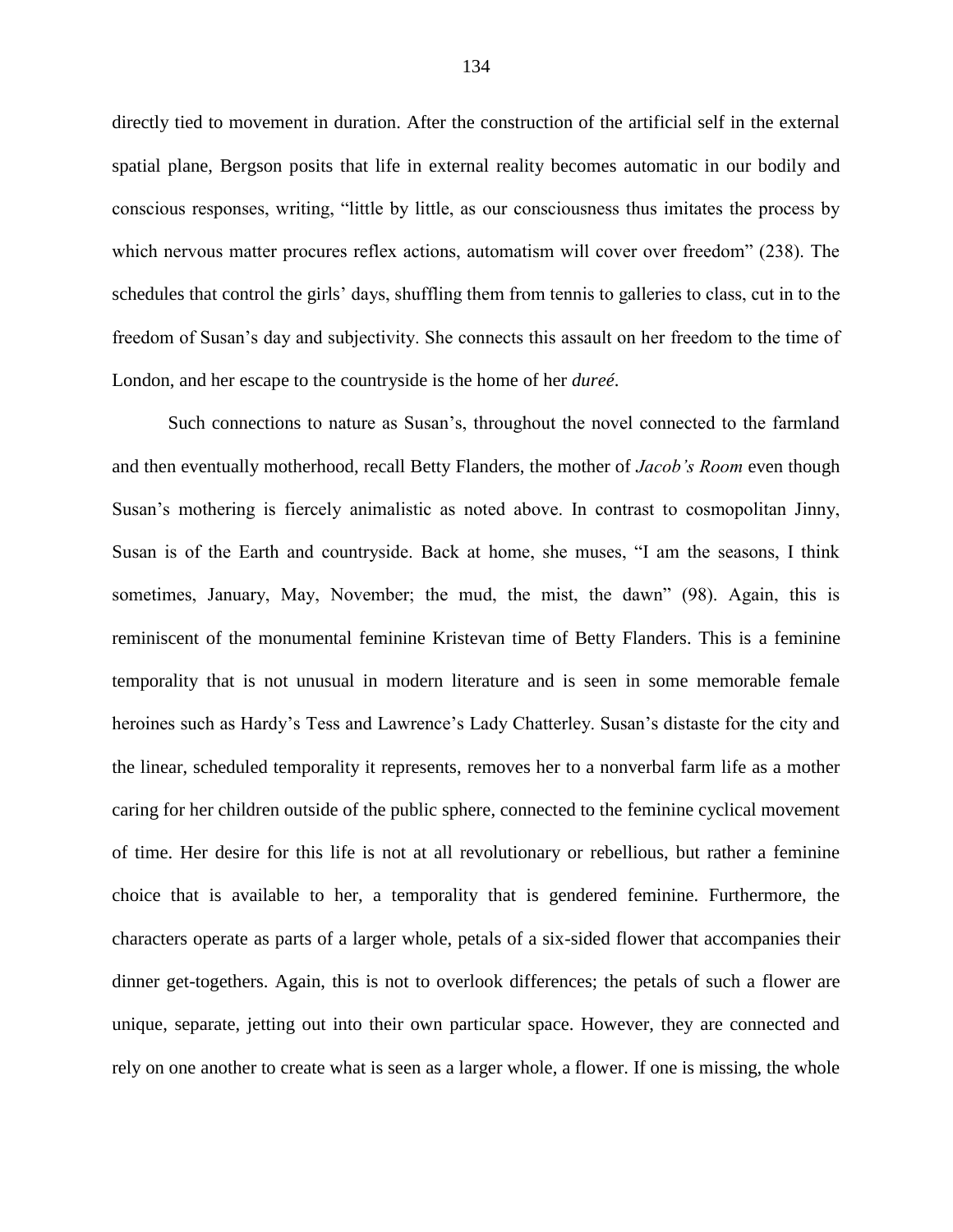image of the flower changes. As such, Susan's external societal life is directly affected by her life experiences and gender, but her subjectivity is still open and flowing to the other characters. Her life is intrinsic to the lives of the others.

Like the switch from Louis to Jinny after the kiss, the lack of narrator contributes to the lack of textual separation among the characters, which is seen again when the children leave for school. Susan Dick writes, "Many of the sorts of details one would find in a conventional novel that link characters and events to the material world are present in *The Waves*…There is, however, no elaboration of such passages...The transitions a narrator would make as the narrative moves from speaker to speaker and from scene to scene, like the momentum created by a plot, are absent" (66). *The Waves* does provide momentum, but is in the absence of a narrator. The lack of narration places an emphasis on the monologues of the characters, relying on their language to move the narration forward. In addition, the connections between life events are reinforced by the lack of detailed descriptions from the narrator and instead rely on the language used by individual characters to emphasize both difference and sameness. For example, the first night of school away from the opposite sex for both the boys and girls is detailed. After the nature vignette, the chapter begins with the voices of Bernard, Louis, and Neville detailing their first reactions to arriving at school. Bernard closes this first section, saying "This is our first night at school, apart from our sisters" (32). Following this is Susan's beginning for the girls' experience at school, stating, "This is my first night at school…away from my father, away from my home" (32). The similarity of the life experience for both the boys and girls is reinforced by the replication of language. Both note that "this," the current time they are experiencing, is the "first night," further conveying the similarity of their current temporality. Regardless of distance, both the boys and girls are connecting on the same temporal plane, placing feminine and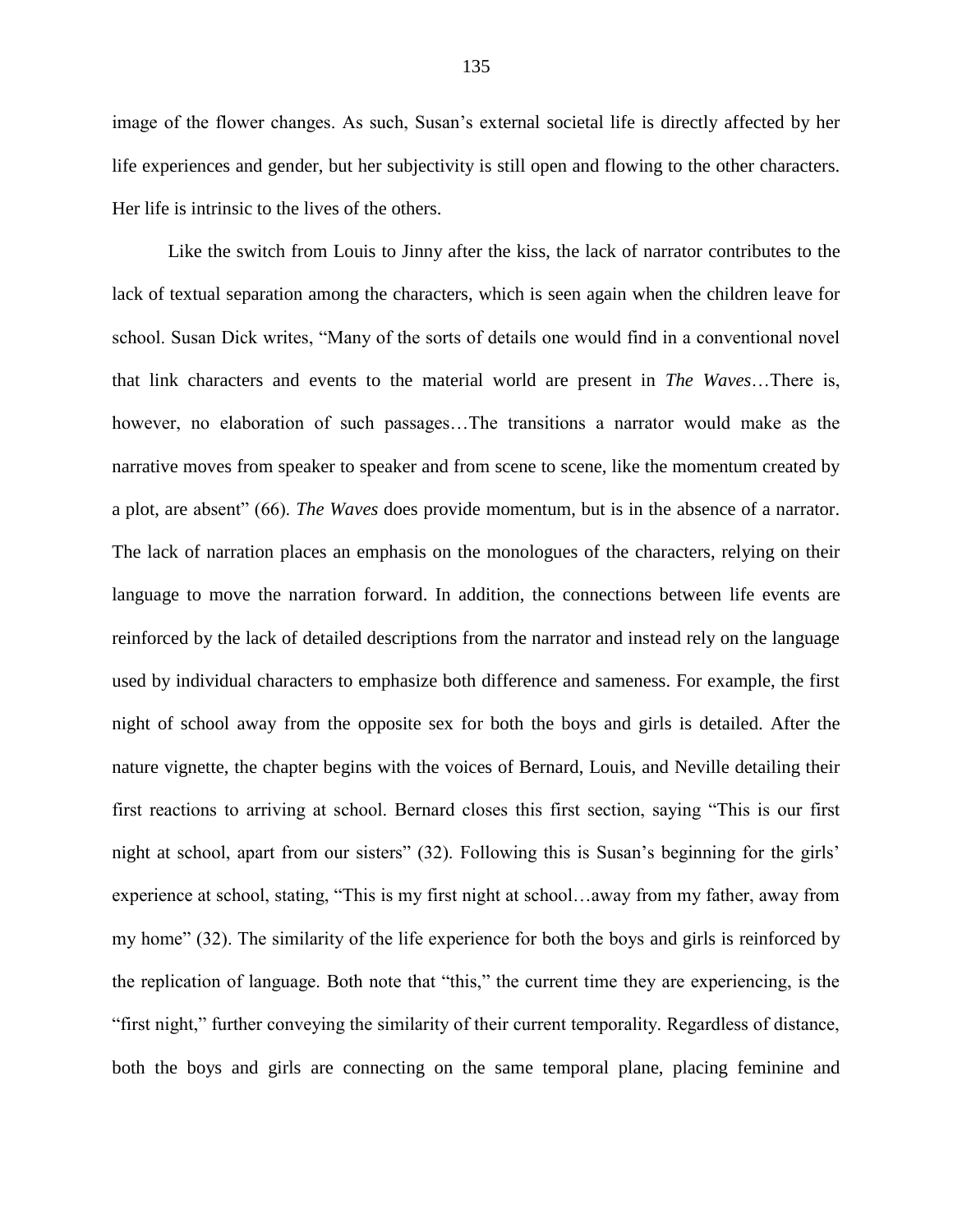masculine experience together. Aside from these commonalities, however, the similarity in language emphasizes differences. Bernard notably uses the collective "our," including his fellow schoolmates in the temporal plane of experiencing the first night of school. In contrast, Susan uses the singular "my," equating this experience with herself and herself alone. She misses her father and her home, again things that only relate to her. She does not connect her experience to the others, only reiterating the things she left behind and her sensory observations at the moment. This change of language is even more noticeable because of the similar sentence structure and phrasing of Susan's statement with Bernard's that emphasizes the small but important differences. The absence of narration makes it possible for these two sentences to be read one after another, with no description separating the two. Of necessity, the form of the novel, like any artistic medium, has stylistic drawbacks, one of these being that two phrases or scenes cannot be read simultaneously. Nevertheless, here Woolf reproduces this basic sentence immediately after another so the reader has no other words coming between the experience of reading one and then the other. They are, as closely as possible to what can be accomplished in the written form, happening simultaneously by being read as closely as possible at the same time. Bergson writes in *Time and Free Will* that "the moments of inner duration are not external to one another" (226). Both Susan and Bernard's experiences are occurring on the same temporal plane even if not on the same specific day. However, there is a line break that separates the two sentences visually on the page. Bergson warns against the tendency to associate temporality with space, and, in the sharing of language and sentence structures, Bernard and Susan are open to one another in sharing experiences despite both the difference and space between them, evident in the visual space of the line break on the page.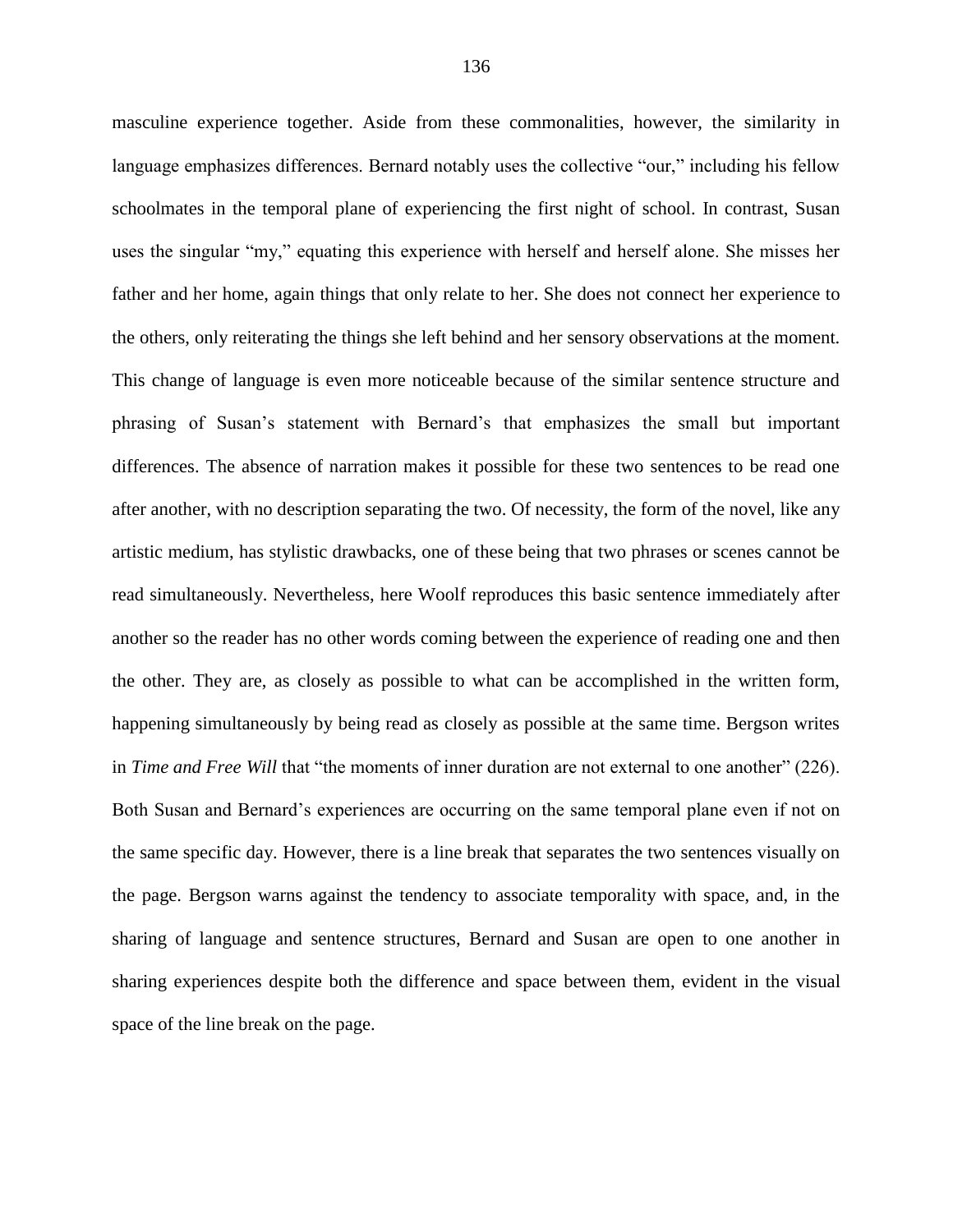The replication of language is used to introduce the last monologue of the novel, connecting the natural world with the social world and again blurring the divisions between the two. The nature vignette introduces the beach scene at night, mirroring the old age of the characters. Darkness covers everything, suggesting the great equalizer of death. The phrase "Now the sun had sunk" introduces darkness into the vignette (236). Bernard's voice begins the following section with, "Now to sum up," mirroring the time and tone of the nature vignette (238). Bernard's desire to "sum up" his own life and the life of his friends results from his age and his knowledge of approaching death, the end of his time. Darkness covers everything in the vignette, relentless in its pursuit to erase distinction. Yet Bernard is alive to greet the coming dawn, describing a scene that sounds similar to the first nature vignette of the novel: "The bars deepen themselves between the waves. The film of mist thickens on the fields" (296). The beach, mountains, and trees are not forever covered in indistinguishable darkness as the morning light has come again. It is tempting to summarize these nature vignettes as illustrating the circle of life, a cyclical time that repeats despite the separate lives within. Indeed, Bernard does say, "Yes, this is the eternal renewal, the incessant rise and fall and fall and rise again" (297). However, Bernard does not equate this time to a circle, but rather uses the phrase "rise and fall" to complicate the notion of time simply recycling itself, for though this is the return of the dawn in the "eternal renewal," it is not a replication of the exact same time. Rather, it is a *continuation* of a time that encompasses a multitude of temporalities that include cycles, linearities, concurrent times, pasts, presents, and futures. Despite the stillness of coming death, the waves will continue to crash upon the shore—different waves, perhaps, but waves compiled of other waves that have been intermixed for an indefinite amount of time.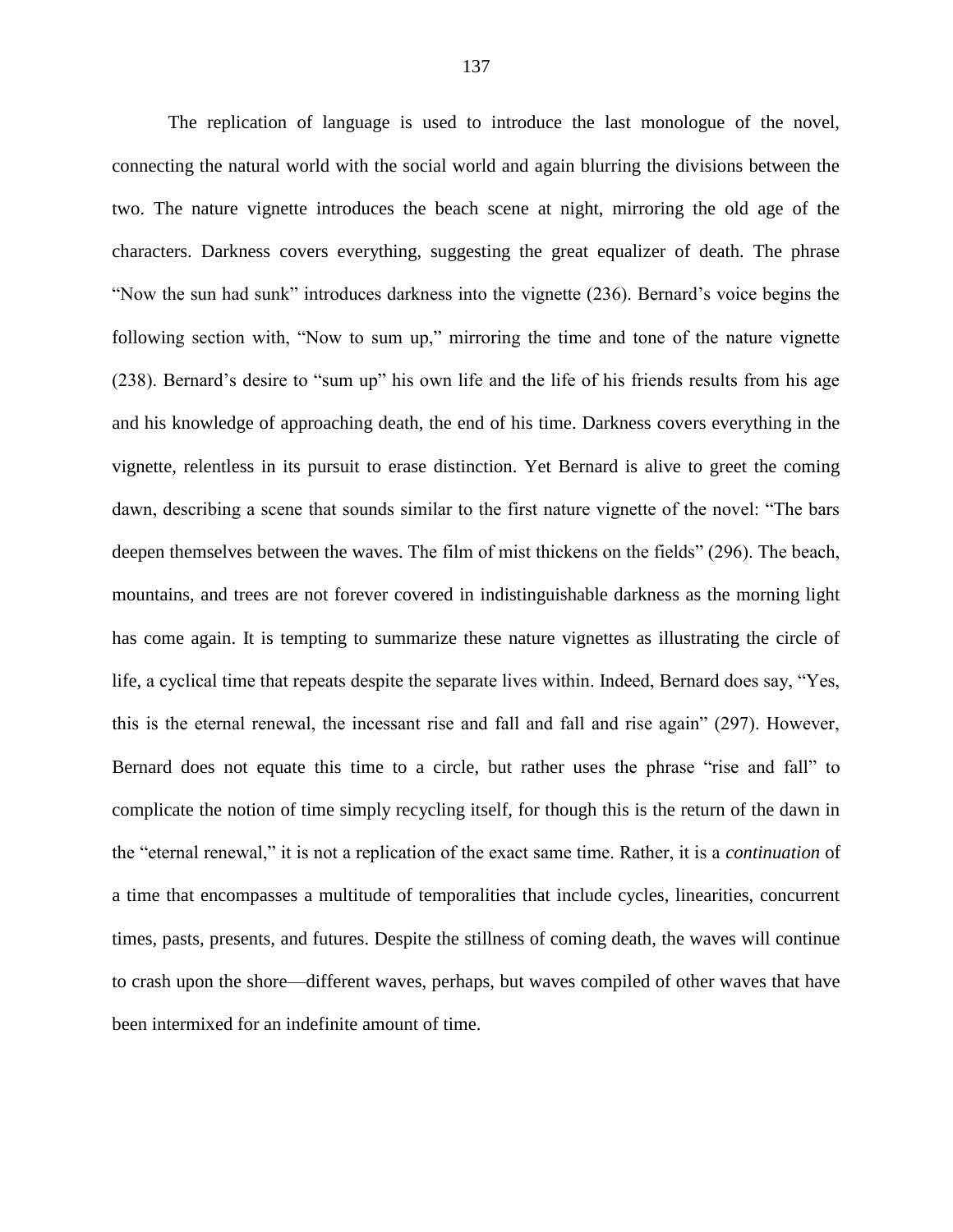In this sense, Bernard does represent the possibility of androgynous temporality even if he cannot quite express it, as he shows himself to be compiled of various aspects of his friends, incorporating them throughout his final monologue. Yes, each individual voice is not heard in this final call of old age, but here we see Bernard's inability to exist without these competing, contemporaneous, yet separate subjectivities. Like the temptation to classify cyclical time at the end of *The Waves*, it would be just as easy to either call Bernard the ultimate figure of androgyny or a failure of androgyny in his monologue that denies a final voice to his friends.<sup>21</sup> Bernard's concluding words showcase the complex and conflicting character that he is: his overbearing tendency with language is exaggerated here, completely overtaking the final chapter of the book as he takes center stage and leaves no room for other competing voices. Yet here he is also able to accomplish what his neat phrases had never achieved, and that is to convey the interconnectivity the group shares. He does so by first acknowledging the impossibility of completely describing the life of each life individually: "How impossible to order them rightly; to detach one separately, or to give the effect of the whole—again like music. What a symphony, with its concord and its discord and its tunes on top and its complicated bass beneath, then grew up! Each played his own tune, fiddle, flute, trumpet, drum or whatever the instrument might be" (256). Again, like the temporality that Bernard describes at the beginning of this section, there is a layering of parts that overlap and make separation nearly impossible. If a piece is taken away, the whole symphony changes. Here, then, the reader is presented with the longest monologue of any character in the novel and, as a result, is confronted with the multiple subjectivities at work in one life. Bernard does not absorb them, as it is made obvious that they are all different people,

<sup>21</sup> Jane Goldman claims that is Bernard "posited as an exemplary figure of androgyny" like Lily Briscoe of *To The Lighthouse* (87). McIntire, on the other hand, aligns Bernard's final summing up of his friends to fascist doctrine.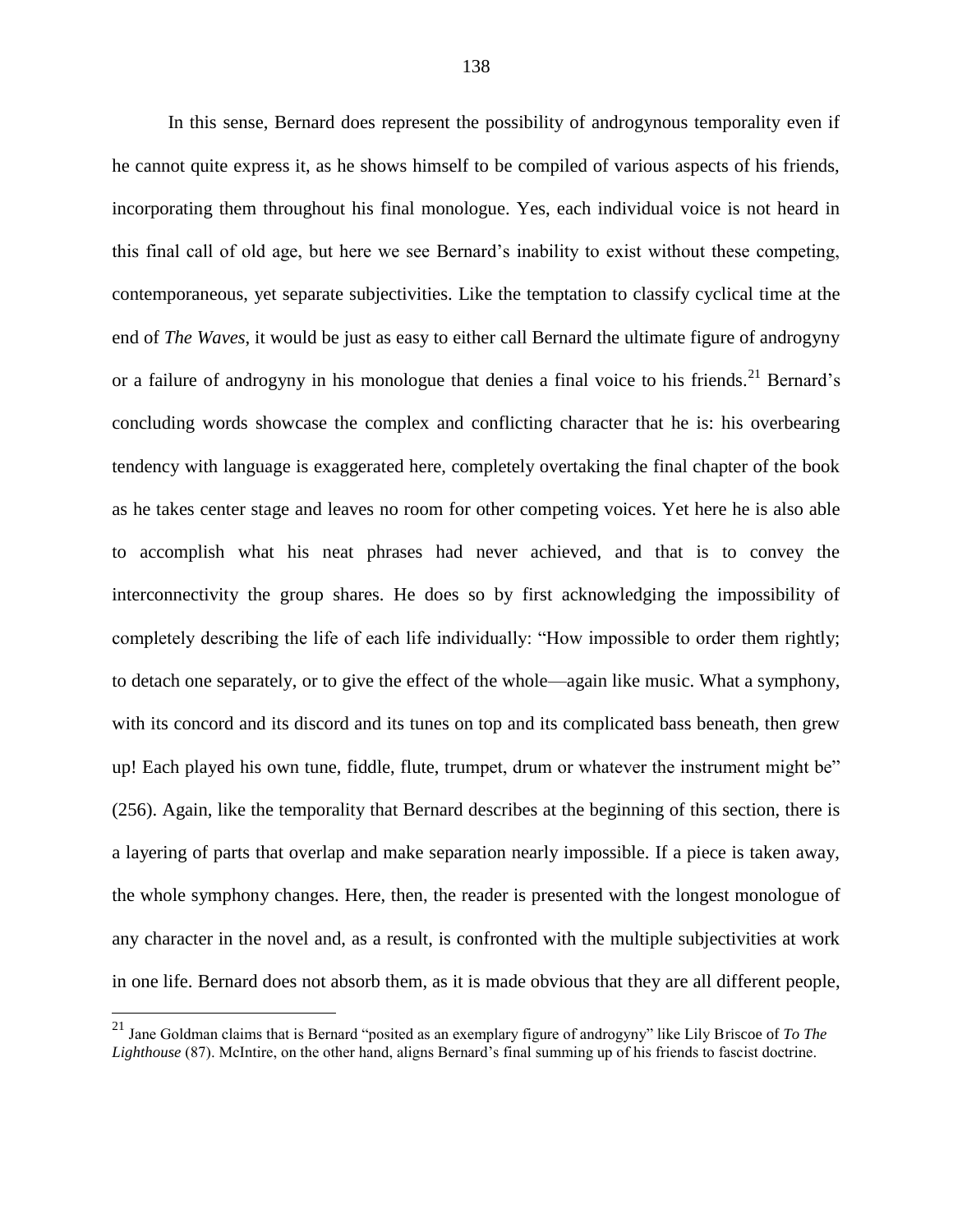but his final monologue conveys the intermix of shared language and memories that were not originally his, as well as the combination of experiences. "For this is not one life," Bernard ruminates, "nor do I always know if I am man or woman, Bernard or Neville, Louis, Susan, Jinny or Rhoda—so strange is the contact of one with another" (281). His incorporation of the others' experiences in his are felt physically: "Here on my brow is the blow I got when Percival fell. Here on the nape of my neck is the kiss Jinny gave Louis. My eyes fill with Susan's tears. I see far away, quivering like a gold thread, the pillar Rhoda saw, and feel the rush of wind of her flight when she leapt" (289). However, Bernard is Bernard – he is married, he has children, and he is not dead like Percival or Rhoda. He attempts to characterize the others knowing they are not he. Like the first nature vignette, "The sea was indistinguishable from the sky, except…" (7). Bernard is indistinguishable from the others except that he is. Rather, he needs them to contribute to his own multifaceted and evolving subjectivity just as they need him to do the same. There are different lives, different bodies, but outside of social restrictions on gender and class, they are permeable, able to dissolve into one another's lives.

While gender differences are not erased and androgyny does not dramatically change gendered life expectations in societal temporality in *The Waves*, the narrative style illustrates the fluidity, the openness, and even the messiness that is the movement of subjectivity creation and various competing temporalities. What creates the ebb and flow of similarity and differences in *The Waves* is the multiple temporalities the characters engage in, moving from *dureé* to external societal time through an androgynous temporality that is porous and permeable. By using Bergson's theories of internal and spatial external time as the groundwork for time, we can see a third temporality to emerge from Woolf's *The Waves* that is unique in its inclusion of community and melding of the two worlds of internality and externality that one navigates on a daily basis.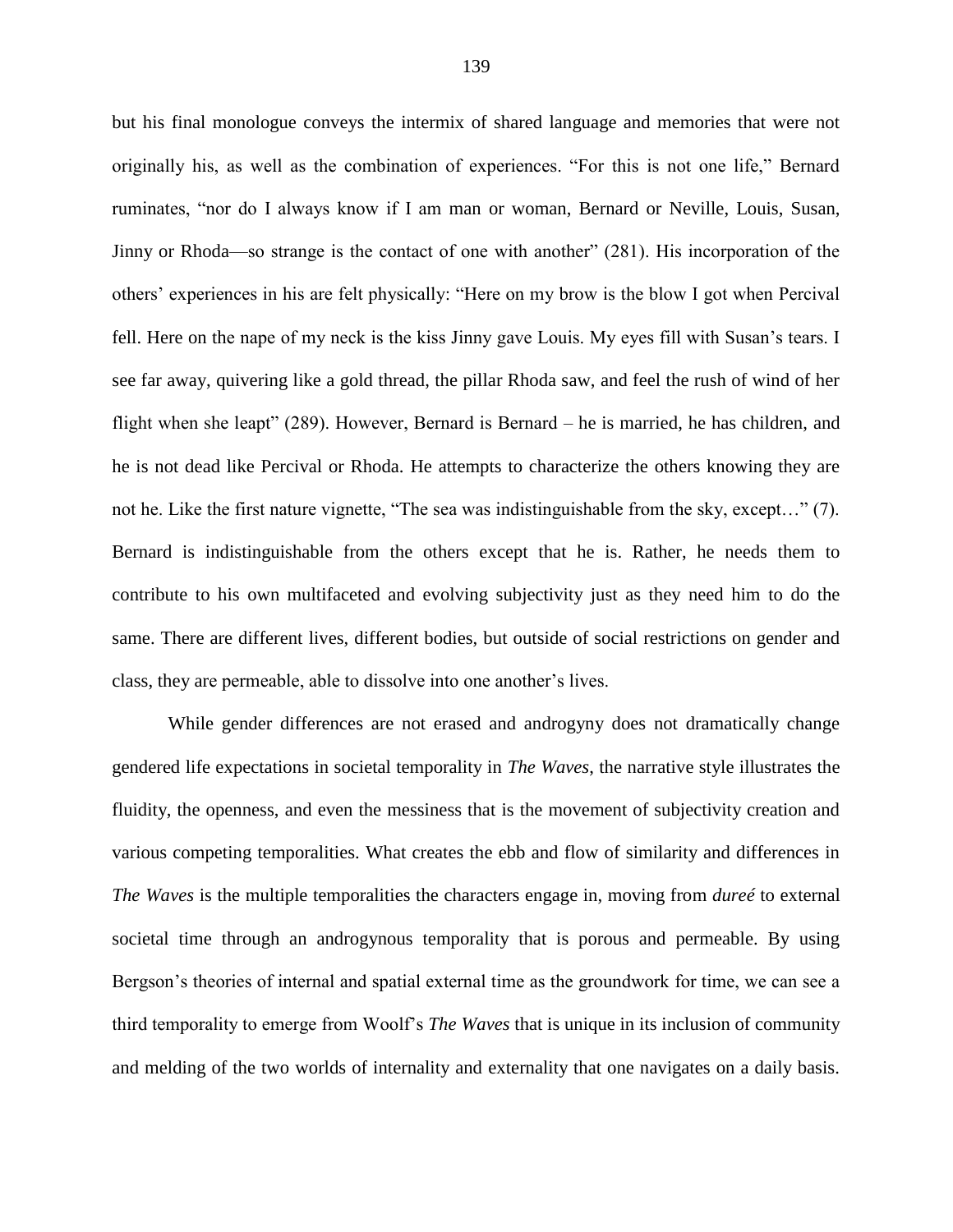This androgynous temporality is a time that allows for connection among the characters through the sharing of language, phrases, and experiences in their monologues throughout. In addition, the continued present tense of the soliloquies emphasizes the connection among the characters because, like the shared language and sentence structure that Bernard and Susan both use to describe their first night away at school, it keeps the characters together on the same temporal plane even if they do not share the same spatial temporality. Their spatial distance from one another only reinforces their connection through androgynous time. Despite their physical distance, the flow of both the narrative of their monologues and time keeps their stories together. There is also no outside narrator to place large separations between the different monologues, again indicating the permeability of selves in the text. However, the easy movement of voice that reinforces similarity also highlights differences. The seamless flow between characters allows the reader to easily compare lives that are being lived at the exact same time and notice the challenges that each faces. In addition, *The Waves* shows these voices in various temporalities and foregrounds an androgynous temporality that blurs distinctions among one another. Toril Moi writes that in *A Room of One's Own*, "Woolf's use of many different personae to voice the narrative 'I' results in frequently recurring shifts and changes of subject position, leaving the critic no single unified position but a multiplicity of perspectives to grapple with" (2-3). This use of multiple perspectives continues in *The Waves*, producing a chorus of voices that "rise and fall, fall and rise" with one another regardless and because of their differences.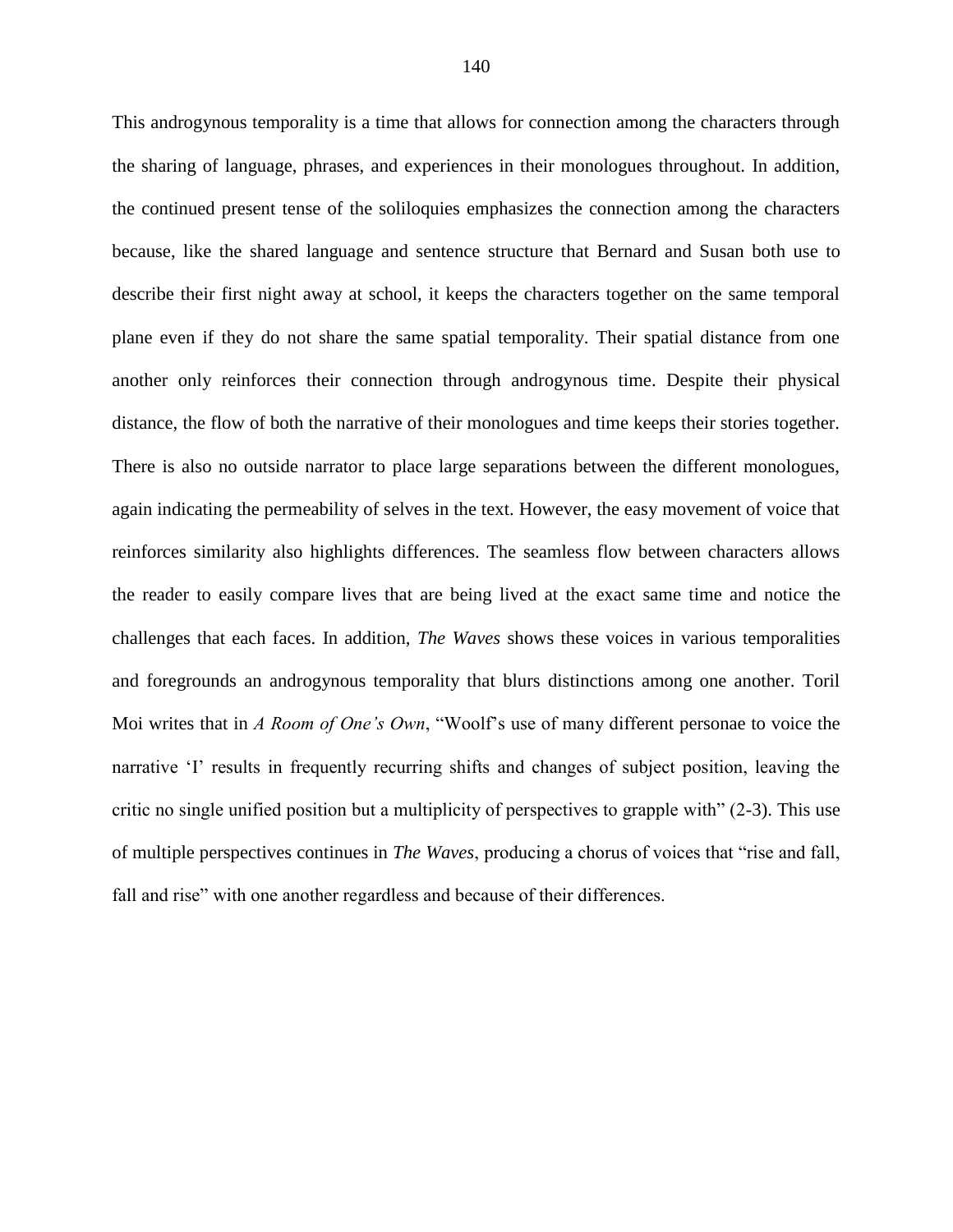### **CONCLUSION**

After *The Waves*, Woolf continued to grapple with time in her writings, which concluded with 1941's *Between the Acts*, published posthumously. Set before the outbreak of World War II, *Between the Acts* centers on a performance of a small English village play and the events that surround it. The play, written and directed by Miss La Trobe, presents the history of England, ending with a scene entitled "Ourselves," in which mirrors are directed out at the audience to convey the present in both time and space. Time is thus, again, integral in the novel. Time vibrates with the coming violence of war, it connects past and present in Miss La Trobe's play, it weaves itself in and out of the fantasy of performance and the reality of present. Yet despite the long history the play projects and the thick tension of the forthcoming war there is the present. There is the uneasiness of the passing moment as the mirror reflects the present audience members unexpectedly.

The stress of the present that is illustrated so keenly in this scene is a culmination of the stress of the present that reverberates throughout the novels examined in this dissertation. There is the female narrator of *Jacob's Room* relentlessly following the history of a now dead young man, unable to connect in life or death. There is Orlando, frazzled by the sudden assault of smells, sounds, and memories that attack her senses in one singular present moment. Finally, there is the continued present of *The Waves*, the constant rhythm of the characters' own present soliloquies that encompass their shared histories illustrated in the perpetual motion of the waves throughout the nature interludes in the novel. Though Woolf's representation of time evolves throughout her novels, the present moment continues to be a structuring and thematic element of central importance. In Bergson, the present moment is the only position of action. In a summary of the Bergsonian present, Suzanne Guerlac writes, "Our bodies, as centers of action, come into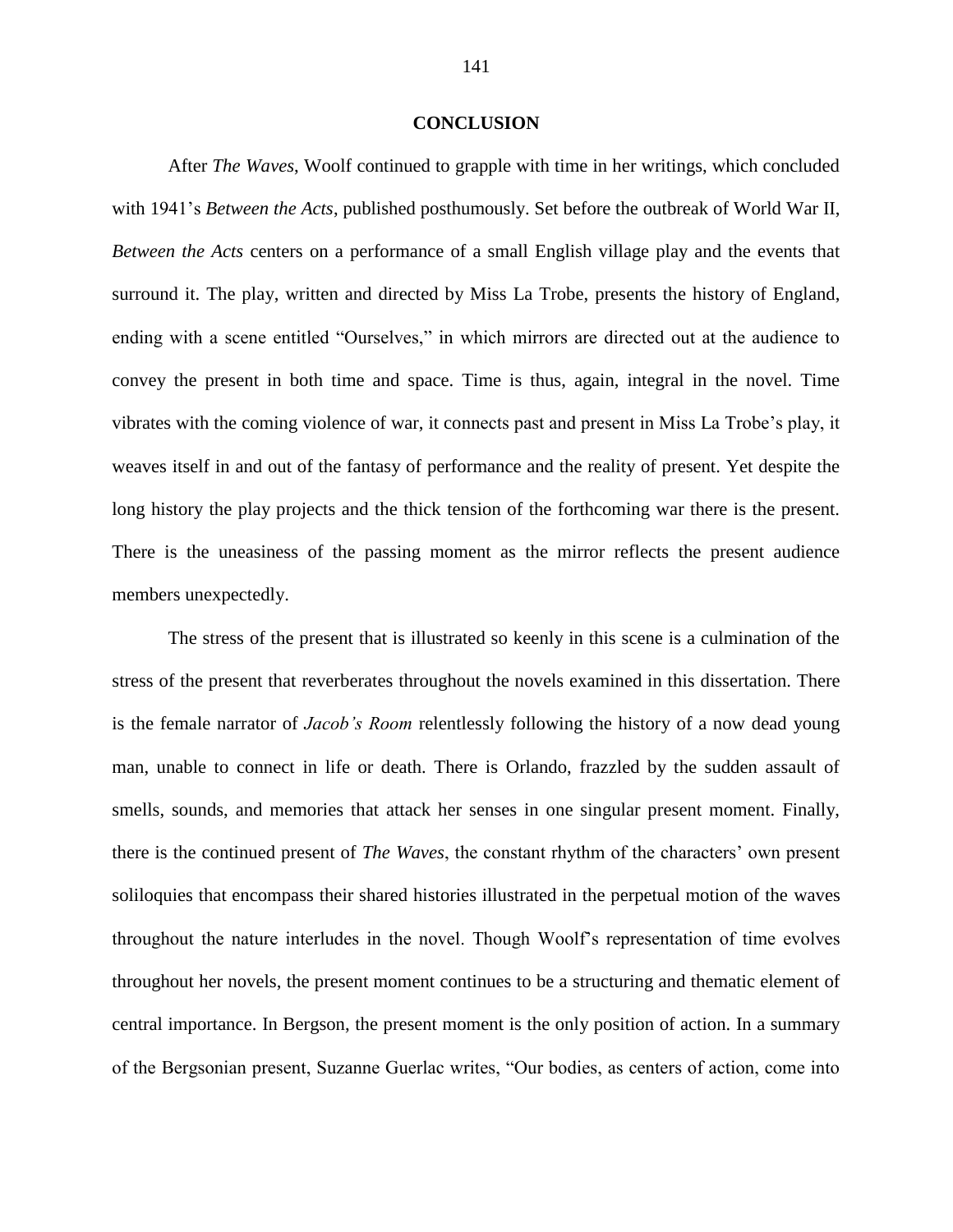contact with matter (or images) in the present. They have an impact on the world in the present" (120). It is living that occurs in the present, bodily reaction to external stimuli, but the present is also the point of joining past and present, of the meeting of inner and outer, of the point of contact of one's ego with others. While the importance of the past and memories is clearly stressed in these three novels as well as other writings by Woolf, from the same-sex kiss in *Mrs. Dalloway* to the childhood memories in *"*A Sketch of the Past," the experience of the past is only possible in the present, as the past can only be experienced as memories in the present. Woolf writes in "A Sketch of the Past" that the past "can still be more real than the present moment," and, while such a statement seems to be emphasizing the importance of past over the present, these moments of past-in-present are worth reflecting on because of the uniqueness of the situation of the past actualizing itself in the present, coming to life in the present despite the span of time that has passed (67). This meeting of past and present and inner and outer is where this dissertation argues androgynous time ultimately comes to settle: between the inner duration where the soul experiences moments in time and the external representation of self that is projected into the world. The permeability of the inner and outer selves stresses the instability of other socially constructed boundaries, such as those between male and female and separate beings. As these three novels attempt to show the permeability of selves that live within one and the combination of masculine and feminine life experiences, an androgynous time fosters the connection. Androgynous time bridges the gap between pure individuality and pure representation of self, a site of flux in the crossover of times, selves, and an opening of connection despite differences.

Woolf's representations of time are reminiscent of the ideas of French philosopher Henri Bergson's, whose theories enjoyed an intellectual vogue during the early twentieth century. His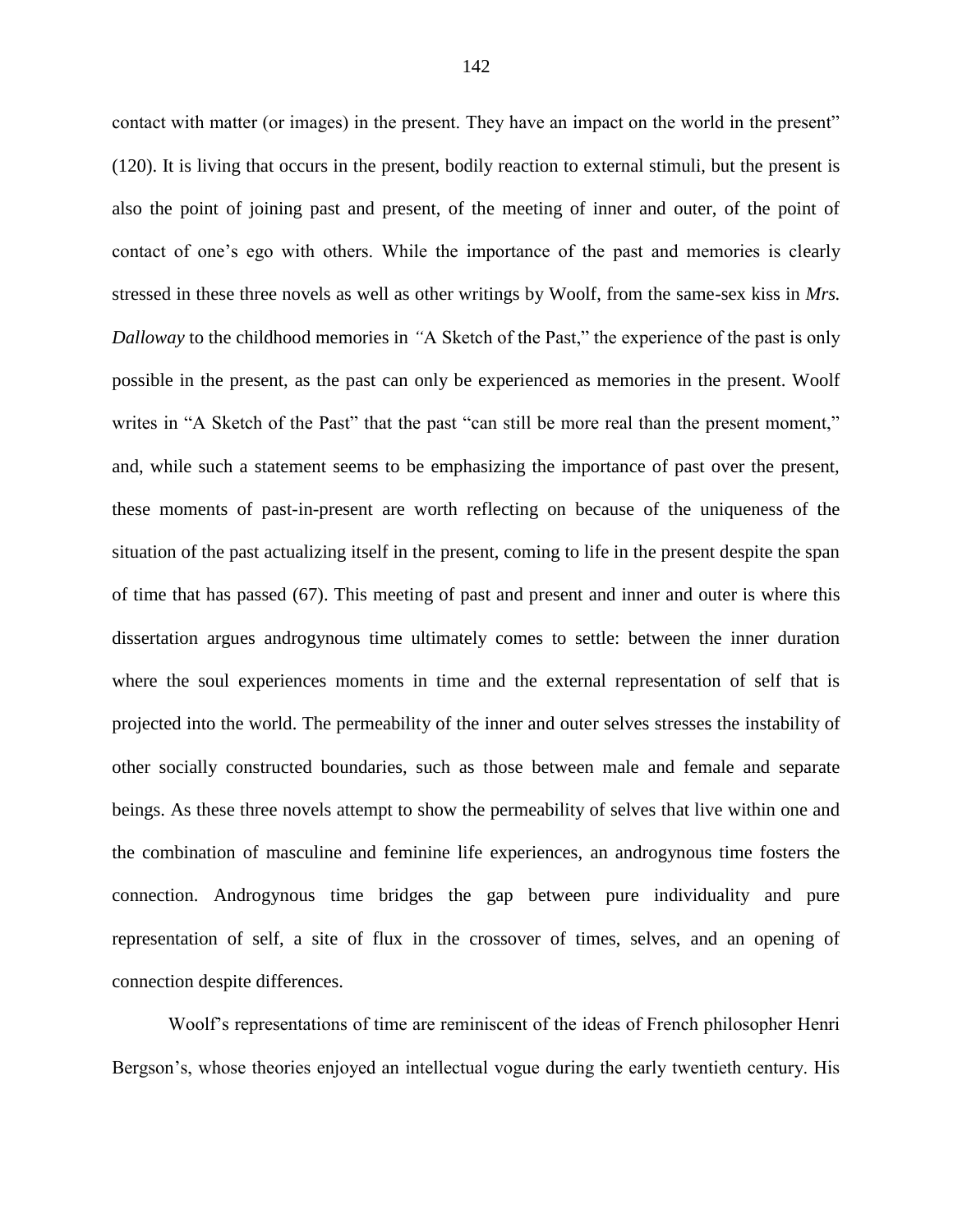theories allow for the flexibility and flux that one finds in her temporal representations and narrative experiments. In particular, Bergson's concepts of *durée* and the outer representation of self, as well as the fluid incalculability of time, provide a philosophical basis for the creation of androgynous time. In order for the easy flow from past into present to make sense, one must dissociate time from a linear and measurable representation. In *Time and Free Will*, Bergson writes of this fallacy to think of time as a series of concrete episodes that can be arranged in a line: "Now, let us notice that when we speak of time, we generally think of a homogeneous medium in which our conscious states are ranged alongside one another as in space, so as to form a discrete multiplicity" (90). He continues, "We project time into space, we express duration in terms of extensity, and succession thus takes the form of a continuous line or a chain, the parts of which touch without penetrating one another" (101). Time is thought of in spatial images and language to make it easily understandable, countable, measured, and, perhaps most importantly, expressible. However, to construct time in space is to make time an object of matter with impenetrable walls. It does not allow for the living that Woolf attempts to represent, lives that are connected to past events that continue to reassert themselves in the present, lives that flow from one identity to another. *Jacob's Room*, *Orlando*, and *The Waves* are novels representing the complexity of identities and the breakdown of individual boundaries that separate different forms of self, of other's egos, of the past from the present. In order for a writer to reproduce the flow of selves in a body, the give and take of identities, regardless of sex, the backdrop where their representation takes place must change too.

*Jacob's Room*, *Orlando*, and *The Waves* are novels where time is a crucial narrative device in the plot. The inclusion of these novels in current criticism that focuses mostly on *Mrs. Dalloway* and *To the Lighthouse* underlies the continual work, development, and change in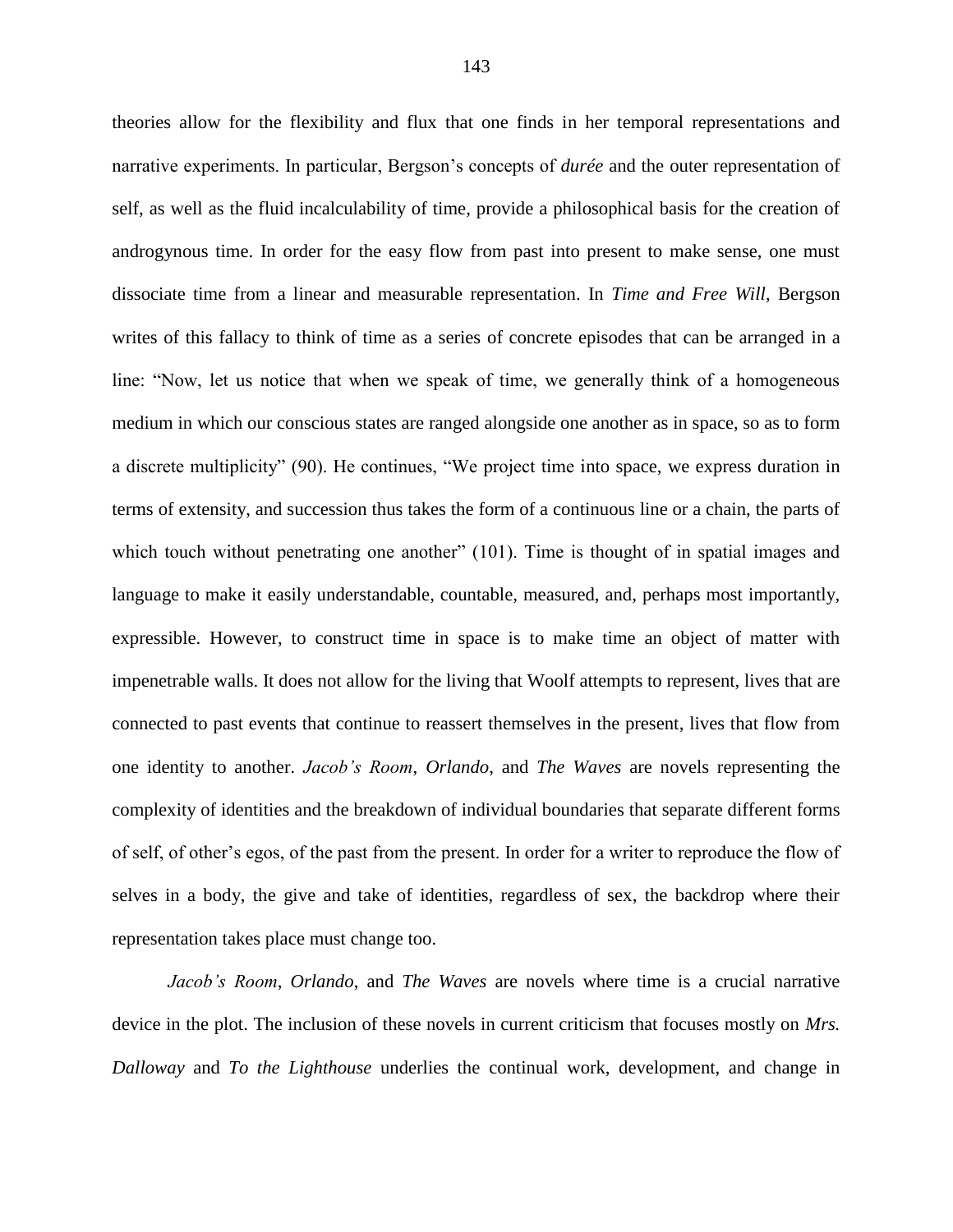Woolf's writing and thinking on time. *Jacob's Room* provides a glimpse into the competing temporalities of femininity and masculinity that Woolf will continue to develop in her work as well as the more experimental narrative style that will allow her to do so. The almost magical realism of *Orlando* allows Woolf's theories on time and gender freedom to stretch without the pressure of a "serious novel." *The Waves*, on the other hand, is the novel that Woolf wrote deliberately to alter the conventional form of the novel. While Woolf claimed *Orlando* should not be taken too seriously, *The Waves* was intentionally experimental, a space for Woolf not just to continue her exploration of her theories of time and subjectivity, but also her representation of the un-representable. These novels, written in different phases of Woolf's career and with differing intentions, illustrate the development of Woolf's representations of time and its relationship to subjectivity and gender.

*Jacob's Room* tells the story of Jacob Flanders through the voice of an unnamed female narrator who contrasts the life of men and women, as well as the expected life of men, and the actual, somewhat disappointing, life of Jacob. The androgynous time that is most successful in *The Waves* is much less noticeable in *Jacob's Room*, but the underpinnings are evident. *Jacob's Room* is a tale that strongly contrasts Bergsonian *durée* with external time between men and women. This is most noticeable in the contrast between Jacob and his mother, Betty. Betty bookends the novel, suggesting the importance of women in a novel about a young man. Her introduction shows a woman moving rapidly from one self to another, from the internal focus of writing a letter to responding to the external stimuli around her and to her role as a mother. Throughout the novel, Betty's consciousness is portrayed as disorganized and forgetful. Her sentences often break to introduce outside thoughts or asides to her sons, she forgets groceries, her purse is untidy, and she is consistently late for Captain Barfoot's regular meetings. Her *durée*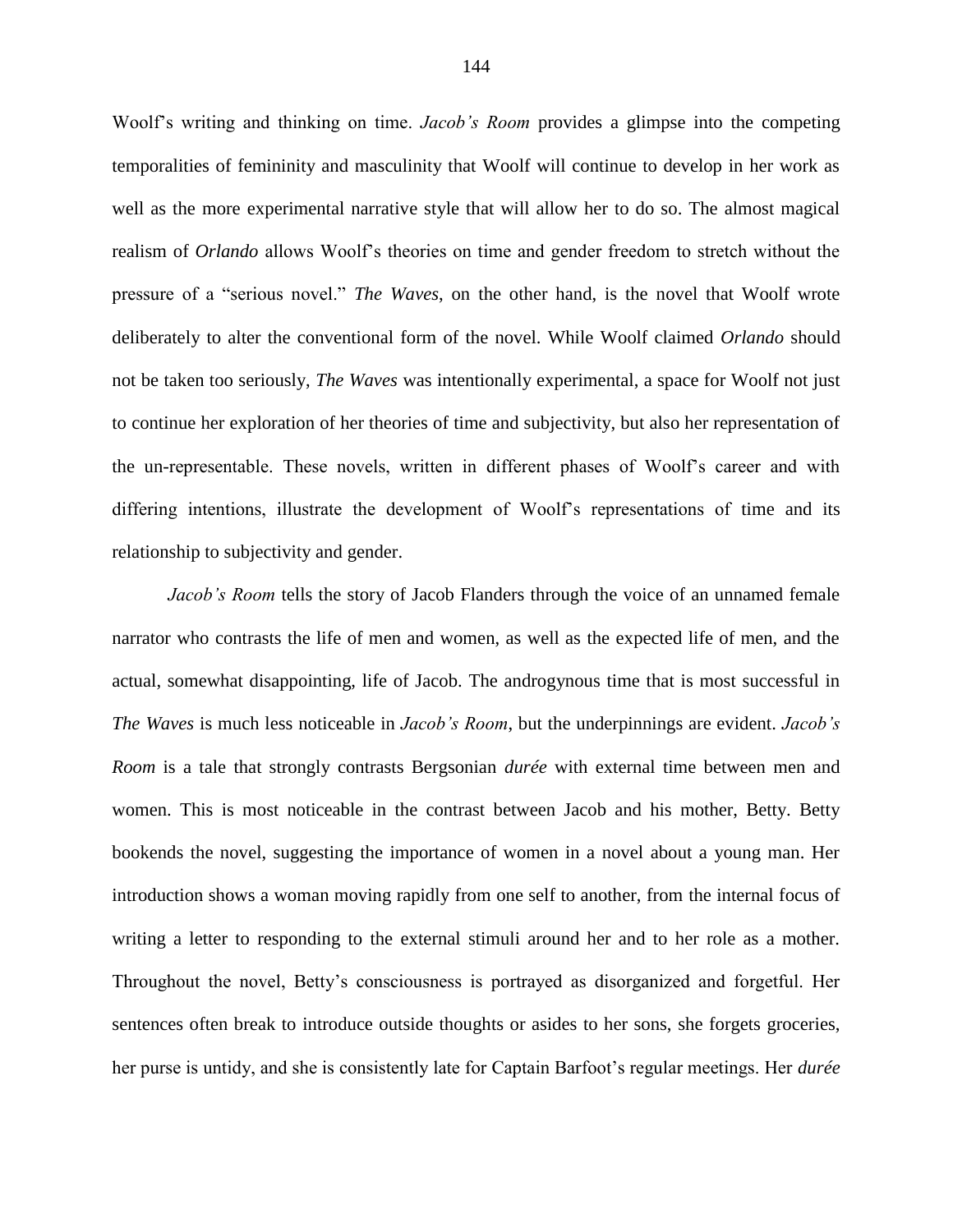is unpredictable, fluid, and a-linear. Jacob, on the other hand, is completely cut off from his *durée*, operating as a symbol and representation of British masculinity for the entirety of the novel. In contrast to Betty's seemingly disorganized schedule, Jacob becomes more scheduled the longer he is in London away from his mother and childhood home, consulting his schedule book before even contemplating a walk with friends (72).

Though Jacob is well liked, admired even, his relationships to others around him are weak, often missed opportunities for true connection, a result of his being cut off from his *durée* and thus androgynous time. The reader's introduction to Jacob as a young man is through the eyes of a woman who shares a train carriage with him, but the two do not speak. The sailing trip with Timmy Durrant is filled with broken sentences, unfinished jokes, conversation the narrator cannot or does not record. Clara Durrant is introduced as Jacob's probable love interest, but the relationship is never pursued. The narrator fails to capture the quality of Jacob's relationships with others, and here Jacob is nothing but that Bergsonian ghost, an external representation of self that floats throughout the space of measured time and strict masculine societal expectations of church, school, and work. The ghost-like quality is reinforced in the school chapel, as the narrator notes of the young men, "Look, as they pass into service, how airily the gowns blow out, as through nothing dense and corporeal were within" (32). Cut off from their inner durations and with no access to or ways to connect that self to their societal self, the external selves of these young men away at school are carefully controlled and manipulated to fill roles beneficial to those in control; ghost-like in body, the young men posses "great boots" under their gowns (32). These identical heavy boots foreshadow the march to war these students will soon find themselves in, a situation externally imposed on them.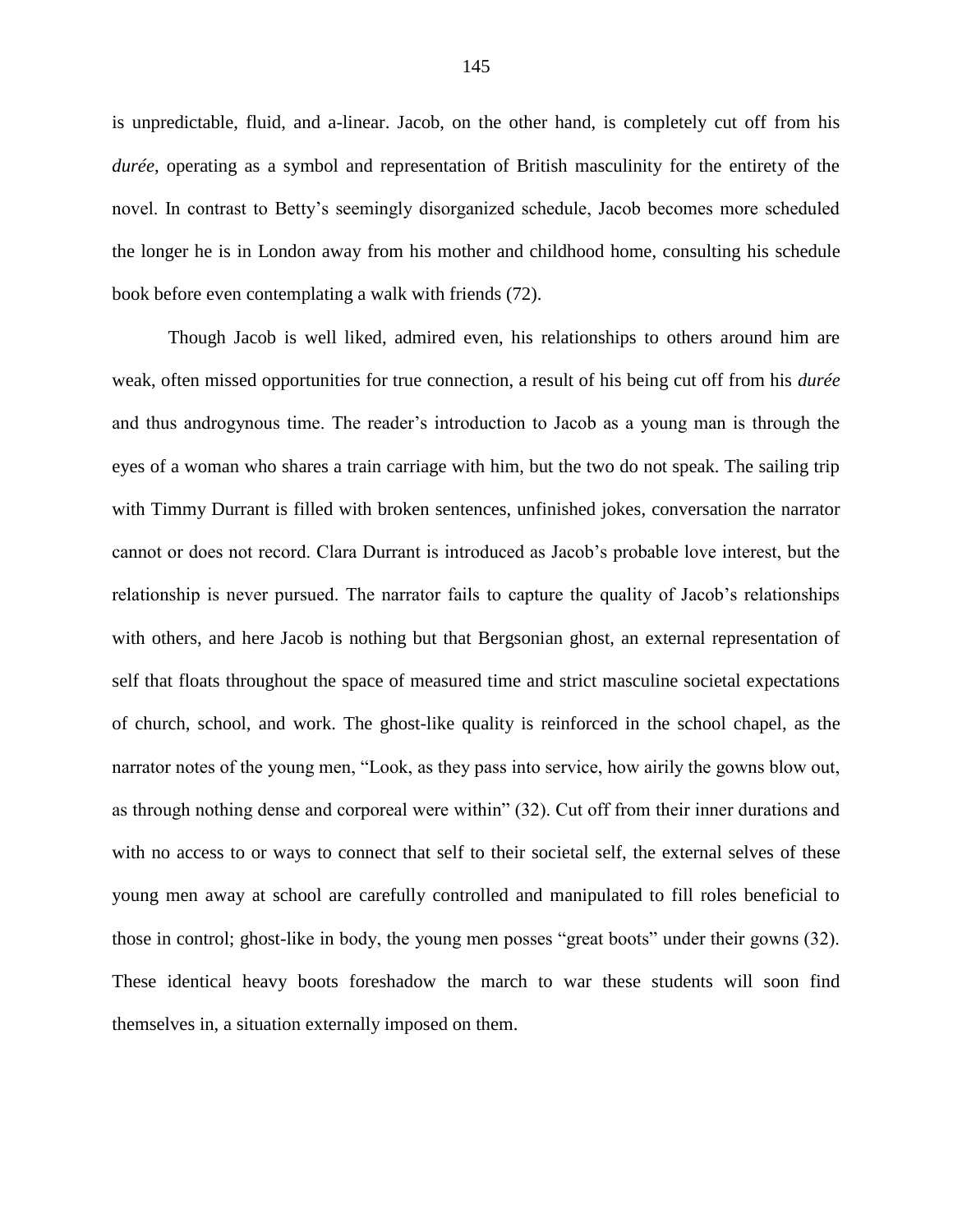While men both inherit culture and society and are sent to die for them, women struggle with connecting their *durée* and external selves within the restrictions of societal time. The various temporalities of these women, including the a-linearity of Betty and the narrator, contrast with the linear, measured, and predictable temporality of Jacob. However, urban women in the city do not succeed as well as Betty in her seaside village. In London, Fanny eyes a mannequin in a storefront where "the parts of a woman were shown separate" (121). Though Woolf stresses throughout her writings of the multitude of selves that make an identity, this dismembered mannequin is not representative of a variety of selves, but rather of the violence done to individuals, especially women, in the common sphere and time where these external representations must live. This acknowledgement of the hard and violent work of living in external time foreshadows the difficulty that Rhoda will have in *The Waves* of finding a representational self in societal time.

However, powerful female figures frustrate masculine power, and no female holds as much power as the narrator of *Jacob's Room*. She is ultimately in control of Jacob's story and upsets the expectations of a conventional novel by not forging a connection between the reader and Jacob, and by not adequately developing the character of Jacob. Because of her characterization of Jacob, readers ultimately feel dissatisfied with him at the end. His life has been cut short, and he leaves behind no legacy, no children, nor brilliant career. His death, or rather the deliverance of the news of his death, ends the novel rather unexpectedly. Because of the sudden ending, we do not see the reactions of others to the death of Jacob, other than Mr. Bonamy and Betty Flanders, whose reactions are brief in the one-page final chapter. The narrator also omits Jacob's enlistment and experience in the war, masculinized events that would be important plot points in a conventional novel. No, the narrator does not accompany Jacob to war,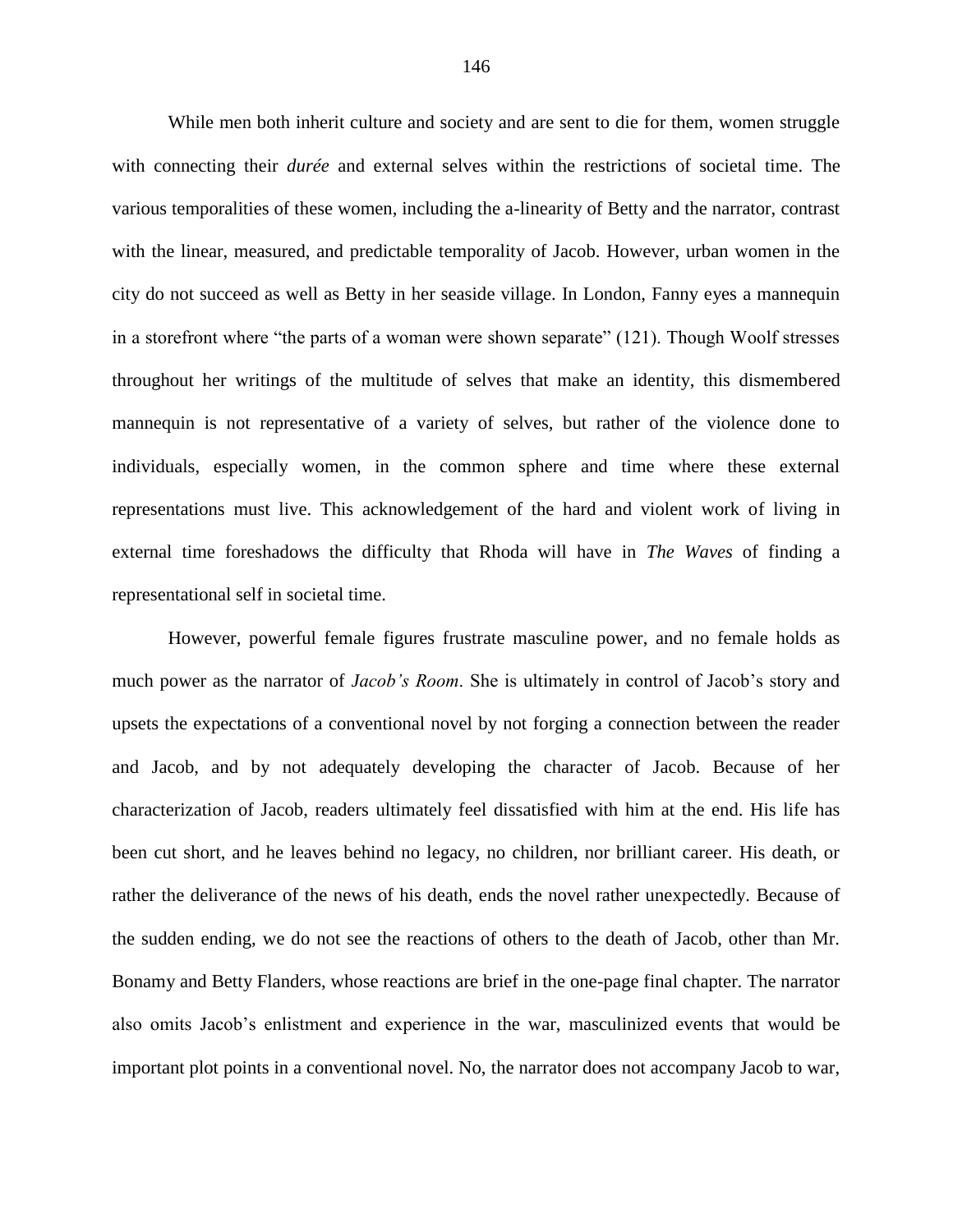but writes him into nothingness nonetheless. Unable to forge a connection with him and insert herself, or other women, meaningfully into each other's lives, the narrator disposes of him. Androgynous time in *Jacob's Room* fails to move much beyond the coming together of female voices with a male story; both voices and temporalities exist in between the covers, but there is not the melding and give and take that Woolf will eventually succeed in representing in *The Waves*. This absence of an androgynous time among the characters is reinforced in the spatial areas that these characters inhabit. Perhaps more than in *Orlando* and *The Waves*, the characters of *Jacob's Room* are distinctly separate from one another, each living their own life crystallized from one another. Jacob's life is so far removed from that of his mother's that the two of them are not seen occupying the same space once he leaves for school. The narrator glances at a letter from Betty on Jacob's mantel and weaves a rhetorical reaction from Betty on Jacob's paid lovers, but otherwise Betty and Jacob's adult lives are completely separate. The promise of androgynous time does not come from the characters, but instead from the narrator's interaction with Jacob. Her reflections on Jacob's life that highlight her own subjectivity work to emphasize the feminine in Jacob's life, the importance of women in the story of a man. The novel of *Jacob's Room* is an exercise in androgynous time, the creation of a space where differing lives and identities come together in an attempt to forge connection and display the permeability of social constructions.

Similar to *Jacob's Room*, the narrator in *Orlando* writes his/herself into the narrative, showing his/herself to be a subjective personality tasked with telling the story of an other. Orlando's narrator, his/her biographer, breaks through various temporal divisions to record Orlando's story as if s/he is occupying the same space and time as Orlando and upsetting expectations of linear time and laws of space. Orlando's time becomes entangled with the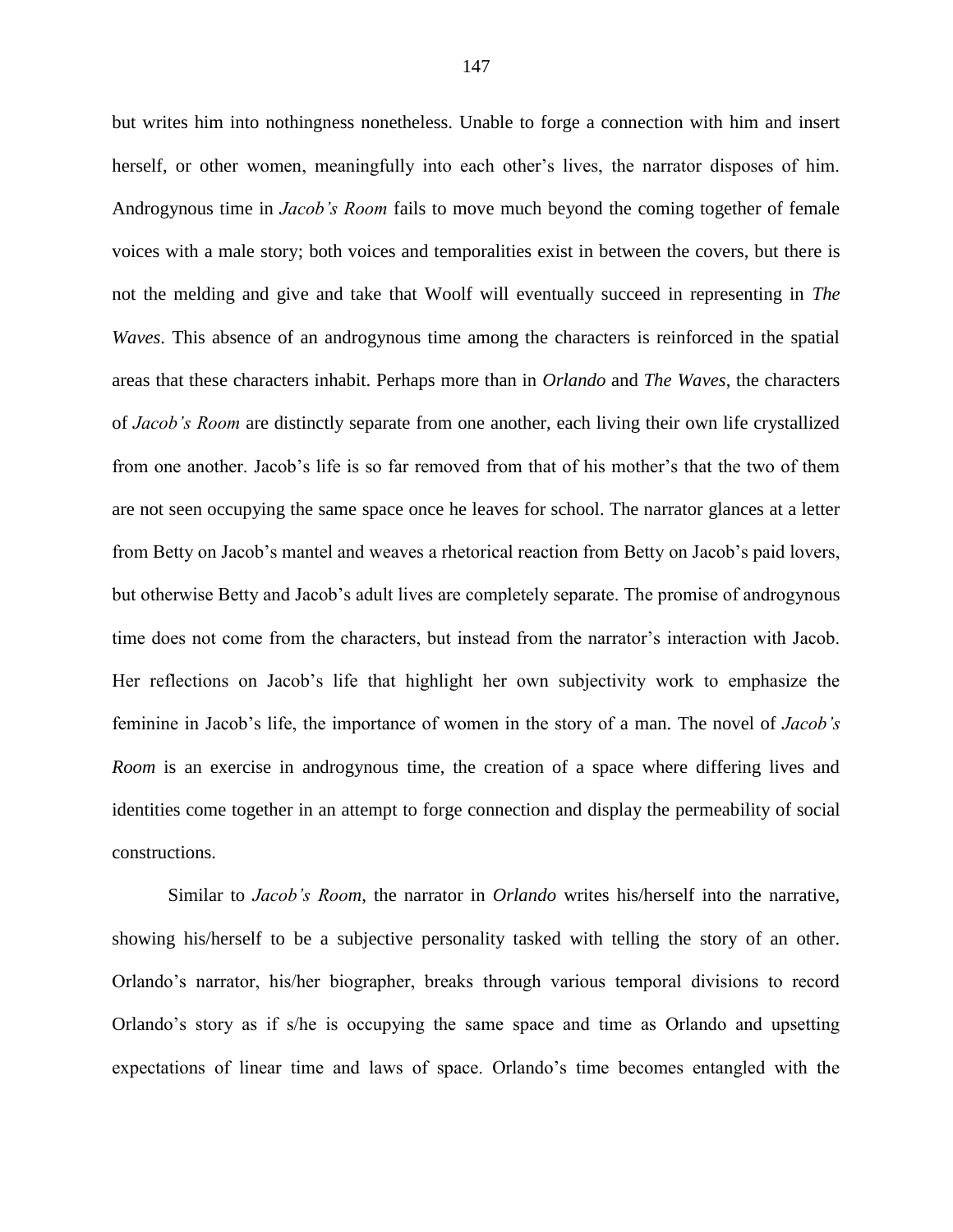biographer's time, an entanglement that the biographer brings to light by his/her occasional use of the present tense when observing Orlando and when detailing the actual work of writing Orlando's biography. As such, the novel is filled with a variety of temporalities, including that of Orlando as a man, Orlando as a woman, the biographer's, and, of course, the reader's, blurring various gendered time lines to create the novel's heterogeneous temporality that combines a multiplicity of genders and lives.

The use of the narrator and the satirical portrayal of the novel as a biography emphasize the importance of the relationship of internal and external in relation to time, sex and gender, and identity. The probing biographer has access to the externals and internals of Orlando in the form of the relationship between Orlando's *durée* and external time. The impossibly long life, stunted aging, and the sex change externalize Orlando's own *durée*. Orlando's time speeds up and slows down, expands with important moments and stalls aging and the passing of the years. These plot choices externalize time not in space, as Bergson warns against, but in the narrative to highlight the slippery and illusive characteristics of time. Time passes with brief mentions of epochs, but it is, for the most part, unmeasured, allowing the freedom of mobility in time to access past and present, *durée* and external representation of self. The fluid time of *Orlando* highlights the multifaceted subjectivity of the main character, as boundaries in time are eliminated as are boundaries that separated various subjectivities in one identity.

However, despite the relative ease with which Orlando moves through his/her different selves, he/she is not entirely outside of the effects of external societal time. Orlando's time as a woman is marked by societal expectations that her time as a man did not carry, such as the allencompassing pressure to marry that prohibits her from writing, an interest she possesses as both a man and a woman. Orlando's struggle to learn her new female identity is an illustration of the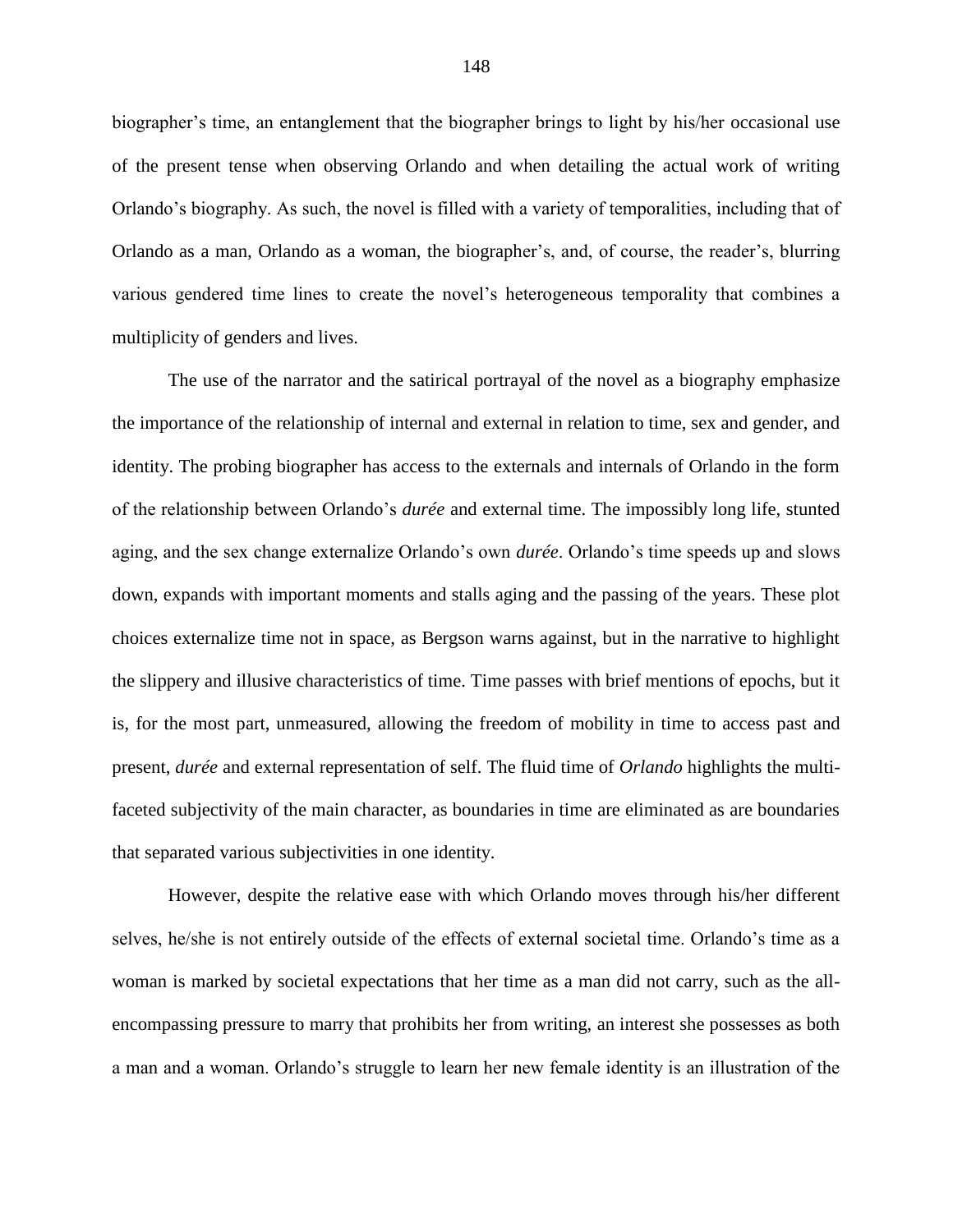creation of her external representation of self. Orlando's gender performativity is as socially constructed as Bergson's external societal time, the temporality in which Orlando's gender is created and lived. Orlando's gender is not purely representative of his/her internal self and not immediately informed by his/her desires. Her need to marry is not a deep burning desire that follows her throughout life from boy to woman, but rather singular to the gender that is exposed to the external world and the social expectations of the age. After her marriage, she is curious to see if her adherence to the institution is approved by the "spirit of the age" so she can move on and continue writing (265). Orlando's long life allows the reader to see the different external pressures on men and women as well as view the effects of societal constraints on his/her inner and external self. While Orlando does react to the external stimuli of societal expectations and comes to represent the shifting of selves in one identity, she does not lose her life as a man because of her change to a woman. She has her past life as a man and her current life as a woman, her same loves and disappointments, her same desire to write and create. Orlando illustrates the different selves that can take residence in one body, the masculine and feminine that can cohabit peacefully in one self.

The mystical qualities that surround the narrative of Orlando are the attempted representation of androgynous time that stretches out Orlando's variety of selves into one long narrative of linearity. Bergson notes that we spatialize time to make sense of it, and in *Orlando* the androgynous time between internal and external time, a time that crosses over and operates in both the masculine and feminine, is spread out in one long singular line that allows for Orlando to live life as both a man and a woman, but at different times; hence the unusual long lifeline that threads together masculine and feminine life. Similar to Bergson's statement that spatializing time, however wrong it might be, is for our own understanding, in *The Sense of an Ending*, Frank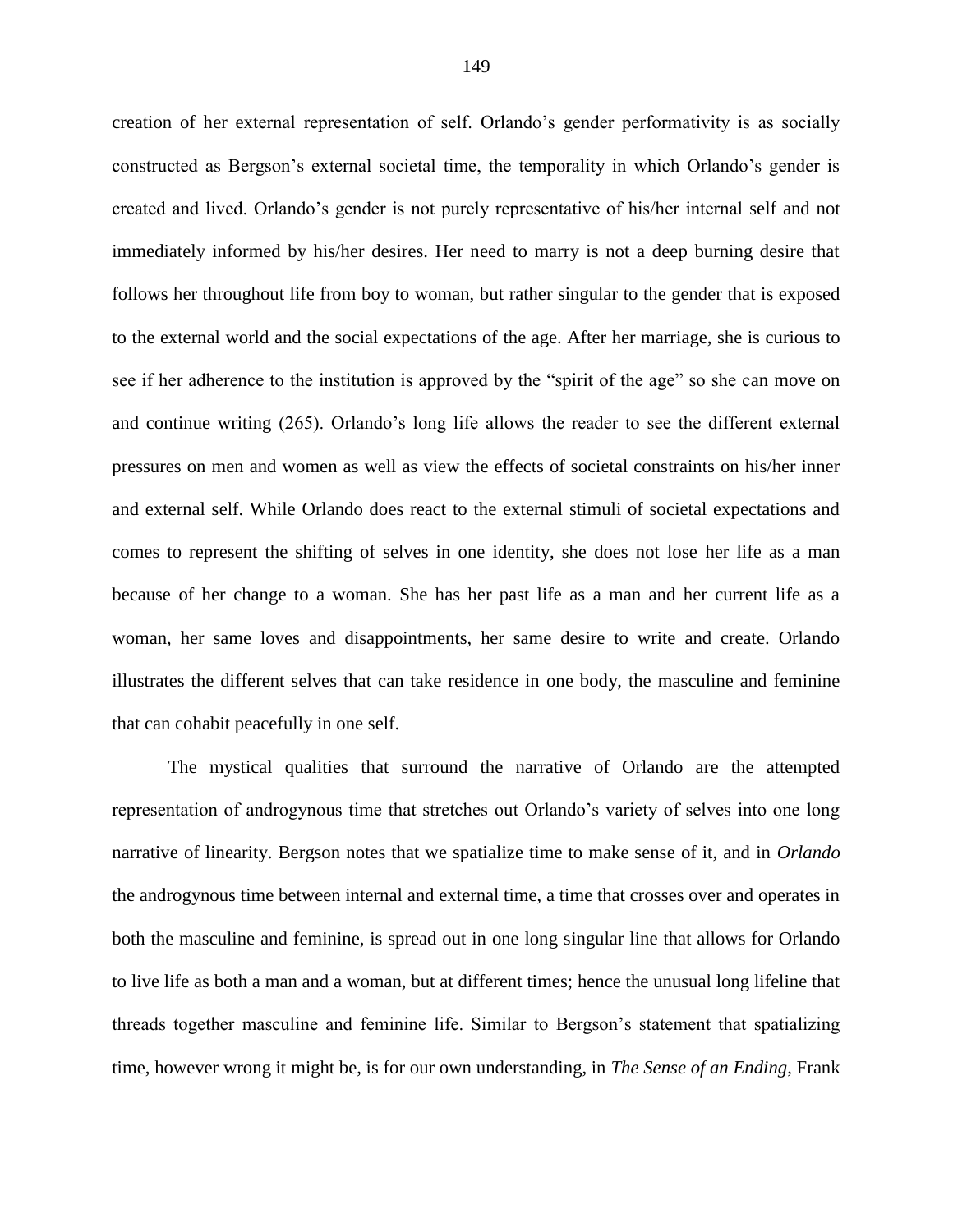Kermode writes, "We can perceive a duration only when it is organized," arguing that narrative plot makes sense of time by giving it a form (45). However, *The Waves* will attempt to show the same permeability of selves and time by condensing the narrative timeline and expanding the number of singular bodies.

Though the narrators of *Jacob's Room* and *Orlando* are integral to the relationship between gender and time in those novels, *The Waves* benefits from doing without a conventional narrator. *The Waves* showcases Woolf's most successful representation of androgynous time because of Woolf's narrative experimentation in the novel. The narrative function of the aesthetic practices of *The Waves* is to illustrate the connections between physically separate individuals who share a metaphysical connection despite constraints of space, time, gender, and class. While the narrators in *Jacob's Room* and *Orlando* are essential to the themes of time and gender, the absence of the narrator in *The Waves* is one of the key elements in the most successful depictions of androgynous time. There are no narrative boundaries between the characters' voices, no narrative space that separates their voices and experiences from one another. The absence of the narrator puts *The Waves* in the characters' control as their voices dictate the flow of the novel and the connections that are made between one another.

Like *Jacob's Room* and *Orlando*, Bergson's concepts of internal and external are important factors in the portrayal of time in *The Waves,* and it is this novel that makes clear that the site of androgynous time in between the internal and external time of the six characters is the site of connection. Though separate people with different lives, gender, and backgrounds, the characters of *The Waves* operate as parts of a multifaceted identity, separate entities of one whole that pass in and out of one another. In contrast to *Orlando* where Woolf synthesizes multiple selves in one body, *The Waves* displays a variation of self in individual bodies. More so than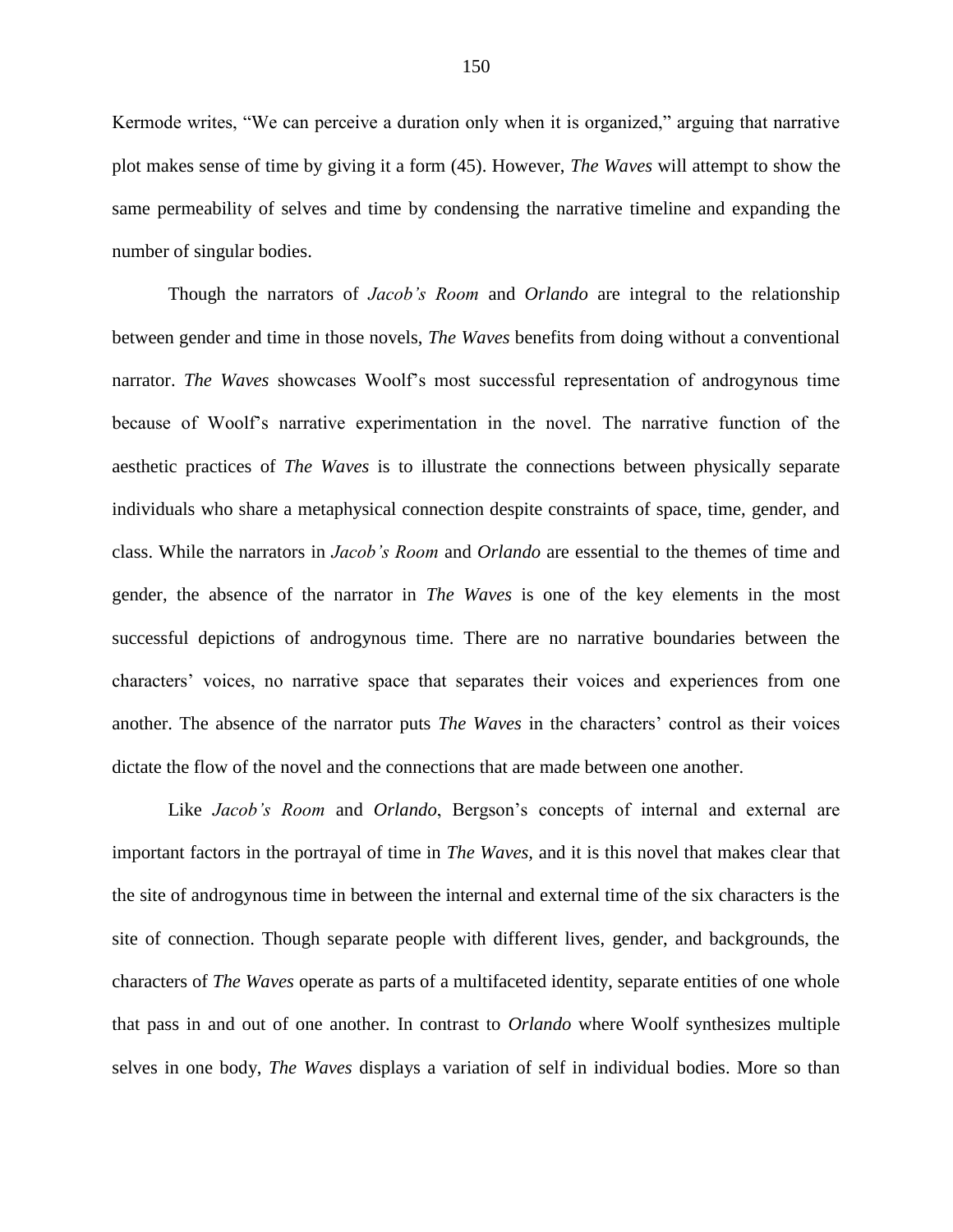*Jacob's Room* and *Orlando*, the characters of *The Waves* are friends that interact with one another and whose individualities are then noticeably marked from one another and created by their differences. The use of soliloquy and the absence of dialogue create an emphasis on individuality in the novel that is reaffirmed with the different lives the characters live because of their gender, class, and sexuality. The narrative presents these characters in the running interior monologue that is their thoughts, and, while these thoughts may be occurring in social functions, the voices are singular, not breaking to include dialogue or an outsider's eye, like that of a traditional narrator. However, these monologues showcase the intense relationship among Bernard, Neville, Louis, Rhoda, Susan, and Jinny. Their monologues not only reference one another, but also contain shared experiences and language that incorporate one another into each own identity.

Despite the permeable subjectivities of *The Waves*, gender marks difference in each character, especially in each individual character's relationship with time. The relentless steady movement of external societal time affects Jinny, Susan, and Rhoda differently than it affects the men, and even differently than it affects each other. Jinny and Susan fall into the life roles in the feminine duality of vixen and mother, while Rhoda, unable to find an external role that fits, kills herself. However, a simple binary system of feminine roles is exactly what *The Waves* attempts to disrupt and, as such, Jinny and Susan find ways to challenge their societal assigned roles. Reflecting the violent language of the nature vignettes that introduce each section of the novel, Jinny and Susan's monologues are punctured with aggressive language that subverts their traditional feminine roles. Susan is ferocious in her life as a rural mother, possessive rather than protective, dangerous rather than strict. Jinny revels in her sensuality, and portrays herself as an animalistic moving body. Yet she is a quivering body in control of her life, and not punished for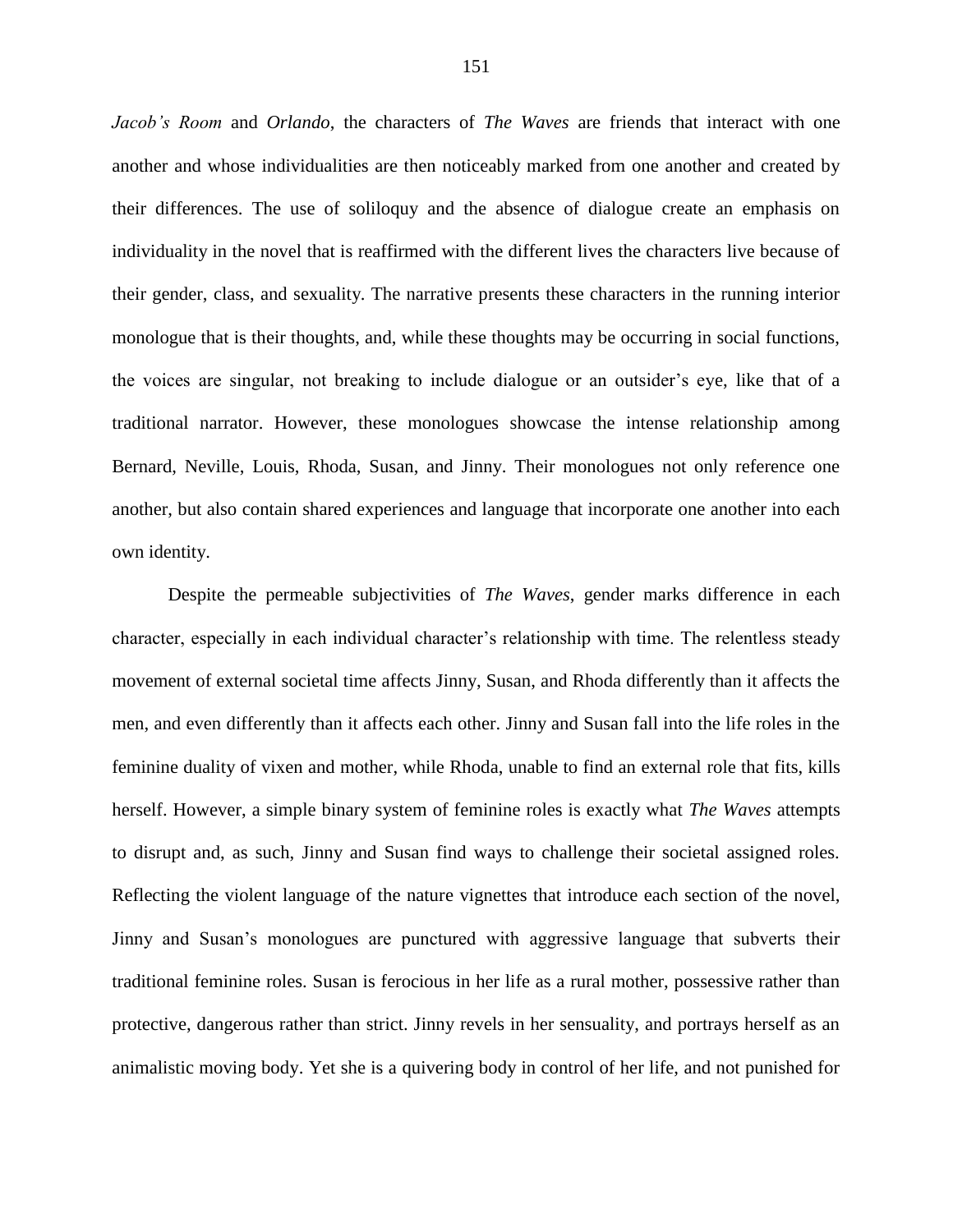her outward sensuality. Rhoda cannot find herself in any of the social roles offered to women, and without a solid external self life for her becomes too painful. The only choice for Rhoda, then, is to take herself out of time.

Though gender differences affect the lives of these characters, the narrative style of *The Waves* illustrates the flux and fluidity of the movement of subjectivity and time. By placing Bergson's theories of internal and external time into the novel, we can see androgynous time emerge, a time that acknowledges the community of egos in which we live, as well as meld the two times of internality and externality. In addition to the shared language and memories that run throughout each character's monologue, the present tense of the nature vignettes stresses the connection among the characters in keeping all six of them on the same temporal plane even if they are not occupying the same spatial temporality. Despite their physical distance or differences in life, the flow of their seamless narrative that is possible because of the lack of narrator stresses the interwoven quality of their stories.

This dissertation has discussed time in various modes. There is the nature of time, how it is measured, how it is felt, how it is gendered, and finally how we externalize our experiences to live in the outside world. Paul Ricoeur writes in *Time and Narrative, Volume One*, that "time becomes human time to the extent that it is organized after the manner of the narrative; narrative, in turn, is meaningful to the extent that it portrays the features of temporal experience" (3). *Jacob's Room*, *Orlando: A Biography*, and *The Waves* attempt to convey different life stories by experimenting with time representation. These three novels show the development of time in Woolf's novels and detail the struggle to find a feminine time that contrasts the violent power of masculine societal time. In the progress of developing a feminine time that would move away from the traditional cyclical time that is often associated with women, Woolf creates an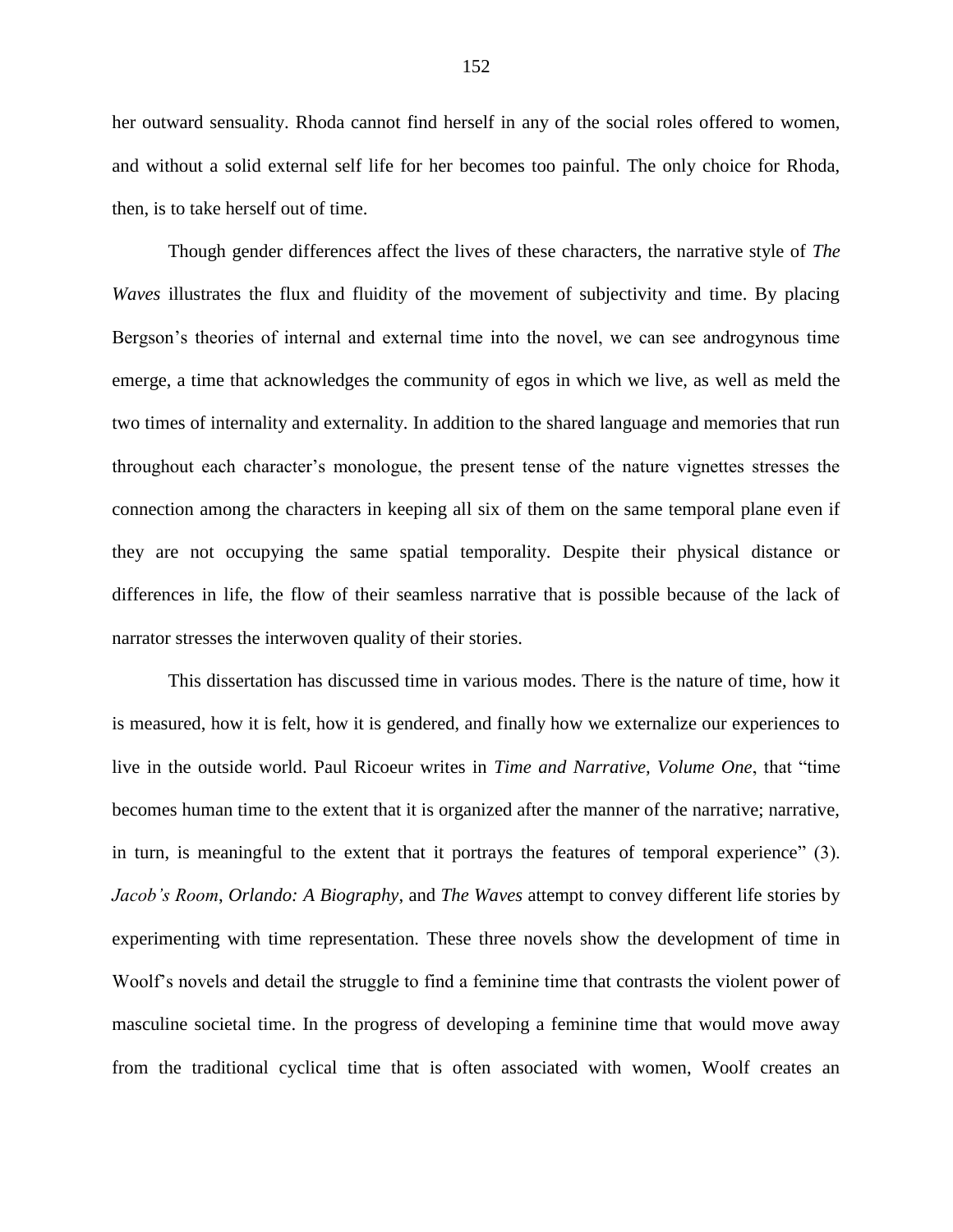androgynous time that acknowledges individuality and difference while also the permeability of self and identity. Time, like these identities, is constantly in flux. As such, androgynous time makes room for this movement between the subjective internal time of self and the representative self that lives in societal time. This is not a time that denies others or self, internal and external. Rather, it is a time that is a combination of all, a mixture of opposing forces that operate briefly in a space between self and other. It is a space that is, in these novels, needed to forge connections and keep identity.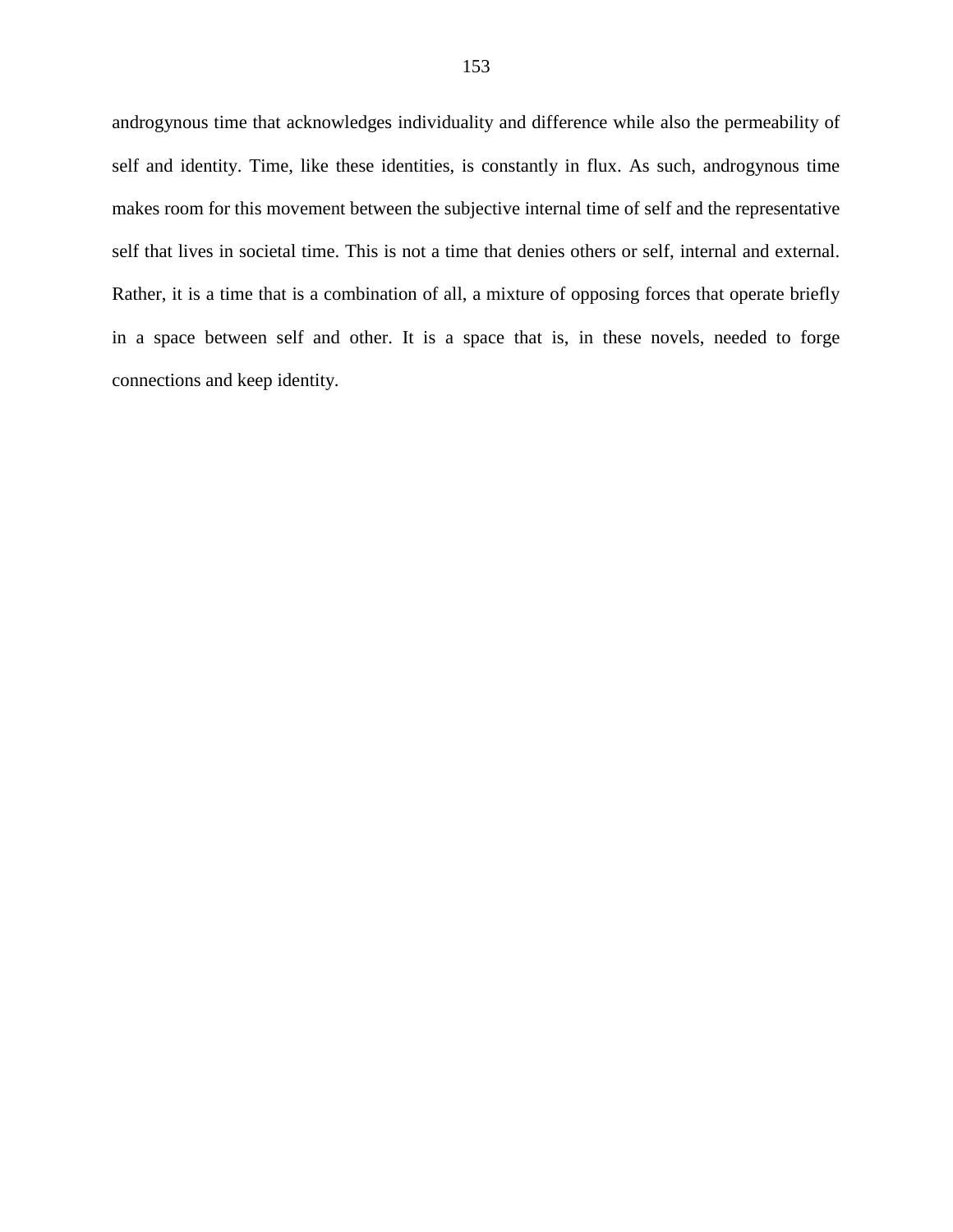## **WORKS CITED**

- Banfield, Ann. "Time Passes: Virginia Woolf, Post-Impressionism, and Cambridge Time." *Poetics Today* 24:3 (2003): 471-516. Print.
- Barrows, Adam. "'The Shortcomings of Timetables': Greenwich, Modernism, and the Limits of Modernity." *MFS Modern Fiction Studies* 56.2 (2010): 262-89. Print.
- Bazin, Nancy Toppings and Jane Hamovit Lauter. "Virginia Woolf's Keen Sensitivity to War: Its Roots and Its Impact on Her Novels." *Virginia Woolf and War: Fiction, Reality, and Myth.* Ed. Mark Hussey. Syracuse University Press, 1991. 14-39. Print.
- Beattie, Thomas C. "Moments of Meaning Dearly Achieved: Virginia Woolf's Sense of an Ending." *MFS Modern Fiction Studies* 32.4 (1986): 521-541. Print.
- Bergson, Henri. *The Creative Mind: An Introduction to Metaphysics.* Trans. M. Andison. New York: Philosophical Library, 1946. Print.
- ---. *Time and Free Will*: *An Essay on the Immediate Data of Consciousness*. Trans. F.L. Pogson. London: George Allen and Unwin LTD, 1910. Print.
- Boehm, Beth A. "Fact, Fiction, and Metafiction: Blurred Gen(d)res in "Orlando" and "A Room of One's Own"Author(s)." *The Journal of Narrative Technique* 22:3 (1992): 191-204. Print.
- Bradbury, Malcolm, and James McFarlane. *Modernism: A Guide to European Literature 1890 – 1930*. London: Penguin, 1976. Print.
- Brown, Paul Tolliver. "Relativity, Quantum Physics, and Consciousness in Virginia Woolf's *To the Lighthouse." Journal of Modern Literature* 32:3 (2009): 39-62. Print.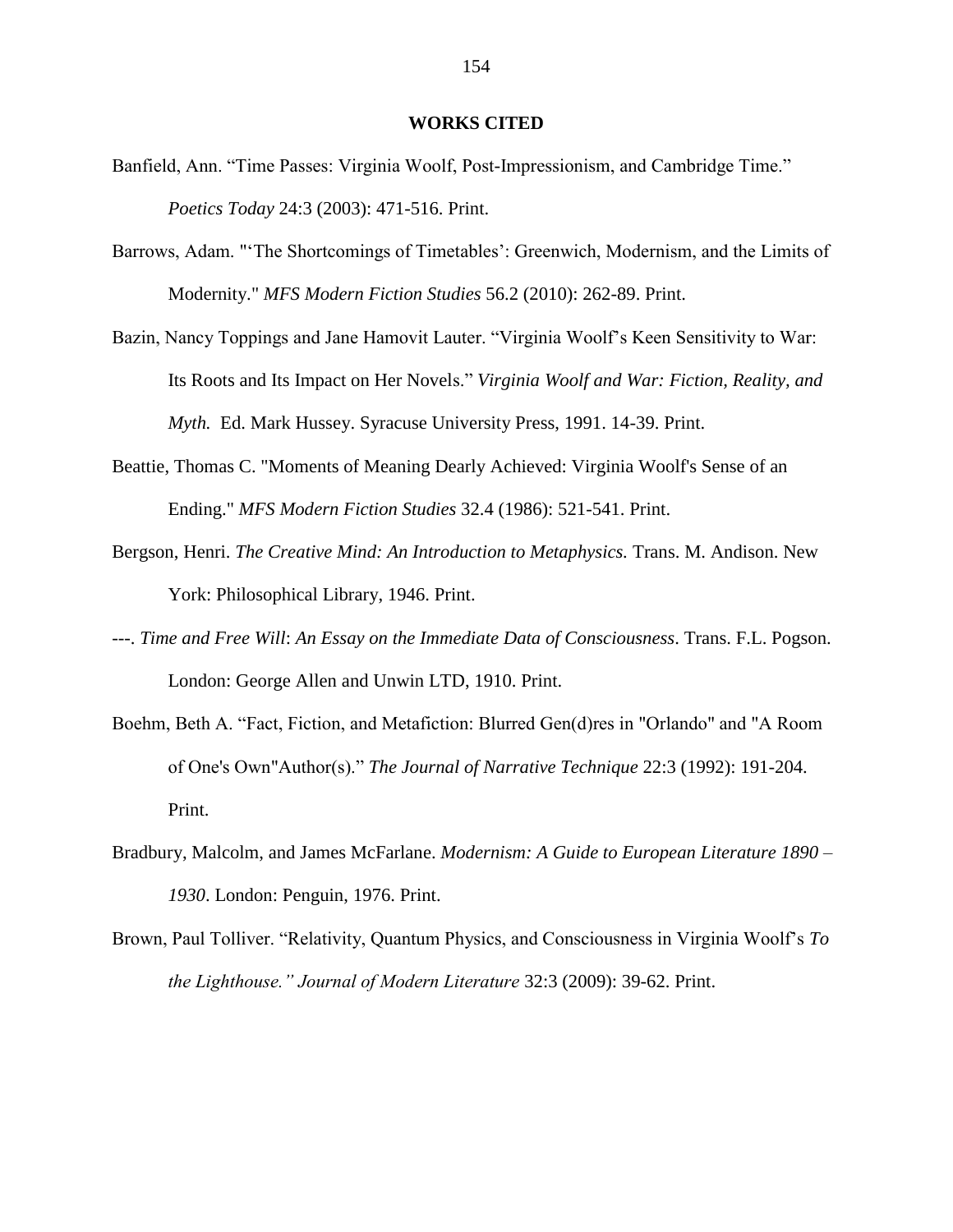- Butler, Judith. "Performative Acts and Gender Constitution: An Essay in Phenomenology and Feminist Theory." *Performing Feminisms: Feminist Critical Theory and Theatre*. Ed. Sue-Ellen Case. Baltimore: Johns Hopkins UP, 1990. Print.
- Caughie, Pamela L. "The Temporality of Modernist Life Writing in the Era of Transsexualism: Virginia Woolf's *Orlando* and Einar Wegener's *Man Into Woman*." *Modern Fiction Studies* 59.3 (2013): 501-525. Print.
- Cobley, Evelyn. *Modernism and the Culture of Efficiency: Ideology and Fiction.* Toronto: University of Toronto Press, 2009. Print.
- Cole, Sarah. *Modernism, Male Friendship, and the First World War.* Cambridge: Cambridge University Press, 2003. Print.
- Cooley, Elizabeth. "Revolutionizing Biography: "Orlando", "Roger Fry", and the Tradition." *South Atlantic Review* 55 (May 1990): 71-83. Print.
- Dick, Susan. "Literary Realism in *Mrs. Dalloway*, *To the Lighthouse*, *Orlando* and *The Waves*." *The Cambridge Companion to Virginia Woolf*. Eds. Sue Roe and Susan Sellers. Cambridge, Cambridge University Press, 2000. 50-71. Print.
- Dion, Michel. "Between the Dialectics of Time-Memory and the Dialectics of Duration-Moment: Marcel Proust and Virginia Woolf in Dialogue." *Temporality in Life As Seen Through Literature: Contributions to Phenomenology of Life.* Ed. Anna-Teresa Tymieniecka. Dordrecht: Springer, 2007. 155-169. Print.

DuPlessis, Rachel Blau. *Writing Beyond the Ending*. Bloomington: Indiana UP, 1985. Print.

Felski, Rita. *The Gender of Modernity*. Cambridge: Harvard University Press, 1995. Print.

Gillies, Mary Ann. *Henri Bergson and British Modernism*. Montreal: McGill-Queen's UP, 1996. Print.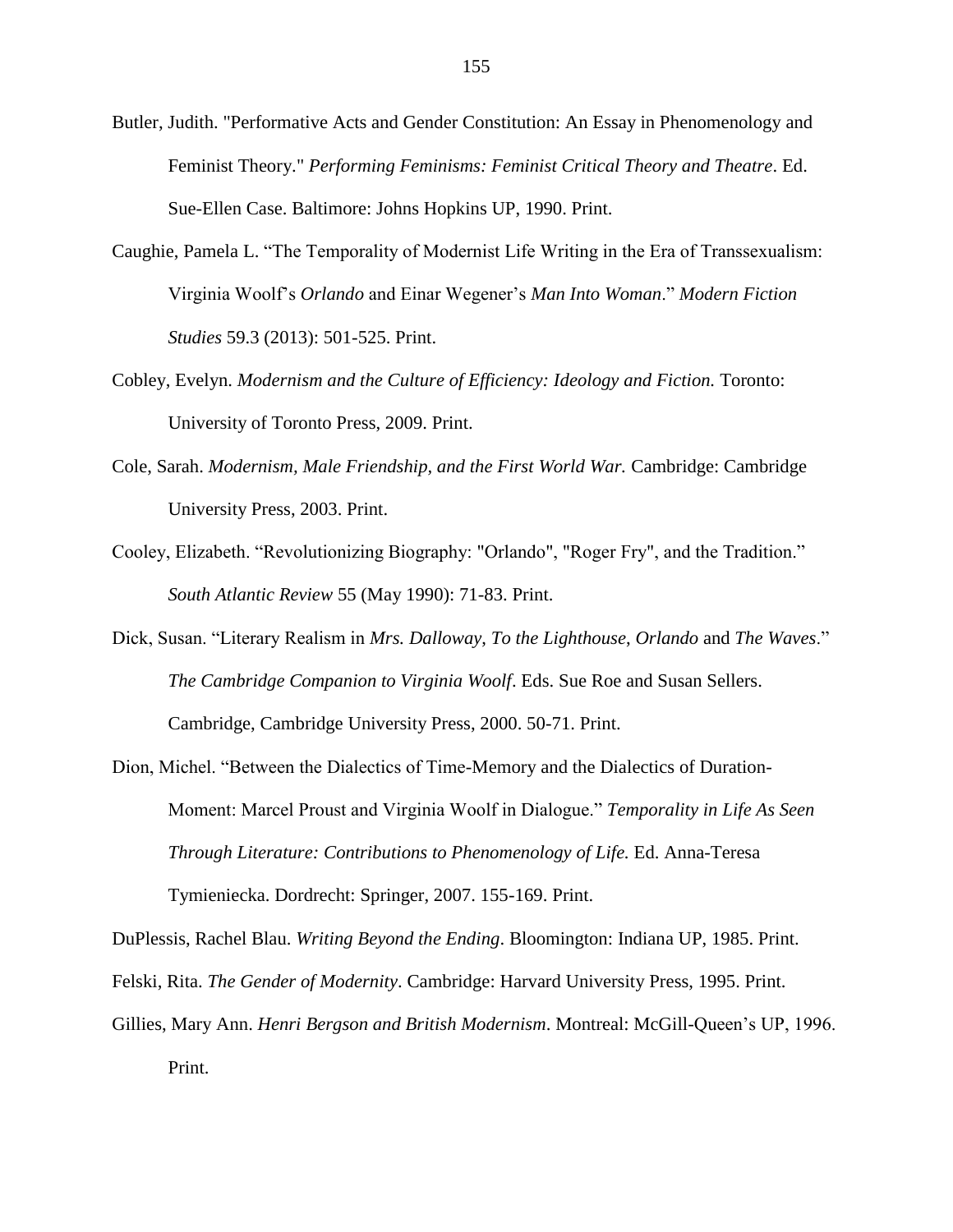- Goldman, Jane. *The Feminist Aesthetics of Virginia Woolf: Modernism, Post-Impressionism, and the Politics of the Visual*. Cambridge: Cambridge University Press, 1998. Print.
- Gordon, Elizabeth Willson. *Woolf's-head Publishing: The Highlights and New Lights of the Hogarth Press*. The University of Alberta Press. 2009. Print.
- Grosz, Elizabeth. *Time Travels*: *Feminism, Nature, Power*. Durham: Duke University Press, 2005. Print.
- Guerlac, Suzanne. *Thinking in Time: An Introduction to Henri Bergson*. Itahca: Cornell University Press, 2006. Print.
- Hägglund, Martin. *Dying for Time: Proust, Woolf, Nabokov*. Cambridge: Harvard University Press, 2012. Print.
- Halberstam, Judith. *In A Queer Time and Place: Transgender Bodies, Subcultural Lives*. New York: New York University Press, 2005. Print.
- Hankins, Leslie Kathleen. "*Orlando*: 'A Precipice Marked V' Between 'A Miracle of Discretion' and 'Lovemaking Unbelievable: Indiscretions Incredible.'" *Virginia Woolf: Lesbian Readings*. Eds. Eileen Barrett and Patricia Cramer. New York: New York University Press, 1997. 180-202. Print.
- Handley, William. "War and the Politics of Narration in *Jacob's Room*." *Virginia Woolf and War: Fiction, Reality, and Myth.* Ed. Mark Hussey. Syracuse, NY: Syracuse University Press, 1991. 110-133. Print.

Heilbrun, Carolyn G. *Toward a Recognition of Androgyny*. New York: Norton, 1973. Print.

Hild, Allison. "Community/Communication in Woolf's 'The Waves': The Language of Motion." *The Journal of Narrative Technique*, 24.1 (1994): 66-79. Print.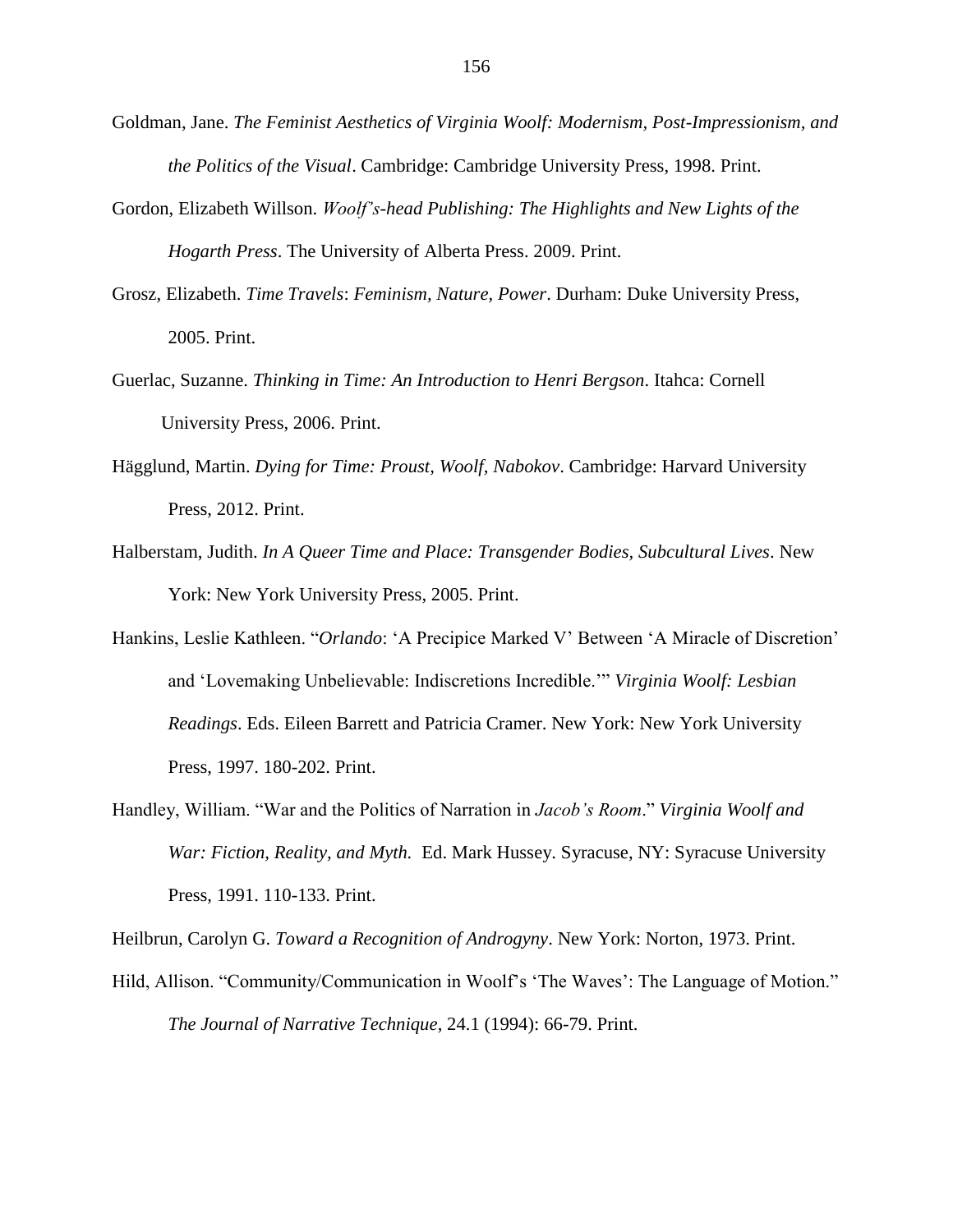- Hill, Katherine C. "Virginia Woolf and Leslie Stephen: History and Literary Revolution." *PMLA* 96:3 (1981): 351-362. Print.
- Hite, Molly. "Virginia Woolf's Two Bodies." *Genders*, 31 (2000): n. pag. Web. 17 Sept. 2014
- Hussey, Mark, ed. *Virginia Woolf and War: Fiction, Reality, and Myth.* Syracuse University Press, 1991. Print.
- Jacob, Sarah Cole. *Modernism, Male Friendship, and the First World War.* Cambridge: Cambridge University Press, 2003. Print.
- Kermode, Frank. *The Sense of an Ending: Studies in the Theory of Fiction*. New York: Oxford University Press, 1967. Print.
- Kern, Stephen. *The Culture of Time and Space: 1880-1918*. Cambridge: Harvard UP, 1983. Print.
- Kristeva, Julia. "Women's Time." *Signs* 7.1 (1981): 13-35. Trans. Alice Jardine and Harry Blake. Print.
- Kronenberger, Louis. "Poetic Brilliance in the New Novel by Mrs. Woolf: *The Waves* Carries Experimental Technique in Fiction Almost to the Jumping-Off Place*.*" Rev. of *The Waves*  by Virginia Woolf. *The New York Times* 25 Oct 1931. Web. 17 Sept 2014.
- Kumar, Shiv K. *Bergson and the Stream of Consciousness Novel*. New York: New York University Press. 1963. Print.

Levenback, Karen L. *Virginia Woolf and the Great War.* Syracuse University Press, 1999. Print.

- Lewis, Pericles. *The Cambridge Introduction to Modernism*. Cambridge: Cambridge UP, 2007. Print.
- Lewis, Thomas W. "Virginia Woolf's Sense of the Past." *Salmagundi* 68/69 (Fall 1985-Winter 1986); 186-205. Print.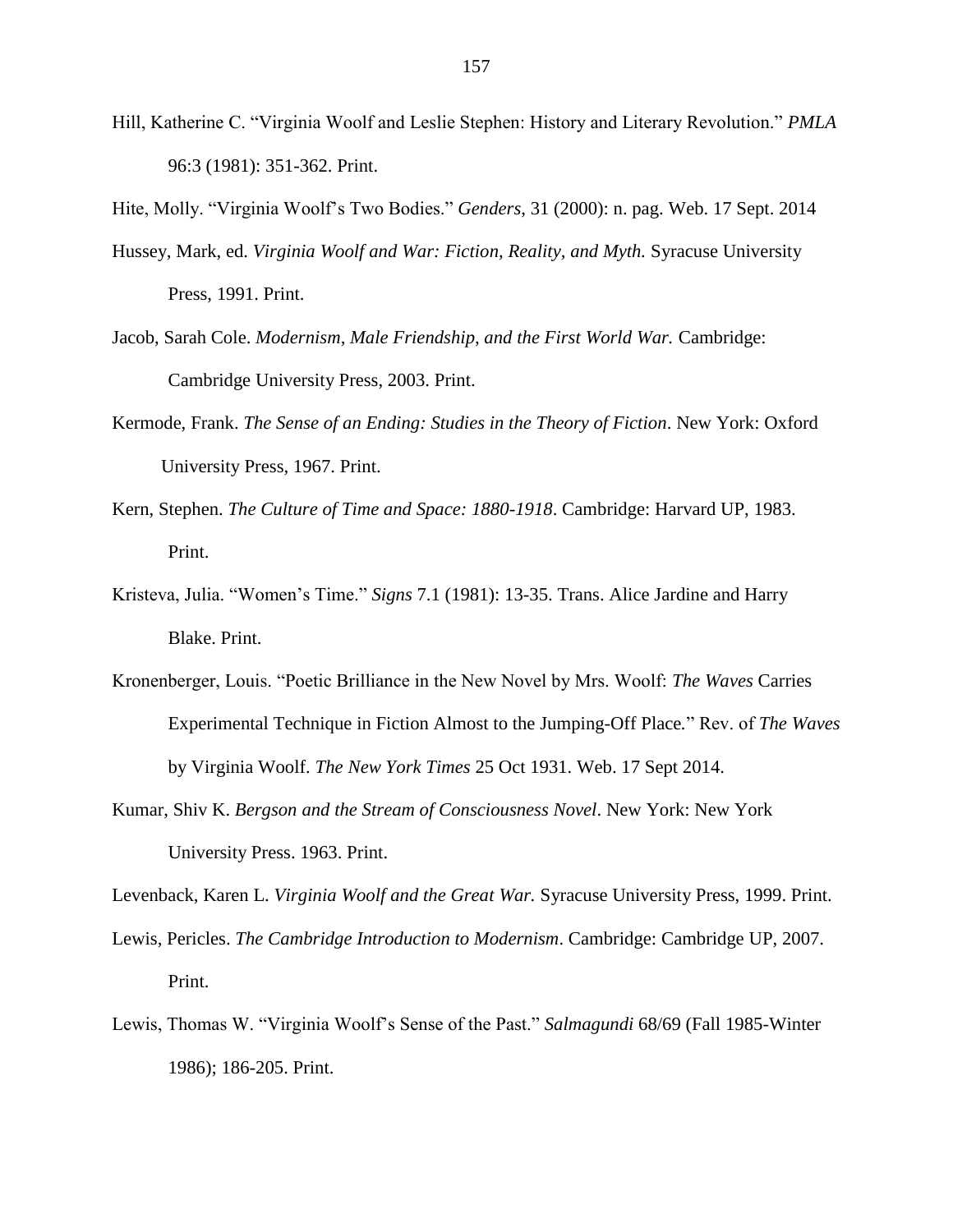- Little, Judy. "Feminizing the Subject: Dialogic Narration in Jacob's Room." *Lit: Literature Interpretation Theory* 3.4 (1992): 241-251. Print.
- McIntire, Gabrielle. "Heteroglossia, Monologism, and Fascism: Bernard Reads *The Waves.*" *Narrative*, 13.1 (2005): 29-45. Print.
- Micir, Melanie. "The Queer Timing of *Orlando: A Biography*." *Virginia Woolf Miscellany* 82 (2012): 11-13. Print.

Miller, J. Hillis. "Time in Literature." *Daedalus* 132.2 (2003): 86-97. Print.

Moi, Toril. *Sexual/Textual Politics: Feminist Literary Theory*. New York: Methuen, 1985. Print.

- Morgernstern, Barry S. "The Self-Conscious Narrator in Jacob's Room." *Modern Fiction Studies* 18 (1972): 351-361. Print.
- Morris, Jill. *Time and Timelessness in Virginia Woolf*. Hicksville, New York: Exposition Press, 1977. Print.
- Murphy, Patricia. *Time Is of the Essence: Temporality, Gender, and the New Woman*. Albany, New York: State University of New York Press, 2001. Print.
- Neverow, Vara. "Thinking Back through Our Mothers, Thinking in Common: Virginia Woolf's Photographic Imagination and the Community of Narrators in *Jacob's Room*, *A Room of One's Own*, and *Three Guineas*." *Virginia Woolf and Communities: Selected Papers from the Eighth Annual Conference on Virginia Woolf*, ed. Jeanette McVicker and Laura Davis, 65-90. New York: Pace Univ. Press, 1999. Print.
- Nicolson, Nigel. Introduction. *The Diary of Virginia Woolf, Volume Three*. Eds Anne Olivier Bell and Andrew McNeillie. New York: Harcourt, 1978. Print.
- Prudente, Teresa. *A Specially Tender Piece of Eternity: Virginia Woolf and the Experience of Time*. Lanham, MD: Lexington Books, 2009. Print.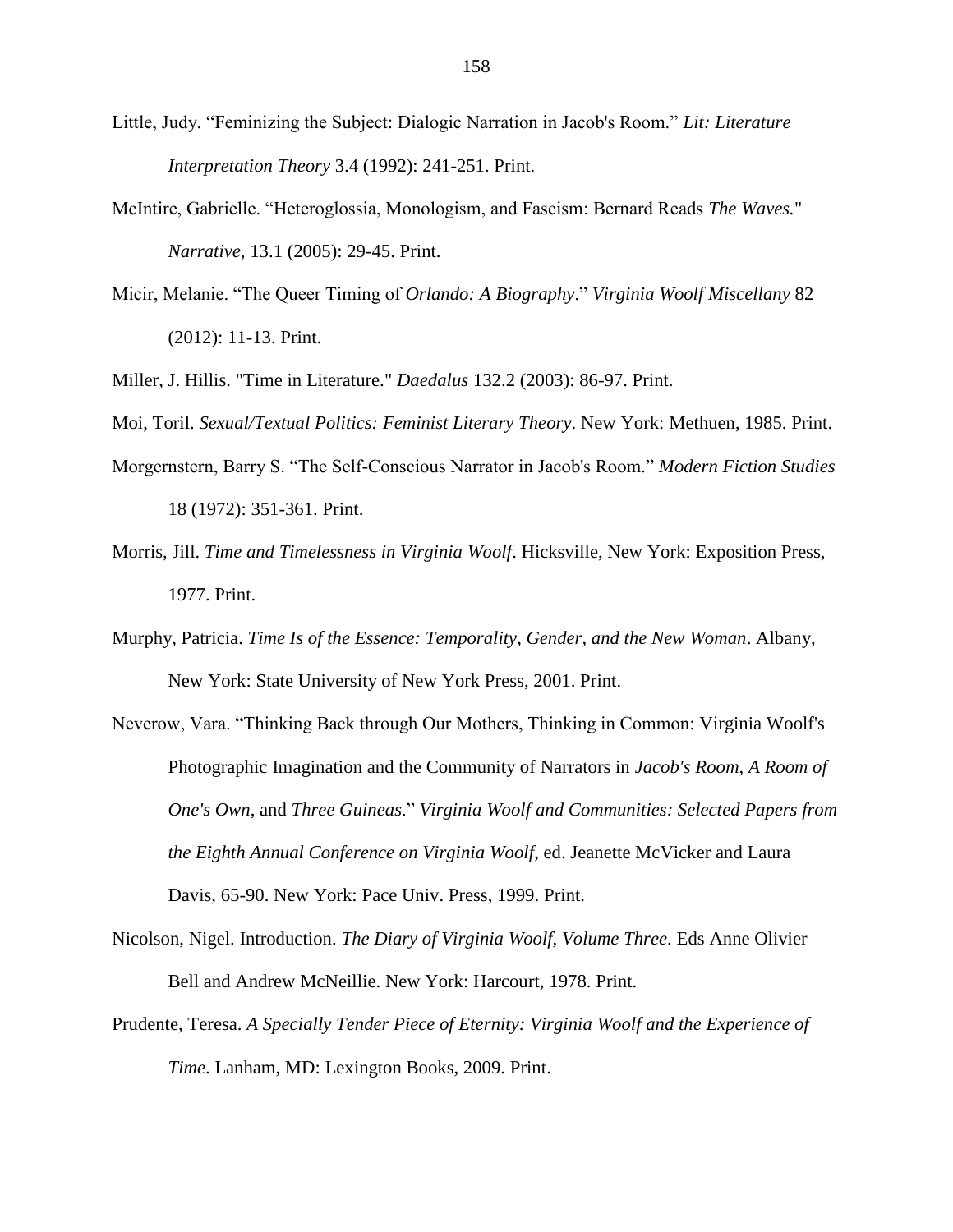- Ricoeur, Paul. *Time and Narrative, Volume One*. Trans. Kathleen McLaughlin and David Pellauer. Chicago: University of Chicago Press, 1984. Print.
- Rosen, Judy R. "Deviation and Acceleration: Time in the Story and Narrative of *Orlando*." *Virginia Woolf Miscellany* 70 (2006): 29-30. Print.
- Schaefer, Josephine O'Brien. "The Great War and 'This late age of world's experience' in Cather and Woolf." *Virginia Woolf and War: Fiction, Reality, and Myth.* Ed. Mark Hussey. Syracuse University Press, 1991. 134-150. Print.
- Sedgwick, Eve Kosofsky. *Novel Gazing: Queer Readings in Fiction*. Durham, N.C.: Duke University Press, 1997. Print.
- Showalter, Elaine. "Killing the Angel in the House: The Autonomy of Women Writers." The *Anitoch Review* 32.3 (1972): 339-353. Print.
- Smith, Patricia. *Lesbian Panic*: *Homoeroticism in Modern British Women's Fiction.* New York: Columbia University Press, 1997. Print.
- Snaith, Anna. "Virginia Woolf's Narrative Strategies: Negotiating between Public and Private." *Journal of Modern Literature* 22 (1997): 133-48. Print.
- Stewart, Garrett. *Reading Voices: Literature and the Phonotext*. Berkeley: University of California Press, 1990. Print.
- Storl, Heidi. "Heidegger in Woolf's Clothing." *Philosophy and Literature* 32 (2008): 303-314. Print.
- Taylor, Chloë. "Kristevan Themes in Virginia Woolf's 'The Waves'." *Journal of Modern Literature*, 29.3 (2006): 57-77. Print.
- Tratner, Michael. *Modernism and Mass Politics: Joyce, Woolf, Eliot, Yeats*. Stanford: Stanford University Press, 1995. Print.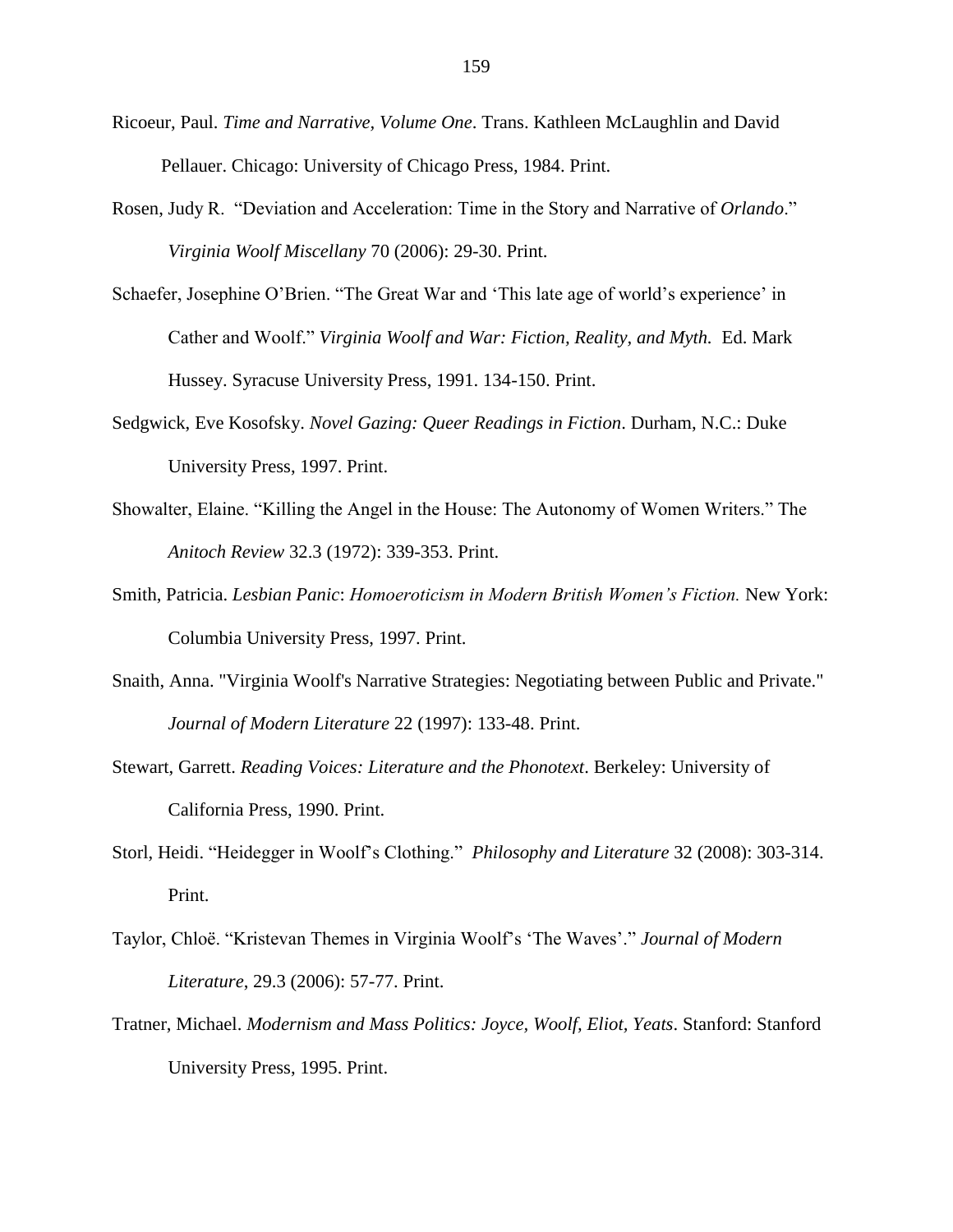Warner, Eric. *Virginia Woolf, The Waves*. Cambridge: Cambridge University Press, 1987. Print.

- Wiley, Christopher. "'When a Woman Speaks the Truth About Her Body': Ethel Smyth, Virginia Woolf, and the Challenges of Lesbian Auto/Biography." *Music and Letters* 85:3 (2004): 388-414. Print.
- Woolf, Leonard. *Downhill All the Way: An Autobiography of the Years 1919-1939*. London: Hogarth, 1967. Print.
- Woolf, Virginia. "The Art of Biography." *The Death of the Moth and Other Essays*. University of Adelaide, 2009. Web. 23 Oct. 2009

<http://ebooks.adelaide.edu.au/w/woolf/virginia/w91d/#chapter23>.

- ---. *The Diary of Virginia Woolf, Volume Two*. Eds Anne Olivier Bell and Andrew McNeillie. New York: Harcourt, 1978. Print.
- ---. *The Diary of Virginia Woolf, Volume Three*. Eds Anne Olivier Bell and Andrew McNeillie. New York: Harcourt, 1978. Print.
- ---. *Jacob's Room*. 1922. Print. Orlando: Harcourt, 1978. Print.
- ---. *The Letters of Virginia Woolf: Volume Three.* Ed. Nigel Nicloson and Joanne Trautmann. London: Hogarth, 1977. Print.
- ---. *The Letters of Virginia Woolf, Volume Four*. Eds. Nigel Nicolson and Joanne Trautmann. New York: Harvest/HBJ, 1978. Print.
- ---. *Orlando: A Biography*. 1928. San Diego: Harvest, 1973. Print.
- ---. *A Room of One's Own*. 1929. Orlando: Harcourt, 1989. Print.
- ---. "A Sketch of the Past." *Moments of Being*. Orlando: Harvest, 1985. Print.
- ---. *Three Guineas.* 1938. New York, NY: Harcourt, 2006. Print.
- ---. *The Voyage Out*. 1915. Oxford: Oxford University Press, 2009. Print.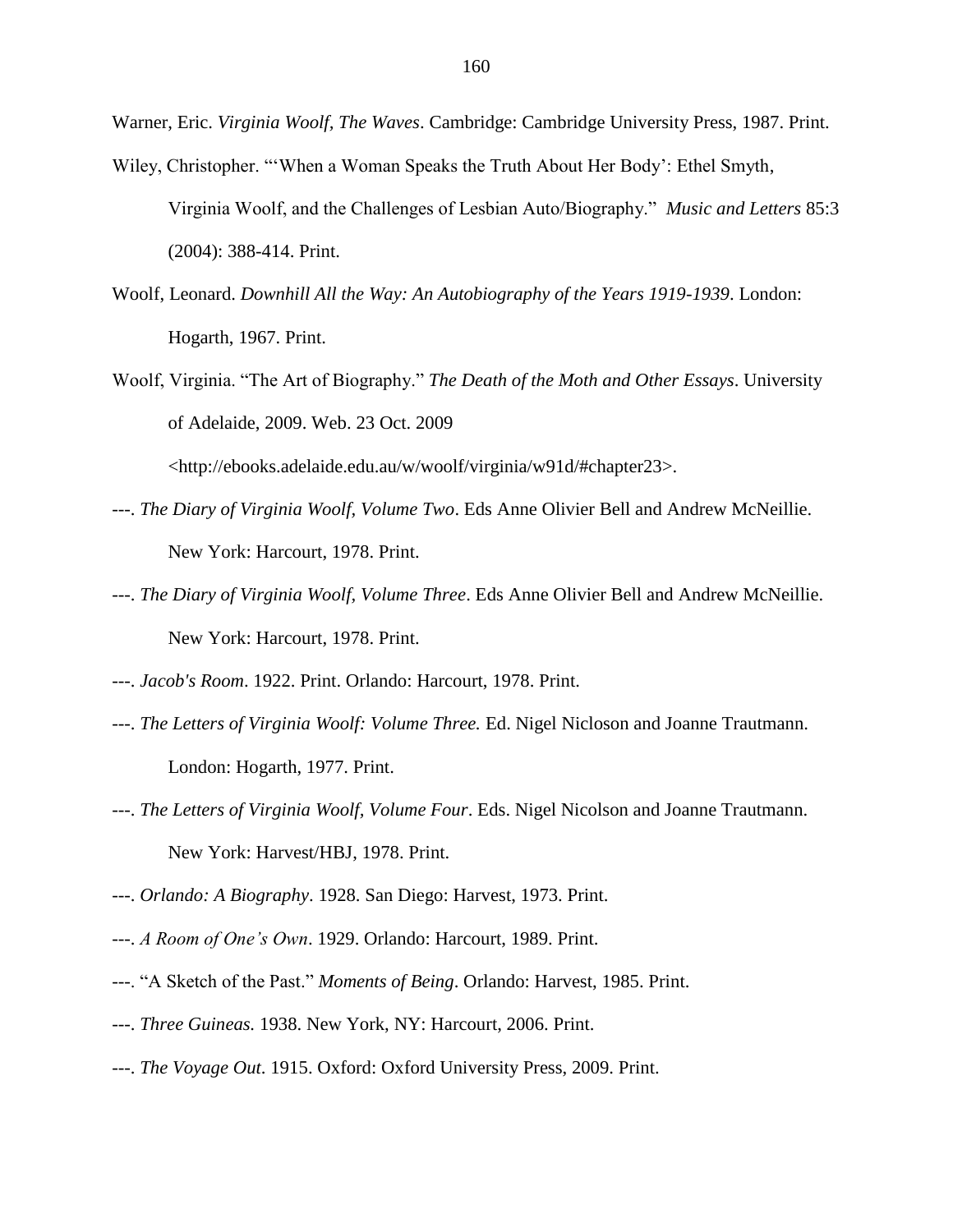---. *The Waves*. 1931. Print. Orlando: Harcourt, 1959. Print.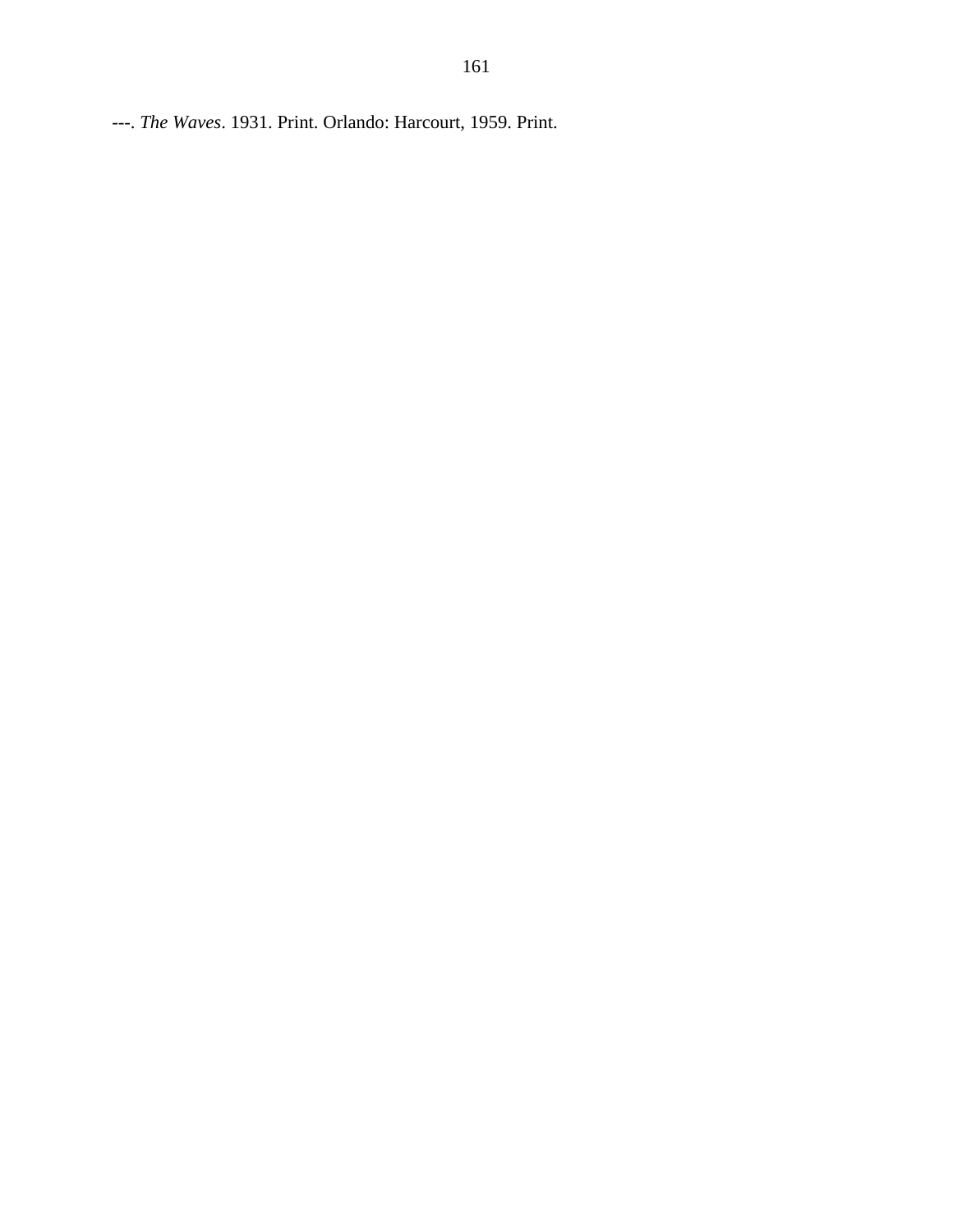## **ABSTRACT**

# **"LIFE IS A LUMINOUS HALO": GENDER AND ANDROGYNOUS TIME IN VIRGINIA WOOLF**

by

## **ASHLEY WHITMORE**

### **August 2015**

**Advisor:** Dr. Anca Vlasopolos

**Major:** English

**Degree:** Doctor of Philosophy

This dissertation examines the role of representations of time in Virginia Woolf's *Jacob's Room*, *Orlando: A Biography*, and *The Waves* to illustrate the development of an androgynous time that is located between the inner subjective time of each individual, inspired by Henri Bergson's *durée*, and the stunted measured time of society.

The Introduction provides an overview of my argument and critical approach, as well as illustrates the background in which Woolf was writing. The Introduction also introduces the ideas of French philosopher Bergson, whose theories on time will be instrumental in forming Woolf's androgynous time.

The remainder of the dissertation will examine three pivotal works in Woolf's development of androgynous time. Chapter One looks at Woolf's first experimental novel, *Jacob's Room*, and closely reads the relationships between the men and women of the novel. In doing so, it highlights the dangerous effects of external time on women and men, creating Bergsonian "ghosts" that are mere impression representations of selves. Women's time is directly tied to their sexual desirability, while the men of the novel are given access to culture and education only to be killed off in war.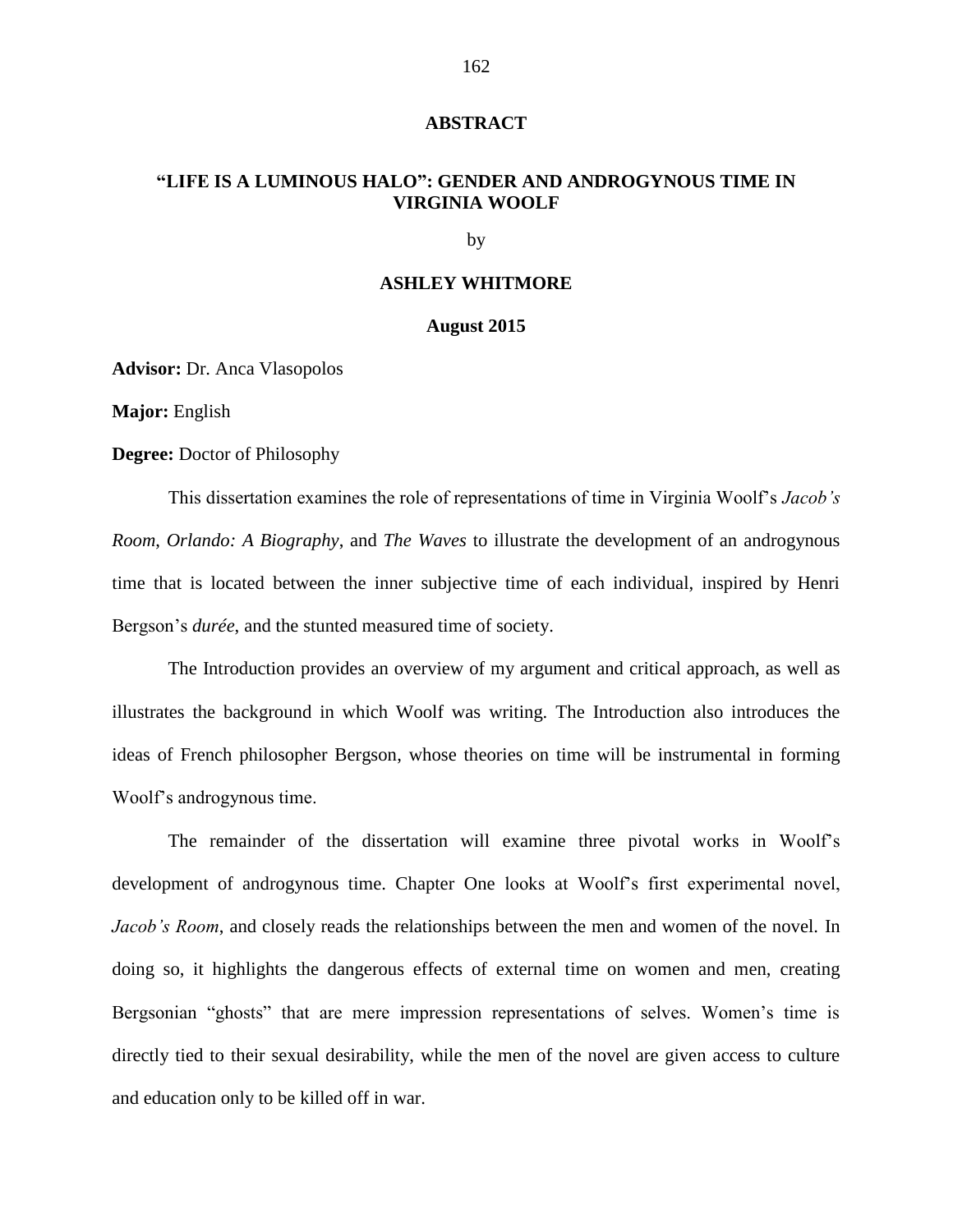In Chapter Two I turn to *Orlando: A Biography*, a fantastical novel with an expansive amount of time covered between its chapters. Orlando changes genders in the novel, experiencing life, and therefore the effects of time, as both a man and a woman. Orlando embraces both sameness and difference, a characteristic that failed in *Jacob's Room* but will resurface again in *The Waves*. Through close reading, I highlight the tension that exists between the internal and external in Orlando, using Bergson's theories of duration and external societal time. Orlando, through the gender change and hundreds of years, keeps his/her *durée*, a sense of self that continues to develops but still holds on to the same markings of a life history, including memories.

In Chapter Three I argue that *The Waves* illustrates the most successful depiction of an androgynous temporality. Woolf again highlights the internal *durée* by creating a novel in where there is no traditional narrator or dialogue as internal monologues provide all the information of the novel. Yet, these six characters share memories, phrases, and language, borrowing moments from one another through a collective shared consciousness. This sharing of life events occurs in androgynous time, as characters are able to move from their *durées* and acknowledge the presence of others without completely losing their subjective times in the external world. I also address the role of gender in each character's life and relationship to time, as Woolf again shows the different lives that men and women live because of societal expectations that are directly related to time.